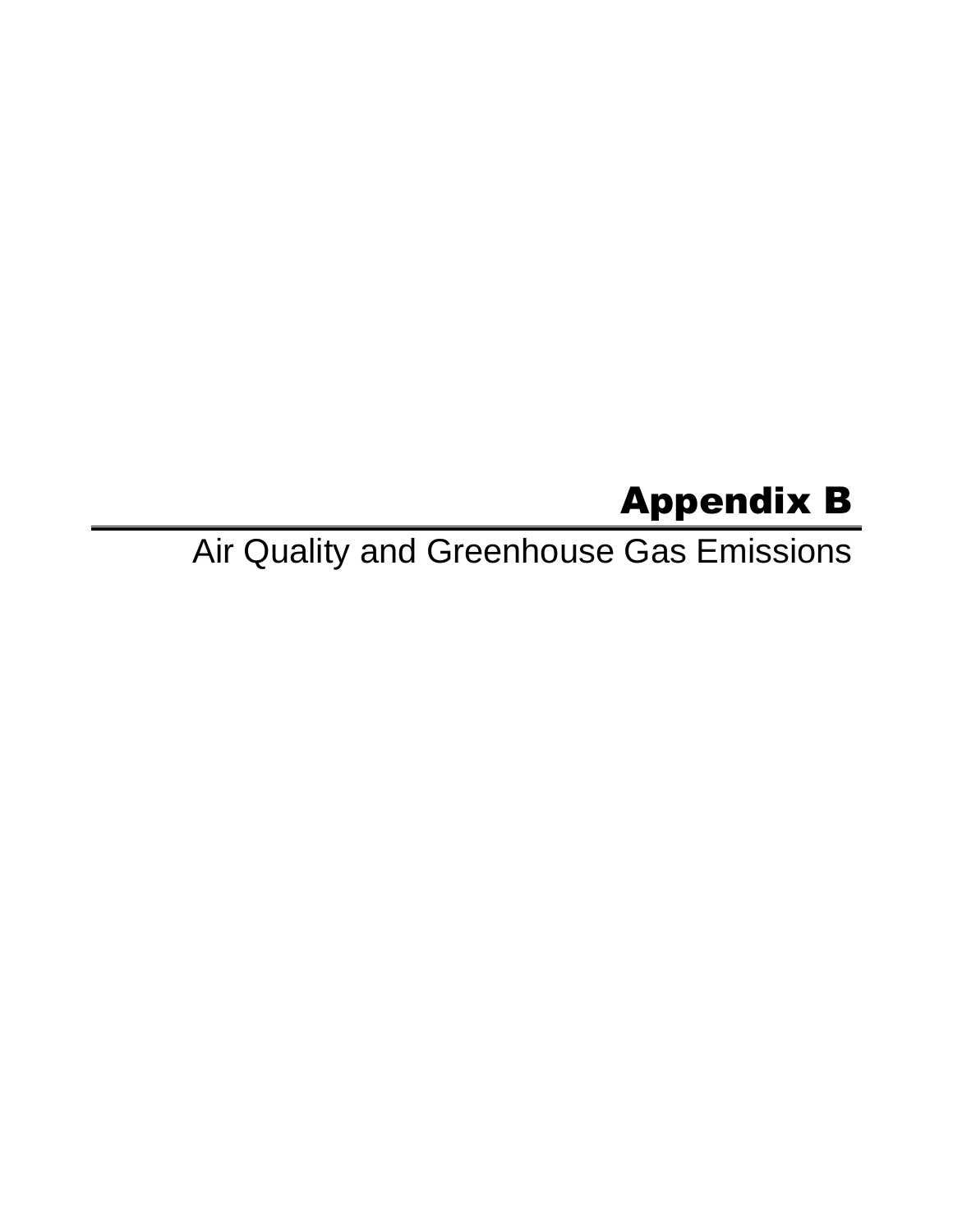## **1000 Seward**  Draft EIR Technical Appendix for Air Quality and Greenhouse Gas Emissions

- Appendix B-1: Air Quality and Greenhouse Gas Emissions Methodology
- Appendix B-2: Air Quality Worksheets and Modeling Output Files
	- Appendix B-2.1: Summary of Air Pollutant Emissions
	- Appendix B-2.2: CalEEMod Outputs
		- o Existing (2020)
		- o Existing (2025)
		- o Project
		- o Onsite
	- Appendix B-2.3: CO Hotspot Analysis
- Appendix B-3: Greenhouse Gas Worksheets and Modeling Output Files
	- Appendix B-3.1: GHG Modeling Parameters and Summary of Emissions
		- o GHG Emissions Summary
		- o GHG Parameters and Summary
			- Weekend Trip Generation
			- VMT Calculations
			- **Modeling Parameters**
			- **Electric Vehicle Charging Calculations**
	- Appendix B-3.2: CalEEMod Outputs
		- o Existing (2020)
		- o Existing (2025)
		- o Project (With MXD and PDFs)
		- o Project (Without MXD and PDFs)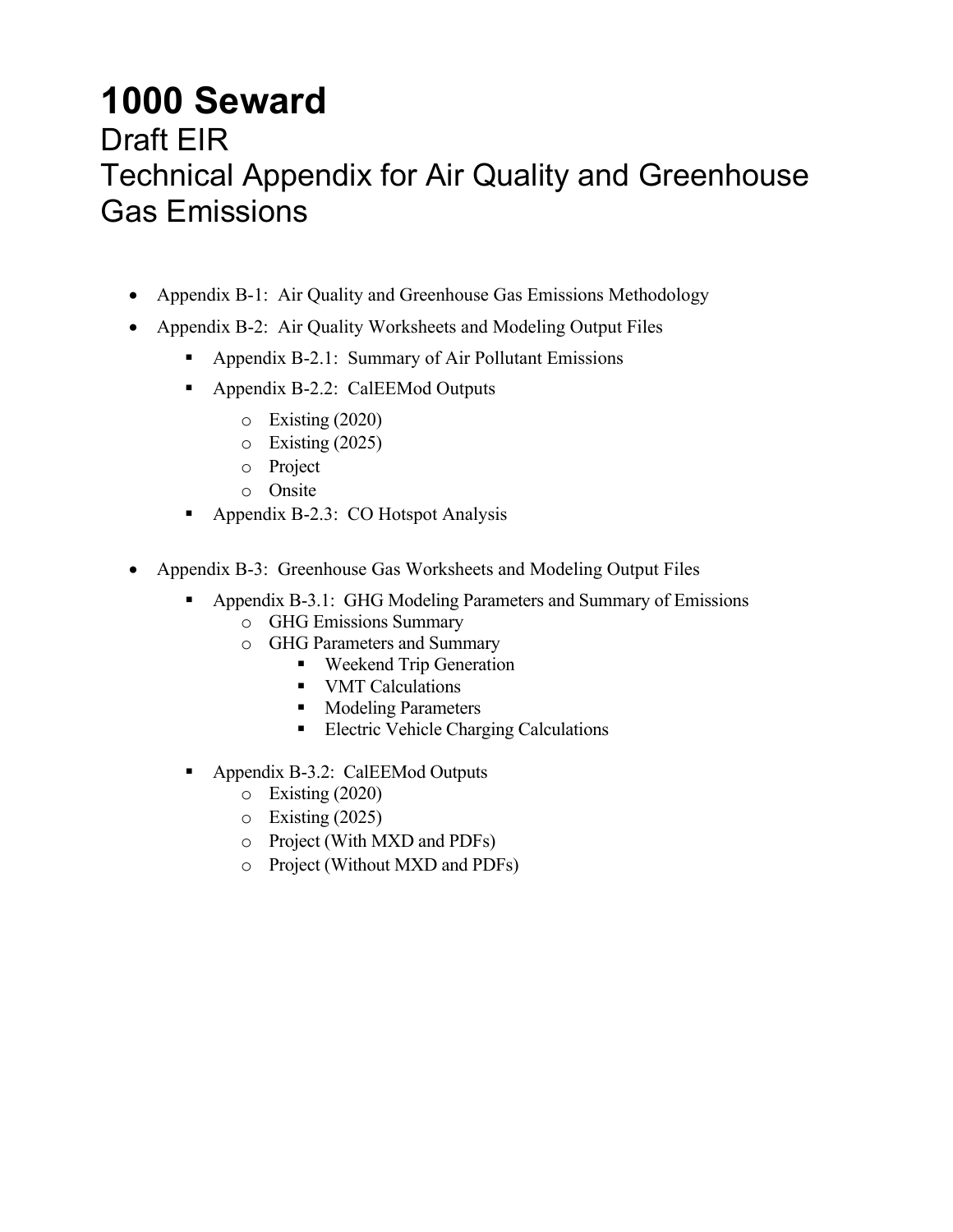# **1000 Seward**

Draft EIR Appendix B-1-Air Quality and Greenhouse Gas Emissions Methodology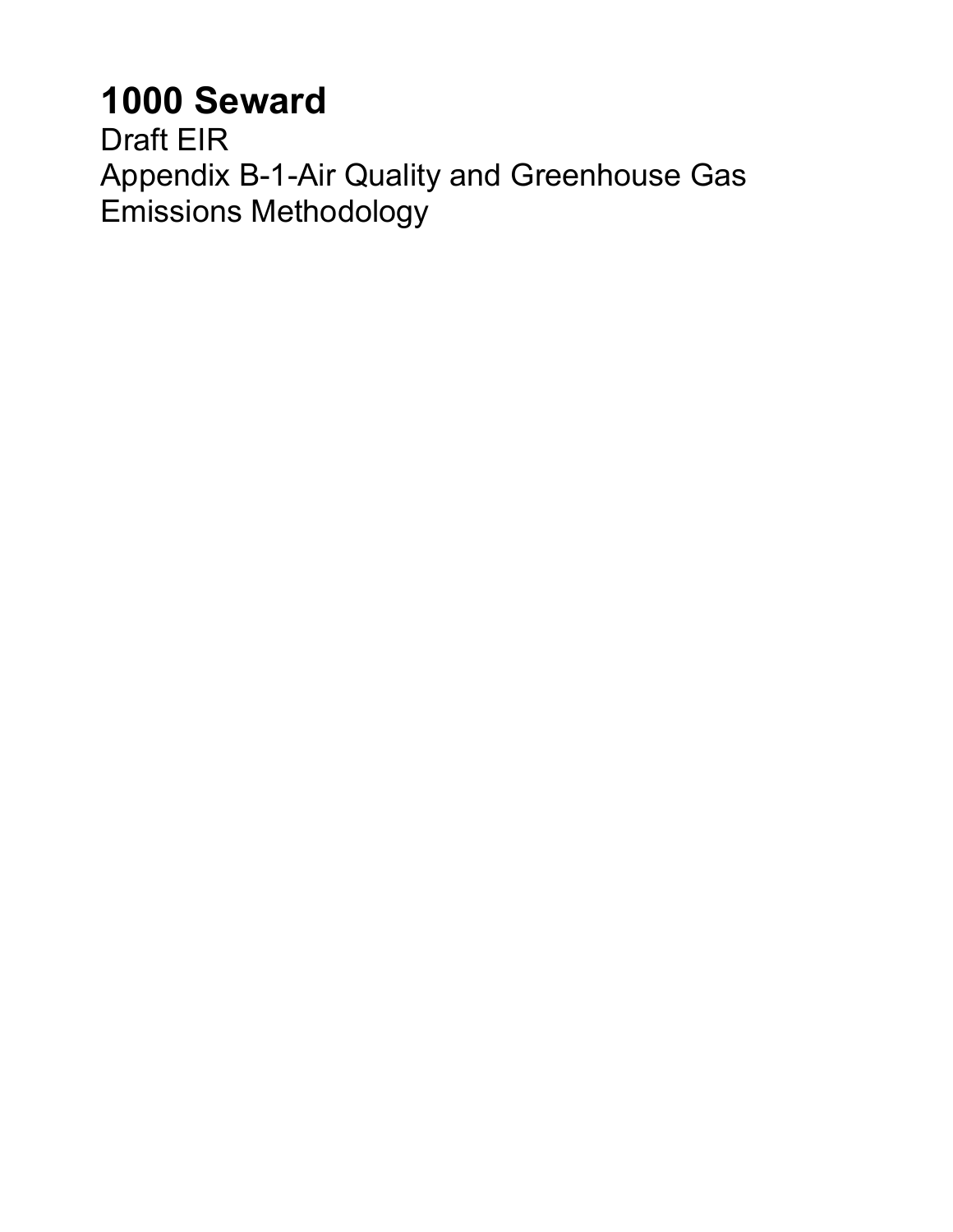### **AIR QUALITY AND GREENHOUSE GAS EMISSIONS METHODLOGY**

**1000 Seward** 

*Prepared by:* 

**Eyestone Environmental, LLC** 

**January 2021**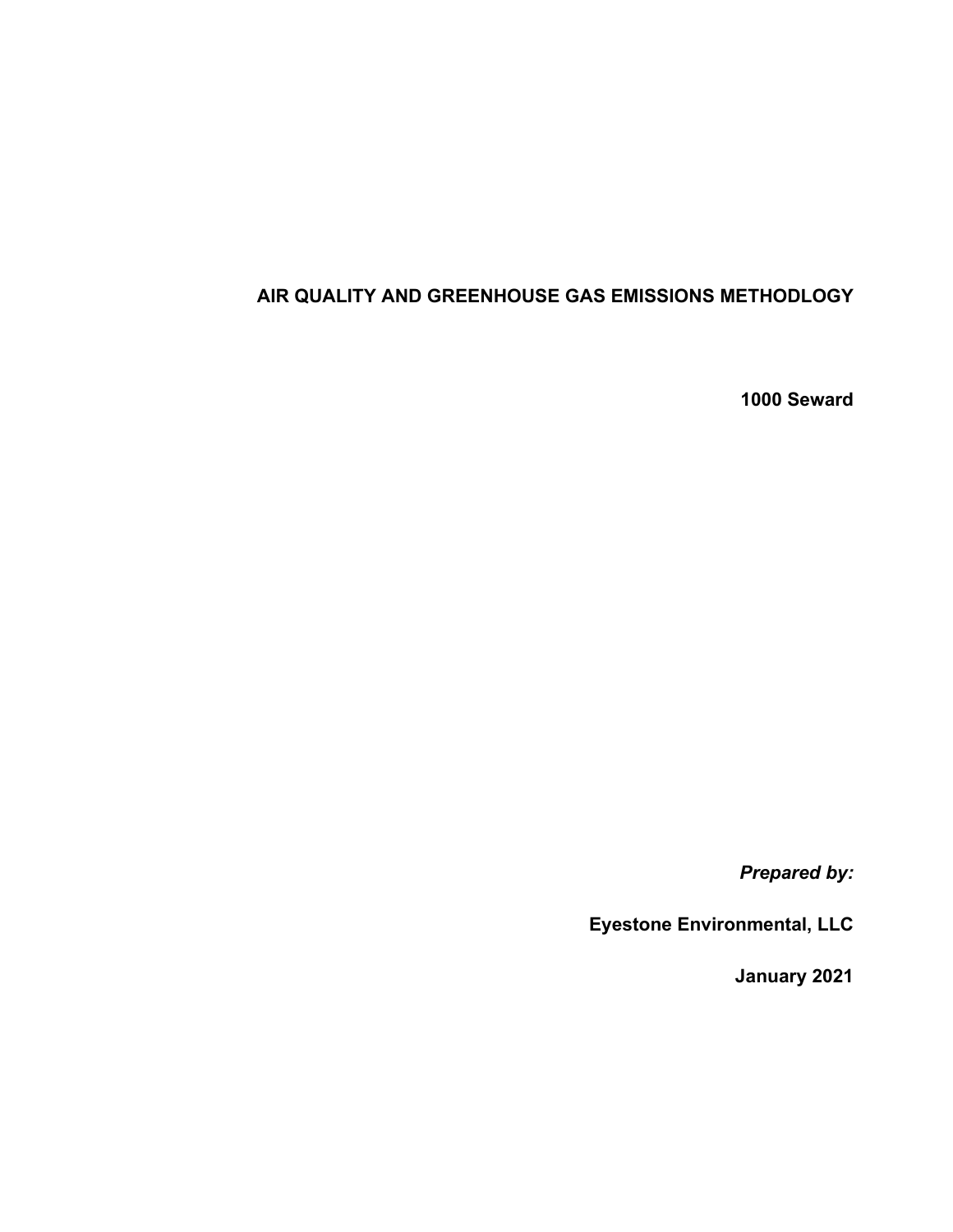## **1000 Seward Project Air Quality and Greenhouse Gas Emissions Methodology**

## **1. Introduction**

Eyestone Environmental has been retained to conduct a comprehensive greenhouse gas (GHG) and criteria air pollutant emissions assessment for the 1000 Seward Project (the "Project"). Emissions during both construction and operation of the Project were quantified. This assessment describes the methodology used to estimate the GHG and air pollutant emissions from existing and Project conditions and describes the methodology used to quantify GHG and air pollutant emission reductions from project design features and mitigation measures.

## **2. Air Pollutant and Greenhouse Gas Emissions Methodology**

The Project would result in direct emissions of criteria pollutants and direct and indirect GHG emissions generated by different types of emissions sources, including:<sup>1</sup>

- Direct Emissions:
	- Construction: emissions associated with demolition of existing uses, shoring, excavation, grading, and construction-related equipment and vehicular activity;
	- Area source: emissions associated with consumer products, architectural coatings, and landscape equipment;
	- Energy source (building operations): emissions associated with space heating and cooling, and water heating;

*<sup>1</sup> Direct sources of emissions include Project-related vehicular trips and onsite combustion of fossil fuels (e.g., natural gas, propane, gasoline, and diesel). Whereas, indirect sources of emissions include offsite emissions associated with purchased electricity and embodied energy (e.g., energy used to convey, treat, and distribute water and wastewater)*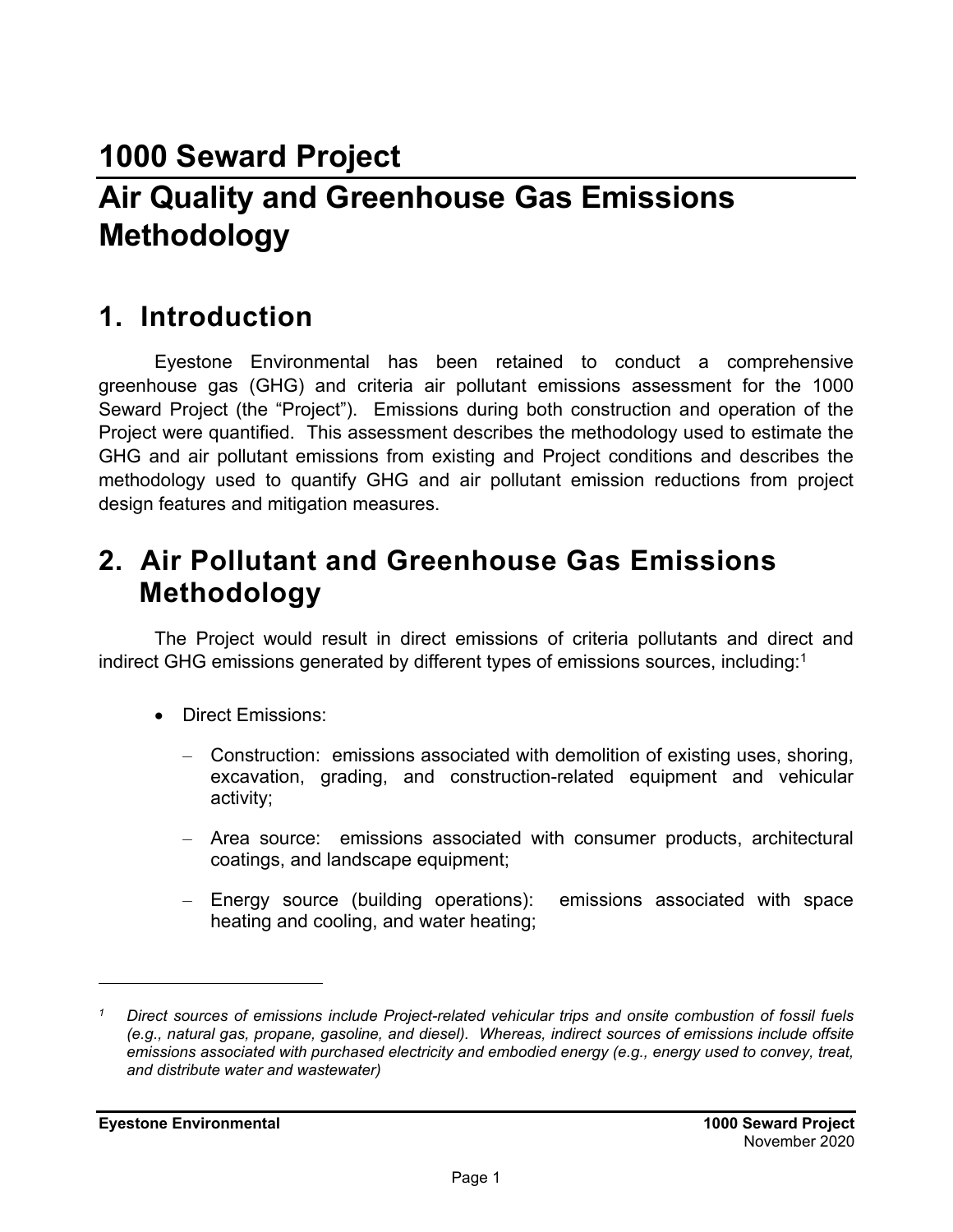- Mobile source: emissions associated with vehicles accessing the project site; and
- Stationary source: emissions associated with stationary equipment (e.g., emergency generators).
- Indirect Emissions:
	- Energy source (building operations): emissions associated with energy consumption, and lighting;
	- Solid Waste: emissions associated with the decomposition of the waste, which generates methane based on the total amount of degradable organic carbon; and
	- Water/Wastewater: emissions associated with energy used to pump, convey, deliver, and treat water.

## **a. Emission Inventories**

Project-related construction and operation emissions were calculated using SCAQMD's recommended California Emissions Estimator Model (CalEEMod). CalEEMod is a statewide land use emissions computer model designed to provide a uniform platform for government agencies, land use planners, and environmental professionals to quantify potential criteria pollutant and GHG emissions associated with both construction and operations from a variety of land use projects. CalEEMod was developed in collaboration with the air districts of California. Data (e.g., emission factors, trip lengths, meteorology, source inventory, etc.) have been provided by the various California air districts to account for local requirements and conditions. The model is considered by the SCAQMD to be an accurate and comprehensive tool for quantifying criteria pollutant and GHG impacts from land use projects throughout California.<sup>2</sup>

CalEEMod utilizes widely accepted models for emission estimates combined with appropriate default data that can be used if site-specific information is not available. These models and default estimates use sources such as the USEPA AP-42 emission factors, CARB's on-road emission model (EMission FACtor model (EMFAC)) and off-road equipment emission model (Off-road Emissions Inventory Program model (OFFROAD)).

<sup>2</sup> *See www.caleemod.com.*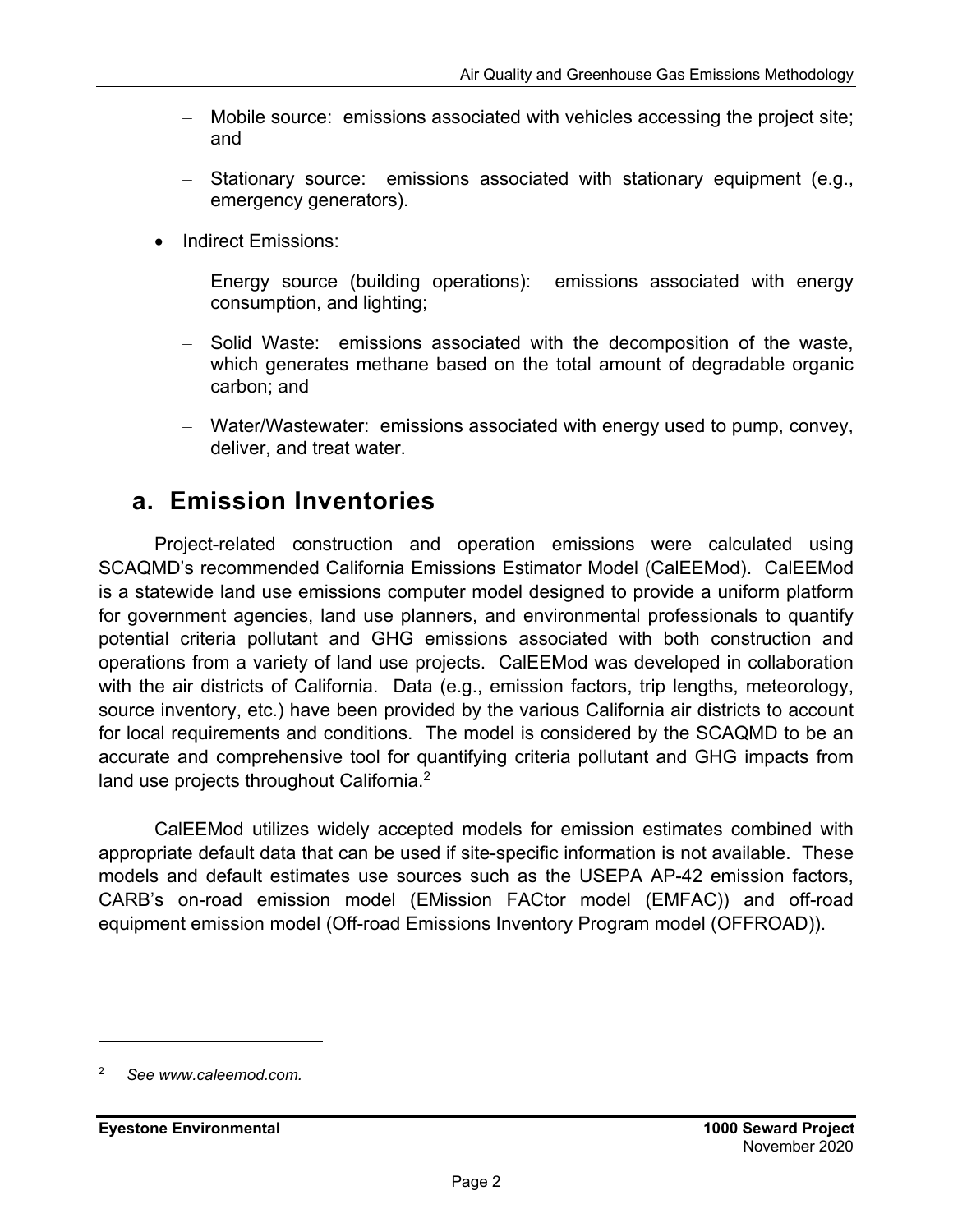## (1) Construction

Construction activities would generate emissions from off-road equipment usage, on-road vehicle travel (truck hauling, vendor deliveries, and workers commuting), architectural coating, and paving. Each of these source types is discussed in more detail below. The Project's construction emissions were calculated using the SCAQMD recommended CalEEMod (Version 2020.4.0). Please refer to CalEEMod construction output files for a complete listing of construction details modeled. CalEEMod default values were used for equipment and vehicle emission factors, equipment load factors and vehicle trip lengths. It should be noted that the maximum daily emissions were predicted values for the worst-case day and do not represent the emissions that would occur for every day of Project construction. The maximum daily emissions were compared to the SCAQMD daily regional numeric indicators. Annual emissions were calculated based on the total number of hours each piece of equipment was used and the total number of vehicular trips (i.e., worker, vendor, and haul) over the duration of construction. In accordance with the SCAQMD's guidance, GHG emissions from construction were amortized over the lifetime of the Project. The SCAQMD defines the lifetime of a project as 30 years.<sup>3</sup> Therefore, total construction GHG emissions were divided by 30 to determine an annual construction emissions estimate comparable to operational emissions.

## *(a) Emissions from Construction Equipment*

The emission calculations associated with construction equipment are from off-road equipment engine use based on the equipment list and phase length. Since the majority of the off-road construction equipment used for construction projects are diesel fueled, CalEEMod assumes all of the equipment operates on diesel fuel. Construction equipment emissions vary with engine model years in which newer equipment will emit fewer pollutants. As a conservative assumption, the CalEEMod model uses an emission rate for equipment which represents an average model year for available equipment within the Air Basin. CalEEMod calculates the exhaust emissions based on CARB OFFROAD methodology using the equation presented below.

### Construction Off-Road Equipment:

Emissions Diesel [lbs] =  $(\sum_i (EF_i \times Pop_i \times AvgHP_i \times Load_i \times Activity_i)$ 

Where:  $EF_i$  = Emission factor from OFFROAD (lbs/hr)

 $Pop<sub>i</sub>$  = Population (quantity of same equipment)

*<sup>3</sup> SCAQMD, Interim CEQA GHG Significance Threshold for Stationary Sources, Rules and Plans, 2008.*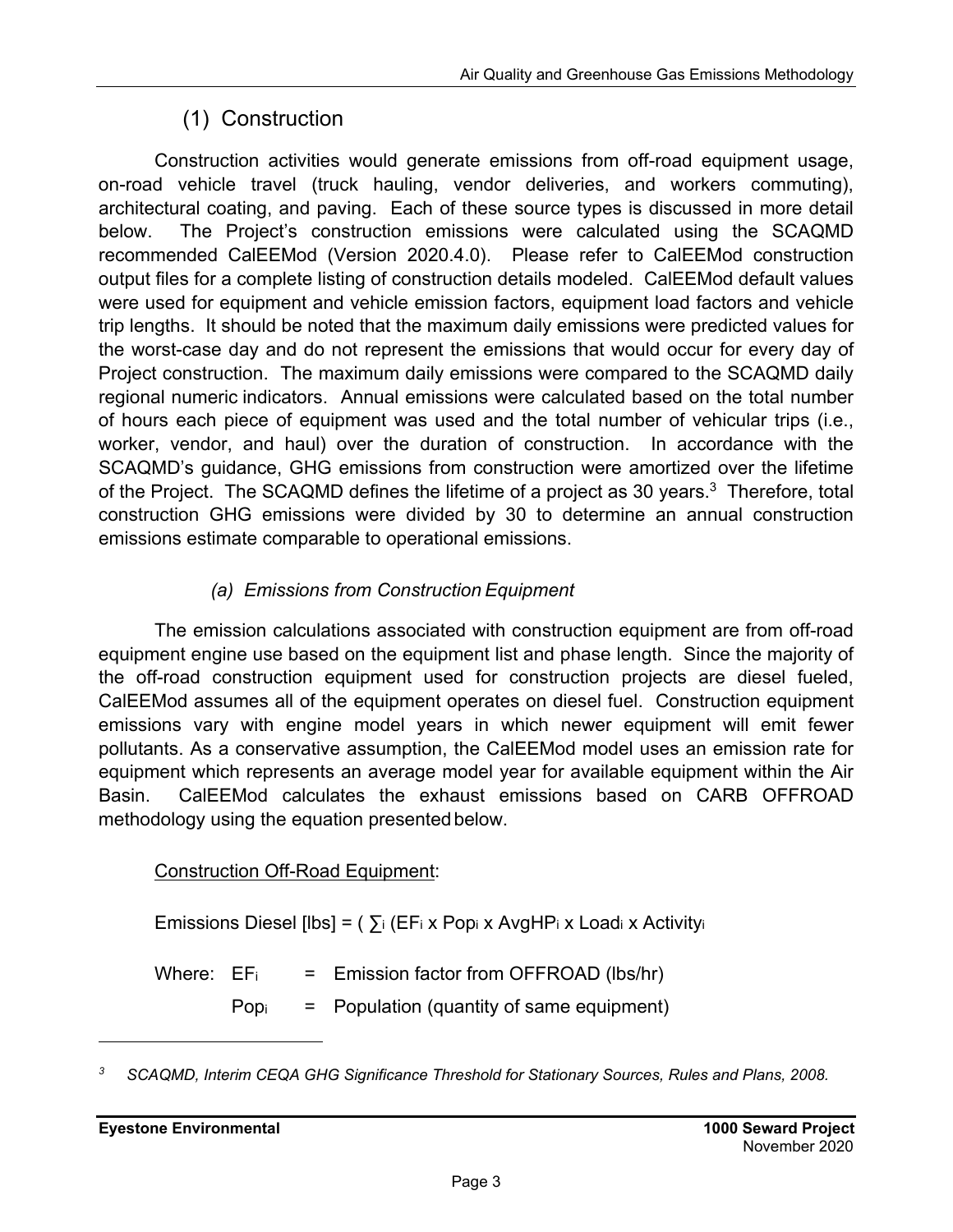AvgHP $_{i}$  = Maximum rated average horsepower (hp)  $Load<sub>i</sub> = Load Factor (dimensionless)$ Activity $i =$  Hours of operation (hours) *i* = Summation index

Fugitive dust emissions from use of off-road equipment were also calculated using CalEEMod based on the types of equipment used during grading activities and based on the amount of import/export from loading or unloading dirt into haul trucks. These methods have been adapted from USEPA's AP-42 method for Western Coal Mining. As recommended by SCAQMD, the fugitive dust emissions from the grading phase are calculated using the methodology described in USEPA AP-42. PM10 and PM2.5 emissions from fugitive dust will be controlled by watering the construction site three times a day consistent with SCAQMD Rule 403 and were estimated to be reduced by 61 percent.

## *(b) Emissions from On-Road Trips*

Construction generates on-road vehicle exhaust, evaporative, and dust emissions from personal vehicles for worker commuting, vendor deliveries, and trucks for soil and material hauling. These emissions are based on the number of trips and VMT along with emission factors from EMFAC. The emissions from mobile sources were calculated with the trip rates, trip lengths and emission factors for running from EMFAC as follows:

## Construction On-Road Equipment:

Emissions pollutant (lbs) = VMT \* EF running, pollutant

Where: VMT = vehicle miles traveled (miles)

EF running,pollutant = emission factor for running emissions (lbs/VMT)

Evaporative emissions, starting and idling emissions in CalEEMod were calculated by multiplying the number of trips times the respective emission factor for each pollutant.

## *(c) Emissions from Architectural Coating*

VOC off-gassing emissions result from evaporation of solvents contained in surface coatings. CalEEMod calculates the VOC evaporative emissions from application of residential and non-residential surface coatings using the following equation: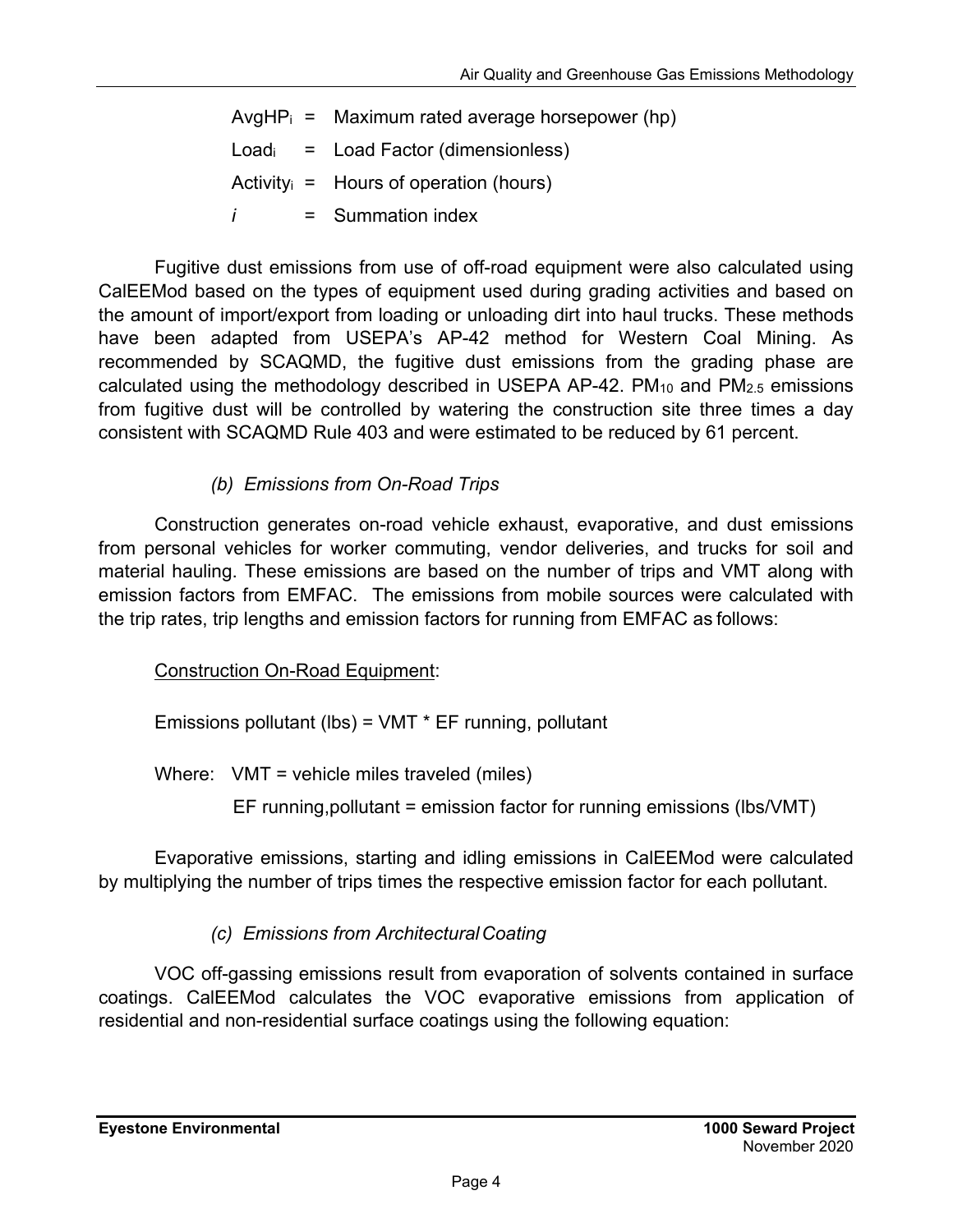Construction Architectural Coating Emissions:

Emissions Architectural Coatings (lbs) = $EFAC X F^*A_{paint}$ 

Where:  $EF_{AC} = Emission Factor (lb/sf)$  $A_{paint}$  = Building Surface Area (sf)

The CalEEMod tool assumes the total surface for painting equals 2.7 times the floor square footage for residential and 2 times that for nonresidential square footage. All of the land use information provided by a metric other than square footage erewill be converted to square footage using the default conversions or user defined equivalence.

 $F =$  fraction of surface area [%].

The default values based on SCAQMD methods used in their coating rules are 75 percent for the interior surfaces and 25 percent for the exterior shell. Parking areas are based on 6-percent coverage.

The emission factor (EF) is based on the VOC content of the surface coatings and is calculated estimated using the equation below:

 $EF_{AC} = C_{VOC}/454(g/lb) \times 3.785(L/gal)/180*sf)$ 

Where:  $EF =$  emission factor (lb/sf)

 $C = VOC$  content (g/L or gram per liter)

The emission factors for coating categories were calculated using the equation above based on default VOC content from provided by the air districts or CARB's statewide limits in CalEEMod. Architectural coating VOC emission factors are also consistent with SCAQMD Rule 1113 as discussed above.

## *(d) Emissions from Paving*

CalEEMod estimates VOC off-gassing emissions associated with asphalt paving of parking lots using the following equation:

 $Emissions_{AP}$  (lbs) =  $EF_{AP}$  x  $A_{parking}$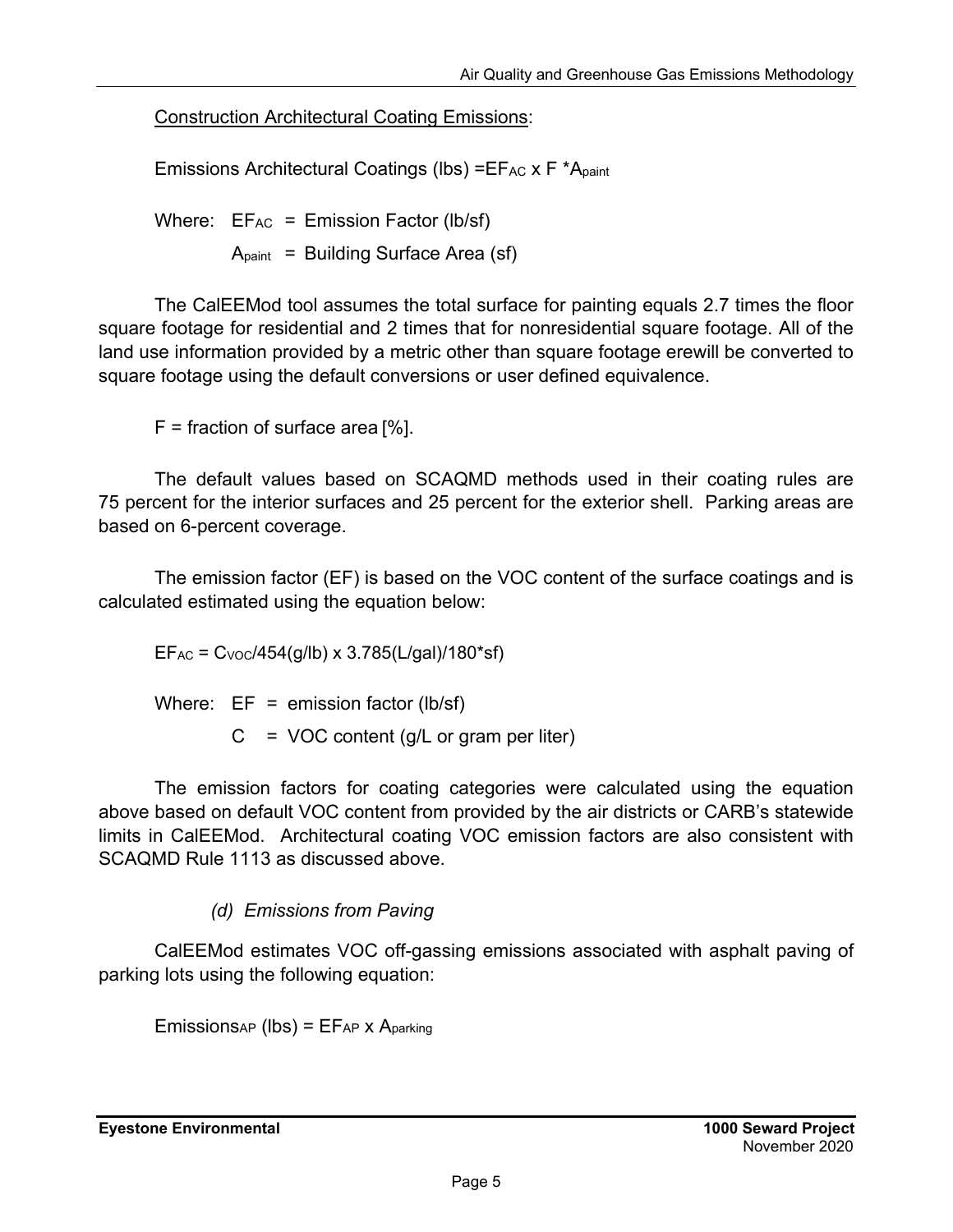Where:  $EF =$  emission factor (lb/acre)

 $A = area of the parking lot (acre)$ 

Note: The Sacramento Metropolitan Air Quality Management District (SMAQMD) default emission factor is 2.62 lb/acre.

## (2) Operation

Similar to construction, the SCAQMD-recommended CalEEMod was used to calculate potential emissions generated by the Project, including area source, energy sources (electricity and natural gas), mobile source, stationary sources (emergency generator), solid waste generation and disposal, and water usage/wastewater generation.

## (3) Area Source Emissions

Area source emissions were calculated using the CalEEMod emissions inventory model, which includes consumer products, architectural coatings, and landscape maintenance equipment. Pollutant emissions generated by the Project were calculated using CalEEMod defaults, based upon the land uses that will be included in each project.

Consumer products are chemically formulated products used by household and institutional consumers, including, but not limited to, detergents; cleaning compounds; polishes; floor finishes; cosmetics; personal care products; home, lawn, and garden products; disinfectants; sanitizers; aerosol paints; and automotive specialty products; but does not include other paint products, furniture coatings, or architectural coatings. SCAQMD did an evaluation of consumer product use compared to the total square footage of buildings using data from CARB consumer product Emission Inventory. To calculate the VOC emissions from consumer product use, the following equation was used in CalEEMod:

Emissions Consumer Products (lbs) =  $E$ F<sub>CP</sub> x Building Area

Where:

EFCP = pounds of VOC per building square foot

The factor is 1.98 x 10<sup>-5</sup> lbs/sf for SCAQMD areas.

Building Area = the total square footage of all buildings including residential square footage

VOC off-gassing emissions result from evaporation of solvents contained in surface coatings such as in paints and primers. The operational emission methodology from architecture coating is the same as the construction methodology discussed above. All land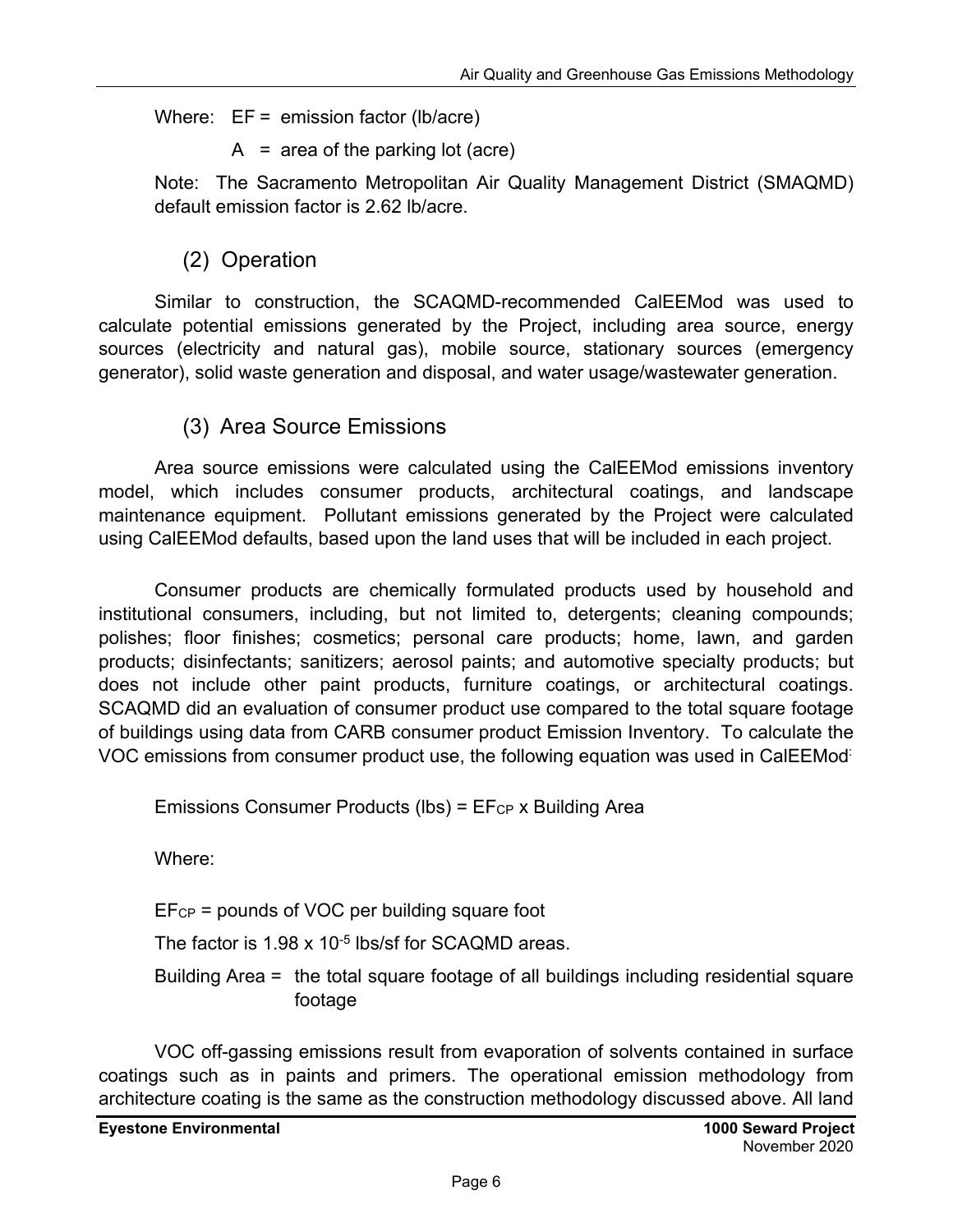use buildings are assumed to be repainted at a rate of 10 percent of area per year. This is based on the assumptions used by SCAQMD.

The combustion of fossil fuels to operate landscape equipment such as lawnmowers and trimmers, results in pollutant emissions. The emissions occur on-site and are considered a direct source of pollutant emissions. The emissions for landscaping equipment are based on the size of the land uses, the pollutant emission factors for fuel combustion. Pollutant emissions from landscaping equipment are generally calculated in CalEEMod as follows:

Landscaping Equipment:

Landscaping Equipment Emissions [lbs] =  $(\Sigma_i$  (Units  $\times$  EF<sub>LE</sub>  $\times$  A<sub>LE</sub>)<sub>*i*</sub>)

Where: Units = Number of land use units (same land use type) [1,000 sf]

 $EFE = Emission factor [grams (g)/1,000 sfday]$ 

*i* = Summation index

Note: For residential land uses, emission factors are specified in units of dwelling units (DU) instead of 1,000 sf.

(4) Energy Emissions (Electricity and Natural Gas)

Pollutant emissions are emitted as a result of activities in buildings when electricity and natural gas are used as energy sources. Combustion of any type of fuel emits pollutant emissions directly into the atmosphere; when this occurs in a building, it is a direct emission source associated with that building. Pollutant emissions are also emitted during the generation of electricity from fossil fuels. When electricity is used in a building, the electricity generation typically takes place off-site at the power plant; electricity use in a building generally causes emissions in an indirect manner.

Energy demand emissions were calculated using the CalEEMod emissions inventory model. Energy use in buildings is divided into energy consumed by the built environment and energy consumed by uses that are independent of the construction of the building such as in plug-in appliances. CalEEMod calculates energy use from systems covered by Title 24 Building Energy Efficiency Standards (e.g., heating, ventilation, and air conditioning [HVAC] system, water heating system, and lighting system); energy use from lighting; and energy use from office equipment, appliances, plug-ins, and other sources not covered by Title 24 or lighting.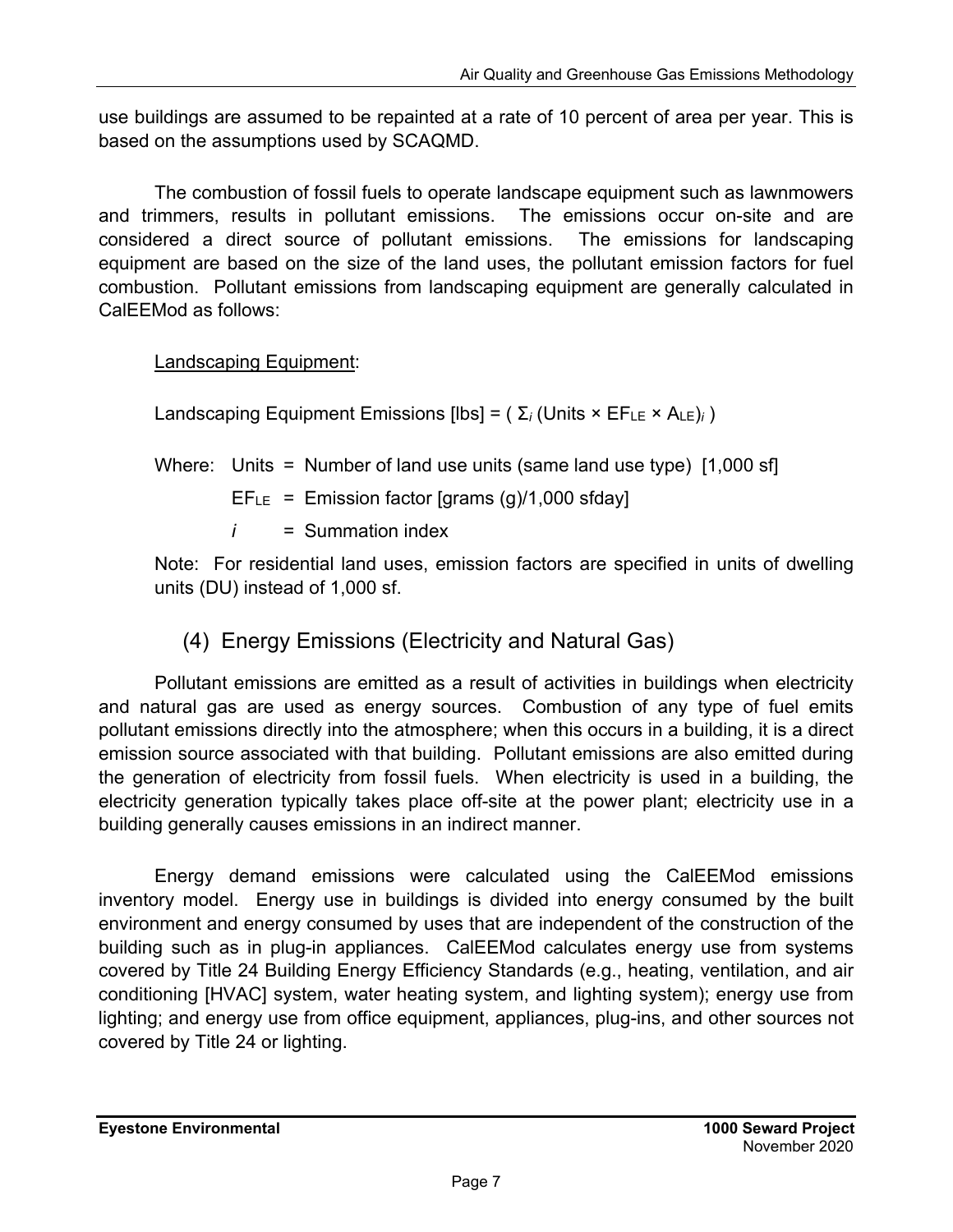CalEEMod energy demand is based on the California Energy Commission (CEC) sponsored California Commercial End Use Survey (CEUS) study.4 The data is specific for climate zones and, therefore, Zone 11 was selected for the Project Site based on the ZIP Code tool. CalEEMod currently assumes 2016 Title 24 Energy Efficiency Standards when calculating project energy usage. In order to account for 2019 Title 24 Energy Efficiency Standards, energy consumption was conservatively assumed to be 10 percent more efficient than the 2016 Building Energy Efficiency Standards requirements.

### *(a) Electricity*

Because power plants are existing stationary sources permitted by air districts and/or the USEPA, criteria pollutant emissions are generally associated with the power plants themselves, and not individual buildings or electricity users. Additionally, criteria pollutant emissions from power plants are subject to local, state, and federal control measures, which can be considered to be the maximum feasible level of mitigation for stack emissions. In contrast, GHG emissions from power plants are not subject to stationary source permitting requirements to the same degree as criteria pollutants. As such, GHGs emitted by power plants may be indirectly attributed to individual buildings and electricity users, who have the greatest ability to decrease usage by applying mitigation measures to individual electricity "end uses." CalEEMod therefore calculates GHG emissions (but not criteria pollutant emissions) from regional power plants associated with building electricity use.

Emissions associated with electricity demand are based on the size of the residential, commercial and retail land uses, the electrical demand factors for the land uses, the emission factors for the electricity utility provider, and the GWP values for the GHGs emitted. Annual electricity GHG emissions in units of MTCO<sub>2</sub>e are calculated as follows:

*<sup>4</sup> CEC, Commercial End-Use Survey, March 2006.*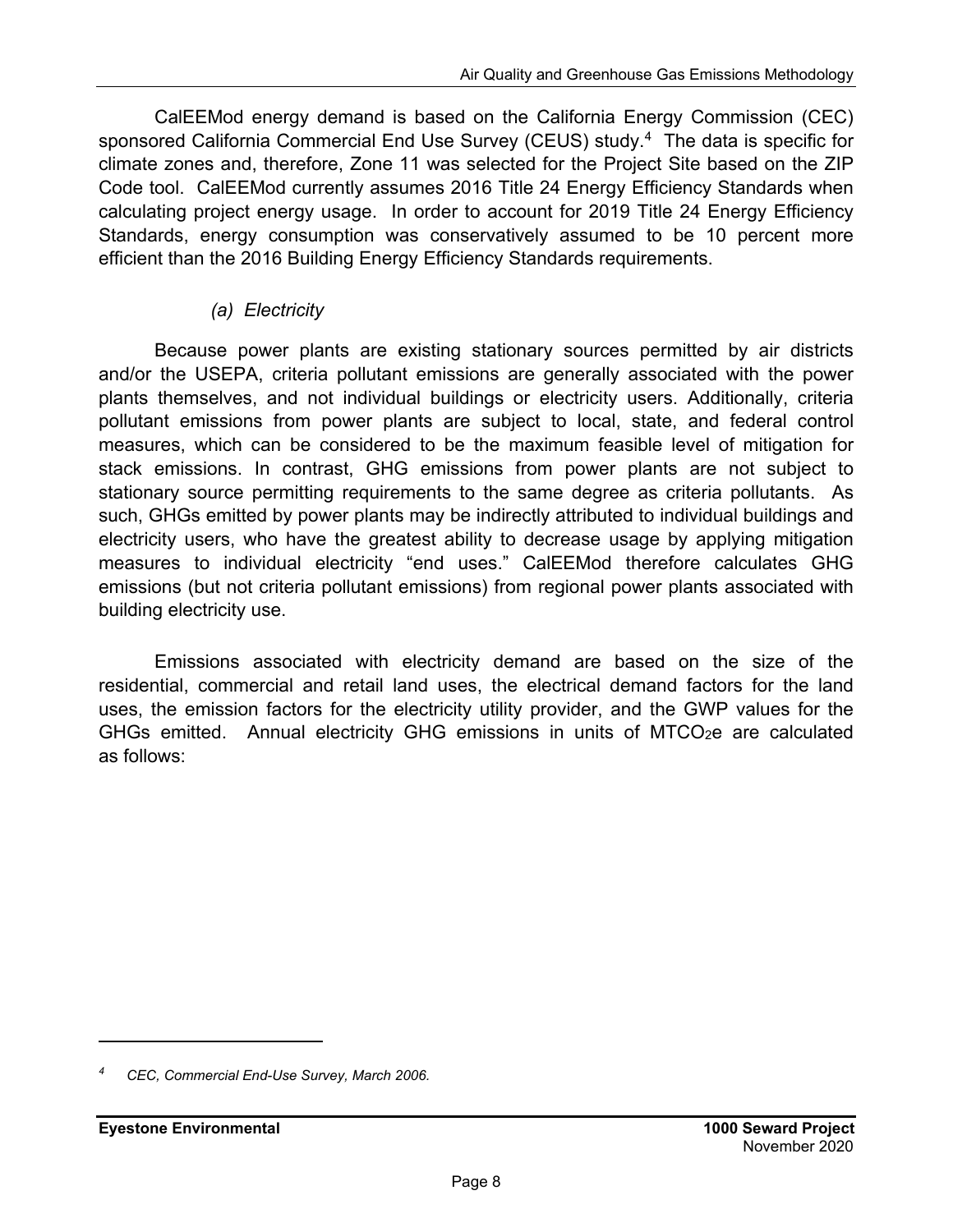Electricity:

Annual Emissions [MTCO<sub>2</sub>e] = ( $\Sigma$ <sub>*i*</sub> (Units × D<sub>E</sub> × EF<sub>E</sub> × GWP)<sub>*i*</sub>) ÷ 2,204.62

| Where: Units |              | = Number of land use units (same land use type) [1,000 sf]   |
|--------------|--------------|--------------------------------------------------------------|
|              | $D_{E}$      | = Electrical demand factor [megawatt-hour (MWh)/1,000 sf/yr] |
|              | $EF_E$       | = GHG emission factor [pounds per megawatt-hour (MWh)]       |
|              | <b>GWP</b>   | = Global warming potential $[CO2 = 1, CH4 = 21, N2O = 310]$  |
|              |              | 2,204.62 = Conversion factor [pounds/MT]                     |
|              | $\mathbf{I}$ | $=$ Summation index                                          |

Note: For residential land uses, emission factors are specified in units of dwelling units (DU) instead of 1,000 sf.

GHG emissions from electricity use are directly dependent on the electricity utility provider. The Los Angeles Department of Water and Power (LADWP) provides electric service to the Project Site. Thus, GHG intensity factors for LADWP were selected in CalEEMod. Intensity factors for GHGs due to electrical generation to serve the electrical demands of the existing condition were obtained from the LADWP 2017 Power Integrated Resource Plan, which provides a  $CO<sub>2</sub>$  intensity of 801 pounds of  $CO<sub>2</sub>$  per MWh for 2019. By 2030, at least 50 percent of electricity shall be obtained from renewable sources. The 2016 Power Integrated Resource Plan estimates that the LADWP CO2 intensity would be 500 pounds of  $CO<sub>2</sub>$  per MWh by Year 2026.<sup>5</sup> As year-by-year data is currently not available, the CO<sub>2</sub> intensity factor for the Project buildout was determined based on straight line extrapolation based on current and Year 2026 data points (770 pounds of  $CO<sub>2</sub>$  per MWh for Year 2020 and 616 pounds of CO2 per MWh for Year 2025).

## *(b) Natural Gas*

The direct source emissions associated with natural gas combustion are based on the size of the land uses and the natural gas combustion factors for the land uses in units of million British thermal units (MMBtu). Natural gas emissions are calculated in CalEEMod as follows:

*<sup>5 2016</sup> Final Power Integrated Resource Plan, Figure 4-7. LADWP. December 2016.*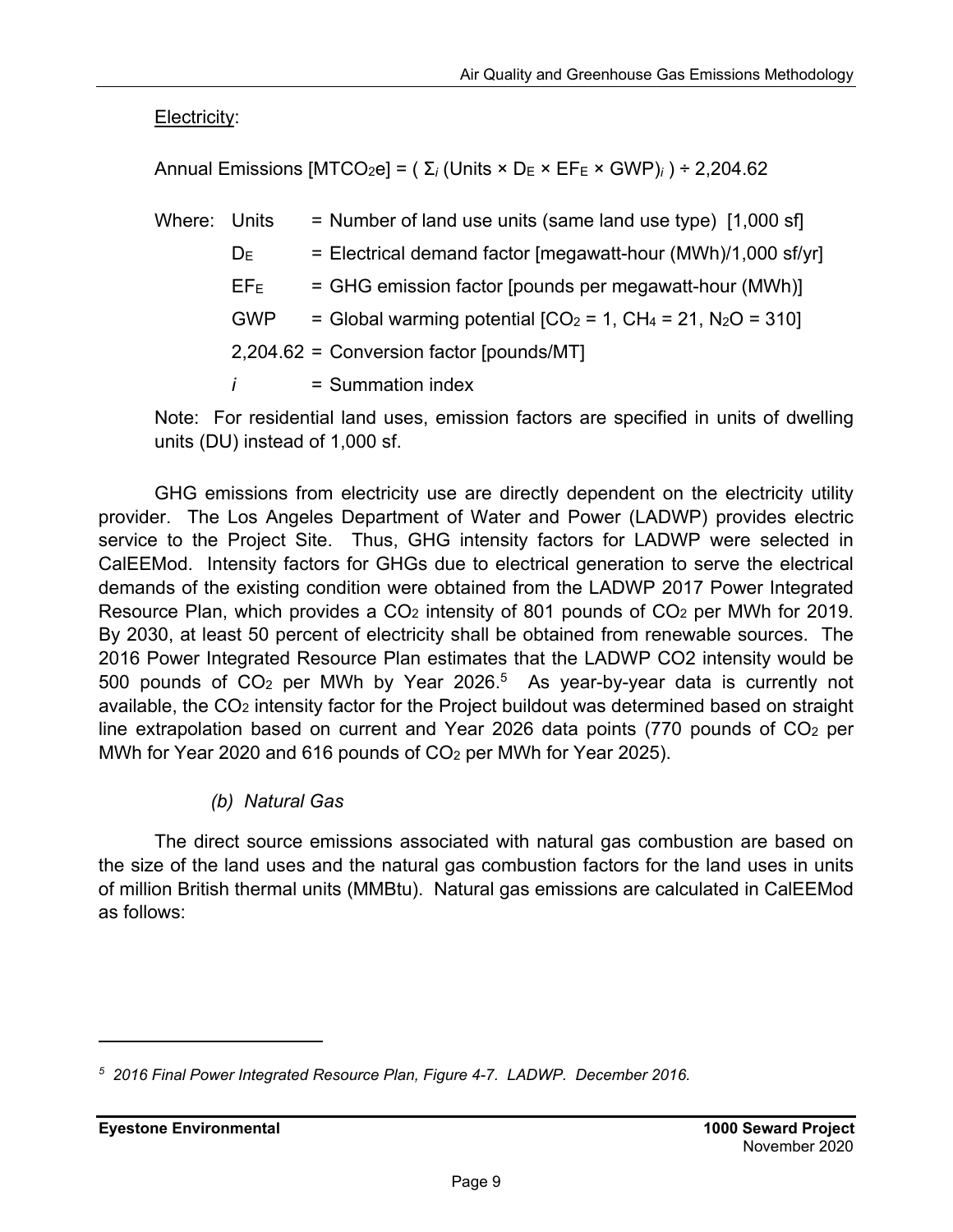**Natural Gas:** 

Natural Gas Emissions (lbs) =  $(\Sigma_i$  (Units × D<sub>NG</sub> × EF<sub>NG</sub>)<sub>*i*</sub>)

| Where: Units |                        | = Number of land use units (same land use type) [1,000 sf] |
|--------------|------------------------|------------------------------------------------------------|
|              | $D_{NG}$               | = Natural Gas combustion factor [MMBtu/1,000 sf]           |
|              | <b>EF<sub>NG</sub></b> | $=$ Natural Gas combustion factor [pounds/MMBtu]           |
|              | $\mathbf{I}$           | $=$ Summation index                                        |

Note: For residential land uses, emission factors are specified in units of dwelling units (DU) instead of 1,000 sf.

(5) Mobile Source Emissions

Mobile-source emissions were calculated using the CalEEMod emissions inventory model. CalEEMod calculates the emissions associated with on-road mobile sources associated with residents, employees, visitors, and delivery vehicles visiting the Project Site based on the number of daily trips generated and vehicle miles traveled (VMT). The Traffic Study prepared by Gibson Transportation Consulting had calculated Project VMT which was entered into CalEEMod in calculating Project mobile source emissions.

 Modeling was also conducted using the Los Angeles County vehicle fleet mix for all vehicle types as provided in EMFAC2014.

Mobile source emissions were generally calculated in CalEEMod as follows:

Mobile:

Mobile Emissions [lbs] =  $(\Sigma_i$  (Units × ADT x D<sub>TRIP</sub> × EF<sub>i</sub>)

| Where: Units |               | = Number of vehicles (same vehicle model year and class) |
|--------------|---------------|----------------------------------------------------------|
|              | <b>ADT</b>    | $=$ Average daily trip rate [trips/day]                  |
|              | <b>D</b> TRIP | $=$ Trip distance [miles/trip]                           |
|              | EF.           | = Pollutant emission factor [pounds per mile]            |
|              | Ī.            | $=$ Summation index                                      |
|              |               |                                                          |

Note: For residential land uses, emission factors are specified in units of dwelling units (DU) instead of 1,000 sf.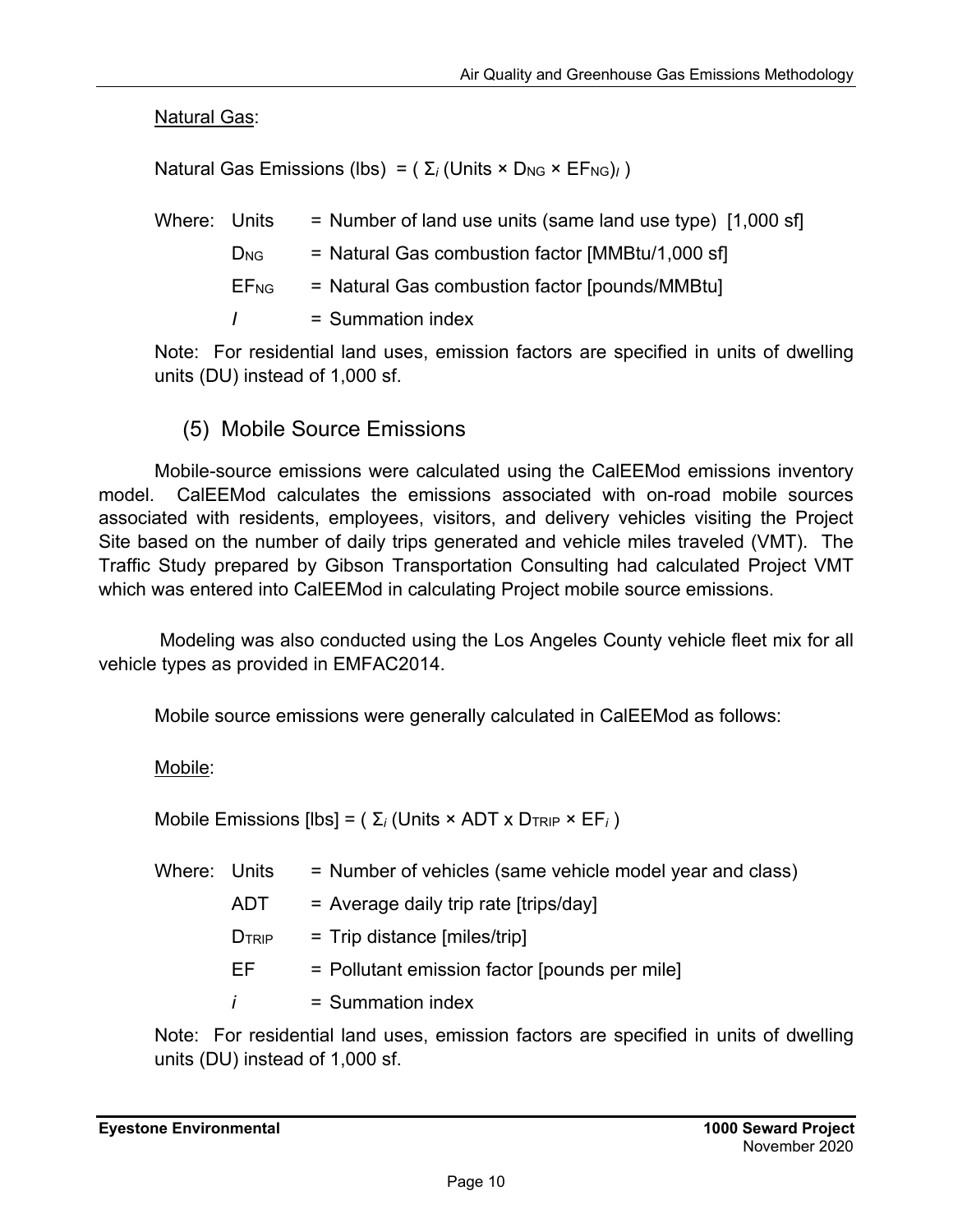Mobile source operational emissions were calculated based on the Project VMT estimates provided by Gibson Transportation Consulting. <sup>6</sup> As discussed in Section IV.G, Transportation, of this Draft EIR, to calculate peak daily trip estimates, the Los Angeles Department of Transportation (LADOT) VMT Calculator was used.

Previously, trip generation for land uses was calculated based on survey data collected by the Institute of Transportation Engineers (ITE). However, these ITE trip generation rates were based on data collected at suburban, single-use, free standing sites, which may not be representative of urban mixed-use environments. Beginning in 2019, the USEPA has sponsored a study to collect travel survey data from mixed-use developments in order provide a more representative trip generation rate for multi-use sites. Results of the USEPA survey indicate that trip generation and VMT are affected by factors such as resident and job density, availability of transit, and accessibility of biking and walking paths. Based on these factors, the USEPA has developed equations known as the EPA Mixed-Use Development (MXD) model to calculate trip reductions for multi-use developments.<sup>7</sup> The LADOT VMT Calculator incorporates the USEPA MXD model and accounts for project features such as increased density and proximity to transit, which would reduce VMT and associated fuel usage in comparison to free-standing sites.

The Project design includes characteristics that would reduce trips and VMT as compared to a standard project within the air basin as measured by the air quality model (CalEEMod). While these Project characteristics primarily reduce greenhouse gas emissions, they would also reduce criteria air pollutants discussed herein. These relative reductions in vehicle trips and VMT from a standard project within the air basin help quantify the criteria air pollutant emissions reductions achieved by locating the Project in any infill, HQTA area that promotes alternative modes of transportation. A ratio of ITE trip generation rates for weekend and weekday scenarios was used to estimate Project VMT during weekend conditions.

## (6) Stationary Source (Emergency Generator Emissions)

Emissions of GHGs associated with use of emergency generators were calculated using CalEEMod, in which emission factors are based on Table 3.4-1 (Gaseous Emission Factors for Large Stationary Diesel Engines) from EPA's AP-42: Compilation of Air Pollutant Emission Factors. The emissions are based on the horsepower rating of the

*<sup>6</sup> Transportation Impact Study for the 1000 Seward Project, Gibson Transportation Consulting. November 2020.* 

*<sup>7</sup> Environmental Protection Agency, Mixed-Use Trip Generation Model. www.epa.gov/smartgrowth/mixeduse-trip-generation-model. Accessed December 16, 2020.*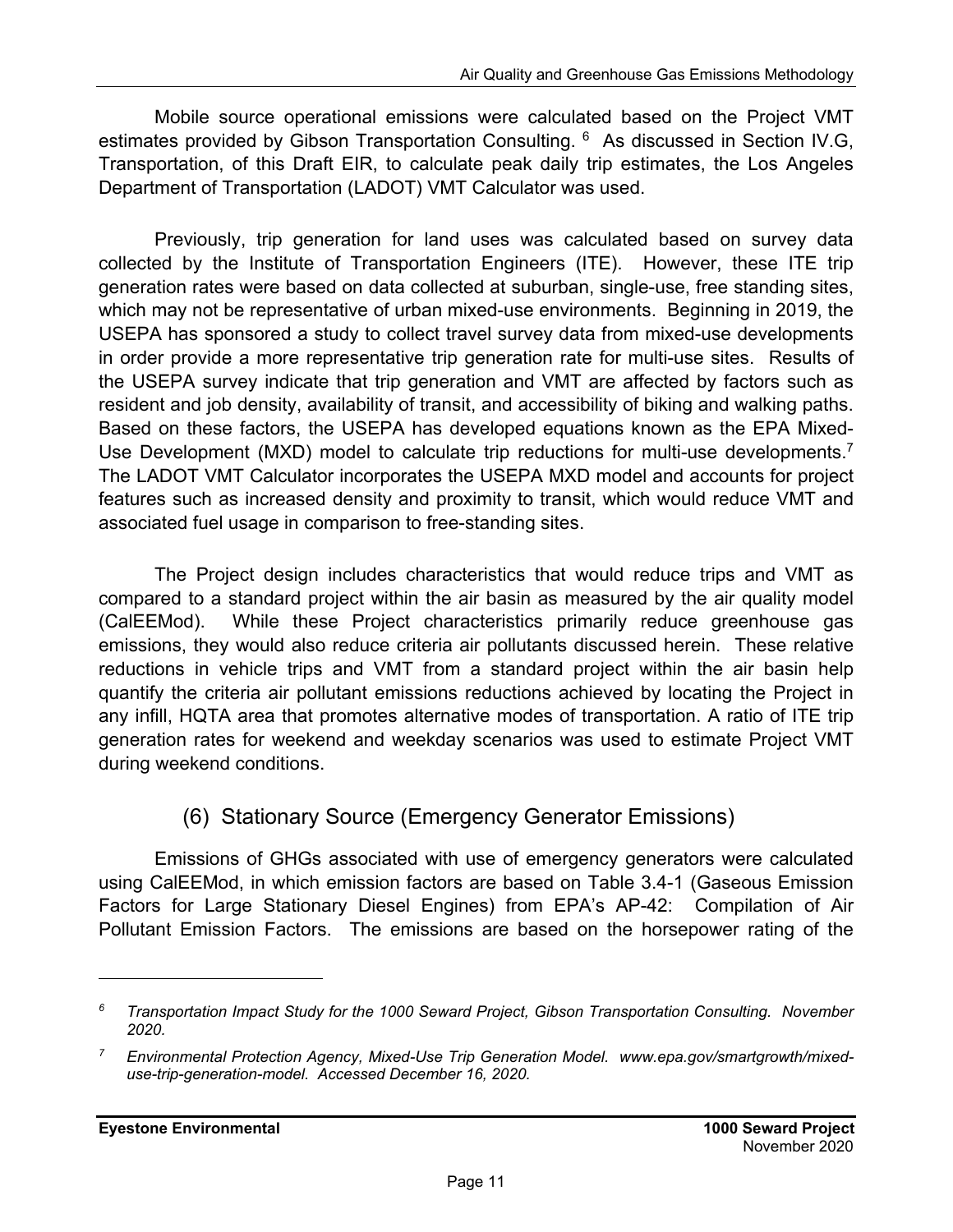diesel generator and the number of hours operated per year for testing purposes. Annual emergency generator GHG emissions in units of MTCO<sub>2</sub>e were calculated as follows:

Emergency Generator:

Emissions  $[Ibs] = (Total HP x LF x HR x EF)$ 

|     | Where: Total HP = Total horsepower of emergency generators (Hp) |
|-----|-----------------------------------------------------------------|
| IF. | $=$ Load Factor (CalEEMod default of 0.73)                      |
| HR. | = Hours Operated per Year                                       |
| FF. | $=$ AP-42 Emission Factor of 1.16 lb/hp-hr)                     |

(7) Solid Waste Emissions

The generation of municipal solid waste (MSW) from day-to-day operational activities generally consists of product packaging, grass clippings, furniture, clothing, bottles, food scraps, newspapers, plastic, and other items routinely disposed of in trash bins. A portion of the MSW is diverted to waste recycling and reclamation facilities. Waste that is not diverted is usually sent to local landfills for disposal. MSW that is disposed in landfills results in GHG emissions of  $CO<sub>2</sub>$  and  $CH<sub>4</sub>$  from the decomposition of the waste that occurs over the span of many years.

Emissions of GHGs associated with solid waste disposal were calculated using the CalEEMod emissions inventory model. The emissions are based on the size of the retail and restaurant land uses, the waste disposal rate for the land uses, the waste diversion rate, the GHG emission factors for solid waste decomposition, and the GWP values for the GHGs emitted. Annual waste disposal GHG emissions in units of MTCO<sub>2</sub>e were calculated in CalEEMod as follows: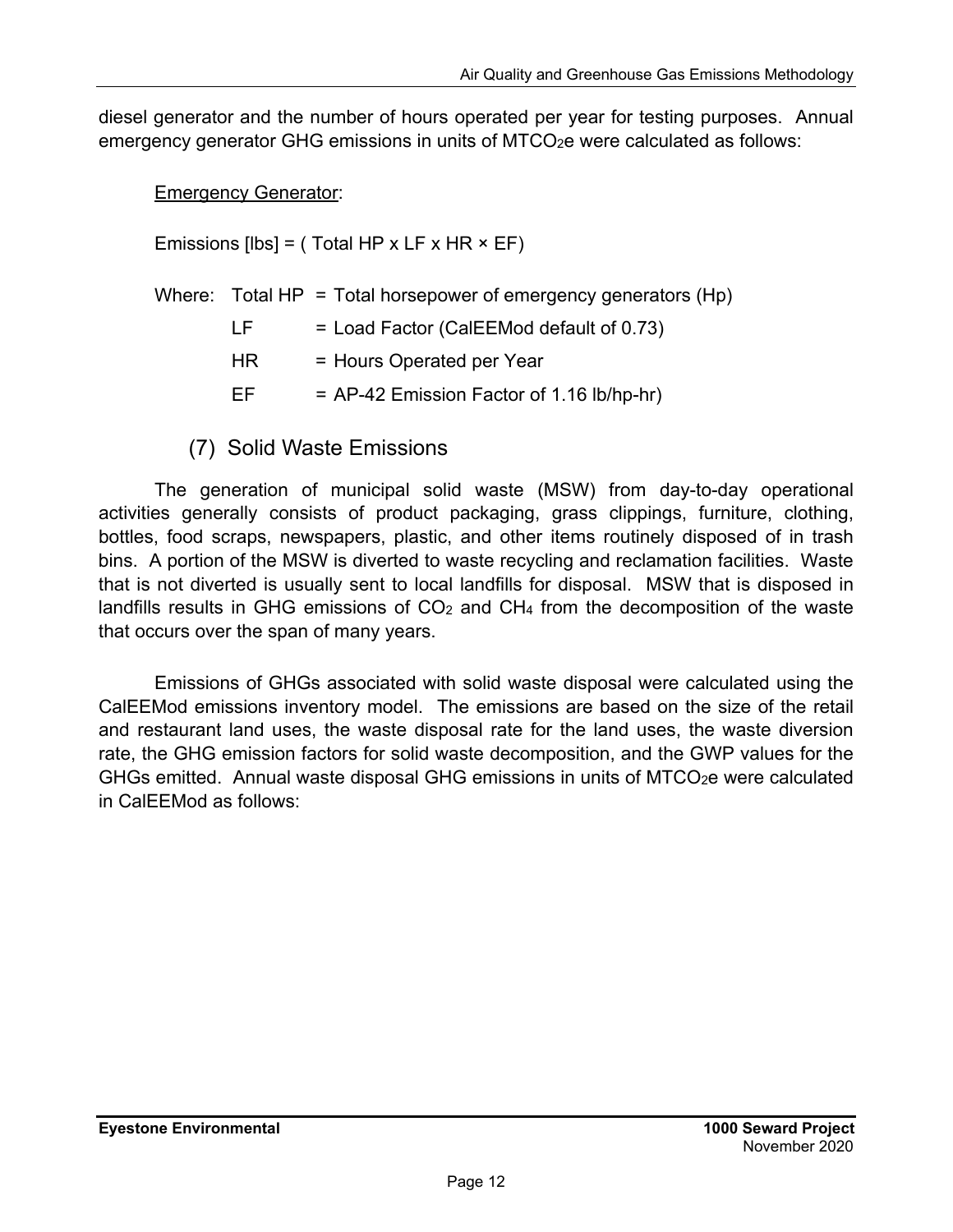Solid Waste:

Annual Emissions  $[MTCO_2e] = (\Sigma_i (Units \times D_{MSW} \times EF_{MSW} \times GWP)_i) \div 1.1023$ 

Where: Units = Number of land use units (same land use type) [1,000 sf]  $D_{MSW}$  = Waste disposal rate  $[tons/1,000 sf/yr]$  $EF_{MSW} = GHG$  emission factor [tons/ton waste] GWP = Global warming potential  $[CO_2 = 1, CH_4 = 21, N_2O = 310]$  1.1023 = Conversion factor [tons/MT] *i* = Summation index

Note: For residential land uses, emission factors are specified in units of dwelling units (DU) instead of 1,000 sf.

CalEEMod allows the input of several variables to quantify solid waste emissions. The model requires the amount of waste disposed, which is the product of the waste disposal rate times the land use units. CalEEMod default annaual solid waste disposal rates used. The GHG emission factors, particularly for CH4, depend on characteristics of the landfill, such as the presence of a landfill gas capture system and subsequent flaring or energy recovery. The default values, as provided in CalEEMod, for landfill gas capture (e.g., no capture, flaring, energy recovery), which are statewide averages, were used in this assessment. The Project includes a 76.4-percent recycling/diversion rate currently achieved within the City.<sup>8</sup>

## (8) Water Usage and Wastewater Generation Emissions

GHG emissions are related to the energy used to convey, treat, and distribute water and wastewater. Thus, these emissions are generally indirect emissions from the production of electricity to power these systems. Three processes are necessary to supply potable water and include: (1) supply and conveyance of the water from the source; (2) treatment of the water to potable standards; and (3) distribution of the water to individual users. After use, energy is used as the wastewater is treated and reused as reclaimed water.

Emissions related to water usage and wastewater generation were calculated using the CalEEMod emissions inventory model. The emissions are based on the size of the

*<sup>8</sup> City of Los Angeles, Sustainable City pLAn, Waste & Landfills, http://plan.lamayor.org/portfolio/wastelandfills-3rd, accessed February 21, 2019.*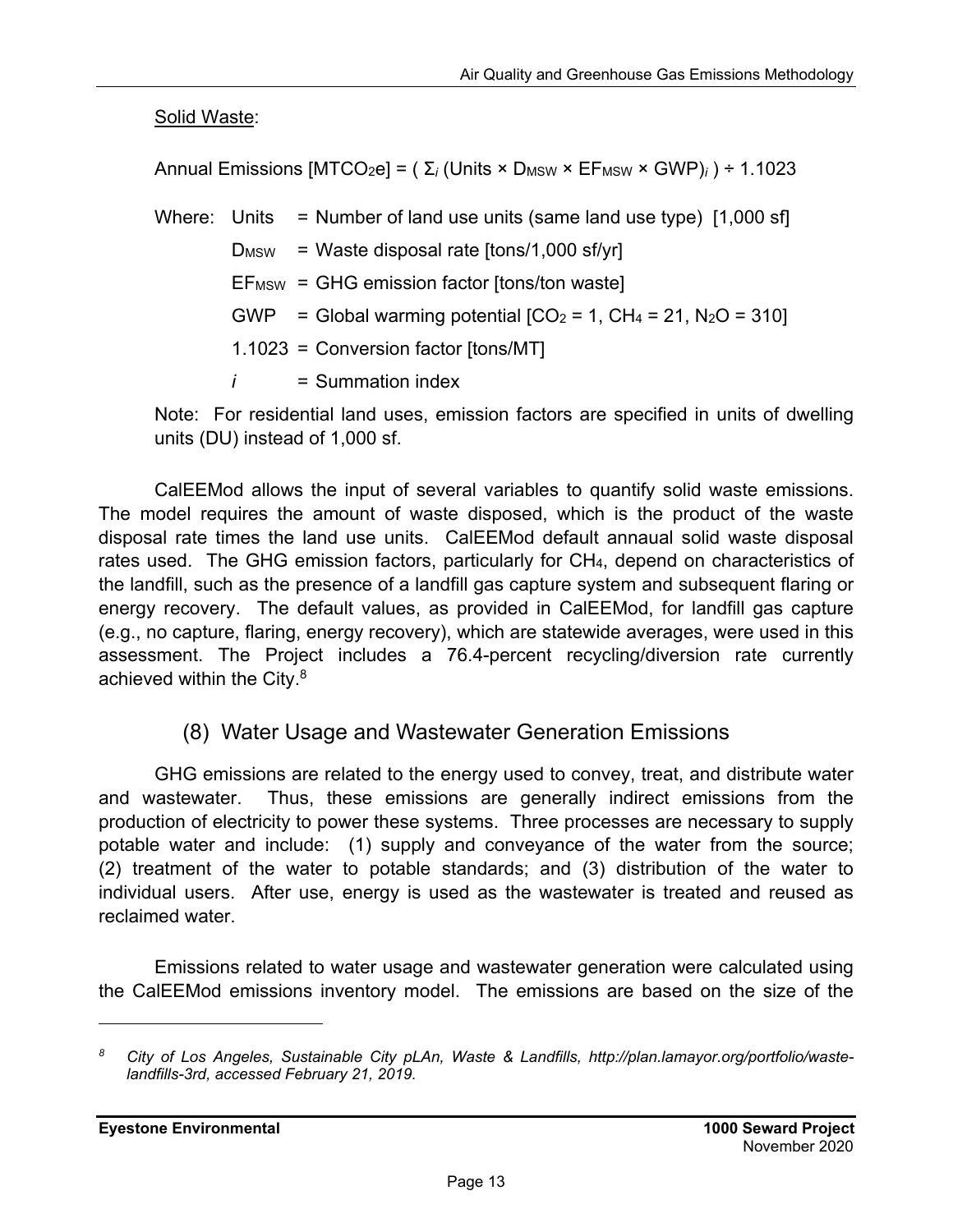land uses, the water demand factors, the electrical intensity factors for water supply, treatment, and distribution and for wastewater treatment, the GHG emission factors for the electricity utility provider, and the GWP values for the GHGs emitted. CalEEMod default annual water demand and wastewater rates were used. GHG emissions due to electricity are calculated in CalEEMod as follows for indoor and outdoor water demand:

Water Supply, Treatment, and Distribution; Wastewater Treatment (electricity):

Annual Emissions [MTCO<sub>2</sub>e] =  $(\Sigma_i$  (Units × D<sub>W</sub> × (Elw ÷ 1,000) × EF<sub>W</sub> × GWP)<sub>i</sub>) ÷ 2,204.62

| Where: | Units          | = Number of land use units (same land use type) [1,000 sf]     |
|--------|----------------|----------------------------------------------------------------|
|        | D <sub>W</sub> | = Water demand factor [million gallons (Mgal)/1,000 sf/yr]     |
|        | Elw            | = Electricity intensity factor [kilowatt-hours (kWh)/Mgal]     |
|        | 1,000          | = Conversion factor [kWh/MWh]                                  |
|        | EFw            | = GHG emission factor [pounds/MWh]                             |
|        | <b>GWP</b>     | = Global warming potential $[CO_2 = 1, CH_4 = 21, N_2O = 310]$ |
|        | 2,205          | = Conversion factor [pounds/MT]                                |
|        |                | $=$ Summation index                                            |

Note: For residential land uses, emission factors are specified in units of dwelling units (DU) instead of 1,000 sf.

CalEEMod provides options to account for the use of water saving features such as the use of low-flow water fixtures (e.g., low-flow faucets, low-flow toilets). The same electricity GHG emissions factors discussed above were used for water and wastewater energy usage. In addition, the calculation of Project GHG emissions from water/wastewater usage accounts for a 20 percent reduction in water/wastewater emissions with implementation of Project Design Features WAT-PDF-1 provided in Section IV.I.1, Utilities and Service Systems—Water Supply and Infrastructure, of this Draft EIR.

## **b. Post-2030 Analysis**

Recent studies show that the State's existing and proposed regulatory framework will put the State on a pathway to reduce its GHG emissions level to 40 percent below 1990 levels by 2030, and to 80 percent below 1990 levels by 2050 if additional appropriate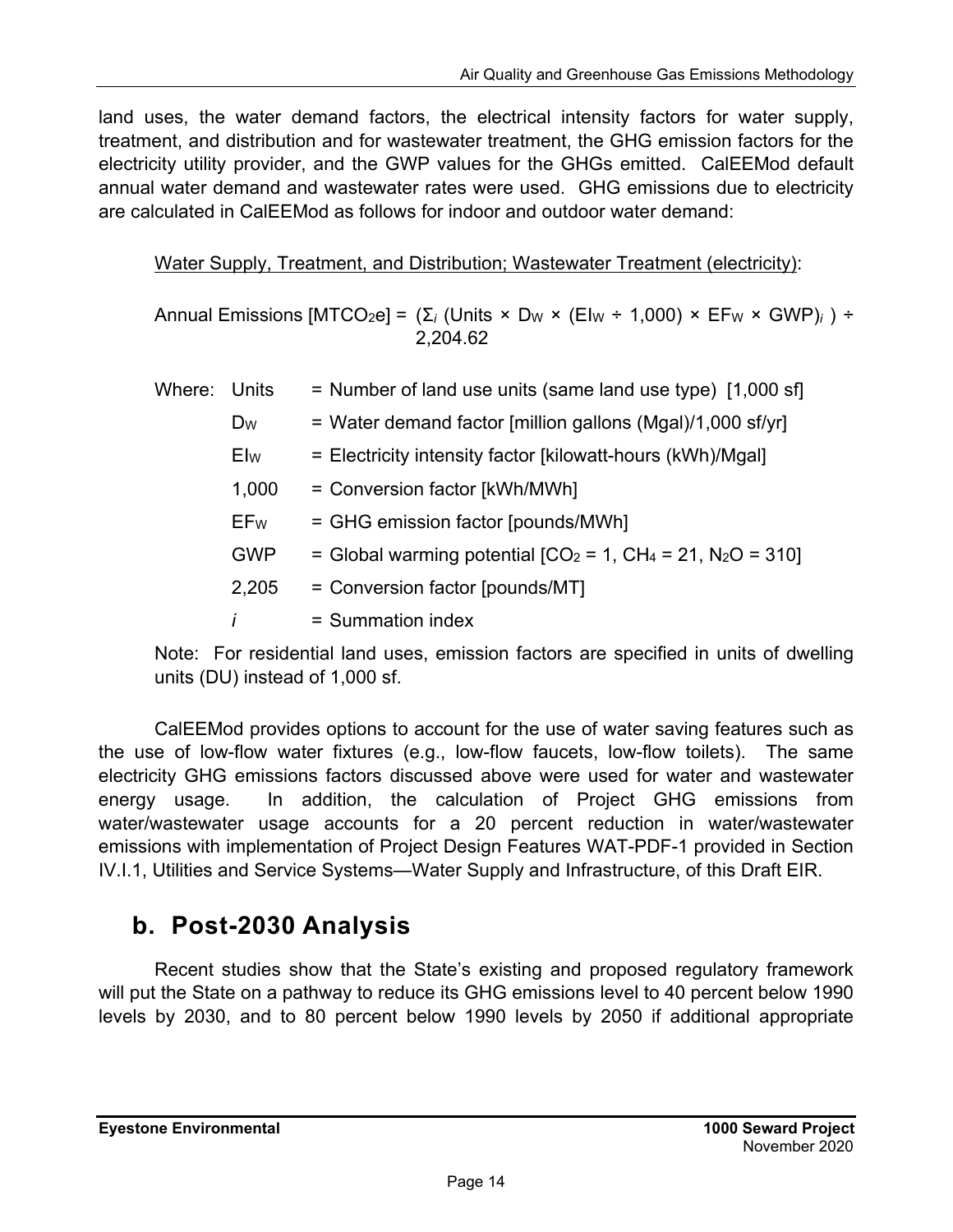reduction measures are adopted. $9$  Even though these studies did not provide an exact regulatory and technological roadmap to achieve the 2030 and 2050 goals, they demonstrated that various combinations of policies could allow the Statewide emissions level to remain very low through 2050.

Subsequent to the findings of these studies, SB 32 was passed on September 8, 2016, which would require the State board to ensure that Statewide GHG emissions are reduced to 40 percent below the 1990 level by 2030. The new plan outlined in SB 32 involves increasing renewable energy use, imposing tighter limits on the carbon content of gasoline and diesel fuel, putting more electric cars on the road, improving energy efficiency, and curbing emissions from key industries. An evaluation was provided to determine whether the Project's design features advanced these goals by reducing VMT, increasing the use of electric vehicles, improving energy efficiency and reducing water usage.

Further, an evaluation of the Project's consistency with SCAG's RTP/SCS was provided to demonstrate that the Project will be consistent with post-2020 GHG reduction goals. In March 2018, CARB adopted updated targets requiring a 19-percent decrease in per capita passenger vehicle GHG emissions for the SCAG region by 2035. The 2020- 2045 RTP/SCS is expected to fulfill and exceed SB 375 compliance with respect to meeting the State's GHG emission reduction goals.

*<sup>9</sup> Energy and Environmental Economics (E3). "Summary of the California State Agencies' PATHWAYS Project: Long-term Greenhouse Gas Reduction Scenarios" (April 2015); Greenblatt, Jeffrey, Energy Policy, "Modeling California Impacts on Greenhouse Gas Emissions" (Vol. 78, pp. 158–172). The California Air Resources Board, California Energy Commission, California Public Utilities Commission, and the California Independent System Operator engaged E3 to evaluate the feasibility and cost of a range of potential 2030 targets along the way to the state's goal of reducing GHG emissions to 80 percent below 1990 levels by 2050. With input from the agencies, E3 developed scenarios that*  explore the potential pace at which emission reductions can be achieved, as well as the mix of *technologies and practices deployed. E3 conducted the analysis using its California PATHWAYS model. Enhanced specifically for this study, the model encompasses the entire California economy with detailed representations of the buildings, industry, transportation and electricity sectors.*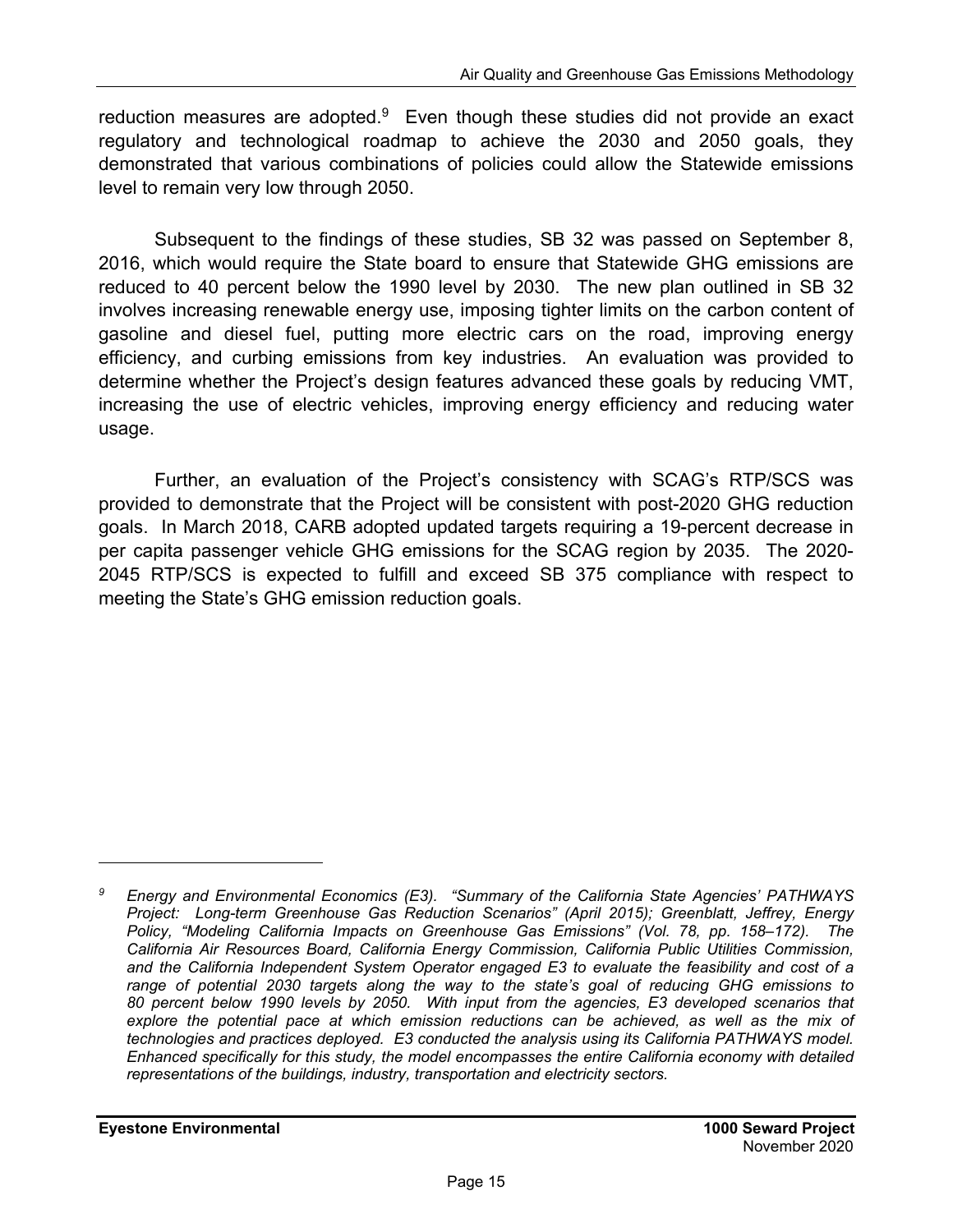## **1000 Seward**

## Draft EIR Appendix B-2-Air Quality Worksheets and Modeling Output Files

- Appendix B-2: Air Quality Worksheets and Modeling Output Files
	- Appendix B-2.1: Summary of Air Pollutant Emissions
	- Appendix B-2.2: CalEEMod Outputs
		- o Existing (2020)
		- o Existing (2025)
		- o Project
		- o Onsite
	- **Appendix B-2.3: CO Hotspot Analysis**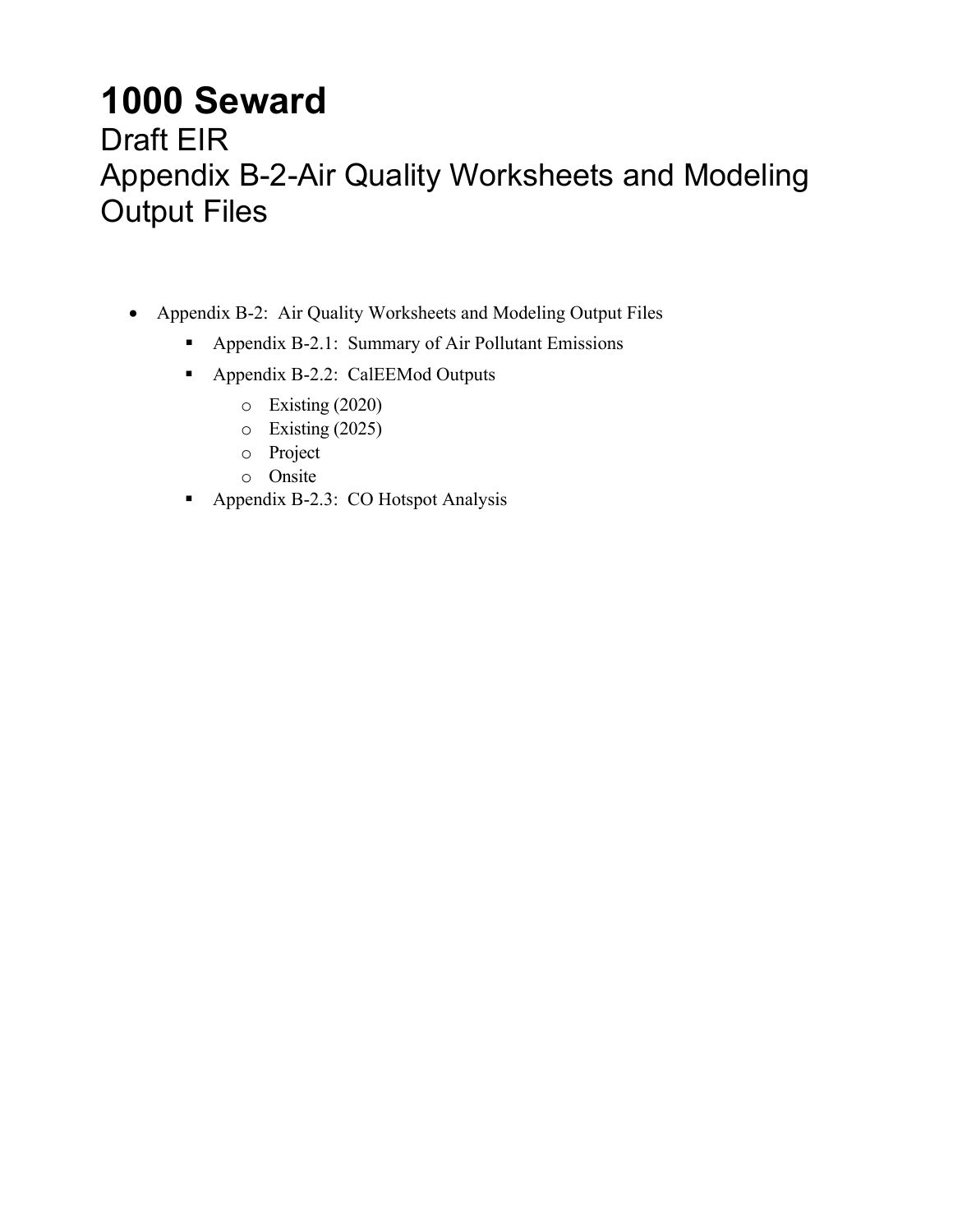| AQ SUMMARY OF EMISSIONS                     |                   |            |                 |       |                 |           |                   |
|---------------------------------------------|-------------------|------------|-----------------|-------|-----------------|-----------|-------------------|
| <b>Construction Emissions (Unmitigated)</b> |                   |            |                 |       |                 |           |                   |
| Regional (Daily) Unmitigated                |                   | <b>ROG</b> | $NO_{x}$        | CO    | SO <sub>2</sub> | $PM_{10}$ | PM <sub>2.5</sub> |
|                                             | 2022              | 3          | 80              | 25    | 0               | 9         | 3                 |
|                                             | 2023              | 4          | 63              | 37    | 0               | 9         | 3                 |
|                                             | 2024              | 17         | 30              | 42    | 0               | 7         | 3                 |
|                                             | <b>MAX</b>        | 17         | 80              | 42    | <1              | 9         | 3                 |
|                                             | <b>Threshold</b>  | 75         | 100             | 550   | 150             | 150       | 55                |
|                                             | <b>Difference</b> | (58)       | (20)            | (508) | (150)           | (141)     | (52)              |
|                                             | Impact            | No         | No              | No    | No              | No        | No                |
| Localized (Daily) Unmitigated               |                   | <b>ROG</b> | NO <sub>x</sub> | CO    | SO <sub>2</sub> | $PM_{10}$ | PM <sub>2.5</sub> |
|                                             | 2022              |            | 17              | 11    |                 | 1         | 1                 |
|                                             | 2023              |            | 25              | 28    |                 | 1         | 1                 |
|                                             | 2024              |            | 17              | 25    |                 | <1        | $<$ 1             |
|                                             | <b>MAX</b>        |            | 25              | 28    |                 | 1         | $\mathbf{1}$      |
|                                             | <b>Threshold</b>  |            | 74              | 680   |                 | 5         | 3                 |
|                                             | <b>Difference</b> |            | (49)            | (652) |                 | (4)       | (2)               |
|                                             | Impact            |            | No              | No    |                 | No        | No                |
|                                             |                   |            |                 |       |                 |           |                   |

#### **Operation Emissions (Without Mitigation Measures)**

| Regional Baseline (Existing Year)                          | <b>ROG</b>     | NO <sub>x</sub> | CO             | <b>SO2</b> | $PM_{10}$    | PM <sub>2.5</sub> |
|------------------------------------------------------------|----------------|-----------------|----------------|------------|--------------|-------------------|
| Area                                                       | ${<}1$         | $<$ 1           | $\leq$ 1       | $<$ 1      | $<$ 1        | $<1\,$            |
| Energy                                                     | ${<}1$         | $<$ 1           | $<$ 1          | $\leq$ 1   | $<$ 1        | ${<}1$            |
| Mobile                                                     | ${<}1$         | $<$ 1           | 7              | $<$ 1      | 1            | $<1\,$            |
| <b>Emergency Generator</b>                                 | ${<}1$         | $<$ 1           | $<$ 1          | $\leq$ 1   | $\leq 1$     | <1                |
| Total                                                      | ${<}1$         | $\mathbf 1$     | $\overline{7}$ | $\leq 1$   | $\mathbf 1$  | ${<}1$            |
| Regional Baseline (Buidout Year)                           | <b>ROG</b>     | NO <sub>x</sub> | CO             | <b>SO2</b> | $PM_{10}$    | PM <sub>2.5</sub> |
| Area                                                       | $<1\,$         | <1              | <1             | $<$ 1      | $<$ 1        | $<1\,$            |
| Energy                                                     | $<1\,$         | $<$ 1           | $<$ 1          | $<$ 1      | $<$ 1        | $<1\,$            |
| Mobile                                                     | $<1\,$         | $<$ 1           | 5              | $\leq$ 1   | $\mathbf 1$  | $<1\,$            |
| <b>Emergency Generator</b>                                 | $<1\,$         | $<$ 1           | $<$ 1          | $<$ 1      | $<$ 1        | <1                |
| Total                                                      | ${<}1$         | $<$ 1           | 6              | <1         | 1            | ${<}1$            |
| Regional Buildout (Buildout Year)                          | <b>ROG</b>     | NO <sub>x</sub> | CO             | <b>SO2</b> | $PM_{10}$    | PM <sub>2.5</sub> |
| Area                                                       | 3              | $<$ 1           | $<$ 1          | $<$ 1      | $<$ 1        | ${<}1$            |
| Energy                                                     | <1             | $\mathbf 1$     | $<$ 1          | $\leq$ 1   | $<$ 1        | $\leq$ 1          |
| Mobile                                                     | $\overline{4}$ | 4               | 38             | $\leq$ 1   | 9            | $\overline{2}$    |
| <b>Emergency Generator</b>                                 | <1             | $<$ 1           | $<$ 1          | $\leq$ 1   | $<$ 1        | <1                |
| Total                                                      | 8              | 6               | 40             | $\leq$ 1   | 9            | 3                 |
| Project Regional (Buildout Less Baseline (Buildout Year))  |                |                 |                |            |              |                   |
|                                                            |                |                 |                |            |              |                   |
|                                                            | <b>ROG</b>     | NO <sub>x</sub> | CO             | <b>SO2</b> | $PM_{10}$    | PM <sub>2.5</sub> |
| Area                                                       | 3              | $<$ 1           | $<$ 1          | $\leq$ 1   | $\leq$ 1     | <1                |
| Energy                                                     | <1             | $<$ 1           | $<$ 1          | $<$ 1      | $<$ 1        | <1                |
| Mobile                                                     | $\overline{3}$ | 4               | 33             | $<$ 1      | 8            | $\overline{2}$    |
| <b>Emergency Generator</b>                                 | $<$ 1          | $<$ 1           | $<$ 1          | $<$ 1      | $<$ 1        | $<$ 1             |
| Total                                                      | $\overline{7}$ | 5               | 34             | $<$ 1      | 8            | $\overline{2}$    |
| <b>Threshold</b>                                           | 55             | 55              | 550            | 150        | 150          | 55                |
| <b>Difference</b>                                          | (48)           | (50)            | (516)          | (150)      | (142)        | (53)              |
| Impact                                                     | No             | No              | No             | No         | No           | No                |
|                                                            |                |                 |                |            |              |                   |
| Project Localized (Buildout Less Baseline (Buildout Year)) |                |                 |                |            |              |                   |
| Onsite Total                                               |                | $\overline{2}$  | 1.4            |            | 0.10         | 0.10              |
| <b>Threshold</b>                                           |                | 74              | 680            |            | $\mathbf{1}$ | 1.0               |
| <b>Difference</b>                                          |                | (72)            | (679)          |            | (1)          | (1)               |
| Impact                                                     |                | No              | <b>No</b>      |            | No           | No                |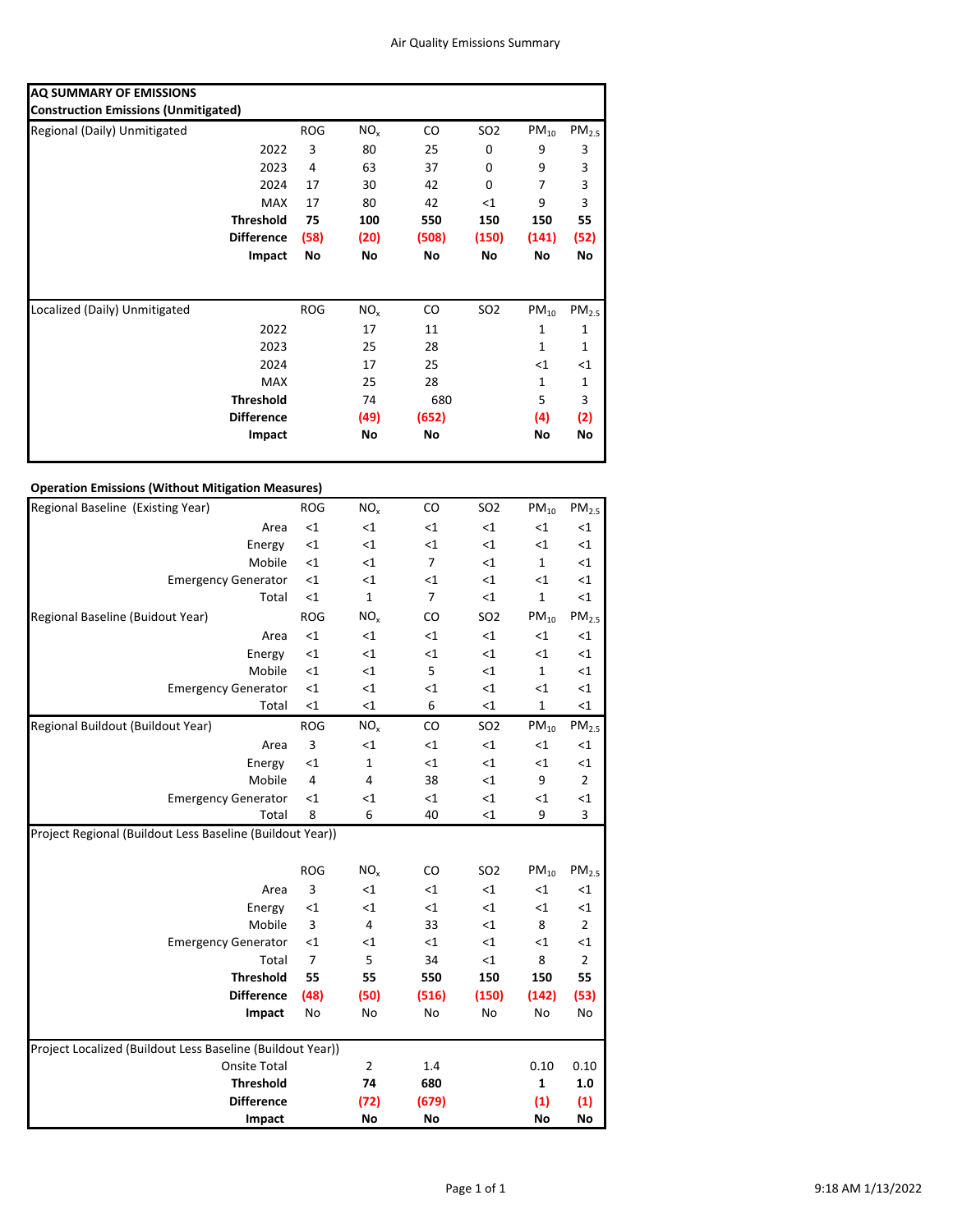Date: 12/22/2021 2:25 PM

1000 Seward Project (Existing Conditions) - Los Angeles-South Coast County, Winter

#### **EMFAC Off-Model Adjustment Factors for Gasoline Light Duty Vehicle to Account for the SAFE Vehicle Rule Not Applied**

#### **1000 Seward Project (Existing Conditions)**

**Los Angeles-South Coast County, Winter**

#### **1.0 Project Characteristics**

#### **1.1 Land Usage**

| <b>Land Uses</b>                    | Size      | Metric            | Lot Acreage | Floor Surface Area | Population |
|-------------------------------------|-----------|-------------------|-------------|--------------------|------------|
| General Office Building             | 8.44      | 1000saf           | 0.19        | 3.442.00           |            |
| User Defined Commercial             | 1.00<br>. | User Defined Unit | 0.00<br>.   | 0.00               |            |
| High Turnover (Sit Down Restaurant) | 2.55      | $1000$ saf        | 0.06        | 2.551.00           | .          |

#### **1.2 Other Project Characteristics**

| <b>Urbanization</b><br><b>Climate Zone</b> | Urban<br>12                             | Wind Speed (m/s)                  | 2.2   | <b>Precipitation Freg (Days)</b><br><b>Operational Year</b> | 33<br>2020 |  |  |  |  |  |
|--------------------------------------------|-----------------------------------------|-----------------------------------|-------|-------------------------------------------------------------|------------|--|--|--|--|--|
| <b>Utility Company</b>                     | Los Angeles Department of Water & Power |                                   |       |                                                             |            |  |  |  |  |  |
| CO2 Intensity<br>(lb/MWhr)                 | 770                                     | <b>CH4 Intensity</b><br>(lb/MWhr) | 0.029 | N2O Intensity<br>(lb/MWhr)                                  | 0.006      |  |  |  |  |  |

#### **1.3 User Entered Comments & Non-Default Data**

Project Characteristics - Consistency with SB100 RPS for LADWP.

Land Use - Rest = 2,551 sf

Construction Phase - Site Specific Schedule

Off-road Equipment - Site Specific

Off-road Equipment - Site Specific

Trips and VMT - Site Specific

Demolition -

Grading -

Vehicle Trips - Site Specific

Energy Use - Consistency with Section 120.6(c) CBC

Construction Off-road Equipment Mitigation -

Mobile Commute Mitigation -

Energy Mitigation -

Water Mitigation -

Waste Mitigation -

Stationary Sources - Emergency Generators and Fire Pumps -

Stationary Sources - Emergency Generators and Fire Pumps EF - SCAQMD BACT

Vehicle Emission Factors -

Vehicle Emission Factors -

Vehicle Emission Factors -

Fleet Mix -

| <b>Table Name</b>         | <b>Column Name</b> | Default Value | New Value |
|---------------------------|--------------------|---------------|-----------|
| tblLandUse                | LandUseSquareFeet  | 8,440.00      | 8.442.00  |
| tblLandUse                | LandUseSquareFeet  | 2.550.00      | 2.551.00  |
| tblProjectCharacteristics | CH4IntensityFactor | 0.033         | 0.029     |
| tblProjectCharacteristics | CO2IntensityFactor | 691.98        | 770       |
| tblProjectCharacteristics | N2OIntensityFactor | 0.004         | 0.006     |
| tblVehicleTrips           | CC TL              | 8.40          | 7.35      |
| tblVehicleTrips           | CC TTP             | 0.00          | 100.00    |
| tblVehicleTrips           | CNW TL             | 6.90          | 0.00      |
| tblVehicleTrips           | CW TL              | 16.60         | 0.00      |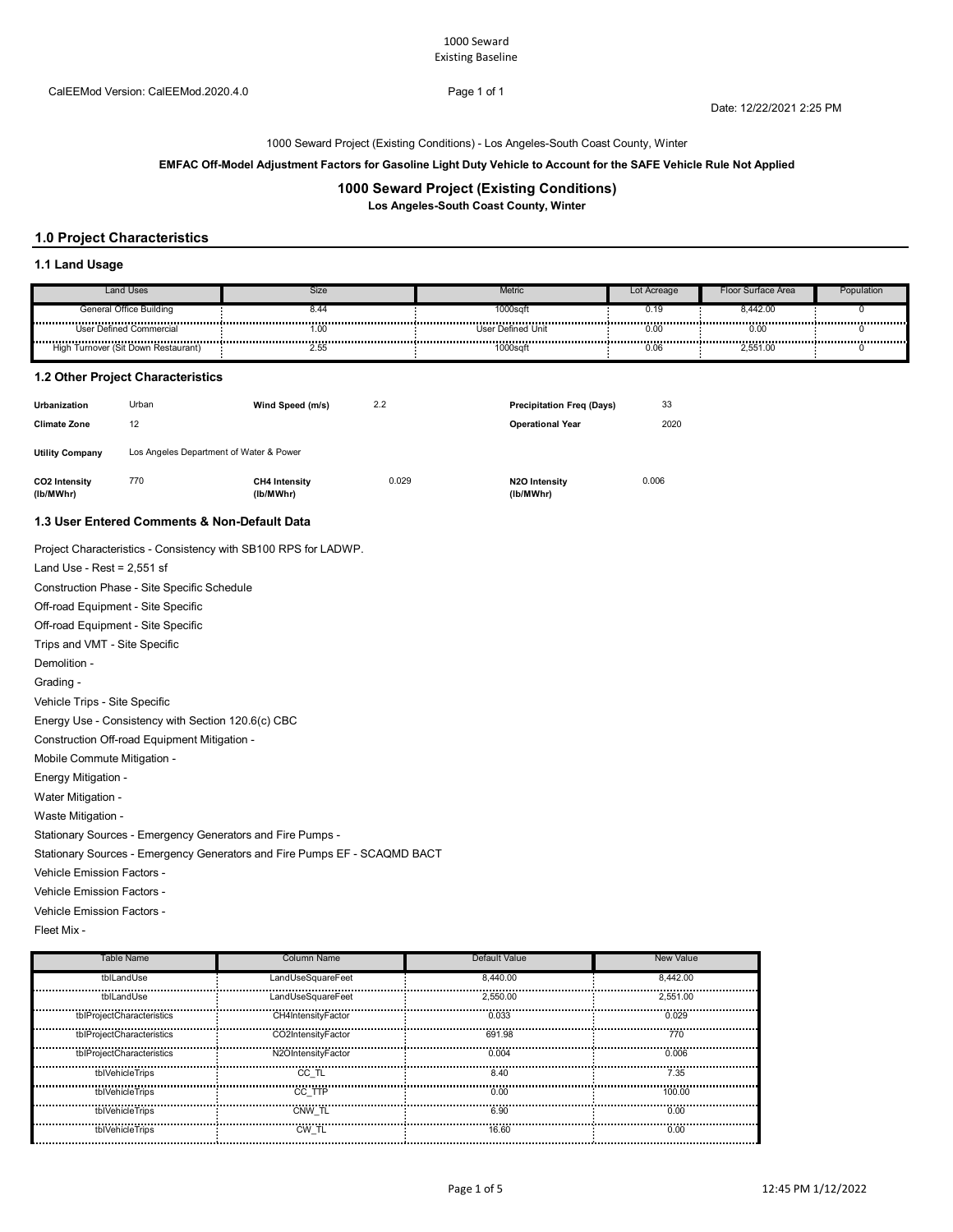### 1000 Seward Project (Existing Conditions) - Los Angeles-South Coast County, Winter

#### **EMFAC Off-Model Adjustment Factors for Gasoline Light Duty Vehicle to Account for the SAFE Vehicle Rule Not Applied**

| tblVehicleTrips      | PR TP | 0.00   | 100.00 |
|----------------------|-------|--------|--------|
| tblVehicleTrips      | ST TR | 2.21   | 0.00   |
| tblVehicleTrips      | ST TR | 122.40 | 0.00   |
| tblVehicleTrips      | ST TR | 0.00   | 227.00 |
| .<br>tblVehicleTrips | SU TR | 0.70   | 0.00   |
| tblVehicleTrips      | SU TR | 142.64 | 0.00   |
| tblVehicleTrips      | SU TR | 0.00   | 183.00 |
| tblVehicleTrips      | WD TR | 9.74   | 0.00   |
| tblVehicleTrips      | WD TR | 112.18 | 0.00   |
| tblVehicleTrips      | WD TR | 0.00   | 223.00 |

#### **2.0 Emissions Summary**

#### **2.2 Overall Operational**

#### **Unmitigated Operational**

|            | <b>ROG</b> | <b>NO<sub>x</sub></b> | CO         | SO <sub>2</sub> | Fugitive<br><b>PM10</b> | Exhaust<br><b>PM10</b> | PM <sub>10</sub> Total | Fugitive<br>PM2.5 | Exhaust<br>PM2.5 | PM2.5 Total Bio- CO2 NBio- CO2 |  | Total CO <sub>2</sub> | CH <sub>4</sub> | <b>N2O</b> | CO <sub>2</sub> e  |
|------------|------------|-----------------------|------------|-----------------|-------------------------|------------------------|------------------------|-------------------|------------------|--------------------------------|--|-----------------------|-----------------|------------|--------------------|
| Category   | lb/day     |                       |            |                 |                         |                        |                        |                   |                  | lb/day                         |  |                       |                 |            |                    |
| Area       | 0.2457     | 1.0000e-005 1.2300e-  | 003        | 0.0000          |                         | 0.0000<br>-21          | 0.0000                 |                   |                  | $0.0000 - 0.0000$              |  |                       |                 |            | $-2.8000e-$<br>003 |
| <br>Energy | 0.0199     | 0.1812                | <br>0.1522 | .0900e-<br>003  |                         | 0.0138                 | 0.0138                 |                   | 0.0138           | 0.0138                         |  |                       |                 |            | <br>218.7325       |
| <br>Mobile | 0.7127     | 0.9359                | 6.9723     | 0.0133          | 1.2786                  | 0.0149                 | 1.2935                 | 0.3406            | 0.0139           | 0.3545                         |  |                       |                 |            | 1.374.1009         |
| Total      | 0.9783     | 1.1171                | 7.1258     | 0.0144          | 1.2786                  | 0.0287                 | 1.3072                 | 0.3406            | 0.0277           | 0.3683                         |  |                       |                 |            | 1.592.8363         |

#### **Mitigated Operational**

|            | <b>ROG</b> | <b>NO<sub>x</sub></b> | CO.                         | SO <sub>2</sub> | Fugitive<br><b>PM10</b> | Exhaust<br><b>PM10</b> | PM <sub>10</sub> Total                                                                                               | Fugitive<br>PM2.5 | Exhaust<br>PM2.5 | <b>I PM2.5 Total Bio-CO2 NBio-CO2</b> |  | Total CO <sub>2</sub> | CH <sub>4</sub> | N <sub>2</sub> O | CO <sub>2e</sub>  |
|------------|------------|-----------------------|-----------------------------|-----------------|-------------------------|------------------------|----------------------------------------------------------------------------------------------------------------------|-------------------|------------------|---------------------------------------|--|-----------------------|-----------------|------------------|-------------------|
| Category   |            |                       |                             |                 | lb/day                  |                        |                                                                                                                      |                   |                  |                                       |  | lb/day                |                 |                  |                   |
| Area       | 0.2457     |                       | 1.0000e-005 1.2300e-<br>003 | 0.0000          |                         | 0.0000                 | 0.0000                                                                                                               |                   | 0.0000           | 0.0000                                |  |                       |                 |                  | $2.8000e-$<br>003 |
| Energy<br> | 0.0199     | 0.1812                | 0.1522<br><b>COLLECT</b>    | 1.0900e-<br>003 |                         | 0.0138                 | 0.0138<br>innumingumumingumumingumumingumumingumumingumumingumumingumumingumumingumumingumumingumumingumumingumuming |                   | 0.0138           | 0.0138                                |  |                       |                 |                  | 218.7325          |
| Mobile     | 0.7127     | 0.9359                | 6.9723                      | 0.0133          | 1.2786                  | 0.0149                 | .2935                                                                                                                | 0.3406            | 0.0139           | 0.3545                                |  |                       |                 |                  | 1,374.1009        |
| Total      | 0.9783     | 1.1171                | 7.1258                      | 0.0144          | 1.2786                  | 0.0287                 | 1.3072                                                                                                               | 0.3406            | 0.0277           | 0.3683                                |  |                       |                 |                  | 1.592.8363        |

|                             | <b>ROG</b> | <b>NO</b> <sub>x</sub> | $\overline{c}$ | <b>SO2</b> | <b>Fugitive</b><br><b>PM10</b> | <b>Exhaust</b><br><b>PM10</b> | <b>PM10 Total</b> | Fugitive<br><b>PM2.5</b> | <b>Exhaust</b><br><b>PM2.5</b> | <b>PM2.5 Total Bio-CO2</b> |      |      | NBio-CO2   Total CO2 | CH <sub>4</sub> | N <sub>20</sub> | CO <sub>2</sub> e |
|-----------------------------|------------|------------------------|----------------|------------|--------------------------------|-------------------------------|-------------------|--------------------------|--------------------------------|----------------------------|------|------|----------------------|-----------------|-----------------|-------------------|
| Percent<br><b>Reduction</b> | 0.OL       | 0.00                   | 0.00           | 0.00       | 0.00                           | 0.OL                          | v.vu              | 0.00                     | 0.00                           | 0.00                       | 0.00 | 0.00 | 0.00                 | 0.00            | 0.00            | 0.00              |

#### **4.0 Operational Detail - Mobile**

**4.1 Mitigation Measures Mobile**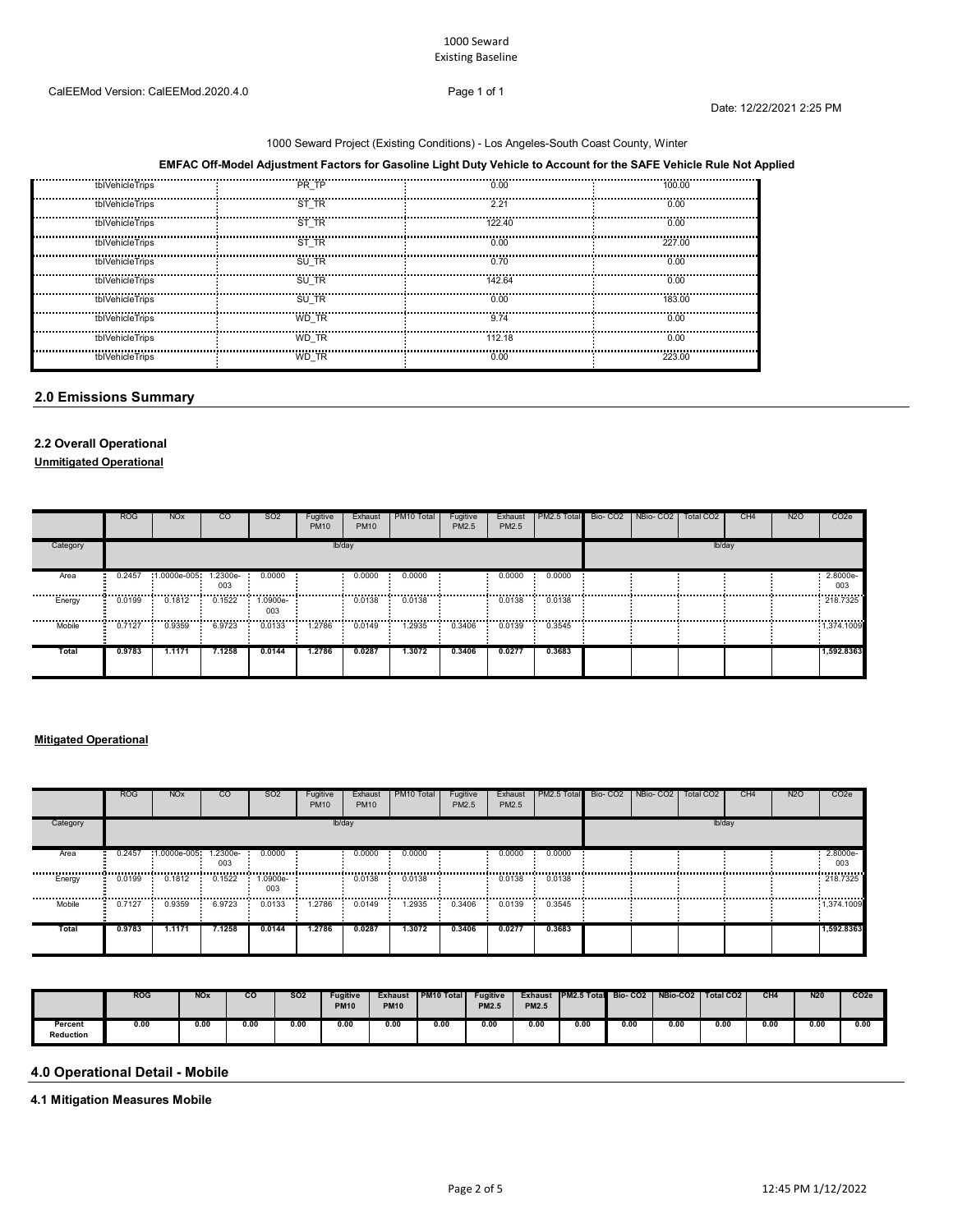#### 1000 Seward Existing Baseline

Date: 12/22/2021 2:25 PM

1000 Seward Project (Existing Conditions) - Los Angeles-South Coast County, Winter

#### **EMFAC Off-Model Adjustment Factors for Gasoline Light Duty Vehicle to Account for the SAFE Vehicle Rule Not Applied**

|             | <b>ROG</b>             | <b>NOx</b> | CO     | SO <sub>2</sub> | -uaitive<br>$B1 \wedge$ | Exhaust<br>B <sub>1</sub> | PM <sub>10</sub> Total | -uaitive<br>$P^{\text{H}}$ | Exhaust<br>$P^{\text{max}}$ | <b>I PM2.5 Total Bio- CO2 I NBio- CO2 I</b> |  | Total CO2 | CH <sub>4</sub> | N <sub>2</sub> O | CO <sub>2</sub> e |
|-------------|------------------------|------------|--------|-----------------|-------------------------|---------------------------|------------------------|----------------------------|-----------------------------|---------------------------------------------|--|-----------|-----------------|------------------|-------------------|
| Category    |                        |            |        |                 |                         | lb/day                    |                        |                            |                             |                                             |  | lb/dav    |                 |                  |                   |
|             |                        |            |        |                 |                         |                           |                        |                            |                             |                                             |  |           |                 |                  |                   |
| Mitigated   | 0.7127<br><b>COLUM</b> | 0.9359     | 6.9723 | 0.0133          | .2786                   | 0.0149                    | .2935                  | 0.3406                     | 0.0139                      | 0.3545                                      |  |           |                 |                  | 1,374.1009        |
| Unmitigated | $\sim$<br>111          | 0.9359     | 6.9723 | 0.0133          | .2786                   | 0.0149                    | .2935                  | 0.3406                     | 0.0139                      | 0.3545                                      |  |           |                 |                  | 1,374.1009        |

#### **4.2 Trip Summary Information**

|                                     |         | Average Daily Trip Rate |        | Unmitigated       | Mitigated         |
|-------------------------------------|---------|-------------------------|--------|-------------------|-------------------|
| <b>Land Use</b>                     | Weekday | Saturday                | Sunday | <b>Annual VMT</b> | <b>Annual VMT</b> |
| General Office Building             | 0.00    | 0.OC                    | 0.00   |                   |                   |
| High Turnover (Sit Down Restaurant) | 0.00    | 0.00                    | 0.00   |                   |                   |
| User Defined Commercial             | 223.00  | 227.00                  | 183.00 | 582.855           | 582.855           |
| Total                               | 223.00  | 227.00                  | 183.00 | 582.855           | 582,855           |

#### **4.3 Trip Type Information**

|                         |            | <b>Miles</b> |             |            | Trip %     |             |         | Trip Purpose %  |        |
|-------------------------|------------|--------------|-------------|------------|------------|-------------|---------|-----------------|--------|
| Land Use                | H-W or C-W | H-S or C-C   | H-O or C-NW | H-W or C-W | H-S or C-C | H-O or C-NW | Primary | <b>Diverted</b> | Pass-b |
| General Office Building | 16.60      | 8.40         | 6.90        | 33.00      | 48.00      | 19.00       |         | 10<br>כ.ו       |        |
| High Turnover (Sit Down | 16.60      | 8.40<br>.    | 6.90        | 8.50<br>.  | 72.50<br>. | 19.00       | ~-      | nn              |        |
| User Defined Commercial | 0.00       | 7.35         | 0.00        | 0.00       | 100.00     | 0.00        | 100     |                 |        |

#### **4.4 Fleet Mix**

| Land Use                               | LDA.    | LDT1     | LDT2     | <b>MDV</b> | <b>LHD</b> | LHD <sub>2</sub> | <b>MHD</b> | <b>HHD</b>    | OBUS     | UBUS          | <b>MCY</b>    | <b>SBUS</b>   | MH       |
|----------------------------------------|---------|----------|----------|------------|------------|------------------|------------|---------------|----------|---------------|---------------|---------------|----------|
| General Office Building                | .551001 | 0.059862 | 0.185577 | 0.128146   | 0.022541   | 0.005543         | 0.010825   | 0.007967      | 0.000967 | 0.000632      | 0.022803      | 0.000681      | 0.003455 |
| High Turnover (Sit Down<br>Restaurant) | .551001 | 0.059862 | 0.185577 | 0.128146   | 0.022541   | 0.005543         | 0.010825   | 0.007967<br>. | 0.000967 | 0.000632<br>. | 0.022803<br>. | 0.000681<br>. | 0.003455 |
| User Defined Commercial                | .551001 | J.059862 | 0.185577 | 0.128146   | 0.022541   | 0.005543         | 0.10825    | 0.007967      | 0.000967 | 0.000632      | 0.022803      | 0.000681      | 0.003455 |

#### **5.0 Energy Detail**

Historical Energy Use: N

#### **5.1 Mitigation Measures Energy**

|                           | <b>ROG</b> | <b>NOx</b>                                  | CO     | S <sub>O</sub> 2  | Fugitive<br><b>PM10</b> | Exhaust<br><b>PM10</b> | PM10 Total | Fugitive<br>PM2.5 | Exhaust<br>PM2.5 | PM2.5 Total                        | Bio-CO <sub>2</sub> | NBio-CO <sub>2</sub> | Total CO <sub>2</sub> | CH <sub>4</sub> | <b>N2O</b> | CO <sub>2</sub> e |
|---------------------------|------------|---------------------------------------------|--------|-------------------|-------------------------|------------------------|------------|-------------------|------------------|------------------------------------|---------------------|----------------------|-----------------------|-----------------|------------|-------------------|
| Category                  |            |                                             |        |                   | lb/day                  |                        |            |                   |                  |                                    |                     |                      | lb/day                |                 |            |                   |
| NaturalGas<br>Mitigated   | 0.0199     | 0.1812<br><b>Contract Contract Contract</b> | 0.1522 | $0.900e -$<br>003 |                         | 0.0138                 | 0.0138     |                   | 0.0138           | 0.0138<br>-200                     |                     |                      |                       |                 |            | 218,7325          |
| NaturalGas<br>Unmitigated | 0.0199     | 0.1812<br><b>COLL</b>                       | 0.1522 | 1.0900e-<br>003   |                         | 0.0138                 | 0.0138     |                   | 0.0138           | 0.0138<br><b>Contract Contract</b> |                     |                      |                       |                 |            | 218,7325          |

#### **5.2 Energy by Land Use - NaturalGas Unmitigated**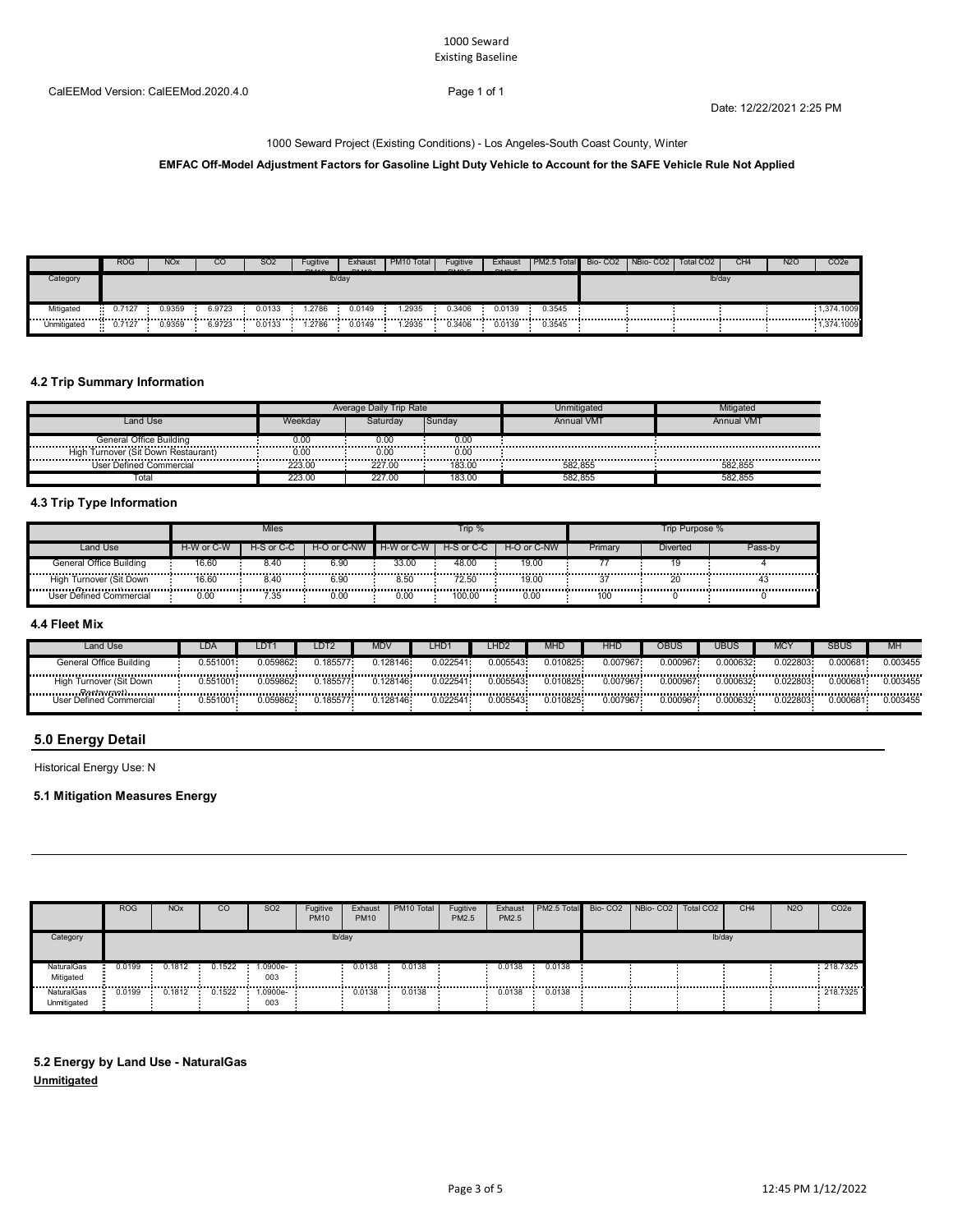#### 1000 Seward Existing Baseline

Date: 12/22/2021 2:25 PM

### 1000 Seward Project (Existing Conditions) - Los Angeles-South Coast County, Winter

#### **EMFAC Off-Model Adjustment Factors for Gasoline Light Duty Vehicle to Account for the SAFE Vehicle Rule Not Applied**

|                                                | <b>NaturalGas</b><br>Use | <b>ROG</b>                   | <b>NO<sub>x</sub></b> | CO               | SO <sub>2</sub>   | Fugitive<br><b>PM10</b> | Exhaust<br><b>PM10</b> | PM10 Total      | Fugitive<br>PM2.5 | Exhaust<br>PM2.5 | PM2.5 Total Bio-CO2 NBio-CO2 |  | Total CO <sub>2</sub> | CH <sub>4</sub> | N <sub>2</sub> O | CO <sub>2</sub> e |
|------------------------------------------------|--------------------------|------------------------------|-----------------------|------------------|-------------------|-------------------------|------------------------|-----------------|-------------------|------------------|------------------------------|--|-----------------------|-----------------|------------------|-------------------|
| Land Use                                       | kBTU/yr                  |                              |                       |                  |                   |                         | lb/day                 |                 |                   |                  |                              |  | lb/day                |                 |                  |                   |
| General Office<br>Building                     |                          | 238.458 2.5700e<br>÷.<br>003 | 0.0234                | 0.0196           | 1.4000e-<br>004   |                         | 1.7800e-003            | 1.7800e-<br>003 |                   | 003              | 1.7800e- 1.7800e-003         |  |                       |                 |                  | 28,2205           |
| High Turnover (Sit 1609.79<br>Down Restaurant) |                          | 0.0174<br>$\sim$ 100 $\pm$   | 0.1578                | 0.1326<br>$\sim$ | 9.5000e-<br>004   |                         | 0.0120                 | 0.0120          |                   | 0.0120           | 0.0120                       |  |                       |                 |                  | .<br>190.5120     |
| User Defined<br>Commercial                     | . .                      | 0.0000<br>22.                | 0.0000                | 0.0000           | 0.0000            |                         | 0.0000                 | 0.0000          |                   | 0.0000           | 0.0000<br>- 21               |  |                       |                 |                  | .<br>0.0000       |
| Total                                          |                          | 0.0199                       | 0.1812                | 0.1522           | $1.0900e-$<br>003 |                         | 0.0138                 | 0.0138          |                   | 0.0138           | 0.0138                       |  |                       |                 |                  | 218.7325          |

#### **Mitigated**

|                                                | <b>NaturalGas</b><br>Use | <b>ROG</b>      | <b>NO<sub>x</sub></b> | CO     | SO <sub>2</sub> | Fugitive<br><b>PM10</b> | Exhaust<br><b>PM10</b> | PM10 Total      | Fugitive<br>PM2.5 | Exhaust<br>PM2.5 | PM2.5 Total Bio-CO2 NBio-CO2 |  | Total CO <sub>2</sub> | CH <sub>4</sub> | <b>N2O</b> | CO <sub>2</sub> e |
|------------------------------------------------|--------------------------|-----------------|-----------------------|--------|-----------------|-------------------------|------------------------|-----------------|-------------------|------------------|------------------------------|--|-----------------------|-----------------|------------|-------------------|
| Land Use                                       | kBTU/yr                  |                 |                       |        |                 |                         | lb/day                 |                 |                   |                  |                              |  | lb/day                |                 |            |                   |
| General Office<br>Building                     | 0.238458                 | 2.5700e-<br>003 | 0.0234                | 0.0196 | .4000e-<br>004  |                         | $1.7800e-003$          | 1.7800e-<br>003 |                   | 003              | $1.7800e - 1.7800e - 003$    |  |                       |                 |            | 28,2205           |
| High Turnover (Sit 1.60979<br>Down Restaurant) |                          | 0.0174          | 0.1578                | 0.1326 | 9.5000e-<br>004 |                         | 0.0120                 | 0.0120          |                   | 0.0120           | 0.0120                       |  |                       |                 |            | 190.5120          |
| User Defined<br>Commercial                     | 22                       | 0.0000          | 0.0000                | 0.0000 | 0.0000          |                         | 0.0000                 | 0.0000          |                   | 0.0000           | 0.0000                       |  |                       |                 |            | 0.0000            |
| Total                                          |                          | 0.0199          | 0.1812                | 0.1522 | .0900e-<br>003  |                         | 0.0138                 | 0.0138          |                   | 0.0138           | 0.0138                       |  |                       |                 |            | 218.7325          |

#### **6.0 Area Detail**

**6.1 Mitigation Measures Area**

|             | <b>ROG</b> | NO <sub>x</sub>      | <sub>CO</sub> | SO <sub>2</sub> | Fuaitive<br><b>PM10</b> | Exhaust<br><b>PM10</b> | PM10 Total | Fugitive<br>PM2.5 | PM2.5  | Exhaust PM2.5 Total Bio-CO2 NBio-CO2 Total CO2 |  | CH <sub>4</sub> | N <sub>2</sub> O | CO <sub>2</sub> e |
|-------------|------------|----------------------|---------------|-----------------|-------------------------|------------------------|------------|-------------------|--------|------------------------------------------------|--|-----------------|------------------|-------------------|
| Category    |            |                      |               |                 |                         | lb/day                 |            |                   |        |                                                |  | lb/day          |                  |                   |
| Mitigated   | 0.2457     | 1.0000e-005 1.2300e- | 003           | 0.0000          |                         | 0.0000                 | 0.0000     |                   | 0.0000 | 0.0000                                         |  |                 |                  | 2.8000e-<br>003   |
| Unmitigated | 0.2457     | 1.0000e-005 1.2300e- | 003           | 0.0000          |                         | 0.0000                 | 0.0000     |                   | 0.0000 | 0.0000<br>$\sim$                               |  |                 |                  | $2.8000e-$<br>003 |

#### **6.2 Area by SubCategory**

**Unmitigated**

|                                                                                                                                             | <b>ROG</b> | <b>NO<sub>x</sub></b> | $_{\rm CO}$ | SO <sub>2</sub> | Fugitive<br><b>PM10</b> | Exhaust<br><b>PM10</b> | PM10 Total | Fugitive<br>PM2.5 | Exhaust<br>PM2.5 | PM2.5 Total Bio-CO2 NBio-CO2 Total CO2 |  |                                                                                                                 | CH <sub>4</sub> | <b>N2O</b>                                                                                                      | CO <sub>2</sub> e |
|---------------------------------------------------------------------------------------------------------------------------------------------|------------|-----------------------|-------------|-----------------|-------------------------|------------------------|------------|-------------------|------------------|----------------------------------------|--|-----------------------------------------------------------------------------------------------------------------|-----------------|-----------------------------------------------------------------------------------------------------------------|-------------------|
| SubCategory                                                                                                                                 |            |                       |             |                 |                         | lb/day                 |            |                   |                  |                                        |  | lb/day                                                                                                          |                 |                                                                                                                 |                   |
| Architectural<br>Coating<br>the contract of the contract of the contract of the contract of the contract of the contract of the contract of | 0.0279     |                       |             |                 |                         | 0.0000                 | 0.0000     |                   | 0.0000           | 0.0000                                 |  | the contract of the contract of the contract of the contract of the contract of the contract of the contract of |                 | the contract of the contract of the contract of the contract of the contract of the contract of the contract of | 0.0000            |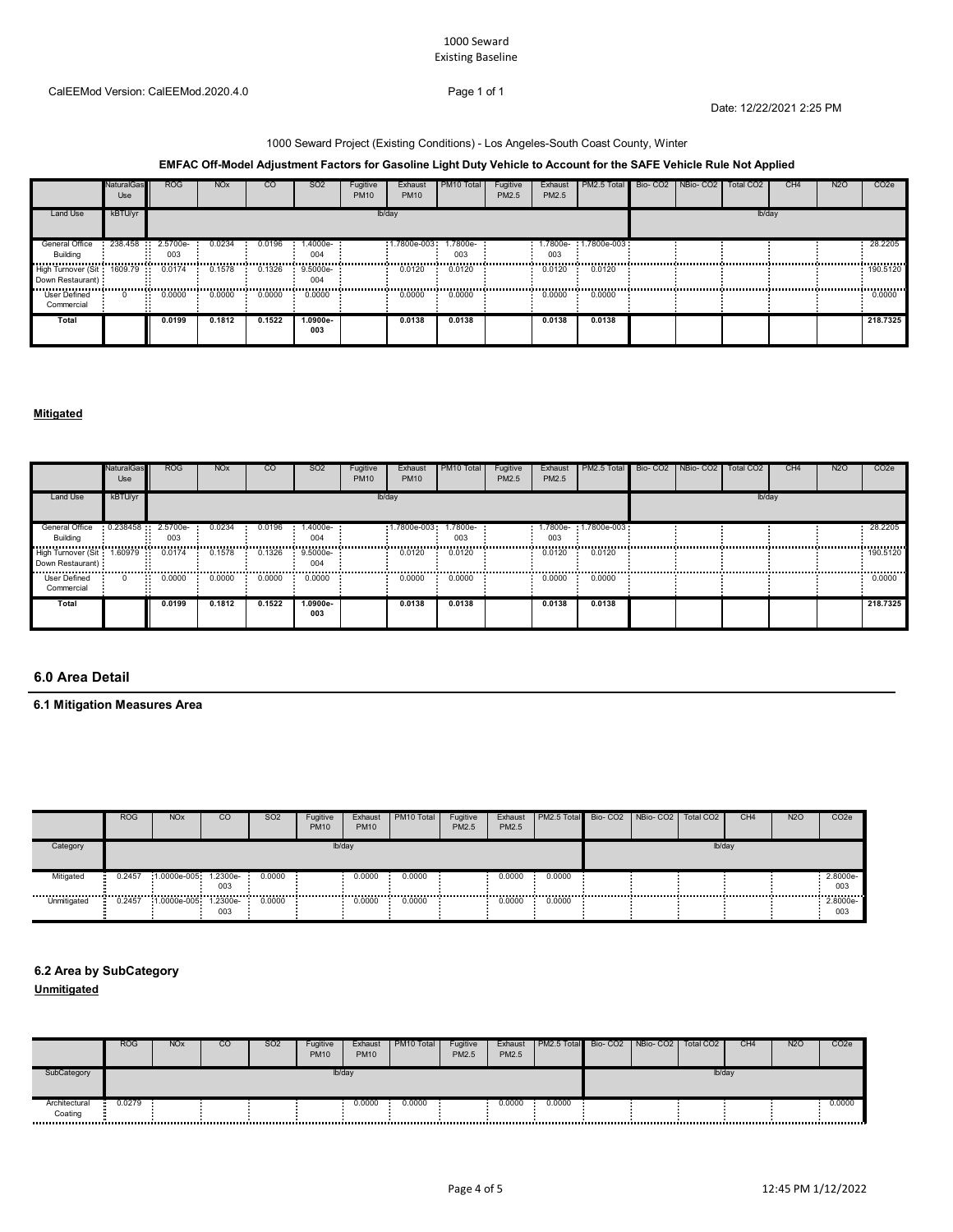#### 1000 Seward Existing Baseline

#### CalEEMod Version: CalEEMod.2020.4.0 Page 1 of 1

Date: 12/22/2021 2:25 PM

#### 1000 Seward Project (Existing Conditions) - Los Angeles-South Coast County, Winter

#### **EMFAC Off-Model Adjustment Factors for Gasoline Light Duty Vehicle to Account for the SAFE Vehicle Rule Not Applied**

| Consumer Products | 0.2177 |                               |                    |        | 0.0000 | 0.0000 | 0.0000     | .<br>0.0000 |  |   |  | 0.0000             |
|-------------------|--------|-------------------------------|--------------------|--------|--------|--------|------------|-------------|--|---|--|--------------------|
| <br>Landscaping   | 004    | 1.2000e- 1.0000e-005 1.2300e- | 003                | 0.0000 | 0.0000 | 0.0000 | <br>0.0000 | 0.0000      |  | . |  | $2.8000e -$<br>003 |
| Total             | 0.2457 | $.0000e - 005$                | $1.2300e -$<br>003 | 0.0000 | 0.0000 | 0.0000 | 0.0000     | 0.0000      |  |   |  | 2.8000e-<br>003    |

#### **Mitigated**

|                          | <b>ROG</b> | <b>NO<sub>x</sub></b> | <sub>CO</sub>     | SO <sub>2</sub> | Fugitive<br><b>PM10</b> | Exhaust<br><b>PM10</b> | PM <sub>10</sub> Total | Fugitive<br>PM2.5 | Exhaust<br>PM2.5 | PM2.5 Total | Bio-CO <sub>2</sub> | NBio-CO <sub>2</sub> | Total CO <sub>2</sub> | CH <sub>4</sub> | <b>N2O</b> | CO <sub>2</sub> e      |
|--------------------------|------------|-----------------------|-------------------|-----------------|-------------------------|------------------------|------------------------|-------------------|------------------|-------------|---------------------|----------------------|-----------------------|-----------------|------------|------------------------|
| SubCategory              |            |                       |                   |                 |                         | lb/day                 |                        |                   |                  |             |                     |                      | lb/day                |                 |            |                        |
| Architectural<br>Coating | 0.0279     |                       |                   |                 |                         | 0.0000                 | 0.0000                 |                   | 0.0000           | 0.0000      |                     |                      |                       |                 |            | 0.0000                 |
| Consumer Products        | 0.2177     |                       |                   |                 |                         | 0.0000                 | 0.0000                 |                   | 0.0000           | 0.0000      |                     |                      |                       |                 |            | .<br>0.0000            |
|                          | 004        |                       | 003               |                 |                         |                        |                        |                   |                  |             |                     |                      |                       |                 |            | .<br>$2.8000e-$<br>003 |
| Total                    | 0.2457     | 1.0000e-005           | $1.2300e-$<br>003 | 0.0000          |                         | 0.0000                 | 0.0000                 |                   | 0.0000           | 0.0000      |                     |                      |                       |                 |            | 2.8000e-<br>003        |

#### **7.0 Water Detail**

#### **7.1 Mitigation Measures Water**

#### **8.0 Waste Detail**

L

#### **8.1 Mitigation Measures Waste**

Institute Recycling and Composting Services

#### **9.0 Operational Offroad**

| Equipment Type | Number | Hours/Dav | Davs/Year | <b>Horse Power</b> | Load Factor | Fuel<br>Type |
|----------------|--------|-----------|-----------|--------------------|-------------|--------------|

#### **10.0 Stationary Equipment**

| <b>Fire Pumps and Emergency Generators</b> |        |                |                 |                      |                    |           |  |  |  |  |  |  |  |
|--------------------------------------------|--------|----------------|-----------------|----------------------|--------------------|-----------|--|--|--|--|--|--|--|
| Equipment Type                             | Number | Hours/Day      | Hours/Year      | <b>Horse Power</b>   | <b>Load Factor</b> | Fuel Type |  |  |  |  |  |  |  |
| <b>Boilers</b>                             |        |                |                 |                      |                    |           |  |  |  |  |  |  |  |
| <b>Equipment Type</b>                      | Number | Heat Input/Day | Heat Input/Year | <b>Boiler Rating</b> | Fuel Type          |           |  |  |  |  |  |  |  |

#### **User Defined Equipment**

Equipment Type **Number** Number

#### **11.0 Vegetation**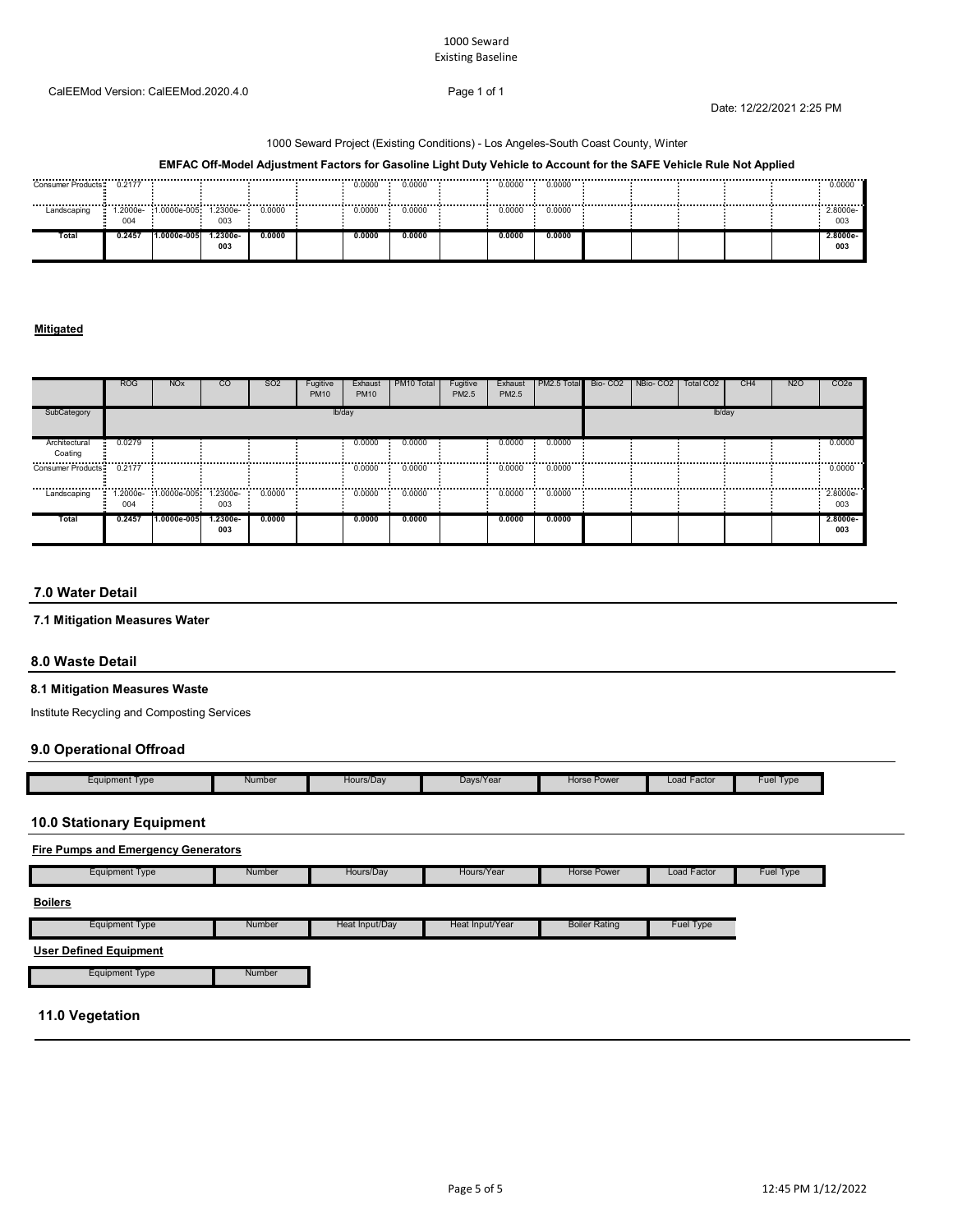Date: 12/22/2021 2:59 PM

1000 Seward Project (Existing Conditions) - Los Angeles-South Coast County, Winter

#### **EMFAC Off-Model Adjustment Factors for Gasoline Light Duty Vehicle to Account for the SAFE Vehicle Rule Not Applied**

#### **1000 Seward Project (Existing Conditions)**

**Los Angeles-South Coast County, Winter**

#### **1.0 Project Characteristics**

#### **1.1 Land Usage**

| <b>Land Uses</b>                    | Size      | Metric            | Lot Acreage | Floor Surface Area | Population |
|-------------------------------------|-----------|-------------------|-------------|--------------------|------------|
| General Office Building             | 8.44      | 1000saf           | 0.19        | 3.442.00           |            |
| User Defined Commercial             | 1.00<br>. | User Defined Unit | 0.00<br>.   | 0.00               |            |
| High Turnover (Sit Down Restaurant) | 2.55      | $1000$ saf        | 0.06        | 2.551.00           | .          |

#### **1.2 Other Project Characteristics**

| Urbanization<br><b>Climate Zone</b> | Urban<br>12                             | Wind Speed (m/s)                  | 2.2   | <b>Precipitation Freg (Days)</b><br><b>Operational Year</b> | 33<br>2025 |
|-------------------------------------|-----------------------------------------|-----------------------------------|-------|-------------------------------------------------------------|------------|
| <b>Utility Company</b>              | Los Angeles Department of Water & Power |                                   |       |                                                             |            |
| CO2 Intensity<br>(lb/MWhr)          | 616                                     | <b>CH4 Intensity</b><br>(lb/MWhr) | 0.033 | N2O Intensity<br>(lb/MWhr)                                  | 0.004      |

#### **1.3 User Entered Comments & Non-Default Data**

Project Characteristics - Consistency with SB100 RPS for LADWP.

Land Use - Rest = 2,551 sf

Construction Phase - Site Specific Schedule

Off-road Equipment - Site Specific

Off-road Equipment - Site Specific

Trips and VMT - Site Specific

Demolition -

Grading -

Vehicle Trips - Site Specific

Energy Use - Consistency with Section 120.6(c) CBC

Construction Off-road Equipment Mitigation -

Mobile Commute Mitigation -

Energy Mitigation -

Water Mitigation -

Waste Mitigation -

Stationary Sources - Emergency Generators and Fire Pumps -

Stationary Sources - Emergency Generators and Fire Pumps EF - SCAQMD BACT

Vehicle Emission Factors -

Vehicle Emission Factors -

Vehicle Emission Factors -

Fleet Mix -

| Table Name                | <b>Column Name</b> | Default Value | <b>New Value</b> |
|---------------------------|--------------------|---------------|------------------|
| tblLandUse                | LandUseSquareFeet  | 8,440.00      | 8.442.00         |
| tblLandUse                | LandUseSquareFeet  | 2.550.00      | 2.551.00         |
| tblProjectCharacteristics | CO2IntensityFactor | 691.98        | 616              |
| tblVehicleTrips           | CC IL              | 8.40          | 7.35             |
| tblVehicleTrips           | CC TTP             | 0.00          | 100.00           |
| tblVehicleTrips           | CNW TL             | 6.90          | 0.00             |
| tblVehicleTrips           | CW TL              | 16.60         | 0.00             |
| tblVehicleTrips           | PR TP              | 0.00          | 100.00           |
| tblVehicleTrips           | ST TR              | 2.21          | 0.00             |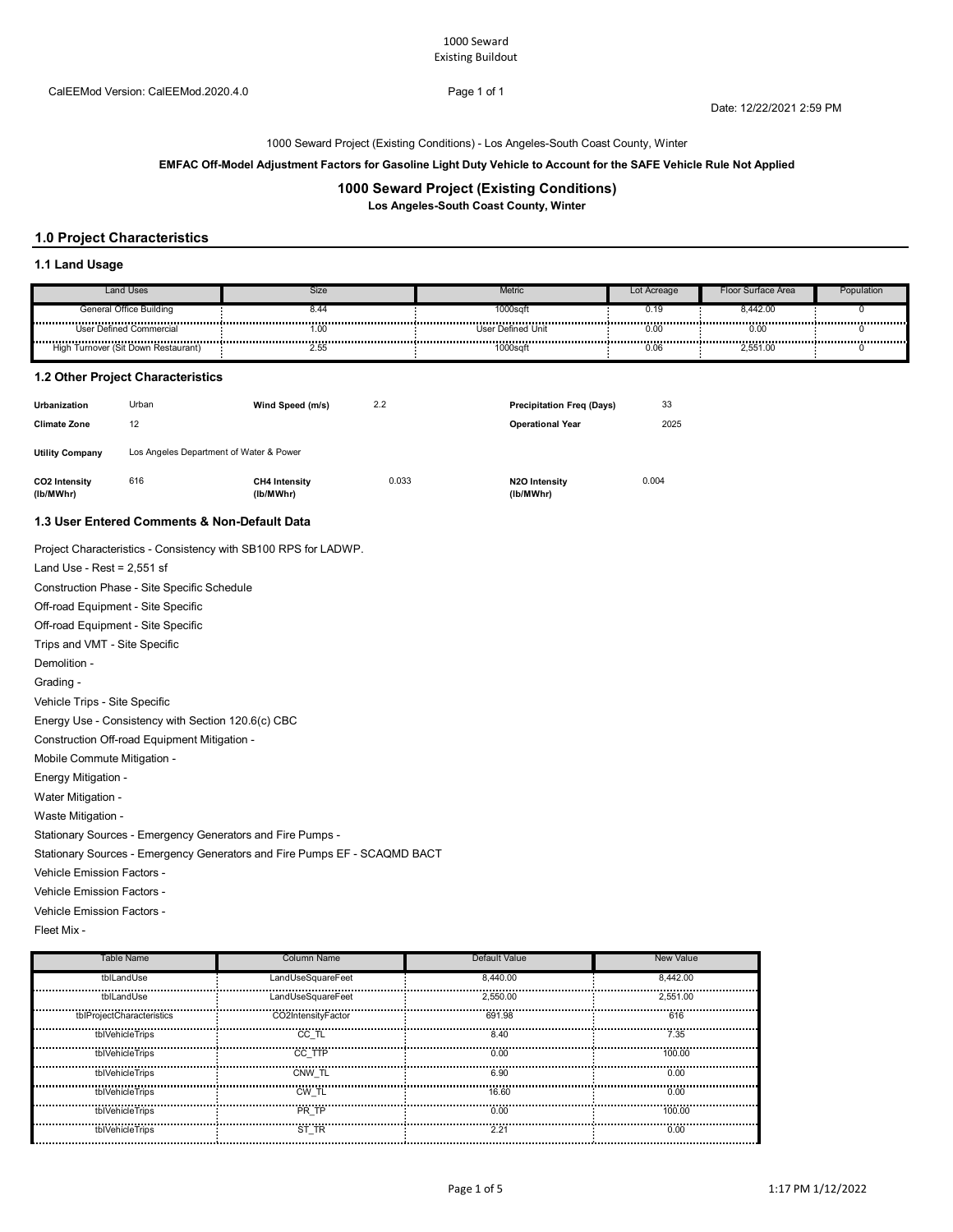### 1000 Seward Project (Existing Conditions) - Los Angeles-South Coast County, Winter

#### **EMFAC Off-Model Adjustment Factors for Gasoline Light Duty Vehicle to Account for the SAFE Vehicle Rule Not Applied**

| tblVehicleTrips      | S٦<br>TR   | 122.40 | 0.00   |
|----------------------|------------|--------|--------|
| tblVehicleTrips      | ST<br>- TR | 0.00   | 227.00 |
| <br>tblVehicleTrips  | SU<br>TR   | 0.70   | 0.00   |
| .<br>tblVehicleTrips | SU TR      | 142.64 | 0.00   |
| .<br>tblVehicleTrips | SU TR      | 0.00   | 183.00 |
| tblVehicleTrips      | WD TR      | 9.74   | 0.00   |
| tblVehicleTrips<br>. | WD TR      | 112.18 | 0.00   |
| tblVehicleTrips      | WD TR      | 0.00   | 223.00 |

#### **2.0 Emissions Summary**

#### **2.2 Overall Operational**

**Unmitigated Operational**

|            | <b>ROG</b> | <b>NO<sub>x</sub></b>     | CO     | SO <sub>2</sub> | Fugitive<br><b>PM10</b> | Exhaust<br><b>PM10</b> | PM10 Total | Fugitive<br>PM2.5 | Exhaust<br>PM2.5 | PM2.5 Total Bio- CO2 NBio- CO2 |  | Total CO <sub>2</sub> | CH <sub>4</sub> | <b>N2O</b> | CO <sub>2</sub> e |
|------------|------------|---------------------------|--------|-----------------|-------------------------|------------------------|------------|-------------------|------------------|--------------------------------|--|-----------------------|-----------------|------------|-------------------|
| Category   |            |                           |        |                 |                         | lb/day                 |            |                   |                  |                                |  | lb/day                |                 |            |                   |
| Area       | 0.2457     | 1.0000e-005 1.2200e-      | 003    | 0.0000          |                         | 0.0000                 | 0.0000     |                   | 0.0000           | 0.0000                         |  |                       |                 |            | 2.7900e-<br>003   |
| <br>Energy | 0.0199     | 0.1812<br><b>Contract</b> | 0.1522 | -.0900e<br>003  |                         | 0.0138                 | 0.0138     |                   | 0.0138           | 0.0138<br><b>Contractor</b>    |  | .                     |                 |            | 218,7325          |
| Mobile     | 0.5732     | 0.5890                    | 5.3966 | 0.0114          | 1.2787                  | 8.5500e-<br>003        | 1.2873     | 0.3406            | 7.9400e-<br>003  | 0.3486<br><b>COLLEGE</b>       |  |                       |                 |            | 1.182.1081        |
| Total      | 0.8388     | 0.7702                    | 5.5500 | 0.0125          | 1.2787                  | 0.0223                 | 1.3010     | 0.3406            | 0.0217           | 0.3623                         |  |                       |                 |            | 1.400.8434        |

#### **Mitigated Operational**

|            | <b>ROG</b> | NO <sub>x</sub>      | <sub>CO</sub> | SO <sub>2</sub> | Fugitive<br><b>PM10</b> | Exhaust<br><b>PM10</b> | PM10 Total | Fugitive<br>PM2.5 | Exhaust<br>PM2.5 | <b>PM2.5 Total Bio-CO2 NBio-CO2 Total CO2</b> |  |        | CH <sub>4</sub> | <b>N2O</b> | CO <sub>2</sub> e |
|------------|------------|----------------------|---------------|-----------------|-------------------------|------------------------|------------|-------------------|------------------|-----------------------------------------------|--|--------|-----------------|------------|-------------------|
| Category   |            |                      |               |                 |                         | lb/day                 |            |                   |                  |                                               |  | lb/day |                 |            |                   |
| Area       | 0.2457     | 1.0000e-005 1.2200e- | 003           | 0.0000          |                         | 0.0000                 | 0.0000     |                   | 0.0000           | 0.0000                                        |  |        |                 |            | $2.7900e-$<br>003 |
| Energy     | 0.0199     | 0.1812 0.1522        |               | -.0900e<br>003  |                         | 0.0138                 | 0.0138     |                   | 0.0138           | 0.0138<br>$\sim$                              |  |        |                 |            | 218,7325          |
| <br>Mobile | 0.5732     | 0.5890               | 5.3966        | 0.0114          | 1.2787                  | 8.5500e-<br>003        | .2873      | 0.3406            | 7.9400e-<br>003  | 0.3486                                        |  |        |                 |            | 1.182.1081        |
| Total      | 0.8388     | 0.7702               | 5.5500        | 0.0125          | 1.2787                  | 0.0223                 | 1.3010     | 0.3406            | 0.0217           | 0.3623                                        |  |        |                 |            | 1.400.8434        |

|                      | <b>ROG</b> | <b>NOx</b> | $_{\rm co}$ | <b>SO2</b> | Fugitive<br><b>PM10</b> | <b>Exhaust</b><br><b>PM10</b> | <b>PM10 Total</b> | <b>Fugitive</b><br><b>PM2.5</b> | Exhaust<br><b>PM2.5</b> | <b>PM2.5 Total Bio-CO2</b> |      |      | NBio-CO2   Total CO2 | CH <sub>4</sub> | N <sub>20</sub> | CO <sub>2e</sub> |
|----------------------|------------|------------|-------------|------------|-------------------------|-------------------------------|-------------------|---------------------------------|-------------------------|----------------------------|------|------|----------------------|-----------------|-----------------|------------------|
| Percent<br>Reduction | 0.00       | 0.00       | 0.00        | 0.00       | 0.00                    | 0.00                          | 0.00              | 0.00                            | 0.00                    | 0.00                       | 0.00 | 0.00 | 0.00                 | 0.00            | 0.00            | 0.00             |

#### **4.0 Operational Detail - Mobile**

**4.1 Mitigation Measures Mobile**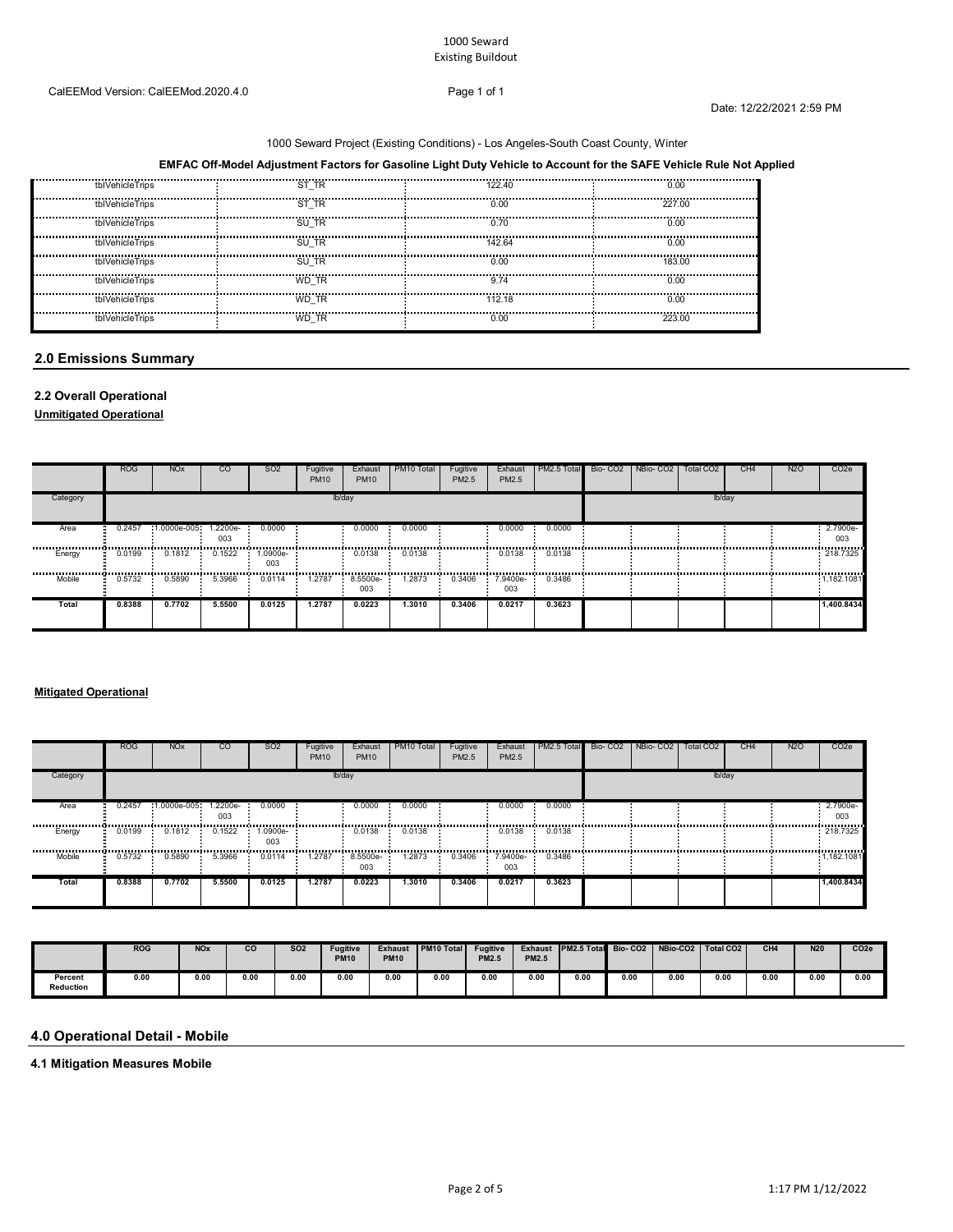#### 1000 Seward Existing Buildout

Date: 12/22/2021 2:59 PM

1000 Seward Project (Existing Conditions) - Los Angeles-South Coast County, Winter

#### **EMFAC Off-Model Adjustment Factors for Gasoline Light Duty Vehicle to Account for the SAFE Vehicle Rule Not Applied**

003

|             | <b>ROG</b>                                    | <b>NOx</b> | CO     | SO <sub>2</sub> | -uaitive<br>$B1 \wedge$ | Exhaust<br>B <sub>1</sub> | PM <sub>10</sub> Total | -uaitive<br>$P^{\text{H}}$ | Exhaust<br>$P^{\text{max}}$ | <b>PM2.5 Total Bio-CO2 NBio-CO2 I</b> |  | Total CO <sub>2</sub> | CH <sub>4</sub> | N <sub>2</sub> O | CO <sub>2</sub> e |
|-------------|-----------------------------------------------|------------|--------|-----------------|-------------------------|---------------------------|------------------------|----------------------------|-----------------------------|---------------------------------------|--|-----------------------|-----------------|------------------|-------------------|
| Category    |                                               |            |        |                 |                         | $lb$ /dav                 |                        |                            |                             |                                       |  | lb/dav                |                 |                  |                   |
|             |                                               |            |        |                 |                         |                           |                        |                            |                             |                                       |  |                       |                 |                  |                   |
| Mitigated   | በ 5732<br>$\sim$<br>U.JI JZ                   | 0.5890     | 3966   | 0.0114          | .2787                   | 8.5500e-                  | .2873                  | 0.3406                     | .9400e-                     | 0.3486                                |  |                       |                 |                  | 1,182.1081        |
| Unmitigated | 15722<br>$\sim$<br>U. J / JZ<br>$\sim$ $\sim$ | 0.5890     | 5.3966 | 0.0114          | 1.2787                  | 8.5500e-                  | .2873                  | 0.3406                     | 7.9400e-                    | 0.3486                                |  |                       |                 |                  | $-1.182.1081$     |

#### **4.2 Trip Summary Information**

|                                     |         | Average Daily Trip Rate |        | Unmitigated       | Mitigated         |
|-------------------------------------|---------|-------------------------|--------|-------------------|-------------------|
| Land Use                            | Weekdav | Saturday                | Sunday | <b>Annual VMT</b> | <b>Annual VMT</b> |
| General Office Building             | 0.0     | 0.00                    | 0.00   |                   |                   |
| High Turnover (Sit Down Restaurant) | 0.00    | 0.00                    | 0.00   |                   |                   |
| User Defined Commercial             | 223.00  | 227.00                  | 183.00 | 582.855           | 582.855           |
| Tota                                | 223.00  | 227.00                  | 183.00 | 582.855           | 582.855           |

003

#### **4.3 Trip Type Information**

|                         |            | <b>Miles</b> |             |            | Trip %     |             |         | Trip Purpose %  |        |
|-------------------------|------------|--------------|-------------|------------|------------|-------------|---------|-----------------|--------|
| Land Use                | H-W or C-W | H-S or C-C   | H-O or C-NW | H-W or C-W | H-S or C-C | H-O or C-NW | Primary | <b>Diverted</b> | Pass-b |
| General Office Building | 16.60      | 8.40         | 6.90        | 33.00      | 48.00      | 19.00       |         | 10<br>כ.ו       |        |
| High Turnover (Sit Down | 16.60      | 8.40<br>.    | 6.90        | 8.50<br>.  | 72.50<br>. | 19.00       | ~-      | nn              |        |
| User Defined Commercial | 0.00       | 7.35         | 0.00        | 0.00       | 100.00     | 0.00        | 100     |                 |        |

#### **4.4 Fleet Mix**

| Land Use                               | LDA.    | LDT1     | LDT2    | <b>MDV</b> | <b>LHD</b> | LHD <sub>2</sub> | <b>MHD</b> | HHD           | OBUS          | UBUS          | <b>MCY</b>    | <b>SBUS</b>   | MH       |
|----------------------------------------|---------|----------|---------|------------|------------|------------------|------------|---------------|---------------|---------------|---------------|---------------|----------|
| General Office Building                | .540171 | 0.064547 | .189075 | 0.126673   | 0.023412   | 0.006384         | 0.010926   | 0.008089      | 0.000929      | 0.000597      | 0.025155      | 0.000706      | 0.003335 |
| High Turnover (Sit Down<br>Restaurant) | .540171 | 0.064547 | 189075  | 0.126673   | 0.023412   | 0.006384         | 0.010926   | 0.008089<br>. | 0.000929<br>. | 0.000597<br>. | 0.025155<br>. | 0.000706<br>. | 0.003335 |
| User Defined Commercial                | .540171 | 1.064547 | 189075  | 0.126673   | 0.023412   | 0.006384         | 0.010926   | 0.008089      | 0.000929      | 0.000597      | 0.025155      | 0.000706      | 0.003335 |

#### **5.0 Energy Detail**

Historical Energy Use: N

#### **5.1 Mitigation Measures Energy**

|                           | <b>ROG</b> | <b>NOx</b>                                  | CO     | S <sub>O</sub> 2  | Fugitive<br><b>PM10</b> | Exhaust<br><b>PM10</b> | PM10 Total | Fugitive<br>PM2.5 | Exhaust<br>PM2.5 | PM2.5 Total                        | Bio-CO <sub>2</sub> | NBio-CO <sub>2</sub> | Total CO <sub>2</sub> | CH <sub>4</sub> | <b>N2O</b> | CO <sub>2</sub> e |
|---------------------------|------------|---------------------------------------------|--------|-------------------|-------------------------|------------------------|------------|-------------------|------------------|------------------------------------|---------------------|----------------------|-----------------------|-----------------|------------|-------------------|
| Category                  |            |                                             |        |                   | lb/day                  |                        |            |                   |                  |                                    |                     |                      | lb/day                |                 |            |                   |
| NaturalGas<br>Mitigated   | 0.0199     | 0.1812<br><b>Contract Contract Contract</b> | 0.1522 | $0.900e -$<br>003 |                         | 0.0138                 | 0.0138     |                   | 0.0138           | 0.0138<br>-200                     |                     |                      |                       |                 |            | 218,7325          |
| NaturalGas<br>Unmitigated | 0.0199     | 0.1812<br><b>COLL</b>                       | 0.1522 | 1.0900e-<br>003   |                         | 0.0138                 | 0.0138     |                   | 0.0138           | 0.0138<br><b>Contract Contract</b> |                     |                      |                       |                 |            | 218,7325          |

#### **5.2 Energy by Land Use - NaturalGas Unmitigated**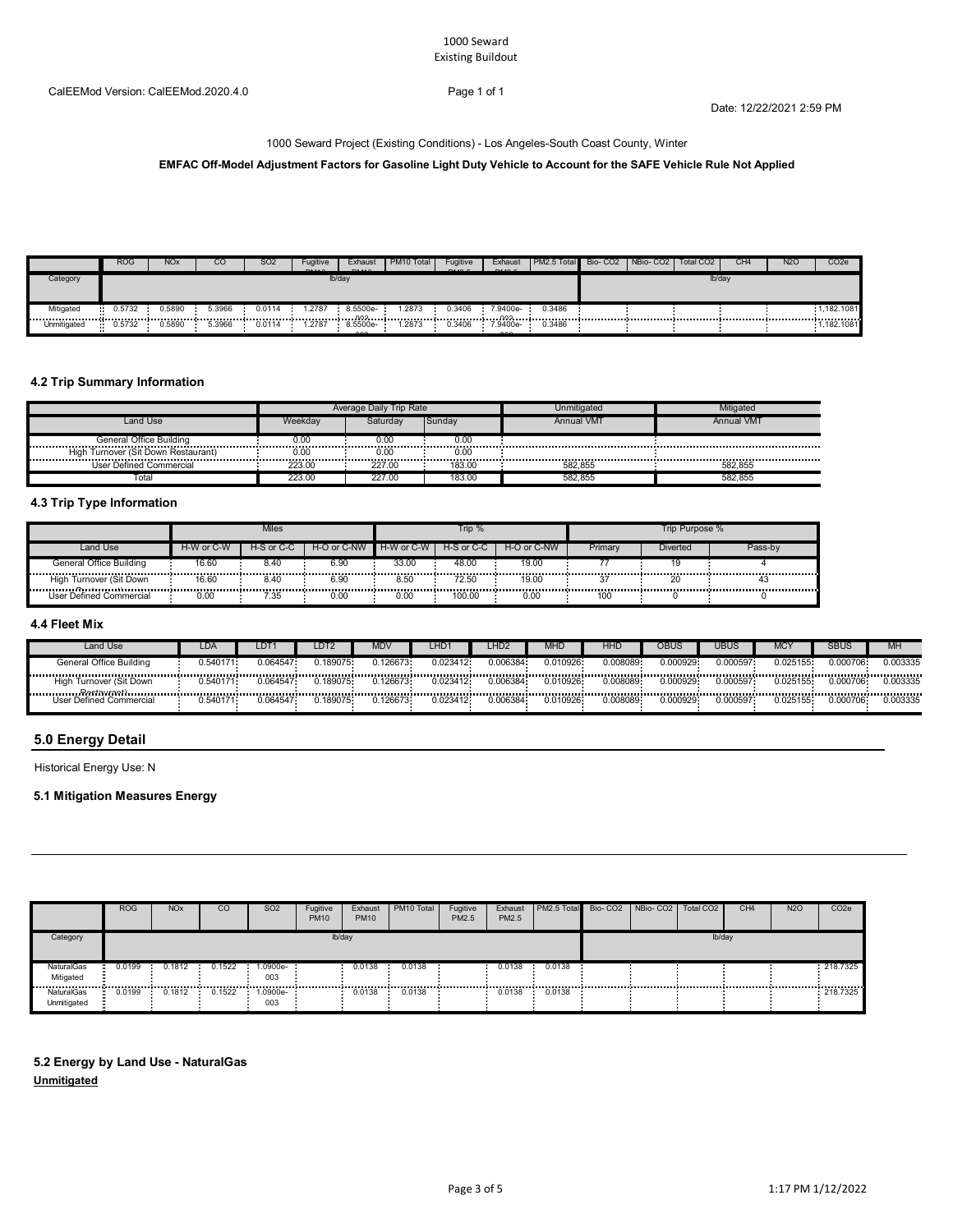#### 1000 Seward Existing Buildout

Date: 12/22/2021 2:59 PM

#### 1000 Seward Project (Existing Conditions) - Los Angeles-South Coast County, Winter

#### **EMFAC Off-Model Adjustment Factors for Gasoline Light Duty Vehicle to Account for the SAFE Vehicle Rule Not Applied**

|                                                | <b>NaturalGas</b><br>Use | <b>ROG</b>                    | <b>NO<sub>x</sub></b>              | CO               | SO <sub>2</sub>   | Fugitive<br><b>PM10</b> | Exhaust<br><b>PM10</b> | PM10 Total | Fugitive<br>PM2.5 | Exhaust<br>PM2.5 | PM2.5 Total Bio- CO2   NBio- CO2 |  | Total CO <sub>2</sub> | CH <sub>4</sub> | <b>N2O</b> | CO <sub>2</sub> e |
|------------------------------------------------|--------------------------|-------------------------------|------------------------------------|------------------|-------------------|-------------------------|------------------------|------------|-------------------|------------------|----------------------------------|--|-----------------------|-----------------|------------|-------------------|
| Land Use                                       | kBTU/yr                  |                               |                                    |                  |                   |                         | lb/day                 |            |                   |                  |                                  |  | lb/day                |                 |            |                   |
| General Office<br>Building                     |                          | 238.458 2.5700e-<br>22<br>003 | 0.0234                             | 0.0196           | 1.4000e-<br>004   |                         | 1.7800e-003 1.7800e-   | 003        |                   | 003              | 1.7800e- 1.7800e-003             |  |                       |                 |            | 28.2205           |
| High Turnover (Sit 1609.79<br>Down Restaurant) |                          | 0.0174                        | 0.1578<br><b>Contract Contract</b> | 0.1326<br>$\sim$ | 9.5000e-<br>004   |                         | 0.0120                 | 0.0120     |                   | 0.0120           | 0.0120                           |  |                       |                 |            | 190.5120          |
| User Defined<br>Commercial                     |                          | 0.0000<br>22                  | 0.0000                             | 0.0000           | 0.0000            |                         | 0.0000                 | 0.0000     |                   | 0.0000<br>- 11   | <br>0.0000                       |  |                       |                 |            | .<br>0.0000       |
| Total                                          |                          | 0.0199                        | 0.1812                             | 0.1522           | $1.0900e-$<br>003 |                         | 0.0138                 | 0.0138     |                   | 0.0138           | 0.0138                           |  |                       |                 |            | 218.7325          |

#### **Mitigated**

|                                                | <b>NaturalGas</b><br>Use | <b>ROG</b>                 | <b>NO<sub>x</sub></b> | CO         | SO <sub>2</sub> | Fugitive<br><b>PM10</b> | Exhaust<br><b>PM10</b> | PM10 Total | Fugitive<br>PM2.5 | Exhaust<br>PM2.5 | PM2.5 Total Bio-CO2 NBio-CO2 |  | Total CO <sub>2</sub> | CH4 | N2O | CO <sub>2</sub> e |
|------------------------------------------------|--------------------------|----------------------------|-----------------------|------------|-----------------|-------------------------|------------------------|------------|-------------------|------------------|------------------------------|--|-----------------------|-----|-----|-------------------|
| Land Use                                       | kBTU/yr                  |                            |                       |            |                 |                         | lb/day                 |            |                   |                  |                              |  | lb/day                |     |     |                   |
| General Office<br>Building                     |                          | $0.238458$ 2.5700e-<br>003 | 0.0234                | 0.0196     | .4000e-<br>004  |                         | $1.7800e 003$ 1.7800e  | 003        |                   | 003              | $1.7800e - 1.7800e - 003$    |  |                       |     |     | 28,2205           |
| High Turnover (Sit 1.60979<br>Down Restaurant) |                          | 0.0174                     | 0.1578                | <br>0.1326 | 9.5000e-<br>004 |                         | 0.0120                 | 0.0120     |                   | 0.0120           | 0.0120                       |  |                       |     |     | .<br>190.5120     |
| <b>User Defined</b><br>Commercial              | - 1                      | 0.0000                     | 0.0000                | 0.0000     | 0.0000          |                         | 0.0000                 | 0.0000     |                   | 0.0000           | 0.0000                       |  |                       |     |     | 0.0000            |
| Total                                          |                          | 0.0199                     | 0.1812                | 0.1522     | .0900e-<br>003  |                         | 0.0138                 | 0.0138     |                   | 0.0138           | 0.0138                       |  |                       |     |     | 218.7325          |

#### **6.0 Area Detail**

**6.1 Mitigation Measures Area**

|             | <b>ROG</b> | NO <sub>x</sub>      | <sub>CO</sub> | SO <sub>2</sub> | Fuaitive<br><b>PM10</b> | Exhaust<br><b>PM10</b> | PM10 Total | Fugitive<br>PM2.5 | PM2.5  | Exhaust PM2.5 Total Bio-CO2 NBio-CO2 Total CO2 |  | CH <sub>4</sub> | N <sub>2</sub> O | CO <sub>2</sub> e |
|-------------|------------|----------------------|---------------|-----------------|-------------------------|------------------------|------------|-------------------|--------|------------------------------------------------|--|-----------------|------------------|-------------------|
| Category    |            |                      |               |                 |                         | lb/day                 |            |                   |        |                                                |  | lb/day          |                  |                   |
| Mitigated   | 0.2457     | 1.0000e-005 1.2200e- | 003           | 0.0000          |                         | 0.0000                 | 0.0000     |                   | 0.0000 | 0.0000                                         |  |                 |                  | 2.7900e-<br>003   |
| Unmitigated | 0.2457     | 1.0000e-005 1.2200e- | 003           | 0.0000          |                         | 0.0000                 | 0.0000     |                   | 0.0000 | 0.0000<br>$\sim$                               |  |                 |                  | 2.7900e-<br>003   |

#### **6.2 Area by SubCategory**

**Unmitigated**

|                          | <b>ROG</b> | <b>NO<sub>x</sub></b> | $\rm CO$ | <b>SO2</b> | Fugitive<br><b>PM10</b> | Exhaust<br><b>PM10</b> | PM10 Total | Fugitive<br>PM2.5 | Exhaust<br>PM2.5 | PM2.5 Total Bio-CO2 NBio-CO2 Total CO2 |  |        | CH <sub>4</sub> | <b>N2O</b>                                                                       | CO <sub>2</sub> e |
|--------------------------|------------|-----------------------|----------|------------|-------------------------|------------------------|------------|-------------------|------------------|----------------------------------------|--|--------|-----------------|----------------------------------------------------------------------------------|-------------------|
| SubCategory              |            |                       |          |            | lb/day                  |                        |            |                   |                  |                                        |  | lb/day |                 |                                                                                  |                   |
| Architectural<br>Coating | 0.0279     |                       |          |            |                         | 0.0000                 | 0.0000     |                   | 0.0000           | 0.0000                                 |  |        |                 | ,我们也不会有什么?""我们的话,我们也不会有什么?""我们的话,我们也不会有什么?""我们的话,我们也不会有什么?""我们的话,我们也不会有什么?""我们的话 | 0.0000            |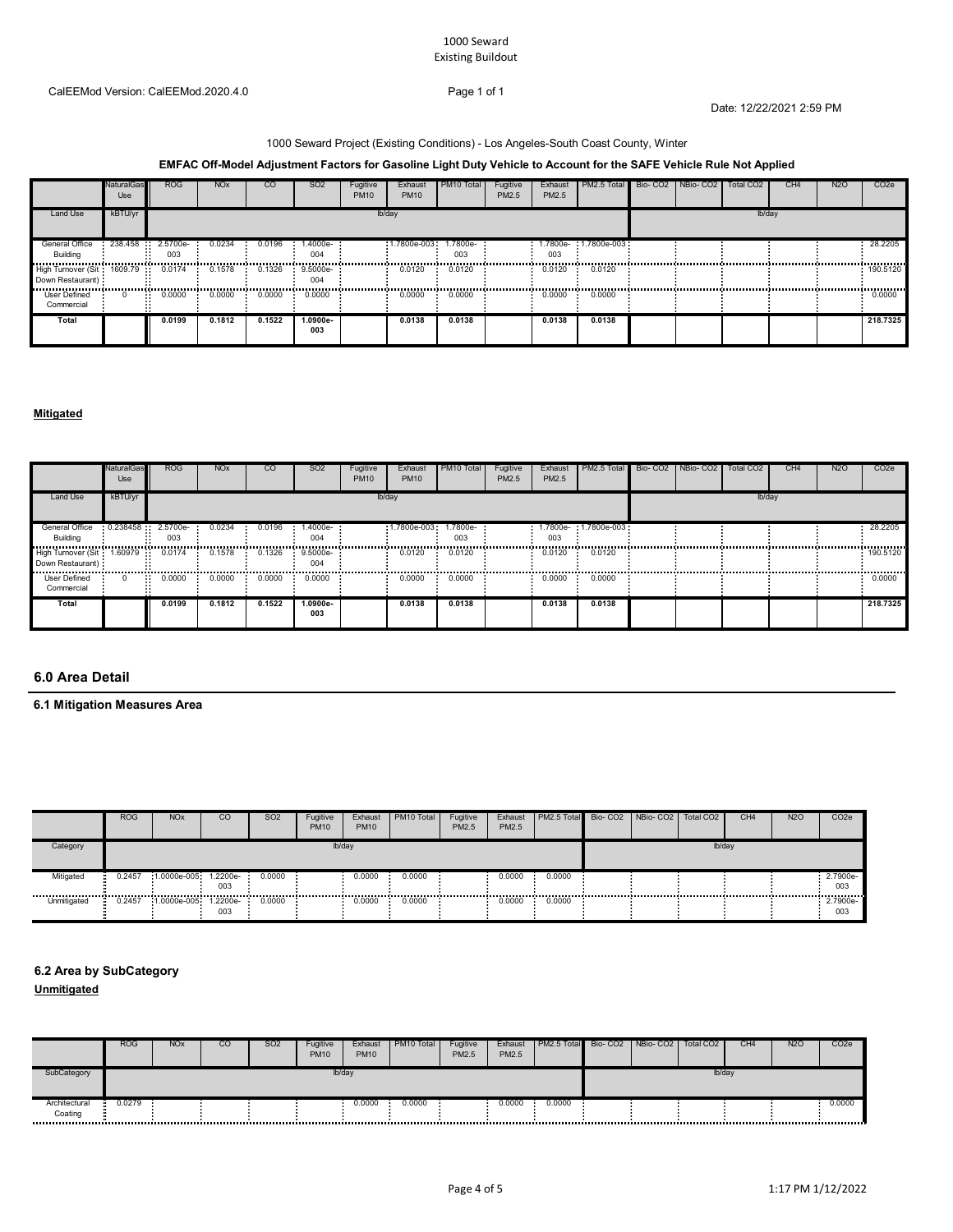#### 1000 Seward Existing Buildout

#### CalEEMod Version: CalEEMod.2020.4.0 Page 1 of 1

Date: 12/22/2021 2:59 PM

#### 1000 Seward Project (Existing Conditions) - Los Angeles-South Coast County, Winter

#### **EMFAC Off-Model Adjustment Factors for Gasoline Light Duty Vehicle to Account for the SAFE Vehicle Rule Not Applied**

| <br>Consumer Products | 0.2177 |                               |                 |        | 0.0000 | 0.0000 | 0.0000      | 0.0000 |  |       |   | 0.0000                 |
|-----------------------|--------|-------------------------------|-----------------|--------|--------|--------|-------------|--------|--|-------|---|------------------------|
| <br>Landscaping       | 004    | 1.1000e- 1.0000e-005 1.2200e- | 003             | 0.0000 | 0.0000 | 0.0000 | .<br>0.0000 | 0.0000 |  | <br>. | . | .<br>$2.7900e-$<br>003 |
| Total                 | 0.2457 | 1.0000e-005                   | 1.2200e-<br>003 | 0.0000 | 0.0000 | 0.0000 | 0.0000      | 0.0000 |  |       |   | 2.7900e-<br>003        |

#### **Mitigated**

|                                                | <b>ROG</b> | <b>NO<sub>x</sub></b> | CO                | SO <sub>2</sub> | Fugitive<br><b>PM10</b> | Exhaust<br><b>PM10</b> | PM <sub>10</sub> Total | Fugitive<br>PM2.5 | Exhaust<br>PM2.5 | PM2.5 Total | Bio-CO <sub>2</sub> | NBio-CO <sub>2</sub> | Total CO <sub>2</sub> | CH <sub>4</sub> | <b>N2O</b> | CO <sub>2</sub> e |
|------------------------------------------------|------------|-----------------------|-------------------|-----------------|-------------------------|------------------------|------------------------|-------------------|------------------|-------------|---------------------|----------------------|-----------------------|-----------------|------------|-------------------|
| SubCategory                                    |            |                       |                   |                 | lb/day                  |                        |                        |                   |                  |             |                     |                      | lb/day                |                 |            |                   |
| Architectural<br>Coating                       | 0.0279     |                       |                   |                 |                         | 0.0000                 | 0.0000                 |                   | 0.0000           | 0.0000      |                     |                      |                       |                 |            | 0.0000            |
| Consumer Products                              | 0.2177     |                       |                   |                 |                         | 0.0000                 | 0.0000                 |                   | 0.0000           | 0.0000      |                     |                      |                       |                 |            | 0.0000            |
| Landscaping 1.1000e 1.0000e-005 1.2200e 0.0000 | 004        |                       | 003               |                 |                         | 0.0000                 | 0.0000                 |                   | 0.0000           | 0.0000      |                     |                      |                       |                 |            | 2.7900e-<br>003   |
| Total                                          | 0.2457     | 1.0000e-005           | $1.2200e-$<br>003 | 0.0000          |                         | 0.0000                 | 0.0000                 |                   | 0.0000           | 0.0000      |                     |                      |                       |                 |            | 2.7900e-<br>003   |

#### **7.0 Water Detail**

#### **7.1 Mitigation Measures Water**

#### **8.0 Waste Detail**

L

#### **8.1 Mitigation Measures Waste**

Institute Recycling and Composting Services

#### **9.0 Operational Offroad**

| Load Factor<br>Hours/Dav<br>Davs/Year<br>Horse Power<br>Equipment Type<br>Number |              |
|----------------------------------------------------------------------------------|--------------|
|                                                                                  | Fuel<br>Type |

#### **10.0 Stationary Equipment**

| <b>Fire Pumps and Emergency Generators</b> |        |                |                 |                      |             |           |
|--------------------------------------------|--------|----------------|-----------------|----------------------|-------------|-----------|
| Equipment Type                             | Number | Hours/Day      | Hours/Year      | <b>Horse Power</b>   | Load Factor | Fuel Type |
| <b>Boilers</b>                             |        |                |                 |                      |             |           |
| <b>Equipment Type</b>                      | Number | Heat Input/Day | Heat Input/Year | <b>Boiler Rating</b> | Fuel Type   |           |

### **User Defined Equipment**

Equipment Type **Number** Number

#### **11.0 Vegetation**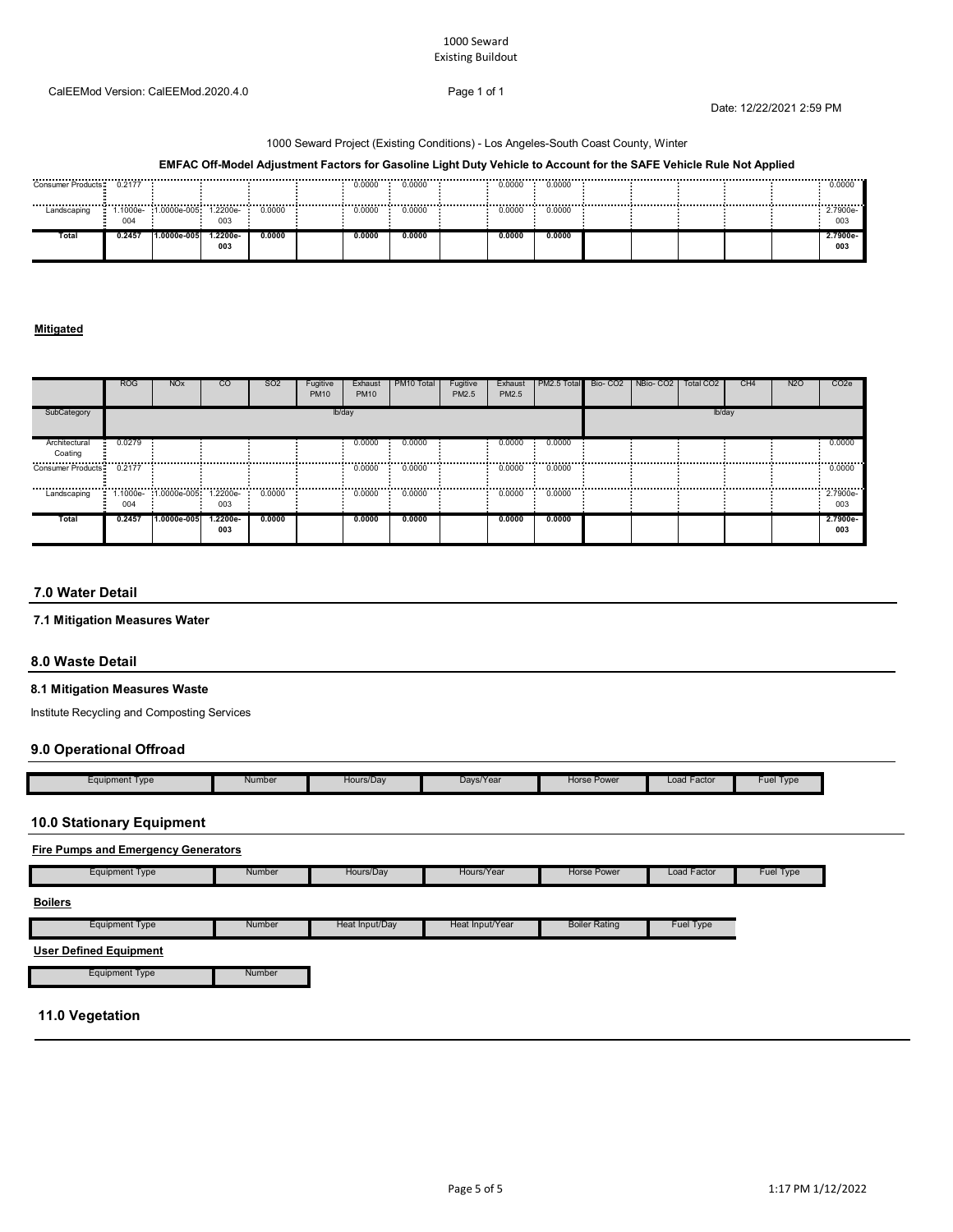Date: 2/15/2022 2:32 PM

#### 1000 Seward Project - Los Angeles-South Coast County, Winter

#### **EMFAC Off-Model Adjustment Factors for Gasoline Light Duty Vehicle to Account for the SAFE Vehicle Rule Not Applied**

#### **1000 Seward Project**

**Los Angeles-South Coast County, Winter**

#### **1.0 Project Characteristics**

#### **1.1 Land Usage**

| Land Uses                           | Size   | <b>Metric</b>     | Lot Acreage | Floor Surface Area | Population |
|-------------------------------------|--------|-------------------|-------------|--------------------|------------|
| General Office Building             | 136.20 | 1000saft          |             | 136,200,00         |            |
| User Defined Commercial             | 1.00   | User Defined Unit | 0.00        | 0.00               |            |
| <b>Enclosed Parking Structure</b>   | 310.00 | Space             |             | 124.000.00         |            |
| High Turnover (Sit Down Restaurant) |        | 1000safi          | 0.28        | 12.200.00          |            |
| Strip Mall                          |        | 1000saft          | 0.05        | 2.200.00           |            |

#### **1.2 Other Project Characteristics**

| <b>Urbanization</b><br><b>Climate Zone</b> | Urban<br>12                             | Wind Speed (m/s)                  | 2.2   | <b>Precipitation Freg (Days)</b><br><b>Operational Year</b> | 33<br>2025 |
|--------------------------------------------|-----------------------------------------|-----------------------------------|-------|-------------------------------------------------------------|------------|
| <b>Utility Company</b>                     | Los Angeles Department of Water & Power |                                   |       |                                                             |            |
| CO2 Intensity<br>(lb/MWhr)                 | 616                                     | <b>CH4 Intensity</b><br>(lb/MWhr) | 0.033 | N2O Intensity<br>(lb/MWhr)                                  | 0.004      |

#### **1.3 User Entered Comments & Non-Default Data**

| Project Characteristics - Consistency with SB100 RPS for LADWP. |
|-----------------------------------------------------------------|
| Land Use -                                                      |
| Construction Phase - Site Specific Schedule                     |

| Off-road Equipment - Site Specific                 |
|----------------------------------------------------|
| Off-road Equipment - Site Specific                 |
| Off-road Equipment - Site Specific                 |
| Off-road Equipment - Site Specific                 |
| Off-road Equipment - Site Specific                 |
| Off-road Equipment - Site Specific                 |
| Trips and VMT - Site Specific                      |
| Demolition -                                       |
| Grading -                                          |
| Vehicle Trips - Site Specific                      |
| Vehicle Emission Factors -                         |
| Vehicle Emission Factors -                         |
| Vehicle Emission Factors -                         |
| Energy Use - Consistency with Section 120.6(c) CBC |
| Water And Wastewater -                             |
| Solid Waste -                                      |
| Construction Off-road Equipment Mitigation -       |
| Mobile Commute Mitigation -                        |
| Energy Mitigation -                                |
| Water Mitigation -                                 |
| Waste Mitigation -                                 |
| Fleet Mix -                                        |
|                                                    |

Stationary Sources - Emergency Generators and Fire Pumps -

Stationary Sources - Emergency Generators and Fire Pumps EF - SCAQMD BACT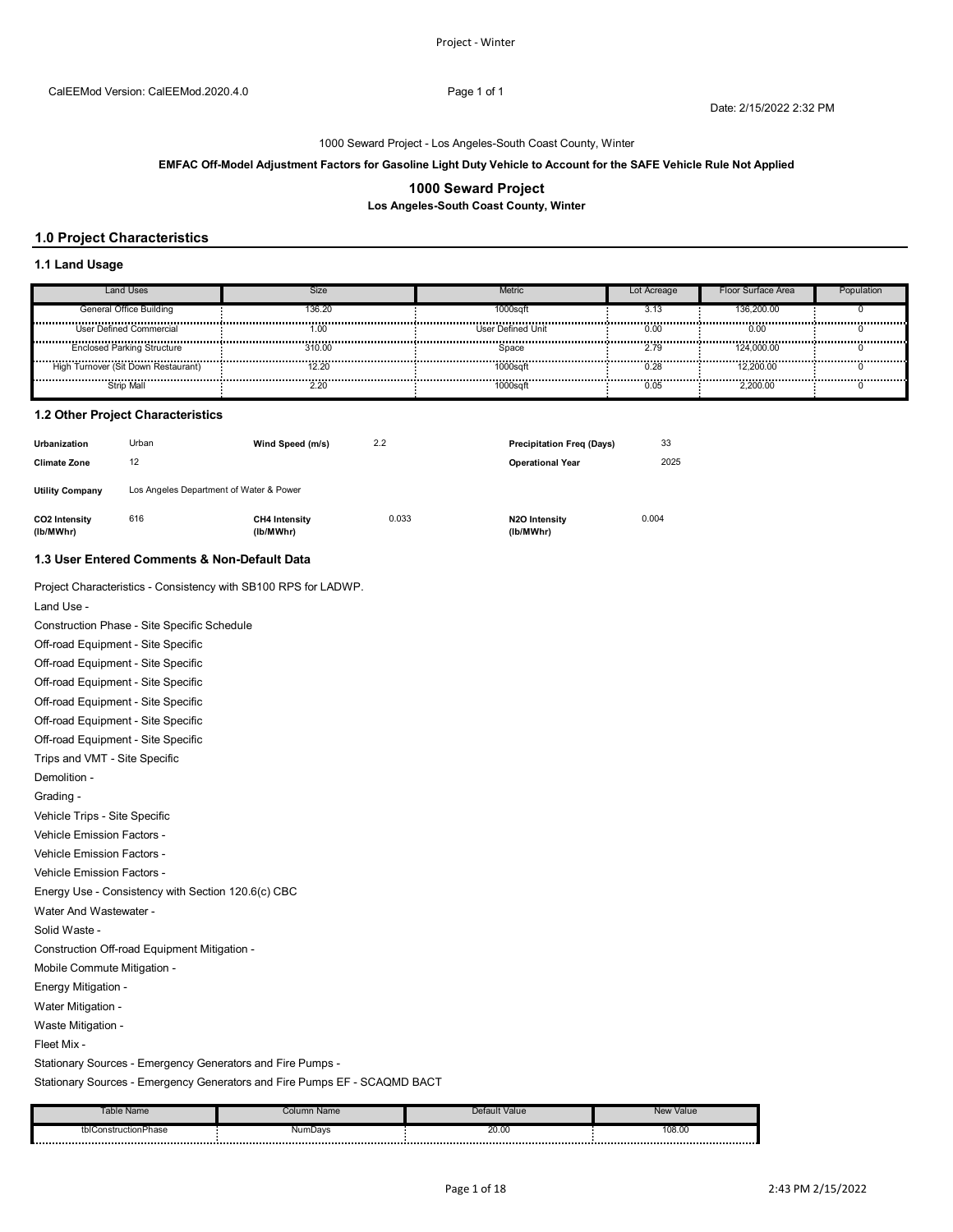#### 1000 Seward Project - Los Angeles-South Coast County, Winter

### **EMFAC Off-Model Adjustment Factors for Gasoline Light Duty Vehicle to Account for the SAFE Vehicle Rule Not Applied**

| tblConstructionPhase                             | <b>NumDays</b>                                           | 230.00       | 363.00           |
|--------------------------------------------------|----------------------------------------------------------|--------------|------------------|
| tblConstructionPhase                             | .<br>NumDays                                             | 20.00        | 16.00            |
| tblConstructionPhase                             | NumDays                                                  | 20.00        | 127.00           |
| tblConstructionPhase                             | .<br>NumDays                                             | 20.00        | 108.00           |
| tblConstructionPhase                             | <b><i><u>ALCOHOL: 000</u></i></b><br>NumDays             | 10.00        | 2.00             |
| tblGrading                                       | MaterialExported                                         | 0.00         | 55,000.00        |
| tblOffRoadEquipment                              | OffRoadEquipmentUnitAmount                               | 1.00         | 0.00             |
| tblOffRoadEquipment                              | OffRoadEquipmentUnitAmount                               | 1.00         | 0.00             |
| tblOffRoadEquipment                              | OffRoadEquipmentUnitAmount                               | 1.00         | 0.00             |
| <br>tblOffRoadEquipment                          | OffRoadEquipmentUnitAmount                               | 3.00         | 1.00             |
|                                                  |                                                          |              |                  |
| tblOffRoadEquipment                              | OffRoadEquipmentUnitAmount                               | 3.00<br>1.00 | 2.00<br>0.00     |
| tblOffRoadEquipment                              | OffRoadEquipmentUnitAmount                               |              | 0.00             |
| tblOffRoadEquipment<br>                          | OffRoadEquipmentUnitAmount<br>OffRoadEquipmentUnitAmount | 2.00<br>.    |                  |
| tblOffRoadEquipment<br>tblOffRoadEquipment       | OffRoadEquipmentUnitAmount                               | 2.00<br>2.00 | 1.00<br>1.00     |
|                                                  |                                                          |              |                  |
| tblOffRoadEquipment<br>tblOffRoadEquipment       | OffRoadEquipmentUnitAmount                               | 2.00<br>1.00 | 0.00<br>0.00     |
|                                                  |                                                          |              |                  |
| tblOffRoadEquipment                              | OffRoadEquipmentUnitAmount                               | 3.00         | 0.00             |
| tblOffRoadEquipment<br>tblOffRoadEquipment       | OffRoadEquipmentUnitAmount                               | 3.00         | 1.00             |
|                                                  |                                                          | 3.00         | 0.00             |
| tblOffRoadEquipment<br><u>amman</u> nan          | OffRoadEquipmentUnitAmount                               | 4.00         | 0.00             |
| tblOffRoadEquipment<br>tblProjectCharacteristics |                                                          | 1.00         | 2.00<br>.        |
| .                                                | <br>CO2IntensityFactor                                   | 691.98       | 616<br>.         |
| tblTripsAndVMT<br>.                              | HaulingTripNumber<br>                                    | 50.00        | 0.00             |
| tblTripsAndVMT                                   | HaulingTripNumber                                        | 6,250.00     | 0.00             |
| tblTripsAndVMT                                   | VendorTripLength                                         | 6.90         | 68.00            |
| tblTripsAndVMT                                   | VendorTripLength                                         | 6.90         | 68.00            |
| tblTripsAndVMT                                   | VendorTripLength                                         | 6.90         | 13.80            |
| tblTripsAndVMT<br>.                              | VendorTripLength                                         | 6.90         | 13.80            |
| tblTripsAndVMT                                   | VendorTripLength                                         | 6.90         | 13.80            |
| tblTripsAndVMT                                   | VendorTripLength                                         | 6.90         | 13.80            |
| tblTripsAndVMT                                   | VendorTripNumber                                         | 0.00         | 25.00            |
| tblTripsAndVMT                                   | VendorTripNumber                                         | 0.00         | 115.00           |
| tblTripsAndVMT                                   | VendorTripNumber                                         | 0.00         | 180.00           |
| tblTripsAndVMT<br>.                              | VendorTripNumber<br>                                     | 45.00        | 95.00            |
| tblTripsAndVMT                                   | VendorTripNumber                                         | 0.00         | 15.00            |
| .<br>tbl TripsAndVMT                             | .<br>vendor i ripinumbel                                 |              | 10.UU            |
| tblTripsAndVMT                                   | VendorVehicleClass                                       | HDT Mix      | HHDT             |
| tblTripsAndVMT                                   | VendorVehicleClass                                       | HDT_Mix      | HHD1             |
| tblTripsAndVMT                                   | <br>VendorVehicleClass                                   | HDT_Mix      | HHD1             |
| tblTripsAndVMT                                   | .<br>VendorVehicleClass                                  | HDT Mix      | HHD <sub>1</sub> |
| tblTripsAndVMT                                   | .<br>WorkerTripNumber                                    | 10.00        | 25.00            |
| tblTripsAndVMT                                   | WorkerTripNumber                                         | 15.00        | 75.00            |
| .<br>tblTripsAndVMT                              | <br>WorkerTripNumber                                     | 18.00        | 100.00           |
| tblTripsAndVMT                                   | WorkerTripNumber                                         | 101.00       | 350.00           |
| tblTripsAndVMT                                   | .<br>WorkerTripNumber                                    | 10.00        | 75.00            |
| tblVehicleTrips                                  | CC_TL                                                    | 8.40         | 7.70             |
| tblVehicleTrips                                  | CC_TTP                                                   | 0.00         | 100.00           |
| tblVehicleTrips                                  | CNW_TL                                                   | 6.90         | 0.00             |
| .<br>tblVehicleTrips                             | .<br>CW_TL                                               | 16.60        | 0.00             |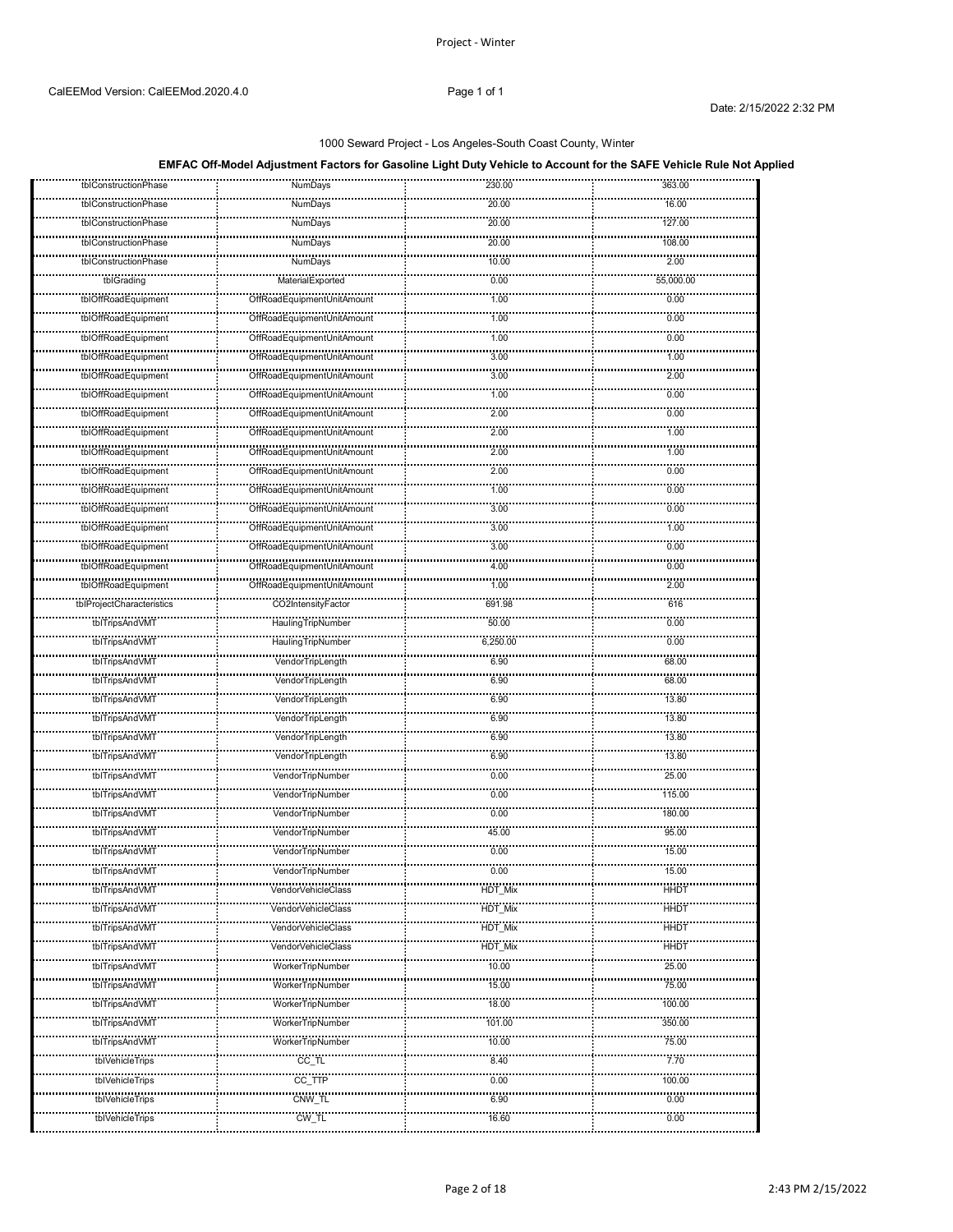### 1000 Seward Project - Los Angeles-South Coast County, Winter

#### **EMFAC Off-Model Adjustment Factors for Gasoline Light Duty Vehicle to Account for the SAFE Vehicle Rule Not Applied**

| tblVehicleTrips | PR TP     | 0.00      | 100.00   |
|-----------------|-----------|-----------|----------|
| tblVehicleTrips | ST TR     | 2.21      | 0.00     |
| tblVehicleTrips | ST_TR<br> | 122.40    | 0.00     |
| tblVehicleTrips | ST TR     | 42.04     | 0.00     |
| tblVehicleTrips | ST TR     | 0.00      | 1.148.00 |
| tblVehicleTrips | SU TR     | 0.70      | 0.00     |
| tblVehicleTrips | SU TR     | 142.64    | 0.00     |
| tblVehicleTrips | SU_TR     | 20.43<br> | 0.00<br> |
| tblVehicleTrips | SU TR     | 0.00      | 876.00   |
| tblVehicleTrips | WD TR     | 9.74      | 0.00     |
| tblVehicleTrips | WD TR     | 112.18    | 0.00     |
| tblVehicleTrips | WD TR     | 44.32     | 0.00     |
| tblVehicleTrips | WD TR     | 0.00      | 1,542.00 |

#### **2.0 Emissions Summary**

#### **2.1 Overall Construction (Maximum Daily Emission) Unmitigated Construction**

|                | <b>ROG</b>  | <b>NO<sub>x</sub></b> | CO              | SO <sub>2</sub> | Fugitive<br><b>PM10</b> | Exhaust<br><b>PM10</b> | PM <sub>10</sub> Total | Fugitive<br>PM2.5 | Exhaust<br>PM2.5          | PM2.5 Total Bio-CO2 NBio-CO2                |  | Total CO <sub>2</sub> | CH <sub>4</sub> | <b>N2O</b> | CO <sub>2e</sub> |
|----------------|-------------|-----------------------|-----------------|-----------------|-------------------------|------------------------|------------------------|-------------------|---------------------------|---------------------------------------------|--|-----------------------|-----------------|------------|------------------|
| Year           |             |                       |                 |                 | Ib/day                  |                        |                        | lb/day            |                           |                                             |  |                       |                 |            |                  |
| 2022           | 3.3344      |                       | 79.7904 24.9401 | 0.2765          | 8.2556                  | .1006                  | 9.3562                 | 2.1613            | 1.0311<br><b>Contract</b> | 3.1924<br><b>Contract Contract Contract</b> |  |                       |                 |            |                  |
| .<br>2023      | 3.6511<br>÷ | 63.0749               | 37.0264         | 0.2624          | 8.2558                  | .2683                  | 9.1307                 | 2.1613            | .2441                     | 2.9788<br><b>COLLEGE</b>                    |  |                       |                 |            |                  |
| 2024           | 16.9973     | 29.7024 41.7851       |                 | 0.1284          | 6.5057                  | 0.8517                 | 7.3574                 | 1.7443            | 0.8179                    | 2.5623                                      |  |                       |                 |            |                  |
| <b>Maximum</b> | 16.9973     | 79.7904               | 41.7851         | 0.2765          | 8.2558                  | 1.2683                 | 9.3562                 | 2.1613            | 1.2441                    | 3.1924                                      |  |                       |                 |            |                  |

#### **Mitigated Construction**

|         | <b>ROG</b>                | <b>NO<sub>x</sub></b> | <sub>CO</sub>   | SO <sub>2</sub> | Fugitive<br><b>PM10</b> | Exhaust<br><b>PM10</b> | PM10 Total | Fugitive<br>PM2.5 | Exhaust<br>PM2.5     | PM2.5 Total Bio-CO2 NBio-CO2 |  | Total CO <sub>2</sub> | CH <sub>4</sub> | <b>N2O</b> | CO <sub>2</sub> e |
|---------|---------------------------|-----------------------|-----------------|-----------------|-------------------------|------------------------|------------|-------------------|----------------------|------------------------------|--|-----------------------|-----------------|------------|-------------------|
| Year    |                           |                       |                 |                 | lb/day                  |                        |            | lb/day            |                      |                              |  |                       |                 |            |                   |
| 2022    | 3.3344                    | 79.7904 24.9401       |                 | 0.2765          | 7.9023                  | 1.1006                 | 9.0029     |                   | 2.1218 1.0311 3.1529 |                              |  |                       |                 |            |                   |
| 2023    | 3.6511                    | 63.0749               | 37.0264         | 0.2624          | 7.9025                  | .2683                  | 8.7774     | <br>2.1219        | .2441                | 2.9393                       |  |                       |                 |            |                   |
| 2024    | 16.9973<br>$\blacksquare$ |                       | 29.7024 41.7851 | 0.1284          | 6.5057                  | 0.8517                 | 7.3574     | 1.7443            | 0.8179               | 2.5623                       |  |                       |                 |            |                   |
| Maximum | 16.9973                   | 79.7904               | 41.7851         | 0.2765          | 7.9025                  | 1.2683                 | 9.0029     | 2.1219            | 1.2441               | 3.1529                       |  |                       |                 |            |                   |

|                             | <b>ROG</b> | <b>NO</b> <sub>x</sub> | CO   | <b>SO2</b> | <b>Fugitive</b><br><b>PM10</b> | <b>Exhaust</b><br><b>PM10</b> | <b>PM10 Total</b> | Fugitive<br><b>PM2.5</b> | <b>Exhaust</b><br><b>PM2.5</b> | <b>PM2.5</b><br><b>Total</b> | <b>Bio-CO2</b> | NBio-CO <sub>2</sub> | Total CO <sub>2</sub> | CH <sub>4</sub> | <b>N20</b> | CO <sub>2</sub> e |
|-----------------------------|------------|------------------------|------|------------|--------------------------------|-------------------------------|-------------------|--------------------------|--------------------------------|------------------------------|----------------|----------------------|-----------------------|-----------------|------------|-------------------|
| Percent<br><b>Reduction</b> | 0.00       | 0.00                   | 0.00 | 0.00       | 3.07                           | 0.00                          | 2.73              | 31. ا                    | 0.00                           | 0.90                         | 0.00           | 0.00                 | 0.00                  | 0.00            | 0.00       | 0.00              |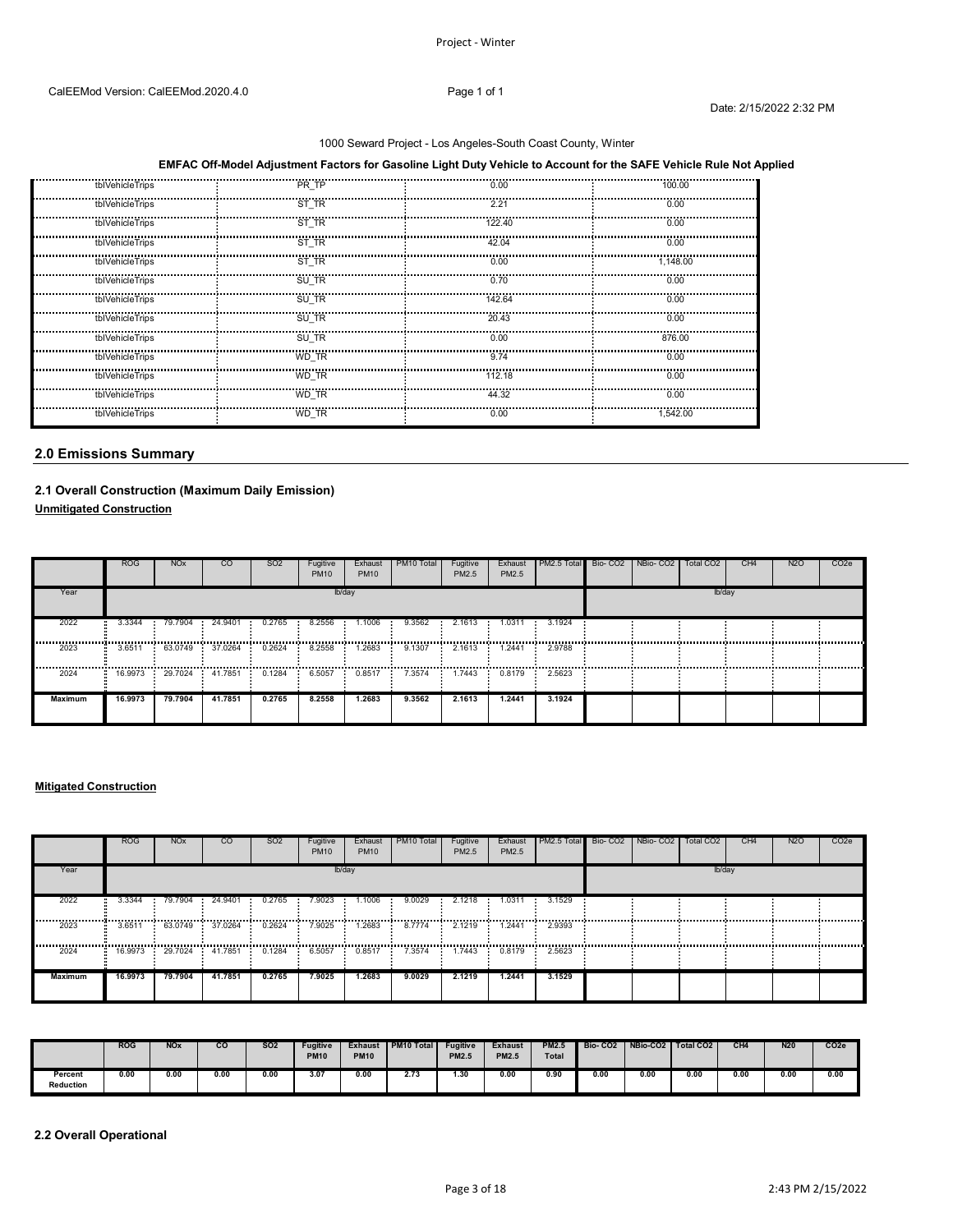Date: 2/15/2022 2:32 PM

#### 1000 Seward Project - Los Angeles-South Coast County, Winter

#### **EMFAC Off-Model Adjustment Factors for Gasoline Light Duty Vehicle to Account for the SAFE Vehicle Rule Not Applied**

**Unmitigated Operational**

|                | <b>ROG</b> | <b>NO<sub>x</sub></b> | <sub>CO</sub> | SO <sub>2</sub> | Fugitive<br><b>PM10</b> | Exhaust<br><b>PM10</b> | PM10 Total          | Fugitive<br>PM2.5 | Exhaust<br>PM2.5 | PM2.5 Total Bio-CO2 NBio-CO2 |   | Total CO <sub>2</sub> | CH <sub>4</sub> | <b>N2O</b> | CO <sub>2</sub> e |
|----------------|------------|-----------------------|---------------|-----------------|-------------------------|------------------------|---------------------|-------------------|------------------|------------------------------|---|-----------------------|-----------------|------------|-------------------|
| Category       |            |                       |               |                 | lb/day                  |                        | lb/day              |                   |                  |                              |   |                       |                 |            |                   |
| Area<br>       | 3.4221     | $-4.3000e-004$        | 0.0470        | 0.0000          |                         | 004                    | .7000e- 1.7000e-004 |                   | 004              | $1.7000e - 1.7000e - 004$    | . | <br>.                 |                 |            |                   |
| Energy         | 0.1246     | 1.1329                | 0.9517        | 6.8000e-<br>003 | .                       | 0.0861                 | 0.0861              |                   | 0.0861           | 0.0861                       |   |                       |                 |            |                   |
| .<br>Mobile    | 3.9861     | 4.1463                | 38,0289       | 0.0811          | 9.0999                  | .<br>0.0606            | 9.1605              | 2.4241            | 0.0563           | 2.4803                       |   |                       |                 |            |                   |
| <br>Stationary | 0.2051     | 0.5733                | 0.5231        | 9.9000e-<br>004 |                         | 0.0302                 | 0.0302              |                   | 0.0302           | 0.0302                       |   |                       |                 |            |                   |
| <b>Total</b>   | 7.7380     | 5.8530                | 39.5506       | 0.0889          | 9.0999                  | 0.1771                 | 9.2770              | 2.4241            | 0.1727           | 2.5968                       |   |                       |                 |            |                   |

#### **Mitigated Operational**

|            | <b>ROG</b> | <b>NO<sub>x</sub></b> | CO             | SO <sub>2</sub>   | Fugitive<br><b>PM10</b> | Exhaust<br><b>PM10</b> | PM <sub>10</sub> Total | Fugitive<br>PM2.5 | Exhaust<br>PM2.5 | PM2.5 Total Bio-CO2 NBio-CO2 |  |  | Total CO <sub>2</sub> | CH <sub>4</sub> | <b>N2O</b> | CO <sub>2</sub> e |
|------------|------------|-----------------------|----------------|-------------------|-------------------------|------------------------|------------------------|-------------------|------------------|------------------------------|--|--|-----------------------|-----------------|------------|-------------------|
| Category   |            |                       |                |                   | lb/day                  | lb/day                 |                        |                   |                  |                              |  |  |                       |                 |            |                   |
| Area       | 3.4221     | 4.3000e-004           | 0.0470         | 0.0000            |                         | 004                    | 1.7000e- 1.7000e-004   |                   | 004              | 1.7000e- 1.7000e-004         |  |  |                       |                 |            |                   |
| Energy     | 0.1246     | 1.1329                | 0.9517         | 6.8000e-<br>003   |                         | 0.0861                 | 0.0861                 |                   | 0.0861           | 0.0861                       |  |  |                       |                 |            |                   |
| <br>Mobile | 3.9861     |                       | 4.1463 38.0289 | 0.0811            | 9.0999                  | 0.0606                 | 9.1605                 | 2.4241            | 0.0563           | 2.4803                       |  |  |                       |                 |            |                   |
| Stationary | 0.2051     | 0.5733                | 0.5231         | $9.9000e-$<br>004 |                         | 0.0302                 | 0.0302                 |                   | 0.0302           | 0.0302                       |  |  |                       |                 |            |                   |
| Total      | 7.7380     | 5.8530                | 39.5506        | 0.0889            | 9.0999                  | 0.1771                 | 9.2770                 | 2.4241            | 0.1727           | 2.5968                       |  |  |                       |                 |            |                   |

|                      | <b>ROG</b> | <b>NOx</b> | <b>CO</b>             | <b>SO2</b> | Fugitive<br><b>PM10</b> | <b>Exhaust</b><br><b>PM10</b> | <b>PM10 Total</b> | <b>Fugitive</b><br><b>PM2.5</b> | <b>PM2.5</b> | Exhaust PM2.5 Total Bio-CO2 |      |           | NBio-CO2   Total CO2 | CH <sub>4</sub> | N <sub>2</sub> | CO <sub>2</sub> |
|----------------------|------------|------------|-----------------------|------------|-------------------------|-------------------------------|-------------------|---------------------------------|--------------|-----------------------------|------|-----------|----------------------|-----------------|----------------|-----------------|
| Percent<br>Reduction | 0.00       | 0.00       | 0.00<br>$\sim$ $\sim$ | 0.00       | 0.00                    | 0.00                          | 0.00              | 0.00<br>.                       | 0.00<br>.    | 0.00                        | 0.00 | 0.00<br>. | 0.00                 | 0.01            | 0.00           | 0.00            |

#### **3.0 Construction Detail**

#### **Construction Phase**

| Phase<br>Number | Phase Name                   | <b>Phase Type</b>            | <b>Start Date</b> | <b>End Date</b> | <b>Num Davs</b><br>Week | Num Davs | <b>Phase Description</b> |
|-----------------|------------------------------|------------------------------|-------------------|-----------------|-------------------------|----------|--------------------------|
|                 | <b>Demolition</b>            | Demolition                   | 9/1/2022          | 9/22/2022       |                         | 16:      |                          |
|                 | -Grading                     | - Gradino                    | $-9/23/2022$      | $-3/20/2023$    |                         | 127-     |                          |
|                 | Mat Foundation               | Site Preparation             | 4/1/2023          | 4/4/2023        |                         |          |                          |
|                 | <b>Building Construction</b> | <b>Building Construction</b> | 4/11/2023         | 8/29/2024       |                         | 363      |                          |
|                 | Paving                       | Paving                       | 4/1/2024          | 8/28/2024       |                         | 108      |                          |
|                 | Architectural Coating        | <b>Architectural Coating</b> | 4/1/2024          | 8/28/2024       |                         | 108      |                          |

**Acres of Grading (Site Preparation Phase): 0**

**Acres of Grading (Grading Phase): 63.5**

**Acres of Paving: 2.79**

**Residential Indoor: 0; Residential Outdoor: 0; Non-Residential Indoor: 225,900; Non-Residential Outdoor: 75,300; Striped Parking Area: 7,440 (Architectural**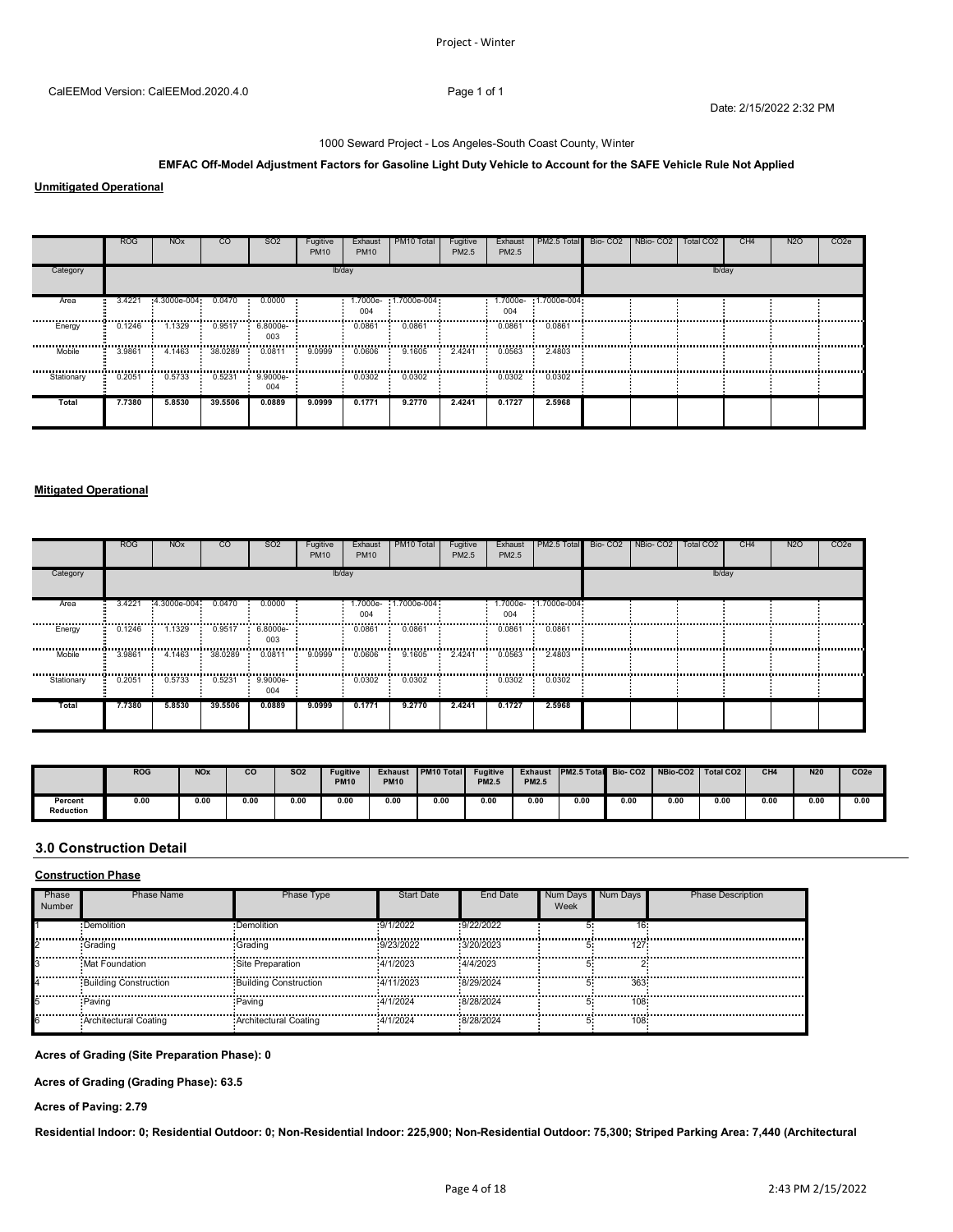#### 1000 Seward Project - Los Angeles-South Coast County, Winter

#### **EMFAC Off-Model Adjustment Factors for Gasoline Light Duty Vehicle to Account for the SAFE Vehicle Rule Not Applied**

#### **OffRoad Equipment**

| <b>Phase Name</b>                 | Offroad Equipment Type         | Amount     | <b>Usage Hours</b> | <b>Horse Power</b>         | Load Factor    |
|-----------------------------------|--------------------------------|------------|--------------------|----------------------------|----------------|
| Demolition                        | Concrete/Industrial Saws       | 0.         | 8.00               | 81                         | 0.73           |
| .<br>Demolition                   | .<br>Excavators                | 1:         | 8.00               | 158                        | 0.38           |
| .<br>Demolition                   | <br><b>Rubber Tired Dozers</b> | 0.         | 8.00               | .<br>247                   | 0.40           |
| Demolition                        | Rubber Tired Loaders           | 2.         | 8.00               | 203                        | 0.36           |
| .<br>Demolition                   | Tractors/Loaders/Backhoes      |            | 8.00 <sub>1</sub>  | 1111<br>97                 | 0.37           |
| <br>Grading                       | Bore/Drill Rigs                |            | 8.00               | 221                        | 0.50           |
| Grading                           | Cranes                         | 1:         | 8.00 <sup>°</sup>  | 231                        | 0.29           |
| <br>Grading                       | .<br>Excavators                | 1:         | 8.00               | .<br>158                   | 0.38           |
| Grading                           | Graders                        |            | 8.00               | 187                        | 0.41           |
| Grading                           | .<br>Plate Compactors          | 13         | 8.00               | 8                          | 0.43           |
| .<br>Grading                      | <b>Rubber Tired Dozers</b>     | 0.         | 8.00               | 247                        | 0.40           |
| Grading                           | <b>Rubber Tired Loaders</b>    | 1.         | 8.00.              | 203                        | 0.36           |
| .<br>Grading                      | Tractors/Loaders/Backhoes      | 0.         | 8.00 <sub>1</sub>  | $\ddot{\phantom{a}}$<br>97 | 0.37           |
| <br>Mat Foundation                | Cranes                         | r di<br>1. | 12.00              | 11111<br>231               | 0.29           |
| .<br><b>Mat Foundation</b>        | .<br>Pumps                     |            | 12.00              | .<br>84                    | 0.74           |
| .<br>Mat Foundation               | <b>Rubber Tired Dozers</b>     | 0.         | 8.00.              | 247                        | 0.40           |
| <br>Mat Foundation                | Tractors/Loaders/Backhoes      | 0.         | 8.00               | 97                         | 0.37           |
| .<br>Mat Foundation               | .<br>Welders                   |            | 8.00               | 46                         | 0.45           |
| .<br><b>Building Construction</b> | <b>Aerial Lifts</b>            | 2.         | 8.00               | 1.1.1<br>63                | .<br>0.31      |
| <br><b>Building Construction</b>  | Air Compressors                | 2.         | $8.00 -$           | 78                         | .<br>0.48      |
| <b>Building Construction</b>      | Cranes                         | 0.         | 7.00               | 231                        | 0.29           |
| <br><b>Building Construction</b>  | .<br>Forklifts                 | 2.         | 8.00               | $\cdots$<br>89             | .<br>0.20      |
| Building Construction             | .<br>Generator Sets            | 0.         | 8.00               | 84                         | 0.74           |
| Building Construction             | <br>Plate Compactors           | шđ<br>1:   | 8.00 <sub>1</sub>  | 8                          | .<br>0.43      |
| <br>Building Construction         | <br>Pumps                      |            | .<br>8.00          | <br>84                     | .<br>0.74      |
| <b>Building Construction</b>      | Tractors/Loaders/Backhoes      |            | 7.00               | 97                         | 0.37           |
| <b>Building Construction</b>      | .<br>Welders                   | 2.         | 8.00               | $\cdots$<br>46             | 0.45           |
| .<br>Paving                       | Cement and Mortar Mixers       |            | 8.00               | $\ddot{\phantom{a}}$<br>9  | 1.1111<br>0.56 |
| Paving                            | Pavers                         | 0.         | 8.00.              | 130                        | 0.42           |
| .<br>Paving                       | Paving Equipment               |            | 8.00               | 132                        | 0.36           |
| Paving                            | Rollers                        |            | 8.00 <sub>1</sub>  | 80                         | 0.38           |
| Paving                            | <b>Skid Steer Loaders</b>      | 1:         | 8.00               | 65                         | 0.37           |
| <br><b>Architectural Coating</b>  | .<br>Air Compressors           | 0.         | $6.00 -$           | 78.                        | 0.48           |

#### **Trips and VMT**

| <b>Phase Name</b>         | Offroad Equipment | Worker Trip | Vendor Trip | Hauling Trip      | <b>Worker Trip</b> | Vendor Trip | Hauling Trip | Worker Vehicle | Vendor Vehicle            | Hauling              |
|---------------------------|-------------------|-------------|-------------|-------------------|--------------------|-------------|--------------|----------------|---------------------------|----------------------|
|                           | Count             | Number      | Number      | Number            | Length             | Length      | Length       | Class          | Class                     | <b>Vehicle Class</b> |
|                           |                   |             |             |                   |                    |             |              |                |                           |                      |
| Demolition                |                   | 25.00       | 25.00       | 0.00              | 14.70 <sup>°</sup> | 68.00       | 20.00 LD     | Mix            | HHD                       | <b>HHD</b>           |
| Grading                   |                   | 75.00       | 115.00      | 0.00 <sub>1</sub> | 14.70              | 68.00       |              | 20.00 LD Mix   | <b>HHD</b>                | <b>HHDT</b>          |
| Mat Foundation            |                   | 100.00      | 180.00      | 0.00.             | 14.70              | 13.80       |              | 20.00 LD Mix   | HHD <sub>1</sub>          | : HHDT               |
| <br>Building Construction |                   | .<br>350.00 | 95.00       | 0.00 <sub>1</sub> | 14.70              | 13.80       |              | 20.00 LD Mix   | HHD.                      | <b>HHDT</b>          |
| Paving                    |                   | 75.00       | 15.001      | 0.00              | 14.70              | 13.80       |              | 20.00 LD Mix   | HDT <sup>.</sup><br>∵ Mix | <b>HHDT</b>          |
| Architectural Coating     |                   | 20.00       | 15.00       | 0.00.             | 14.70              | 13.80       |              | 20.00 LD Mix   | Mix                       | <b>HHDT</b>          |

#### **3.1 Mitigation Measures Construction**

Water Exposed Area

#### **3.2 Demolition - 2022**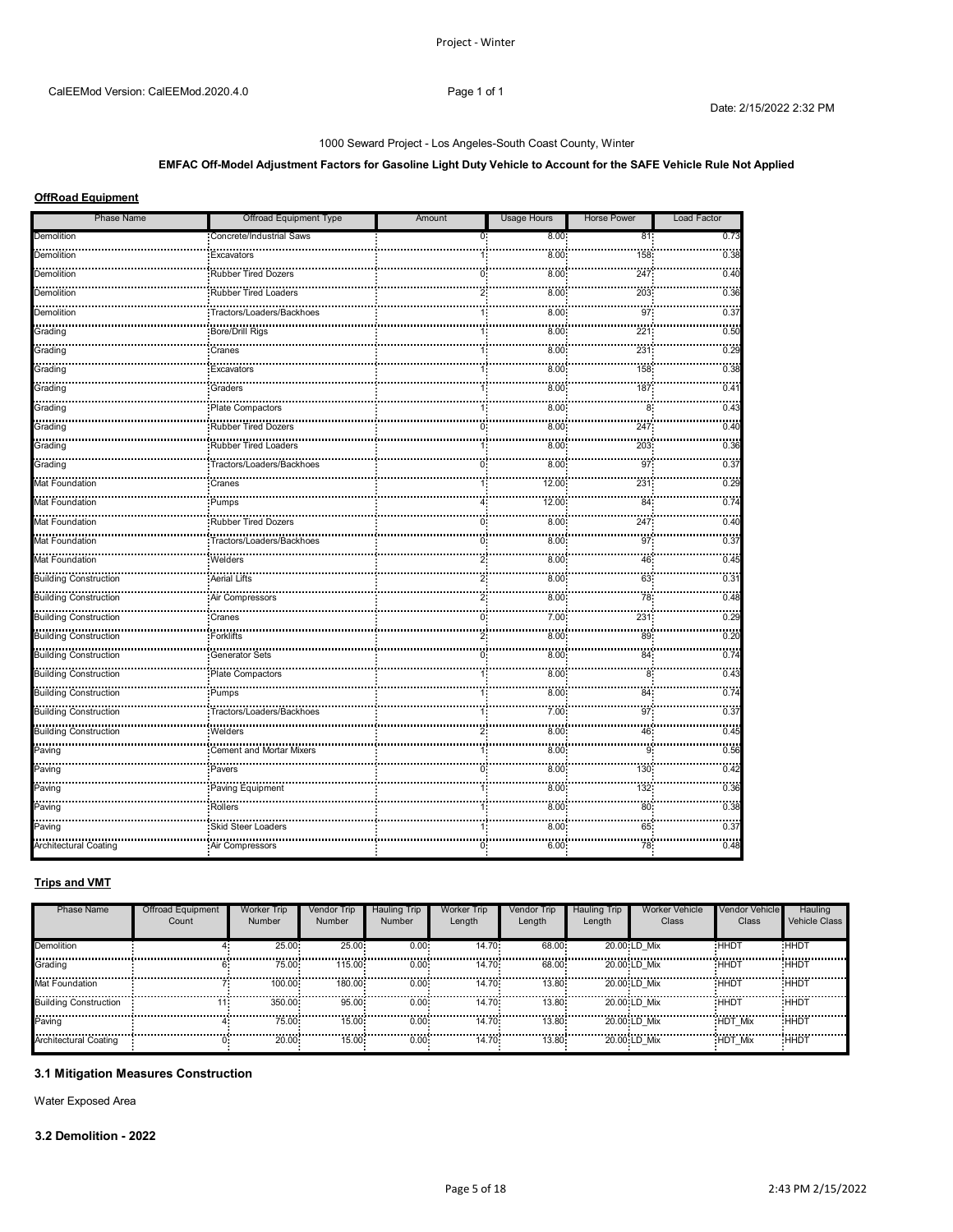# 1000 Seward Project - Los Angeles-South Coast County, Winter

# **EMFAC Off-Model Adjustment Factors for Gasoline Light Duty Vehicle to Account for the SAFE Vehicle Rule Not Applied**

**Unmitigated Construction On-Site**

|                      | <b>ROG</b> | <b>NO<sub>x</sub></b> | $\overline{c}$ | SO <sub>2</sub> | Fugitive<br><b>PM10</b> | Exhaust<br><b>PM10</b> | PM10 Total | Fugitive<br>PM2.5              | PM2.5  | Exhaust   PM2.5 Total   Bio- CO2   NBio- CO2 |  | Total CO <sub>2</sub> | CH <sub>4</sub> | <b>N2O</b> | CO <sub>2e</sub> |
|----------------------|------------|-----------------------|----------------|-----------------|-------------------------|------------------------|------------|--------------------------------|--------|----------------------------------------------|--|-----------------------|-----------------|------------|------------------|
| Category             |            |                       |                |                 | lb/day                  |                        |            |                                |        |                                              |  | lb/day                |                 |            |                  |
| <b>Fugitive Dust</b> |            |                       |                |                 | 0.6767                  | 0.0000                 |            | 0.6767  0.1025  0.0000  0.1025 |        |                                              |  |                       |                 |            |                  |
| Off-Road             | 0.9499     | 9.5026                | 8.5555         | 0.0208          |                         | 0.3790                 | 0.3790     |                                | 0.3487 | 0.3487                                       |  |                       |                 |            |                  |
| Total                | 0.9499     | 9.5026                | 8.5555         | 0.0208          | 0.6767                  | 0.3790                 | 1.0557     | 0.1025                         | 0.3487 | 0.4511                                       |  |                       |                 |            |                  |

#### **Unmitigated Construction Off-Site**

|            | <b>ROG</b> | <b>NO<sub>x</sub></b> | CO.             | SO <sub>2</sub> | Fugitive<br><b>PM10</b> | Exhaust<br><b>PM10</b> | PM10 Total | Fugitive<br>PM2.5 | Exhaust<br>PM2.5 | PM2.5 Total Bio-CO2 NBio-CO2 |  | Total CO <sub>2</sub> | CH <sub>4</sub> | <b>N2O</b> | CO <sub>2</sub> e |
|------------|------------|-----------------------|-----------------|-----------------|-------------------------|------------------------|------------|-------------------|------------------|------------------------------|--|-----------------------|-----------------|------------|-------------------|
| Category   |            |                       |                 |                 |                         | Ib/day                 |            |                   |                  |                              |  | lb/day                |                 |            |                   |
| Hauling    | 0.0000     | 0.0000                | 0.0000<br>- 200 | 0.0000          | 0.0000                  | 0.0000                 | 0.0000     | 0.0000            | 0.0000           | 0.0000                       |  |                       |                 |            |                   |
| Vendor     | 0.3284     | 13.6564               | 2.5169          | 0.0512          | 1.4865                  | 0.1053                 | 1.5918     | 0.4075            | 0.1007           | 0.5082                       |  |                       |                 |            |                   |
| <br>Worker | 0.0926     | 0.0698                | 0.9034          | 2.4200e-<br>003 | 0.2794                  | .7900e-<br>003         | 0.2812     | 0.0741            | .6500e-<br>003   | 0.0758                       |  |                       |                 |            |                   |
| Total      | 0.4210     | 13.7262               | 3.4203          | 0.0536          | 1.7660                  | 0.1071                 | 1.8731     | 0.4816            | 0.1024           | 0.5840                       |  |                       |                 |            |                   |

## **Mitigated Construction On-Site**

|               | <b>ROG</b> | <b>NO<sub>x</sub></b> | $\overline{c}$ | SO <sub>2</sub> | Fugitive<br><b>PM10</b> | Exhaust<br><b>PM10</b> | PM10 Total | Fugitive<br>PM2.5 | PM2.5  | Exhaust   PM2.5 Total   Bio- CO2   NBio- CO2 |  | Total CO <sub>2</sub> | CH <sub>4</sub> | <b>N2O</b> | CO <sub>2</sub> e |
|---------------|------------|-----------------------|----------------|-----------------|-------------------------|------------------------|------------|-------------------|--------|----------------------------------------------|--|-----------------------|-----------------|------------|-------------------|
| Category      |            |                       |                |                 | lb/day                  |                        |            |                   |        |                                              |  | lb/day                |                 |            |                   |
| uaitive Dust- |            |                       |                |                 | 0.2639                  | 0.0000                 | 0.2639     | 0.0400            | 0.0000 | 0.0400<br><b>Contract</b>                    |  |                       |                 |            |                   |
| Off-Road      | 0.9499     | 9.5026                | 8.5555         | 0.0208          |                         | 0.3790                 | 0.3790     |                   | 0.3487 | 0.3487                                       |  |                       |                 |            |                   |
| Total         | 0.9499     | 9.5026                | 8.5555         | 0.0208          | 0.2639                  | 0.3790                 | 0.6429     | 0.0400            | 0.3487 | 0.3886                                       |  |                       |                 |            |                   |

|          | <b>ROG</b>       | <b>NO<sub>x</sub></b> | <sub>CO</sub> | SO <sub>2</sub> | Fugitive<br><b>PM10</b> | Exhaust<br><b>PM10</b> | PM10 Total | Fugitive<br>PM2.5 | Exhaust<br>PM2.5 | <b>PM2.5 Total</b> Bio- CO2 NBio- CO2 |   |   | Total CO2 | CH <sub>4</sub> | N <sub>2</sub> O | CO <sub>2</sub> e |
|----------|------------------|-----------------------|---------------|-----------------|-------------------------|------------------------|------------|-------------------|------------------|---------------------------------------|---|---|-----------|-----------------|------------------|-------------------|
| Category |                  |                       |               |                 |                         | lb/dav                 |            |                   |                  |                                       |   |   | lb/dav    |                 |                  |                   |
| Hauling  | 0.0000<br>       | 0.0000                | 0.0000<br>.   | 0.0000<br>.     | 0.0000                  | 0.0000<br>             | 0.0000     | 0.0000            | 0.0000           | 0.0000<br>                            | . | . | .         |                 |                  |                   |
| Vendor   | 0.3284<br>$\sim$ | 13.6564               | 2.5169        | 0.0512<br>п.    | 1.4865                  | 0.1053                 | 1.5918     | 0.4075            | 0.1007           | 0.5082                                |   |   |           |                 |                  |                   |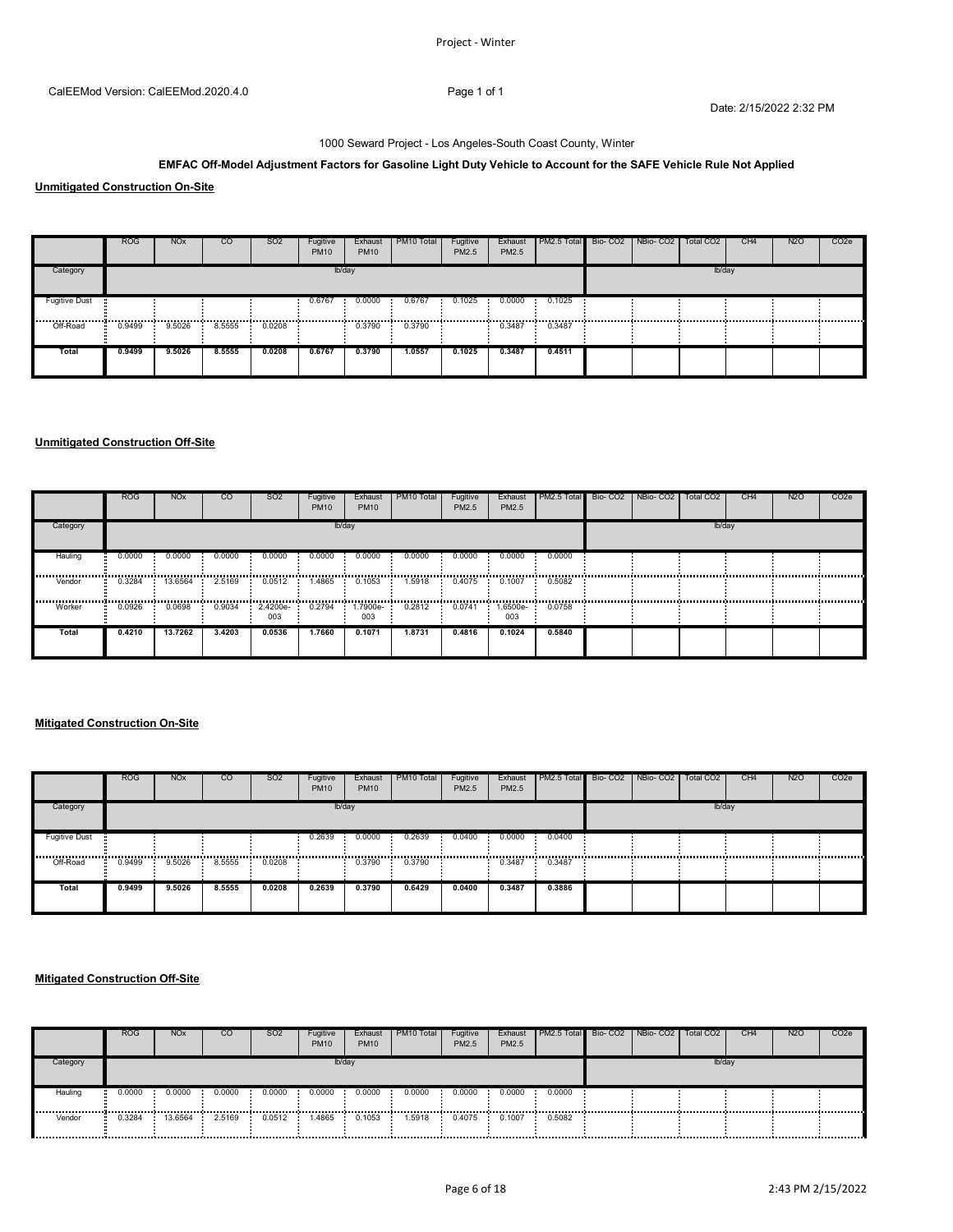#### 1000 Seward Project - Los Angeles-South Coast County, Winter

# **EMFAC Off-Model Adjustment Factors for Gasoline Light Duty Vehicle to Account for the SAFE Vehicle Rule Not Applied**

| Worker | 0.0926 | 0.0698  | J.9034 | $1000 -$<br>003 | 1.2794 | .7900e-<br>003 | 0.2812 | 0.0741 | 1.6500e-<br>003 | 0.0758 |  |  |  |
|--------|--------|---------|--------|-----------------|--------|----------------|--------|--------|-----------------|--------|--|--|--|
|        | 0.4210 | 13.7262 | 3.4203 | 0.0536          | 1.7660 | 0.1071         | 1.8731 | 0.4816 | 0.1024          | 0.5840 |  |  |  |

**3.3 Grading - 2022 Unmitigated Construction On-Site**

|                      | <b>ROG</b> | <b>NO<sub>x</sub></b> | <sub>CO</sub> | SO <sub>2</sub> | Fugitive<br><b>PM10</b> | Exhaust<br><b>PM10</b> | PM10 Total | Fugitive<br>PM2.5 | PM2.5  | Exhaust   PM2.5 Total   Bio- CO2   NBio- CO2 |  | Total CO <sub>2</sub> | CH <sub>4</sub> | <b>N2O</b> | CO <sub>2e</sub> |
|----------------------|------------|-----------------------|---------------|-----------------|-------------------------|------------------------|------------|-------------------|--------|----------------------------------------------|--|-----------------------|-----------------|------------|------------------|
| Category             |            |                       |               |                 | lb/day                  |                        |            |                   |        |                                              |  | lb/day                |                 |            |                  |
| <b>Fugitive Dust</b> |            |                       |               |                 | 0.5792                  | 0.0000                 | 0.5792     | 0.0647            | 0.0000 | 0.0647<br><b>COLLEGE</b>                     |  |                       |                 |            |                  |
| Off-Road             | .5460      | 16.7615 10.6521       |               | 0.0337          |                         | 0.6108                 | 0.6108     |                   | 0.5628 | 0.5628                                       |  |                       |                 |            |                  |
| Total                | 1.5460     | 16.7615               | 10.6521       | 0.0337          | 0.5792                  | 0.6108                 | 1.1901     | 0.0647            | 0.5628 | 0.6274                                       |  |                       |                 |            |                  |

# **Unmitigated Construction Off-Site**

|             | <b>ROG</b> | <b>NO<sub>x</sub></b> | <sub>CO</sub> | SO <sub>2</sub> | Fugitive<br><b>PM10</b> | Exhaust<br><b>PM10</b> | PM10 Total                                                                                                                   | Fugitive<br>PM2.5 | PM2.5                     | Exhaust PM2.5 Total Bio-CO2 NBio-CO2 |  | Total CO2 | CH <sub>4</sub> | <b>N2O</b> | CO <sub>2</sub> e |
|-------------|------------|-----------------------|---------------|-----------------|-------------------------|------------------------|------------------------------------------------------------------------------------------------------------------------------|-------------------|---------------------------|--------------------------------------|--|-----------|-----------------|------------|-------------------|
| Category    |            |                       |               |                 | Ib/day                  |                        |                                                                                                                              |                   |                           |                                      |  | lb/day    |                 |            |                   |
| Hauling     | 0.0000     | 0.0000                | 0.0000        | 0.0000          | 0.0000                  | 0.0000                 | 0.0000                                                                                                                       | 0.0000            | 0.0000                    | 0.0000                               |  |           |                 |            |                   |
| .<br>Vendor | 1.5106     | 62.8195               | 11.5778       | 0.2355          | 6.8381                  | 0.4844                 | 7.3224                                                                                                                       | 1.8743            | 0.4634                    | 2.3377                               |  |           |                 |            |                   |
| Worker      | 0.2778     | 0.2093                | 2.7103        | 7.2600e-<br>003 | 0.8383                  | $5.3600e-$<br>003      | diamaan daanaan maanaan maanaan maanaan dan maanaan maanaan dan maanaan maanaan dan maanaan maanaan maanaan dammaa<br>0.8437 | 0.2223            | $4.9400e - 0.2273$<br>003 |                                      |  |           |                 |            |                   |
| Total       | 1.7884     | 63.0288               | 14.2881       | 0.2428          | 7.6764                  | 0.4897                 | 8.1661                                                                                                                       | 2.0966            | 0.4684                    | 2.5650                               |  |           |                 |            |                   |

# **Mitigated Construction On-Site**

|                           | <b>ROG</b> | <b>NO<sub>x</sub></b> | $\overline{c}$ | SO <sub>2</sub> | Fugitive<br><b>PM10</b> | Exhaust<br><b>PM10</b> | PM10 Total | Fugitive<br>PM2.5 | PM2.5  | Exhaust   PM2.5 Total   Bio- CO2   NBio- CO2   Total CO2 |  |        | CH <sub>4</sub> | <b>N2O</b> | CO <sub>2</sub> e |
|---------------------------|------------|-----------------------|----------------|-----------------|-------------------------|------------------------|------------|-------------------|--------|----------------------------------------------------------|--|--------|-----------------|------------|-------------------|
| Category                  |            |                       |                |                 |                         | lb/day                 |            |                   |        |                                                          |  | lb/day |                 |            |                   |
| <b>Fugitive Dust</b><br>. |            |                       |                |                 | 0.2259                  | 0.0000                 | 0.2259     | 0.0252            | 0.0000 | 0.0252<br><b>Contract</b>                                |  |        |                 |            |                   |
| Off-Road                  | 5460ء ت    | 16.7615               | 10.6521        | 0.0337          |                         | 0.6108                 | 0.6108     |                   | 0.5628 | 0.5628<br><b>Contract Contract Contract</b>              |  |        |                 |            |                   |
| Total                     | 1.5460     | 16.7615               | 10.6521        | 0.0337          | 0.2259                  | 0.6108                 | 0.8367     | 0.0252            | 0.5628 | 0.5880                                                   |  |        |                 |            |                   |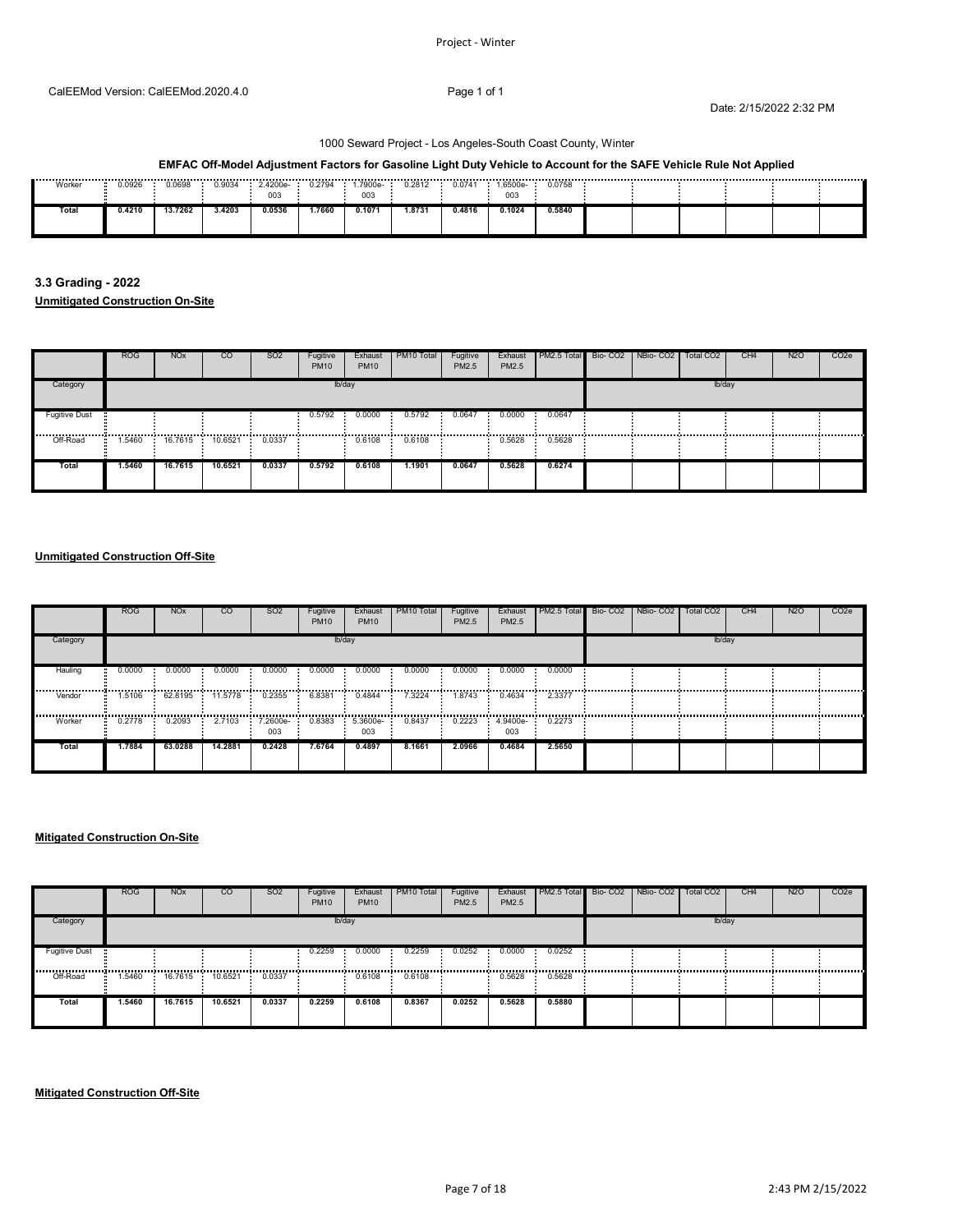# 1000 Seward Project - Los Angeles-South Coast County, Winter

# **EMFAC Off-Model Adjustment Factors for Gasoline Light Duty Vehicle to Account for the SAFE Vehicle Rule Not Applied**

|            | <b>ROG</b> | <b>NO<sub>x</sub></b>                | CO      | SO <sub>2</sub> | Fugitive<br><b>PM10</b> | Exhaust<br><b>PM10</b> | PM10 Total | Fugitive<br>PM2.5 | PM2.5                  | Exhaust PM2.5 Total Bio-CO2 NBio-CO2 |  | Total CO <sub>2</sub> | CH <sub>4</sub> | <b>N2O</b> | CO <sub>2e</sub> |
|------------|------------|--------------------------------------|---------|-----------------|-------------------------|------------------------|------------|-------------------|------------------------|--------------------------------------|--|-----------------------|-----------------|------------|------------------|
| Category   |            |                                      |         |                 |                         | lb/day                 |            |                   |                        |                                      |  | lb/day                |                 |            |                  |
| Hauling    | 0.0000     | 0.0000                               | 0.0000  | 0.0000          | 0.0000                  | 0.0000                 | 0.0000     | 0.0000            | 0.0000                 | 0.0000                               |  |                       |                 |            |                  |
| <br>Vendor | 1.5106     | 62.8195 11.5778 0.2355 6.8381 0.4844 |         |                 |                         |                        | 7.3224     |                   | 1.8743  0.4634  2.3377 |                                      |  |                       |                 |            |                  |
| Worker     | 0.2778     | 0.2093                               | 2.7103  | .2600e-<br>003  | 0.8383                  | 5.3600e-<br>003        | 0.8437     | 0.2223            | 4.9400e-<br>003        | 0.2273                               |  |                       |                 |            |                  |
| Total      | 1.7884     | 63.0288                              | 14.2881 | 0.2428          | 7.6764                  | 0.4897                 | 8.1661     | 2.0966            | 0.4684                 | 2.5650                               |  |                       |                 |            |                  |

# **3.3 Grading - 2023**

# **Unmitigated Construction On-Site**

|               | <b>ROG</b>                                           | <b>NO<sub>x</sub></b> | CO      | SO <sub>2</sub> | Fugitive<br><b>PM10</b> | Exhaust<br><b>PM10</b> | PM10 Total | Fugitive<br>PM2.5 | PM2.5  | Exhaust   PM2.5 Total   Bio- CO2   NBio- CO2 |  | Total CO <sub>2</sub> | CH <sub>4</sub> | <b>N2O</b> | CO <sub>2</sub> e |
|---------------|------------------------------------------------------|-----------------------|---------|-----------------|-------------------------|------------------------|------------|-------------------|--------|----------------------------------------------|--|-----------------------|-----------------|------------|-------------------|
| Category      |                                                      |                       |         |                 | lb/day                  |                        |            |                   |        |                                              |  | lb/day                |                 |            |                   |
| Fugitive Dust |                                                      |                       |         |                 | 0.5792                  | 0.0000                 | 0.5792     | 0.0647            | 0.0000 | 0.0647                                       |  |                       |                 |            |                   |
| Off-Road      | œumumum en mumum en en mumum en mumum en e<br>1.4493 | 14.9627               | 10.5379 | 0.0338          |                         | 0.5506                 | 0.5506     |                   | 0.5073 | 0.5073<br><b>Contract Contract</b>           |  |                       |                 |            |                   |
| Total         | 1.4493                                               | 14.9627               | 10.5379 | 0.0338          | 0.5792                  | 0.5506                 | 1.1298     | 0.0647            | 0.5073 | 0.5720                                       |  |                       |                 |            |                   |

# **Unmitigated Construction Off-Site**

|            | <b>ROG</b> | <b>NO<sub>x</sub></b> | $\overline{c}$ | SO <sub>2</sub> | Fugitive<br><b>PM10</b> | Exhaust<br><b>PM10</b> | PM10 Total                                                                                                                  | Fugitive<br>PM2.5 | Exhaust<br>PM2.5 | PM2.5 Total Bio- CO2 NBio- CO2 |  | Total CO <sub>2</sub> | CH <sub>4</sub> | <b>N2O</b> | CO <sub>2</sub> e |
|------------|------------|-----------------------|----------------|-----------------|-------------------------|------------------------|-----------------------------------------------------------------------------------------------------------------------------|-------------------|------------------|--------------------------------|--|-----------------------|-----------------|------------|-------------------|
| Category   |            |                       |                |                 | lb/day                  |                        |                                                                                                                             |                   |                  |                                |  | lb/day                |                 |            |                   |
| Hauling    | 0.0000     | 0.0000                | 0.0000         | 0.0000          | 0.0000                  | 0.0000                 | 0.0000                                                                                                                      | 0.0000            | 0.0000           | 0.0000                         |  |                       |                 |            |                   |
| <br>Vendor | 0.5343     | 47.9273               | 9.5504         | 0.2216          | 6.8383                  | 0.3193                 | . Immunicum margamaning maramaning margamaning margamaning margamaning margamaning margamaning margamaning margam<br>7.1575 | 1.8743            | 0.3055           | 2.1798                         |  |                       |                 |            |                   |
| <br>Worker | 0.2579     | 0.1848                | 2.4914         | .0300e-<br>003  | 0.8383                  | 5.0400e-<br>003        | 0.8434                                                                                                                      | 0.2223            | 4.6400e-<br>003  | 0.2270                         |  |                       |                 |            |                   |
| Total      | 0.7922     | 48.1121               | 12.0418        | 0.2286          | 7.6766                  | 0.3243                 | 8.0009                                                                                                                      | 2.0967            | 0.3101           | 2.4068                         |  |                       |                 |            |                   |

# **Mitigated Construction On-Site**

|               | <b>ROG</b> | <b>NO<sub>x</sub></b> | <sub>co</sub> | SO <sub>2</sub> | Fugitive<br><b>PM10</b> | Exhaust<br><b>PM10</b> | PM10 Total | Fugitive<br>PM2.5 | Exhaust<br>PM2.5         | PM2.5 Total                                 | Bio-CO2 NBio-CO2 | Total CO <sub>2</sub> | CH <sub>4</sub> | <b>N2O</b> | CO <sub>2e</sub> |
|---------------|------------|-----------------------|---------------|-----------------|-------------------------|------------------------|------------|-------------------|--------------------------|---------------------------------------------|------------------|-----------------------|-----------------|------------|------------------|
| Category      |            |                       |               |                 | lb/day                  |                        |            |                   |                          |                                             |                  | lb/day                |                 |            |                  |
| Fuaitive Dust |            |                       |               |                 | 0.2259                  | 0.0000                 | 0.2259     | 0.0252            | 0.0000<br><b>COLLEGE</b> | 0.0252<br><b>Contract Contract Contract</b> |                  |                       |                 |            |                  |
| Off-Road      | 1.4493     | 14.9627 10.5379       |               | 0.0338          |                         | 0.5506                 | 0.5506     |                   | 0.5073                   | 0.5073                                      |                  |                       |                 |            |                  |
| Total         | 1.4493     | 14.9627               | 10.5379       | 0.0338          | 0.2259                  | 0.5506                 | 0.7765     | 0.0252            | 0.5073                   | 0.5326                                      |                  |                       |                 |            |                  |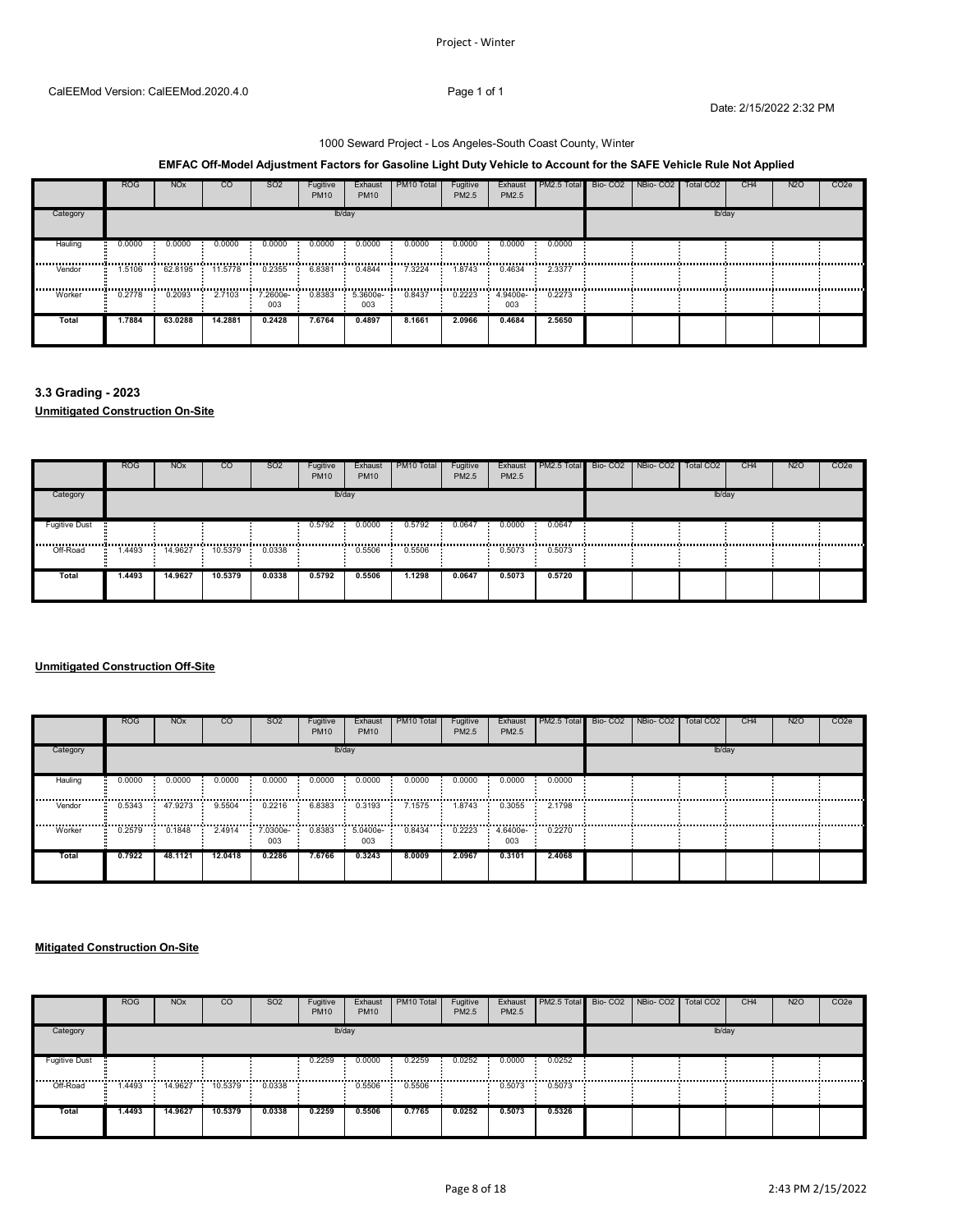# **EMFAC Off-Model Adjustment Factors for Gasoline Light Duty Vehicle to Account for the SAFE Vehicle Rule Not Applied**

# **Mitigated Construction Off-Site**

|            | <b>ROG</b> | <b>NO<sub>x</sub></b> | <sub>CO</sub> | SO <sub>2</sub> | Fugitive<br><b>PM10</b> | Exhaust<br><b>PM10</b> | PM <sub>10</sub> Total | Fugitive<br>PM2.5 | Exhaust<br>PM2.5 | PM2.5 Total                 | Bio-CO <sub>2</sub> | NBio-CO <sub>2</sub> | Total CO2 | CH <sub>4</sub> | N <sub>2</sub> O | CO2e |
|------------|------------|-----------------------|---------------|-----------------|-------------------------|------------------------|------------------------|-------------------|------------------|-----------------------------|---------------------|----------------------|-----------|-----------------|------------------|------|
| Category   |            |                       |               |                 |                         | lb/day                 |                        |                   |                  |                             |                     |                      | lb/day    |                 |                  |      |
| Hauling    | 0.0000     | 0.0000                | 0.0000        | 0.0000          | 0.0000                  | 0.0000                 | 0.0000                 | 0.0000            | 0.0000           | 0.0000<br><b>Contractor</b> |                     |                      |           |                 |                  |      |
| Vendor     | 0.5343     | 47.9273               | 9.5504        | 0.2216          | 6.8383                  | 0.3193                 | 7.1575                 | 1.8743            | 0.3055           | 2.1798                      |                     |                      |           |                 |                  |      |
| <br>Worker | 0.2579     | 0.1848                | 2.4914        | 7.0300e-<br>003 | 0.8383                  | 5.0400e-<br>003        | 0.8434                 | 0.2223            | 4.6400e-<br>003  | 0.2270                      |                     |                      |           |                 |                  |      |
| Total      | 0.7922     | 48.1121               | 12.0418       | 0.2286          | 7.6766                  | 0.3243                 | 8.0009                 | 2.0967            | 0.3101           | 2.4068                      |                     |                      |           |                 |                  |      |

# **3.4 Mat Foundation - 2023**

**Unmitigated Construction On-Site**

|                      | <b>ROG</b> | <b>NO<sub>x</sub></b> | $\overline{c}$ | SO <sub>2</sub> | Fugitive<br><b>PM10</b> | Exhaust<br><b>PM10</b> | PM10 Total | Fugitive<br>PM2.5 | Exhaust<br>PM2.5 | PM2.5 Total Bio-CO2 NBio-CO2 |  | Total CO <sub>2</sub> | CH <sub>4</sub> | <b>N2O</b> | CO <sub>2e</sub> |
|----------------------|------------|-----------------------|----------------|-----------------|-------------------------|------------------------|------------|-------------------|------------------|------------------------------|--|-----------------------|-----------------|------------|------------------|
| Category             |            |                       |                |                 |                         | lb/day                 |            |                   |                  |                              |  | lb/day                |                 |            |                  |
| <b>Fugitive Dust</b> |            |                       |                |                 | 0.0000                  | 0.0000                 | 0.0000     | 0.0000            | 0.0000           | 0.0000                       |  |                       |                 |            |                  |
|                      |            |                       |                |                 |                         |                        |            |                   |                  |                              |  |                       |                 |            |                  |
| <b>Total</b>         | 3.0028     | 25.0815               | 28.4592        | 0.0532          | 0.0000                  | 1.1583                 | 1.1583     | 0.0000            | 1.1392           | 1.1392                       |  |                       |                 |            |                  |

#### **Unmitigated Construction Off-Site**

|            | <b>ROG</b> | NO <sub>x</sub> | <sub>CO</sub> | SO <sub>2</sub>        | Fugitive<br><b>PM10</b> | Exhaust<br><b>PM10</b> | PM10 Total | Fugitive<br>PM2.5 | PM2.5                 | Exhaust PM2.5 Total Bio-CO2 NBio-CO2 Total CO2 |  |        | CH <sub>4</sub> | N <sub>2</sub> O | CO <sub>2e</sub> |
|------------|------------|-----------------|---------------|------------------------|-------------------------|------------------------|------------|-------------------|-----------------------|------------------------------------------------|--|--------|-----------------|------------------|------------------|
| Category   |            |                 |               |                        |                         | lb/day                 |            |                   |                       |                                                |  | lb/day |                 |                  |                  |
| Hauling    | 0.0000     | 0.0000          | 0.0000        | 0.0000                 | 0.0000                  | 0.0000                 | 0.0000     | 0.0000            |                       | $0.0000$ 0.0000                                |  |        |                 |                  |                  |
| <br>Vendor | 0.3044     | 18,0016         | 5.2454        | 0.0742                 | 2.1752                  | 0.1032                 | 2.2784     | 0.5965            | 0.0987                | 0.6952                                         |  |        |                 |                  |                  |
| Worker     | 0.3438     | 0.2464          | 3.3219        | 9.3700e- 1.1178<br>003 |                         | 6.7200e-<br>003        | 1.1245     | 0.2964            | 6.1900e-0.3026<br>003 |                                                |  |        |                 |                  |                  |
| Total      | 0.6482     | 18.2481         | 8.5672        | 0.0836                 | 3.2930                  | 0.1099                 | 3.4029     | 0.8929            | 0.1049                | 0.9978                                         |  |        |                 |                  |                  |

# **Mitigated Construction On-Site**

|  | <b>ROG</b> | <b>NO<sub>x</sub></b> | <sub>CO</sub> | SO <sub>2</sub> | Fugitive<br><b>PM10</b> | Exhaust<br><b>PM10</b> | PM10 Total | Fugitive<br><b>PM2.5</b> | Exhaus.<br><b>PM2.5</b> | PM2.5 Total | Bio-CO <sub>2</sub> | NBio-CO <sub>2</sub> | Total CO <sub>2</sub> | CH <sub>4</sub> | N <sub>2</sub> O | CO <sub>2</sub> e |
|--|------------|-----------------------|---------------|-----------------|-------------------------|------------------------|------------|--------------------------|-------------------------|-------------|---------------------|----------------------|-----------------------|-----------------|------------------|-------------------|
|--|------------|-----------------------|---------------|-----------------|-------------------------|------------------------|------------|--------------------------|-------------------------|-------------|---------------------|----------------------|-----------------------|-----------------|------------------|-------------------|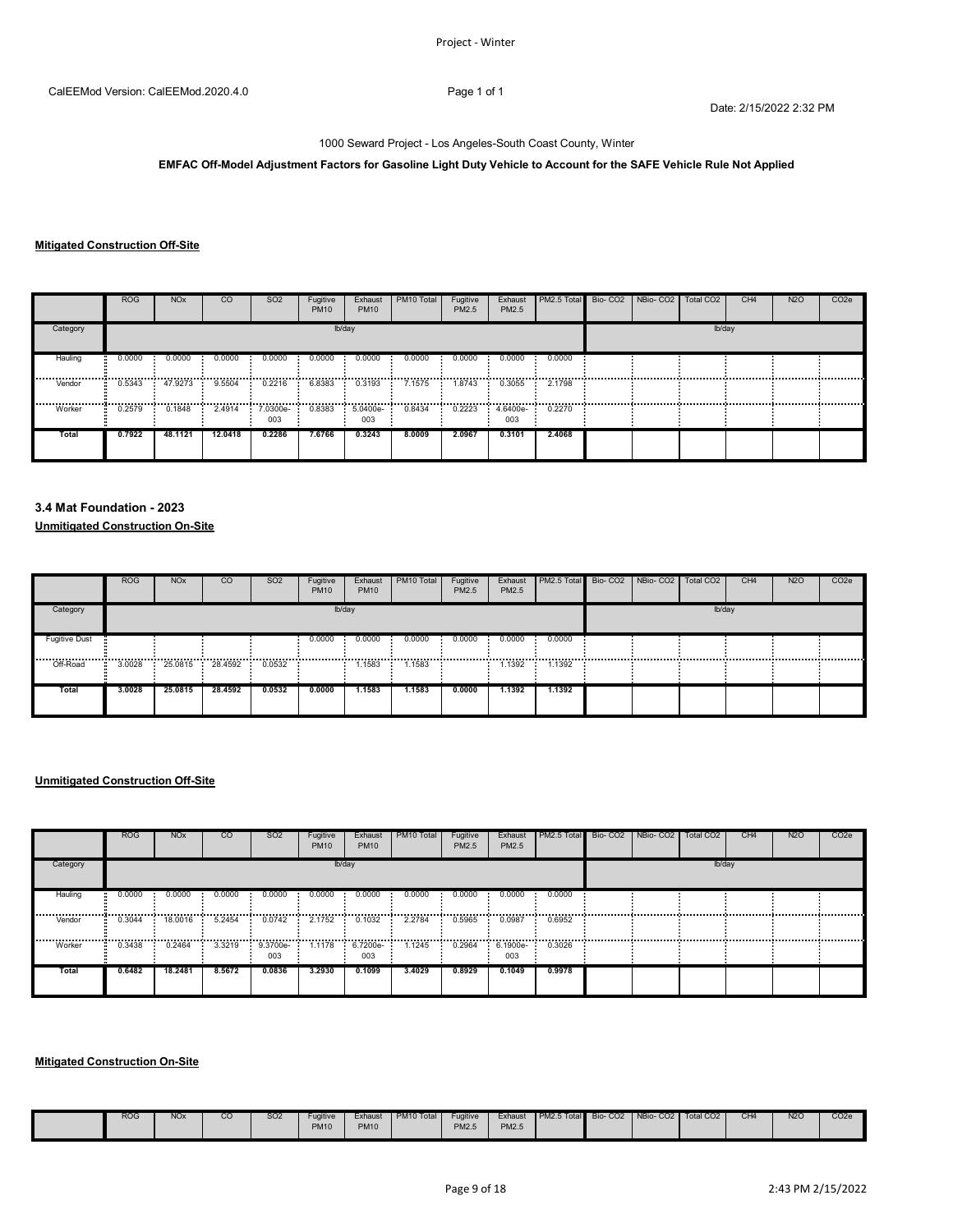# 1000 Seward Project - Los Angeles-South Coast County, Winter

# **EMFAC Off-Model Adjustment Factors for Gasoline Light Duty Vehicle to Account for the SAFE Vehicle Rule Not Applied**

| Category             |        |         |         |        |        | lb/day |        |        | lb/day |        |  |  |  |  |
|----------------------|--------|---------|---------|--------|--------|--------|--------|--------|--------|--------|--|--|--|--|
| <b>Fugitive Dust</b> |        |         |         |        | 0.0000 | 0.0000 | 0.0000 | 0.0000 | 0.0000 | 0.0000 |  |  |  |  |
|                      |        |         |         |        |        |        |        |        |        |        |  |  |  |  |
| Total                | 3.0028 | 25.0815 | 28.4592 | 0.0532 | 0.0000 | 1.1583 | 1.1583 | 0.0000 | 1.1392 | 1.1392 |  |  |  |  |

## **Mitigated Construction Off-Site**

|            | <b>ROG</b> | <b>NO<sub>x</sub></b> | <sub>CO</sub> | SO <sub>2</sub> | Fugitive<br><b>PM10</b> | Exhaust<br><b>PM10</b> | PM <sub>10</sub> Total                                                                                                       | Fugitive<br>PM2.5 | PM2.5           | Exhaust PM2.5 Total Bio-CO2 NBio-CO2 I |  | Total CO2 | CH <sub>4</sub> | N <sub>2</sub> O | CO <sub>2e</sub> |
|------------|------------|-----------------------|---------------|-----------------|-------------------------|------------------------|------------------------------------------------------------------------------------------------------------------------------|-------------------|-----------------|----------------------------------------|--|-----------|-----------------|------------------|------------------|
| Category   |            |                       |               |                 |                         | lb/day                 |                                                                                                                              |                   |                 |                                        |  | lb/day    |                 |                  |                  |
| Hauling    | 0.0000     | 0.0000                | 0.0000        | 0.0000          | 0.0000                  | 0.0000                 | 0.0000                                                                                                                       | 0.0000            | 0.0000          | 0.0000                                 |  |           |                 |                  |                  |
| <br>Vendor | 0.3044     | 18.0016               | 5.2454        | 0.0742          | 2.1752                  | 0.1032                 | 2.2784                                                                                                                       | 0.5965            | 0.0987          | 0.6952                                 |  |           |                 |                  |                  |
| <br>Worker | 0.3438     | 0.2464                | 3.3219        | 9.3700e-<br>003 | 1.1178                  | 6.7200e-<br>003        | diamaan daanaan maanaan maanaan maanaan dan maanaan maanaan dan maanaan maanaan dan maanaan maanaan maanaan dammaa<br>1.1245 | 0.2964            | 6.1900e-<br>003 | 0.3026                                 |  |           |                 |                  |                  |
| Total      | 0.6482     | 18.2481               | 8.5672        | 0.0836          | 3.2930                  | 0.1099                 | 3.4029                                                                                                                       | 0.8929            | 0.1049          | 0.9978                                 |  |           |                 |                  |                  |

# **3.5 Building Construction - 2023**

**Unmitigated Construction On-Site**

|              | <b>ROG</b> | <b>NO<sub>x</sub></b> | $\overline{c}$ | SO <sub>2</sub> | Fugitive<br><b>PM10</b> | Exhaust<br><b>PM10</b> | PM10 Total | Fugitive<br>PM2.5 | Exhaust<br>PM2.5 | PM2.5 Total Bio-CO2 NBio-CO2 Total CO2 |  |        | CH <sub>4</sub> | <b>N2O</b> | CO <sub>2</sub> e |
|--------------|------------|-----------------------|----------------|-----------------|-------------------------|------------------------|------------|-------------------|------------------|----------------------------------------|--|--------|-----------------|------------|-------------------|
| Category     |            |                       |                |                 | lb/day                  |                        |            |                   |                  |                                        |  | lb/day |                 |            |                   |
| Off-Road     | 1.7947     | 13.6495               | 18.5473        | 0.0292          |                         | 0.6471                 | 0.6471     |                   | 0.6308           | 0.6308                                 |  |        |                 |            |                   |
| <b>Total</b> | 1.7947     | 13.6495               | 18.5473        | 0.0292          |                         | 0.6471                 | 0.6471     |                   | 0.6308           | 0.6308                                 |  |        |                 |            |                   |

|              | <b>ROG</b> | <b>NO<sub>x</sub></b> | <sub>CO</sub>            | SO <sub>2</sub> | Fugitive<br><b>PM10</b> | Exhaust<br><b>PM10</b> | PM10 Total | Fugitive<br>PM2.5 | Exhaust<br>PM2.5 | PM2.5 Total                        | Bio-CO2 NBio-CO2 | Total CO <sub>2</sub> | CH <sub>4</sub> | <b>N2O</b> | CO <sub>2e</sub> |
|--------------|------------|-----------------------|--------------------------|-----------------|-------------------------|------------------------|------------|-------------------|------------------|------------------------------------|------------------|-----------------------|-----------------|------------|------------------|
| Category     |            |                       |                          |                 |                         | lb/day                 |            |                   |                  |                                    |                  | lb/day                |                 |            |                  |
| Hauling<br>. | 0.0000     | 0.0000                | 0.0000                   | 0.0000          | 0.0000                  | 0.0000                 | 0.0000     | 0.0000            |                  | $0.0000$ $0.0000$                  |                  |                       |                 |            |                  |
| Vendor       | 0.1606     | 9.5009                | 2.7684<br><b>COLLEGE</b> | 0.0392          | 1.1480                  | 0.0545<br>$\sim$       | .2025      | 0.3148            | 0.0521           | 0.3669<br><b>Contract Contract</b> |                  |                       |                 |            | .                |
| Worker       | 1.2034     | 0.8625                | 11.6265                  | 0.0328          | 3.9122                  | 0.0235                 | 3.9357     | 1.0375            | 0.0217           | 1.0592                             |                  |                       |                 |            |                  |
| Total        | 1.3641     | 10.3634               | 14.3949                  | 0.0720          | 5.0602                  | 0.0780                 | 5.1382     | 1.3523            | 0.0738           | 1.4261                             |                  |                       |                 |            |                  |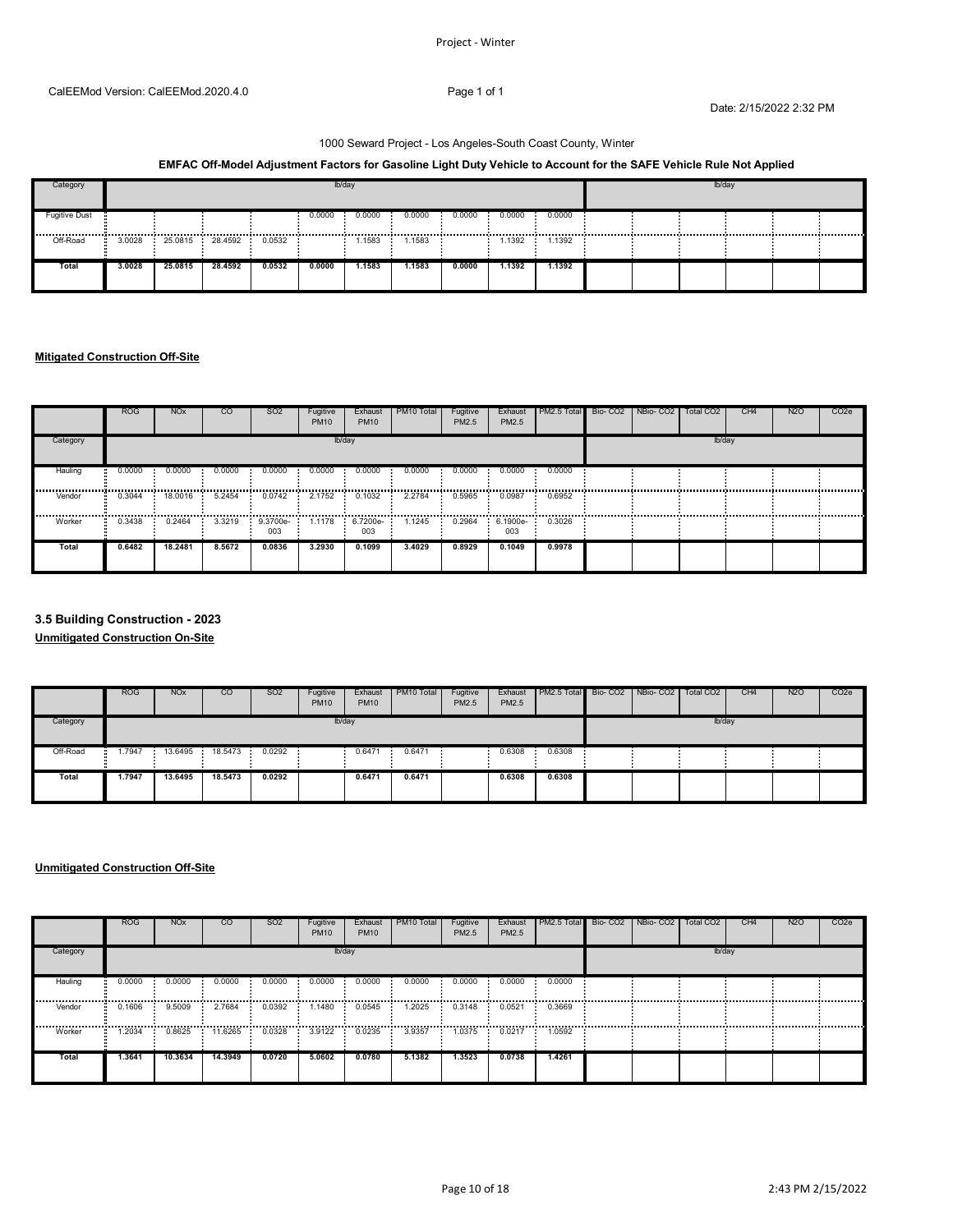#### 1000 Seward Project - Los Angeles-South Coast County, Winter

# **EMFAC Off-Model Adjustment Factors for Gasoline Light Duty Vehicle to Account for the SAFE Vehicle Rule Not Applied**

**Mitigated Construction On-Site**

|          | <b>ROG</b> | <b>NO<sub>x</sub></b> | $\overline{c}$  | SO <sub>2</sub> | Fugitive<br><b>PM10</b> | Exhaust<br><b>PM10</b> | PM10 Total | Fugitive<br>PM2.5 | PM2.5  | Exhaust   PM2.5 Total   Bio- CO2   NBio- CO2   Total CO2 |  |        | CH <sub>4</sub> | N <sub>2</sub> O | CO <sub>2</sub> e |
|----------|------------|-----------------------|-----------------|-----------------|-------------------------|------------------------|------------|-------------------|--------|----------------------------------------------------------|--|--------|-----------------|------------------|-------------------|
| Category |            |                       |                 |                 | lb/day                  |                        |            |                   |        |                                                          |  | lb/day |                 |                  |                   |
| Off-Road | 1.7947     |                       | 13.6495 18.5473 | 0.0292          |                         | 0.6471                 | 0.6471     |                   |        | $0.6308$ 0.6308                                          |  |        |                 |                  |                   |
| Total    | 1.7947     | 13.6495               | 18.5473         | 0.0292          |                         | 0.6471                 | 0.6471     |                   | 0.6308 | 0.6308                                                   |  |        |                 |                  |                   |

# **Mitigated Construction Off-Site**

|            | <b>ROG</b> | <b>NO<sub>x</sub></b> | <sub>CO</sub> | SO <sub>2</sub> | Fugitive<br><b>PM10</b> | Exhaust<br><b>PM10</b> | PM10 Total | Fugitive<br>PM2.5 | Exhaust<br>PM2.5 | <b>I PM2.5 Total Bio- CO2 I NBio- CO2 I</b> |  | Total CO2 | CH <sub>4</sub> | N <sub>2</sub> O | CO <sub>2e</sub> |
|------------|------------|-----------------------|---------------|-----------------|-------------------------|------------------------|------------|-------------------|------------------|---------------------------------------------|--|-----------|-----------------|------------------|------------------|
| Category   |            |                       |               |                 | lb/day                  |                        |            |                   |                  |                                             |  | lb/day    |                 |                  |                  |
| Hauling    | 0.0000     | 0.0000<br>- 21        | 0.0000        | 0.0000          | 0.0000                  | 0.0000                 | 0.0000     | 0.0000            | 0.0000           | 0.0000                                      |  |           |                 |                  |                  |
| <br>Vendor | 0.1606     | 9.5009                | 2.7684        | 0.0392          | 1.1480                  | 0.0545                 | .2025      | 0.3148            | 0.0521           | 0.3669<br>$\sim$                            |  |           |                 |                  |                  |
| Worker     | 1.2034     | 0.8625                | 11.6265       | 0.0328          | 3.9122                  | 0.0235                 | 3.9357     | 1.0375            | 0.0217           | 1.0592                                      |  |           |                 |                  |                  |
| Total      | 1.3641     | 10.3634               | 14.3949       | 0.0720          | 5.0602                  | 0.0780                 | 5.1382     | 1.3523            | 0.0738           | 1.4261                                      |  |           |                 |                  |                  |

**3.5 Building Construction - 2024**

**Unmitigated Construction On-Site**

|          | <b>ROG</b>  | <b>NO<sub>x</sub></b> | CO      | SO <sub>2</sub> | Fugitive<br><b>PM10</b> | Exhaust<br><b>PM10</b> | PM10 Total | Fugitive<br>PM2.5 | PM2.5  | Exhaust   PM2.5 Total   Bio- CO2   NBio- CO2   Total CO2 |  |        | CH <sub>4</sub> | <b>N2O</b> | CO <sub>2</sub> e |
|----------|-------------|-----------------------|---------|-----------------|-------------------------|------------------------|------------|-------------------|--------|----------------------------------------------------------|--|--------|-----------------|------------|-------------------|
| Category |             |                       |         |                 | lb/day                  |                        |            |                   |        |                                                          |  | lb/day |                 |            |                   |
| Off-Road | 1.6833<br>- | 12.9283               | 18.5050 | 0.0292          |                         | 0.5629                 | 0.5629     |                   | 0.5486 | 0.5486<br>in the                                         |  |        |                 |            |                   |
| Total    | 1.6833      | 12.9283               | 18.5050 | 0.0292          |                         | 0.5629                 | 0.5629     |                   | 0.5486 | 0.5486                                                   |  |        |                 |            |                   |

|          | <b>ROG</b> | <b>NO<sub>x</sub></b> | $\overline{c}$ | SO <sub>2</sub>          | Fugitive<br><b>PM10</b> | Exhaust<br><b>PM10</b> | PM10 Total | Fugitive<br>PM2.5 | PM2.5  | Exhaust PM2.5 Total Bio-CO2 NBio-CO2 |  | Total CO <sub>2</sub> | CH <sub>4</sub> | N <sub>2</sub> O | CO <sub>2e</sub> |
|----------|------------|-----------------------|----------------|--------------------------|-------------------------|------------------------|------------|-------------------|--------|--------------------------------------|--|-----------------------|-----------------|------------------|------------------|
| Category |            |                       |                |                          |                         | lb/day                 |            |                   |        |                                      |  | lb/day                |                 |                  |                  |
| Hauling  | 0.0000     | 0.0000                | 0.0000         | 0.0000<br><b>COLLECT</b> | 0.0000                  | 0.0000                 | 0.0000     | 0.0000            | 0.0000 | 0.0000                               |  |                       |                 |                  |                  |
| Vendor   | 0.1596     | 9.5216                |                | 2.8081 0.0386            | 1.1481                  | 0.0549                 | 1.2029     | 0.3148            |        | 0.0525 0.3673                        |  |                       |                 |                  |                  |
| Worker   | 1.1249     | 0.7697                | 10.8133        | 0.0319                   | 3.9122                  | 0.0225                 | 3.9347     | 1.0375            | 0.0207 | 1.0583                               |  |                       |                 |                  |                  |
| Total    | 1.2846     | 10.2913               | 13.6213        | 0.0704                   | 5.0602                  | 0.0774                 | 5.1376     | 1.3524            | 0.0732 | 1.4256                               |  |                       |                 |                  |                  |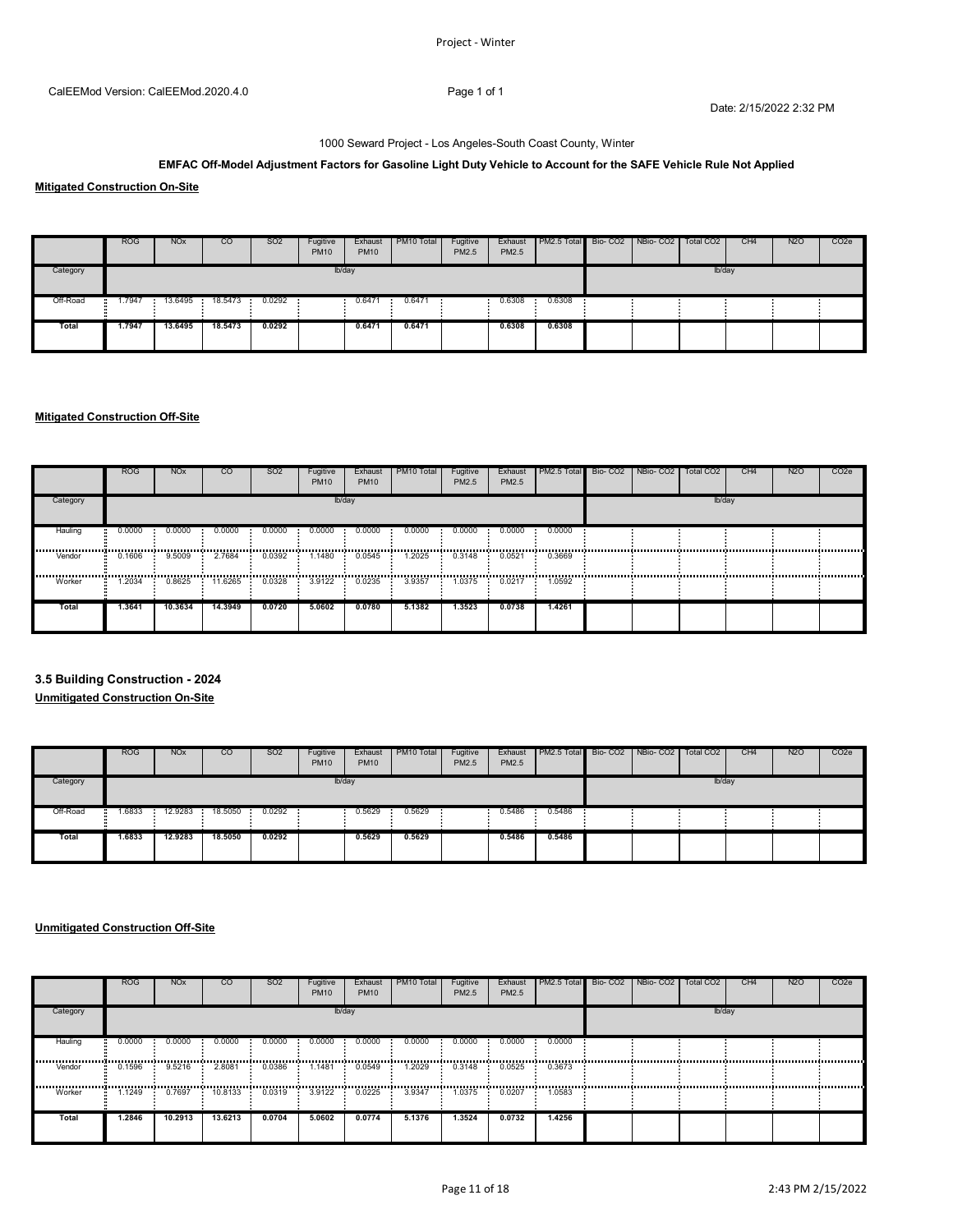1000 Seward Project - Los Angeles-South Coast County, Winter

# **EMFAC Off-Model Adjustment Factors for Gasoline Light Duty Vehicle to Account for the SAFE Vehicle Rule Not Applied**

# **Mitigated Construction On-Site**

|          | <b>ROG</b> | NO <sub>x</sub> | CO.                       | SO <sub>2</sub> | Fugitive<br><b>PM10</b> | Exhaust<br><b>PM10</b> | PM10 Total | Fugitive<br>PM2.5 | PM2.5  | Exhaust   PM2.5 Total   Bio- CO2   NBio- CO2 |  | Total CO2 | CH <sub>4</sub> | N <sub>2</sub> O | CO <sub>2</sub> e |
|----------|------------|-----------------|---------------------------|-----------------|-------------------------|------------------------|------------|-------------------|--------|----------------------------------------------|--|-----------|-----------------|------------------|-------------------|
| Category |            |                 |                           |                 | lb/day                  |                        |            |                   |        |                                              |  | lb/day    |                 |                  |                   |
| Off-Road | .6833      | 12.9283         | 18.5050<br><b>COLLEGE</b> | 0.0292          |                         | 0.5629                 | 0.5629     |                   | 0.5486 | 0.5486                                       |  |           |                 |                  |                   |
| Total    | 1.6833     | 12.9283         | 18.5050                   | 0.0292          |                         | 0.5629                 | 0.5629     |                   | 0.5486 | 0.5486                                       |  |           |                 |                  |                   |

## **Mitigated Construction Off-Site**

|             | <b>ROG</b> | <b>NO<sub>x</sub></b> | <sub>CO</sub> | SO <sub>2</sub>                              | Fugitive<br><b>PM10</b>             | Exhaust<br><b>PM10</b> | PM10 Total | Fugitive<br>PM2.5 | Exhaust<br>PM2.5 | PM2.5 Total Bio-CO2 NBio-CO2                |  | Total CO <sub>2</sub> | CH <sub>4</sub> | <b>N2O</b> | CO <sub>2</sub> e |
|-------------|------------|-----------------------|---------------|----------------------------------------------|-------------------------------------|------------------------|------------|-------------------|------------------|---------------------------------------------|--|-----------------------|-----------------|------------|-------------------|
| Category    |            |                       |               |                                              | lb/day                              |                        |            |                   |                  |                                             |  | lb/day                |                 |            |                   |
| Hauling     | 0.0000     | 0.0000                | 0.0000        | 0.0000<br>$\sim$<br><b>Contract Contract</b> | 0.0000                              | 0.0000                 | 0.0000     | 0.0000            | 0.0000           | 0.0000<br><b>Contract Contract Contract</b> |  |                       |                 |            |                   |
| Vendor      | 0.1596     | 9.5216                | 2.8081        | 0.0386                                       | 1.1481                              | 0.0549                 | 1.2029     | 0.3148            | 0.0525           | 0.3673                                      |  |                       |                 |            |                   |
| .<br>Worker | .1249      | 0.7697                | 10.8133       | 0.0319                                       | 3.9122<br><b><i><u>ALCO</u></i></b> | 0.0225                 | 3.9347     | 1.0375            | 0.0207           | .0583<br><b>COLL</b>                        |  |                       |                 |            |                   |
| Total       | 1.2846     | 10.2913               | 13.6213       | 0.0704                                       | 5.0602                              | 0.0774                 | 5.1376     | 1.3524            | 0.0732           | 1.4256                                      |  |                       |                 |            |                   |

# **3.6 Paving - 2024 Unmitigated Construction On-Site**

|          | <b>ROG</b> | <b>NO<sub>x</sub></b> | CO               | SO <sub>2</sub>   | Fugitive<br><b>PM10</b> | Exhaust<br><b>PM10</b> | PM10 Total | Fugitive<br>PM2.5 | PM2.5  | Exhaust   PM2.5 Total   Bio- CO2   NBio- CO2 |  | Total CO <sub>2</sub> | CH <sub>4</sub> | <b>N2O</b> | CO <sub>2e</sub> |
|----------|------------|-----------------------|------------------|-------------------|-------------------------|------------------------|------------|-------------------|--------|----------------------------------------------|--|-----------------------|-----------------|------------|------------------|
| Category |            |                       |                  |                   | lb/day                  |                        |            |                   |        |                                              |  | lb/day                |                 |            |                  |
| Off-Road | 0.4315     | 4.2151                | 6.1128<br>$\sim$ | $9.4800e-$<br>003 |                         | 0.1938                 | 0.1938     |                   | 0.1794 | 0.1794                                       |  |                       |                 |            |                  |
| Paving   | 0.0000     |                       |                  |                   |                         | 0.0000                 | 0.0000     |                   |        | $0.0000$ $0.0000$                            |  |                       |                 |            |                  |
| Total    | 0.4315     | 4.2151                | 6.1128           | $9.4800e-$<br>003 |                         | 0.1938                 | 0.1938     |                   | 0.1794 | 0.1794                                       |  |                       |                 |            |                  |

|                                                                                                                                                            | <b>ROG</b> | <b>NO<sub>x</sub></b> | CO     | SO <sub>2</sub> | Fugitive<br><b>PM10</b> | Exhaust<br><b>PM10</b> | PM10 Total | Fugitive<br>PM2.5 | Exhaust<br>PM2.5 | PM2.5 Total Bio-CO2 NBio-CO2 Total CO2 |  |  |        | CH <sub>4</sub> | <b>N2O</b> | CO <sub>2</sub> e |
|------------------------------------------------------------------------------------------------------------------------------------------------------------|------------|-----------------------|--------|-----------------|-------------------------|------------------------|------------|-------------------|------------------|----------------------------------------|--|--|--------|-----------------|------------|-------------------|
| Category                                                                                                                                                   |            | Ib/day                |        |                 |                         |                        |            |                   |                  |                                        |  |  | lb/day |                 |            |                   |
| Hauling<br>$\overline{\phantom{0}}$<br>and the contract of the contract of the contract of the contract of the contract of the contract of the contract of | 0.0000     | 0.0000                | 0.0000 | 0.0000          | 0.0000                  | 0.0000                 | 0.0000     | 0.0000            | 0.0000           | 0.0000                                 |  |  |        |                 |            |                   |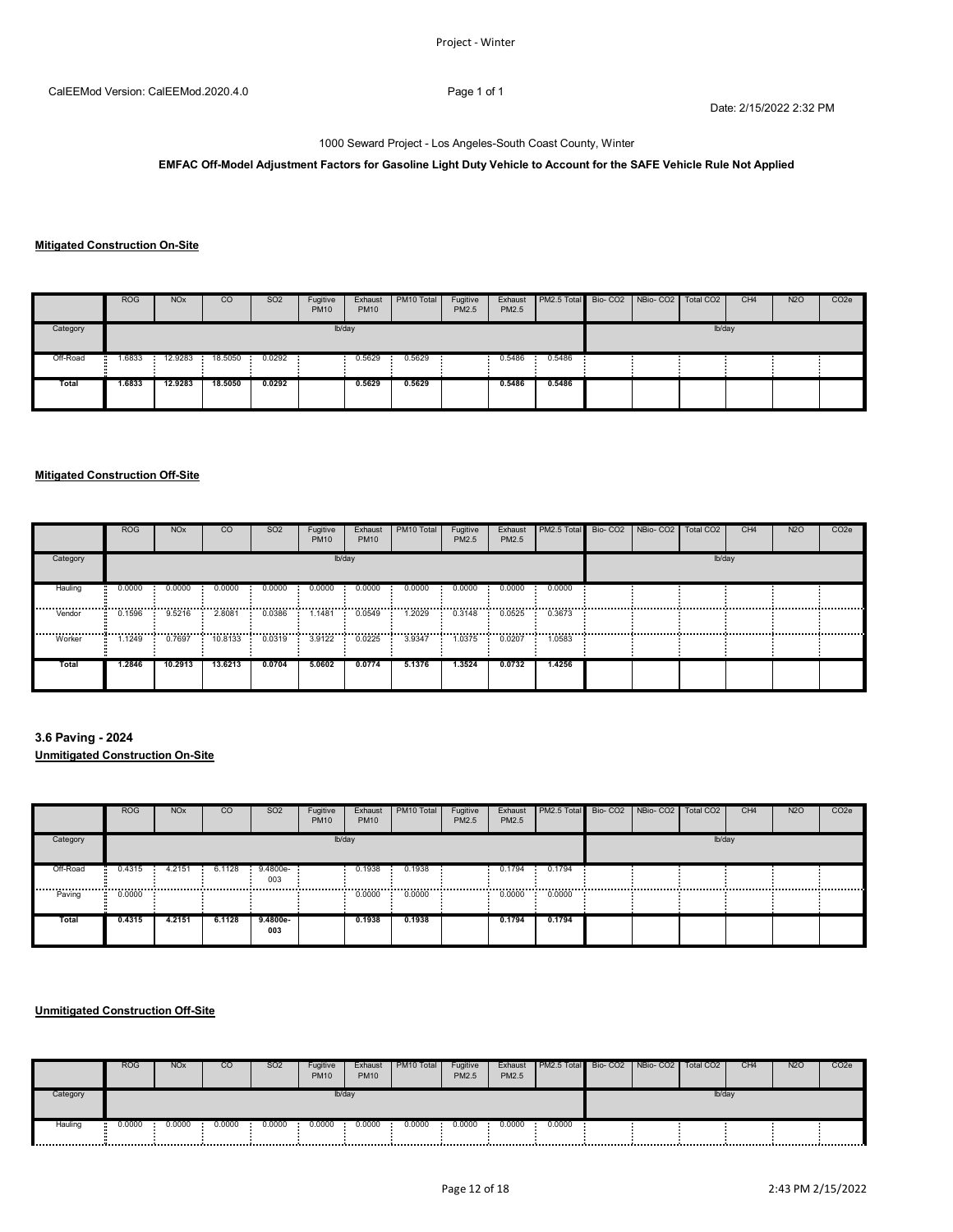# Project ‐ Winter

#### CalEEMod Version: CalEEMod.2020.4.0 Page 1 of 1

Date: 2/15/2022 2:32 PM

# 1000 Seward Project - Los Angeles-South Coast County, Winter

# **EMFAC Off-Model Adjustment Factors for Gasoline Light Duty Vehicle to Account for the SAFE Vehicle Rule Not Applied**

| <br>Vendor<br> | 0.0234 | .0295  | 0.3055 | .<br>5.2800e-<br>003 | 0.1918 | 5.7500e-<br>003 | 0.1975 | <br>0.0552 | 5.5000e-        | 0.0607 |  |  |  |
|----------------|--------|--------|--------|----------------------|--------|-----------------|--------|------------|-----------------|--------|--|--|--|
| Worker         | 0.2411 | J.1649 | 2.3171 | 003                  | 0.8383 | 4.8300e-<br>003 | 0.8432 | 0.2223     | 4.4400e-<br>ററദ | 0.2268 |  |  |  |
| Total          | 0.2644 | 1.1944 | 2.6226 | 0.0121               | 1.0301 | 0.0106          | 1.0407 | 0.2775     | 9.9400e-<br>003 | 0.2875 |  |  |  |

# **Mitigated Construction On-Site**

|          | <b>ROG</b>         | <b>NO<sub>x</sub></b> | $\overline{c}$ | SO <sub>2</sub>                 | Fugitive<br><b>PM10</b> | Exhaust<br><b>PM10</b> | PM10 Total | Fugitive<br>PM2.5 | Exhaust<br>PM2.5 | PM2.5 Total Bio-CO2 NBio-CO2 |  | Total CO <sub>2</sub> | CH <sub>4</sub> | N <sub>2</sub> O | CO <sub>2</sub> e |
|----------|--------------------|-----------------------|----------------|---------------------------------|-------------------------|------------------------|------------|-------------------|------------------|------------------------------|--|-----------------------|-----------------|------------------|-------------------|
| Category |                    |                       |                |                                 | lb/day                  |                        |            |                   |                  |                              |  | lb/day                |                 |                  |                   |
| Off-Road | 0.4315<br>٠        |                       |                | 4.2151  6.1128  9.4800e-<br>003 |                         | 0.1938                 | 0.1938     |                   |                  | 0.1794 0.1794                |  |                       |                 |                  |                   |
| Paving   | $\equiv$<br>0.0000 |                       |                |                                 |                         | 0.0000                 | 0.0000     |                   |                  | $0.0000$ $0.0000$            |  |                       |                 |                  |                   |
| Total    | 0.4315             | 4.2151                | 6.1128         | $9.4800e-$<br>003               |                         | 0.1938                 | 0.1938     |                   | 0.1794           | 0.1794                       |  |                       |                 |                  |                   |

# **Mitigated Construction Off-Site**

|          | <b>ROG</b> | NO <sub>x</sub> | <sub>CO</sub> | SO <sub>2</sub>   | Fugitive<br><b>PM10</b> | Exhaust<br><b>PM10</b> | PM10 Total | Fugitive<br>PM2.5 | PM2.5                      | Exhaust   PM2.5 Total   Bio- CO2   NBio- CO2 |  | Total CO2 | CH <sub>4</sub> | N <sub>2</sub> O | CO <sub>2e</sub> |
|----------|------------|-----------------|---------------|-------------------|-------------------------|------------------------|------------|-------------------|----------------------------|----------------------------------------------|--|-----------|-----------------|------------------|------------------|
| Category |            |                 |               |                   | lb/day                  |                        |            |                   |                            |                                              |  | lb/day    |                 |                  |                  |
| Hauling  | 0.0000     | 0.0000          | 0.0000        | 0.0000            | 0.0000                  | 0.0000                 | 0.0000     | 0.0000            | 0.0000                     | 0.0000<br>- 200                              |  |           |                 |                  |                  |
| Vendor   | 0.0234     | .0295           | 0.3055        | 5.2800e-<br>003   | 0.1918                  | 5.7500e-<br>003        | 0.1975     | 0.0552            | $-5.5000e-$<br>003         | 0.0607                                       |  |           |                 |                  |                  |
| Worker   | 0.2411     | 0.1649          | 2.3171        | $6.8300e-$<br>003 | 0.8383                  | 4.8300e-<br>003        | 0.8432     | 0.2223            | $-4.4400e - 0.2268$<br>003 |                                              |  |           |                 |                  |                  |
| Total    | 0.2644     | 1.1944          | 2.6226        | 0.0121            | 1.0301                  | 0.0106                 | 1.0407     | 0.2775            | $9.9400e-$<br>003          | 0.2875                                       |  |           |                 |                  |                  |

# **3.7 Architectural Coating - 2024**

|                 | <b>ROG</b>        | <b>NO<sub>x</sub></b> | CO     | SO <sub>2</sub>                    | Fugitive<br><b>PM10</b> | Exhaust<br><b>PM10</b> | PM10 Total | Fugitive<br>PM2.5 | Exhaust<br>PM2.5 | PM2.5 Total Bio- CO2 NBio- CO2 |  | Total CO <sub>2</sub> | CH <sub>4</sub> | <b>N2O</b> | CO <sub>2</sub> e |
|-----------------|-------------------|-----------------------|--------|------------------------------------|-------------------------|------------------------|------------|-------------------|------------------|--------------------------------|--|-----------------------|-----------------|------------|-------------------|
| Category        |                   |                       |        |                                    |                         | lb/day                 |            |                   |                  |                                |  | lb/day                |                 |            |                   |
| Archit. Coating | 13.2458<br>$\sim$ |                       |        |                                    |                         | 0.0000                 | 0.0000     |                   | 0.0000           | 0.0000<br><b>COLLEGE</b>       |  |                       |                 |            |                   |
| Off-Road        | 0.0000            | 0.0000<br>$\sim$      | 0.0000 | 0.0000<br><b>Contract Contract</b> |                         | 0.0000                 | 0.0000     |                   | 0.0000           | 0.0000<br><b>Contract</b>      |  |                       |                 |            |                   |
| Total           | 13.2458           | 0.0000                | 0.0000 | 0.0000                             |                         | 0.0000                 | 0.0000     |                   | 0.0000           | 0.0000                         |  |                       |                 |            |                   |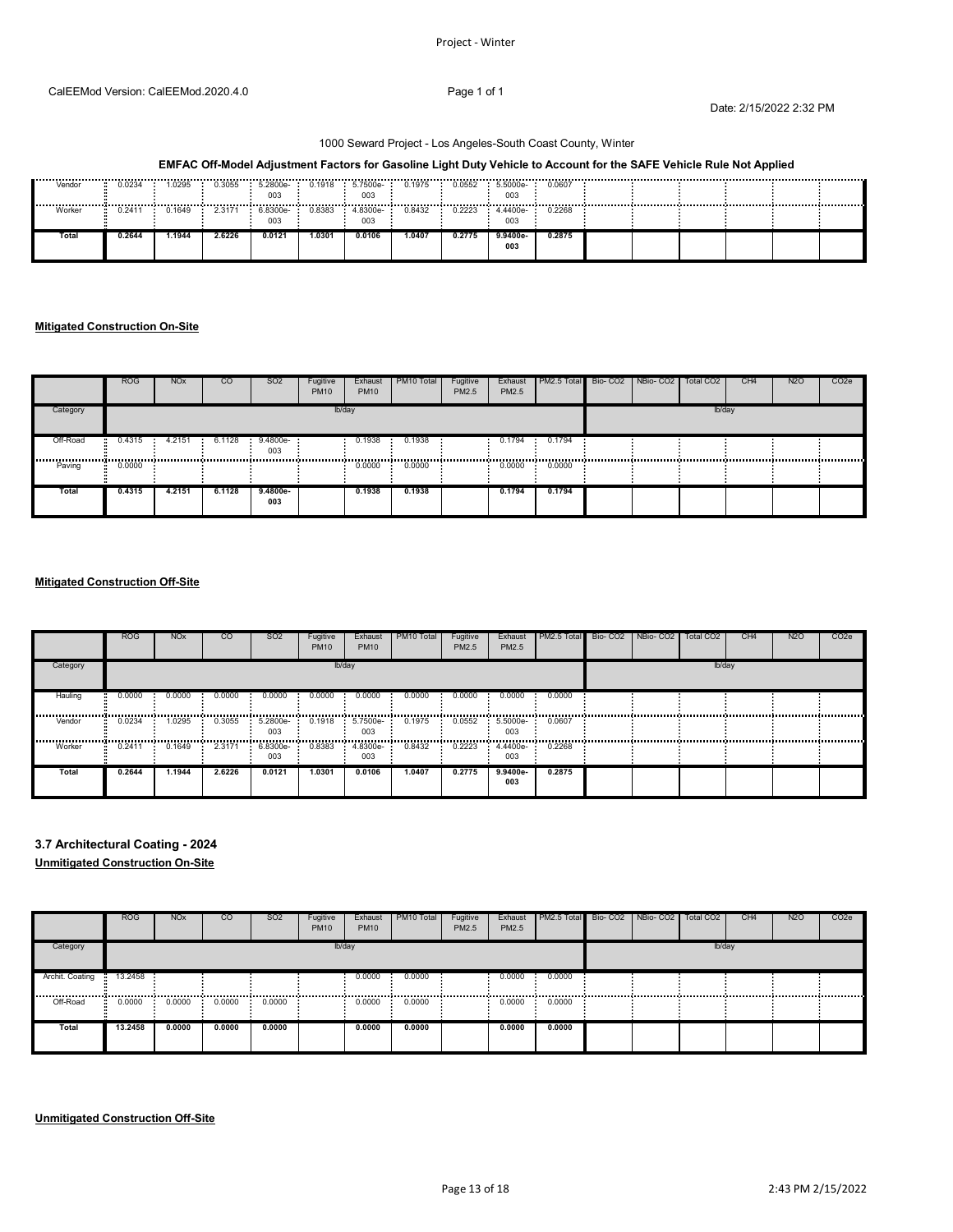# **EMFAC Off-Model Adjustment Factors for Gasoline Light Duty Vehicle to Account for the SAFE Vehicle Rule Not Applied**

|            | <b>ROG</b> | NO <sub>x</sub> | <sub>CO</sub> | SO <sub>2</sub> | Fugitive<br><b>PM10</b> | Exhaust<br><b>PM10</b> | PM10 Total | Fugitive<br>PM2.5 | Exhaust<br>PM2.5              | PM2.5 Total                        | Bio-CO2 NBio-CO2 | Total CO <sub>2</sub> | CH <sub>4</sub> | N <sub>2</sub> O | CO <sub>2e</sub> |
|------------|------------|-----------------|---------------|-----------------|-------------------------|------------------------|------------|-------------------|-------------------------------|------------------------------------|------------------|-----------------------|-----------------|------------------|------------------|
| Category   |            |                 |               |                 | lb/day                  |                        |            |                   |                               |                                    |                  | lb/day                |                 |                  |                  |
| Hauling    | 0.0000     | 0.0000          | 0.0000        | 0.0000          | 0.0000                  | 0.0000                 | 0.0000     | 0.0000            | 0.0000                        | 0.0000<br><b>Contract Contract</b> |                  |                       |                 |                  |                  |
| <br>Vendor | 0.0234     | 1.0295          | 0.3055        | 5.2800e-        | 0.1918                  | 5.7500e-<br>003        | 0.1975     | 0.0552            | 5.5000e-<br>003               | 0.0607                             |                  |                       |                 |                  |                  |
| <br>Worker | 0.0643     | 0.0440          | 0.6179        | 1.8200e-<br>003 | 0.2236                  | 1.2900e-<br>003        | 0.2248     |                   | 0.0593 1.1900e- 0.0605<br>003 |                                    |                  |                       |                 |                  |                  |
| Total      | 0.0877     | 1.0734          | 0.9234        | 7.1000e-<br>003 | 0.4153                  | 7.0400e-<br>003        | 0.4224     | 0.1145            | $6.6900e-$<br>003             | 0.1212                             |                  |                       |                 |                  |                  |

# **Mitigated Construction On-Site**

|                                                                                                                                                                                                                                                   | <b>ROG</b> | <b>NO<sub>x</sub></b> | $\overline{c}$ | SO <sub>2</sub> | Fugitive<br><b>PM10</b> | Exhaust<br><b>PM10</b> | PM10 Total | Fugitive<br>PM2.5 | Exhaust<br>PM2.5 | PM2.5 Total Bio-CO2 NBio-CO2 |  | Total CO <sub>2</sub> | CH <sub>4</sub> | <b>N2O</b> | CO <sub>2</sub> e |
|---------------------------------------------------------------------------------------------------------------------------------------------------------------------------------------------------------------------------------------------------|------------|-----------------------|----------------|-----------------|-------------------------|------------------------|------------|-------------------|------------------|------------------------------|--|-----------------------|-----------------|------------|-------------------|
| Category                                                                                                                                                                                                                                          |            |                       |                |                 | lb/day                  |                        |            |                   |                  |                              |  | lb/day                |                 |            |                   |
| Archit. Coating<br>www.communication.com/www.communication.com/www.communication.com/www.com/www.com/www.com/www.com/www.com/www.com/www.com/www.com/www.com/www.com/www.com/www.com/www.com/www.com/www.com/www.com/www.com/www.com/www.com/www. | 13.2458    |                       |                |                 |                         | 0.0000                 | 0.0000     |                   | 0.0000           | 0.0000<br>12.11              |  |                       |                 |            |                   |
| Off-Road                                                                                                                                                                                                                                          | 0.0000     | 0.0000                | 0.0000         | 0.0000          |                         | 0.0000                 | 0.0000     |                   | 0.0000           | 0.0000<br>200                |  |                       |                 |            |                   |
| Total                                                                                                                                                                                                                                             | 13.2458    | 0.0000                | 0.0000         | 0.0000          |                         | 0.0000                 | 0.0000     |                   | 0.0000           | 0.0000                       |  |                       |                 |            |                   |

# **Mitigated Construction Off-Site**

|          | <b>ROG</b> | <b>NO<sub>x</sub></b> | <sub>CO</sub> | SO <sub>2</sub> | Fugitive<br><b>PM10</b> | Exhaust<br><b>PM10</b> | PM <sub>10</sub> Total | Fugitive<br>PM2.5 | Exhaust<br>PM2.5         | PM2.5 Total Bio- CO2 NBio- CO2     |  | Total CO <sub>2</sub> | CH <sub>4</sub> | <b>N2O</b> | CO <sub>2</sub> e |
|----------|------------|-----------------------|---------------|-----------------|-------------------------|------------------------|------------------------|-------------------|--------------------------|------------------------------------|--|-----------------------|-----------------|------------|-------------------|
| Category |            |                       |               |                 |                         | Ib/day                 |                        |                   |                          |                                    |  | lb/day                |                 |            |                   |
| Hauling  | 0.0000     | 0.0000<br>. .         | 0.0000        | 0.0000          | 0.0000                  | 0.0000                 | 0.0000                 | 0.0000            | 0.0000<br><b>Section</b> | 0.0000<br>in 1999.                 |  |                       |                 |            |                   |
| Vendor   | 0.0234     | 1.0295                | 0.3055        | 5.2800e-<br>003 | 0.1918                  | 5.7500e-<br>003        | 0.1975                 | 0.0552            | 5.5000e-0.0607<br>003    |                                    |  |                       |                 |            |                   |
| Worker   | 0.0643     | 0.0440                | 0.6179        | .8200e-<br>003  | 0.2236                  | 1.2900e-<br>003        | 0.2248                 | 0.0593            | 1.1900e-<br>003          | 0.0605<br><b>Contract Contract</b> |  |                       |                 |            |                   |
| Total    | 0.0877     | 1.0734                | 0.9234        | 7.1000e-<br>003 | 0.4153                  | 7.0400e-<br>003        | 0.4224                 | 0.1145            | 6.6900e-<br>003          | 0.1212                             |  |                       |                 |            |                   |

# **4.0 Operational Detail - Mobile**

**4.1 Mitigation Measures Mobile**

| Ш | <b>ROG</b> | <b>NO<sub>x</sub></b> | $\sim$<br>UU | <b>SO2</b> | <b>Fugitive</b><br>B <sub>1</sub> | Exhaust<br>$B = 140$ | PM <sub>10</sub> Total | Fuaitive<br>$P = 10k$ | Exhaus:<br>B101 | PM2.5 Total | Bio-CO <sub>2</sub> | NBio-CO <sub>2</sub> | Total CO <sub>2</sub> | CH <sub>4</sub> | N2C | CO <sub>2</sub> e |
|---|------------|-----------------------|--------------|------------|-----------------------------------|----------------------|------------------------|-----------------------|-----------------|-------------|---------------------|----------------------|-----------------------|-----------------|-----|-------------------|
|   |            |                       |              |            |                                   |                      |                        |                       |                 |             |                     |                      |                       |                 |     |                   |
|   |            |                       |              |            |                                   |                      |                        |                       |                 |             |                     |                      |                       |                 |     |                   |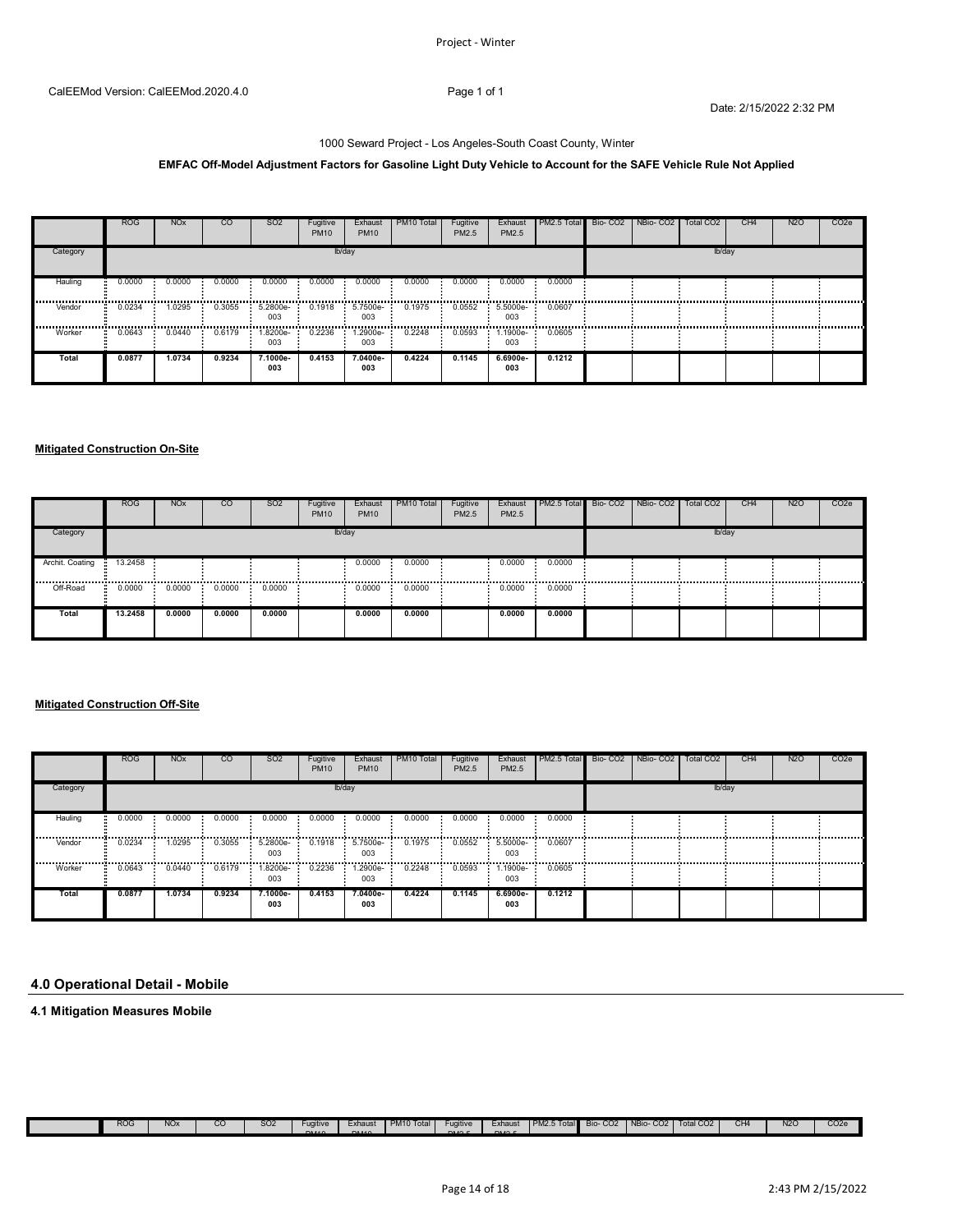#### 1000 Seward Project - Los Angeles-South Coast County, Winter

# **EMFAC Off-Model Adjustment Factors for Gasoline Light Duty Vehicle to Account for the SAFE Vehicle Rule Not Applied**

| Category    |                               |              |         |                    |        | lb/day      |        |        |        |        |   | lb/day |   |  |
|-------------|-------------------------------|--------------|---------|--------------------|--------|-------------|--------|--------|--------|--------|---|--------|---|--|
| Mitigated   | 3.9861<br>- 11                | +.1463       | 38.0289 | 0.0811             | 9.0999 | 0.0606      | 9.1605 | 2.4241 | 0.0563 | 2.4803 | . |        | . |  |
| Jnmitigated | - 1<br>0.000<br>$\sim$<br>uxr | $+146^\circ$ | 38.0289 | 0.081 <sup>1</sup> | 9.0999 | .<br>0.0606 | 9.1605 | 2.4241 | 0.0563 | 2.4803 |   |        |   |  |

# **4.2 Trip Summary Information**

|                                                                                                                                                    |         | Average Daily Trip Rate |        | Jnmitigated       | Mitigated              |
|----------------------------------------------------------------------------------------------------------------------------------------------------|---------|-------------------------|--------|-------------------|------------------------|
| Land Use                                                                                                                                           | Veekdav | Saturdav                | Sunday | <b>Annual VMT</b> | Annual VM <sub>1</sub> |
| <b>Enclosed Parking Structure</b>                                                                                                                  | 0.00    | 0.00                    | 0.00   |                   |                        |
| General Office Building<br>www.communication.com/www.com/www.com/www.com/www.com/www.com/www.com/www.com/www.com/www.com/www.com/www.com/www.com/w | 0.00    | 0.00                    | 0.00   |                   |                        |
| High Turnover (Sit Down Restaurant)                                                                                                                | 0.00    | 0.00                    | OO     |                   |                        |
| Strip Mall                                                                                                                                         | 0.00    | 0.00                    | 0.00   |                   |                        |
| User Defined Commercial                                                                                                                            | .542.00 | .148.00                 | 876.00 | 3.897.494         | 3.897.494              |
| Total                                                                                                                                              | .542.00 | 148.00                  | 876.00 | .897.494          | .897                   |

# **4.3 Trip Type Information**

|                                   |            | <b>Miles</b>    |             |            | Trip %      |             |         | Trip Purpose %  |  |
|-----------------------------------|------------|-----------------|-------------|------------|-------------|-------------|---------|-----------------|--|
| Land Use                          | H-W or C-W | H-S or C-C      | H-O or C-NW | H-W or C-W | H-S or C-C  | H-O or C-NW | Primary | <b>Diverted</b> |  |
| <b>Enclosed Parking Structure</b> | 16.60      | 3.40            | 6.90        | 0.00       | 0.00        | 0.00        |         |                 |  |
| General Office Building           | 16.60      | 8.40            | 6.90        | 33.00      | 48.00       | 19.00       |         |                 |  |
| High Turnover (Sit Down           | 16.60      | 8.40            | 6.90        | 8.50       | 72.50       | 19.00       |         | 20              |  |
| <b>Strip Mall</b>                 | 16.60      | 8.40            | 6.90        | 16.60      | 64.40       | 19.00       | 45      |                 |  |
| <b>User Defined Commercial</b>    | 0.00       | $^{\prime}$ .70 | 0.00        | .<br>0.00  | .<br>100.00 | 0.00        | 100     |                 |  |

## **4.4 Fleet Mix**

| Land Use                               | LDA.      | LDT      | LDT2          | <b>MDV</b>   | LHD          | LHD <sub>2</sub> | MHD          | <b>HHD</b> | OBUS.    | ບອບຣ     | MC)          | <b>SBUS</b>  | MH       |
|----------------------------------------|-----------|----------|---------------|--------------|--------------|------------------|--------------|------------|----------|----------|--------------|--------------|----------|
| <b>Enclosed Parking Structure</b>      | ).540171. | 0.064547 | $.189075^{-}$ | 0.126673     | 0.023412     | 0.006384         | $0.010926^-$ | 0.008089   | 0.000929 | 0.000597 | 0.025155     | 0.000706     | 0.003335 |
| .<br>General Office Building<br>       | .540171   | 0.064547 | 0.189075      | $0.126673 -$ | $0.023412 -$ | 0.006384         | 0.010926-    | 0.008089   | 0.000929 | 0.000597 | $0.025155 -$ | $0.000706 -$ | 0.003335 |
| High Turnover (Sit Down<br>Rectaurant) | 1.540171  | 0.064547 | 0.189075      | 0.126673     | 0.023412     | 0.006384         | 0.010926     | 0.008089   | 0.000929 | 0.000597 | 0.025155     | 0.000706     | 0.003335 |
| Strip Mall                             | 1.540171  | 0.064547 | 0.189075      | 0.126673     | 0.023412     | 0.006384         | 0.010926     | 0.008089   | 0.000929 | 0.000597 | 0.025155     | 0.000706     | 0.003335 |
| User Defined Commercial                | 0.540171  | 0.064547 | 0.189075      | 0.126673     | 0.023412     | 0.006384         | 0.010926     | 0.008089   | 0.000929 | 0.000597 | 0.025155     | 0.000706     | 0.003335 |

# **5.0 Energy Detail**

Historical Energy Use: N

# **5.1 Mitigation Measures Energy**

Install High Efficiency Lighting

|                              | <b>ROG</b> | <b>NOx</b>                                  | <sub>CO</sub> | SO <sub>2</sub>                   | Fugitive<br><b>PM10</b> | Exhaust<br><b>PM10</b> | PM10 Total                                                                                                                           | Fugitive<br>PM2.5 | Exhaust<br>PM2.5 | <b>PM2.5 Total Bio-CO2 NBio-CO2</b>         |  | Total CO2 | CH <sub>4</sub> | N <sub>2</sub> O | CO <sub>2</sub> e |
|------------------------------|------------|---------------------------------------------|---------------|-----------------------------------|-------------------------|------------------------|--------------------------------------------------------------------------------------------------------------------------------------|-------------------|------------------|---------------------------------------------|--|-----------|-----------------|------------------|-------------------|
| Category                     |            |                                             |               |                                   | lb/day                  |                        |                                                                                                                                      |                   |                  |                                             |  | lb/day    |                 |                  |                   |
| NaturalGas<br>Mitigated<br>. | 0.1246     | .1329                                       | 0.9517        | 6.8000e-<br>003                   |                         | 0.0861                 | 0.0861<br>ក្ខិននោះមានបង្ហាញពេលបង្ហាញពេលអាចបណ្តាញពេលបណ្តាញពេលអាចបណ្តាញពេលបណ្តាញពេលអាចបណ្តាញពេលអាចបណ្តាញពេលអាចបណ្តាញពេលអាចបណ្តាញពេលអាច |                   | 0.0861           | 0.0861<br>$\sim$                            |  |           |                 |                  |                   |
| NaturalGas<br>Unmitigated    | 0.1246     | . 1329<br><b>Contract Contract Contract</b> | 0.9517        | 6.8000e-<br><b>COLLEGE</b><br>003 |                         | 0.0861                 | 0.0861                                                                                                                               |                   | 0.0861           | 0.0861<br><b>Contract Contract Contract</b> |  |           |                 |                  |                   |

**5.2 Energy by Land Use - NaturalGas Unmitigated**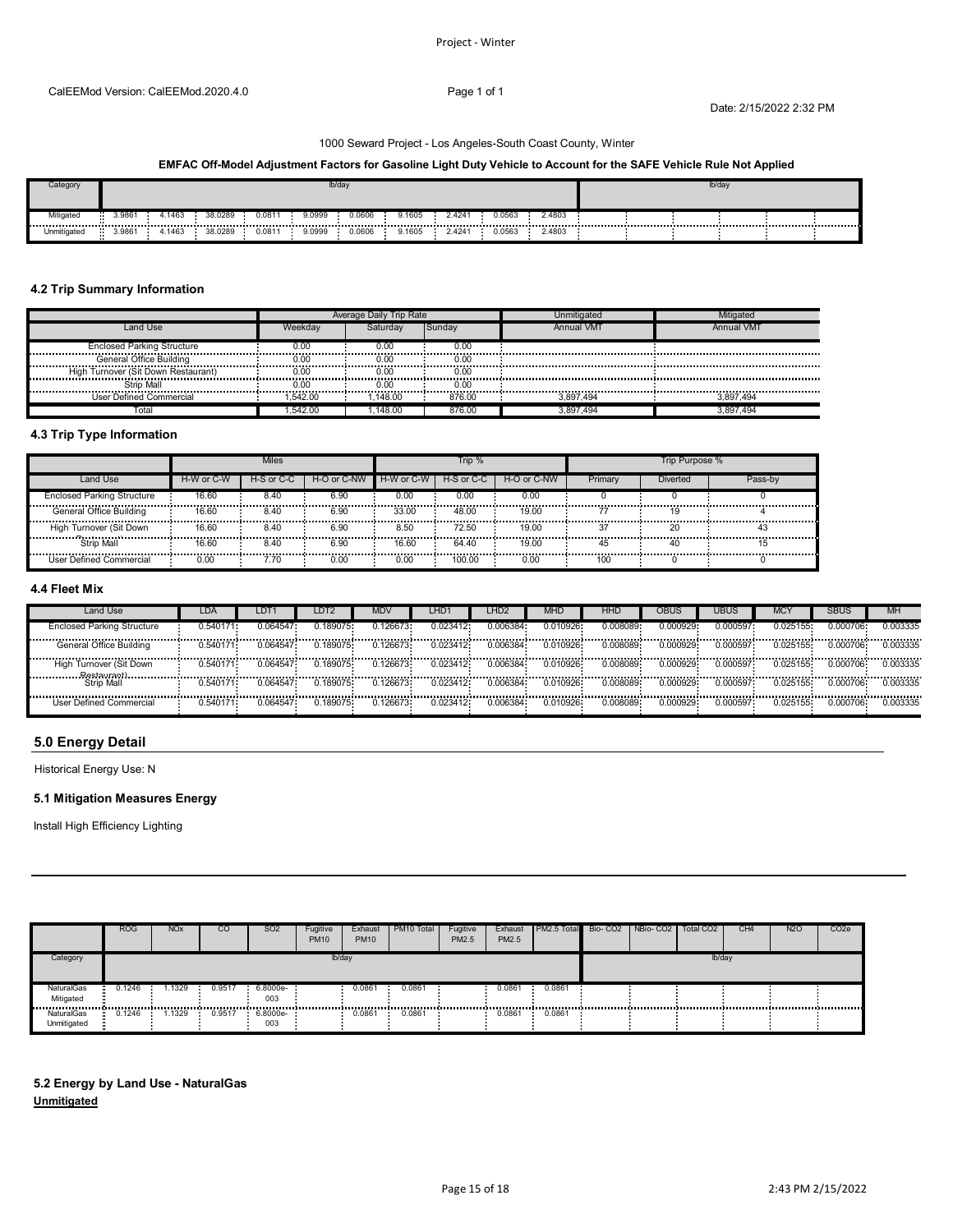# 1000 Seward Project - Los Angeles-South Coast County, Winter

# **EMFAC Off-Model Adjustment Factors for Gasoline Light Duty Vehicle to Account for the SAFE Vehicle Rule Not Applied**

|                                               | <b>NaturalGas</b><br>Use | <b>ROG</b> | <b>NO<sub>x</sub></b> | <sub>CO</sub> | <b>SO2</b>      | Fugitive<br><b>PM10</b> | Exhaust<br><b>PM10</b> | PM10 Total | Fugitive<br>PM2.5 | Exhaust<br>PM2.5 | PM2.5 Total          | Bio- CO2 NBio- CO2 | Total CO2 | CH <sub>4</sub> | N <sub>2</sub> O | CO <sub>2</sub> e |
|-----------------------------------------------|--------------------------|------------|-----------------------|---------------|-----------------|-------------------------|------------------------|------------|-------------------|------------------|----------------------|--------------------|-----------|-----------------|------------------|-------------------|
| Land Use                                      | kBTU/yr                  |            |                       |               |                 | lb/day                  |                        |            |                   |                  |                      |                    | lb/day    |                 |                  |                   |
| <b>Enclosed Parking</b><br>Structure          |                          | 0.0000     | 0.0000                | 0.0000        | 0.0000          |                         | 0.0000                 | 0.0000     |                   | 0.0000           | 0.0000               |                    |           |                 |                  |                   |
| General Office<br>Building                    | 3847.18                  | 0.0415     | 0.3772                | 0.3168        | 2.2600e-<br>003 |                         | 0.0287                 | 0.0287     |                   | 0.0287           | 0.0287               |                    |           |                 |                  |                   |
| High Turnover (Sit 7698.7<br>Down Restaurant) |                          | 0.0830     | 0.7548                | 0.6340        | 4.5300e-<br>003 |                         | 0.0574                 | 0.0574     |                   | 0.0574           | 0.0574<br>$\sim$     |                    |           |                 |                  |                   |
| <br>Strip Mall                                | 9.82466                  | 004        |                       | 004           | -.0000e<br>005  |                         | 7.0000e-005 7.0000e-   | 005        |                   | 005              | 7.0000e- 7.0000e-005 |                    |           |                 |                  |                   |
| User Defined<br>Commercial                    | . .                      | 0.0000     | 0.0000                | 0.0000        | 0.0000          |                         | 0.0000                 | 0.0000     |                   | 0.0000           | 0.0000               |                    |           |                 |                  |                   |
| Total                                         |                          | 0.1246     | 1.1329                | 0.9517        | 6.8000e-<br>003 |                         | 0.0861                 | 0.0861     |                   | 0.0861           | 0.0861               |                    |           |                 |                  |                   |

# **Mitigated**

|                                               | NaturalGas<br>Use | <b>ROG</b>      | <b>NO<sub>x</sub></b>    | <sub>CO</sub>   | SO <sub>2</sub>  | Fugitive<br><b>PM10</b> | Exhaust<br><b>PM10</b> | PM10 Total       | Fugitive<br>PM2.5 | Exhaust<br>PM2.5 | PM2.5 Total         | Bio-CO2 | NBio-CO2 | Total CO2 | CH <sub>4</sub> | N <sub>2</sub> O | CO <sub>2</sub> e |
|-----------------------------------------------|-------------------|-----------------|--------------------------|-----------------|------------------|-------------------------|------------------------|------------------|-------------------|------------------|---------------------|---------|----------|-----------|-----------------|------------------|-------------------|
| Land Use                                      | kBTU/yr           |                 |                          |                 |                  |                         | lb/day                 |                  |                   |                  |                     |         |          | lb/day    |                 |                  |                   |
| <b>Enclosed Parking</b><br>Structure          |                   | 0.0000          | 0.0000                   | 0.0000          | 0.0000           |                         | 0.0000                 | 0.0000           |                   | 0.0000           | 0.0000              |         |          |           |                 |                  |                   |
| General Office<br>Building                    | 3.84718           | 0.0415          | 0.3772                   | 0.3168          | 2.2600e-<br>003  |                         | 0.0287                 | 0.0287           |                   | 0.0287           | 0.0287              |         |          |           |                 |                  |                   |
| High Turnover (Sit 7.6987<br>Down Restaurant) |                   | 0.0830<br>EE.   | 0.7548                   | 0.6340          | 4.5300e-<br>003  |                         | 0.0574                 | 0.0574           |                   | 0.0574           | 0.0574              |         |          |           |                 |                  |                   |
| <br><b>Strip Mall</b>                         | 0.0098246         | 1.1000e-<br>004 | 9.6000e-004              | 8.1000e-<br>004 | $.0000e-$<br>005 |                         | 7.0000e-005 7.0000e-   | 005              |                   | 005              | 7.0000e-7.0000e-005 |         |          |           |                 |                  |                   |
| User Defined<br>Commercial                    |                   | 0.0000          | 0.0000<br><b>COLLEGE</b> | 0.0000          | 0.0000           |                         | 0.0000                 | 0.0000<br>$\sim$ |                   | 0.0000<br>$\sim$ | 0.0000              |         |          |           |                 |                  |                   |
| Total                                         |                   | 0.1246          | 1.1329                   | 0.9517          | 6.8000e-<br>003  |                         | 0.0861                 | 0.0861           |                   | 0.0861           | 0.0861              |         |          |           |                 |                  |                   |

# **6.0 Area Detail**

# **6.1 Mitigation Measures Area**

|             | <b>ROG</b> | <b>NO<sub>x</sub></b>       | CO     | SO <sub>2</sub> | Fugitive<br><b>PM10</b> | Exhaust<br><b>PM10</b> | PM <sub>10</sub> Total | Fugitive<br>PM2.5 | Exhaust<br>PM2.5 | PM2.5 Total Bio-CO2   NBio-CO2 |  | Total CO <sub>2</sub> | CH <sub>4</sub> | <b>N2O</b> | CO <sub>2e</sub> |
|-------------|------------|-----------------------------|--------|-----------------|-------------------------|------------------------|------------------------|-------------------|------------------|--------------------------------|--|-----------------------|-----------------|------------|------------------|
| Category    |            |                             |        |                 | lb/dav                  |                        |                        |                   |                  |                                |  | lb/dav                |                 |            |                  |
| Mitigated   | 3.4221     | 4.3000e-004                 | 0.0470 | 0.0000          |                         | 004                    | 1.7000e- 1.7000e-004   |                   | 004              | 1.7000e- 1.7000e-004           |  |                       |                 |            |                  |
| Unmitigated |            | 3.4221  4.3000e-004  0.0470 |        | 0.0000          |                         | 004                    | 1.7000e 1.7000e-004    |                   | 004              | 1.7000e- 1.7000e-004           |  |                       |                 |            |                  |

**6.2 Area by SubCategory Unmitigated**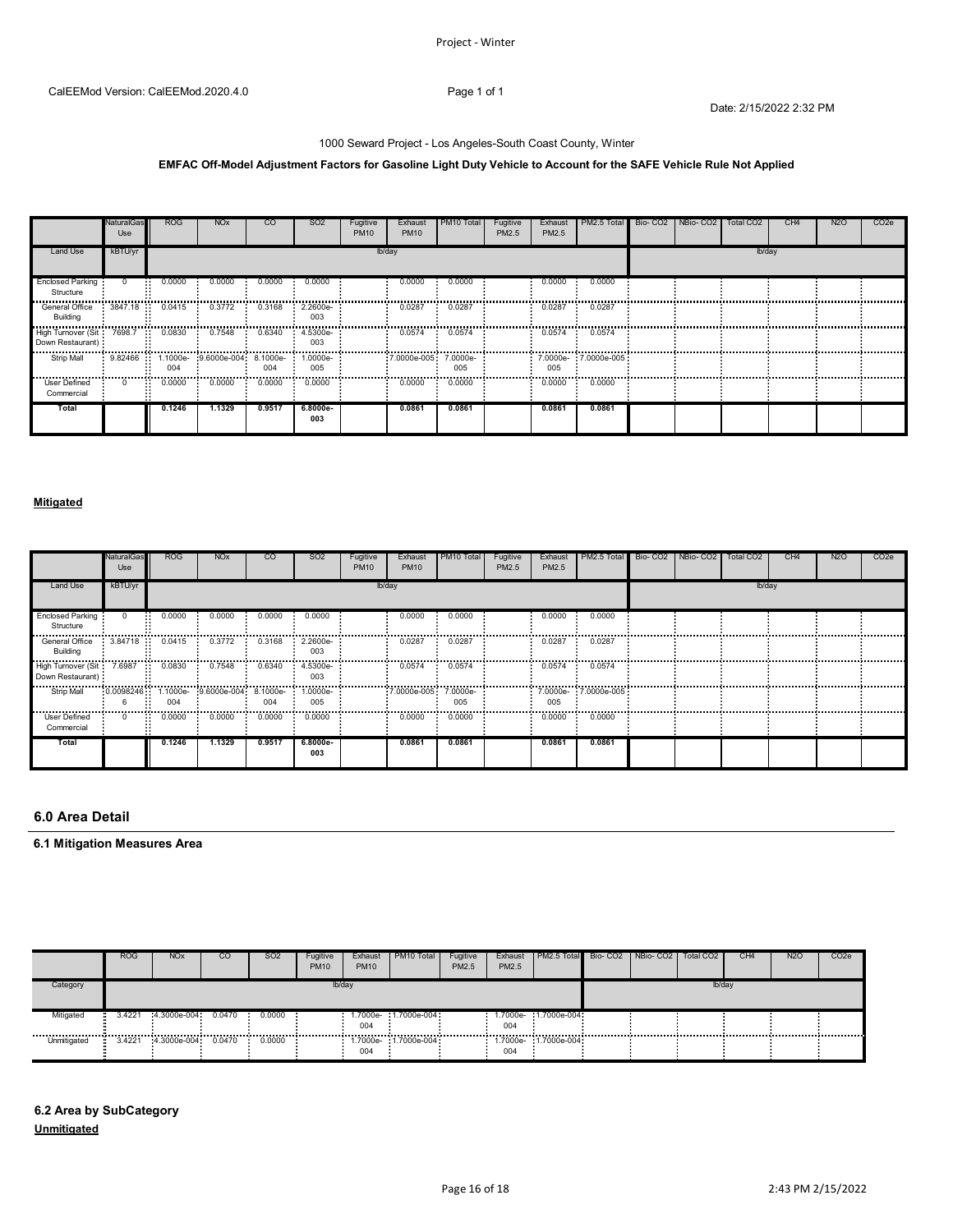#### 1000 Seward Project - Los Angeles-South Coast County, Winter

# **EMFAC Off-Model Adjustment Factors for Gasoline Light Duty Vehicle to Account for the SAFE Vehicle Rule Not Applied**

|                          | <b>ROG</b> | <b>NO<sub>x</sub></b> | <sub>CO</sub> | SO <sub>2</sub> | Fugitive<br><b>PM10</b> | Exhaust<br><b>PM10</b> | PM <sub>10</sub> Total | Fugitive<br>PM2.5 | PM2.5           | Exhaust   PM2.5 Total   Bio- CO2   NBio- CO2 |  | Total CO2 | CH <sub>4</sub> | <b>N2O</b> | CO <sub>2</sub> e |
|--------------------------|------------|-----------------------|---------------|-----------------|-------------------------|------------------------|------------------------|-------------------|-----------------|----------------------------------------------|--|-----------|-----------------|------------|-------------------|
| SubCategory              |            |                       |               |                 | lb/day                  |                        |                        |                   |                 |                                              |  | lb/day    |                 |            |                   |
| Architectural<br>Coating | 0.3919     |                       |               |                 |                         | 0.0000                 | 0.0000                 |                   | 0.0000          | 0.0000                                       |  |           |                 |            |                   |
| Consumer Products        | 3.0258     |                       |               |                 |                         | 0.0000                 | 0.0000                 |                   | 0.0000          | 0.0000                                       |  |           |                 |            |                   |
|                          | 003        |                       |               |                 |                         | 004                    |                        |                   | 004             |                                              |  |           |                 |            |                   |
| Total                    | 3.4221     | 4.3000e-004           | 0.0470        | 0.0000          |                         | 1.7000e-<br>004        | 1.7000e-004            |                   | 1.7000e-<br>004 | 1.7000e-004                                  |  |           |                 |            |                   |

#### **Mitigated**

|                   | <b>ROG</b> | <b>NO<sub>x</sub></b>                | <sub>co</sub> | SO <sub>2</sub> | Fugitive<br><b>PM10</b> | Exhaust<br><b>PM10</b> | PM <sub>10</sub> Total | Fugitive<br>PM2.5 | Exhaust<br>PM2.5     | PM2.5 Total | Bio-CO2 | NBio-CO <sub>2</sub> | Total CO2 | CH <sub>4</sub> | N <sub>2</sub> O | CO <sub>2e</sub> |
|-------------------|------------|--------------------------------------|---------------|-----------------|-------------------------|------------------------|------------------------|-------------------|----------------------|-------------|---------|----------------------|-----------|-----------------|------------------|------------------|
| SubCategory       |            |                                      |               |                 | lb/day                  |                        |                        |                   |                      |             |         |                      | lb/day    |                 |                  |                  |
| Architectural     | 0.3919     |                                      |               |                 |                         | 0.0000                 | 0.0000                 |                   | 0.0000<br>$\sim 100$ | 0.0000      |         |                      |           |                 |                  |                  |
| Coating           |            |                                      |               |                 |                         |                        |                        |                   |                      |             |         |                      |           |                 |                  |                  |
| Consumer Products | 3.0258     |                                      |               |                 |                         | 0.0000                 | 0.0000                 |                   | 0.0000               | 0.0000      |         |                      |           |                 |                  |                  |
| <br>Landscaping   | 003        | 4.3300e- 4.3000e-004  0.0470  0.0000 |               |                 |                         | 004                    | 1.7000e- 1.7000e-004   |                   | 004                  |             |         |                      |           |                 |                  |                  |
| Total             | 3.4221     | 4.3000e-004                          | 0.0470        | 0.0000          |                         | 004                    | 1.7000e- 1.7000e-004   |                   | 1.7000e-<br>004      | 1.7000e-004 |         |                      |           |                 |                  |                  |

# **7.0 Water Detail**

# **7.1 Mitigation Measures Water**

Apply Water Conservation Strategy

# **8.0 Waste Detail**

# **8.1 Mitigation Measures Waste**

Institute Recycling and Composting Services

#### **9.0 Operational Offroad**

| Equipment Type | Number | Hours/Dav | Davs/Year | Horse Power<br>----<br>$\cdots$ | Factor<br>Load<br>---<br>---- | Fuel<br>Type |
|----------------|--------|-----------|-----------|---------------------------------|-------------------------------|--------------|
|                |        |           |           |                                 |                               |              |

# **10.0 Stationary Equipment**

# **Fire Pumps and Emergency Generators**

| Equipment Type      | Number | Hours/Dav       | Hours/Year | Horse Power | Load Factor | Fuel<br><b>Type</b> |
|---------------------|--------|-----------------|------------|-------------|-------------|---------------------|
| Emergency Generator |        | $\sim$<br>U.Z5. | ٠.۱        | $500 -$     | ה כדו       | 0.73 Diese          |

# **Boilers**

|  | cauipment<br>Type | Number<br>. . <b>.</b> | √Input/Dav<br>⊣eau | Heat Input/Yea.<br>$\sim$ $\sim$ $\sim$ $\sim$ $\sim$<br>and the state of the state of the state of the state of the state of the state of the state of the state of th | ∵Ratind<br>⊃∽<br>вошег | Fue<br><b>Type</b> |
|--|-------------------|------------------------|--------------------|-------------------------------------------------------------------------------------------------------------------------------------------------------------------------|------------------------|--------------------|
|--|-------------------|------------------------|--------------------|-------------------------------------------------------------------------------------------------------------------------------------------------------------------------|------------------------|--------------------|

# **User Defined Equipment**

Equipment Type Number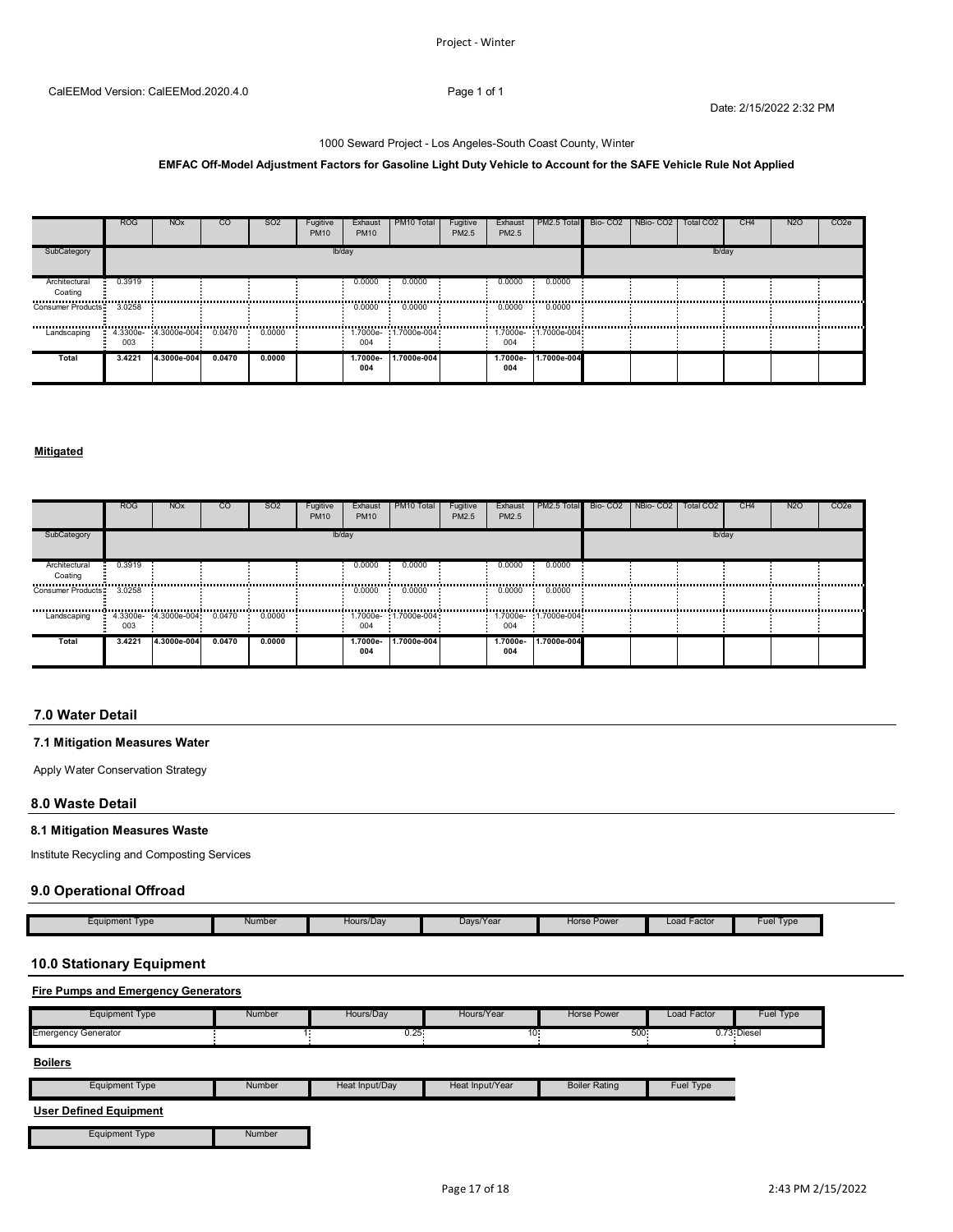1000 Seward Project - Los Angeles-South Coast County, Winter

# **EMFAC Off-Model Adjustment Factors for Gasoline Light Duty Vehicle to Account for the SAFE Vehicle Rule Not Applied**

**10.1 Stationary Sources Unmitigated/Mitigated**

|                | <b>ROG</b>           | <b>NO<sub>x</sub></b> | <b>CO</b> | S <sub>O</sub> 2  | Fugitive<br>B <sub>1</sub> | Exhaust<br>B1110 | PM10 Total | Fugitive<br>$D = 10F$ | Exhaust<br>$P^{\text{A}}$ | PM2.5 Total Bio-CO2 NBio-CO2 |  | Total CO <sub>2</sub> | CH <sub>4</sub> | <b>N2O</b> | CO <sub>2</sub> e |
|----------------|----------------------|-----------------------|-----------|-------------------|----------------------------|------------------|------------|-----------------------|---------------------------|------------------------------|--|-----------------------|-----------------|------------|-------------------|
| Equipment Type |                      |                       |           |                   |                            | lb/day           |            |                       |                           |                              |  | lb/day                |                 |            |                   |
|                |                      |                       |           |                   |                            |                  |            |                       |                           |                              |  |                       |                 |            |                   |
| Emergency      | 0.2051<br><b>COL</b> | 0.5733                | 0.5231    | 9.9000e-<br>0.01  |                            | 0.0302           | 0.0302     |                       | 0.0302                    | 0.0302                       |  |                       |                 |            |                   |
| <b>Total</b>   | 0.2051               | 0.5733                | 0.5231    | $9.9000e-$<br>004 |                            | 0.0302           | 0.0302     |                       | 0.0302                    | 0.0302                       |  |                       |                 |            |                   |

# **11.0 Vegetation**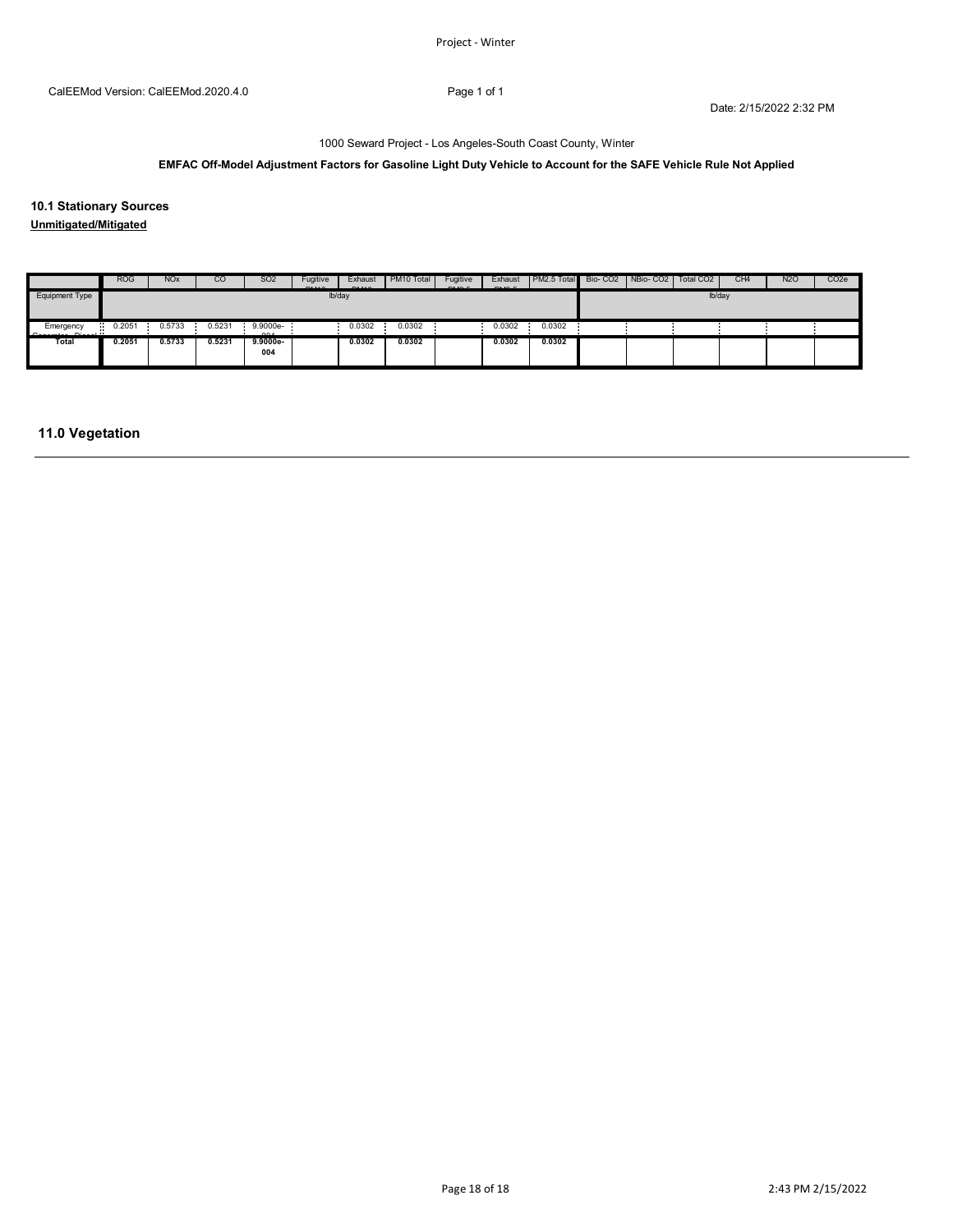#### 1000 Seward Project - Los Angeles-South Coast County, Winter

#### **EMFAC Off-Model Adjustment Factors for Gasoline Light Duty Vehicle to Account for the SAFE Vehicle Rule Not Applied**

#### **1000 Seward Project**

**Los Angeles-South Coast County, Winter**

#### **1.0 Project Characteristics**

#### **1.1 Land Usage**

| Land Uses                         | Size                                                                                                                                                                                                                             | <b>Metric</b>     | Lot Acreage | Floor Surface Area | Population |
|-----------------------------------|----------------------------------------------------------------------------------------------------------------------------------------------------------------------------------------------------------------------------------|-------------------|-------------|--------------------|------------|
| General Office Building           | 136.20                                                                                                                                                                                                                           | 1000saft          |             | 136.200.00         |            |
| User Defined Commercial           | 1.00                                                                                                                                                                                                                             | User Defined Unit | 0.00        | 0.00               |            |
| <b>Enclosed Parking Structure</b> | 310.00                                                                                                                                                                                                                           | Space             |             | 124.000.00         |            |
|                                   | простоянно в состоянно состоянно состоянно состоянно состоянно состоянно состоянно состоянно состоянно состоянно состоянно состоянно состоянно состоянно состоянно состоянно состоянно со<br>В состоянии состоянно состоянно сос |                   |             |                    |            |
| Strip Mall                        |                                                                                                                                                                                                                                  | 1000saft          | 0.05        | 2.200.00           |            |

#### **1.2 Other Project Characteristics**

| <b>Urbanization</b><br><b>Climate Zone</b> | Urban<br>12                             | Wind Speed (m/s)                  | 2.2   | <b>Precipitation Freg (Days)</b><br><b>Operational Year</b> | 33<br>2025 |
|--------------------------------------------|-----------------------------------------|-----------------------------------|-------|-------------------------------------------------------------|------------|
| <b>Utility Company</b>                     | Los Angeles Department of Water & Power |                                   |       |                                                             |            |
| CO2 Intensity<br>(lb/MWhr)                 | 616                                     | <b>CH4 Intensity</b><br>(lb/MWhr) | 0.033 | N2O Intensity<br>(lb/MWhr)                                  | 0.004      |

#### **1.3 User Entered Comments & Non-Default Data**

Project Characteristics - Consistency with SB100 RPS for LADWP. Land Use - Construction Phase - Site Specific Schedule

Waste Mitigation - Solid Waste - Construction Off-road Equipment Mitigation - Mobile Commute Mitigation - Energy Mitigation - Water Mitigation - Vehicle Emission Factors - Vehicle Emission Factors - Vehicle Emission Factors - Energy Use - Consistency with Section 120.6(c) CBC Water And Wastewater - Off-road Equipment - Site Specific Trips and VMT - Site Specific Demolition - Grading - Vehicle Trips - Site Specific Off-road Equipment - Site Specific Off-road Equipment - Site Specific Off-road Equipment - Site Specific Off-road Equipment - Site Specific Off-road Equipment - Site Specific

Fleet Mix -

Stationary Sources - Emergency Generators and Fire Pumps -

Stationary Sources - Emergency Generators and Fire Pumps EF - SCAQMD BACT

|  | $\sim$ |  |
|--|--------|--|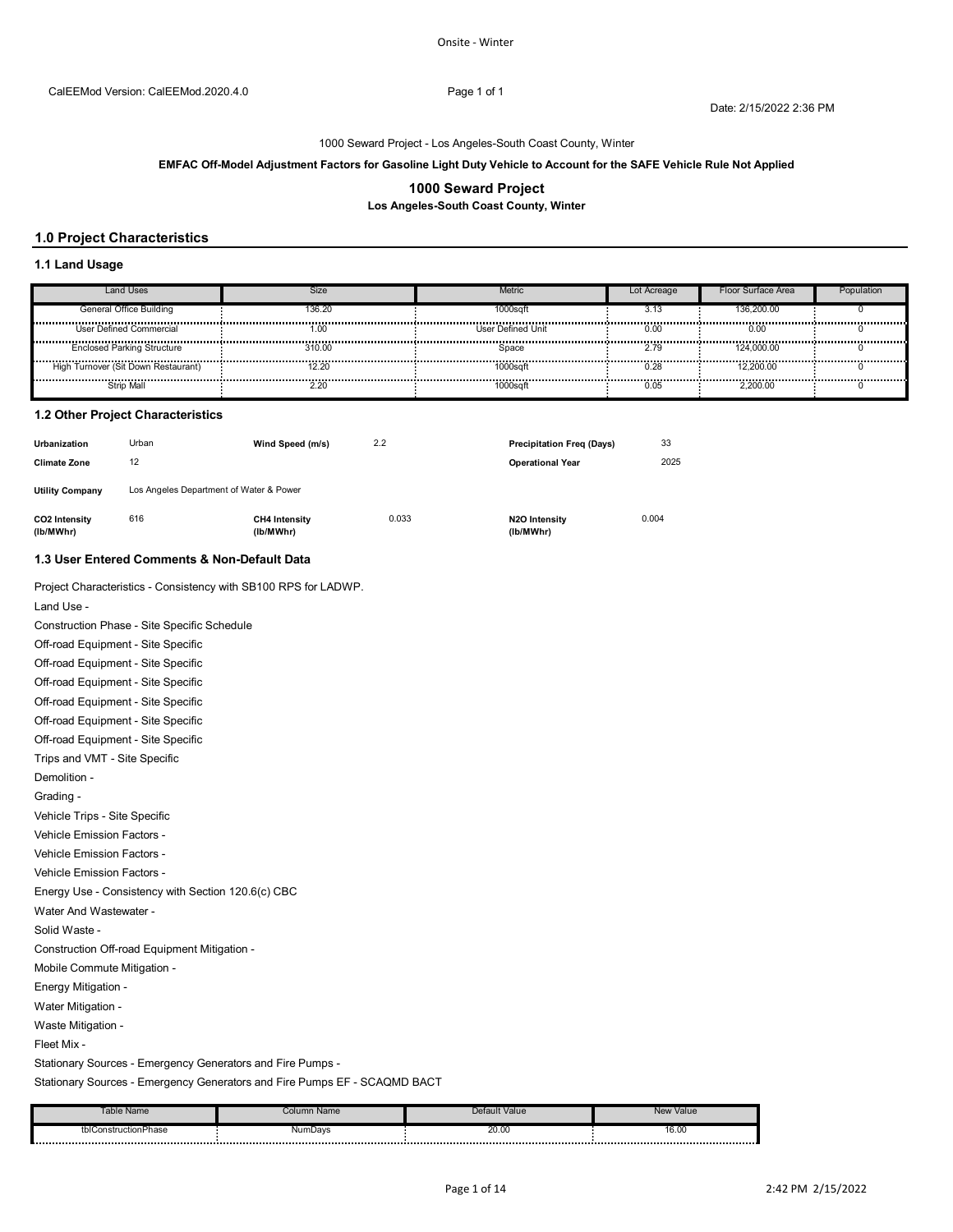# **EMFAC Off-Model Adjustment Factors for Gasoline Light Duty Vehicle to Account for the SAFE Vehicle Rule Not Applied**

| tblConstructionPhase                       | <b>NumDays</b><br>.                                             | 20.00        | 127.00         |
|--------------------------------------------|-----------------------------------------------------------------|--------------|----------------|
| tblConstructionPhase                       | NumDays                                                         | 10.00        | 2.00           |
| tblConstructionPhase                       | .<br>NumDays                                                    | 230.00       | 363.00         |
| tblConstructionPhase                       | NumDays                                                         | 20.00        | 108.00         |
| <br>tblConstructionPhase                   | .<br>NumDays                                                    | 20.00        | 108.00         |
| tblGrading                                 | MaterialExported                                                | 0.00         | 55,000.00      |
| tblOffRoadEquipment                        | .<br>OffRoadEquipmentUnitAmount                                 | 1.00         | 0.00           |
| tblOffRoadEquipment                        | OffRoadEquipmentUnitAmount                                      | 1.00         | 0.00           |
| tblOffRoadEquipment                        | <br>OffRoadEquipmentUnitAmount                                  | 1.00         | 0.00           |
| tblOffRoadEquipment                        | <br>OffRoadEquipmentUnitAmount                                  | <br>3.00     | <br>1.00       |
| tblOffRoadEquipment                        | OffRoadEquipmentUnitAmount                                      | <br>3.00     | .<br>2.00      |
| tblOffRoadEquipment                        | OffRoadEquipmentUnitAmount                                      | 1.00         | 0.00           |
| tblOffRoadEquipment                        |                                                                 | 2.00         | 0.00           |
| tblOffRoadEquipment                        |                                                                 | 2.00         | 1.00           |
| tblOffRoadEquipment                        |                                                                 | 2.00         | 1.00           |
|                                            |                                                                 |              |                |
| tblOffRoadEquipment<br>tblOffRoadEquipment | OffRoadEquipmentUnitAmount                                      | 2.00         | 0.00           |
|                                            |                                                                 | 1.00         | 0.00           |
| tblOffRoadEquipment                        | OffRoadEquipmentUnitAmount                                      | 3.00         | 0.00           |
| tblOffRoadEquipment                        | OffRoadEquipmentUnitAmount<br>,,,,,,,,,,,,,,,,,,,,,,,,,,,,,,,,, | 3.00         | 1.00           |
| tblOffRoadEquipment                        | OffRoadEquipmentUnitAmount                                      | 3.00         | 0.00           |
| tblOffRoadEquipment                        | OffRoadEquipmentUnitAmount<br>                                  | 4.00<br>     | 0.00<br>       |
| tblOffRoadEquipment                        | OffRoadEquipmentUnitAmount                                      | 1.00         | 2.00           |
| tblProjectCharacteristics                  | CO2IntensityFactor                                              | 691.98       | 616            |
| tblTripsAndVMT                             | HaulingTripNumber                                               | 50.00        | 0.00           |
| tblTripsAndVMT                             | HaulingTripNumber                                               | 6,250.00     | 0.00           |
| tblTripsAndVMT                             | .<br>VendorTripLength                                           | 6.90         | 68.00          |
| <br>tblTripsAndVMT                         | VendorTripLength                                                | 6.90         | 68.00          |
| tblTripsAndVMT                             | VendorTripLength                                                | 6.90         | 13.80          |
| tblTripsAndVMT                             | VendorTripLength                                                | 6.90         | 13.80          |
| tblTripsAndVMT                             | VendorTripLength                                                | 6.90         | 13.80          |
| tblTripsAndVMT                             | VendorTripLength                                                | 6.90         | 13.80          |
| tblTripsAndVMT                             | VendorTripNumber                                                | 45.00        | 0.00           |
| .<br>tblTripsAndVMT                        | <br>VendorVehicleClass                                          | HDT_Mix      | HHDT           |
| tblTripsAndVMT                             | VendorVehicleClass                                              | HDT_Mix      | HHDT           |
| tblTripsAndVMT                             | <br>VendorVehicleClass                                          | HDT_Mix      | HHDT           |
| tblTripsAndVMT                             | VendorVehicleClass                                              | HDT_Mix      | <b>HHDT</b>    |
| .<br>tbl i ripsAndVM i                     | .<br>Worker I ripNumber                                         | 10.00        | V.VV           |
| tblTripsAndVMT                             | WorkerTripNumber                                                | 15.00        | 0.00           |
| tblTripsAndVMT                             | WorkerTripNumber                                                | 18.00        | 0.00           |
| tblTripsAndVMT                             | WorkerTripNumber                                                | 101.00       | 0.00           |
|                                            | <br>WorkerTripNumber                                            | 10.00        | 0.00           |
| tblTripsAndVMT                             |                                                                 | 20.00        | 0.00           |
| tblTripsAndVMT                             | WorkerTripNumber                                                |              |                |
| tblVehicleTrips                            | CC_TL<br>CC TTP                                                 | 8.40<br>0.00 | 7.70<br>100.00 |
| tblVehicleTrips                            |                                                                 |              | 0.00           |
| tblVehicleTrips                            | CNW_TL                                                          | 6.90         |                |
| tblVehicleTrips                            | CW_TL                                                           | 16.60<br>    | 0.00           |
| tblVehicleTrips                            | PR_TP                                                           | 0.00         | 100.00         |
| tblVehicleTrips                            | $ST_TR$                                                         | 2.21         | 0.00           |
| tblVehicleTrips                            | ST_TR                                                           | 122.40       | 0.00           |
| tblVehicleTrips                            | ST_TR<br>.                                                      | 42.04<br>.   | 0.00           |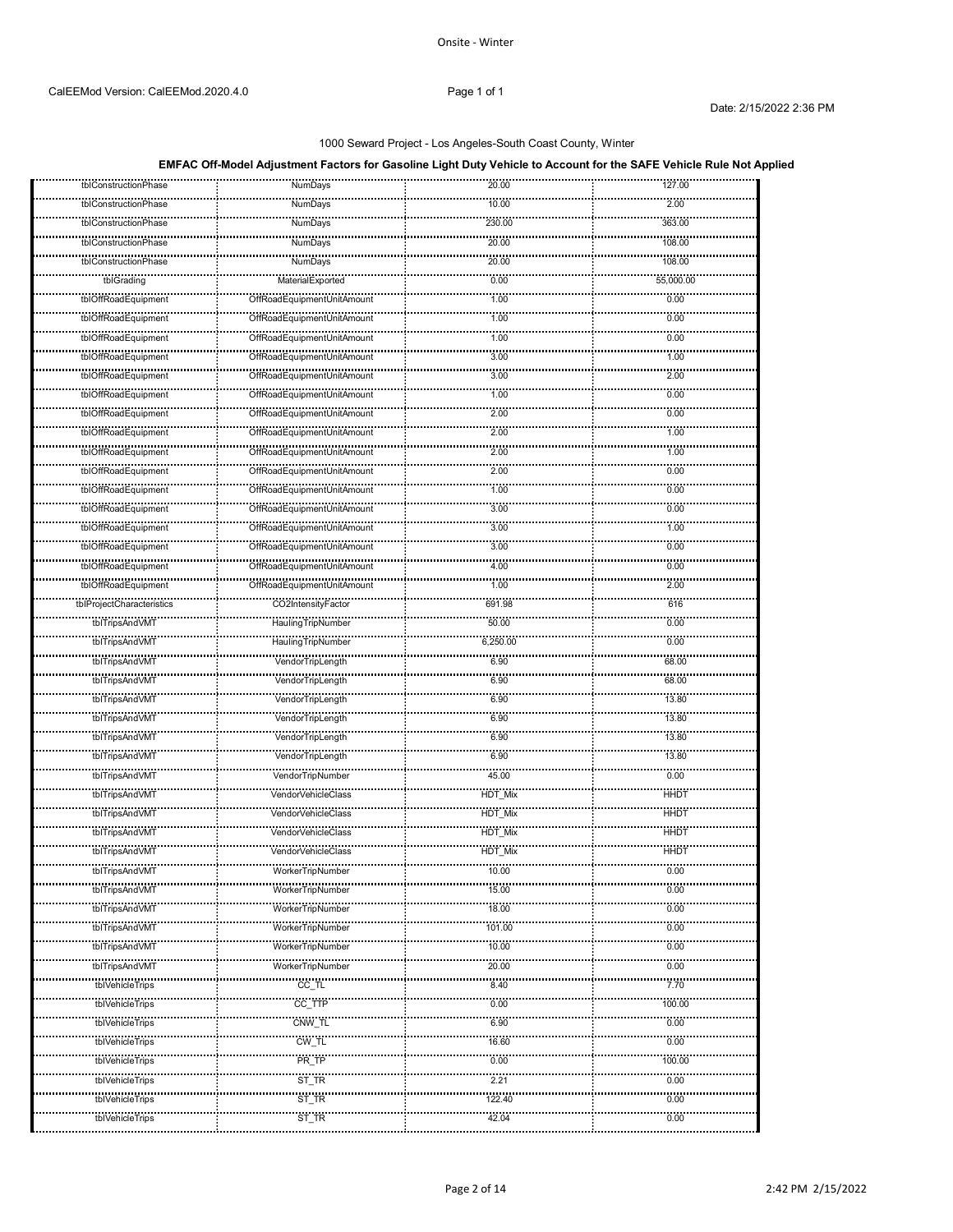# **EMFAC Off-Model Adjustment Factors for Gasoline Light Duty Vehicle to Account for the SAFE Vehicle Rule Not Applied**

| tblVehicleTrips | ∵TR<br>S. | 0.00      | 1.148.00 |
|-----------------|-----------|-----------|----------|
| tblVehicleTrips | SU TR     | 0.70      | 0.00     |
| tblVehicleTrips | SU TR     | 142.64    | 0.00     |
| tblVehicleTrips | SU TR     | <br>20.43 | <br>0.00 |
| tblVehicleTrips | SU TR     | 0.00      | 876.00   |
| tblVehicleTrips | WD TR     | 9.74      | 0.00     |
| tblVehicleTrips | WD TR     | 112.18    | 0.00     |
| tblVehicleTrips | WD TR     | 44.32     | 0.00     |
| tblVehicleTrips | WD TR     | 0.00      | .542.00  |

# **2.0 Emissions Summary**

# **2.1 Overall Construction (Maximum Daily Emission)**

**Unmitigated Construction**

|          | <b>ROG</b> | <b>NO<sub>x</sub></b> | <sub>CO</sub>             | SO <sub>2</sub> | Fugitive<br><b>PM10</b> | Exhaust<br><b>PM10</b> | PM10 Total | Fugitive<br>PM2.5 | PM2.5  | Exhaust PM2.5 Total Bio-CO2 NBio-CO2 I |  | Total CO2 | CH <sub>4</sub> | N <sub>2</sub> O | CO <sub>2e</sub> |
|----------|------------|-----------------------|---------------------------|-----------------|-------------------------|------------------------|------------|-------------------|--------|----------------------------------------|--|-----------|-----------------|------------------|------------------|
| Year     |            |                       |                           |                 |                         | lb/day                 |            |                   |        |                                        |  | lb/day    |                 |                  |                  |
| 2022     | .5460      | 16.7615               | 10.6521                   | 0.0337          | 0.6767                  | 0.6108                 | 1.1901     | 0.1025            | 0.5628 | 0.6274<br><b>COLLEGE</b>               |  |           |                 |                  |                  |
| <br>2023 | 3.0028     |                       | 25.0815 28.4592           | 0.0532          | 0.5792                  | .1583                  | 1.1583     | 0.0647            | 1.1392 | 1.1392                                 |  |           |                 |                  |                  |
| <br>2024 |            |                       | 15.3606  17.1434  24.6178 | 0.0387          | 0.0000                  | 0.7567                 | 0.7567     | 0.0000            | 0.7281 | 0.7281                                 |  |           |                 |                  |                  |
| Maximum  | 15,3606    | 25.0815               | 28.4592                   | 0.0532          | 0.6767                  | 1.1583                 | 1.1901     | 0.1025            | 1.1392 | 1.1392                                 |  |           |                 |                  |                  |

# **Mitigated Construction**

|                | <b>ROG</b> | NO <sub>x</sub> | CO.             | SO <sub>2</sub> | Fugitive<br><b>PM10</b> | Exhaust<br><b>PM10</b> | PM10 Total | Fugitive<br>PM2.5 | PM2.5  | Exhaust PM2.5 Total Bio-CO2 NBio-CO2 I |  | Total CO <sub>2</sub> | CH <sub>4</sub> | N <sub>2</sub> O | CO <sub>2e</sub> |
|----------------|------------|-----------------|-----------------|-----------------|-------------------------|------------------------|------------|-------------------|--------|----------------------------------------|--|-----------------------|-----------------|------------------|------------------|
| Year           |            |                 |                 |                 |                         | lb/day                 |            |                   |        |                                        |  |                       | lb/day          |                  |                  |
| 2022           | .5460      | 16.7615         | 10.6521         | 0.0337          | 0.2639                  | 0.6108                 | 0.8367     | 0.0400            | 0.5628 | 0.5880                                 |  |                       |                 |                  |                  |
| <br>2023       | 3.0028     |                 | 25.0815 28.4592 | 0.0532          | 0.2259                  | 1.1583                 | 1.1583     | 0.0252            | 1.1392 | 1.1392                                 |  |                       |                 |                  |                  |
| <br>2024       | 15.3606    |                 | 17.1434 24.6178 | 0.0387          | 0.0000                  | 0.7567                 | 0.7567     | 0.0000            | 0.7281 | 0.7281                                 |  |                       |                 |                  |                  |
| <b>Maximum</b> | 15,3606    | 25.0815         | 28.4592         | 0.0532          | 0.2639                  | 1.1583                 | 1.1583     | 0.0400            | 1.1392 | 1.1392                                 |  |                       |                 |                  |                  |

|                             | <b>ROG</b> | <b>NOx</b> | $_{\rm co}$ | <b>SO2</b> | Fuaitive<br><b>PM10</b> | <b>Exhaust</b><br><b>PM10</b> | <b>PM10 Tota</b> | Fugitive<br><b>PM2.5</b> | <b>Exhaust</b><br><b>PM2.5</b> | <b>PM2.5</b><br><b>Total</b> | <b>Bio-CO2</b> | NBio-CO <sub>2</sub> | Total CO <sub>2</sub> | CH <sub>4</sub> | <b>N20</b> | CO <sub>2</sub> e |
|-----------------------------|------------|------------|-------------|------------|-------------------------|-------------------------------|------------------|--------------------------|--------------------------------|------------------------------|----------------|----------------------|-----------------------|-----------------|------------|-------------------|
| Percent<br><b>Reduction</b> | 0.00       | 0.00<br>.  | 0.00<br>.   | 0.00       | 61.00                   | 0.00<br>.                     | 11.38            | 61.00                    | 0.00                           | .58                          | 0.00           | 0.00                 | 0.00                  | 0.00<br>.       | 0.00<br>.  | 0.00              |

# **3.0 Construction Detail**

**Construction Phase**

| Phase<br>Number | <b>Phase Name</b><br>- - - - - - - - <del>-</del> | Phase Type | <b>Start Date</b> | End Date | Num Davs<br>Week | ™ Num Davs | <b>Phase Description</b> |
|-----------------|---------------------------------------------------|------------|-------------------|----------|------------------|------------|--------------------------|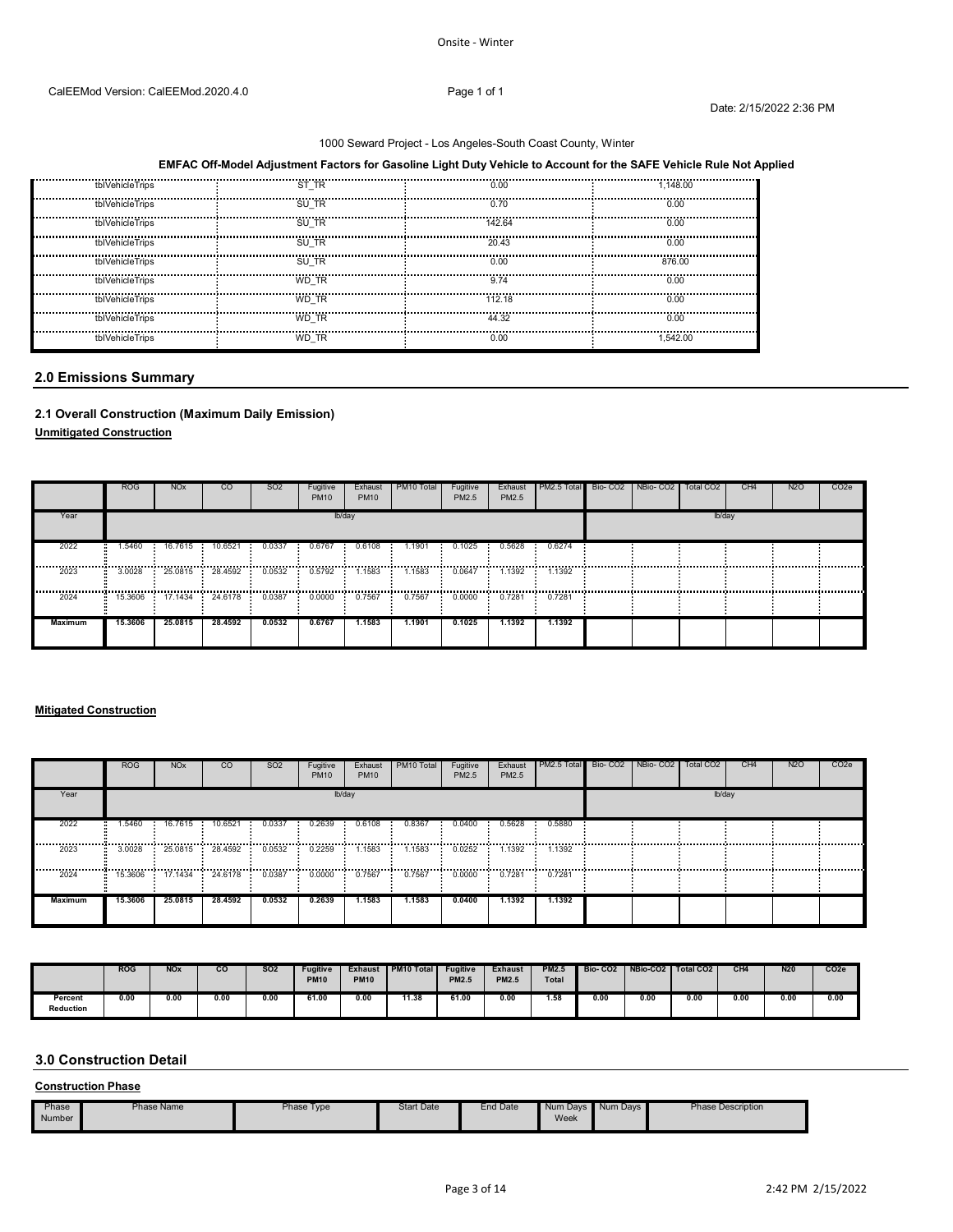#### **EMFAC Off-Model Adjustment Factors for Gasoline Light Duty Vehicle to Account for the SAFE Vehicle Rule Not Applied**

|   | Demolition                   | Demolition                   | 9/1/2022  | 9/22/2022 | าห.  |  |
|---|------------------------------|------------------------------|-----------|-----------|------|--|
|   | Grading                      | Grading                      | 9/23/2022 | 3/20/2023 | 127  |  |
| . | Mat Foundation               | Site Preparation             | .4/1/2023 | 4/4/2023  |      |  |
|   | <b>Building Construction</b> | <b>Building Construction</b> | 4/11/2023 | 8/29/2024 | 363  |  |
|   | Paving                       | Paving                       | 4/1/2024  | 8/28/2024 | 108  |  |
|   | Architectural Coating        | Architectural Coating        | 4/1/2024  | 8/28/2024 | 108. |  |

# **Acres of Grading (Site Preparation Phase): 0**

# **Acres of Grading (Grading Phase): 63.5**

#### **Acres of Paving: 2.79**

**Residential Indoor: 0; Residential Outdoor: 0; Non-Residential Indoor: 225,900; Non-Residential Outdoor: 75,300; Striped Parking Area: 7,440 (Architectural** 

# **OffRoad Equipment**

| <b>Phase Name</b>                | Offroad Equipment Type         | Amount | <b>Usage Hours</b> | <b>Horse Power</b> | Load Factor |
|----------------------------------|--------------------------------|--------|--------------------|--------------------|-------------|
| Demolition                       | Concrete/Industrial Saws       | 0.     | 8.00               | 81                 | 0.73        |
| .<br>Demolition                  | Excavators                     | 1,     | 8.00               | 158                | 0.38        |
| <br>Demolition                   | <b>Rubber Tired Dozers</b>     | 0.     | 8.00               | 247                | 0.40        |
| .<br>Demolition                  | <br>Rubber Tired Loaders       | $^{2}$ | 8.00               | 203                | 0.36        |
| <br>Demolition                   | Tractors/Loaders/Backhoes      | 1:     | 8.00               | 97                 | 0.37        |
| .<br>Grading                     | <br>Bore/Drill Rigs            |        | $8.00^{-}$         | 221                | 0.50        |
| Grading                          | Cranes                         |        | $8.00 -$           | 231                | 0.29        |
| .<br>Grading                     | <br>Excavators                 |        | 8.00               | 158                | 0.38        |
| <br>Grading                      | .<br>Graders                   |        | 8.00               | 187                | 0.41        |
| <br>Grading                      | <b>Plate Compactors</b>        | 15     | 8.00               | 8                  | 0.43        |
| .<br>Grading                     | <br><b>Rubber Tired Dozers</b> | 0.     | $8.00 -$           | .<br>247           | 0.40        |
| <br>Grading                      | Rubber Tired Loaders           |        | 8.00               | 203                | 0.36        |
| .<br>Grading                     | ractors/Loaders/Backhoes       | 0.     | $8.00 -$           | 97                 | 0.37        |
| <br>Mat Foundation               | Cranes                         |        | 12.00              | 231                | 0.29        |
| <br>Mat Foundation               | .<br>Pumps                     | 4:     | $12.00^{\circ}$    | $\cdots$<br>84     | 0.74        |
| <br>Mat Foundation               | <b>Rubber Tired Dozers</b>     | 0.     | 8.00               | 247                | 0.40        |
| Mat Foundation                   | Tractors/Loaders/Backhoes      | 0.     | 8.00               | 97                 | 0.37        |
| .<br>Mat Foundation              | Welders                        | 2.     | 8.00               | 46                 | 0.45        |
| <b>Building Construction</b>     | .<br>Aerial Lifts              | 2.     | 8.00               | 63                 | 0.31        |
| <br><b>Building Construction</b> | .<br>Air Compressors           | 2.     | 8.00 <sub>1</sub>  | .<br>78            | 0.48        |
| <b>Building Construction</b>     | Cranes                         | 0.     | 7.00 <sub>1</sub>  | 231                | 0.29        |
| <br><b>Building Construction</b> | Forklifts                      | 2.     | 1.1.1.0<br>8.00    | $\cdots$<br>89     | 0.20        |
| <br><b>Building Construction</b> | .<br>Generator Sets            | 0.     | $8.00 -$           | 84                 | 0.74        |
| <br><b>Building Construction</b> | Plate Compactors               | 1.     | 8.00               | 8.                 | 0.43        |
| <br><b>Building Construction</b> | <br>Pumps                      |        | 8.00 <sub>1</sub>  | 84                 | 0.74        |
| <b>Building Construction</b>     | Tractors/Loaders/Backhoes      |        | 7.00               | 97                 | 0.37        |
| <b>Building Construction</b>     | <br>Welders                    | 2:     | 8.00               | 46.                | 0.45        |
| Paving                           | Cement and Mortar Mixers       |        | $8.00 -$           | 9.                 | 0.56        |
| سيبيت<br>Paving                  | <br>Pavers                     | 0.     | $8.00 -$           | 130                | 0.42        |
| <br>Paving                       | .<br>Paving Equipment          |        | 8.00.              | 132                | 0.36        |
| .<br>Paving                      | Rollers                        |        | 8.00               | 80                 | 0.38        |
| .<br>Paving                      | <b>Skid Steer Loaders</b>      |        | $8.00 -$           | 65                 | 0.37        |
| Architectural Coating            | Air Compressors                | 0.     | 6.00               | 78.                | 0.48        |

**Trips and VMT**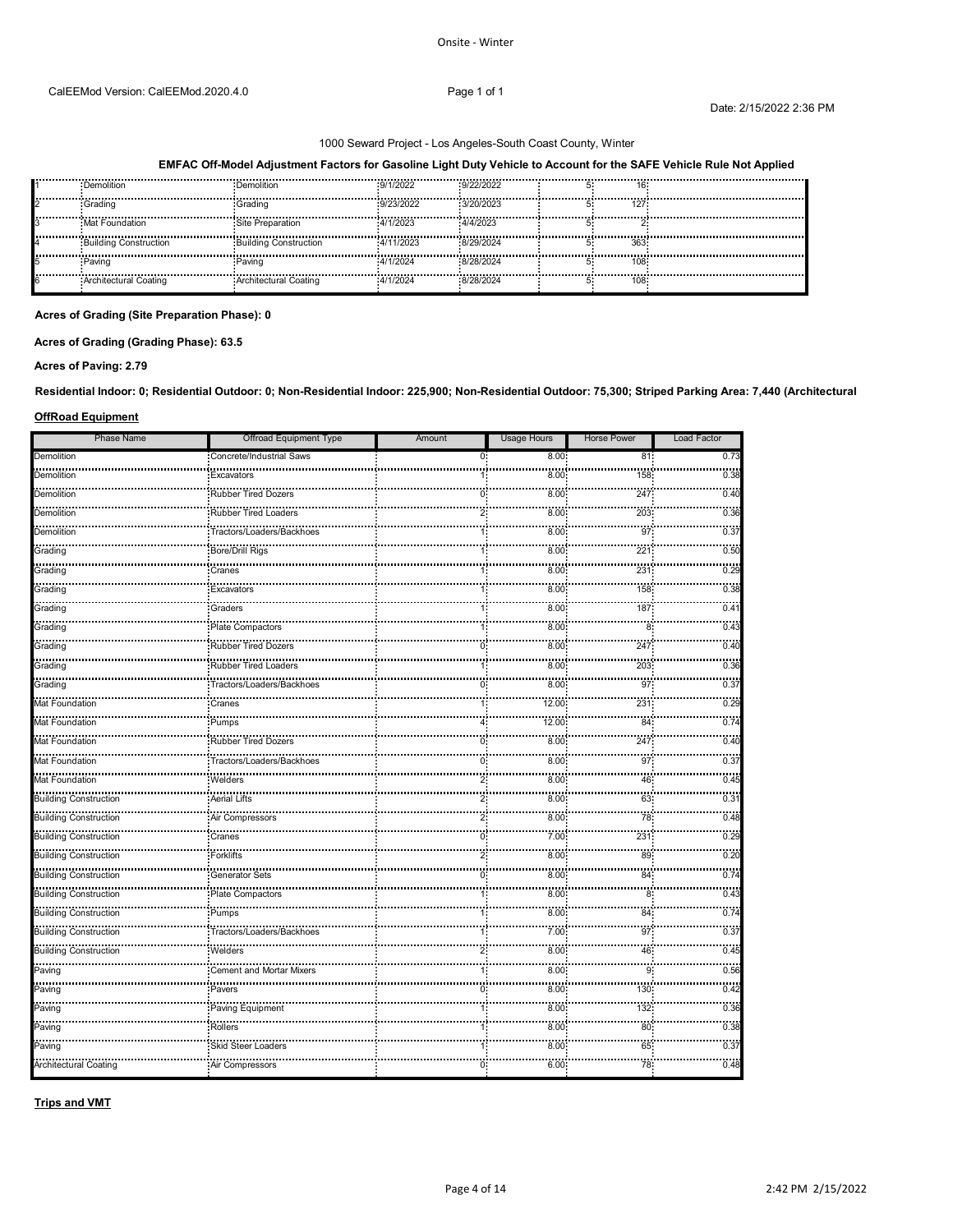# 1000 Seward Project - Los Angeles-South Coast County, Winter

# **EMFAC Off-Model Adjustment Factors for Gasoline Light Duty Vehicle to Account for the SAFE Vehicle Rule Not Applied**

| <b>Phase Name</b>            | Offroad Equipment | Worker Trip | Vendor Trip       | Trip<br>Hauling   | <b>Worker Trip</b> | Vendor Trip | Hauling Trip | Worker Vehicle | <b>Vendor Vehicle</b> | Hauling              |
|------------------------------|-------------------|-------------|-------------------|-------------------|--------------------|-------------|--------------|----------------|-----------------------|----------------------|
|                              | Count             | Number      | Number            | Number            | Length             | Length      | Length       | Class          | Class                 | <b>Vehicle Class</b> |
|                              |                   |             |                   |                   |                    |             |              |                |                       |                      |
| Demolition                   |                   | $0.00 -$    | 0.00 0            | 0.00              | 4.70               | 68.00       |              | 20.00 LD Mix   | HHD.                  | <b>HHD</b>           |
| Grading                      |                   | 0.00.       | 0.00.             | 0.00.             | 14.70              | 68.00       |              | 20.00 LD Mix   | <b>HHDT</b><br>.      | <b>HHDT</b>          |
| <b>Mat Foundation</b>        |                   | 0.00.       | 0.00 <sub>1</sub> | 0.00 <sub>1</sub> | 14.70.             | 13.80       |              | 20.00 LD Mix   | <b>HHDT</b>           | HHDT:                |
| <b>Building Construction</b> |                   | 0.00        | $0.00 \cdot$      | 0.00              | 14.70 -            | 13.80       |              | 20.00 LD Mix   | <b>HHDT</b>           | <b>HHDT</b>          |
| Paving                       |                   | 0.00.       | 0.00.             | 0.00.             | 14.70.             | 13.80.      |              | 20.00 LD Mix   | .HDT Mix              | HHDT                 |
| Architectural Coating        |                   | 0.00        | 0 U U             | 0.00              | 14.70.             | 13.80       |              | 20.00 LD Mix   | HDT Mix               | <b>HHDT</b>          |

## **3.1 Mitigation Measures Construction**

Water Exposed Area

# **3.2 Demolition - 2022**

# **Unmitigated Construction On-Site**

|                      | <b>ROG</b> | <b>NO<sub>x</sub></b> | CO     | SO <sub>2</sub> | Fugitive<br><b>PM10</b> | Exhaust<br><b>PM10</b> | PM10 Total | Fugitive<br>PM2.5 | Exhaust<br>PM2.5                            | PM2.5 Total Bio-CO2 NBio-CO2                |  | Total CO <sub>2</sub> | CH <sub>4</sub> | N <sub>2</sub> O | CO <sub>2</sub> e |
|----------------------|------------|-----------------------|--------|-----------------|-------------------------|------------------------|------------|-------------------|---------------------------------------------|---------------------------------------------|--|-----------------------|-----------------|------------------|-------------------|
| Category             |            |                       |        |                 |                         | lb/day                 |            |                   |                                             |                                             |  | lb/day                |                 |                  |                   |
| <b>Fugitive Dust</b> |            |                       |        |                 | 0.6767                  | 0.0000                 | 0.6767     | 0.1025            | 0.0000<br><b>Contract Contract Contract</b> | 0.1025<br><b>COLLEGE</b>                    |  |                       |                 |                  |                   |
| Off-Road             | 0.9499     | 9.5026                | 8.5555 | 0.0208          |                         | 0.3790                 | 0.3790     |                   | 0.3487                                      | 0.3487<br><b>Contract Contract Contract</b> |  |                       |                 |                  |                   |
| Total                | 0.9499     | 9.5026                | 8.5555 | 0.0208          | 0.6767                  | 0.3790                 | 1.0557     | 0.1025            | 0.3487                                      | 0.4511                                      |  |                       |                 |                  |                   |

# **Unmitigated Construction Off-Site**

|             | <b>ROG</b>  | <b>NO<sub>x</sub></b> | <sub>CO</sub> | SO <sub>2</sub> | Fugitive<br><b>PM10</b> | Exhaust<br><b>PM10</b> | PM10 Total | Fugitive<br>PM2.5 | PM2.5  | Exhaust PM2.5 Total Bio-CO2 NBio-CO2 I |  | Total CO <sub>2</sub> | CH <sub>4</sub> | N <sub>2</sub> O | CO <sub>2e</sub> |
|-------------|-------------|-----------------------|---------------|-----------------|-------------------------|------------------------|------------|-------------------|--------|----------------------------------------|--|-----------------------|-----------------|------------------|------------------|
| Category    |             |                       |               |                 |                         | lb/day                 |            |                   |        |                                        |  |                       | lb/day          |                  |                  |
| Hauling     | 0.0000      | 0.0000                | 0.0000        | 0.0000          | 0.0000                  | 0.0000                 | 0.0000     | 0.0000            | 0.0000 | 0.0000                                 |  |                       |                 |                  |                  |
| .<br>Vendor | 0.0000      | 0.0000                | 0.0000        | 0.0000          | 0.0000                  | 0.0000                 | 0.0000     | 0.0000            | 0.0000 | 0.0000                                 |  |                       |                 |                  |                  |
| <br>Worker  | .<br>0.0000 | 0.0000                | 0.0000        | 0.0000          | 0.0000                  | 0.0000                 | 0.0000     | 0.0000            | 0.0000 | 0.0000                                 |  |                       |                 |                  |                  |
| Total       | 0.0000      | 0.0000                | 0.0000        | 0.0000          | 0.0000                  | 0.0000                 | 0.0000     | 0.0000            | 0.0000 | 0.0000                                 |  |                       |                 |                  |                  |

#### **Mitigated Construction On-Site**

|               | <b>ROG</b> | <b>NO<sub>x</sub></b> | CO     | SO <sub>2</sub> | Fugitive<br><b>PM10</b> | Exhaust<br><b>PM10</b> | PM <sub>10</sub> Total | Fugitive<br>PM2.5 | Exhaust<br>PM2.5 | PM2.5 Total Bio- CO2 NBio- CO2 |  | Total CO <sub>2</sub> | CH <sub>4</sub> | <b>N2O</b> | CO <sub>2e</sub> |
|---------------|------------|-----------------------|--------|-----------------|-------------------------|------------------------|------------------------|-------------------|------------------|--------------------------------|--|-----------------------|-----------------|------------|------------------|
| Category      |            |                       |        |                 |                         | I <sub>b</sub> /day    |                        |                   |                  |                                |  | lb/day                |                 |            |                  |
| Fugitive Dust |            |                       |        |                 | 0.2639                  | 0.0000                 | 0.2639                 | 0.0400            | 0.0000           | 0.0400                         |  |                       |                 |            |                  |
| Off-Road      | 0.9499     | 9.5026                | 8.5555 | 0.0208          |                         | 0.3790                 | 0.3790                 |                   | 0.3487           | 0.3487                         |  |                       |                 |            |                  |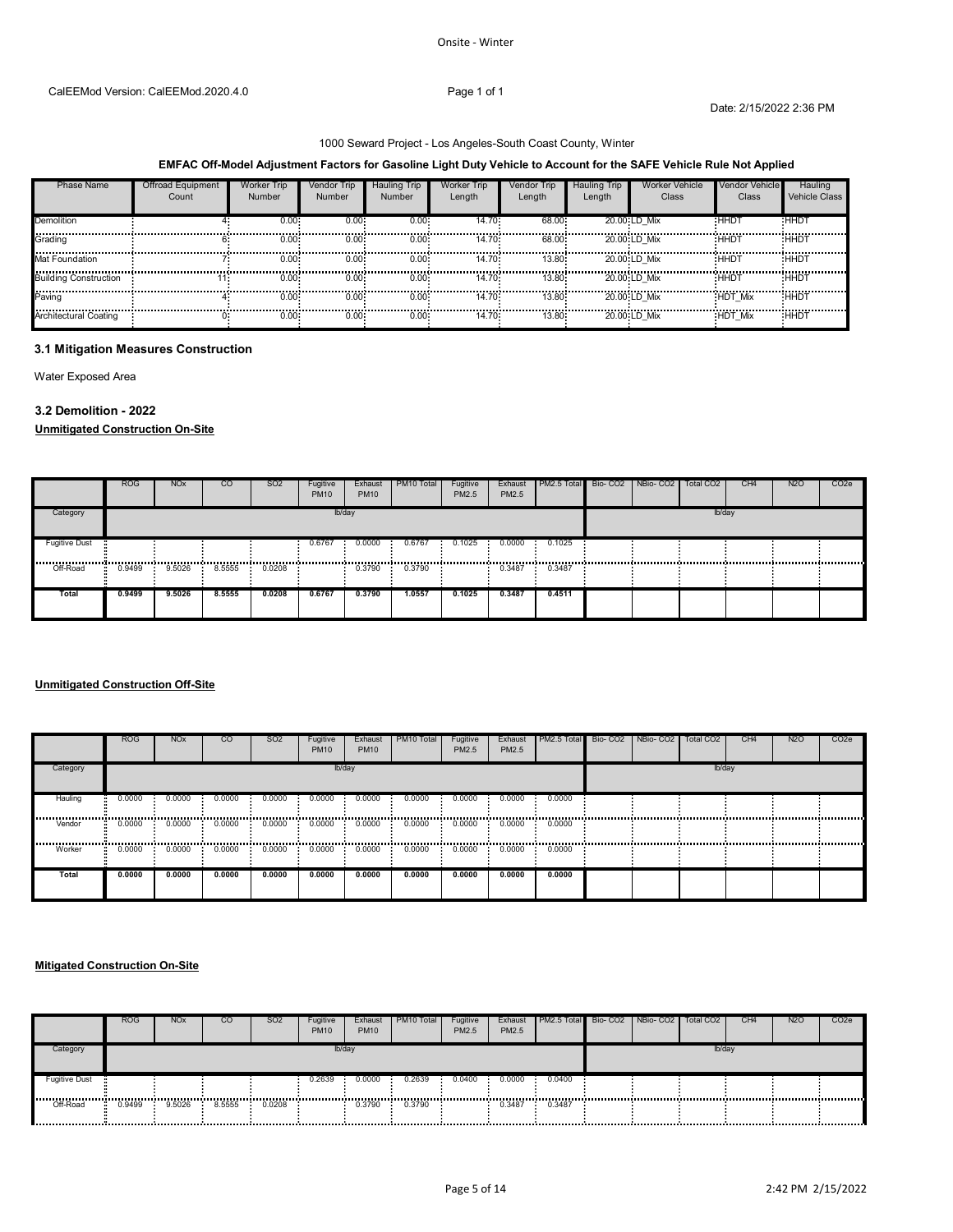#### 1000 Seward Project - Los Angeles-South Coast County, Winter

# **EMFAC Off-Model Adjustment Factors for Gasoline Light Duty Vehicle to Account for the SAFE Vehicle Rule Not Applied**

| Total | 0.9499 | 9.5026 | 8.5555 | 0.0208 | 0.2639 | 0.3790 | 0.6429 | 0.0400 | 0.3487 | 0.3886 |  |  |  |
|-------|--------|--------|--------|--------|--------|--------|--------|--------|--------|--------|--|--|--|
|       |        |        |        |        |        |        |        |        |        |        |  |  |  |
|       |        |        |        |        |        |        |        |        |        |        |  |  |  |
|       |        |        |        |        |        |        |        |        |        |        |  |  |  |

# **Mitigated Construction Off-Site**

|            | <b>ROG</b> | <b>NO<sub>x</sub></b> | $\overline{c}$ | SO <sub>2</sub> | Fugitive<br><b>PM10</b> | Exhaust<br><b>PM10</b> | PM10 Total | Fugitive<br>PM2.5 | PM2.5  | Exhaust   PM2.5 Total   Bio- CO2   NBio- CO2   Total CO2 |  |        | CH <sub>4</sub> | <b>N2O</b> | CO <sub>2e</sub> |
|------------|------------|-----------------------|----------------|-----------------|-------------------------|------------------------|------------|-------------------|--------|----------------------------------------------------------|--|--------|-----------------|------------|------------------|
| Category   |            |                       |                |                 | lb/day                  |                        |            |                   |        |                                                          |  | lb/day |                 |            |                  |
| Hauling    | 0.0000     | 0.0000                | 0.0000         | 0.0000          | 0.0000                  | 0.0000                 | 0.0000     | 0.0000            | 0.0000 | 0.0000                                                   |  |        |                 |            |                  |
| <br>Vendor | 0.0000     | 0.0000                | 0.0000         | 0.0000          | 0.0000                  | 0.0000                 | 0.0000     | 0.0000            | 0.0000 | 0.0000                                                   |  |        |                 |            |                  |
| <br>Worker | 0.0000     | 0.0000                | 0.0000         | 0.0000          | 0.0000                  | 0.0000                 | 0.0000     | 0.0000            | 0.0000 | 0.0000                                                   |  |        |                 |            |                  |
| Total      | 0.0000     | 0.0000                | 0.0000         | 0.0000          | 0.0000                  | 0.0000                 | 0.0000     | 0.0000            | 0.0000 | 0.0000                                                   |  |        |                 |            |                  |

# **3.3 Grading - 2022 Unmitigated Construction On-Site**

|                      | <b>ROG</b> | <b>NO<sub>x</sub></b> | $\overline{c}$ | SO <sub>2</sub> | Fugitive<br><b>PM10</b> | Exhaust<br><b>PM10</b> | PM10 Total | Fugitive<br>PM2.5 | Exhaust<br>PM2.5 | PM2.5 Total Bio-CO2 NBio-CO2 |  | Total CO <sub>2</sub> | CH <sub>4</sub> | <b>N2O</b> | CO <sub>2</sub> e |
|----------------------|------------|-----------------------|----------------|-----------------|-------------------------|------------------------|------------|-------------------|------------------|------------------------------|--|-----------------------|-----------------|------------|-------------------|
| Category             |            |                       |                |                 | lb/day                  |                        |            |                   |                  |                              |  | lb/day                |                 |            |                   |
| <b>Fugitive Dust</b> |            |                       |                |                 | 0.5792                  | 0.0000                 | 0.5792     | 0.0647            | 0.0000           | 0.0647                       |  |                       |                 |            |                   |
| Off-Road<br>≔        | 1.5460     |                       |                | 0.0337          |                         | 0.6108                 | 0.6108     |                   | 0.5628           | 0.5628                       |  |                       |                 |            |                   |
| Total                | 1.5460     | 16.7615               | 10.6521        | 0.0337          | 0.5792                  | 0.6108                 | 1.1901     | 0.0647            | 0.5628           | 0.6274                       |  |                       |                 |            |                   |

# **Unmitigated Construction Off-Site**

|            | <b>ROG</b> | <b>NO<sub>x</sub></b> | CO     | SO <sub>2</sub>                     | Fugitive<br><b>PM10</b> | Exhaust<br><b>PM10</b> | PM10 Total | Fugitive<br>PM2.5 | Exhaust<br>PM2.5 | PM2.5 Total Bio-CO2 NBio-CO2 |  | Total CO <sub>2</sub> | CH <sub>4</sub> | <b>N2O</b> | CO <sub>2</sub> e |
|------------|------------|-----------------------|--------|-------------------------------------|-------------------------|------------------------|------------|-------------------|------------------|------------------------------|--|-----------------------|-----------------|------------|-------------------|
| Category   |            |                       |        |                                     | lb/day                  |                        |            |                   |                  |                              |  | lb/day                |                 |            |                   |
| Hauling    | 0.0000     | 0.0000                | 0.0000 | 0.0000                              | 0.0000                  | 0.0000                 | 0.0000     | 0.0000            | 0.0000           | 0.0000<br>-11                |  |                       |                 |            |                   |
| <br>Vendor | 0.0000     | 0.0000                | 0.0000 | 0.0000                              | 0.0000                  | 0.0000                 | 0.0000     | 0.0000            | 0.0000           | 0.0000                       |  |                       |                 |            |                   |
| Worker     | 0.0000     | 0.0000                | 0.0000 | 0.0000<br><b><i><u>ALCO</u></i></b> | 0.0000                  | 0.0000                 | 0.0000     | 0.0000            | 0.0000           | 0.0000<br><b>COLLEGE</b>     |  |                       |                 |            |                   |
| Total      | 0.0000     | 0.0000                | 0.0000 | 0.0000                              | 0.0000                  | 0.0000                 | 0.0000     | 0.0000            | 0.0000           | 0.0000                       |  |                       |                 |            |                   |

**Mitigated Construction On-Site**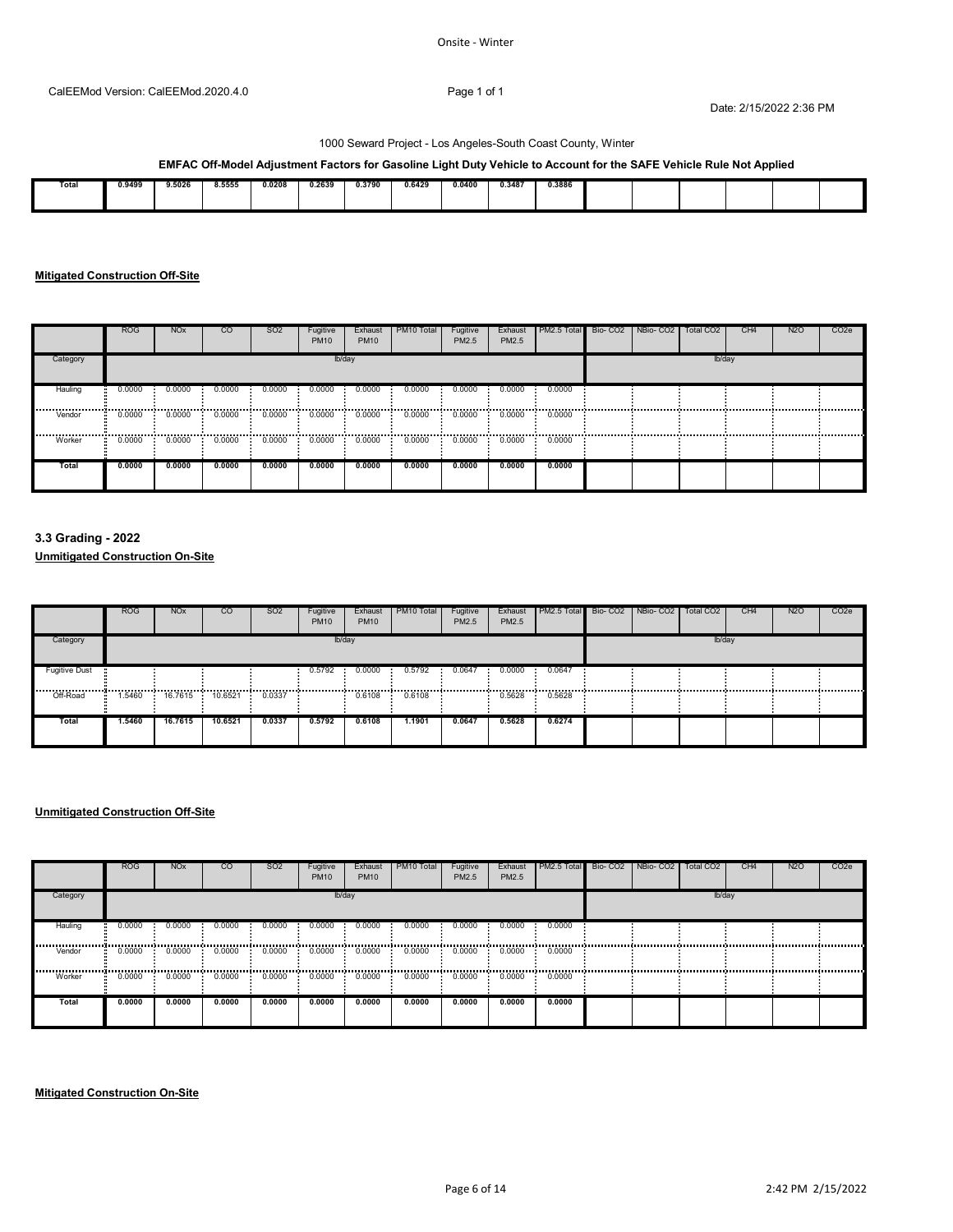#### Onsite ‐ Winter

Date: 2/15/2022 2:36 PM

# 1000 Seward Project - Los Angeles-South Coast County, Winter

# **EMFAC Off-Model Adjustment Factors for Gasoline Light Duty Vehicle to Account for the SAFE Vehicle Rule Not Applied**

|                          | <b>ROG</b> | <b>NO<sub>x</sub></b>  | CO      | SO <sub>2</sub> | Fugitive<br><b>PM10</b> | Exhaust<br><b>PM10</b> | PM10 Total | Fugitive<br>PM2.5 | PM2.5  | Exhaust   PM2.5 Total   Bio- CO2   NBio- CO2 |  | Total CO <sub>2</sub> | CH <sub>4</sub> | <b>N2O</b> | CO <sub>2e</sub> |
|--------------------------|------------|------------------------|---------|-----------------|-------------------------|------------------------|------------|-------------------|--------|----------------------------------------------|--|-----------------------|-----------------|------------|------------------|
| Category                 |            |                        |         |                 | lb/day                  |                        |            |                   |        |                                              |  | lb/day                |                 |            |                  |
| <b>Fugitive Dust</b><br> |            |                        |         |                 | 0.2259                  | 0.0000                 | 0.2259     | 0.0252            |        | $0.0000$ $0.0252$                            |  |                       |                 |            |                  |
| Off-Road                 | .5460      | 16.7615 10.6521 0.0337 |         |                 |                         | 0.6108                 | 0.6108     |                   |        | 0.5628 0.5628                                |  |                       |                 |            |                  |
| <b>Total</b>             | 1.5460     | 16.7615                | 10.6521 | 0.0337          | 0.2259                  | 0.6108                 | 0.8367     | 0.0252            | 0.5628 | 0.5880                                       |  |                       |                 |            |                  |

# **Mitigated Construction Off-Site**

|             | <b>ROG</b> | <b>NO<sub>x</sub></b> | $\overline{c}$ | SO <sub>2</sub> | Fugitive<br><b>PM10</b> | Exhaust<br><b>PM10</b> | PM10 Total | Fugitive<br>PM2.5 | PM2.5  | Exhaust   PM2.5 Total   Bio- CO2   NBio- CO2 |  | Total CO <sub>2</sub> | CH <sub>4</sub> | <b>N2O</b> | CO <sub>2e</sub> |
|-------------|------------|-----------------------|----------------|-----------------|-------------------------|------------------------|------------|-------------------|--------|----------------------------------------------|--|-----------------------|-----------------|------------|------------------|
| Category    |            |                       |                |                 | lb/day                  |                        |            |                   |        |                                              |  | lb/day                |                 |            |                  |
| Hauling     | 0.0000     | 0.0000                | 0.0000         | 0.0000          | 0.0000                  | 0.0000                 | 0.0000     | 0.0000            | 0.0000 | 0.0000<br><b>Contract Contract Contract</b>  |  |                       |                 |            |                  |
| Vendor      | 0.0000     | 0.0000                | 0.0000         | 0.0000          | 0.0000                  | 0.0000                 | 0.0000     | 0.0000            | 0.0000 | 0.0000                                       |  |                       |                 | .          |                  |
| .<br>Worker | 0.0000     | 0.0000                | 0.0000         | 0.0000          | 0.0000                  | 0.0000                 | 0.0000     | 0.0000            | 0.0000 | 0.0000                                       |  |                       |                 |            |                  |
| Total       | 0.0000     | 0.0000                | 0.0000         | 0.0000          | 0.0000                  | 0.0000                 | 0.0000     | 0.0000            | 0.0000 | 0.0000                                       |  |                       |                 |            |                  |

**3.3 Grading - 2023**

**Unmitigated Construction On-Site**

|                      | <b>ROG</b> | <b>NO<sub>x</sub></b> | CO              | SO <sub>2</sub> | Fugitive<br><b>PM10</b> | Exhaust<br><b>PM10</b> | PM10 Total | Fugitive<br>PM2.5 | Exhaust<br>PM2.5    | PM2.5 Total Bio-CO2 NBio-CO2 |  | Total CO <sub>2</sub> | CH <sub>4</sub> | <b>N2O</b> | CO <sub>2</sub> e |
|----------------------|------------|-----------------------|-----------------|-----------------|-------------------------|------------------------|------------|-------------------|---------------------|------------------------------|--|-----------------------|-----------------|------------|-------------------|
| Category             |            |                       |                 |                 | Ib/day                  |                        |            |                   |                     |                              |  | lb/day                |                 |            |                   |
| <b>Fugitive Dust</b> |            |                       |                 |                 | 0.5792                  | 0.0000                 | 0.5792     | 0.0647            | 0.0000<br>$\bullet$ | <b>COLLEGE</b><br>0.0647     |  |                       |                 |            |                   |
| Off-Road             | 1.4493     |                       | 14.9627 10.5379 | 0.0338          |                         | 0.5506                 | 0.5506     |                   | 0.5073              | 0.5073                       |  |                       |                 |            |                   |
| Total                | 1.4493     | 14.9627               | 10.5379         | 0.0338          | 0.5792                  | 0.5506                 | 1.1298     | 0.0647            | 0.5073              | 0.5720                       |  |                       |                 |            |                   |

|              | <b>ROG</b> | <b>NO<sub>x</sub></b> | CO     | SO <sub>2</sub> | Fugitive<br><b>PM10</b> | Exhaust<br><b>PM10</b> | PM10 Total | Fugitive<br>PM2.5 | PM2.5  | Exhaust PM2.5 Total Bio-CO2 NBio-CO2 |  | Total CO2 | CH <sub>4</sub> | <b>N2O</b> | CO <sub>2</sub> e |
|--------------|------------|-----------------------|--------|-----------------|-------------------------|------------------------|------------|-------------------|--------|--------------------------------------|--|-----------|-----------------|------------|-------------------|
| Category     |            |                       |        |                 | lb/day                  |                        |            |                   |        |                                      |  | lb/day    |                 |            |                   |
| Hauling      | 0.0000     | 0.0000                | 0.0000 | 0.0000          | 0.0000                  | 0.0000                 | 0.0000     | 0.0000            | 0.0000 | 0.0000<br><b>CONTRACTOR</b>          |  |           |                 |            |                   |
| Vendor       | 0.0000     | 0.0000                | 0.0000 | 0.0000          | 0.0000                  | 0.0000                 | 0.0000     | 0.0000            | 0.0000 | 0.0000<br><b>Contract Contract</b>   |  |           |                 |            |                   |
| Worker       | 0.0000     | 0.0000                | 0.0000 | 0.0000          | 0.0000                  | 0.0000                 | 0.0000     | 0.0000            | 0.0000 | 0.0000                               |  |           |                 |            |                   |
| <b>Total</b> | 0.0000     | 0.0000                | 0.0000 | 0.0000          | 0.0000                  | 0.0000                 | 0.0000     | 0.0000            | 0.0000 | 0.0000                               |  |           |                 |            |                   |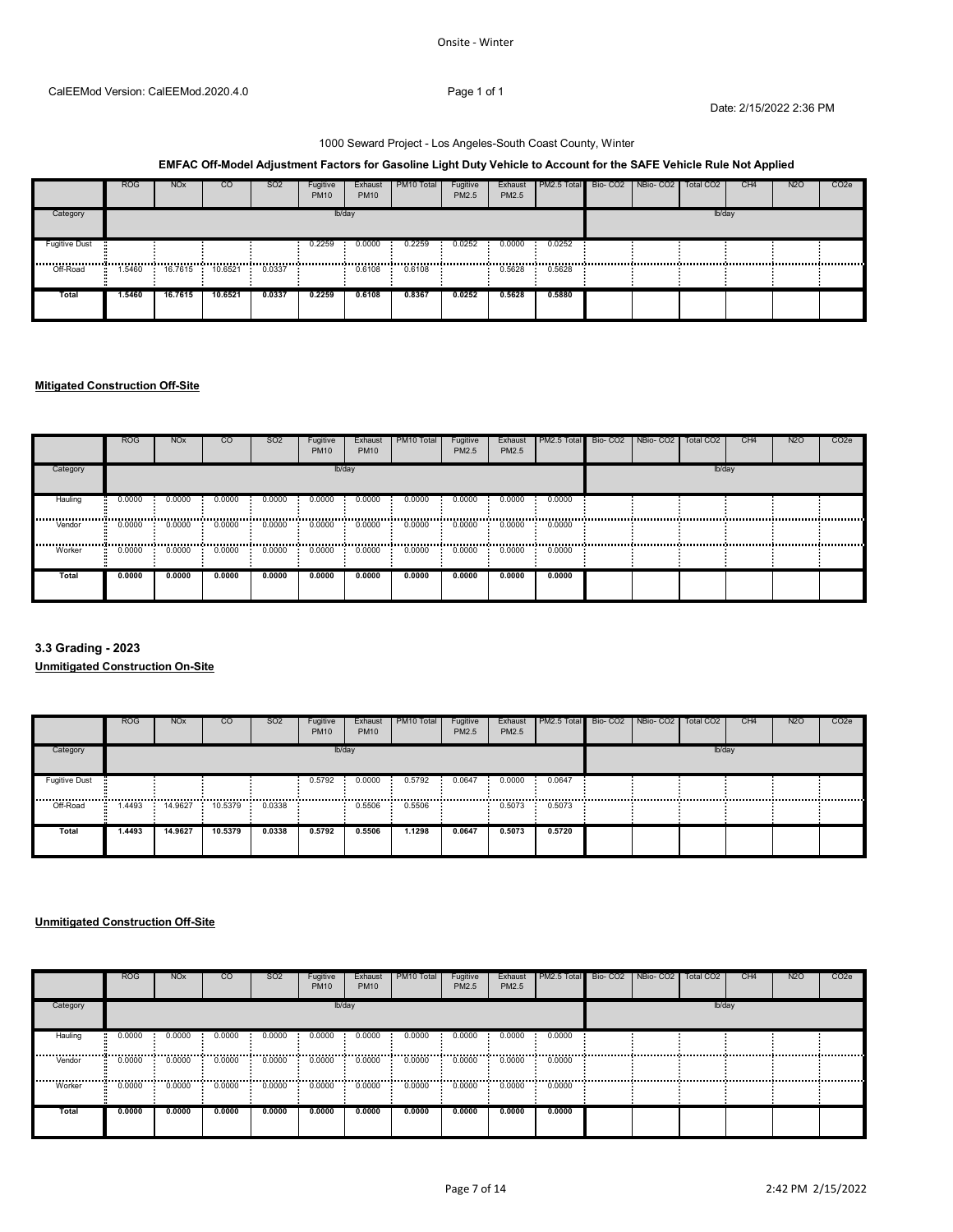1000 Seward Project - Los Angeles-South Coast County, Winter

**EMFAC Off-Model Adjustment Factors for Gasoline Light Duty Vehicle to Account for the SAFE Vehicle Rule Not Applied**

# **Mitigated Construction On-Site**

|                      | <b>ROG</b> | <b>NO<sub>x</sub></b> | <sub>co</sub> | SO <sub>2</sub> | Fugitive<br><b>PM10</b> | Exhaust<br><b>PM10</b> | PM10 Total | Fugitive<br>PM2.5 | PM2.5  | Exhaust PM2.5 Total Bio-CO2 NBio-CO2 |  | Total CO <sub>2</sub> | CH <sub>4</sub> | N <sub>2</sub> O | CO <sub>2e</sub> |
|----------------------|------------|-----------------------|---------------|-----------------|-------------------------|------------------------|------------|-------------------|--------|--------------------------------------|--|-----------------------|-----------------|------------------|------------------|
| Category             |            |                       |               |                 | lb/day                  |                        |            |                   |        |                                      |  | lb/day                |                 |                  |                  |
| <b>Fugitive Dust</b> |            |                       |               |                 | 0.2259                  | 0.0000                 | 0.2259     | 0.0252            | 0.0000 | 0.0252<br><b>Contract</b>            |  |                       |                 |                  |                  |
|                      |            |                       |               |                 |                         |                        |            |                   |        |                                      |  |                       |                 |                  |                  |
| Total                | 1.4493     | 14.9627               | 10.5379       | 0.0338          | 0.2259                  | 0.5506                 | 0.7765     | 0.0252            | 0.5073 | 0.5326                               |  |                       |                 |                  |                  |

#### **Mitigated Construction Off-Site**

|          | <b>ROG</b> | <b>NO<sub>x</sub></b>                       | $\overline{c}$    | SO <sub>2</sub> | Fugitive<br><b>PM10</b> | Exhaust<br><b>PM10</b> | PM <sub>10</sub> Total | Fugitive<br>PM2.5                   | Exhaust<br>PM2.5 | PM2.5 Total Bio-CO2 NBio-CO2 |  | Total CO <sub>2</sub> | CH <sub>4</sub> | <b>N2O</b> | CO <sub>2e</sub> |
|----------|------------|---------------------------------------------|-------------------|-----------------|-------------------------|------------------------|------------------------|-------------------------------------|------------------|------------------------------|--|-----------------------|-----------------|------------|------------------|
| Category |            |                                             |                   |                 |                         | lb/day                 |                        |                                     |                  |                              |  | lb/day                |                 |            |                  |
| Hauling  | 0.0000     | 0.0000<br><b>Contract</b>                   | $0.0000$ $0.0000$ |                 | 0.0000                  | 0.0000                 |                        | $0.0000$ $0.0000$ $0.0000$ $0.0000$ |                  |                              |  |                       |                 |            |                  |
| Vendor   | 0.0000     | 0.0000<br><b>Contract Contract Contract</b> | 0.0000            | 0.0000          | 0.0000                  | 0.0000                 | 0.0000                 | 0.0000                              | 0.0000           | 0.0000                       |  |                       |                 |            |                  |
| Worker   | 0.0000     | 0.0000                                      | 0.0000            | 0.0000          | 0.0000                  | 0.0000                 | 0.0000                 | 0.0000                              | 0.0000           | 0.0000                       |  |                       |                 |            |                  |
| Total    | 0.0000     | 0.0000                                      | 0.0000            | 0.0000          | 0.0000                  | 0.0000                 | 0.0000                 | 0.0000                              | 0.0000           | 0.0000                       |  |                       |                 |            |                  |

# **3.4 Mat Foundation - 2023**

**Unmitigated Construction On-Site**

|                      | <b>ROG</b> | <b>NO<sub>x</sub></b> | <sub>CO</sub> | SO <sub>2</sub> | Fugitive<br><b>PM10</b> | Exhaust<br><b>PM10</b> | PM10 Total | Fugitive<br>PM2.5 | PM2.5       | Exhaust   PM2.5 Total   Bio- CO2   NBio- CO2          |  | Total CO <sub>2</sub> | CH <sub>4</sub> | N <sub>2</sub> O | CO <sub>2e</sub> |
|----------------------|------------|-----------------------|---------------|-----------------|-------------------------|------------------------|------------|-------------------|-------------|-------------------------------------------------------|--|-----------------------|-----------------|------------------|------------------|
| Category             |            |                       |               |                 |                         | lb/day                 |            |                   |             |                                                       |  | lb/day                |                 |                  |                  |
| <b>Fugitive Dust</b> |            |                       |               |                 | 0.0000                  | 0.0000                 |            |                   |             | $0.0000$ $0.0000$ $0.0000$ $0.0000$ $0.0000$ $0.0000$ |  |                       |                 |                  |                  |
| Off-Road             | 3.0028     | 25.0815 28.4592       |               | 0.0532          |                         | 1.1583                 | 1.1583     |                   | $.1392 - 1$ | 1.1392                                                |  |                       |                 |                  |                  |
| Total                | 3.0028     | 25.0815               | 28.4592       | 0.0532          | 0.0000                  | 1.1583                 | 1.1583     | 0.0000            | 1.1392      | 1.1392                                                |  |                       |                 |                  |                  |

|          | <b>ROG</b> | <b>NO<sub>x</sub></b> | <sub>CO</sub> | SO <sub>2</sub> | Fugitive<br><b>PM10</b> | Exhaust<br><b>PM10</b> | PM10 Total | Fugitive<br>PM2.5 | Exhaust<br>PM2.5 | PM2.5 Total Bio-CO2 NBio-CO2 |  | Total CO <sub>2</sub> | CH <sub>4</sub> | <b>N2O</b> | CO <sub>2</sub> e |
|----------|------------|-----------------------|---------------|-----------------|-------------------------|------------------------|------------|-------------------|------------------|------------------------------|--|-----------------------|-----------------|------------|-------------------|
| Category |            |                       |               |                 |                         | lb/day                 |            |                   |                  |                              |  | lb/day                |                 |            |                   |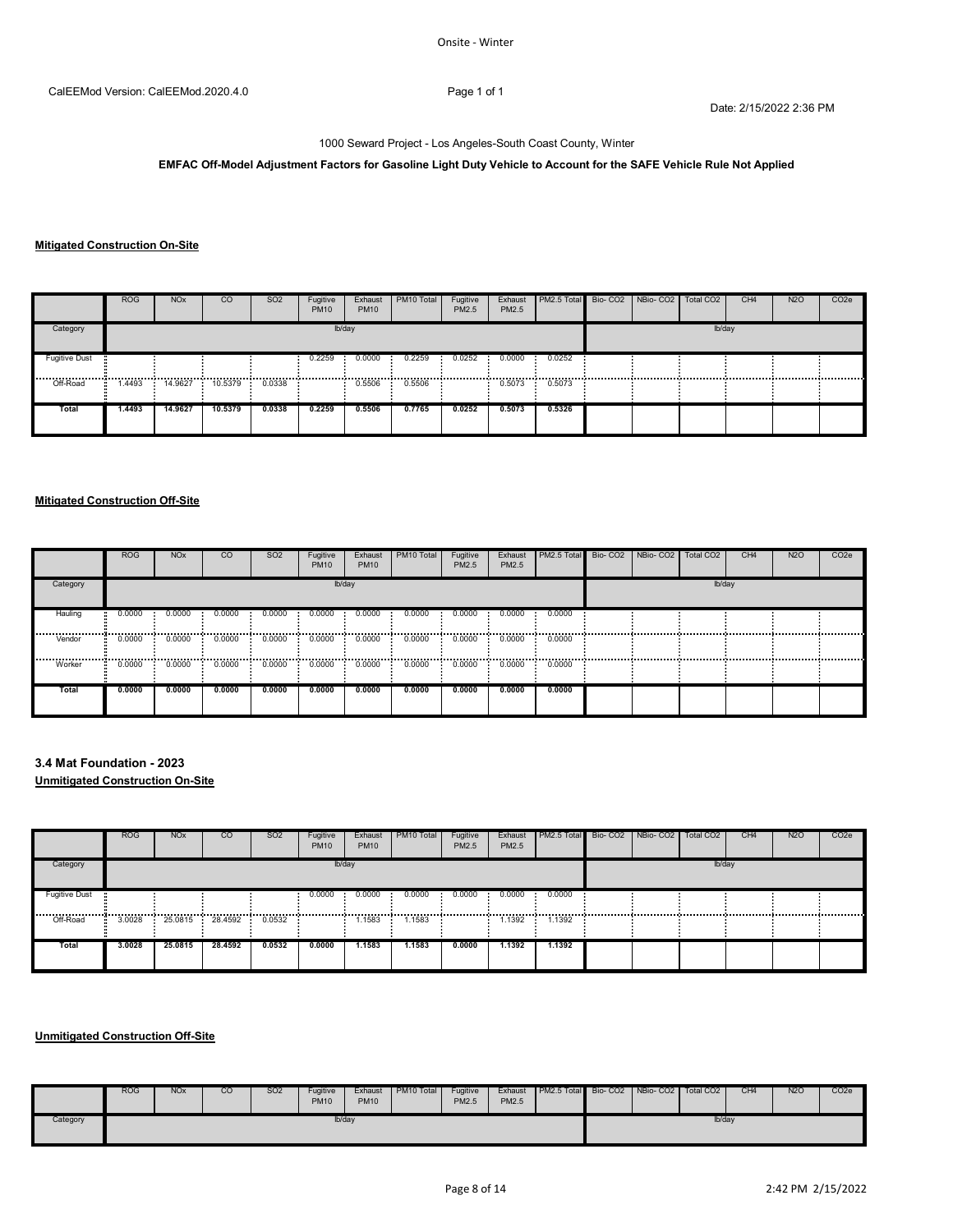#### Onsite ‐ Winter

#### CalEEMod Version: CalEEMod.2020.4.0 Page 1 of 1

Date: 2/15/2022 2:36 PM

# 1000 Seward Project - Los Angeles-South Coast County, Winter

# **EMFAC Off-Model Adjustment Factors for Gasoline Light Duty Vehicle to Account for the SAFE Vehicle Rule Not Applied**

| Hauling | 0.0000<br>$\sim$ | 0.0000 | 0.0000 | 0.0000 | 0.0000 | 0.0000 | 0.0000 | 0.0000 | 0.0000 | 0.0000 |  |  |  |
|---------|------------------|--------|--------|--------|--------|--------|--------|--------|--------|--------|--|--|--|
|         |                  |        |        |        |        |        |        |        |        |        |  |  |  |
|         |                  |        |        |        |        |        |        |        |        |        |  |  |  |
| Vendor  | 0.0000<br>$\sim$ | 0.0000 | 0.0000 | 0.0000 | 0.0000 | 0.0000 | 0.0000 | 0.0000 | 0.0000 | 0.0000 |  |  |  |
|         |                  |        |        |        |        |        |        |        |        |        |  |  |  |
|         |                  |        |        |        |        |        |        |        |        |        |  |  |  |
| Worker  | 0.0000<br>$\sim$ | 0.0000 | 0.0000 | 0.0000 | 0.0000 | 0.0000 | 0.0000 | 0.0000 | 0.0000 | 0.0000 |  |  |  |
|         |                  |        |        |        |        |        |        |        |        |        |  |  |  |
|         |                  |        |        |        |        |        |        |        |        |        |  |  |  |
| Total   | 0.0000           | 0.0000 | 0.0000 | 0.0000 | 0.0000 | 0.0000 | 0.0000 | 0.0000 | 0.0000 | 0.0000 |  |  |  |
|         |                  |        |        |        |        |        |        |        |        |        |  |  |  |
|         |                  |        |        |        |        |        |        |        |        |        |  |  |  |
|         |                  |        |        |        |        |        |        |        |        |        |  |  |  |

# **Mitigated Construction On-Site**

|                      | <b>ROG</b> | <b>NO<sub>x</sub></b>  | CO      | SO <sub>2</sub> | Fugitive<br><b>PM10</b> | Exhaust<br><b>PM10</b> | PM10 Total | Fugitive<br>PM2.5 | PM2.5  | Exhaust   PM2.5 Total   Bio- CO2   NBio- CO2   Total CO2 |  |        | CH <sub>4</sub> | <b>N2O</b> | CO <sub>2e</sub> |
|----------------------|------------|------------------------|---------|-----------------|-------------------------|------------------------|------------|-------------------|--------|----------------------------------------------------------|--|--------|-----------------|------------|------------------|
| Category             |            |                        |         |                 | lb/day                  |                        |            |                   |        |                                                          |  | lb/day |                 |            |                  |
| <b>Fugitive Dust</b> |            |                        |         |                 | 0.0000                  | 0.0000                 | 0.0000     | 0.0000<br>- 20    |        | $0.0000$ $0.0000$                                        |  |        |                 |            |                  |
| Off-Road             | 3.0028     | 25.0815 28.4592 0.0532 |         |                 |                         | 1.1583                 | .1583      |                   | 1.1392 | 1.1392                                                   |  |        |                 |            |                  |
| <b>Total</b>         | 3.0028     | 25.0815                | 28.4592 | 0.0532          | 0.0000                  | 1.1583                 | 1.1583     | 0.0000            | 1.1392 | 1.1392                                                   |  |        |                 |            |                  |

# **Mitigated Construction Off-Site**

|          | <b>ROG</b> | <b>NO<sub>x</sub></b> | <sub>CO</sub> | SO <sub>2</sub> | Fugitive<br><b>PM10</b> | Exhaust<br><b>PM10</b> | PM10 Total | Fugitive<br>PM2.5 | Exhaust<br>PM2.5 | PM2.5 Total      | Bio- CO2 NBio- CO2 | Total CO <sub>2</sub> | CH <sub>4</sub> | <b>N2O</b> | CO <sub>2</sub> e |
|----------|------------|-----------------------|---------------|-----------------|-------------------------|------------------------|------------|-------------------|------------------|------------------|--------------------|-----------------------|-----------------|------------|-------------------|
| Category |            |                       |               |                 | lb/day                  |                        |            |                   |                  |                  |                    | lb/day                |                 |            |                   |
| Hauling  | 0.0000     | 0.0000                | 0.0000        | 0.0000          | 0.0000                  | 0.0000                 | 0.0000     | 0.0000            | 0.0000           | 0.0000<br>$\sim$ |                    |                       |                 |            |                   |
| Vendor   | 0.0000     | 0.0000                | 0.0000        | 0.0000          | 0.0000                  | 0.0000                 | 0.0000     | 0.0000            | 0.0000           | 0.0000           |                    |                       |                 |            |                   |
| Worker   | 0.0000     | 0.0000<br>$\sim$      | 0.0000        | 0.0000          | 0.0000                  | 0.0000                 | 0.0000     | 0.0000            | 0.0000           | 0.0000           |                    |                       |                 |            |                   |
| Total    | 0.0000     | 0.0000                | 0.0000        | 0.0000          | 0.0000                  | 0.0000                 | 0.0000     | 0.0000            | 0.0000           | 0.0000           |                    |                       |                 |            |                   |

# **3.5 Building Construction - 2023 Unmitigated Construction On-Site**

|          | <b>ROG</b> | <b>NO<sub>x</sub></b> | CO              | SO <sub>2</sub> | Fugitive<br><b>PM10</b> | Exhaust<br><b>PM10</b> | PM10 Total | Fugitive<br>PM2.5 | PM2.5  | Exhaust PM2.5 Total Bio- CO2 NBio- CO2 |  | Total CO <sub>2</sub> | CH <sub>4</sub> | N <sub>2</sub> O | CO <sub>2</sub> e |
|----------|------------|-----------------------|-----------------|-----------------|-------------------------|------------------------|------------|-------------------|--------|----------------------------------------|--|-----------------------|-----------------|------------------|-------------------|
| Category |            |                       |                 |                 | lb/day                  |                        |            |                   |        |                                        |  | lb/day                |                 |                  |                   |
| Off-Road | 1.7947     |                       | 13.6495 18.5473 | 0.0292          |                         | 0.6471                 | 0.6471     |                   | 0.6308 | 0.6308                                 |  |                       |                 |                  |                   |
| Total    | 1.7947     | 13.6495               | 18.5473         | 0.0292          |                         | 0.6471                 | 0.6471     |                   | 0.6308 | 0.6308                                 |  |                       |                 |                  |                   |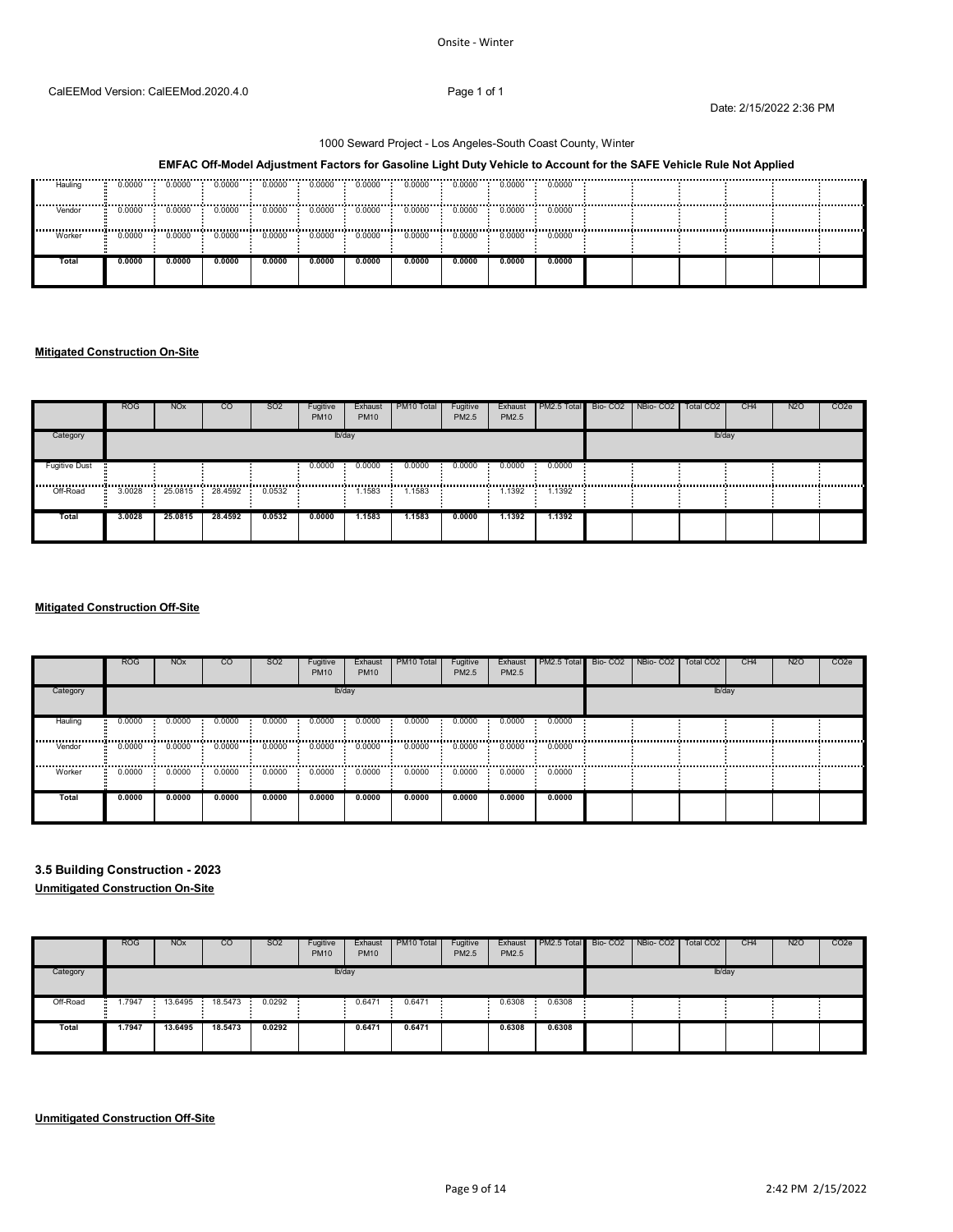#### Onsite ‐ Winter

Date: 2/15/2022 2:36 PM

# 1000 Seward Project - Los Angeles-South Coast County, Winter

# **EMFAC Off-Model Adjustment Factors for Gasoline Light Duty Vehicle to Account for the SAFE Vehicle Rule Not Applied**

|          | <b>ROG</b> | <b>NO<sub>x</sub></b> | <sub>CO</sub> | SO <sub>2</sub> | Fugitive<br><b>PM10</b> | Exhaust<br><b>PM10</b> | PM <sub>10</sub> Total | Fugitive<br>PM2.5 | PM2.5  | Exhaust PM2.5 Total Bio-CO2 NBio-CO2 |  | Total CO <sub>2</sub> | CH <sub>4</sub> | <b>N2O</b> | CO <sub>2</sub> e |
|----------|------------|-----------------------|---------------|-----------------|-------------------------|------------------------|------------------------|-------------------|--------|--------------------------------------|--|-----------------------|-----------------|------------|-------------------|
| Category |            |                       |               |                 | lb/day                  |                        |                        |                   |        |                                      |  | lb/day                |                 |            |                   |
| Hauling  | 0.0000     | 0.0000                | 0.0000        | 0.0000          | 0.0000                  | 0.0000                 | 0.0000                 | 0.0000            | 0.0000 | 0.0000<br>$\sim$                     |  |                       |                 |            |                   |
| Vendor   | 0.0000     | 0.0000                | 0.0000        | 0.0000          | 0.0000                  | 0.0000                 | 0.0000                 | 0.0000            | 0.0000 | 0.0000<br><b>CONTRACTOR</b>          |  |                       |                 |            |                   |
| Worker   | 0.0000     | 0.0000                | 0.0000        | 0.0000          | 0.0000                  | 0.0000                 | 0.0000                 | 0.0000            | 0.0000 | 0.0000<br><b>Contract Contract</b>   |  |                       |                 |            |                   |
| Total    | 0.0000     | 0.0000                | 0.0000        | 0.0000          | 0.0000                  | 0.0000                 | 0.0000                 | 0.0000            | 0.0000 | 0.0000                               |  |                       |                 |            |                   |

# **Mitigated Construction On-Site**

|          | <b>ROG</b> | <b>NO<sub>x</sub></b> | CO              | SO <sub>2</sub> | Fugitive<br><b>PM10</b> | Exhaust<br><b>PM10</b> | PM10 Total | Fugitive<br>PM2.5 | PM2.5  | Exhaust   PM2.5 Total   Bio- CO2   NBio- CO2   Total CO2 |  |        | CH <sub>4</sub> | <b>N2O</b> | CO <sub>2</sub> e |
|----------|------------|-----------------------|-----------------|-----------------|-------------------------|------------------------|------------|-------------------|--------|----------------------------------------------------------|--|--------|-----------------|------------|-------------------|
| Category |            |                       |                 |                 |                         | lb/day                 |            |                   |        |                                                          |  | lb/day |                 |            |                   |
| Off-Road | .7947      |                       | 13.6495 18.5473 | 0.0292          |                         | 0.6471                 | 0.6471     |                   | 0.6308 | 0.6308<br><b>Contract Contract</b>                       |  |        |                 |            |                   |
| Total    | 1.7947     | 13.6495               | 18.5473         | 0.0292          |                         | 0.6471                 | 0.6471     |                   | 0.6308 | 0.6308                                                   |  |        |                 |            |                   |

# **Mitigated Construction Off-Site**

|              | <b>ROG</b> | <b>NO<sub>x</sub></b> | <sub>CO</sub> | SO <sub>2</sub> | Fugitive<br><b>PM10</b>  | Exhaust<br><b>PM10</b> | PM10 Total | Fugitive<br>PM2.5 | PM2.5  | Exhaust PM2.5 Total Bio-CO2 NBio-CO2 |  | Total CO <sub>2</sub> | CH <sub>4</sub> | <b>N2O</b> | CO <sub>2</sub> e |
|--------------|------------|-----------------------|---------------|-----------------|--------------------------|------------------------|------------|-------------------|--------|--------------------------------------|--|-----------------------|-----------------|------------|-------------------|
| Category     |            |                       |               |                 |                          | lb/day                 |            |                   |        |                                      |  | lb/day                |                 |            |                   |
| Hauling<br>. | 0.0000     | 0.0000                | 0.0000        | 0.0000          | 0.0000<br>$\sim$         | 0.0000                 | 0.0000     | 0.0000            | 0.0000 | 0.0000<br><b>Contract Contract</b>   |  |                       |                 |            |                   |
| Vendor       | 0.0000     | 0.0000                | 0.0000        | 0.0000          | 0.0000<br><b>College</b> | 0.0000                 | 0.0000     | 0.0000            | 0.0000 | 0.0000                               |  |                       |                 |            |                   |
| Worker       | 0.0000     | 0.0000                | 0.0000        | 0.0000          | 0.0000                   | 0.0000                 | 0.0000     | 0.0000            | 0.0000 | 0.0000                               |  |                       |                 |            |                   |
| <b>Total</b> | 0.0000     | 0.0000                | 0.0000        | 0.0000          | 0.0000                   | 0.0000                 | 0.0000     | 0.0000            | 0.0000 | 0.0000                               |  |                       |                 |            |                   |

# **3.5 Building Construction - 2024 Unmitigated Construction On-Site**

|          | <b>ROG</b> | <b>NO<sub>x</sub></b> | <sub>co</sub>    | SO <sub>2</sub> | Fugitive<br><b>PM10</b> | Exhaust<br><b>PM10</b> | PM10 Total | Fugitive<br>PM2.5 | PM2.5  | Exhaust   PM2.5 Total   Bio- CO2   NBio- CO2   Total CO2 |  |        | CH <sub>4</sub> | N <sub>2</sub> O | CO <sub>2</sub> e |
|----------|------------|-----------------------|------------------|-----------------|-------------------------|------------------------|------------|-------------------|--------|----------------------------------------------------------|--|--------|-----------------|------------------|-------------------|
| Category |            |                       |                  |                 | lb/day                  |                        |            |                   |        |                                                          |  | lb/day |                 |                  |                   |
| Off-Road | 1.6833     |                       | 12.9283  18.5050 | 0.0292          |                         | 0.5629                 | 0.5629     |                   | 0.5486 | 0.5486                                                   |  |        |                 |                  |                   |
| Total    | 1.6833     | 12.9283               | 18.5050          | 0.0292          |                         | 0.5629                 | 0.5629     |                   | 0.5486 | 0.5486                                                   |  |        |                 |                  |                   |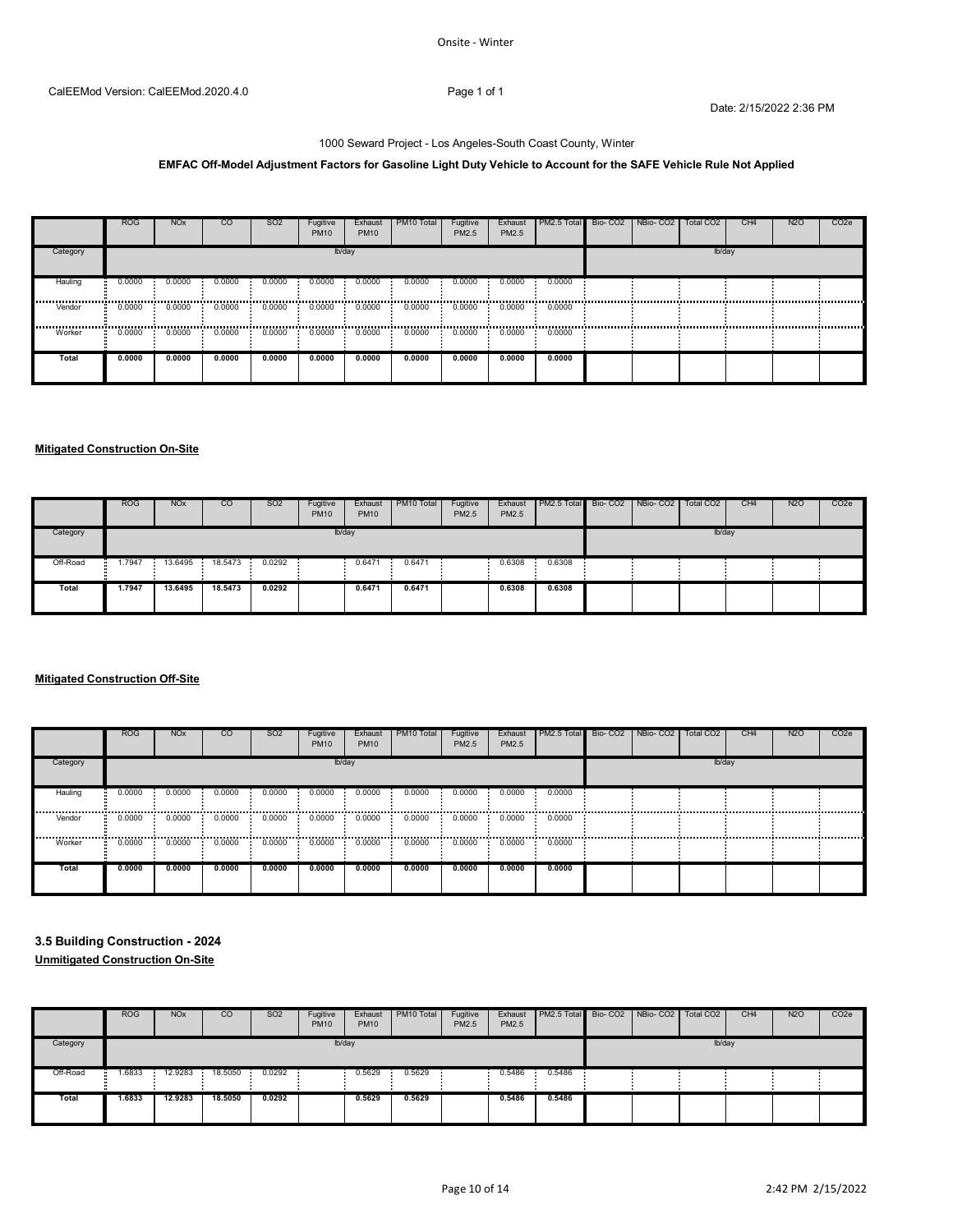# 1000 Seward Project - Los Angeles-South Coast County, Winter

# **EMFAC Off-Model Adjustment Factors for Gasoline Light Duty Vehicle to Account for the SAFE Vehicle Rule Not Applied**

# **Unmitigated Construction Off-Site**

|              | <b>ROG</b> | <b>NO<sub>x</sub></b> | <sub>CO</sub> | SO <sub>2</sub> | Fugitive<br><b>PM10</b> | Exhaust<br><b>PM10</b> | PM <sub>10</sub> Total | Fugitive<br>PM2.5 | Exhaust<br>PM2.5 | PM2.5 Total                        | Bio-CO <sub>2</sub> | NBio-CO <sub>2</sub> | Total CO2 | CH <sub>4</sub> | N <sub>2</sub> O | CO2e |
|--------------|------------|-----------------------|---------------|-----------------|-------------------------|------------------------|------------------------|-------------------|------------------|------------------------------------|---------------------|----------------------|-----------|-----------------|------------------|------|
| Category     |            |                       |               |                 |                         | lb/day                 |                        |                   |                  |                                    |                     |                      | lb/day    |                 |                  |      |
| Hauling      | 0.0000     | 0.0000                | 0.0000        | 0.0000          | 0.0000                  | 0.0000                 | 0.0000                 | 0.0000            | 0.0000           | 0.0000<br><b>Contract Contract</b> |                     |                      |           |                 |                  |      |
| Vendor       | 0.0000     | 0.0000                | 0.0000        | 0.0000          | 0.0000                  | 0.0000                 | 0.0000                 | 0.0000            | 0.0000           | 0.0000                             |                     |                      |           |                 |                  |      |
| Worker       | 0.0000     | 0.0000                | 0.0000        | 0.0000          | 0.0000                  | 0.0000                 | 0.0000                 | 0.0000            |                  | $0.0000$ $0.0000$                  |                     |                      |           |                 |                  |      |
| <b>Total</b> | 0.0000     | 0.0000                | 0.0000        | 0.0000          | 0.0000                  | 0.0000                 | 0.0000                 | 0.0000            | 0.0000           | 0.0000                             |                     |                      |           |                 |                  |      |

# **Mitigated Construction On-Site**

|              | <b>ROG</b> | <b>NO<sub>x</sub></b> | CO                        | SO <sub>2</sub> | Fugitive<br><b>PM10</b> | Exhaust<br><b>PM10</b> | PM10 Total | Fugitive<br>PM2.5 | PM2.5  | Exhaust   PM2.5 Total   Bio- CO2   NBio- CO2   Total CO2 |  |        | CH <sub>4</sub> | <b>N2O</b> | CO <sub>2</sub> e |
|--------------|------------|-----------------------|---------------------------|-----------------|-------------------------|------------------------|------------|-------------------|--------|----------------------------------------------------------|--|--------|-----------------|------------|-------------------|
| Category     |            |                       |                           |                 | lb/day                  |                        |            |                   |        |                                                          |  | lb/day |                 |            |                   |
| Off-Road     | 1.6833     | 12.9283               | 18.5050<br>- 11<br>$\sim$ | 0.0292          |                         | 0.5629                 | 0.5629     |                   | 0.5486 | 0.5486<br>- 90                                           |  |        |                 |            |                   |
| <b>Total</b> | 1.6833     | 12.9283               | 18.5050                   | 0.0292          |                         | 0.5629                 | 0.5629     |                   | 0.5486 | 0.5486                                                   |  |        |                 |            |                   |

#### **Mitigated Construction Off-Site**

|          | <b>ROG</b> | <b>NO<sub>x</sub></b> | $\overline{c}$ | SO <sub>2</sub> | Fugitive<br><b>PM10</b>  | Exhaust<br><b>PM10</b> | PM <sub>10</sub> Total | Fugitive<br>PM2.5 | PM2.5  | Exhaust   PM2.5 Total   Bio- CO2   NBio- CO2   Total CO2 |  |        | CH <sub>4</sub> | <b>N2O</b> | CO <sub>2e</sub> |
|----------|------------|-----------------------|----------------|-----------------|--------------------------|------------------------|------------------------|-------------------|--------|----------------------------------------------------------|--|--------|-----------------|------------|------------------|
| Category |            |                       |                |                 | lb/day                   |                        |                        |                   |        |                                                          |  | lb/day |                 |            |                  |
| Hauling  | 0.0000     | 0.0000                | 0.0000         | 0.0000          | 0.0000                   | 0.0000                 | 0.0000                 | 0.0000            | 0.0000 | 0.0000<br><b>Contract Contract</b>                       |  |        |                 |            |                  |
| Vendor   | 0.0000     | 0.0000                | 0.0000         | 0.0000          | 0.0000                   | 0.0000                 | 0.0000                 | 0.0000            | 0.0000 | 0.0000                                                   |  |        |                 |            |                  |
| Worker   | 0.0000     | 0.0000                | $0.0000 -$     | 0.0000          | 0.0000<br><b>College</b> | 0.0000                 | 0.0000                 | 0.0000            | 0.0000 | 0.0000<br><b>Contract Contract</b>                       |  |        |                 |            |                  |
| Total    | 0.0000     | 0.0000                | 0.0000         | 0.0000          | 0.0000                   | 0.0000                 | 0.0000                 | 0.0000            | 0.0000 | 0.0000                                                   |  |        |                 |            |                  |

**3.6 Paving - 2024**

|          | <b>ROG</b> | <b>NO<sub>x</sub></b> | CO | SO <sub>2</sub> | Fugitive<br><b>PM10</b> | Exhaust<br><b>PM10</b> | PM10 Total | Fugitive<br>PM2.5 | Exhaust<br>PM2.5 | PM2.5 Total | Bio-CO <sub>2</sub> | NBio-CO <sub>2</sub> | Total CO <sub>2</sub> | CH <sub>4</sub> | <b>N2O</b> | CO <sub>2</sub> |
|----------|------------|-----------------------|----|-----------------|-------------------------|------------------------|------------|-------------------|------------------|-------------|---------------------|----------------------|-----------------------|-----------------|------------|-----------------|
| Category |            |                       |    |                 | lb/day                  |                        |            |                   |                  |             |                     |                      | lb/day                |                 |            |                 |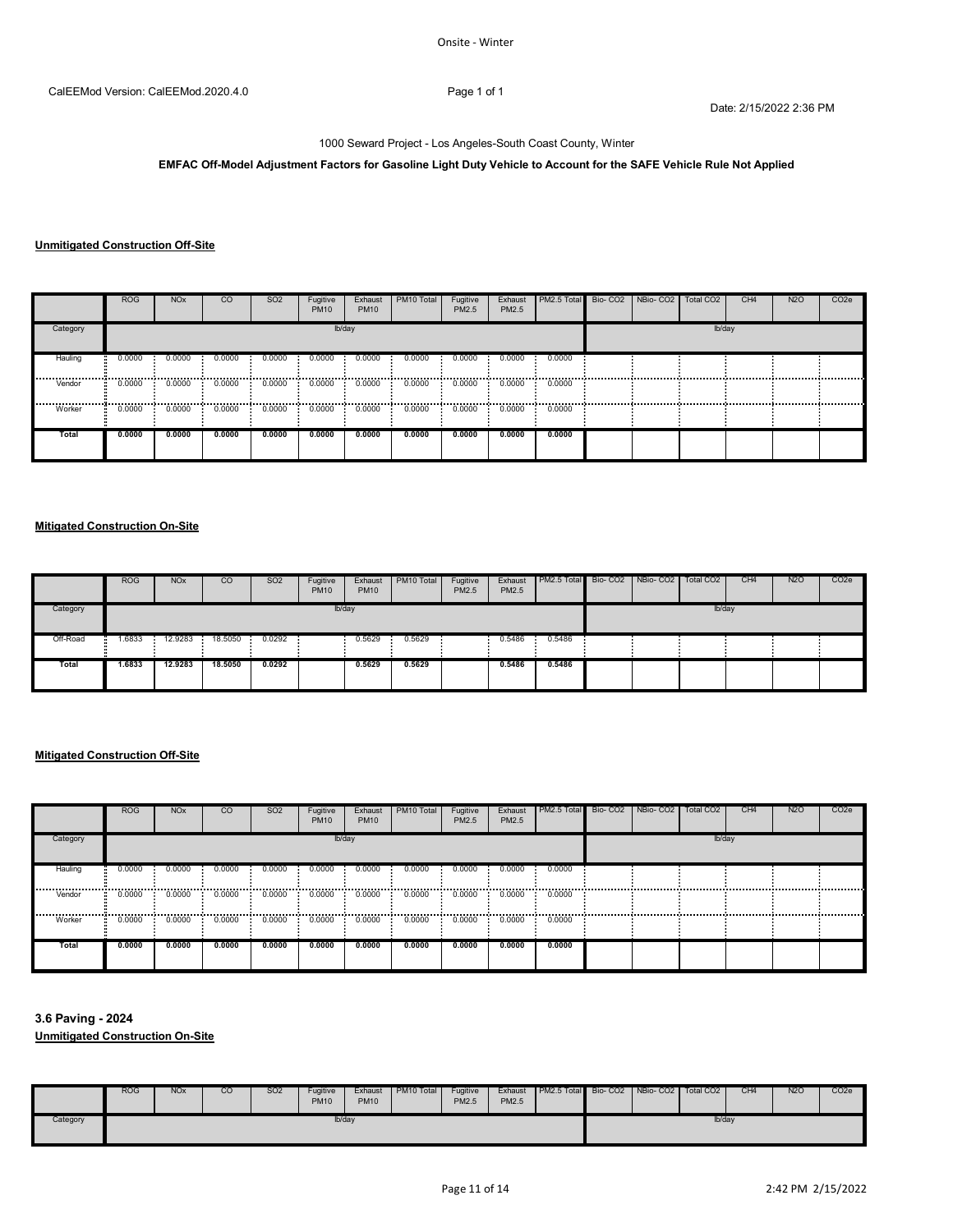#### Onsite ‐ Winter

## CalEEMod Version: CalEEMod.2020.4.0 Page 1 of 1

Date: 2/15/2022 2:36 PM

# 1000 Seward Project - Los Angeles-South Coast County, Winter

# **EMFAC Off-Model Adjustment Factors for Gasoline Light Duty Vehicle to Account for the SAFE Vehicle Rule Not Applied**

| Off-Road | 0.4315 | 4.2151 | 6.1128<br>$\overline{\phantom{a}}$ | 9.4800e-<br>003   | 0.1938 | 0.1938 | 0.1794 | 0.1794 |  |  |  |
|----------|--------|--------|------------------------------------|-------------------|--------|--------|--------|--------|--|--|--|
| Paving   | 0.0000 |        |                                    |                   | 0.0000 | 0.0000 | 0.0000 | 0.0000 |  |  |  |
| Total    | 0.4315 | 4.2151 | 6.1128                             | $9.4800e-$<br>003 | 0.1938 | 0.1938 | 0.1794 | 0.1794 |  |  |  |

# **Unmitigated Construction Off-Site**

|              | <b>ROG</b> | <b>NO<sub>x</sub></b> | <sub>CO</sub> | SO <sub>2</sub> | Fugitive<br><b>PM10</b> | Exhaust<br><b>PM10</b> | PM10 Total | Fugitive<br>PM2.5 | PM2.5  | Exhaust   PM2.5 Total   Bio- CO2   NBio- CO2 |  | Total CO <sub>2</sub> | CH <sub>4</sub> | N <sub>2</sub> O | CO <sub>2</sub> e |
|--------------|------------|-----------------------|---------------|-----------------|-------------------------|------------------------|------------|-------------------|--------|----------------------------------------------|--|-----------------------|-----------------|------------------|-------------------|
| Category     |            |                       |               |                 | lb/day                  |                        |            |                   |        |                                              |  | lb/day                |                 |                  |                   |
| Hauling      | 0.0000     | 0.0000                | 0.0000        | 0.0000          | 0.0000                  | 0.0000                 | 0.0000     | 0.0000            | 0.0000 | 0.0000<br><b>Contract</b>                    |  |                       |                 |                  |                   |
| Vendor       | 0.0000     | 0.0000                | 0.0000        | 0.0000          | 0.0000                  | 0.0000                 | 0.0000     | 0.0000            | 0.0000 | 0.0000<br>and the second                     |  |                       |                 |                  |                   |
| Worker       | 0.0000     | 0.0000                | 0.0000        | 0.0000          | 0.0000                  | 0.0000                 | 0.0000     | 0.0000            |        | $0.0000$ $0.0000$                            |  |                       |                 |                  |                   |
| <b>Total</b> | 0.0000     | 0.0000                | 0.0000        | 0.0000          | 0.0000                  | 0.0000                 | 0.0000     | 0.0000            | 0.0000 | 0.0000                                       |  |                       |                 |                  |                   |

# **Mitigated Construction On-Site**

|                 | <b>ROG</b> | <b>NO<sub>x</sub></b> | $\overline{c}$  | SO <sub>2</sub>   | Fugitive<br><b>PM10</b> | Exhaust<br><b>PM10</b> | PM10 Total  | Fugitive<br>PM2.5 | PM2.5  | Exhaust   PM2.5 Total   Bio- CO2   NBio- CO2   Total CO2 |  |        | CH <sub>4</sub> | <b>N2O</b> | CO <sub>2</sub> e |
|-----------------|------------|-----------------------|-----------------|-------------------|-------------------------|------------------------|-------------|-------------------|--------|----------------------------------------------------------|--|--------|-----------------|------------|-------------------|
| Category        |            |                       |                 |                   | lb/day                  |                        |             |                   |        |                                                          |  | lb/day |                 |            |                   |
| Off-Road        | 0.4315     | 4.2151<br>$\sim$      | 6.1128 9.4800e- | 003               |                         | 0.1938                 | 0.1938      |                   | 0.1794 | 0.1794                                                   |  |        |                 |            |                   |
| <br>Paving<br>- | 0.0000     |                       |                 |                   |                         | 0.0000                 | .<br>0.0000 |                   |        | $0.0000$ 0.0000                                          |  |        |                 |            |                   |
| Total           | 0.4315     | 4.2151                | 6.1128          | $9.4800e-$<br>003 |                         | 0.1938                 | 0.1938      |                   | 0.1794 | 0.1794                                                   |  |        |                 |            |                   |

## **Mitigated Construction Off-Site**

|          | <b>ROG</b> | <b>NO<sub>x</sub></b> | $\overline{c}$                              | SO <sub>2</sub> | Fugitive<br><b>PM10</b> | Exhaust<br><b>PM10</b> | PM10 Total | Fugitive<br>PM2.5 | PM2.5  | Exhaust PM2.5 Total Bio-CO2 NBio-CO2        |  | Total CO <sub>2</sub> | CH <sub>4</sub> | <b>N2O</b> | CO <sub>2</sub> e |
|----------|------------|-----------------------|---------------------------------------------|-----------------|-------------------------|------------------------|------------|-------------------|--------|---------------------------------------------|--|-----------------------|-----------------|------------|-------------------|
| Category |            |                       |                                             |                 |                         | lb/day                 |            |                   |        |                                             |  | lb/day                |                 |            |                   |
| Hauling  | 0.0000     | 0.0000                | 0.0000<br><b>Contract Contract Contract</b> | 0.0000          | 0.0000<br>$\sim$        | 0.0000                 | 0.0000     | 0.0000            | 0.0000 | 0.0000<br><b>Contract Contract Contract</b> |  |                       |                 |            |                   |
| Vendor   | 0.0000     | 0.0000                | 0.0000                                      | 0.0000          | 0.0000                  | 0.0000                 | 0.0000     | 0.0000            | 0.0000 | 0.0000                                      |  |                       |                 |            |                   |
| Worker   | 0.0000     | 0.0000                | 0.0000                                      | 0.0000          | 0.0000                  | 0.0000                 | 0.0000     | 0.0000            | 0.0000 | 0.0000                                      |  |                       |                 |            |                   |
| Total    | 0.0000     | 0.0000                | 0.0000                                      | 0.0000          | 0.0000                  | 0.0000                 | 0.0000     | 0.0000            | 0.0000 | 0.0000                                      |  |                       |                 |            |                   |

**3.7 Architectural Coating - 2024**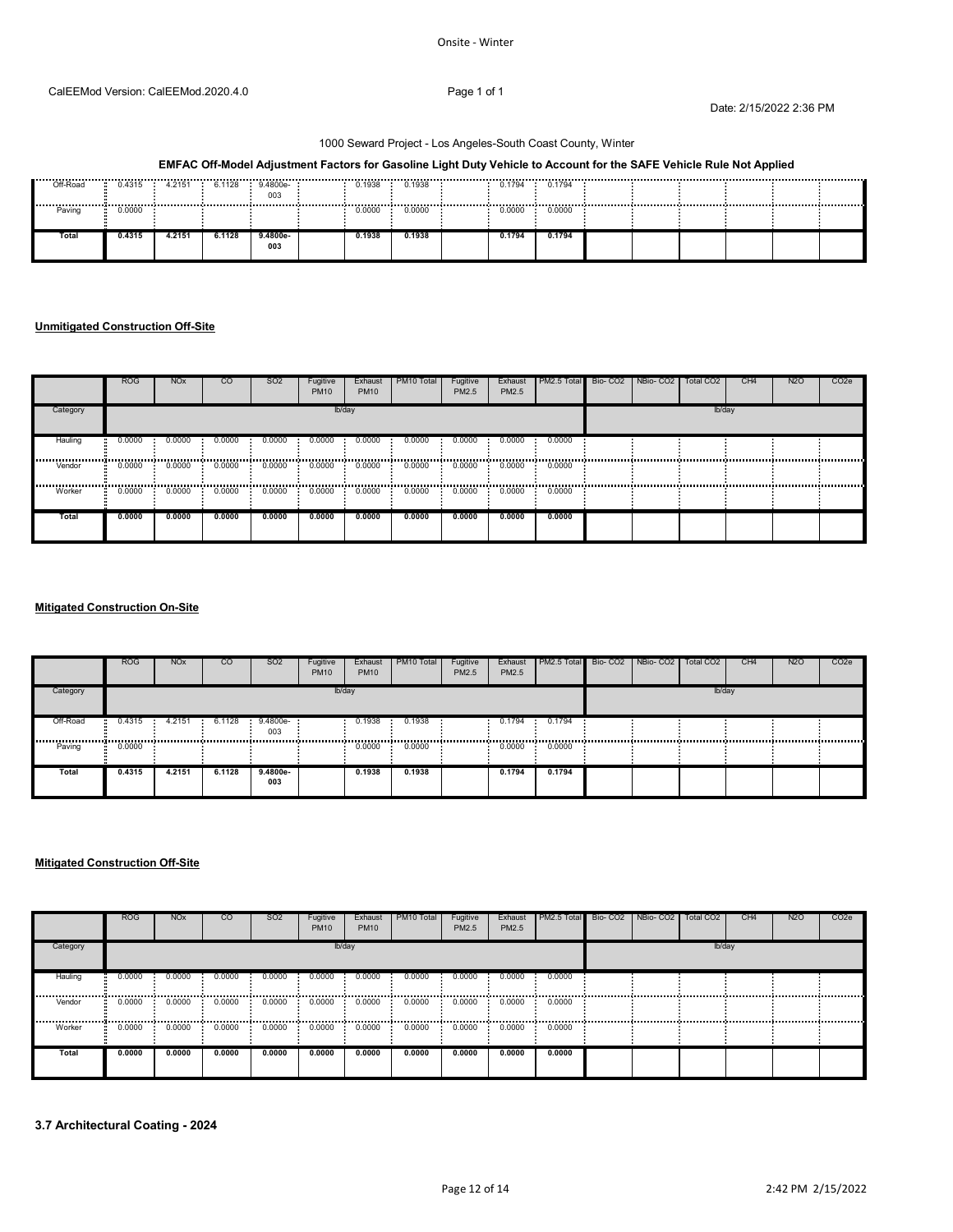# 1000 Seward Project - Los Angeles-South Coast County, Winter

# **EMFAC Off-Model Adjustment Factors for Gasoline Light Duty Vehicle to Account for the SAFE Vehicle Rule Not Applied**

**Unmitigated Construction On-Site**

|                 | <b>ROG</b> | <b>NO<sub>x</sub></b> | $\overline{c}$ | SO <sub>2</sub> | Fugitive<br><b>PM10</b> | Exhaust<br><b>PM10</b> | PM10 Total | Fugitive<br>PM2.5 | PM2.5  | Exhaust   PM2.5 Total   Bio- CO2   NBio- CO2 |  | Total CO <sub>2</sub> | CH4 | <b>N2O</b> | CO <sub>2</sub> e |
|-----------------|------------|-----------------------|----------------|-----------------|-------------------------|------------------------|------------|-------------------|--------|----------------------------------------------|--|-----------------------|-----|------------|-------------------|
| Category        |            |                       |                |                 | lb/day                  |                        |            |                   |        |                                              |  | lb/day                |     |            |                   |
| Archit. Coating | 13.2458    |                       |                |                 |                         | 0.0000                 | $0.0000$ : |                   |        | $0.0000$ 0.0000                              |  |                       |     |            |                   |
| Off-Road        | 0.0000     | 0.0000                | 0.0000         | 0.0000          |                         | 0.0000                 | 0.0000     |                   | 0.0000 | 0.0000                                       |  |                       |     |            |                   |
| <b>Total</b>    | 13.2458    | 0.0000                | 0.0000         | 0.0000          |                         | 0.0000                 | 0.0000     |                   | 0.0000 | 0.0000                                       |  |                       |     |            |                   |

#### **Unmitigated Construction Off-Site**

|            | <b>ROG</b> | <b>NO<sub>x</sub></b> | CO     | SO <sub>2</sub> | Fugitive<br><b>PM10</b> | Exhaust<br><b>PM10</b> | PM10 Total | Fugitive<br>PM2.5 | PM2.5  | Exhaust PM2.5 Total Bio-CO2 NBio-CO2 |  | Total CO <sub>2</sub> | CH <sub>4</sub> | <b>N2O</b> | CO <sub>2e</sub> |
|------------|------------|-----------------------|--------|-----------------|-------------------------|------------------------|------------|-------------------|--------|--------------------------------------|--|-----------------------|-----------------|------------|------------------|
| Category   |            |                       |        |                 |                         | lb/day                 |            |                   |        |                                      |  | lb/day                |                 |            |                  |
| Hauling    | 0.0000     | 0.0000                | 0.0000 | 0.0000          | 0.0000                  | 0.0000                 | 0.0000     | 0.0000            | 0.0000 | 0.0000                               |  |                       |                 |            |                  |
| Vendor     | 0.0000     | 0.0000                | 0.0000 | 0.0000          | 0.0000                  | 0.0000                 | 0.0000     | 0.0000            | 0.0000 | 0.0000                               |  |                       |                 |            |                  |
| <br>Worker | 0.0000     | 0.0000                | 0.0000 | 0.0000          | 0.0000                  | 0.0000                 | 0.0000     | 0.0000            | 0.0000 | 0.0000                               |  |                       |                 |            |                  |
| Total      | 0.0000     | 0.0000                | 0.0000 | 0.0000          | 0.0000                  | 0.0000                 | 0.0000     | 0.0000            | 0.0000 | 0.0000                               |  |                       |                 |            |                  |

## **Mitigated Construction On-Site**

|                 | <b>ROG</b> | <b>NO<sub>x</sub></b> | $\overline{c}$ | SO <sub>2</sub> | Fugitive<br><b>PM10</b> | Exhaust<br><b>PM10</b> | PM10 Total | Fugitive<br>PM2.5 | PM2.5  | Exhaust   PM2.5 Total   Bio- CO2   NBio- CO2   Total CO2 |  |        | CH <sub>4</sub> | <b>N2O</b> | CO <sub>2</sub> e |
|-----------------|------------|-----------------------|----------------|-----------------|-------------------------|------------------------|------------|-------------------|--------|----------------------------------------------------------|--|--------|-----------------|------------|-------------------|
| Category        |            |                       |                |                 |                         | Ib/day                 |            |                   |        |                                                          |  | lb/day |                 |            |                   |
| Archit. Coating | 13.2458    |                       |                |                 |                         | 0.0000                 | 0.0000     |                   | 0.0000 | 0.0000<br><b>Contract</b>                                |  |        |                 |            |                   |
| Off-Road        | 0.0000     | 0.0000                | 0.0000         | 0.0000          |                         | 0.0000                 | 0.0000     |                   | 0.0000 | 0.0000                                                   |  |        |                 |            |                   |
| Total           | 13.2458    | 0.0000                | 0.0000         | 0.0000          |                         | 0.0000                 | 0.0000     |                   | 0.0000 | 0.0000                                                   |  |        |                 |            |                   |

|          | <b>ROG</b> | <b>NO<sub>x</sub></b> | <sub>co</sub> | SO <sub>2</sub> | Fugitive<br><b>PM10</b> | Exhaust<br><b>PM10</b> | PM <sub>10</sub> Total | Fugitive<br>PM2.5 | Exhaust<br>PM2.5 | PM2.5 Total | Bio-CO2 NBio-CO2 | Total CO <sub>2</sub> | CH <sub>4</sub> | N <sub>2</sub> O | CO2e |
|----------|------------|-----------------------|---------------|-----------------|-------------------------|------------------------|------------------------|-------------------|------------------|-------------|------------------|-----------------------|-----------------|------------------|------|
| Category |            |                       |               |                 |                         | lb/day                 |                        |                   |                  |             |                  | lb/dav                |                 |                  |      |
| Hauling  | 0.0000     | 0.0000                | 0.0000        | 0.0000          | 0.0000                  | 0.0000                 | 0.0000                 | 0.0000            | 0.0000           | 0.0000      |                  |                       |                 |                  |      |
| Vendor   | 0.0000     | 0.0000                | 0.0000        | 0.0000          | 0.0000                  | 0.0000                 | 0.0000                 | 0.0000            | 0.0000           | 0.0000      |                  |                       |                 |                  |      |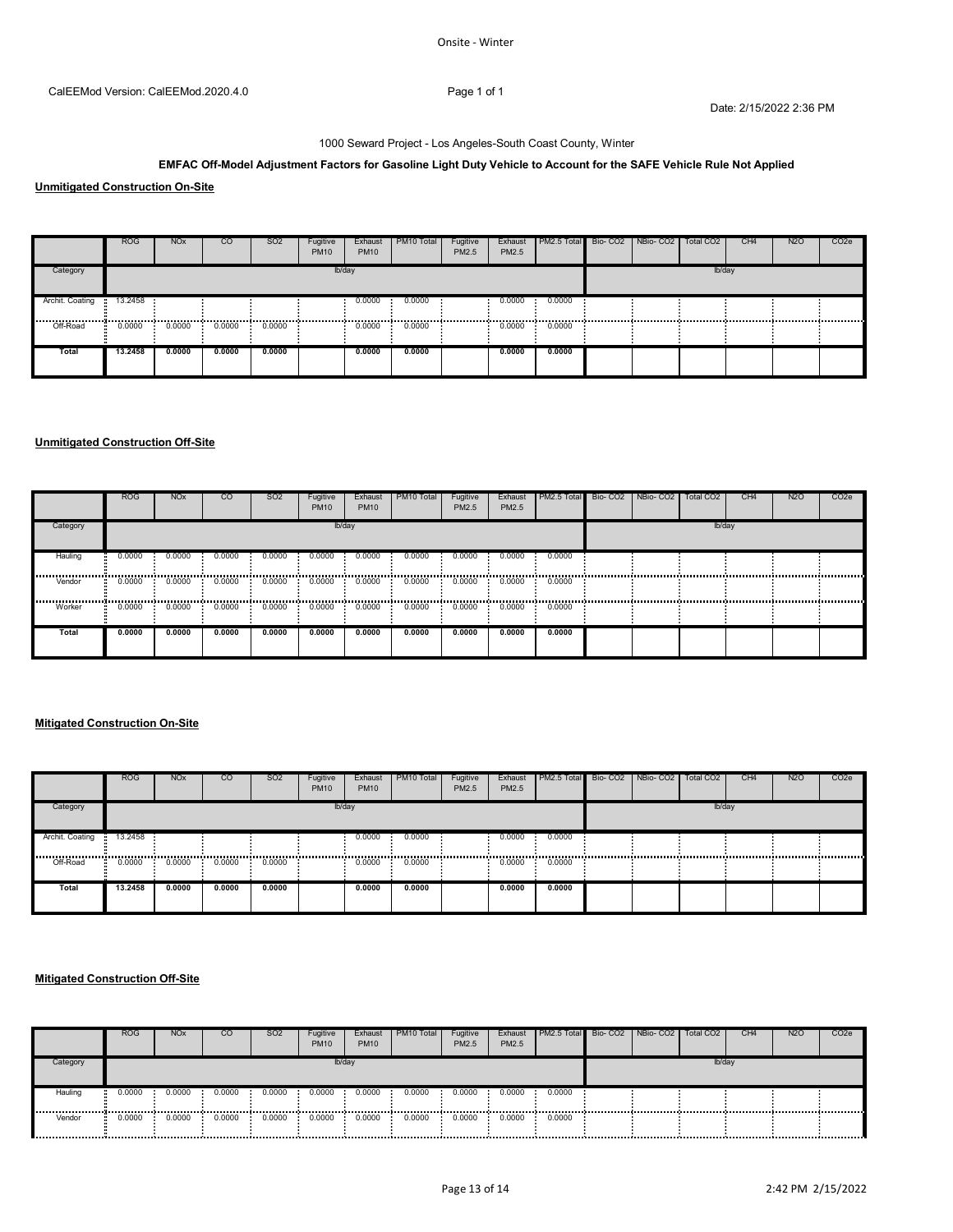#### Onsite ‐ Winter

#### Date: 2/15/2022 2:36 PM

# 1000 Seward Project - Los Angeles-South Coast County, Winter

# **EMFAC Off-Model Adjustment Factors for Gasoline Light Duty Vehicle to Account for the SAFE Vehicle Rule Not Applied**

| Worker | 0000.ر | 0.0000 | 0000. ل | 0.0000 | 0.0000 | 0.0000 | 0.0000 | 0.0000 | 0.0000 | 0.0000 |  |  |  |
|--------|--------|--------|---------|--------|--------|--------|--------|--------|--------|--------|--|--|--|
| Total  | 0.0000 | 0.0000 | 0.0000  | 0.0000 | 0.0000 | 0.0000 | 0.0000 | 0.0000 | 0.0000 | 0.0000 |  |  |  |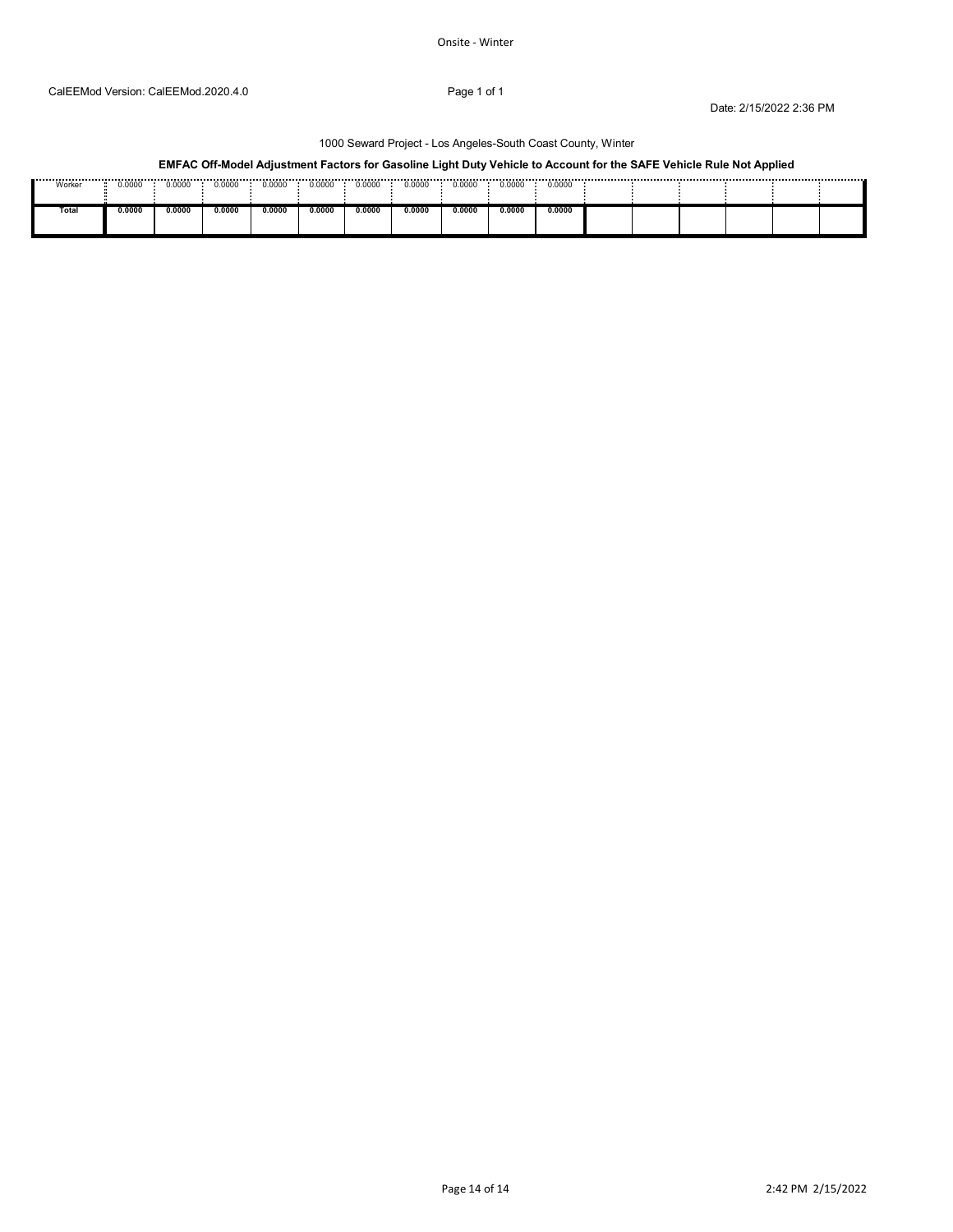#### **1000 SEWARDFUTURE WITH PROJECT CONDITIONS**

| <b>Signalized Intersections</b><br>Weekday Morning Peak Hour |                       |                |            |           |            |                 |            |  |            | Weekday Afternoon Peak Hour |            |       |             |        |            |                 |           |            |                 |            |            |            |            |     |            |             |        |
|--------------------------------------------------------------|-----------------------|----------------|------------|-----------|------------|-----------------|------------|--|------------|-----------------------------|------------|-------|-------------|--------|------------|-----------------|-----------|------------|-----------------|------------|------------|------------|------------|-----|------------|-------------|--------|
| <b>N/S Street</b>                                            | <b>E/W Street</b>     | <b>SBR</b>     | <b>SBT</b> | <b>SB</b> | <b>WBR</b> | WB <sup>-</sup> | <b>VBL</b> |  | <b>NBT</b> | <b>NBL</b>                  | <b>EBR</b> | FR1   | EBL         | Total  | <b>SBF</b> | SB <sub>1</sub> | <b>SB</b> | <b>WBR</b> | WB <sup>-</sup> | <b>VBL</b> | <b>NBF</b> | <b>NBT</b> | <b>NBL</b> | EBR | <b>EBT</b> | EBL         | Total  |
| Seward Street                                                | Santa Monica Bo       | 60             |            |           | 25         | 2,128           |            |  |            |                             |            | 1,202 | $\epsilon$  | 3,696  |            |                 |           | J,         | 1,551           |            |            |            |            |     | 1,843      |             | 3,720  |
| <b>Wilcox Avenue</b>                                         | Santa Monica Bo       | 95             | 173        |           |            | 2,185           |            |  |            |                             |            | 1.204 |             | 4,007  |            | 203             |           |            | 1,502           |            |            |            |            |     | 1,905      |             | 1,175  |
| <b>Seward Street</b>                                         | Romaine Street        | 59             | 118        |           |            |                 |            |  | 145        |                             |            |       |             | 608    |            | 63              |           |            |                 |            |            | 283        |            |     |            |             | 729    |
| Hudson Avenue                                                | Romaine Street        | 2 <sub>A</sub> |            |           |            |                 |            |  |            |                             |            |       |             | 585    | 62         |                 |           |            |                 |            |            |            |            |     | 122        |             | ספס    |
| Wilcox Avenue                                                | <b>Romaine Street</b> | 56             | 144        |           |            |                 |            |  | 133        |                             |            |       |             | 587    |            | 196             |           |            |                 |            |            |            |            |     |            |             | $-1$   |
|                                                              |                       |                |            |           |            |                 |            |  |            |                             |            |       | Max Hourly: | 4,007  |            |                 |           |            |                 |            |            |            |            |     |            | Max Hourly: | 4,175  |
|                                                              |                       |                |            |           |            |                 |            |  |            |                             |            |       | Max Daily:  | 40,070 |            |                 |           |            |                 |            |            |            |            |     |            | Max Daily   | 41.750 |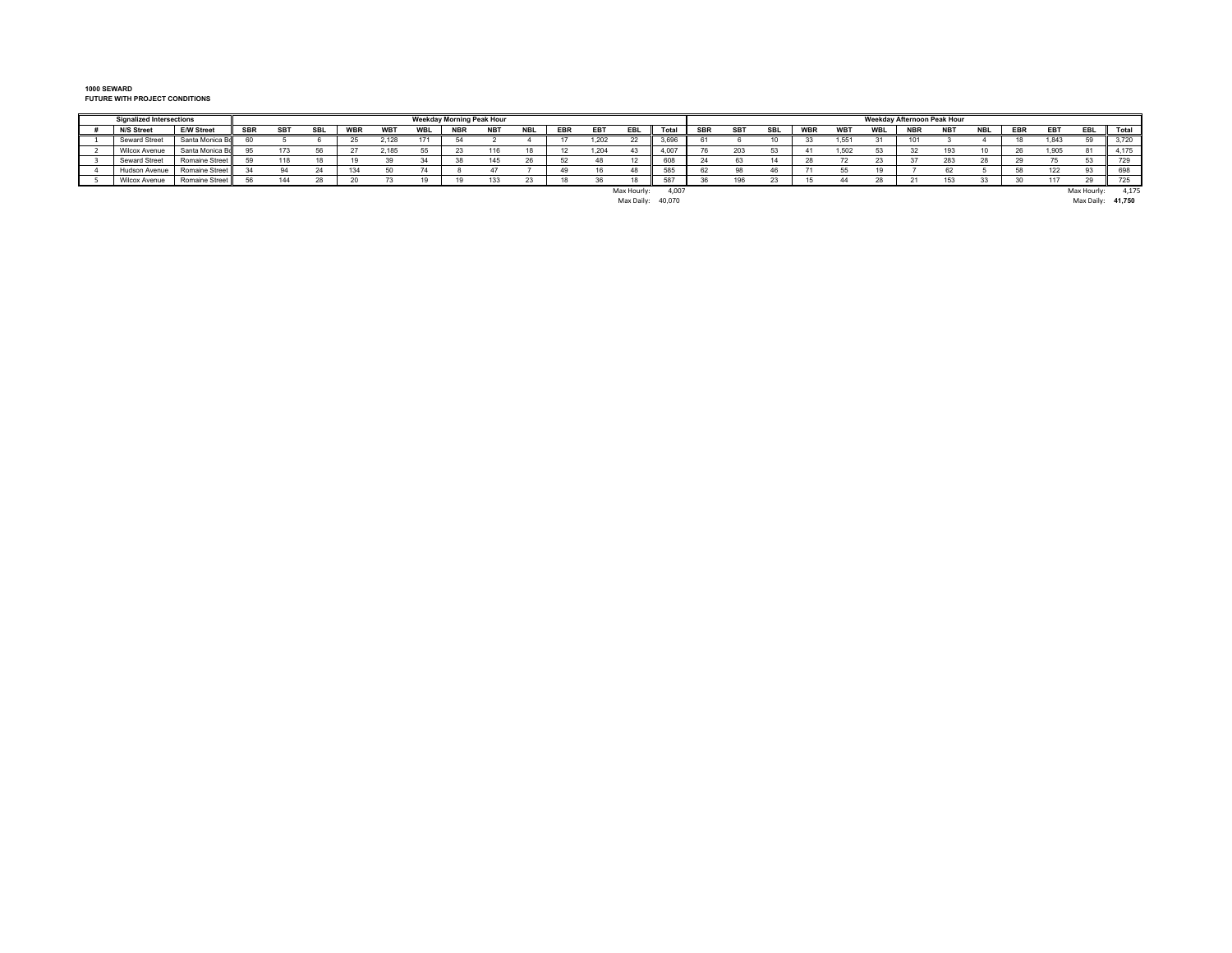# **1000 Seward**

# Draft EIR Appendix B-3-Greenhouse Gas Emissions Worksheets and Modeling Output Files

- Appendix B-3: Greenhouse Gas Worksheets and Modeling Output Files
	- Appendix B-3.1: GHG Modeling Parameters and Summary of Emissions
		- o GHG Emissions Summary
		- o GHG Parameters and Summary
			- Weekend Trip Generation
			- **VMT** Calculations
			- **Modeling Parameters**
			- **Electric Vehicle Charging Calculations**
	- Appendix B-3.2: CalEEMod Outputs
		- o Existing (2020)
		- o Existing (2025)
		- o Project (With MXD and PDFs)
		- o Project (Without MXD and PDFs)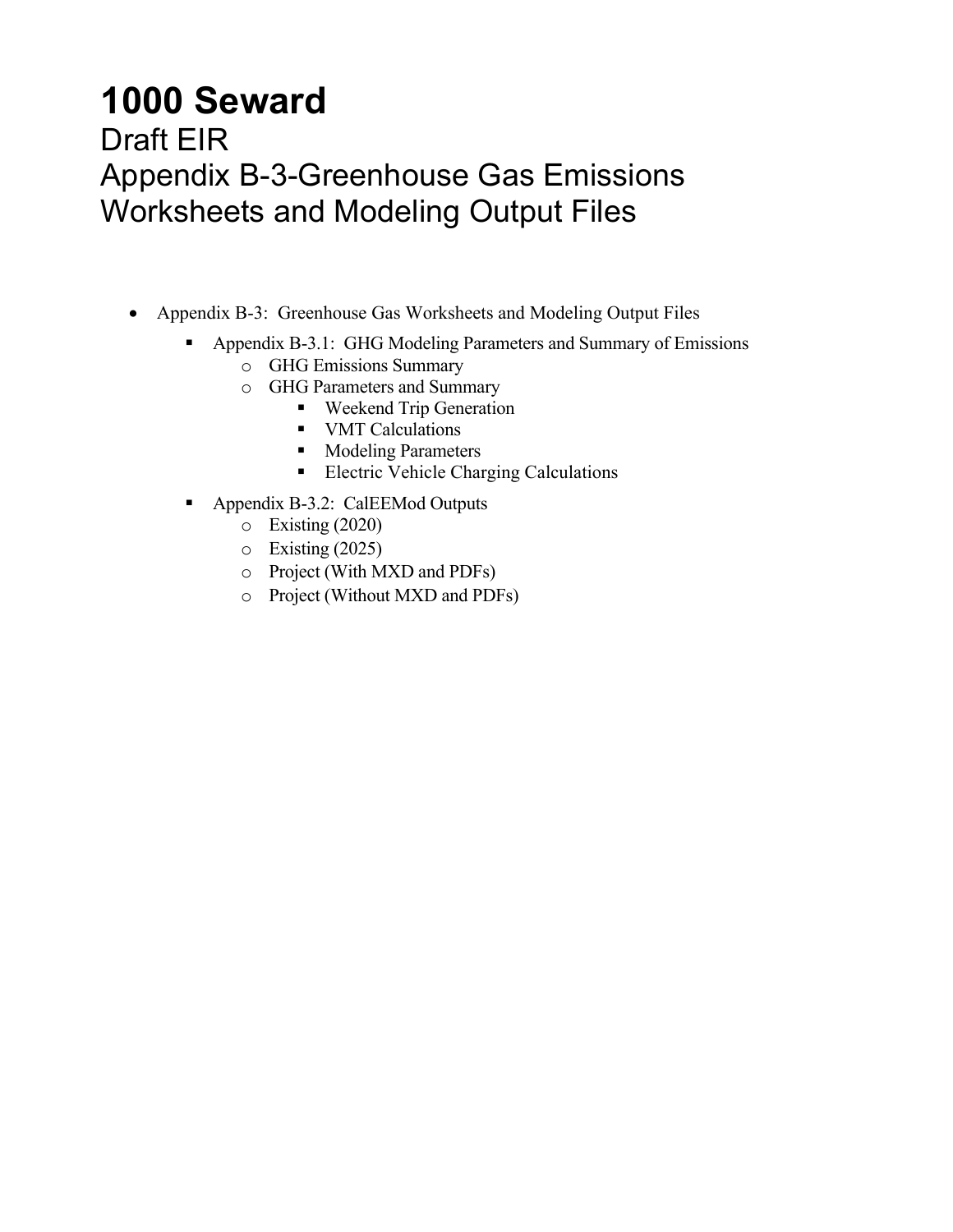# **CalEEMod Outputs**

# **Construction Emissions ‐ Annual**

**CalEEMod Output ‐ Annual Construction**

#### **Operational Emissions ‐ Annual**

|                               | <b>Baseline</b><br>(Existing | <b>Baseline</b><br>(Buildout Year) - | <b>Project (Buildout</b><br>Year) No | Project(Buildout<br>Year) - With | <b>Project(Buildout</b><br>Year) - No MXD less Year) - With MMs | <b>Project (Buildout</b> |
|-------------------------------|------------------------------|--------------------------------------|--------------------------------------|----------------------------------|-----------------------------------------------------------------|--------------------------|
|                               | Year)                        | <b>No MXD</b>                        | <b>MXD/PDFs</b>                      | MXD/PDFs/MMs                     | <b>Baseline</b>                                                 | less Baseline            |
| Category                      | CO <sub>2</sub> e            | CO <sub>2</sub> e                    | CO <sub>2</sub> e                    | CO <sub>2</sub> e                | Increment                                                       | Increment                |
| Area                          | 0                            | 0                                    | 0                                    | 0                                | 0                                                               | 0                        |
| Energy                        | 112                          | 97                                   | 1042                                 | 983                              | 945                                                             | 887                      |
| Mobile                        | 220                          | 189                                  | 2122                                 | 1264                             | 1933                                                            | 1075                     |
| EV                            |                              |                                      | (32)                                 | (32)                             | (32)                                                            | (32)                     |
| Stationary                    |                              |                                      |                                      | 2                                |                                                                 |                          |
| Waste                         | 5                            | 5                                    | 33                                   | 33                               | 28                                                              | 28                       |
| Water                         | 17                           | 14                                   | 188                                  | 150                              | 174                                                             | 136                      |
| <b>Operations Total</b>       | 354                          | 305                                  | 3355                                 | 2400                             | 3050                                                            | 2095                     |
| <b>Construction Amortized</b> |                              |                                      | 124                                  | 124                              | 124                                                             | 124                      |
|                               |                              |                                      | 3478                                 | 2524                             | 3174                                                            | 2219                     |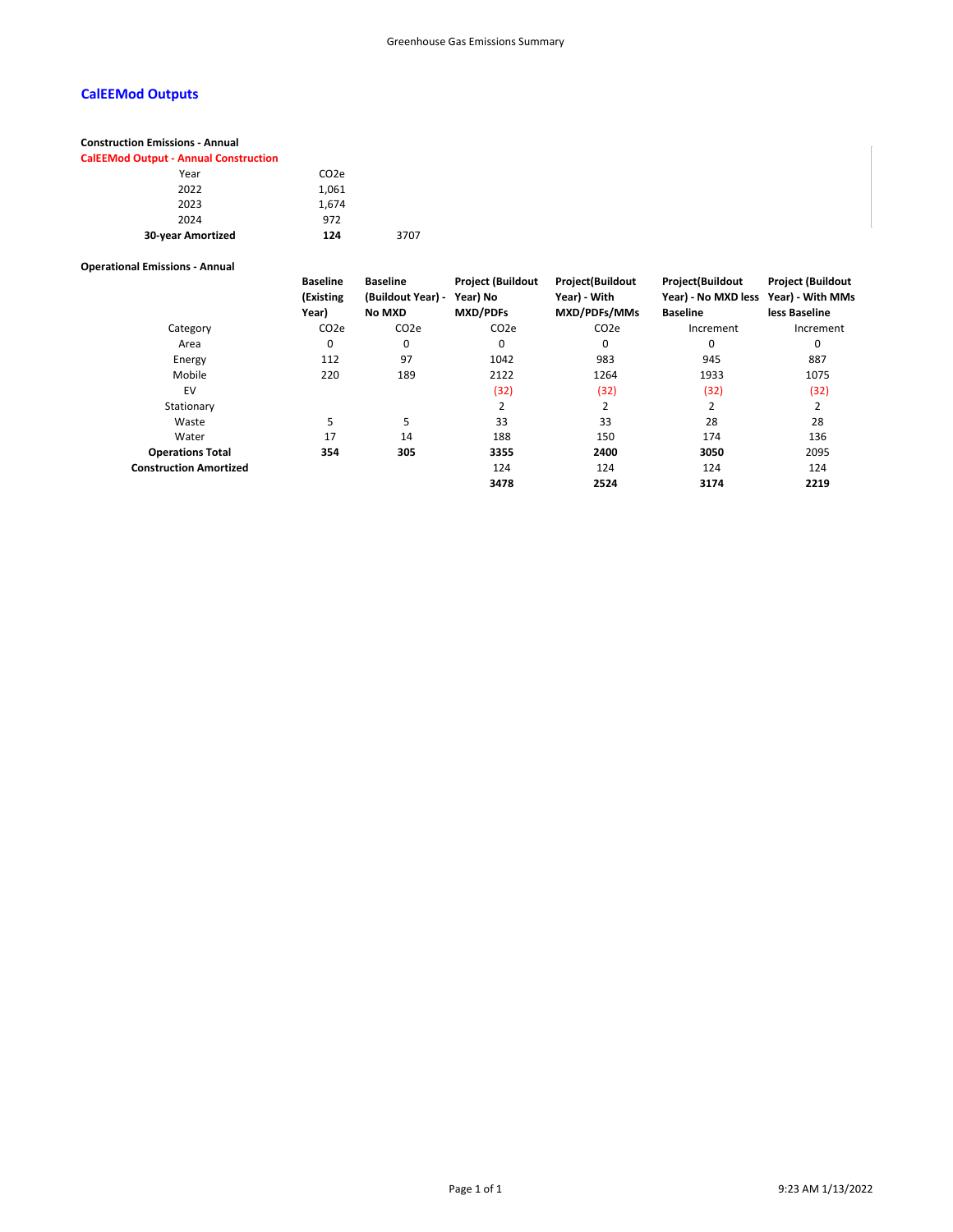#### **1000 Seward Project**

#### **VMT Calculations for CalEEMod Inputs (Buildout)**

| <b>VMT Summary</b>                                                      |     |          |          |              |        |          |                  |             |          |
|-------------------------------------------------------------------------|-----|----------|----------|--------------|--------|----------|------------------|-------------|----------|
| <b>Existing Generation Rates for Weekend Scalar (CalEEMod Defaults)</b> |     |          |          | Rate (Daily) |        |          |                  | Daily Trips |          |
|                                                                         |     | DU/TSF   | Weekdav  | Saturdav     | Sundav | Passby % | Weekday Saturday |             | Sundav   |
| High-Turnover Sit-Down Restaurant                                       | ksf | 2.551    | 127.15   | 158.37       | 131.84 | 20%      | 259              | 323         | 269      |
| Office                                                                  | ksf | 8.442    | 11.03    | 2.46         | 1.05   | 19%      | 75               | 17          |          |
| <b>Generation Rates for Weekend Scalar (CalEEMod Defaults)</b>          |     |          |          | Rate (Daily) |        |          |                  | Daily Trips |          |
|                                                                         |     | DU/TSF   | Weekdav  | Saturdav     | Sundav | Passby % | Weekday Saturday |             | Sundav   |
| General Retail                                                          | ksf | 2.2      | 44.32    | 42.04        | 20.43  | 40%      | 59               | 55          | 27       |
| High-Turnover Sit-Down Restaurant                                       | ksf | 12.2     | 127.15   | 158.37       | 131.84 | 20%      | 1241             | 1546        | 1287     |
| Office                                                                  | ksf | 136.2    | 11.03    | 2.46         | 1.05   | 19%      | 1217             | 271         | 116      |
| Parking Structure Unenclosed                                            | PS  | $\Omega$ | $\Omega$ | 0            | 0      | 0        | $\Omega$         | $\Omega$    | $\Omega$ |
| Parking Structure Enclosed                                              | PS  | 310      | 0        | 0            | 0      | 0        | $\Omega$         | $\Omega$    |          |
| Total                                                                   |     |          |          |              |        |          | 2516             | 1873        | 1430     |

l 1973 - 1973 - 1974 a 1975 - 1976 a 1977 - 1978 a 1979 a 1979 - 1979 a 1979 - 1979 - 1979 - 1979 - 1979 - 197

|                                 |                        |            |              | Saturday Vs. |                                       |                |                         |
|---------------------------------|------------------------|------------|--------------|--------------|---------------------------------------|----------------|-------------------------|
|                                 | <b>Project Weekday</b> | Saturdav   | Sunday       | Weekday      | Sunday Vs.                            |                |                         |
|                                 | <b>Trips</b>           | Trips      | Trips        | Ratio        | <b>Weekday Ratio</b>                  |                |                         |
| Daily Trips                     | 2516                   | 1873       | 1430         | 0.74         | 0.57                                  |                |                         |
| Project without TDM (MXD Data)  |                        |            |              |              |                                       |                |                         |
|                                 | Unadjusted Trips       | <b>MXD</b> |              |              | MXD Trips Average Trip Unadjusted Pre | <b>MXD VMT</b> | Percent                 |
|                                 | Pre MXD                | Adjustment |              | Length       | <b>MXD VMT</b>                        |                | Reduction               |
|                                 |                        |            |              |              |                                       |                | for MXD                 |
| Home Based Work Production      | $\mathbf 0$            | 0.0%       | $\mathbf{0}$ | 7.1          | $\mathbf{0}$                          | $\mathbf 0$    |                         |
| Home Based Other Production     | $\Omega$               | 0.0%       | $\Omega$     | 4.7          | $\Omega$                              | 0              |                         |
| Non-Home Based Other Production | 425                    | $-5.4%$    | 402          | 7.5          | 3188                                  | 3015           |                         |
| Home-Based Work Attraction      | 867                    | $-28.0%$   | 624          | 9.0          | 7803                                  | 5616           |                         |
| Home-Based Other Attraction     | 922                    | $-49.7%$   | 464          | 6.6          | 6,085                                 | 3062           |                         |
| Non-Home Based Other Attraction | 425                    | $-5.4%$    | 402          | 6.7          | 2848                                  | 2693           |                         |
| Total                           | 2,639                  |            | 1,892        |              | 19,924                                | 14,386         | 28%                     |
| <b>Residential VMT</b>          |                        |            | 0            |              |                                       | 0              | 0.0<br>Population<br>0  |
| Work VMT                        |                        |            | 1,892        |              |                                       | 5,616          | 9.4<br>598<br>Employees |

| Project with TDM (MXD Data)     |                |                         |            |            |                                         |            |     |            |             |           |
|---------------------------------|----------------|-------------------------|------------|------------|-----------------------------------------|------------|-----|------------|-------------|-----------|
|                                 |                | <b>Proposed Project</b> |            |            | <b>Project with Mitigation Measures</b> |            |     |            |             |           |
|                                 | TDM Adjustment | <b>Project Trips</b>    | Project    | <b>TDM</b> | <b>Mitigated Trips</b>                  | Mitigated  |     |            |             |           |
|                                 |                |                         | <b>VMT</b> | Adjustment |                                         | <b>VMT</b> |     |            |             |           |
| Home Based Work Production      | $-17.8%$       | 0                       | $\Omega$   | $-17.8%$   | $\mathbf{0}$                            | 0          |     |            |             |           |
| Home Based Other Production     | $-17.8%$       | 0                       | $\Omega$   | $-17.8%$   | 0                                       | 0          |     |            |             |           |
| Non-Home Based Other Production | $-17.8%$       | 330                     | 2478       | $-17.8%$   | 330                                     | 2478       |     |            |             |           |
| Home-Based Work Attraction      | $-19.7%$       | 501                     | 4509       | $-19.7%$   | 501                                     | 4509       |     |            |             |           |
| Home-Based Other Attraction     | $-17.8%$       | 381                     | 2517       | $-17.8%$   | 381                                     | 2517       |     |            |             |           |
| Non-Home Based Other Attraction | $-17.8%$       | 330                     | 2213       | $-17.8%$   | 330                                     | 2375       | 40% |            |             |           |
| Total                           |                | 1,542                   | 11,717     |            | 1,542                                   | 11,879     |     |            |             |           |
| <b>Residential VMT</b>          |                |                         | 0          |            |                                         | $\Omega$   | 0.0 | Population | $\mathbf 0$ |           |
|                                 |                |                         | 11,717     |            |                                         | 4,509      | 7.5 | Employees  | 598         | 19.864548 |

Source: Gibson Trasnportation Consulting, Inc.

| CalEEMod Inputs - PASTE THIS INTO CALEEMOD INPUT FILE |                          |       |       |       |       |       |       |      |       |        |       |       |       |        |        |     |                              |
|-------------------------------------------------------|--------------------------|-------|-------|-------|-------|-------|-------|------|-------|--------|-------|-------|-------|--------|--------|-----|------------------------------|
|                                                       | VehicleTripsLandU        |       |       |       |       |       |       |      |       |        |       |       |       |        |        |     |                              |
| VehicleTripsLandUseSubType                            | seSizeMetric             | WD TR |       | SU TR | HW TL | HS TL | HO_TL |      | CW TL | CNW TL | PR_TP | DV_TP | PB TP | HW TTP | HS TTP |     | HO TTP CC TTP CW TTP CNW TTP |
| <b>Existing User Defined Commercial</b>               | <b>User Defined Unit</b> | 223   | 227   | 183   |       |       |       | 1.35 |       |        | 100   |       |       |        |        | 100 |                              |
| No MXD User Defined Res. (VMT)                        | User Defined Unit        | 2.639 |       | 1,499 |       |       |       | 1.55 |       |        | 100   |       |       |        |        | 100 |                              |
| Project User Defined Res. (VMT)                       | <b>User Defined Unit</b> | L.89. | 1.40' | 1.075 |       |       |       | 7.60 |       |        | 100   |       |       |        |        | 100 |                              |
| Project TDM/MM User Defined Res. (VMT)                | <b>User Defined Unit</b> | 1.542 |       |       |       |       |       | 7.70 |       |        | 100   |       |       |        |        | 100 |                              |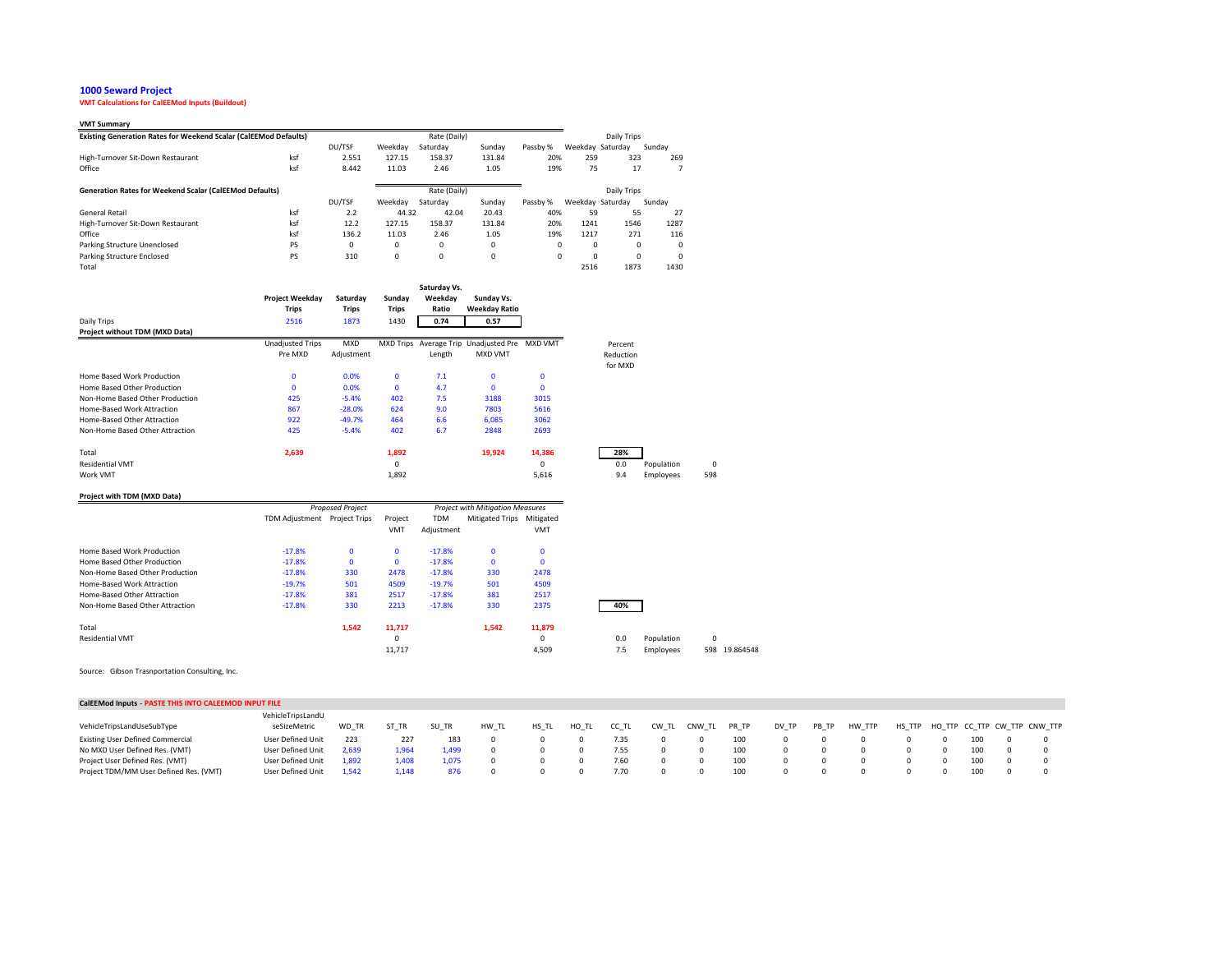#### **GHG Emissions Reductions for Commercial Uses Associated with City Codes (Electric Vehicle Charging Stations/Plugins)**

#### **Step 1: Estimating GHG Emisisons Reduction to Replace Gasoline/Diesel Vehicle with Electric Vehicle**

| LADWP Electricity Emission Factor <sup>1+A32</sup>                                                    | 0.28 MTCO2E/MWh |                                   |  |  |  |  |
|-------------------------------------------------------------------------------------------------------|-----------------|-----------------------------------|--|--|--|--|
| Fuel Economy of Electric Vehicle <sup>2</sup>                                                         |                 | 0.33 kWh/mile                     |  |  |  |  |
| Gasoline/Diesel CO2 Emissions While Running3                                                          |                 | 204.6 grams/mile                  |  |  |  |  |
| Annual VMT Reduction per Parking Spot <sup>4</sup>                                                    |                 | 9,125 miles/charging station/year |  |  |  |  |
| Number of On-Site Chargers <sup>5</sup>                                                               | 31              |                                   |  |  |  |  |
| Annual VMT Reduction All Stations/Plugins (Based on Charge)                                           | 282.875         |                                   |  |  |  |  |
| Step 2: Estimating GHG Emissions Reduction from Installing Electric Vehicle Charging Stations/Plugins |                 |                                   |  |  |  |  |
| CUC Emisisons of Cosolina (Diosal Vohiale)                                                            |                 | <b>CO MATCORE/MAIN/L</b>          |  |  |  |  |

# GHG Emisisons of Gasoline/Diesel Vehicle 58 MTCO2E/MWh GHG Emissions of Electric Vehicle 26 MTCO2E/MWh

GHG Emisisons Reduction  **32** MTCO2E/MWh

Notes:

1) CO2 intensity factor reflects a 2025 RPS for LADWP (616 lbs of CO2E/MWh).<br>2) US Department of Energy, 2013. Benefits and Considerations of Electricity as a Vehicle Fuel. Available at:<br>http://afdc.energy.gov/fuels/elect

aggregated for all models and speeds, averaged over all seasons for 2035.<br>4) Annual VMT reduction estimated based on an estimate of 10 hours of charge time for a Level 2 charging station that charges at a rate of 25<br>drivin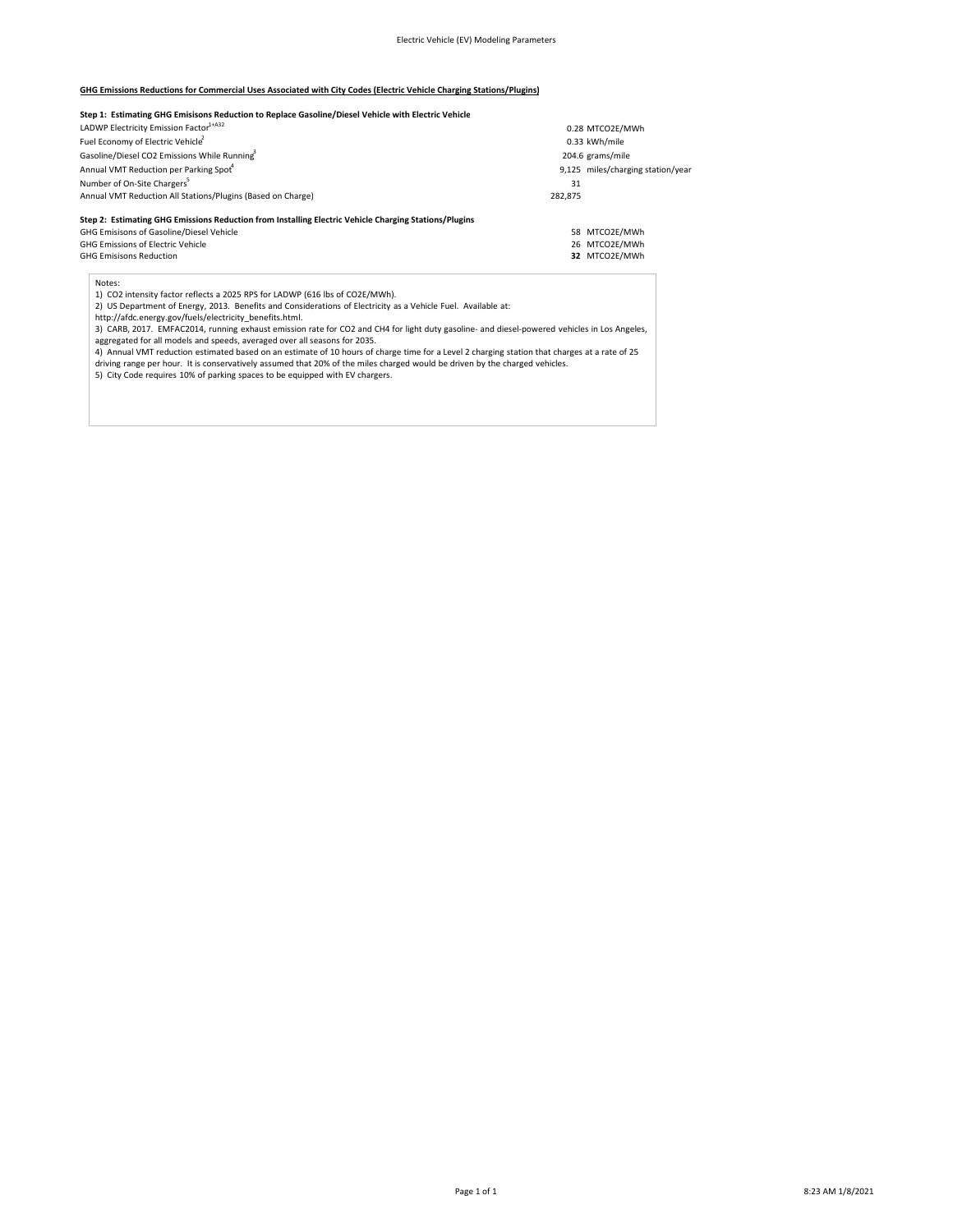#### GHG Modeling Parameters

#### **Calculation of Parking Garage Ventilation Energy Factor**

| Full Power Ventilation Flowrate:                                                                            | $0.5 \text{ cfm/sf}$ | Section 120.6(c) of California Building Code, Mandatory Requirements for Enclosed Parking Garages, provides a minimum 0.15 cfm/sf flowrate. Conservatively assumed 0.5 cfm/sf. |
|-------------------------------------------------------------------------------------------------------------|----------------------|--------------------------------------------------------------------------------------------------------------------------------------------------------------------------------|
| Fan Horsepower/1,000 sf:                                                                                    | 0.19 hp/1,000 sf     | Fan Horsepower = (CFM x Static Pressure of 1.6 in WC)/(6356 x Motor Fan Efficiency of 65%)                                                                                     |
| Setback Mode Power Ventilation Flowrate:                                                                    | $0.05$ cfm/sf        | Energy Star technical reference recommends a minimum flow rate of 0.05 cfm/sf when fan is in setback mode.                                                                     |
| Fan Horsepower/1,000 sf:                                                                                    | $0.02$ hp/1,000 sf   | Fan Horsepower = (CFM x Static Pressure of 1.6 in WC)/(6356 x Motor Fan Efficiency of 65%)                                                                                     |
| Fan Horsepower/1,000 sf per Day:                                                                            | 1.51 hp/1,000 sf/Day | Energy Star technical reference recommends 6 hours per day at full power and 18 hours per day at 0.05 cfm/sf in setback mode                                                   |
| Horsepower to kW Conv.                                                                                      | 0.746 kW per hp      |                                                                                                                                                                                |
| Fan kW/1,000 sf per Day:                                                                                    | 1.13 kW/1,000 sf/Day |                                                                                                                                                                                |
| Annual kW/sf                                                                                                | 0.41 kWh/sf Annual   |                                                                                                                                                                                |
| Adjustment:                                                                                                 | 0.46 kWh/sf Annual   | (CalEEMod applies mititgation to all land uses. So, this adjustement accounts for the 10% reduction in lighting associated with Title 24)                                      |
|                                                                                                             |                      |                                                                                                                                                                                |
| <b>Consumer Products Use:</b>                                                                               |                      |                                                                                                                                                                                |
| Calculated consitent with Appendix E3-Consumer Products Use (CalEEMod User's Guide)                         |                      |                                                                                                                                                                                |
|                                                                                                             | Total VOC (lbs/sf)   |                                                                                                                                                                                |
| 2008 ARB Emission Inventory (Consumer Products)                                                             | 239.60               | 2.14F-05 Statewide Factor                                                                                                                                                      |
| SCAQMD Rule 1143 reduction to 25 g/l as of 1/1/11                                                           | 17.50                | 1.98E-05 AQMD Factor                                                                                                                                                           |
| Notes: CalEEMod assumes a Statewide building area of 22,435,267,518 square feet in 2008.                    |                      |                                                                                                                                                                                |
| Update to reflect 2012 ARB emission inventory (Consumer Products)                                           |                      |                                                                                                                                                                                |
|                                                                                                             | Total VOC (lbs/sf)   |                                                                                                                                                                                |
| 2012 ARB emission Inventory (Consumer Products)                                                             | 208.71               | 1.86E-05 Statewide Factor                                                                                                                                                      |
| SCAQMD Rule 1143 reduction to 25 g/l as of 1/1/11                                                           | 17.50                | 1.70E-05 AQMD Factor                                                                                                                                                           |
| Notes: Conservatively assumes that Statewide building area of 22,435,267,518 square feet has not increased. |                      |                                                                                                                                                                                |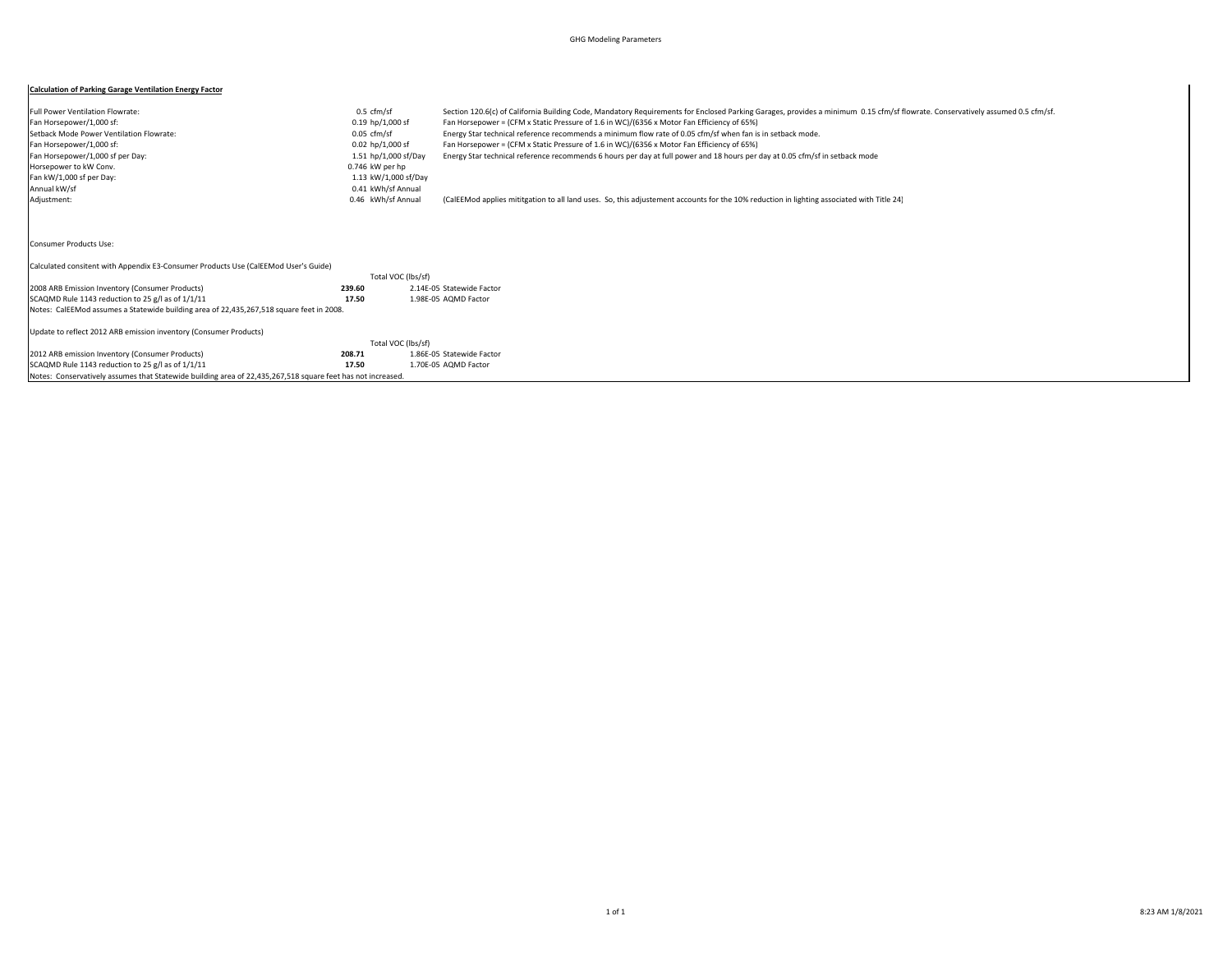# **SB100 ‐ Renewable Portfolio Standards**

| Year | % RPS | <b>RPS Reduction (%)</b> | <b>Carbon Intensity (lbs/MWh)</b> |
|------|-------|--------------------------|-----------------------------------|
| 2015 | 20    | $-20%$                   | 1131                              |
| 2016 | 29    | $-31%$                   | 834                               |
| 2017 | 31    | -6%                      | 780                               |
| 2020 | 33    | -6%                      | 733                               |
| 2026 | 46    | $-29%$                   | 520                               |
| 2030 | 60    | $-23%$                   | 403                               |
| 2036 | 65    | -8%                      | 372                               |
| 2045 | 100   | $-35%$                   | 0                                 |

# **Build** Out Year **Carbon Intensity** (Ibs/MWh)

| 2020 | 770 |
|------|-----|
| 2025 | 616 |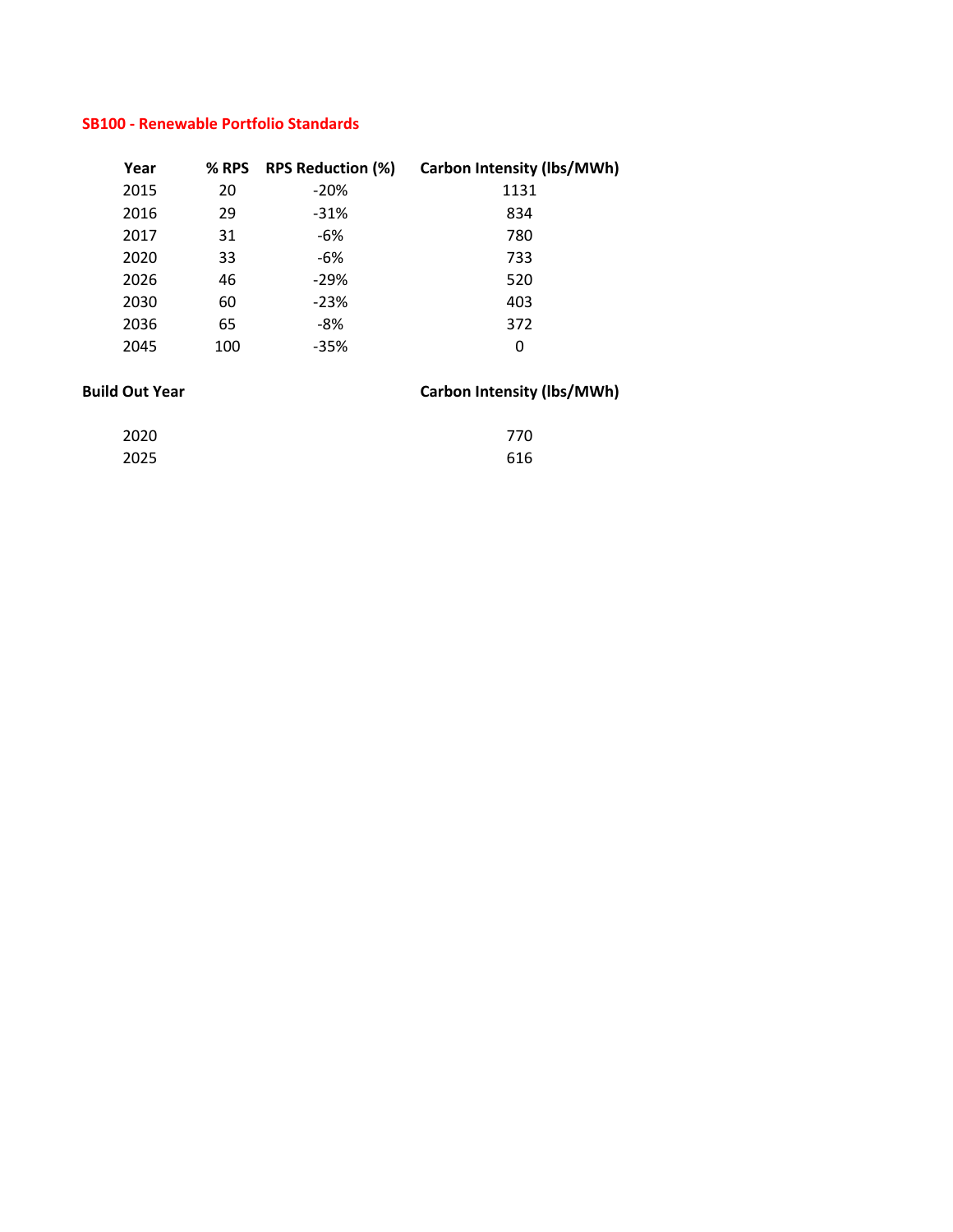Date: 12/22/2021 2:44 PM

1000 Seward Project (Existing Conditions) - Los Angeles-South Coast County, Annual

#### **EMFAC Off-Model Adjustment Factors for Gasoline Light Duty Vehicle to Account for the SAFE Vehicle Rule Not Applied**

# **1000 Seward Project (Existing Conditions)**

**Los Angeles-South Coast County, Annual**

# **1.0 Project Characteristics**

#### **1.1 Land Usage**

| <b>Land Uses</b>                    | Size | Metric            | Lot Acreage | Floor Surface Area | Population |
|-------------------------------------|------|-------------------|-------------|--------------------|------------|
| General Office Building             | კ.44 | $1000$ saft       | 0.19        | 8.442.00           |            |
| User Defined Commercial             | .00  | User Defined Unit | 0.00        | .<br>0.00          |            |
| High Turnover (Sit Down Restaurant) | 2.55 | 1000saft          | 0.06        | 2.551.00           |            |

#### **1.2 Other Project Characteristics**

| Urbanization<br><b>Climate Zone</b> | Urban<br>12                                  | Wind Speed (m/s)                  | 2.2   | <b>Precipitation Freg (Days)</b><br><b>Operational Year</b> | 33<br>2020 |  |  |  |  |
|-------------------------------------|----------------------------------------------|-----------------------------------|-------|-------------------------------------------------------------|------------|--|--|--|--|
| <b>Utility Company</b>              | Los Angeles Department of Water & Power      |                                   |       |                                                             |            |  |  |  |  |
| CO2 Intensity<br>(lb/MWhr)          | 770                                          | <b>CH4 Intensity</b><br>(lb/MWhr) | 0.029 | N2O Intensity<br>(lb/MWhr)                                  | 0.006      |  |  |  |  |
|                                     | 1.3 Hear Entered Comments & Non-Default Data |                                   |       |                                                             |            |  |  |  |  |

#### **1.3 User Entered Comments & Non-Default Data**

Project Characteristics - Consistency with SB100 RPS for LADWP.

Land Use - Rest = 2,551 sf

Construction Phase - Site Specific Schedule

Off-road Equipment - Site Specific

Off-road Equipment - Site Specific

Trips and VMT - Site Specific

Demolition -

Grading -

Vehicle Trips - Site Specific

Vehicle Emission Factors -

Vehicle Emission Factors -

Vehicle Emission Factors -

Energy Use - Consistency with Section 120.6(c) CBC

Construction Off-road Equipment Mitigation -

Mobile Commute Mitigation -

Energy Mitigation -

Water Mitigation -

Waste Mitigation -

Fleet Mix -

Stationary Sources - Emergency Generators and Fire Pumps -

Stationary Sources - Emergency Generators and Fire Pumps EF - SCAQMD BACT

| Table Name                | <b>Column Name</b> | Default Value | <b>New Value</b> |
|---------------------------|--------------------|---------------|------------------|
| tblLandUse                | LandUseSquareFeet  | 8.440.00      | 8.442.00         |
| tblLandUse                | LandUseSquareFeet  | 2.550.00      | 2.551.00         |
| tblProjectCharacteristics | CH4IntensityFactor | 0.033         | 0.029            |
| tblProjectCharacteristics | CO2IntensityFactor | 691.98        | 770              |
| tblProjectCharacteristics | N2OIntensityFactor | 0.004         | 0.006            |
| tblVehicleTrips           | CC TL              | 8.40          | 7.35             |
| tblVehicleTrips           | CC TTP             | 0.00          | 100.00           |
| tblVehicleTrips           | CNW TL             | 6.90          | 0.00             |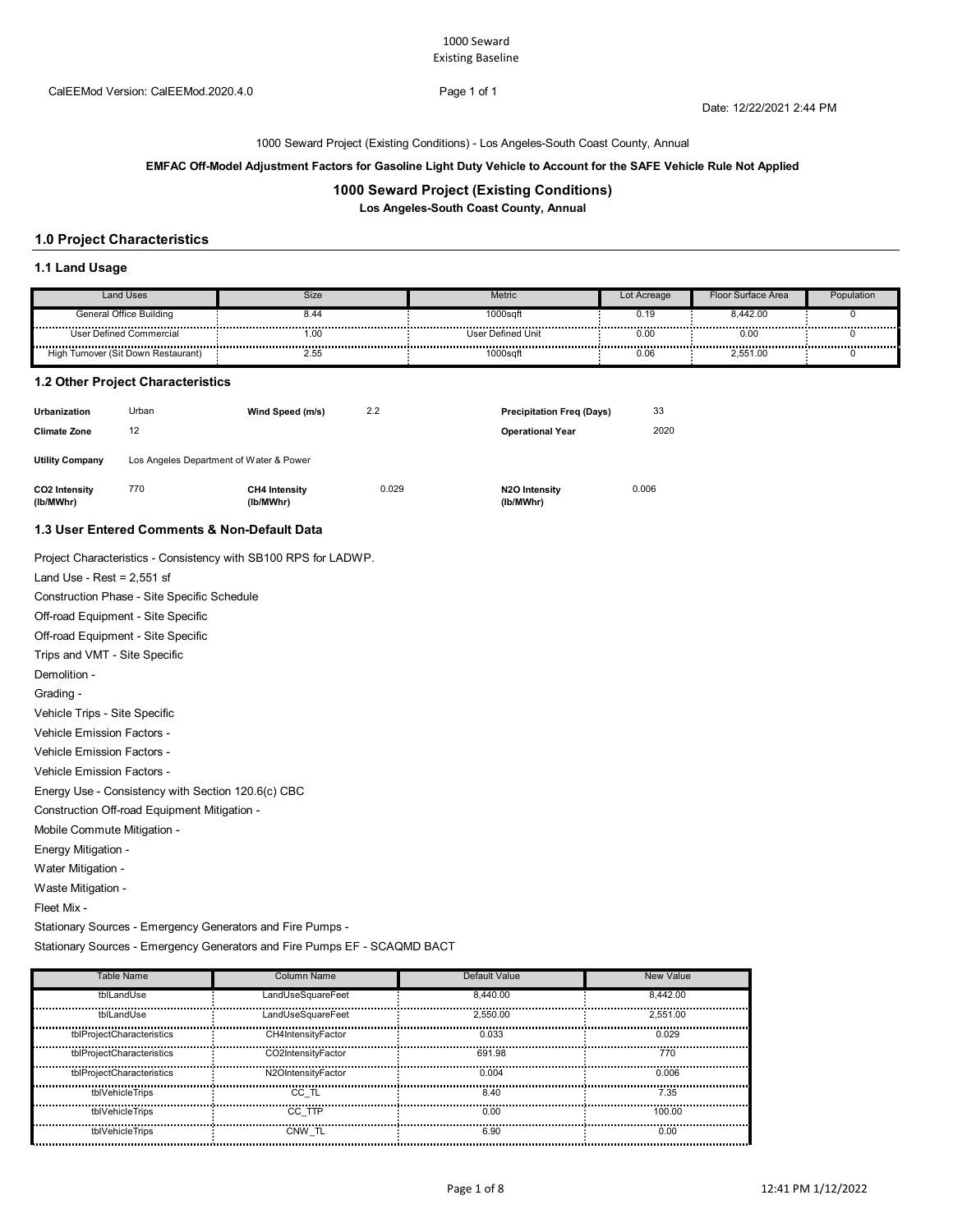# 1000 Seward Project (Existing Conditions) - Los Angeles-South Coast County, Annual

# **EMFAC Off-Model Adjustment Factors for Gasoline Light Duty Vehicle to Account for the SAFE Vehicle Rule Not Applied**

| tblVehicleTrips | CW TL | 16.60  | 0.00   |
|-----------------|-------|--------|--------|
| tblVehicleTrips | PR TP | 0.00   | 100.00 |
| tblVehicleTrips | ST TR | 2.21   | 0.00   |
| tblVehicleTrips | ST TR | 122.40 | 0.00   |
| tblVehicleTrips | ST TR | 0.00   | 227.00 |
| tblVehicleTrips | SU TR | 0.70   | 0.00   |
| tblVehicleTrips | SU TR | 142.64 | 0.00   |
| tblVehicleTrips | SU TR | 0.00   | 183.00 |
| tblVehicleTrips | WD TR | 9.74   | 0.00   |
| tblVehicleTrips | WD TR | 112.18 | 0.00   |
| tblVehicleTrips | WD TR | 0.00   | 223.00 |

# **2.0 Emissions Summary**

# **2.2 Overall Operational**

**Unmitigated Operational**

|                     | <b>ROG</b> | <b>NO<sub>x</sub></b> | <sub>CO</sub> | SO <sub>2</sub> | Fugitive<br><b>PM10</b> | Exhaust<br><b>PM10</b> | PM10 Total | Fugitive<br>PM2.5 | Exhaust<br>PM2.5 | PM2.5 Total Bio-CO2 NBio-CO2 Total CO2 |       |  | CH <sub>4</sub> | <b>N2O</b> | CO <sub>2</sub> e |
|---------------------|------------|-----------------------|---------------|-----------------|-------------------------|------------------------|------------|-------------------|------------------|----------------------------------------|-------|--|-----------------|------------|-------------------|
| tons/yr<br>Category |            |                       |               |                 |                         |                        |            |                   |                  |                                        | MT/yr |  |                 |            |                   |
| Area                |            |                       |               |                 |                         |                        |            |                   |                  |                                        |       |  |                 |            | 3.2000e-<br>004   |
| Energy              |            |                       |               |                 |                         |                        |            |                   |                  |                                        |       |  |                 |            | .<br>111.8687     |
| Mobile              |            |                       |               |                 |                         |                        |            |                   |                  |                                        |       |  |                 |            | 220.0970          |
| Waste               |            |                       |               |                 |                         |                        |            |                   |                  |                                        |       |  |                 |            | .<br>19.2058      |
| Water               |            |                       |               |                 |                         |                        |            |                   |                  |                                        |       |  |                 |            | 17.2428           |
| Total               |            |                       |               |                 |                         |                        |            |                   |                  |                                        |       |  |                 |            | 368.4146          |

# **Mitigated Operational**

|                                                                                                                 | <b>ROG</b> | <b>NO<sub>x</sub></b> | $\overline{c}$ | SO <sub>2</sub> | Fugitive<br><b>PM10</b> | Exhaust<br><b>PM10</b> | PM10 Total | Fugitive<br>PM2.5 | Exhaust<br>PM2.5 | PM2.5 Total Bio-CO2 NBio-CO2 Total CO2 |       |  | CH <sub>4</sub> | N <sub>2</sub> O | CO <sub>2</sub> e                |
|-----------------------------------------------------------------------------------------------------------------|------------|-----------------------|----------------|-----------------|-------------------------|------------------------|------------|-------------------|------------------|----------------------------------------|-------|--|-----------------|------------------|----------------------------------|
| Category                                                                                                        | tons/yr    |                       |                |                 |                         |                        |            |                   |                  |                                        | MT/yr |  |                 |                  |                                  |
| Area                                                                                                            |            |                       |                |                 |                         |                        |            |                   |                  |                                        |       |  |                 |                  | 3.2000e-<br>004<br>              |
| Energy                                                                                                          |            |                       |                |                 |                         |                        |            |                   |                  |                                        |       |  |                 |                  | 111.8687                         |
| Mobile                                                                                                          |            |                       |                |                 |                         |                        |            |                   |                  |                                        |       |  |                 |                  | 220.0970                         |
| Waste                                                                                                           |            |                       |                |                 |                         |                        |            |                   |                  |                                        |       |  |                 |                  | 4.5326<br><b>TELESCOPESITION</b> |
| www.adjack.com/growing/www.adjacka.com/growing/www.adjacka.com/growing/www.adjacka.com/growing/www.adjacka.com/ |            |                       |                |                 |                         |                        |            |                   |                  |                                        |       |  |                 |                  | 17.2428                          |
| Total                                                                                                           |            |                       |                |                 |                         |                        |            |                   |                  |                                        |       |  |                 |                  | 353.7413                         |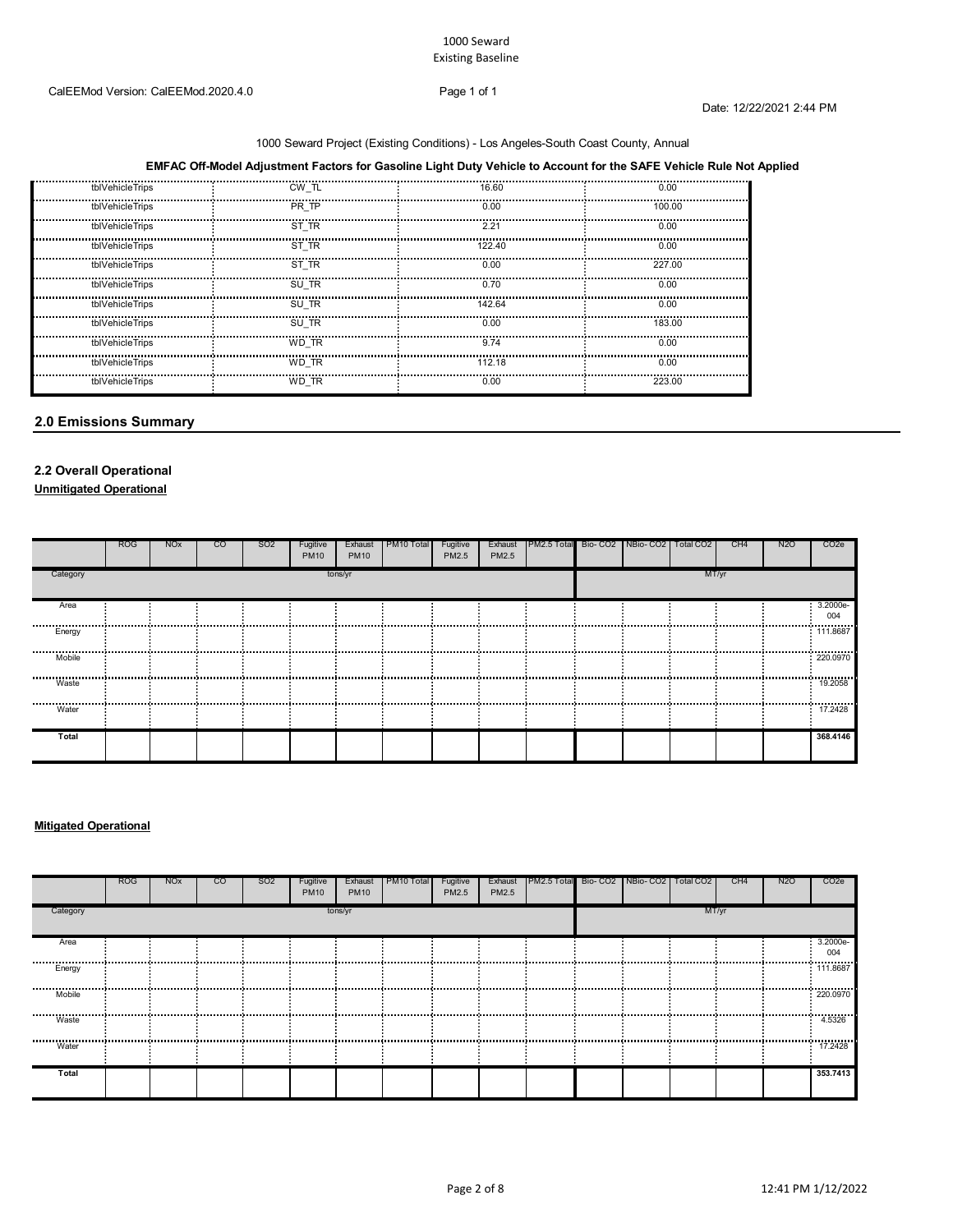Date: 12/22/2021 2:44 PM

#### 1000 Seward Project (Existing Conditions) - Los Angeles-South Coast County, Annual

### **EMFAC Off-Model Adjustment Factors for Gasoline Light Duty Vehicle to Account for the SAFE Vehicle Rule Not Applied**

|                             | <b>ROG</b> | <b>NOx</b> | $_{\rm co}$ | <b>SO2</b> | <b>Fugitive</b><br><b>PM10</b> | <b>Exhaust</b><br><b>PM10</b> | <b>PM10 Total</b> | <b>Fugitive</b><br><b>PM2.5</b> | <b>Exhaust</b><br><b>PM2.5</b> | PM2.5<br>Total |      | Bio-CO2 NBio-CO2   Total CO2 |      | CH <sub>4</sub> | N <sub>20</sub> | CO <sub>2e</sub> |
|-----------------------------|------------|------------|-------------|------------|--------------------------------|-------------------------------|-------------------|---------------------------------|--------------------------------|----------------|------|------------------------------|------|-----------------|-----------------|------------------|
| Percent<br><b>Reduction</b> | 0.00       | 0.00       | 0.00        | 0.00       | 0.00                           | 0.00                          | 0.00              | 0.00                            | 0.00                           | 0.00           | 0.00 | 0.00                         | 0.00 | 0.00            | 0.00            | 3.98             |

### **4.0 Operational Detail - Mobile**

**4.1 Mitigation Measures Mobile**

|             | <b>ROG</b> | <b>NO<sub>x</sub></b> | .co | S <sub>O</sub> 2 | Fugitive<br><b>PM10</b> | Exhaust<br><b>PM10</b> | PM10 Total | Fugitive<br><b>PM2.5</b> | Exhaust<br>PM2.5 | PM2.5 Total Bio- CO2 NBio- CO2   Total CO2 |  |       | CH <sub>4</sub> | <b>N2O</b> | CO <sub>2e</sub> |
|-------------|------------|-----------------------|-----|------------------|-------------------------|------------------------|------------|--------------------------|------------------|--------------------------------------------|--|-------|-----------------|------------|------------------|
| Category    |            |                       |     |                  |                         | tons/yr                |            |                          |                  |                                            |  | MT/yr |                 |            |                  |
| Mitigated   |            |                       |     |                  |                         |                        |            |                          |                  |                                            |  |       |                 |            | 220.0970         |
| Unmitigated |            |                       |     |                  |                         |                        |            |                          |                  |                                            |  |       |                 |            | 220.0970         |

### **4.2 Trip Summary Information**

|                                        |           | Average Daily Trip Rate |        | Unmitigated       | Mitigated         |
|----------------------------------------|-----------|-------------------------|--------|-------------------|-------------------|
| Land Use                               | Weekdav   | Saturdav                | Sundav | <b>Annual VMT</b> | <b>Annual VMT</b> |
| General Office Building                | 2.00<br>. | 0.00<br>.               | 0.00   |                   |                   |
| Hiah<br>Turnover (Sit Down Restaurant) | 0.00      | 0.00<br>                | 0.00   |                   |                   |
| User Defined Commercial                | 223.00    | 227.00                  | 183.00 | 582.855           | 582.855           |
| Total                                  | 223.00    | 227.00                  | 183.00 | 582.855           | 582.855           |

#### **4.3 Trip Type Information**

|                         |            | <b>Miles</b>   |                          |       | Trip %     |             | Trip Purpose % |                 |         |  |  |  |
|-------------------------|------------|----------------|--------------------------|-------|------------|-------------|----------------|-----------------|---------|--|--|--|
| Land Use                | H-W or C-W | $H-S$ or $C-C$ | H-O or C-NW H-W or C-W I |       | H-S or C-C | H-O or C-NW | Primary        | <b>Diverted</b> | Pass-bv |  |  |  |
| General Office Building | 16.60      | 8.40           | 6.90                     | 33.00 | 48.00      | 19.00       |                |                 |         |  |  |  |
| High Turnover (Sit Down | 16.60      | 8.40           | 6.90                     | 8.50  | 72.50      | 19.00       |                |                 |         |  |  |  |
| User Defined Commercial | 0.00       | 7.35           | 0.00                     | 0.00  | 100.00     | 0.00        | 100            |                 |         |  |  |  |

#### **4.4 Fleet Mix**

| Land Use                               | LDA       | LDT <sup>4</sup> | LDT2     | <b>MDV</b> | LHD1     | LHD <sub>2</sub> | <b>MHD</b> | HHD      | <b>OBUS</b> | UBUS     | МСነ      | <b>SBUS</b> | <b>MH</b> |
|----------------------------------------|-----------|------------------|----------|------------|----------|------------------|------------|----------|-------------|----------|----------|-------------|-----------|
| General Office Building                | 0.551001  | 0.059862         | 185577   | 0.128146   | 0.022541 | 0.005543         | 0.010825   | 0.007967 | 0.000967    | 0.000632 | 0.022803 | 0.000681    | 0.003455  |
| High Turnover (Sit Down<br>Poetourant) | 0.551001  | 0.059862         | ).185577 | 0.128146   | 0.022541 | 0.005543         | 0.010825   | 0.007967 | 0.000967    | 0.000632 | 0.022803 | 0.000681    | 0.003455  |
| User Defined Commercial                | .) 551001 | ገ በ59862         | 185577   | 128146     | 0.022541 | 0.005543         | 0.010825   | 0.007967 | 0.000967    | 0.000632 | 0.022803 | 0.000681    | 0.003455  |

### **5.0 Energy Detail**

Historical Energy Use: N

### **5.1 Mitigation Measures Energy**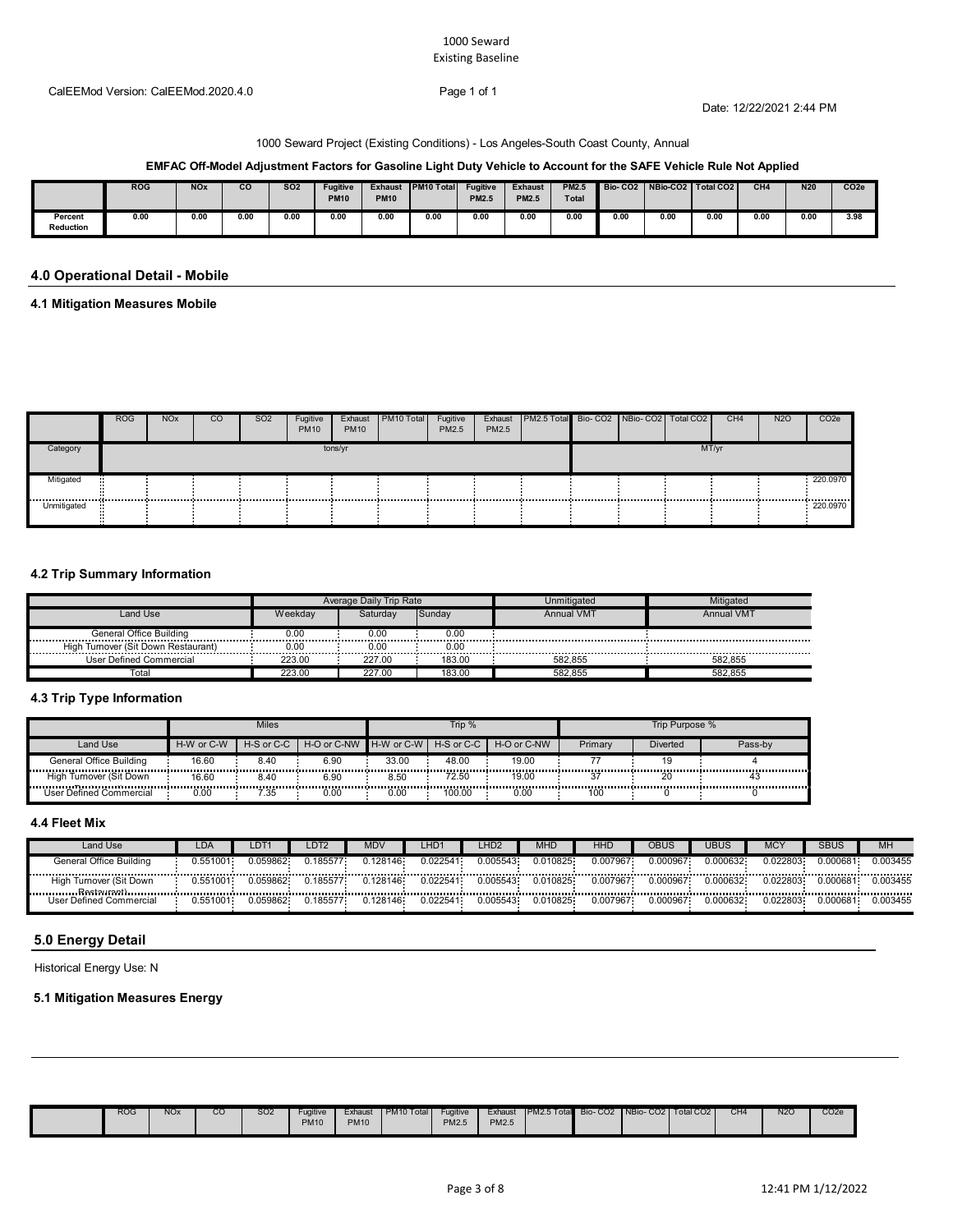Date: 12/22/2021 2:44 PM

#### 1000 Seward Project (Existing Conditions) - Los Angeles-South Coast County, Annual

### **EMFAC Off-Model Adjustment Factors for Gasoline Light Duty Vehicle to Account for the SAFE Vehicle Rule Not Applied**

| Category                   | tons/vr |  |  |  |  |  |  |  |  |  | MT/vr |  |  |  |         |  |
|----------------------------|---------|--|--|--|--|--|--|--|--|--|-------|--|--|--|---------|--|
| Electricity<br>Mitigated   |         |  |  |  |  |  |  |  |  |  |       |  |  |  | 75.6550 |  |
| Electricity<br>Unmitigated |         |  |  |  |  |  |  |  |  |  |       |  |  |  | 75.6550 |  |
| NaturalGas<br>Mitigated    |         |  |  |  |  |  |  |  |  |  |       |  |  |  | 36.2136 |  |
| NaturalGas<br>Unmitigated  |         |  |  |  |  |  |  |  |  |  |       |  |  |  | 36.2136 |  |

### **5.2 Energy by Land Use - NaturalGas Unmitigated**

|                                               | NaturalGa<br>s Use | <b>ROG</b> | <b>NO<sub>x</sub></b> | $\rm{CO}$ | SO <sub>2</sub> | Fugitive<br><b>PM10</b> | Exhaust<br><b>PM10</b> | PM <sub>10</sub> Total | Fugitive<br>PM2.5 | Exhaust<br>PM2.5 | PM2.5 Total Bio-CO2   NBio-CO2 |  | Total CO <sub>2</sub> | CH <sub>4</sub> | N <sub>20</sub> | CO <sub>2e</sub> |
|-----------------------------------------------|--------------------|------------|-----------------------|-----------|-----------------|-------------------------|------------------------|------------------------|-------------------|------------------|--------------------------------|--|-----------------------|-----------------|-----------------|------------------|
| Land Use                                      | kBTU/yr            |            |                       |           |                 |                         | tons/yr                |                        |                   |                  |                                |  | MT/yr                 |                 |                 |                  |
| General Office<br>Building                    | 87037              |            |                       |           |                 |                         |                        |                        |                   |                  |                                |  |                       |                 |                 | 4.6722           |
| High Turnover (Sit 587572<br>Down Restaurant) |                    |            |                       |           |                 |                         |                        |                        |                   |                  |                                |  |                       |                 |                 | 31.5414          |
| User Defined<br>Commercial                    |                    |            |                       |           |                 |                         |                        |                        |                   |                  |                                |  |                       |                 |                 | 0.0000           |
| Total                                         |                    |            |                       |           |                 |                         |                        |                        |                   |                  |                                |  |                       |                 |                 | 36.2136          |

### **Mitigated**

|                                               | NaturalGa<br>s Use | <b>ROG</b> | <b>NO<sub>x</sub></b> | CO | SO <sub>2</sub> | Fugitive<br><b>PM10</b> | Exhaust<br><b>PM10</b> | PM10 Total | Fugitive<br>PM2.5 | Exhaust<br>PM2.5 | PM2.5 Total Bio- CO2   NBio- CO2   Total CO2 |  |       | CH <sub>4</sub> | N <sub>20</sub> | CO <sub>2</sub> e |
|-----------------------------------------------|--------------------|------------|-----------------------|----|-----------------|-------------------------|------------------------|------------|-------------------|------------------|----------------------------------------------|--|-------|-----------------|-----------------|-------------------|
| Land Use                                      | kBTU/yr            |            |                       |    |                 |                         | tons/yr                |            |                   |                  |                                              |  | MT/yr |                 |                 |                   |
| <b>General Office</b><br><b>Building</b>      | 87037              |            |                       |    |                 |                         |                        |            |                   |                  |                                              |  |       |                 |                 | 4.6722            |
| High Turnover (Sit 587572<br>Down Restaurant) |                    |            |                       |    |                 |                         |                        |            |                   |                  |                                              |  |       |                 |                 | 31.5414           |
| User Defined<br>Commercial                    | 0                  |            |                       |    |                 |                         |                        |            |                   |                  |                                              |  |       |                 |                 | 0.0000            |
| Total                                         |                    |            |                       |    |                 |                         |                        |            |                   |                  |                                              |  |       |                 |                 | 36.2136           |

### **Unmitigated 5.3 Energy by Land Use - Electricity**

|                                               | Electricity<br>Use | Total CO <sub>2</sub> | CH <sub>4</sub> | <b>N2O</b> | CO2e    |
|-----------------------------------------------|--------------------|-----------------------|-----------------|------------|---------|
| <b>Land Use</b>                               | kWh/yr             |                       |                 | MT/yr      |         |
| <b>General Office</b><br><b>Building</b>      | 105525             |                       |                 |            | 36.9766 |
| High Turnover (Sit 110382<br>Down Restaurant) |                    |                       |                 |            | 38.6784 |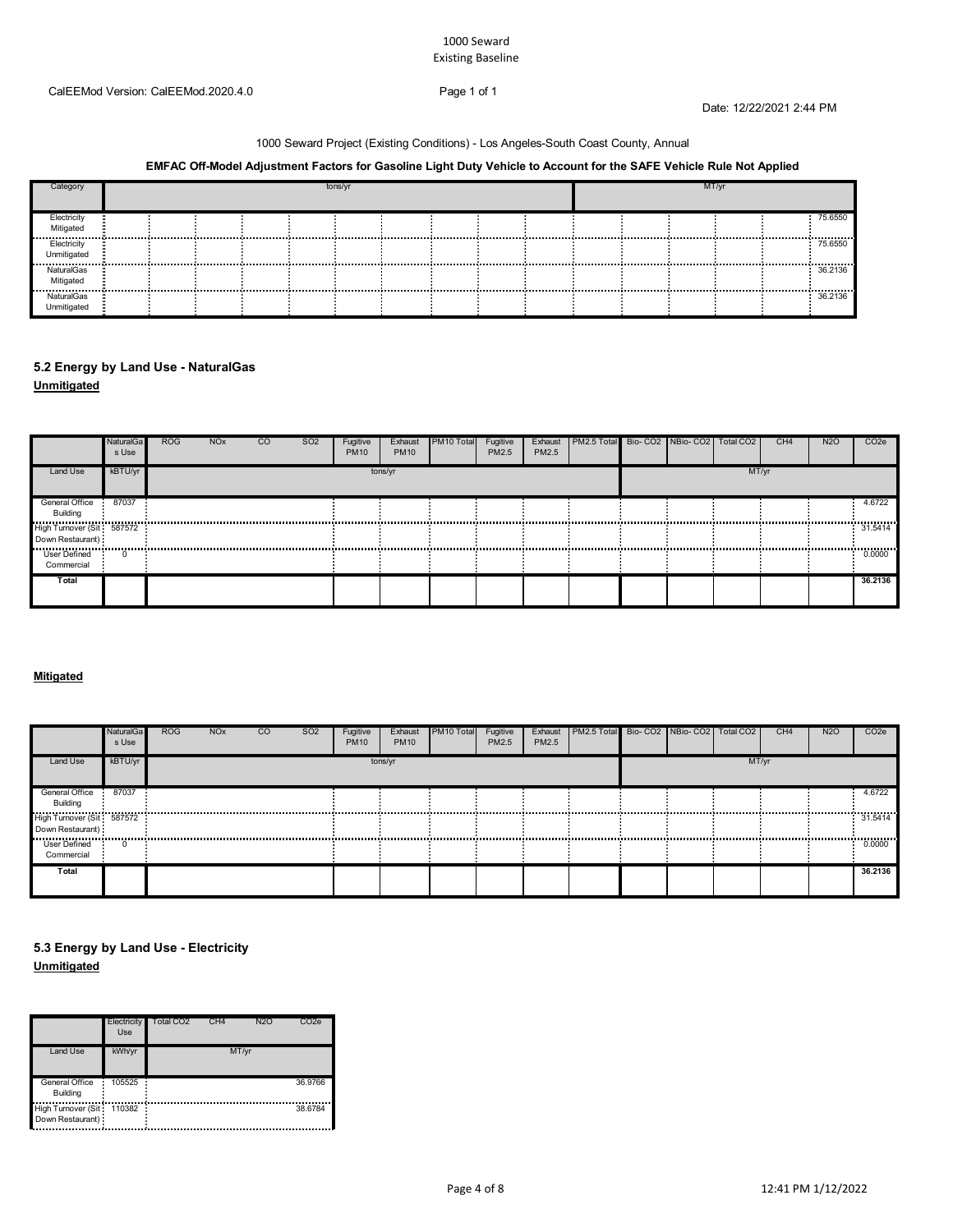Date: 12/22/2021 2:44 PM

1000 Seward Project (Existing Conditions) - Los Angeles-South Coast County, Annual

### **EMFAC Off-Model Adjustment Factors for Gasoline Light Duty Vehicle to Account for the SAFE Vehicle Rule Not Applied**

| .<br>User Defined<br>Commercial | n nnnn  |
|---------------------------------|---------|
| Total                           | 75.6550 |

#### **Mitigated**

|                                        | Electricity<br>Use | Total CO <sub>2</sub> | CH <sub>4</sub> | <b>N2O</b> | CO <sub>2e</sub> |
|----------------------------------------|--------------------|-----------------------|-----------------|------------|------------------|
| Land Use                               | kWh/yr             |                       |                 | MT/yr      |                  |
| General Office<br><b>Building</b>      | 105525             |                       |                 |            | 36.9766          |
| High Turnover (Sit<br>Down Restaurant) | 110382             |                       |                 |            | 38.6784          |
| <b>User Defined</b><br>Commercial      | 0                  |                       |                 |            | 0.0000           |
| Total                                  |                    |                       |                 |            | 75.6550          |

### **6.0 Area Detail**

### **6.1 Mitigation Measures Area**

|             | <b>ROG</b> | <b>NO<sub>x</sub></b> | CO | SO <sub>2</sub> | Fugitive<br><b>PM10</b> | Exhaust<br><b>PM10</b> | PM <sub>10</sub> Total | Fugitive<br>PM2.5 | Exhaust<br><b>PM2.5</b> | PM2.5 Total Bio-CO2 NBio-CO2 Total CO2 |  |       | CH <sub>4</sub> | <b>N2O</b> | CO <sub>2</sub> e |
|-------------|------------|-----------------------|----|-----------------|-------------------------|------------------------|------------------------|-------------------|-------------------------|----------------------------------------|--|-------|-----------------|------------|-------------------|
| Category    |            |                       |    |                 |                         | tons/yr                |                        |                   |                         |                                        |  | MT/yr |                 |            |                   |
| Mitigated   |            |                       |    |                 |                         |                        |                        |                   |                         |                                        |  |       |                 |            | 3.2000e-<br>004   |
| Unmitigated |            |                       |    |                 |                         |                        |                        |                   |                         |                                        |  |       |                 |            | 3.2000e-<br>004   |

### **6.2 Area by SubCategory**

**Unmitigated**

|                          | <b>ROG</b> | <b>NO<sub>x</sub></b> | CO | SO <sub>2</sub> | Fugitive<br><b>PM10</b> | Exhaust<br><b>PM10</b> | PM10 Total | Fugitive<br>PM2.5 | Exhaust<br>PM2.5 | PM2.5 Total Bio-CO2 NBio-CO2 Total CO2 |  |       | CH <sub>4</sub> | <b>N2O</b> | CO <sub>2e</sub> |
|--------------------------|------------|-----------------------|----|-----------------|-------------------------|------------------------|------------|-------------------|------------------|----------------------------------------|--|-------|-----------------|------------|------------------|
| SubCategory              |            |                       |    |                 |                         | tons/yr                |            |                   |                  |                                        |  | MT/yr |                 |            |                  |
| Architectural<br>Coating |            |                       |    |                 |                         |                        |            |                   |                  |                                        |  |       |                 |            | 0.0000           |
| Consumer<br>Products     |            |                       |    |                 |                         |                        |            |                   |                  |                                        |  |       |                 |            | 0.0000           |
| Landscaping              |            |                       |    |                 |                         |                        |            |                   |                  |                                        |  |       |                 |            | 3.2000e-<br>004  |
| Total                    |            |                       |    |                 |                         |                        |            |                   |                  |                                        |  |       |                 |            | 3.2000e-<br>004  |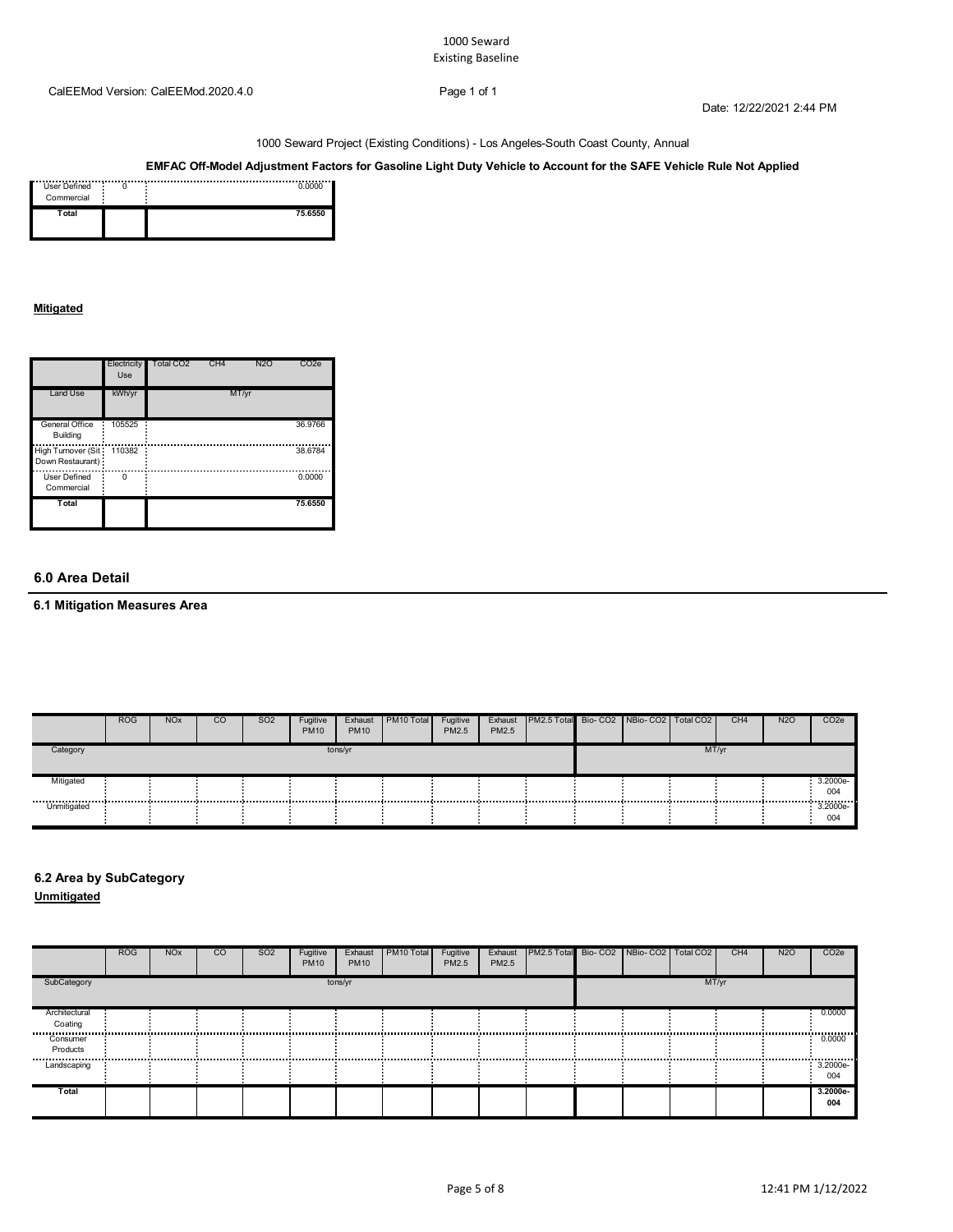Date: 12/22/2021 2:44 PM

1000 Seward Project (Existing Conditions) - Los Angeles-South Coast County, Annual

### **EMFAC Off-Model Adjustment Factors for Gasoline Light Duty Vehicle to Account for the SAFE Vehicle Rule Not Applied**

### **Mitigated**

|               | <b>ROG</b> | <b>NO<sub>x</sub></b> | CO | <b>SO2</b> | Fugitive<br><b>PM10</b> | Exhaust<br><b>PM10</b> | PM10 Total | Fugitive<br>PM2.5 | Exhaust<br>PM2.5 | PM2.5 Total Bio-CO2 NBio-CO2 Total CO2 |  |       | CH <sub>4</sub> | <b>N2O</b> | CO <sub>2e</sub> |
|---------------|------------|-----------------------|----|------------|-------------------------|------------------------|------------|-------------------|------------------|----------------------------------------|--|-------|-----------------|------------|------------------|
| SubCategory   |            |                       |    |            |                         | tons/yr                |            |                   |                  |                                        |  | MT/yr |                 |            |                  |
| Architectural |            |                       |    |            |                         |                        |            |                   |                  |                                        |  |       |                 |            | 0.0000           |
| Coating       |            |                       |    |            |                         |                        |            |                   |                  |                                        |  |       |                 |            |                  |
| Consumer      |            |                       |    |            |                         |                        |            |                   |                  |                                        |  |       |                 |            | .<br>0.0000      |
| Products      |            |                       |    |            |                         |                        |            |                   |                  |                                        |  |       |                 |            |                  |
| Landscaping   |            |                       |    |            |                         |                        |            |                   |                  |                                        |  |       |                 |            | 3.2000e-         |
|               |            |                       |    |            |                         |                        |            |                   |                  |                                        |  |       |                 |            | 004              |
| Total         |            |                       |    |            |                         |                        |            |                   |                  |                                        |  |       |                 |            | 3.2000e-<br>004  |
|               |            |                       |    |            |                         |                        |            |                   |                  |                                        |  |       |                 |            |                  |

#### **7.0 Water Detail**

**7.1 Mitigation Measures Water**

|             | Total CO <sub>2</sub> | CH <sub>4</sub> | <b>N2O</b> | CO <sub>2</sub> e |
|-------------|-----------------------|-----------------|------------|-------------------|
| Category    |                       |                 | MT/yr      |                   |
| Mitigated   |                       |                 |            | 17.2428           |
| Unmitigated |                       |                 |            | 17.2428           |

### **7.2 Water by Land Use Unmitigated**

|                                                            | Indoor/Out<br>door Use | Total CO <sub>2</sub> | CH <sub>4</sub> | <b>N2O</b> | CO <sub>2</sub> e |
|------------------------------------------------------------|------------------------|-----------------------|-----------------|------------|-------------------|
| Land Use                                                   | Mgal                   |                       | MT/vr           |            |                   |
| General Office<br>Building                                 | 1.50007/<br>0.919399   |                       |                 |            | 12.4654           |
| High Turnover (Sit 0.774011 /<br>Down Restaurant) 0.049405 |                        |                       |                 |            | 4.7774            |
| User Defined<br>Commercial                                 | 0/0                    |                       |                 |            | 0.0000            |
| Total                                                      |                        |                       |                 |            | 17.2428           |

### **Mitigated**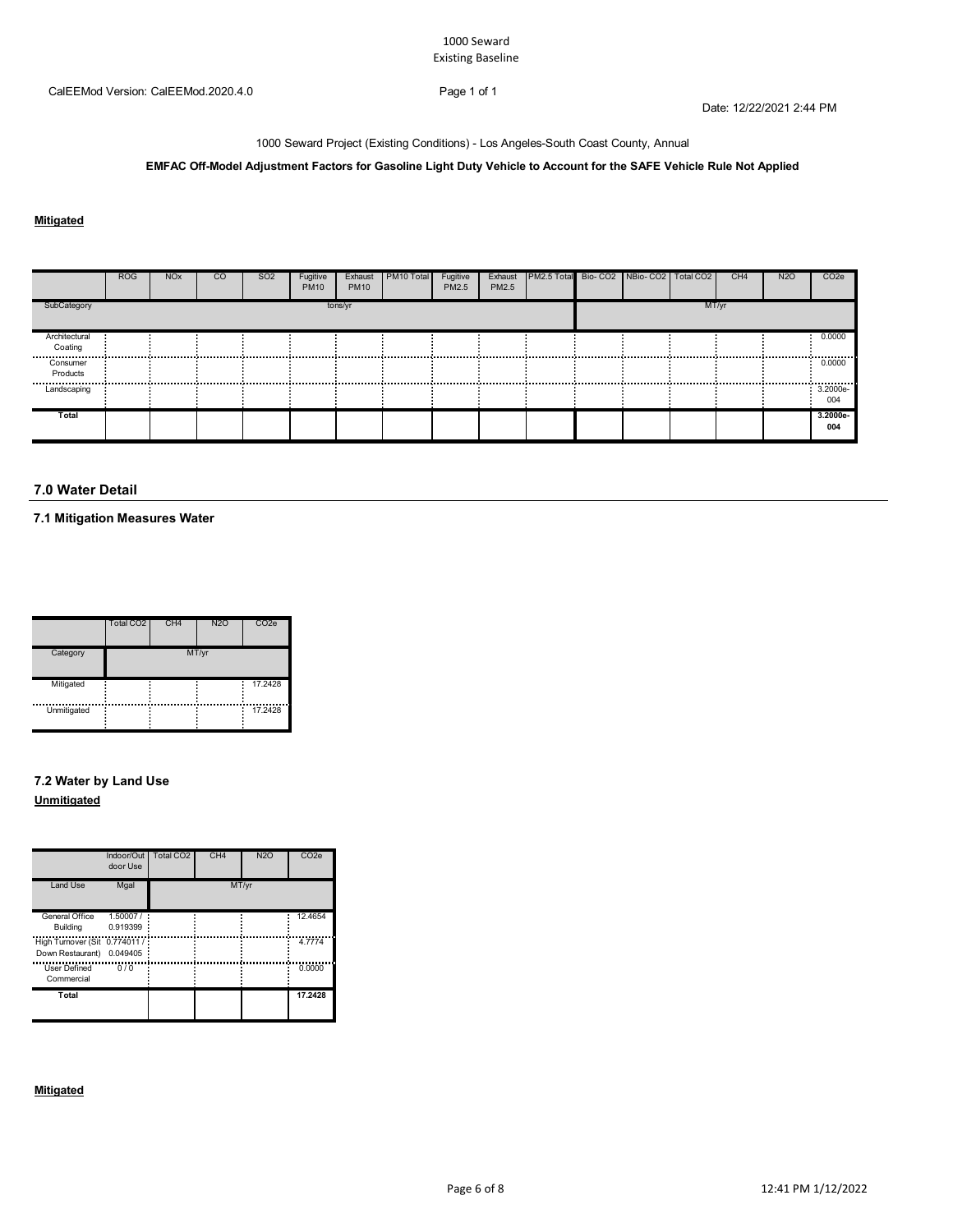Date: 12/22/2021 2:44 PM

1000 Seward Project (Existing Conditions) - Los Angeles-South Coast County, Annual

### **EMFAC Off-Model Adjustment Factors for Gasoline Light Duty Vehicle to Account for the SAFE Vehicle Rule Not Applied**

|                                                   | Indoor/Out<br>door Use | Total CO <sub>2</sub> | CH <sub>4</sub> | <b>N2O</b> | CO <sub>2</sub> e |
|---------------------------------------------------|------------------------|-----------------------|-----------------|------------|-------------------|
| Land Use                                          | Mgal                   |                       |                 | MT/yr      |                   |
| General Office<br>Building                        | 1.50007/<br>0.919399   |                       |                 |            | 12.4654           |
| High Turnover (Sit 0.774011 /<br>Down Restaurant) | 0.049405               |                       |                 |            | 4.7774            |
| <b>User Defined</b><br>Commercial                 | 0/0                    |                       |                 |            | 0.0000            |
| Total                                             |                        |                       |                 |            | 17.2428           |

### **8.0 Waste Detail**

#### **8.1 Mitigation Measures Waste**

Institute Recycling and Composting Services

### **Category/Year**

|             | Total CO <sub>2</sub> | CH <sub>4</sub> | <b>N2O</b> | CO <sub>2</sub> e |
|-------------|-----------------------|-----------------|------------|-------------------|
|             |                       |                 | MT/yr      |                   |
| Mitigated   | --                    |                 |            | 4.5326            |
| Unmitigated | н.<br>--              |                 |            | 19.2058           |

# **8.2 Waste by Land Use**

### **Unmitigated**

|                                        | Waste<br><b>Disposed</b> | Total CO <sub>2</sub> | CH <sub>4</sub> | <b>N2O</b> | CO <sub>2</sub> e |
|----------------------------------------|--------------------------|-----------------------|-----------------|------------|-------------------|
| Land Use                               | tons                     |                       |                 | MT/yr      |                   |
| General Office<br>Building             | 7.85                     |                       |                 |            | 3.9478            |
| High Turnover (Sit<br>Down Restaurant) | 30.34                    |                       |                 |            | 15.2580           |
| <b>User Defined</b><br>Commercial      | ŋ                        |                       |                 |            | 0.0000            |
| Total                                  |                          |                       |                 |            | 19.2058           |

#### **Mitigated**

|          | Waste<br>Disposed | Total CO <sub>2</sub> | CH <sub>4</sub> | N <sub>2</sub> O | CO2e |
|----------|-------------------|-----------------------|-----------------|------------------|------|
| Land Use | tons              |                       | MT/yr           |                  |      |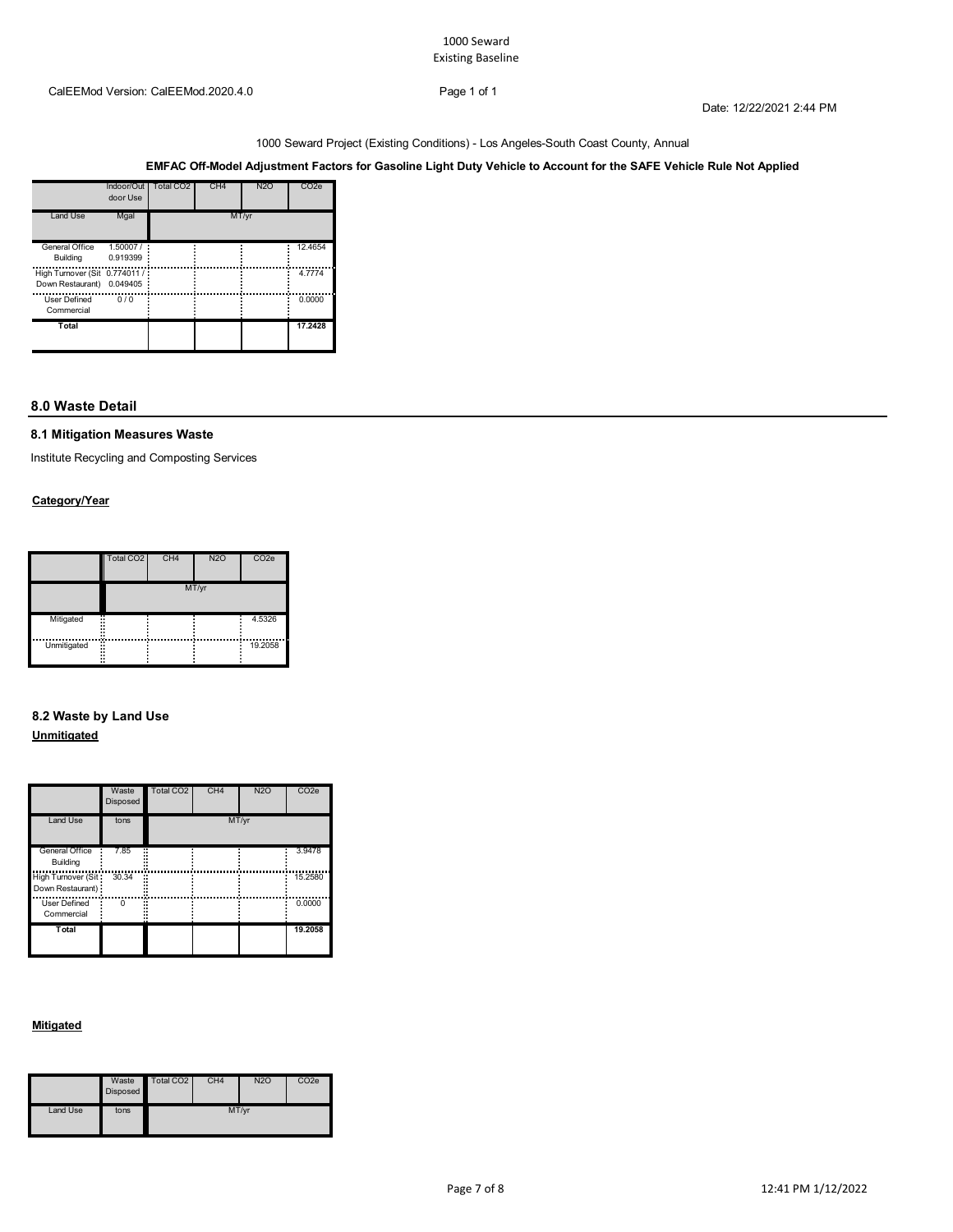Date: 12/22/2021 2:44 PM

1000 Seward Project (Existing Conditions) - Los Angeles-South Coast County, Annual

### **EMFAC Off-Model Adjustment Factors for Gasoline Light Duty Vehicle to Account for the SAFE Vehicle Rule Not Applied**

| General Office<br>Building                       | 1.8526<br>Ξ |  | 0.9317 |
|--------------------------------------------------|-------------|--|--------|
| High Turnover (Sit 7.16024<br>Down Restaurant) - | ÷           |  | 3.6009 |
| <b>User Defined</b><br>Commercial                | n           |  | 0.0000 |
| Total                                            |             |  | 4.5326 |

### **9.0 Operational Offroad**

| Number<br>Days/Year<br>Hours/Dav<br>Load Facto<br>Equipment Type<br><b>Fuel Type</b><br>Horse Power |  |  |  |  |
|-----------------------------------------------------------------------------------------------------|--|--|--|--|
|                                                                                                     |  |  |  |  |

### **10.0 Stationary Equipment**

|                               | <b>Fire Pumps and Emergency Generators</b> |                |                 |                      |                    |           |  |  |  |  |  |
|-------------------------------|--------------------------------------------|----------------|-----------------|----------------------|--------------------|-----------|--|--|--|--|--|
| <b>Equipment Type</b>         | <b>Number</b>                              | Hours/Day      | Hours/Year      | <b>Horse Power</b>   | <b>Load Factor</b> | Fuel Type |  |  |  |  |  |
| <b>Boilers</b>                |                                            |                |                 |                      |                    |           |  |  |  |  |  |
| <b>Equipment Type</b>         | Number                                     | Heat Input/Day | Heat Input/Year | <b>Boiler Rating</b> | Fuel Type          |           |  |  |  |  |  |
| <b>User Defined Equipment</b> |                                            |                |                 |                      |                    |           |  |  |  |  |  |
| <b>Equipment Type</b>         | Number                                     |                |                 |                      |                    |           |  |  |  |  |  |
| 11.0 Vegetation               |                                            |                |                 |                      |                    |           |  |  |  |  |  |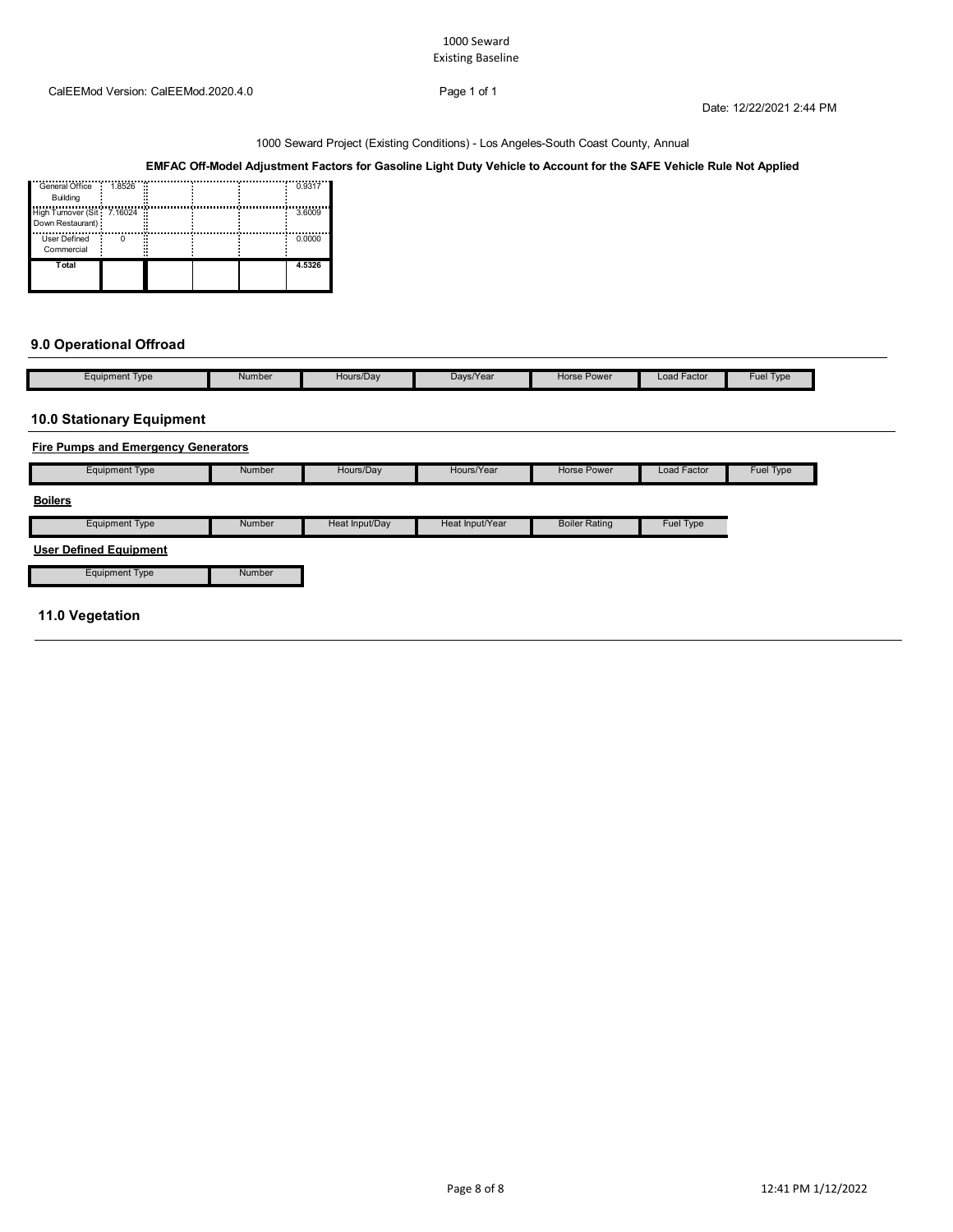1000 Seward Project (Existing Conditions) - Los Angeles-South Coast County, Annual

#### **EMFAC Off-Model Adjustment Factors for Gasoline Light Duty Vehicle to Account for the SAFE Vehicle Rule Not Applied**

#### **1000 Seward Project (Existing Conditions)**

**Los Angeles-South Coast County, Annual**

### **1.0 Project Characteristics**

#### **1.1 Land Usage**

| <b>Land Uses</b>                    | Size | Metric            | Lot Acreage | Floor Surface Area | Population |
|-------------------------------------|------|-------------------|-------------|--------------------|------------|
| General Office Building             | გ.44 | 1000saft          | 0.19        | 8.442.00           |            |
| User Defined Commercial             | 1.00 | User Defined Unit | 0.00        | 0.00               |            |
| High Turnover (Sit Down Restaurant) | 2.55 | 1000sqft          | 0.06        | 2.551.00           |            |

#### **1.2 Other Project Characteristics**

| <b>Urbanization</b><br>Climate Zone | Urban<br>12                                  | Wind Speed (m/s)                  | 2.2   | <b>Precipitation Freg (Days)</b><br><b>Operational Year</b> | 33<br>2025 |
|-------------------------------------|----------------------------------------------|-----------------------------------|-------|-------------------------------------------------------------|------------|
| <b>Utility Company</b>              | Los Angeles Department of Water & Power      |                                   |       |                                                             |            |
| CO2 Intensity<br>(lb/MWhr)          | 616                                          | <b>CH4 Intensity</b><br>(lb/MWhr) | 0.033 | N <sub>2</sub> O Intensity<br>(lb/MWhr)                     | 0.004      |
|                                     | 1.3 User Entered Comments & Non-Default Data |                                   |       |                                                             |            |

Project Characteristics - Consistency with SB100 RPS for LADWP.

Vehicle Trips - Site Specific Off-road Equipment - Site Specific Off-road Equipment - Site Specific Trips and VMT - Site Specific Demolition - Grading - Land Use - Rest = 2,551 sf Construction Phase - Site Specific Schedule

Energy Use - Consistency with Section 120.6(c) CBC Construction Off-road Equipment Mitigation -

Mobile Commute Mitigation -

Energy Mitigation -

Water Mitigation -

Waste Mitigation -

Stationary Sources - Emergency Generators and Fire Pumps -

Stationary Sources - Emergency Generators and Fire Pumps EF - SCAQMD BACT

Vehicle Emission Factors -

Vehicle Emission Factors -

Vehicle Emission Factors -

Fleet Mix -

| Table Name                | <b>Column Name</b> | Default Value | New Value |
|---------------------------|--------------------|---------------|-----------|
| tblLandUse                | LandUseSquareFeet  | 8.440.00      | 8.442.00  |
| tblLandUse                | LandUseSquareFeet  | 2.550.00      | 2.551.00  |
| tblProjectCharacteristics | CO2IntensityFactor | 691.98        | 616       |
| tblVehicleTrips           | CC TL              | 8.40          | 7.35      |
| tblVehicleTrips           | CC TTP             | 0.00          | 100.00    |
| tblVehicleTrips           | CNW TL             | 6.90          | 0.00      |
| tblVehicleTrips           | CW TL              | 16.60         | 0.00      |
| tblVehicleTrips           | PR TP              | 0.00          | 100.00    |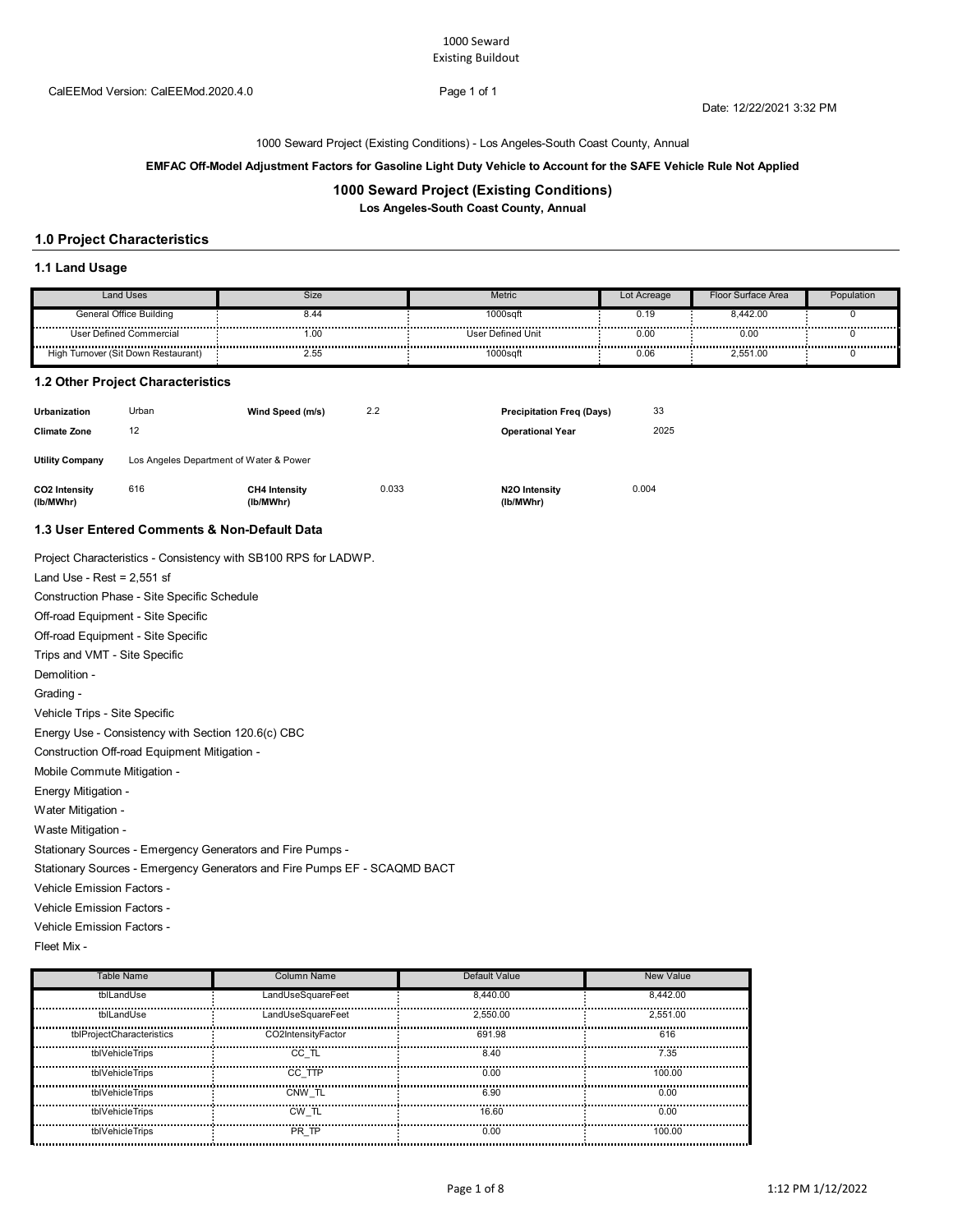#### 1000 Seward Project (Existing Conditions) - Los Angeles-South Coast County, Annual

### **EMFAC Off-Model Adjustment Factors for Gasoline Light Duty Vehicle to Account for the SAFE Vehicle Rule Not Applied**

| tblVehicleTrips           | ST TR    | $2.2^{\circ}$ | 0.00   |
|---------------------------|----------|---------------|--------|
| tblVehicleTrips           | ST TR    | 122.40        | 0.00   |
| .<br>tblVehicleTrips<br>. | ST TR    | 0.00          | 227.00 |
| tblVehicleTrips           | SU TR    | 0.70          | 0.00   |
| tblVehicleTrips           | SU TR    | 142.64        | 0.00   |
| tblVehicleTrips           | SU TR    | 0.00          | 183.00 |
| tblVehicleTrips           | WD TR    | 9.74          | 0.00   |
| tblVehicleTrips           | WD TR    | 112.18        | n nn   |
| tblVehicleTrips           | TR<br>WD | 0.00          | 223.00 |

### **2.0 Emissions Summary**

### **2.2 Overall Operational**

**Unmitigated Operational**

|            | <b>ROG</b> | <b>NO<sub>x</sub></b> | CO | SO <sub>2</sub> | Fugitive<br><b>PM10</b> | Exhaust<br><b>PM10</b> | PM <sub>10</sub> Total | Fugitive<br>PM2.5 | Exhaust<br>PM2.5 | PM2.5 Total Bio-CO2 NBio-CO2 Total CO2 |  |       | CH <sub>4</sub> | <b>N2O</b> | CO <sub>2e</sub>                                                                |
|------------|------------|-----------------------|----|-----------------|-------------------------|------------------------|------------------------|-------------------|------------------|----------------------------------------|--|-------|-----------------|------------|---------------------------------------------------------------------------------|
| Category   |            |                       |    |                 |                         | tons/yr                |                        |                   |                  |                                        |  | MT/yr |                 |            |                                                                                 |
| Area<br>   | .          |                       |    |                 |                         |                        |                        |                   |                  |                                        |  | .     |                 |            | 3.2000e-<br>004<br>.                                                            |
| Energy     |            |                       |    |                 |                         |                        |                        |                   |                  |                                        |  |       |                 |            | 96.7383                                                                         |
| <br>Mobile | .          |                       |    |                 |                         |                        |                        |                   |                  |                                        |  |       |                 |            | 189.2528                                                                        |
| Waste      |            |                       |    |                 |                         |                        |                        |                   |                  |                                        |  |       |                 |            | 19.2058                                                                         |
| Water      |            |                       |    |                 |                         |                        |                        |                   |                  |                                        |  |       |                 |            | <b><i><u>ISLESS CONTINUES IN THE STATE OF REAL PROPERTY.</u></i></b><br>14.4134 |
| Total      |            |                       |    |                 |                         |                        |                        |                   |                  |                                        |  |       |                 |            | 319,6106                                                                        |

#### **Mitigated Operational**

|           | <b>ROG</b> | <b>NO<sub>x</sub></b> | CO | SO <sub>2</sub> | Fugitive<br><b>PM10</b> | Exhaust<br><b>PM10</b> | PM <sub>10</sub> Total | Fugitive<br>PM2.5 | Exhaust<br>PM2.5 | PM2.5 Total Bio-CO2   NBio-CO2 |  | Total CO <sub>2</sub> | CH <sub>4</sub> | <b>N2O</b> | CO <sub>2e</sub>     |
|-----------|------------|-----------------------|----|-----------------|-------------------------|------------------------|------------------------|-------------------|------------------|--------------------------------|--|-----------------------|-----------------|------------|----------------------|
| Category  |            |                       |    |                 |                         | tons/yr                |                        |                   |                  |                                |  | MT/yr                 |                 |            |                      |
| Area<br>  |            |                       |    |                 |                         |                        |                        |                   |                  |                                |  |                       |                 |            | 3.2000e-<br>004<br>. |
| Energy    |            |                       |    |                 |                         |                        |                        |                   |                  |                                |  |                       |                 |            | 96.7383<br>.         |
| Mobile    |            |                       |    |                 |                         |                        |                        |                   |                  |                                |  |                       |                 |            | 189.2528<br>.        |
| Waste<br> |            |                       |    |                 |                         |                        |                        |                   |                  |                                |  |                       |                 |            | .5326                |
| Water     |            |                       |    |                 |                         |                        |                        |                   |                  |                                |  |                       |                 |            | .<br>14.4134         |
| Total     |            |                       |    |                 |                         |                        |                        |                   |                  |                                |  |                       |                 |            | 304.9374             |

|                      | <b>ROG</b> | <b>NOx</b> | CO   | <b>SO2</b> | <b>Fugitive</b><br><b>PM10</b> | <b>Exhaust</b><br><b>PM10</b> | <b>PM10 Total</b> | <b>Fugitive</b><br><b>PM2.5</b> | <b>Exhaust</b><br><b>PM2.5</b> | <b>PM2.5</b><br><b>Total</b> | Bio-CO <sub>2</sub> | NBio-CO2   Total CO2 |      | CH <sub>4</sub> | N <sub>20</sub> | CO <sub>2</sub> |
|----------------------|------------|------------|------|------------|--------------------------------|-------------------------------|-------------------|---------------------------------|--------------------------------|------------------------------|---------------------|----------------------|------|-----------------|-----------------|-----------------|
| Percent<br>Reduction | 0.00       | 0.00       | 0.00 | 0.00       | 0.00                           | 0.00                          | 0.00              | 0.00                            | 0.00                           | 0.00                         | 0.00                | 0.00                 | 0.00 | 0.00            | 0.00            | 4.59            |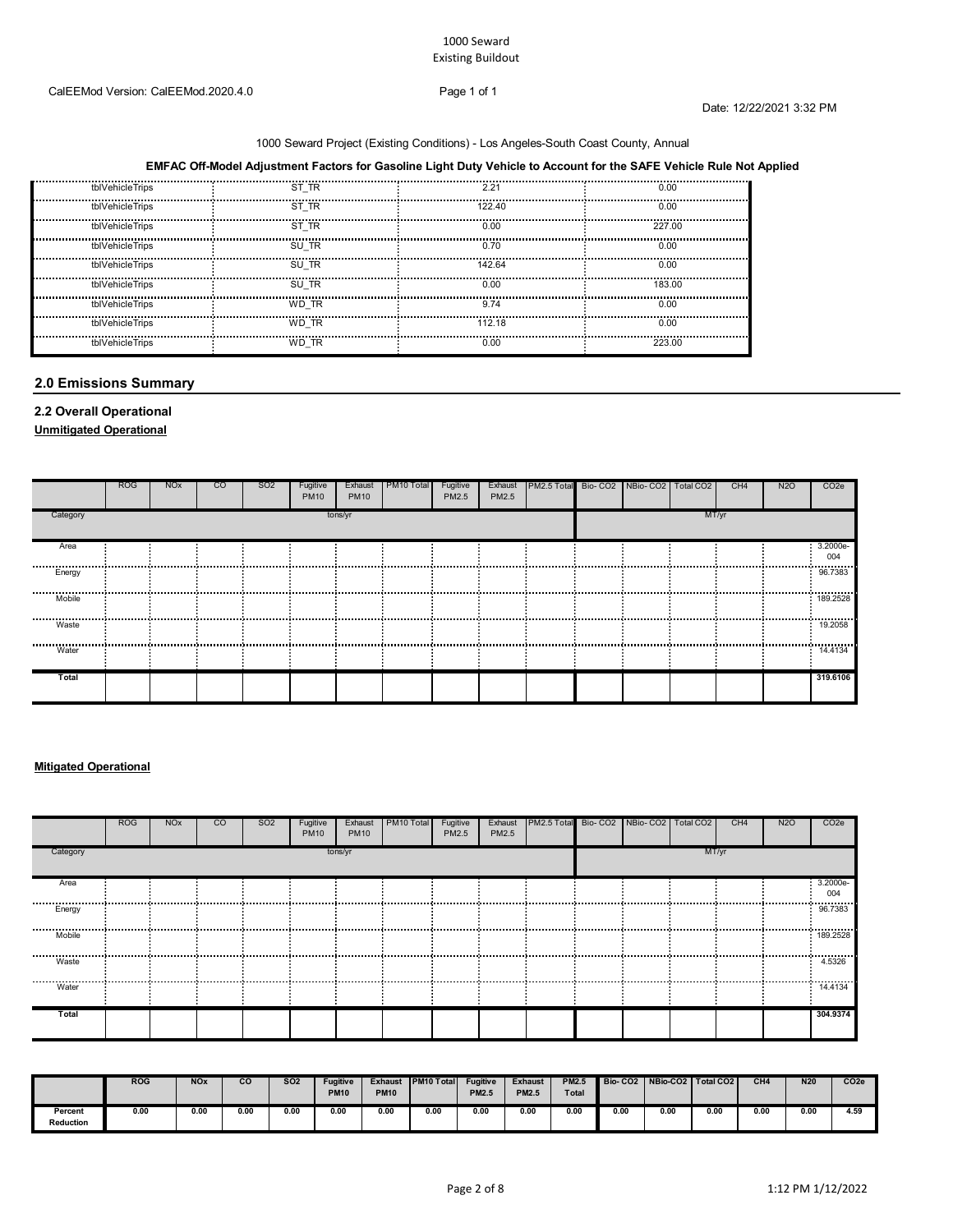Date: 12/22/2021 3:32 PM

1000 Seward Project (Existing Conditions) - Los Angeles-South Coast County, Annual

**EMFAC Off-Model Adjustment Factors for Gasoline Light Duty Vehicle to Account for the SAFE Vehicle Rule Not Applied**

### **4.0 Operational Detail - Mobile**

### **4.1 Mitigation Measures Mobile**

|             | <b>ROG</b> | <b>NO<sub>x</sub></b> | CO | SO <sub>2</sub> | Fugitive<br><b>PM10</b> | Exhaust<br><b>PM10</b> | PM <sub>10</sub> Total | Fugitive<br><b>PM2.5</b> | PM2.5 | Exhaust   PM2.5 Total   Bio- CO2   NBio- CO2   Total CO2 |  |       | CH <sub>4</sub> | <b>N2O</b> | CO <sub>2</sub> e |
|-------------|------------|-----------------------|----|-----------------|-------------------------|------------------------|------------------------|--------------------------|-------|----------------------------------------------------------|--|-------|-----------------|------------|-------------------|
| Category    |            |                       |    |                 |                         | tons/yr                |                        |                          |       |                                                          |  | MT/vr |                 |            |                   |
| Mitigated   |            |                       |    |                 |                         |                        |                        |                          |       |                                                          |  |       |                 |            | 189.2528          |
| Unmitigated |            |                       |    |                 |                         |                        |                        |                          |       |                                                          |  |       |                 |            | 189.2528          |

### **4.2 Trip Summary Information**

|                                     |         | Average Daily Trip Rate |        | Unmitigated       | Mitigated         |
|-------------------------------------|---------|-------------------------|--------|-------------------|-------------------|
| Land Use                            | Weekdav | Saturdav                | Sundav | <b>Annual VMT</b> | <b>Annual VM1</b> |
| General Office Building             | 0.00    | 0.OC                    | 0.00   |                   |                   |
| High Turnover (Sit Down Restaurant) | 0.00    | 0.00                    | 0.00   |                   |                   |
| User Defined Commercial             | 223.00  | 227.00                  | 183.00 | 582.855           | 582.855           |
| Total                               | 223.00  | 227.00                  | 183.00 | 582.855           | 582.855           |

### **4.3 Trip Type Information**

|                         |            | Miles          |                        |       | Trip %     |             |         | Trip Purpose %  |         |  |  |
|-------------------------|------------|----------------|------------------------|-------|------------|-------------|---------|-----------------|---------|--|--|
| Land Use                | H-W or C-W | $H-S$ or $C-C$ | H-O or C-NW H-W or C-W |       | H-S or C-C | H-O or C-NW | Primary | <b>Diverted</b> | Pass-by |  |  |
| General Office Building | 16.60      | 8.40           | 6.90                   | 33.00 | 48.00      | 19.00       |         |                 |         |  |  |
| High Turnover (Sit Down | 16.60      | 8.40           | 6.90                   | 8.50  | 72.50      | 19.00       |         |                 |         |  |  |
| User Defined Commercial | 0.00       | '.35           | 0.00                   | 0.00  | 100.00     | 0.00        | 100     |                 |         |  |  |

#### **4.4 Fleet Mix**

| Land Use                                 | LDA      | LDT'      | LDT2     | MD\      | _HD1     |          | <b>MHD</b> | <b>HHD</b>   | DBUS       | UBUS     | MC <sup>:</sup> | <b>SBUS</b> | MH       |
|------------------------------------------|----------|-----------|----------|----------|----------|----------|------------|--------------|------------|----------|-----------------|-------------|----------|
| General Office Building                  | 0.540171 | 0.064547  | 0.189075 | 0.126673 | 0.023412 | 0.006384 | 0.010926   | 0.008089     | 0.000929   | 0.000597 | 0.025155        | 0.000706    | 0.003335 |
| High Turnover (Sit Down<br>. Postaurant) | 0.540171 | 0.064547  | 0.189075 | 0.126673 | 0.023412 | 0.006384 | 0.010926   | 0.008089     | 0.000929   | 0.000597 | 0.025155        | 0.000706    | 0.003335 |
| Jser Defined Commercial                  | 0.540171 | 0.064547. | .189075. | 126673.  | 0.023412 | 0.006384 | 0.010926.  | $0.008089 -$ | 0.000929 . | 0.000597 | 0.025155.       | 0.000706    | 0.003335 |

### **5.0 Energy Detail**

Historical Energy Use: N

### **5.1 Mitigation Measures Energy**

|                          | <b>ROG</b> | <b>NO<sub>x</sub></b> | CO. | SO <sub>2</sub> | Fugitive<br><b>PM10</b> | Exhaust<br><b>PM10</b> | PM <sub>10</sub> Total | Fugitive<br><b>PM2.5</b> | Exhaust<br><b>PM2.5</b> | PM2.5 Total Bio- CO2   NBio- CO2   Total CO2 |  |       | CH <sub>4</sub> | <b>N2O</b> | CO <sub>2e</sub> |
|--------------------------|------------|-----------------------|-----|-----------------|-------------------------|------------------------|------------------------|--------------------------|-------------------------|----------------------------------------------|--|-------|-----------------|------------|------------------|
| Category                 |            |                       |     |                 |                         | tons/yr                |                        |                          |                         |                                              |  | MT/yr |                 |            |                  |
| Electricity<br>Mitigated |            |                       |     |                 |                         |                        |                        |                          |                         |                                              |  |       |                 |            | 60.5247          |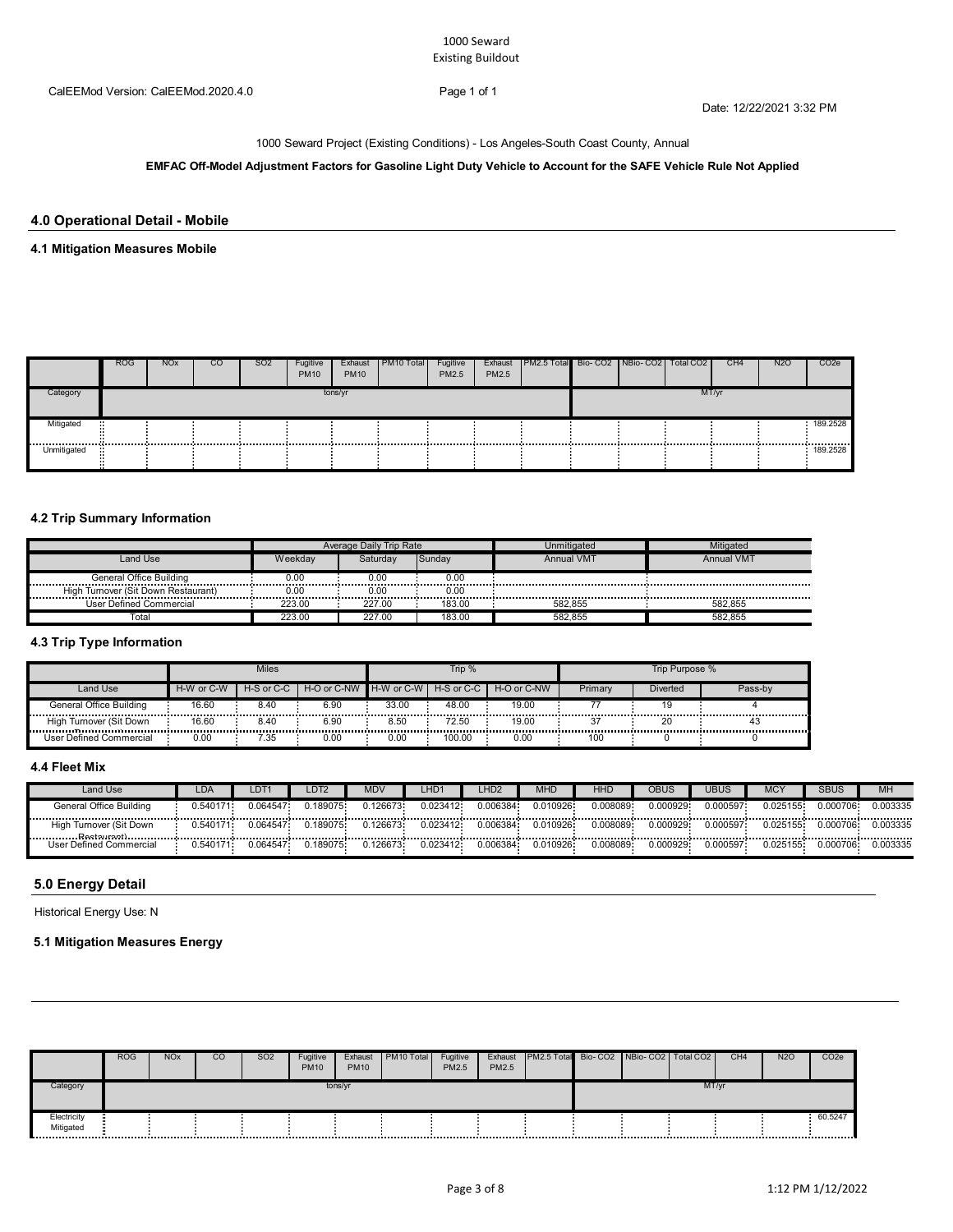Date: 12/22/2021 3:32 PM

#### 1000 Seward Project (Existing Conditions) - Los Angeles-South Coast County, Annual

### **EMFAC Off-Model Adjustment Factors for Gasoline Light Duty Vehicle to Account for the SAFE Vehicle Rule Not Applied**

| Electricity<br>Unmitigated<br>,,,,,,,,,,,,,,,,,,,,,,,,,,, |  |  |  |  |  |  |  | 60.5247     |
|-----------------------------------------------------------|--|--|--|--|--|--|--|-------------|
| <b>NaturalGas</b><br>Mitigated<br>.                       |  |  |  |  |  |  |  | 36.2136<br> |
| NaturalGas<br>Unmitigated                                 |  |  |  |  |  |  |  | 36.2136     |

# **5.2 Energy by Land Use - NaturalGas**

**Unmitigated**

|                                                                                                                                                          | NaturalGa<br>s Use | <b>ROG</b> | <b>NO<sub>x</sub></b> | $\rm{CO}$ | SO <sub>2</sub> | Fugitive<br><b>PM10</b> | Exhaust<br><b>PM10</b> | PM10 Total | Fugitive<br>PM2.5 | Exhaust<br>PM2.5 | PM2.5 Total Bio-CO2   NBio-CO2   Total CO2 |  |       | CH <sub>4</sub> | N <sub>20</sub> | CO <sub>2</sub> e |
|----------------------------------------------------------------------------------------------------------------------------------------------------------|--------------------|------------|-----------------------|-----------|-----------------|-------------------------|------------------------|------------|-------------------|------------------|--------------------------------------------|--|-------|-----------------|-----------------|-------------------|
| Land Use                                                                                                                                                 | kBTU/yr            |            |                       |           |                 |                         | tons/yr                |            |                   |                  |                                            |  | MT/yr |                 |                 |                   |
| <b>General Office</b><br>Building                                                                                                                        | 87037              |            |                       |           |                 |                         |                        |            |                   |                  |                                            |  |       |                 |                 | 4.6722            |
| High Turnover (Sit 587572<br>Down Restaurant)                                                                                                            |                    |            |                       |           |                 |                         |                        |            |                   |                  |                                            |  |       |                 |                 | 31.5414           |
| www.communiter.com/www.com/www.com/www.com/www.com/www.com/www.com/www.com/www.com/www.com/www.com/www.com/www.com/<br><b>User Defined</b><br>Commercial |                    |            |                       |           |                 |                         |                        |            |                   |                  |                                            |  |       |                 |                 | 0.0000            |
| Total                                                                                                                                                    |                    |            |                       |           |                 |                         |                        |            |                   |                  |                                            |  |       |                 |                 | 36.2136           |

#### **Mitigated**

|                                               | NaturalGa<br>s Use | <b>ROG</b> | <b>NO<sub>x</sub></b> | $\overline{c}$ | SO <sub>2</sub> | Fugitive<br><b>PM10</b> | Exhaust<br><b>PM10</b> | PM10 Total | Fugitive<br>PM2.5 | Exhaust<br>PM2.5 | PM2.5 Total Bio-CO2 NBio-CO2 Total CO2 |  |       | CH <sub>4</sub> | N <sub>20</sub> | CO <sub>2</sub> e |
|-----------------------------------------------|--------------------|------------|-----------------------|----------------|-----------------|-------------------------|------------------------|------------|-------------------|------------------|----------------------------------------|--|-------|-----------------|-----------------|-------------------|
| Land Use                                      | kBTU/yr            |            |                       |                |                 |                         | tons/yr                |            |                   |                  |                                        |  | MT/yr |                 |                 |                   |
| <b>General Office</b><br><b>Building</b>      | 87037              |            |                       |                |                 |                         |                        |            |                   |                  |                                        |  |       |                 |                 | 4.6722            |
| High Turnover (Sit 587572<br>Down Restaurant) |                    |            |                       |                |                 |                         |                        |            |                   |                  |                                        |  |       |                 |                 | .<br>31.5414      |
| User Defined<br>Commercial                    | 0                  |            |                       |                |                 |                         |                        |            |                   |                  |                                        |  |       |                 |                 | 0.0000            |
| Total                                         |                    |            |                       |                |                 |                         |                        |            |                   |                  |                                        |  |       |                 |                 | 36.2136           |

### **Unmitigated 5.3 Energy by Land Use - Electricity**

|                                          | Electricity<br>Use | Total CO <sub>2</sub> | CH <sub>4</sub> | <b>N2O</b> | CO <sub>2</sub> e |
|------------------------------------------|--------------------|-----------------------|-----------------|------------|-------------------|
| Land Use                                 | kWh/yr             |                       |                 | MT/yr      |                   |
| <b>General Office</b><br><b>Building</b> | 105525             |                       |                 |            | 29.5816           |
| High Turnover (Sit<br>Down Restaurant)   | 110382             |                       |                 |            | 30.9431           |
| <b>User Defined</b><br>Commercial        | n                  |                       |                 |            | 0.0000            |
| Total                                    |                    |                       |                 |            | 60.5247           |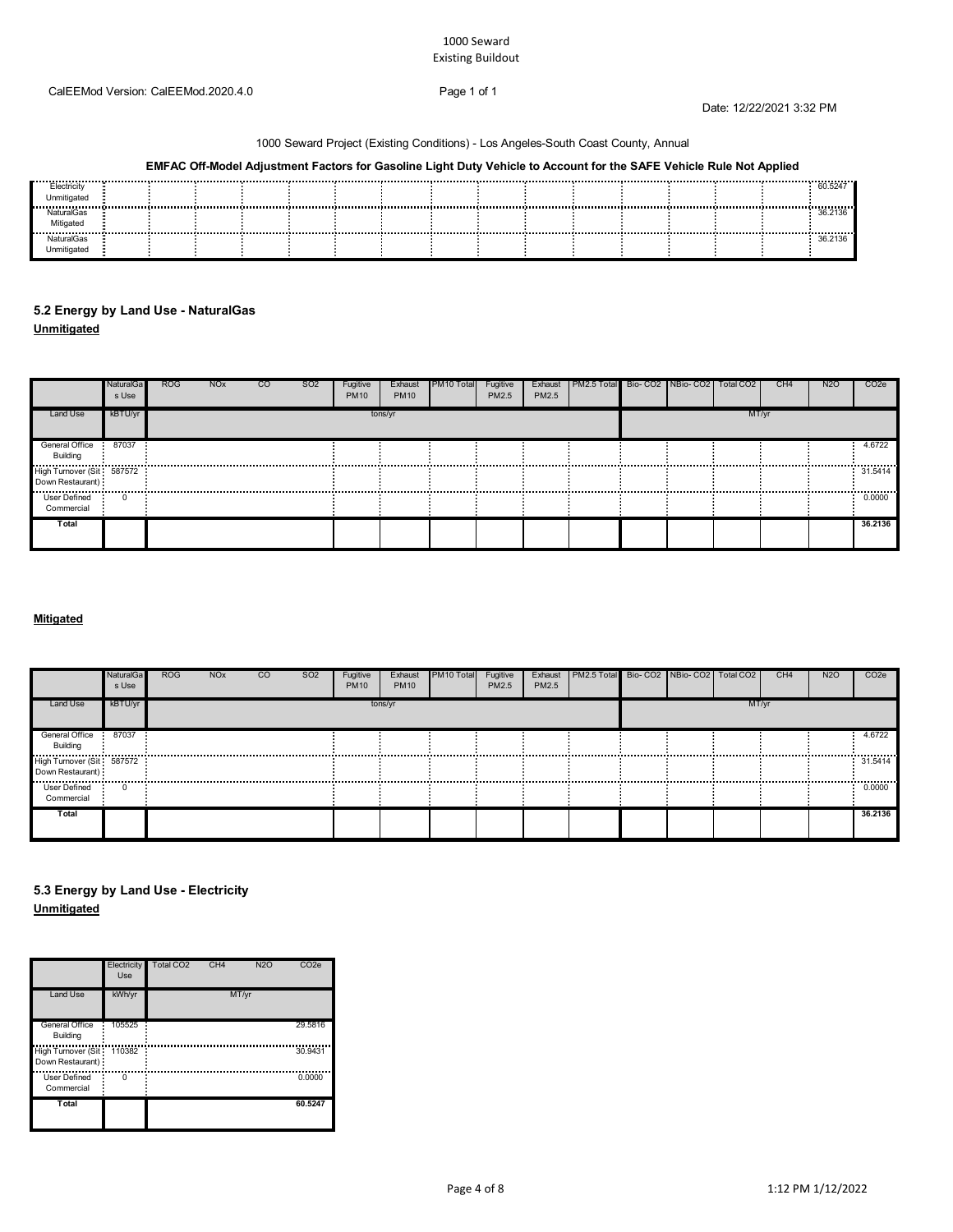Date: 12/22/2021 3:32 PM

1000 Seward Project (Existing Conditions) - Los Angeles-South Coast County, Annual

**EMFAC Off-Model Adjustment Factors for Gasoline Light Duty Vehicle to Account for the SAFE Vehicle Rule Not Applied**

### **Mitigated**

|                                        | Electricity<br>Use | Total CO <sub>2</sub> | CH <sub>4</sub> | <b>N2O</b> | CO <sub>2e</sub> |
|----------------------------------------|--------------------|-----------------------|-----------------|------------|------------------|
| Land Use                               | kWh/yr             |                       |                 | MT/yr      |                  |
| General Office<br>Building             | 105525             |                       |                 |            | 29.5816          |
| High Turnover (Sit<br>Down Restaurant) | 110382             |                       |                 |            | 30.9431          |
| <b>User Defined</b><br>Commercial      | ŋ                  |                       |                 |            | 0.0000           |
| Total                                  |                    |                       |                 |            | 60.5247          |

### **6.0 Area Detail**

**6.1 Mitigation Measures Area**

|             | <b>ROG</b> | <b>NO<sub>x</sub></b> | $\rm{CO}$ | SO <sub>2</sub> | Fugitive<br><b>PM10</b> | Exhaust<br><b>PM10</b> | PM <sub>10</sub> Total | Fugitive<br>PM2.5 | Exhaust<br><b>PM2.5</b> | PM2.5 Total Bio-CO2 NBio-CO2   Total CO2 |  |       | CH <sub>4</sub> | <b>N2O</b> | CO <sub>2</sub> e |
|-------------|------------|-----------------------|-----------|-----------------|-------------------------|------------------------|------------------------|-------------------|-------------------------|------------------------------------------|--|-------|-----------------|------------|-------------------|
| Category    |            |                       |           |                 |                         | tons/yr                |                        |                   |                         |                                          |  | MT/vr |                 |            |                   |
| Mitigated   |            |                       |           |                 |                         |                        |                        |                   |                         |                                          |  |       |                 |            | 3.2000e-<br>004   |
| Unmitigated |            |                       |           |                 |                         |                        |                        |                   |                         |                                          |  |       |                 |            | 3.2000e-<br>004   |

## **6.2 Area by SubCategory**

**Unmitigated**

|                 | <b>ROG</b> | <b>NO<sub>x</sub></b> | <b>CO</b> | SO <sub>2</sub> | Fugitive<br><b>PM10</b> | Exhaust<br><b>PM10</b> | PM10 Total | Fugitive<br>PM2.5 | Exhaust<br>PM2.5 | PM2.5 Total Bio-CO2 NBio-CO2 Total CO2 |  |       | CH <sub>4</sub> | <b>N2O</b> | CO <sub>2e</sub> |
|-----------------|------------|-----------------------|-----------|-----------------|-------------------------|------------------------|------------|-------------------|------------------|----------------------------------------|--|-------|-----------------|------------|------------------|
| SubCategory     |            |                       |           |                 |                         | tons/yr                |            |                   |                  |                                        |  | MT/yr |                 |            |                  |
| Architectural   |            |                       |           |                 |                         |                        |            |                   |                  |                                        |  |       |                 |            | 0.0000           |
| Coating         |            |                       |           |                 |                         |                        |            |                   |                  |                                        |  |       |                 |            |                  |
| Consumer        |            |                       |           |                 |                         |                        |            |                   |                  |                                        |  |       |                 |            | 0.0000           |
| Products        |            |                       |           |                 |                         |                        |            |                   |                  |                                        |  |       |                 |            |                  |
| <br>Landscaping |            |                       |           |                 |                         |                        |            |                   |                  |                                        |  |       |                 |            | .<br>3.2000e-    |
|                 |            |                       |           |                 |                         |                        |            |                   |                  |                                        |  |       |                 |            | 004              |
| Total           |            |                       |           |                 |                         |                        |            |                   |                  |                                        |  |       |                 |            | 3.2000e-<br>004  |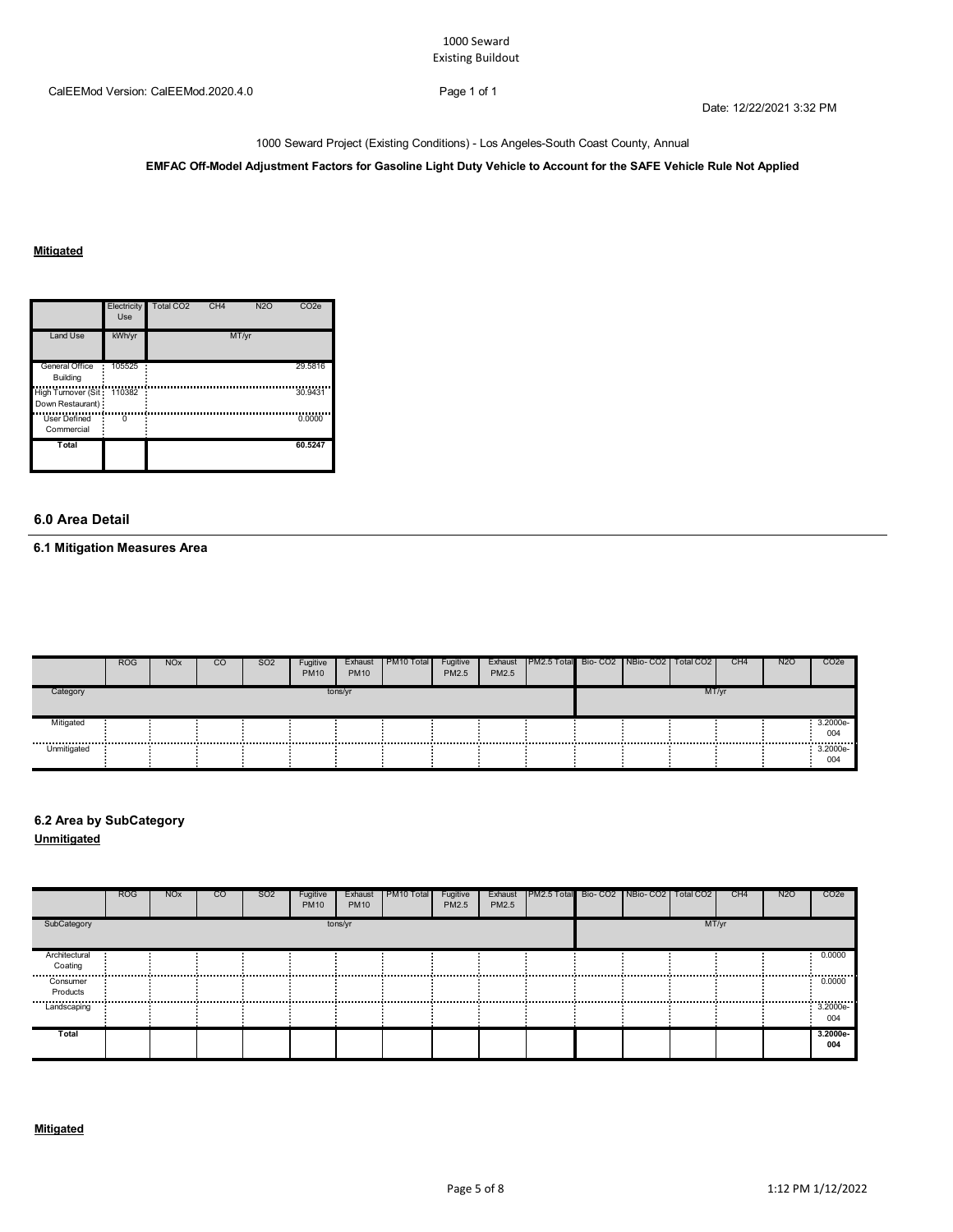#### 1000 Seward Existing Buildout

Date: 12/22/2021 3:32 PM

#### 1000 Seward Project (Existing Conditions) - Los Angeles-South Coast County, Annual

### **EMFAC Off-Model Adjustment Factors for Gasoline Light Duty Vehicle to Account for the SAFE Vehicle Rule Not Applied**

|                          | <b>ROG</b> | <b>NO<sub>x</sub></b> | <sub>co</sub> | SO <sub>2</sub> | Fugitive<br><b>PM10</b> | Exhaust<br><b>PM10</b> | PM <sub>10</sub> Total | Fugitive<br>PM2.5 | Exhaust<br>PM2.5 | PM2.5 Total  Bio- CO2   NBio- CO2   Total CO2 |  |       | CH <sub>4</sub> | N <sub>2</sub> O | CO <sub>2e</sub> |
|--------------------------|------------|-----------------------|---------------|-----------------|-------------------------|------------------------|------------------------|-------------------|------------------|-----------------------------------------------|--|-------|-----------------|------------------|------------------|
| SubCategory              |            |                       |               |                 |                         | tons/yr                |                        |                   |                  |                                               |  | MT/yr |                 |                  |                  |
| Architectural<br>Coating |            |                       |               |                 |                         |                        |                        |                   |                  |                                               |  |       |                 |                  | 0.0000           |
| Consumer<br>Products     |            |                       |               |                 |                         |                        |                        |                   |                  |                                               |  |       |                 |                  | 0.0000           |
| Landscaping              |            |                       |               |                 |                         |                        |                        |                   |                  |                                               |  |       |                 |                  | 3.2000e-<br>004  |
| Total                    |            |                       |               |                 |                         |                        |                        |                   |                  |                                               |  |       |                 |                  | 3.2000e-<br>004  |

### **7.0 Water Detail**

**7.1 Mitigation Measures Water**

|             | Total CO <sub>2</sub> | CH <sub>4</sub> | N2C   | CO <sub>2</sub> e |
|-------------|-----------------------|-----------------|-------|-------------------|
| Category    |                       |                 | MT/yr |                   |
| Mitigated   |                       |                 |       | 14.4134           |
| Unmitigated |                       |                 |       | 14.4134           |

### **7.2 Water by Land Use Unmitigated**

|                                                   | Indoor/Out<br>door Use | Total CO <sub>2</sub> | CH <sub>4</sub> | <b>N2O</b> | CO <sub>2</sub> e |
|---------------------------------------------------|------------------------|-----------------------|-----------------|------------|-------------------|
| Land Use                                          | Mgal                   |                       | MT/yr           |            |                   |
| General Office<br>Building                        | 1.50007/<br>0.919399   |                       |                 |            | 10.3808           |
| High Turnover (Sit 0.774011 /<br>Down Restaurant) | 0.049405               |                       |                 |            | 4.0327            |
| <b>User Defined</b><br>Commercial                 | 0/0                    |                       |                 |            | 0.0000            |
| Total                                             |                        |                       |                 |            | 14.4134           |

### **Mitigated**

| door Use | Indoor/Out   Total CO2 | CH <sub>4</sub> | <b>N2O</b> | CO2e |
|----------|------------------------|-----------------|------------|------|
|----------|------------------------|-----------------|------------|------|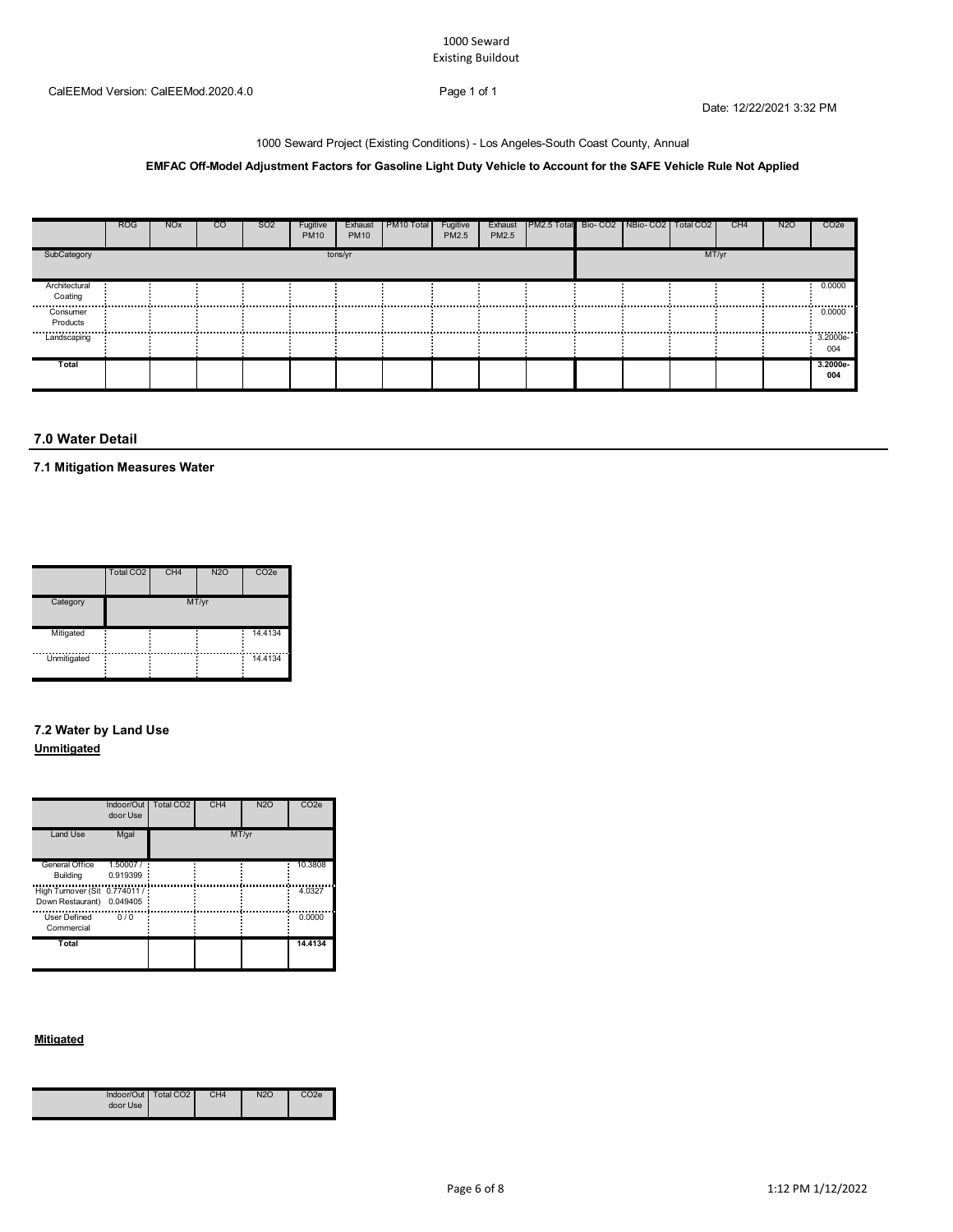#### 1000 Seward Existing Buildout

Date: 12/22/2021 3:32 PM

#### 1000 Seward Project (Existing Conditions) - Los Angeles-South Coast County, Annual

### **EMFAC Off-Model Adjustment Factors for Gasoline Light Duty Vehicle to Account for the SAFE Vehicle Rule Not Applied**

| Land Use                                          | Mgal                 | MT/vr |         |
|---------------------------------------------------|----------------------|-------|---------|
| General Office<br>Building                        | 1.50007/<br>0.919399 |       | 10.3808 |
| High Turnover (Sit 0.774011 /<br>Down Restaurant) | 0.049405             |       | 4.0327  |
| <b>User Defined</b><br>Commercial                 | 0/0                  |       | 0.0000  |
| Total                                             |                      |       | 14.4134 |

### **8.0 Waste Detail**

### **8.1 Mitigation Measures Waste**

Institute Recycling and Composting Services

### **Category/Year**

|             | Total CO <sub>2</sub> | CH <sub>4</sub> | <b>N2O</b> | CO <sub>2e</sub> |  |  |  |  |
|-------------|-----------------------|-----------------|------------|------------------|--|--|--|--|
|             | MT/yr                 |                 |            |                  |  |  |  |  |
| Mitigated   |                       |                 |            | 4.5326           |  |  |  |  |
| Unmitigated | $\mathbf{r}$          |                 |            | 19.2058          |  |  |  |  |

### **8.2 Waste by Land Use Unmitigated**

|                                        | Waste<br><b>Disposed</b> | Total CO <sub>2</sub> | CH <sub>4</sub> | <b>N2O</b> | CO <sub>2e</sub> |
|----------------------------------------|--------------------------|-----------------------|-----------------|------------|------------------|
| <b>Land Use</b>                        | tons                     |                       |                 | MT/yr      |                  |
| General Office<br>Building             | 7.85                     | Ξ                     |                 |            | 3.9478           |
| High Turnover (Sit<br>Down Restaurant) | 30.34<br>--              |                       |                 |            | 15.2580          |
| <b>User Defined</b><br>Commercial      | $\Omega$                 |                       |                 |            | 0.0000           |
| Total                                  |                          |                       |                 |            | 19.2058          |

#### **Mitigated**

|                                   | Waste<br>Disposed  | Total CO <sub>2</sub> | CH <sub>4</sub> | <b>N2O</b> | CO <sub>2e</sub> |
|-----------------------------------|--------------------|-----------------------|-----------------|------------|------------------|
| Land Use                          | tons               |                       |                 | MT/yr      |                  |
| <b>General Office</b><br>Building | 1.8526<br>--<br>-- | . .                   |                 |            | 0.9317           |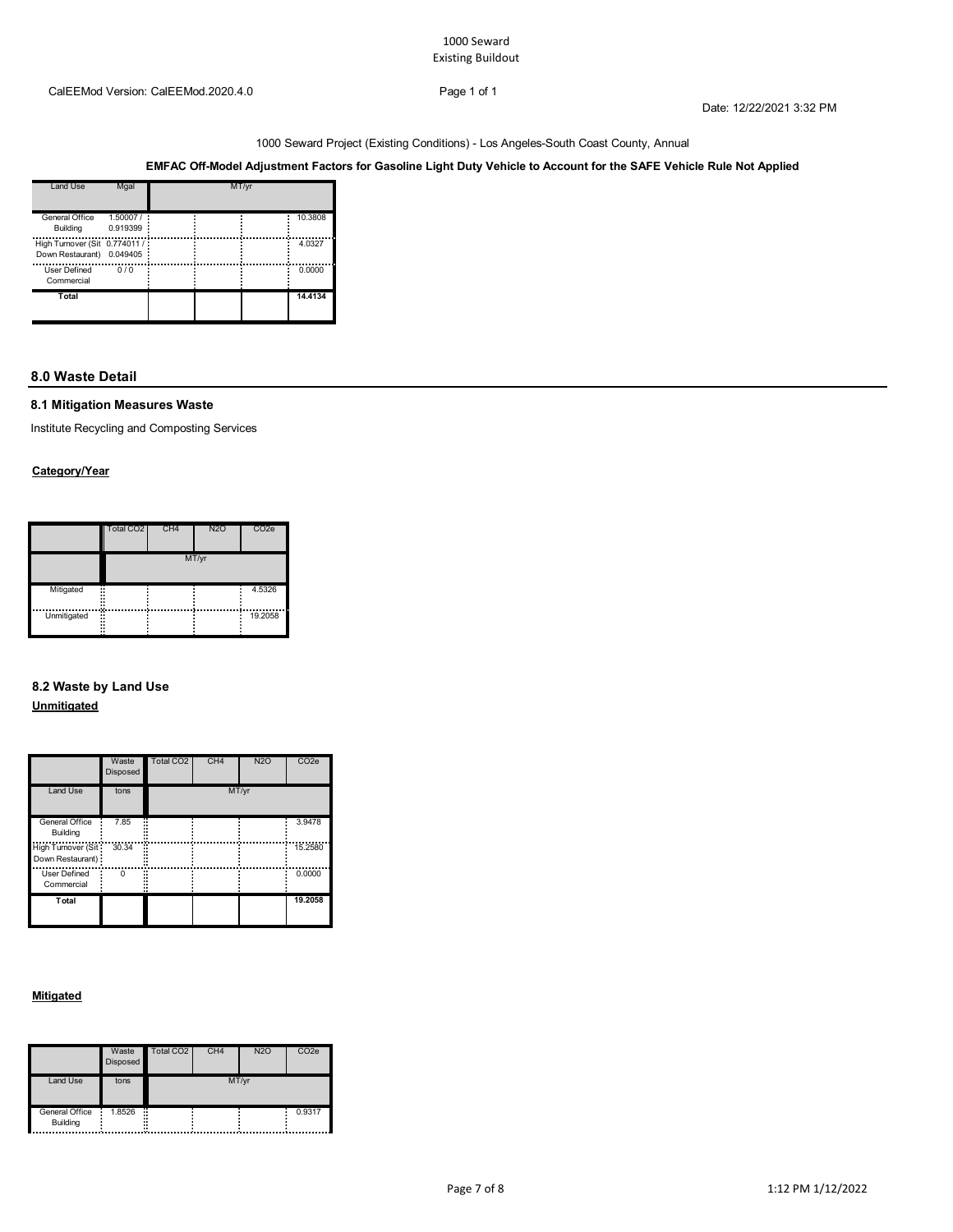#### 1000 Seward Existing Buildout

Date: 12/22/2021 3:32 PM

1000 Seward Project (Existing Conditions) - Los Angeles-South Coast County, Annual

### **EMFAC Off-Model Adjustment Factors for Gasoline Light Duty Vehicle to Account for the SAFE Vehicle Rule Not Applied**

| High Turnover (Sit 7.16024<br>Down Restaurant) |  |  | 3.6009 |
|------------------------------------------------|--|--|--------|
| <b>User Defined</b><br>Commercial              |  |  | 0.0000 |
| `otal                                          |  |  | 4.5326 |

### **9.0 Operational Offroad**

| Equipment Type | Number | Hours/Day | Davs/Year | Horse Power | Load Factor | Fuel Type |
|----------------|--------|-----------|-----------|-------------|-------------|-----------|

### **10.0 Stationary Equipment**

### **Fire Pumps and Emergency Generators**

| <b>Equipment Type</b>         | Number | Hours/Day      | Hours/Year      | <b>Horse Power</b>   | Load Factor | Fuel Type |
|-------------------------------|--------|----------------|-----------------|----------------------|-------------|-----------|
| <b>Boilers</b>                |        |                |                 |                      |             |           |
| <b>Equipment Type</b>         | Number | Heat Input/Day | Heat Input/Year | <b>Boiler Rating</b> | Fuel Type   |           |
| <b>User Defined Equipment</b> |        |                |                 |                      |             |           |
| <b>Equipment Type</b>         | Number |                |                 |                      |             |           |
| 11.0 Vegetation               |        |                |                 |                      |             |           |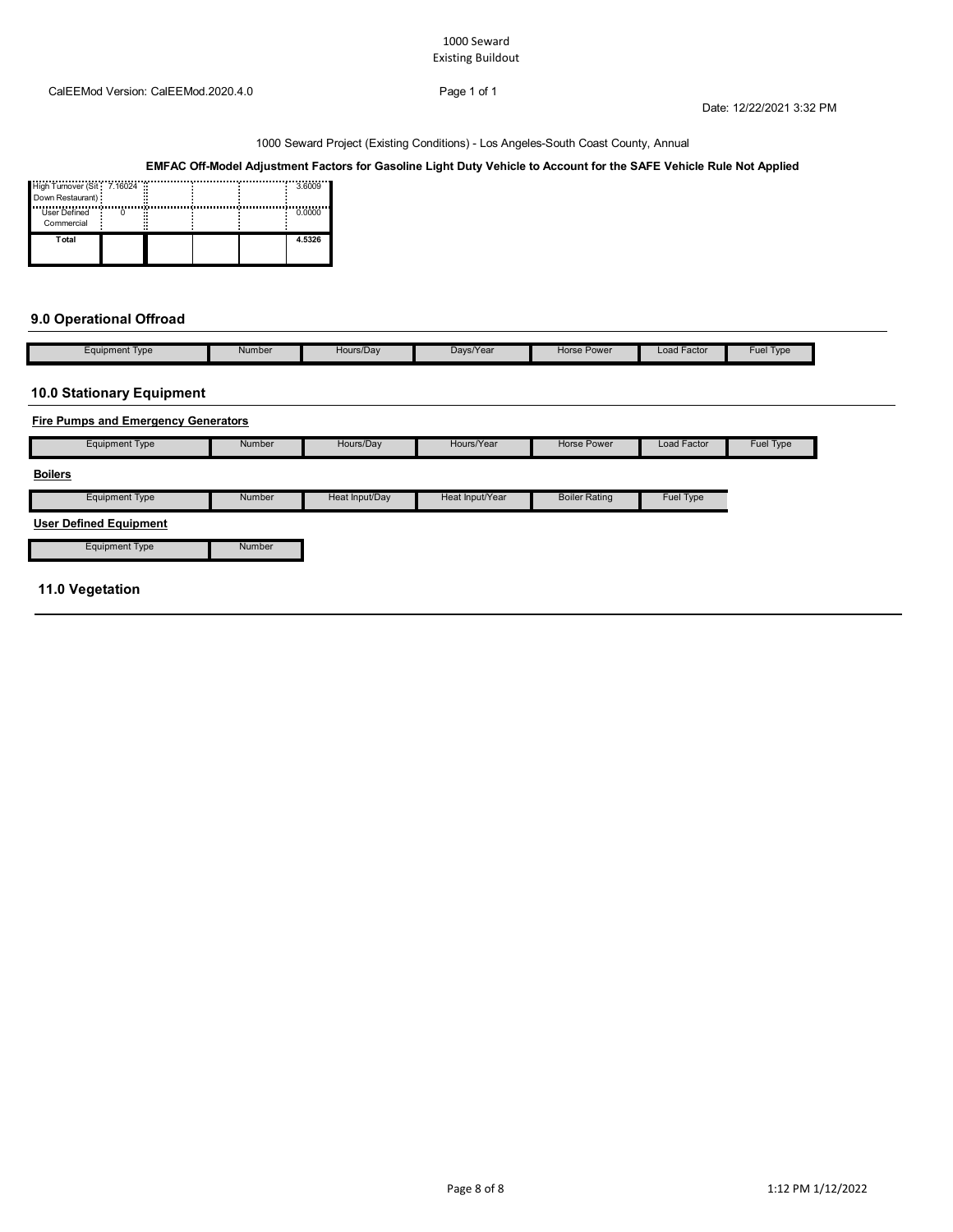#### 1000 Seward Project - Los Angeles-South Coast County, Annual

#### **EMFAC Off-Model Adjustment Factors for Gasoline Light Duty Vehicle to Account for the SAFE Vehicle Rule Not Applied**

### **1000 Seward Project**

**Los Angeles-South Coast County, Annual**

### **1.0 Project Characteristics**

#### **1.1 Land Usage**

| and Uses                            | <b>Size</b> | Metric                   | Lot Acreage | Floor Surface Area | Population |
|-------------------------------------|-------------|--------------------------|-------------|--------------------|------------|
| General Office Building             | 136.20      | 1000saft                 | 3.13        | 136,200.00         |            |
| User Defined Commercial             | 1.00        | <b>User Defined Unit</b> | 0.00        | 0.00               |            |
| <b>Enclosed Parking Structure</b>   | 310.00      | Space                    | 279         | 124.000.00         |            |
| High Turnover (Sit Down Restaurant) |             | 1000saf                  | 0.28        | 2.200.00           |            |
| <b>Strip Mall</b>                   | 2.20        | 1000saft                 | 0.05        | 2.200.00           |            |

#### **1.2 Other Project Characteristics**

| <b>Urbanization</b><br><b>Climate Zone</b> | Urban<br>12                             | Wind Speed (m/s)                  | 2.2   | <b>Precipitation Freg (Days)</b><br><b>Operational Year</b> | 33<br>2025 |
|--------------------------------------------|-----------------------------------------|-----------------------------------|-------|-------------------------------------------------------------|------------|
| <b>Utility Company</b>                     | Los Angeles Department of Water & Power |                                   |       |                                                             |            |
| CO2 Intensity<br>(lb/MWhr)                 | 616                                     | <b>CH4 Intensity</b><br>(lb/MWhr) | 0.033 | N2O Intensity<br>(lb/MWhr)                                  | 0.004      |

#### **1.3 User Entered Comments & Non-Default Data**

Project Characteristics - Consistency with SB100 RPS for LADWP.

Waste Mitigation - Solid Waste - Construction Off-road Equipment Mitigation - Mobile Commute Mitigation - Energy Mitigation - Water Mitigation - Vehicle Emission Factors - Vehicle Emission Factors - Vehicle Emission Factors - Energy Use - Consistency with Section 120.6(c) CBC Water And Wastewater - Off-road Equipment - Site Specific Trips and VMT - Site Specific Demolition - Grading - Vehicle Trips - Site Specific Off-road Equipment - Site Specific Off-road Equipment - Site Specific Off-road Equipment - Site Specific Off-road Equipment - Site Specific Off-road Equipment - Site Specific Land Use - Construction Phase - Site Specific Schedule

Fleet Mix -

Stationary Sources - Emergency Generators and Fire Pumps -

Stationary Sources - Emergency Generators and Fire Pumps EF - SCAQMD BACT

| ⊹Name<br>nh <sub>l</sub><br>auc | Column Name | Default Value<br>. | Value<br>New<br>_____ |
|---------------------------------|-------------|--------------------|-----------------------|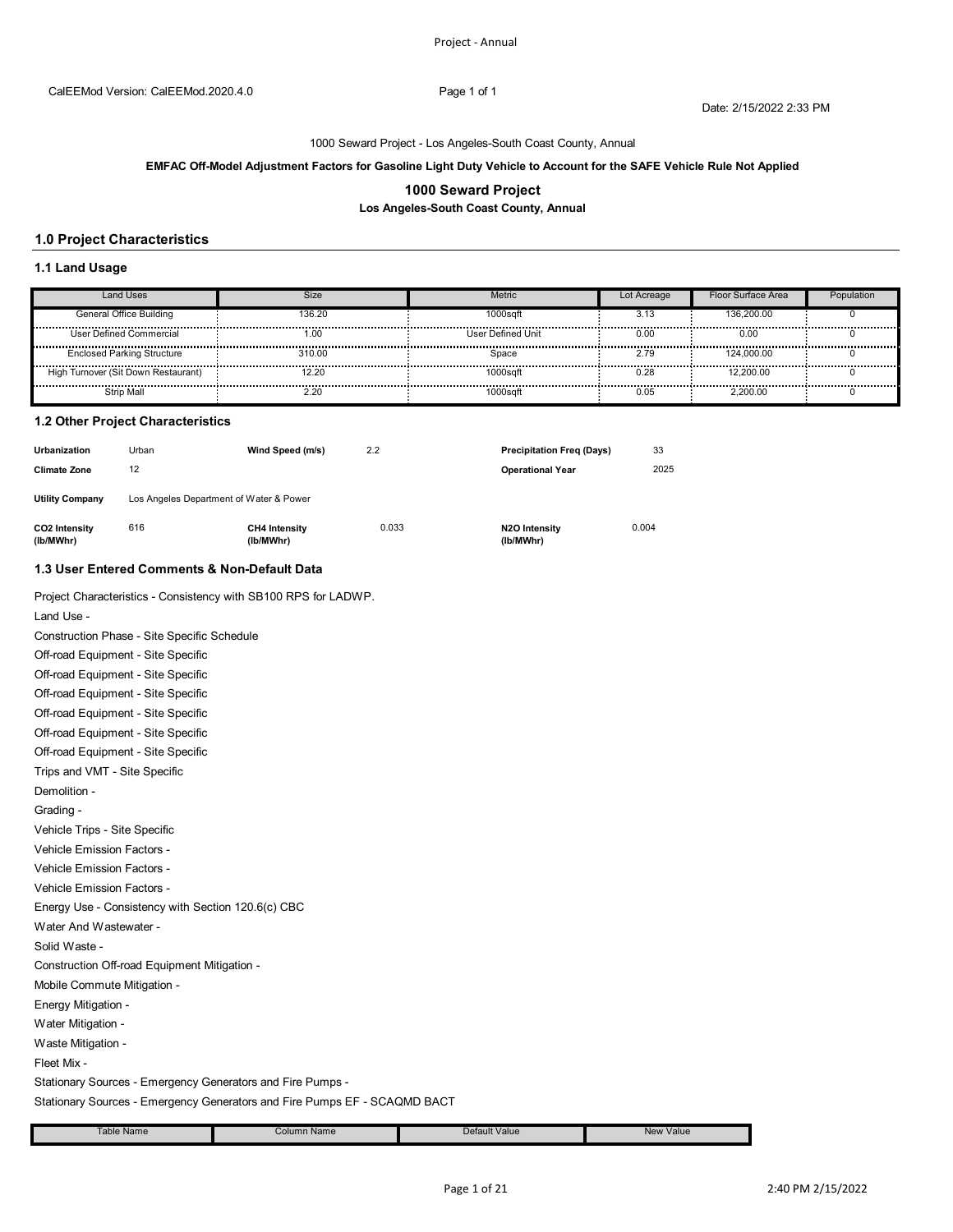### **EMFAC Off-Model Adjustment Factors for Gasoline Light Duty Vehicle to Account for the SAFE Vehicle Rule Not Applied**

|                                         | .                                                                 |               |            |
|-----------------------------------------|-------------------------------------------------------------------|---------------|------------|
| tblConstructionPhase                    | <b>NumDays</b><br>ومحدوده ومجو                                    | 20.00         | 108.00     |
| tblConstructionPhase                    | <b>NumDays</b><br>.                                               | 230.00        | 363.00     |
| tblConstructionPhase                    | NumDays<br>.<br>NumDays                                           | 20.00<br>.    | 16.00      |
| tblConstructionPhase                    | ,,,,,,,,,,,                                                       | 20.00         | 127.00     |
| tblConstructionPhase<br>                | NumDays<br>.                                                      | 20.00         | 108.00     |
| tblConstructionPhase<br>                | NumDays<br>.                                                      | 10.00         | 2.00       |
| tblGrading                              | MaterialExported<br><u></u>                                       | 0.00          | 55,000.00  |
| tblOffRoadEquipment                     | OffRoadEquipmentUnitAmount<br>                                    | 1.00          | 0.00       |
| tblOffRoadEquipment                     | OffRoadEquipmentUnitAmount                                        | 1.00<br>.     | 0.00<br>   |
| tblOffRoadEquipment<br><u>ummu</u> mman | OffRoadEquipmentUnitAmount<br>                                    | 1.00          | 0.00       |
| tblOffRoadEquipment<br>                 | OffRoadEquipmentUnitAmount                                        | 3.00          | 1.00       |
| tblOffRoadEquipment                     | OffRoadEquipmentUnitAmount                                        | 3.00          | 2.00       |
| tblOffRoadEquipment                     |                                                                   | 1.00          | 0.00       |
| tblOffRoadEquipment                     | OffRoadEquipmentUnitAmount<br>                                    | 2.00<br>.     | 0.00<br>.  |
| tblOffRoadEquipment                     | OffRoadEquipmentUnitAmount                                        | 2.00          | 1.00       |
| tblOffRoadEquipment                     | OffRoadEquipmentUnitAmount<br>,,,,,,,,,,,,,,,,,,,,,,,,,,,,,,,,,,  | 2.00          | 1.00       |
| tblOffRoadEquipment<br>                 | OffRoadEquipmentUnitAmount<br>,,,,,,,,,,,,,,,,,,,,,,,,,,,,,,,,,,, | 2.00          | 0.00       |
| tblOffRoadEquipment                     | OffRoadEquipmentUnitAmount<br>                                    | 1.00          | 0.00       |
| tblOffRoadEquipment                     | OffRoadEquipmentUnitAmount                                        | 3.00          | 0.00       |
| tblOffRoadEquipment                     | OffRoadEquipmentUnitAmount                                        | 3.00          | 1.00       |
| tblOffRoadEquipment                     | <br>OffRoadEquipmentUnitAmount                                    | 3.00          | 0.00       |
| tblOffRoadEquipment                     | OffRoadEquipmentUnitAmount                                        | 4.00<br>.     | .<br>0.00  |
| tblOffRoadEquipment                     | <u></u><br>OffRoadEquipmentUnitAmount                             | 1.00          | 2.00       |
| tblProjectCharacteristics               | CO2IntensityFactor                                                | 691.98        | 616        |
| tblTripsAndVMT                          | <br>HaulingTripNumber                                             | .<br>50.00    | 0.00       |
| tblTripsAndVMT                          | HaulingTripNumber                                                 | .<br>6,250.00 | .<br>0.00  |
| tblTripsAndVMT                          | VendorTripLength                                                  | 6.90          | 68.00      |
| .<br>tblTripsAndVMT                     | VendorTripLength                                                  | 6.90          | .<br>68.00 |
| tblTripsAndVMT                          | VendorTripLength                                                  | <br>6.90      | 13.80      |
| tblTripsAndVMT                          | VendorTripLength                                                  | 6.90          | 13.80      |
| tblTripsAndVMT                          | VendorTripLength                                                  | 6.90          | 13.80      |
| tblTripsAndVMT                          | VendorTripLength                                                  | 6.90          | 13.80      |
| 200000000<br>tblTripsAndVMT             | VendorTripNumber                                                  | 0.00          | 25.00      |
| tblTripsAndVMT                          | VendorTripNumber                                                  | 0.00          | 115.00     |
| tblTripsAndVMT                          | <br>VendorTripNumber                                              | 0.00          | 180.00     |
| <u>mungngung</u><br>tblTripsAndVMT      | VendorTripNumber                                                  | <br>45.00     | <br>95.00  |
| .<br>tblTripsAndVMT                     | VendorTripNumber                                                  | 0.00          | 15.00      |
| tblTripsAndVMT                          | <br>VendorTripNumber                                              | 0.00          | 15.00      |
| ,,,,,,,,,,,,,,,,,<br>tblTripsAndVMT     | <br>VendorVehicleClass                                            | HDT_Mix       | HHDT       |
| .<br>tblTripsAndVMT                     | VendorVehicleClass                                                | <br>HDT_Mix   | HHDT       |
| tblTripsAndVMT                          | VendorVehicleClass                                                | .<br>HDT_Mix  | HHDT       |
| .<br>tblTripsAndVMT                     | ,,,,,,,,,,,,,,,,,,<br>√endorVehicleClass                          | HDT_Mix       | HHD1       |
| .<br>tblTripsAndVMT                     | <br>WorkerTripNumber                                              | 10.00         | 25.00      |
| tblTripsAndVMT                          | <br>WorkerTripNumber                                              | 15.00         | 75.00      |
| tblTripsAndVMT                          | WorkerTripNumber                                                  | 18.00         | 100.00     |
| .<br>tblTripsAndVMT                     | <br>WorkerTripNumber                                              | 101.00        | 350.00     |
| .<br>tblTripsAndVMT                     | .<br>WorkerTripNumber                                             | 10.00         | 75.00      |
| .<br>tblVehicleTrips                    | .<br>$CC$ _TL                                                     | 8.40          | 7.70       |
| .<br>tblVehicleTrips                    | $cc$ _TTP                                                         | 0.00          | 100.00     |
|                                         |                                                                   | .             |            |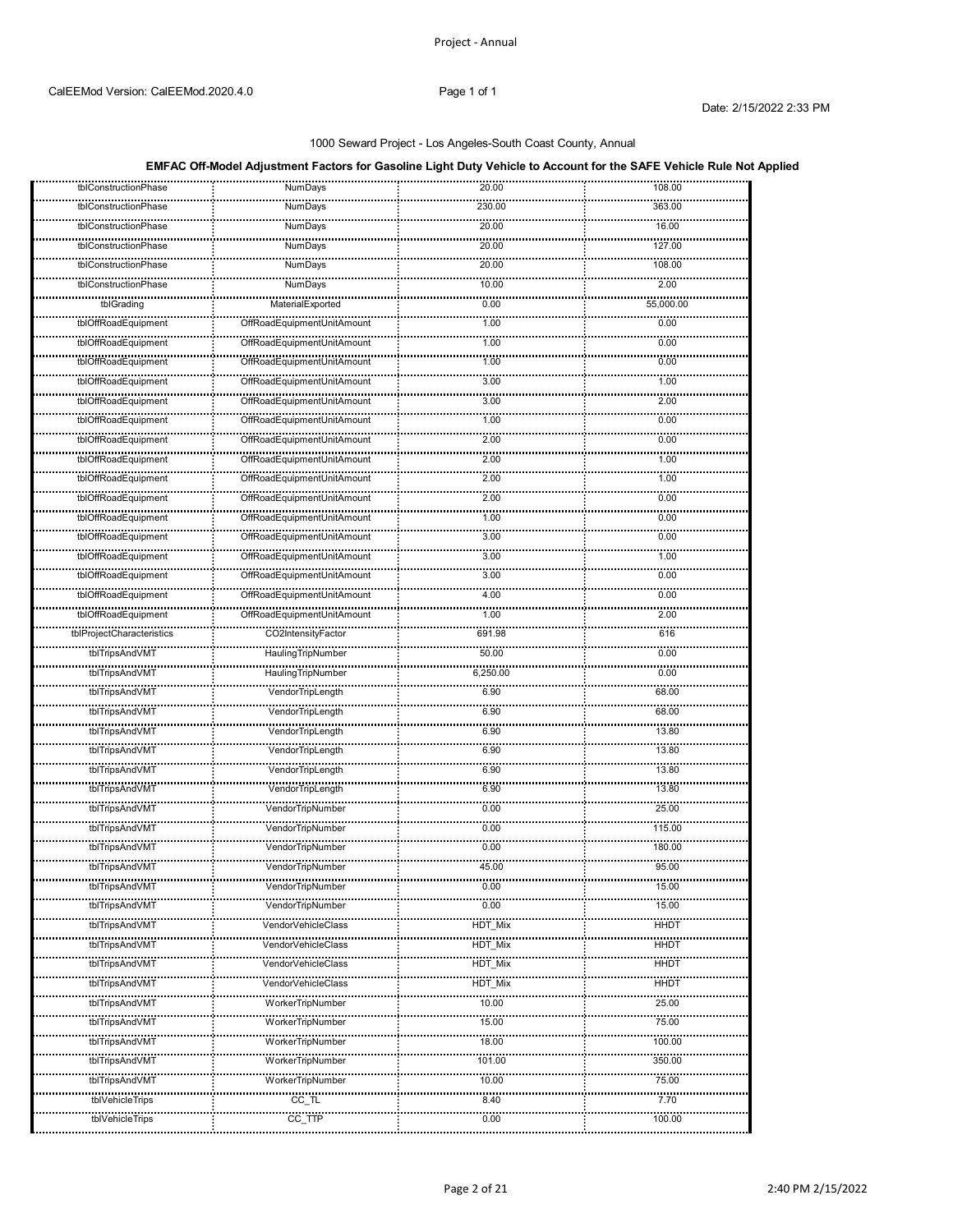### **EMFAC Off-Model Adjustment Factors for Gasoline Light Duty Vehicle to Account for the SAFE Vehicle Rule Not Applied**

| tblVehicleTrips | CNW TL | 6.90   | 0.00     |
|-----------------|--------|--------|----------|
| tblVehicleTrips | CW TL  | 16.60  | 0.00     |
| tblVehicleTrips | PR_TP  | 0.00   | 100.00   |
| tblVehicleTrips | ST TR  | 2.21   | 0.00     |
| tblVehicleTrips | ST_TR  | 122.40 | 0.00     |
| tblVehicleTrips | ST TR  | 42.04  | 0.00     |
| tblVehicleTrips | ST_TR  | 0.00   | 1,148.00 |
| tblVehicleTrips | SU TR  | 0.70   | 0.00     |
| tblVehicleTrips | SU_TR  | 142.64 | 0.00     |
| tblVehicleTrips | SU TR  | 20.43  | 0.00     |
| tblVehicleTrips | SU_TR  | 0.00   | 876.00   |
| tblVehicleTrips | WD TR  | 9.74   | 0.00     |
| tblVehicleTrips | WD TR  | 112.18 | 0.00     |
| tblVehicleTrips | WD TR  | 44.32  | 0.00     |
| tblVehicleTrips | WD_TR  | 0.00   | 1.542.00 |

### **2.0 Emissions Summary**

## **2.1 Overall Construction**

**Unmitigated Construction**

|                | <b>ROG</b> | <b>NO<sub>x</sub></b> | CO. | SO <sub>2</sub> | Fugitive<br><b>PM10</b> | Exhaust<br><b>PM10</b> | PM <sub>10</sub> Total | Fugitive<br>PM2.5 | Exhaust<br>PM2.5 | PM2.5 Total Bio-CO2 NBio-CO2 Total CO2 |  |       | CH <sub>4</sub> | N <sub>2</sub> O | CO <sub>2</sub> e |
|----------------|------------|-----------------------|-----|-----------------|-------------------------|------------------------|------------------------|-------------------|------------------|----------------------------------------|--|-------|-----------------|------------------|-------------------|
| Year           |            |                       |     |                 |                         | tons/yr                |                        |                   |                  |                                        |  | MT/yr |                 |                  |                   |
| 2022           |            |                       |     |                 |                         |                        |                        |                   |                  |                                        |  |       |                 |                  | 1,060.7085        |
| 2023           |            |                       |     |                 |                         |                        |                        |                   |                  |                                        |  |       |                 |                  | 1,674.2614        |
| <br>2024       |            |                       |     |                 |                         |                        |                        |                   |                  |                                        |  |       |                 |                  |                   |
| <b>Maximum</b> |            |                       |     |                 |                         |                        |                        |                   |                  |                                        |  |       |                 |                  | 1,674.2614        |

### **Mitigated Construction**

|                | <b>ROG</b> | <b>NO<sub>x</sub></b> | <sub>CO</sub> | SO <sub>2</sub> | Fugitive<br><b>PM10</b> | Exhaust<br><b>PM10</b> | PM10 Total | Fugitive<br>PM2.5 | Exhaust<br>PM2.5 | PM2.5 Total Bio-CO2 NBio-CO2 Total CO2 |  |       | CH <sub>4</sub> | <b>N2O</b> | CO <sub>2</sub> e |
|----------------|------------|-----------------------|---------------|-----------------|-------------------------|------------------------|------------|-------------------|------------------|----------------------------------------|--|-------|-----------------|------------|-------------------|
| Year           |            |                       |               |                 |                         | tons/yr                |            |                   |                  |                                        |  | MT/yr |                 |            |                   |
| 2022           |            |                       |               |                 |                         |                        |            |                   |                  |                                        |  |       |                 |            | 1,060.7083        |
| 2023           |            |                       |               |                 |                         |                        |            |                   |                  |                                        |  |       |                 |            | 1,674.2610        |
| 2024           |            |                       |               |                 |                         |                        |            |                   |                  |                                        |  |       |                 |            | 971.7641          |
| <b>Maximum</b> |            |                       |               |                 |                         |                        |            |                   |                  |                                        |  |       |                 |            | 1.674.2610        |

| <b>ROG</b> | <b>NO<sub>x</sub></b> | $_{\rm co}$ | SO <sub>2</sub> | <b>Fugitive</b>     | <b>Exhaust</b>   | PM <sub>10</sub> Total | <b>Fugitive</b> | <b>Exhaust</b> | <b>PM2.5</b> | Bio-CO <sub>2</sub> | NBio-CO2   Total CO2 | CH <sub>4</sub><br>---- | N20 | CO <sub>2e</sub> |
|------------|-----------------------|-------------|-----------------|---------------------|------------------|------------------------|-----------------|----------------|--------------|---------------------|----------------------|-------------------------|-----|------------------|
|            |                       |             |                 | <b>DM40</b><br>- MH | <b>PM10</b><br>. |                        | <b>PM2.5</b>    | <b>PM2.5</b>   | <b>Total</b> |                     |                      |                         |     |                  |
|            |                       |             |                 |                     |                  |                        |                 |                |              |                     |                      |                         |     |                  |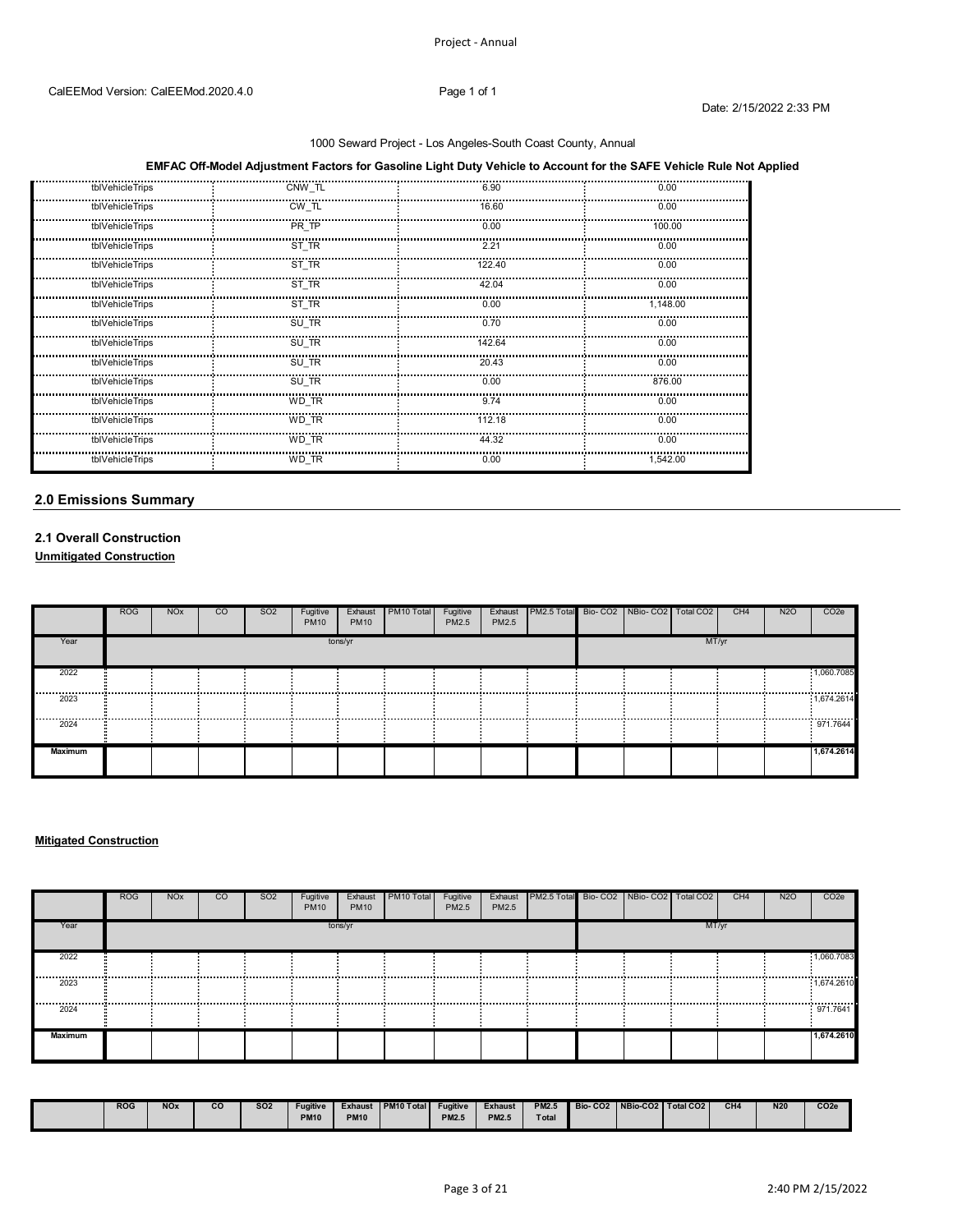### **EMFAC Off-Model Adjustment Factors for Gasoline Light Duty Vehicle to Account for the SAFE Vehicle Rule Not Applied**

| Percent<br>Reduction | 0.00 | 0.00              | 0.00 | 0.00            | 0.00 | 0.00 | 0.00                                         | 0.00 | 0.00 | 0.00 | 0.00                                       | 0.00 | 0.00 | 0.00 | 0.00 | 0.00 |
|----------------------|------|-------------------|------|-----------------|------|------|----------------------------------------------|------|------|------|--------------------------------------------|------|------|------|------|------|
| Quarter              |      | <b>Start Date</b> |      | <b>End Date</b> |      |      | Maximum Unmitigated ROG + NOX (tons/quarter) |      |      |      | Maximum Mitigated ROG + NOX (tons/quarter) |      |      |      |      |      |
|                      |      |                   |      | <b>Highest</b>  |      |      |                                              |      |      |      |                                            |      |      |      |      |      |

### **2.2 Overall Operational**

**Unmitigated Operational**

|                                                                                                                                                                                                                                | <b>ROG</b> | <b>NO<sub>x</sub></b> | CO. | SO <sub>2</sub> | Fugitive<br><b>PM10</b> | Exhaust<br><b>PM10</b> | PM10 Total | Fugitive<br>PM2.5 | Exhaust<br>PM2.5 | PM2.5 Total Bio-CO2 NBio-CO2 Total CO2 |  |       | CH4 | N <sub>2</sub> O | CO <sub>2e</sub> |
|--------------------------------------------------------------------------------------------------------------------------------------------------------------------------------------------------------------------------------|------------|-----------------------|-----|-----------------|-------------------------|------------------------|------------|-------------------|------------------|----------------------------------------|--|-------|-----|------------------|------------------|
| Category                                                                                                                                                                                                                       |            |                       |     |                 |                         | tons/yr                |            |                   |                  |                                        |  | MT/yr |     |                  |                  |
| Area                                                                                                                                                                                                                           |            |                       |     |                 |                         |                        |            |                   |                  |                                        |  |       |     |                  | 0.0122           |
| Energy                                                                                                                                                                                                                         |            |                       |     |                 |                         |                        |            |                   |                  |                                        |  |       |     |                  | 1,042.2126       |
| Mobile                                                                                                                                                                                                                         |            |                       |     |                 |                         |                        |            |                   |                  |                                        |  |       |     |                  | 1,263.7917       |
| Stationary                                                                                                                                                                                                                     |            |                       |     |                 |                         |                        |            |                   |                  |                                        |  |       |     |                  | 1.9107           |
| www.water.com/ground/ground/ground/ground/ground/ground/ground/ground/ground/ground/ground/ground/ground/ground/ground/ground/ground/ground/ground/ground/ground/ground/ground/ground/ground/ground/ground/ground/ground/groun |            |                       |     |                 |                         |                        |            |                   |                  |                                        |  |       |     |                  |                  |
| Water                                                                                                                                                                                                                          |            |                       |     |                 |                         |                        |            |                   |                  |                                        |  |       |     |                  | 187.9400         |
| Total                                                                                                                                                                                                                          |            |                       |     |                 |                         |                        |            |                   |                  |                                        |  |       |     |                  | 2,633.7426       |
|                                                                                                                                                                                                                                |            |                       |     |                 |                         |                        |            |                   |                  |                                        |  |       |     |                  |                  |

#### **Mitigated Operational**

|            | <b>ROG</b> | <b>NO<sub>x</sub></b> | $\overline{c}$ | SO <sub>2</sub> | Fugitive<br><b>PM10</b> | Exhaust<br><b>PM10</b> | PM <sub>10</sub> Total | Fugitive<br>PM2.5 | Exhaust<br>PM2.5 | PM2.5 Total Bio- CO2 NBio- CO2   Total CO2 |  |       | CH <sub>4</sub> | N <sub>2</sub> O | CO <sub>2e</sub> |
|------------|------------|-----------------------|----------------|-----------------|-------------------------|------------------------|------------------------|-------------------|------------------|--------------------------------------------|--|-------|-----------------|------------------|------------------|
| Category   |            |                       |                |                 |                         | tons/yr                |                        |                   |                  |                                            |  | MT/yr |                 |                  |                  |
| Area<br>   |            |                       |                |                 |                         |                        |                        |                   |                  |                                            |  |       |                 |                  | 0.0122           |
| Energy     |            |                       |                |                 |                         |                        |                        |                   |                  |                                            |  |       |                 |                  | 983.3255         |
| Mobile     |            |                       |                |                 |                         |                        |                        |                   |                  |                                            |  |       |                 |                  | 1.263.7917       |
| Stationary |            |                       |                |                 |                         |                        |                        |                   |                  |                                            |  |       |                 |                  | 1.9107           |
| Waste<br>  |            |                       | .              |                 |                         |                        |                        |                   |                  | .                                          |  |       |                 |                  | 32.5386          |
| Water      |            |                       |                |                 |                         |                        |                        |                   |                  |                                            |  |       |                 |                  | .<br>150.3520    |
| Total      |            |                       |                |                 |                         |                        |                        |                   |                  |                                            |  |       |                 |                  | 2,431.9307       |

|                             | <b>ROG</b> | <b>NO<sub>x</sub></b> | co   | <b>SO2</b> | <b>Fugitive</b><br><b>PM10</b> | <b>Exhaust</b><br><b>PM10</b> | <b>PM10 Total</b> | Fugitive<br><b>PM2.5</b> | <b>Exhaust</b><br>PM2.5 | <b>PM2.5</b><br><b>Total</b> | Bio-CO <sub>2</sub> | NBio-CO2   Total CO2 |      | CH <sub>4</sub> | N <sub>20</sub> | CO <sub>2e</sub> |
|-----------------------------|------------|-----------------------|------|------------|--------------------------------|-------------------------------|-------------------|--------------------------|-------------------------|------------------------------|---------------------|----------------------|------|-----------------|-----------------|------------------|
| Percent<br><b>Reduction</b> | 0.00       | 0.00                  | 0.00 | 0.00       | 0.00                           | 0.00                          | 0.00              | 0.00                     | 0.00                    | 0.00                         | 0.00                | 0.00                 | 0.00 | 0.00            | 0.00            | 7.66             |

### **3.0 Construction Detail**

**Construction Phase**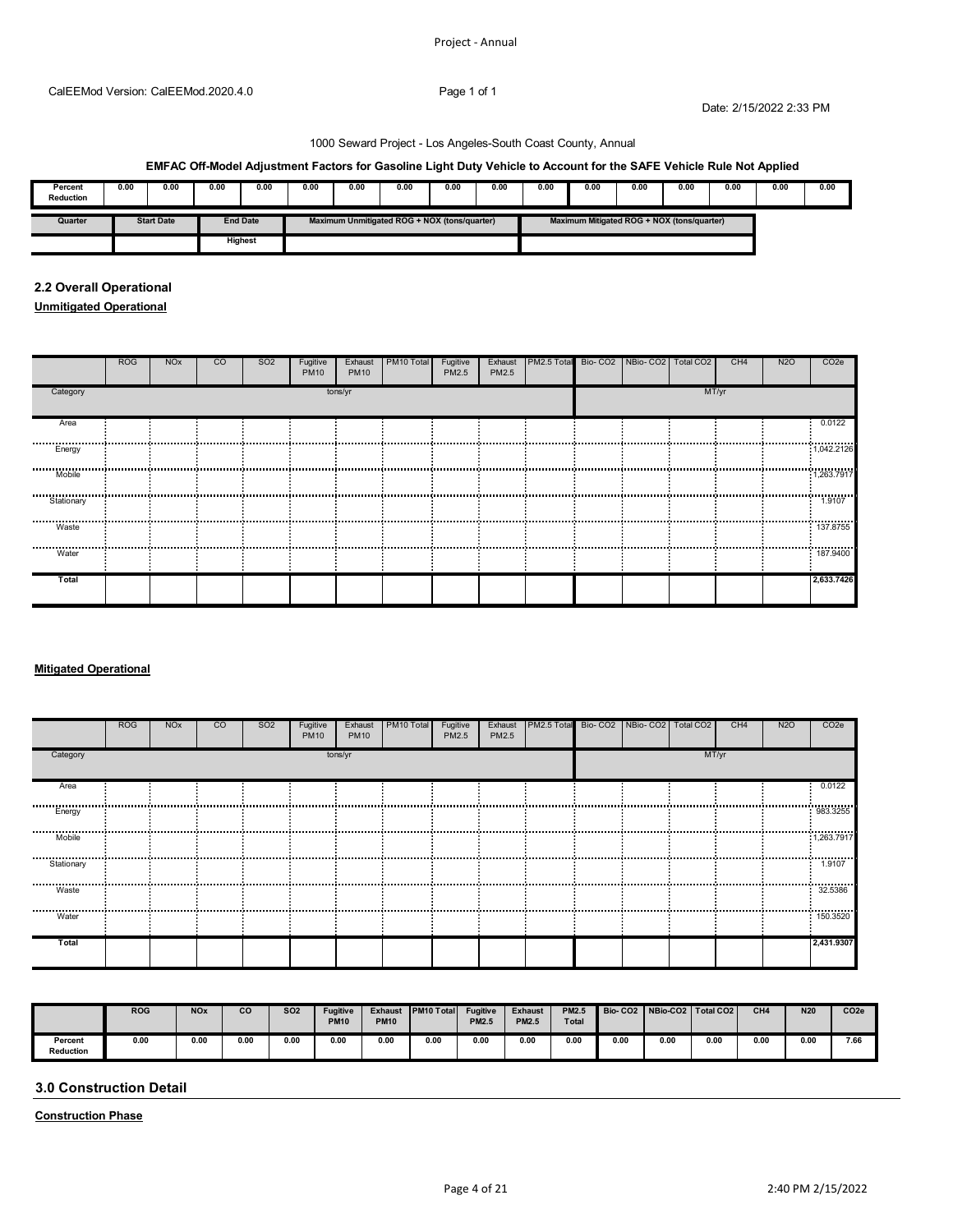#### **EMFAC Off-Model Adjustment Factors for Gasoline Light Duty Vehicle to Account for the SAFE Vehicle Rule Not Applied**

| Phase<br>Number | <b>Phase Name</b>            | Phase Type                   | <b>Start Date</b> | End Date  | Num<br>Week | Num Davs | <b>Phase Description</b> |
|-----------------|------------------------------|------------------------------|-------------------|-----------|-------------|----------|--------------------------|
|                 | Demolition                   | Demolition                   | 9/1/2022          | 9/22/2022 |             | 16.      |                          |
|                 | Gradino                      | Grading                      | 9/23/2022         | 3/20/2023 |             | 127      |                          |
|                 | Mat Foundation               | Site Preparation             | 4/1/2023          | 4/4/2023  |             |          |                          |
|                 | <b>Building Construction</b> | <b>Building Construction</b> | 4/11/2023         | 8/29/2024 | .           | 363      |                          |
| .               | Paving                       | Paving                       | 4/1/2024          | 8/28/2024 | <u></u>     | 108.     |                          |
|                 | Architectural Coating        | <b>Architectural Coating</b> | 4/1/2024          | 8/28/2024 |             | 108.     |                          |

### **Acres of Grading (Site Preparation Phase): 0**

**Acres of Grading (Grading Phase): 63.5**

**Acres of Paving: 2.79**

**Residential Indoor: 0; Residential Outdoor: 0; Non-Residential Indoor: 225,900; Non-Residential Outdoor: 75,300; Striped Parking Area: 7,440** 

#### **OffRoad Equipment**

| <b>Phase Name</b>                 | <b>Offroad Equipment Type</b>   | Amount         | <b>Usage Hours</b> | <b>Horse Power</b> | <b>Load Factor</b> |
|-----------------------------------|---------------------------------|----------------|--------------------|--------------------|--------------------|
| Demolition                        | Concrete/Industrial Saws        | $\overline{0}$ | 8.00.              | 81                 | 0.73               |
| Demolition                        | Excavators                      |                | 8.00 <sub>1</sub>  | 158                | <br>0.38           |
| .<br>Demolition                   | <br><b>Rubber Tired Dozers</b>  | 0.             | 8.00               | 247                | 0.40               |
| <br>Demolition                    | <br><b>Rubber Tired Loaders</b> | 2.             | 8.00               | 203                | <br>0.36           |
| .<br>Demolition                   | Tractors/Loaders/Backhoes       |                | .<br>8.00          | .<br>97            | .<br>0.37          |
| an an an an a<br>Grading          | Bore/Drill Rigs                 |                | 8.00 <sub>1</sub>  | 221                | 0.50               |
| .<br>Grading                      | .<br>Cranes                     |                | 8.00               | .<br>231           | .<br>0.29          |
| Grading                           | Excavators                      | 1.             | 8.00               | 158                | 0.38               |
| .<br>Grading                      | Graders                         |                | .<br>$8.00 -$      | 11111<br>187       | 0.41               |
| .<br>Grading                      | Plate Compactors                |                | .<br>8.00.         | .<br>8             | .<br>0.43          |
| .<br>Grading                      | <b>Rubber Tired Dozers</b>      | 0              | 8.00               | 247                | 0.40               |
| .<br>Grading                      | <b>Rubber Tired Loaders</b>     | 15             | 8.00 <sub>1</sub>  | 203                | 0.36               |
| Grading                           | Tractors/Loaders/Backhoes       | 0              | 8.00               | 97                 | 0.37               |
| .<br>Mat Foundation<br>.          | Cranes<br>.                     |                | .<br>$12.00 -$     | .<br>231           | .<br>0.29          |
| Mat Foundation                    | Pumps                           | 4:             | 12.00              | 84                 | 0.74               |
| Mat Foundation                    | <b>Rubber Tired Dozers</b>      | 0.             | 8.00 <sub>1</sub>  | 247                | .<br>0.40          |
| .<br><b>Mat Foundation</b>        | Tractors/Loaders/Backhoes       | 0.             | 8.00               | .<br>97            | min.<br>0.37       |
| <b>Mat Foundation</b>             | Welders                         | 2.             | 8.00               | 46                 | 0.45               |
| <b>Building Construction</b>      | .<br><b>Aerial Lifts</b>        |                | 8.00.              | 63                 | 0.31               |
| <br><b>Building Construction</b>  | .<br>Air Compressors            | 2.             | 8.00               | 78                 | 0.48               |
| <b>Building Construction</b>      | Cranes                          | 0.             | 7.00               | 231                | .<br>0.29          |
| <b>Building Construction</b>      | Forklifts                       | 2:             | 8.00               | 89                 | 0.20               |
| <b>Building Construction</b>      | <b>Generator Sets</b>           | 0              | 8.00               | 84                 | 0.74               |
| <b>Building Construction</b>      | <br>Plate Compactors            |                | an an<br>8.00      | 11111<br>8         | .<br>0.43          |
| <b>Building Construction</b>      | Pumps                           |                | 8.00               | 84                 | 0.74               |
| <b>Building Construction</b>      | Tractors/Loaders/Backhoes       | 1:             | 7.00               | 97                 | 0.37               |
| .<br><b>Building Construction</b> | Welders                         | $\mathbf{2}$   | 8.00               | .<br>46            | 0.45               |
| <br>Paving                        | <b>Cement and Mortar Mixers</b> |                | .<br>8.00          | 9                  | 111111<br>0.56     |
| .<br>Paving                       | .<br>Pavers                     | 0.             | .<br>8.00          | 11111<br>130       | .<br>0.42          |
| <br>Paving                        | Paving Equipment                | 1:             | 8.00               | 132                | 0.36               |
| .<br>Paving                       | .<br>Rollers                    |                | 8.00               | 80                 | 0.38               |
| Paving                            | <b>Skid Steer Loaders</b>       |                | 8.00               | 65                 | 0.37               |
| Architectural Coating             | .<br>Air Compressors            | 0.             | 6.00               | 78.                | 0.48               |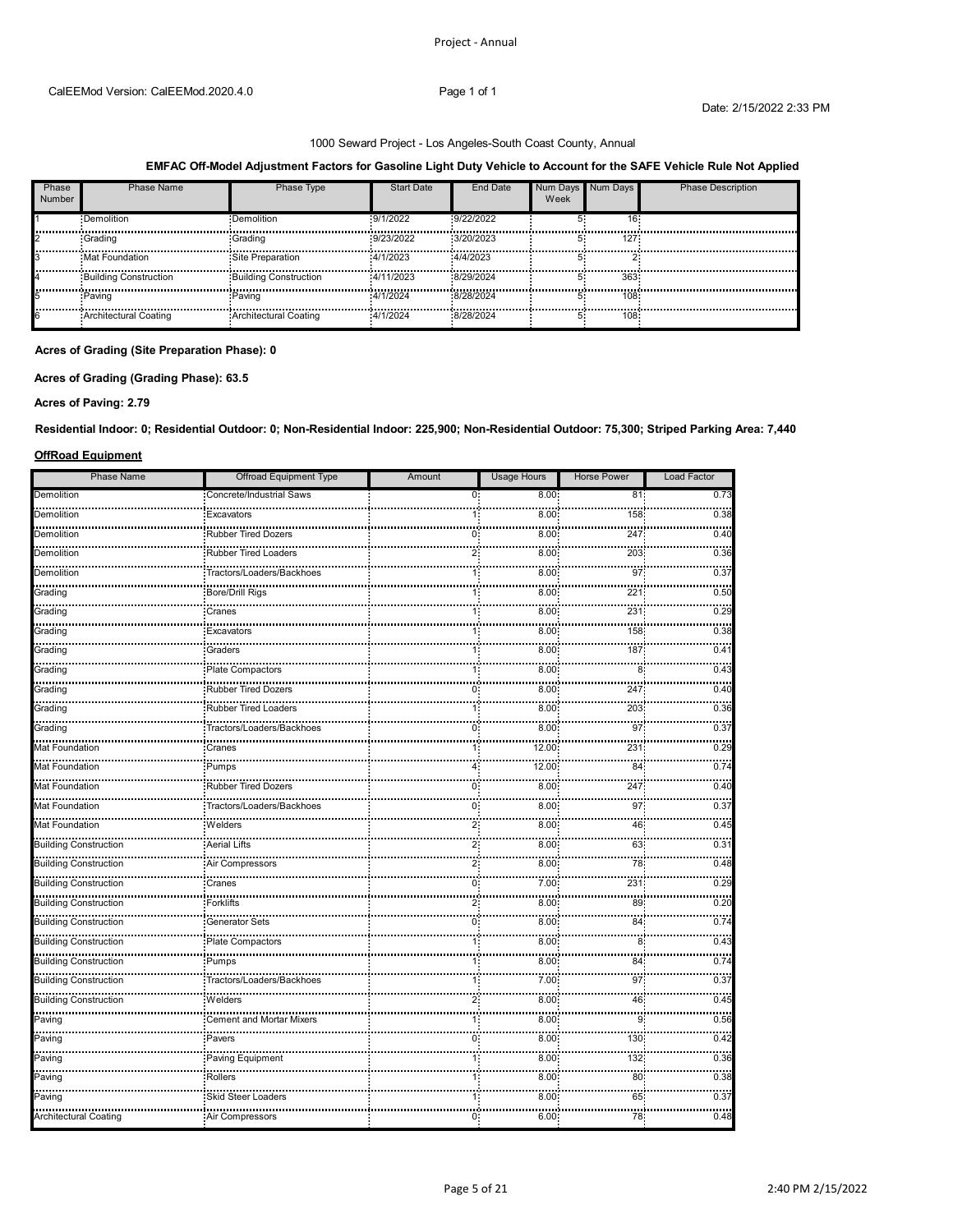#### 1000 Seward Project - Los Angeles-South Coast County, Annual

### **EMFAC Off-Model Adjustment Factors for Gasoline Light Duty Vehicle to Account for the SAFE Vehicle Rule Not Applied**

#### **Trips and VMT**

| Phase Name                   | <b>Offroad Equipment</b><br>Count | <b>Worker Trip</b><br>Number | <b>Vendor Trip</b><br>Number | Hauling Trip<br>Number | Worker Trip<br>Length | Vendor Trip<br>Length | <b>Hauling Trip</b><br>Length | <b>Worker Vehicle</b><br>Class | Vendor<br>Vehicle Class | Hauling<br><b>Vehicle Class</b> |
|------------------------------|-----------------------------------|------------------------------|------------------------------|------------------------|-----------------------|-----------------------|-------------------------------|--------------------------------|-------------------------|---------------------------------|
| Demolition                   |                                   | 25.00                        | 25.00                        | 0.00                   | 14.70                 | 68.00                 |                               | 20.00 LD Mix                   | <b>HHD</b>              | <b>HHD1</b>                     |
| Grading                      |                                   | $75.00 -$                    | $115.00 -$                   | $0.00 -$               | $14.70 -$             | 68.00                 |                               | 20.00 LD Mix                   | <b>HHDT</b>             | <b>HHDT</b>                     |
| Mat Foundation               |                                   | 100.00                       | 180.00                       | $0.00 -$               | 14.70                 | 13.80                 |                               | 20.00 LD Mix                   | <b>HHDT</b>             | <b>HHDT</b>                     |
| <b>Building Construction</b> | 11:                               | 350.00                       | 95.00                        | $0.00 -$               | 14.70                 | 13.80                 |                               | 20.00 LD Mix                   | <b>HHDT</b>             | <b>HHDT</b>                     |
| Paving                       |                                   | 75.00                        | 15.00                        | $0.00 -$               | 14.70                 | 13.80                 |                               | 20.00 LD Mix                   | HDT Mix                 | <b>HHDT</b>                     |
| Architectural Coating        |                                   | 20.00                        | 15.00                        | $0.00 -$               | 14.70                 | 13.80                 |                               | 20.00 LD Mix                   | HDT Mix                 | <b>HHDT</b>                     |

### **3.1 Mitigation Measures Construction**

Water Exposed Area

#### **3.2 Demolition - 2022**

### **Unmitigated Construction On-Site**

|                      | <b>ROG</b> | <b>NO<sub>x</sub></b> | $\overline{c}$ | SO <sub>2</sub> | Fugitive<br><b>PM10</b> | Exhaust<br><b>PM10</b> | PM10 Total | Fugitive<br>PM2.5 | Exhaust<br>PM2.5 | PM2.5 Total Bio-CO2 NBio-CO2   Total CO2 |  |       | CH <sub>4</sub> | <b>N2O</b> | CO <sub>2</sub> e |
|----------------------|------------|-----------------------|----------------|-----------------|-------------------------|------------------------|------------|-------------------|------------------|------------------------------------------|--|-------|-----------------|------------|-------------------|
| Category             |            |                       |                |                 |                         | tons/yr                |            |                   |                  |                                          |  | MT/yr |                 |            |                   |
| <b>Fugitive Dust</b> |            |                       |                |                 |                         |                        |            |                   |                  |                                          |  |       |                 |            | 0.0000            |
| Off-Road             |            |                       |                |                 |                         |                        |            |                   |                  |                                          |  |       |                 |            | 14.7244           |
| Total                |            |                       |                |                 |                         |                        |            |                   |                  |                                          |  |       |                 |            | 14.7244           |

### **Unmitigated Construction Off-Site**

|          | <b>ROG</b> | <b>NO<sub>x</sub></b> | <sub>co</sub> | SO <sub>2</sub> | Fugitive<br><b>PM10</b> | Exhaust<br><b>PM10</b> | PM <sub>10</sub> Total | Fugitive<br>PM2.5 | Exhaust<br>PM2.5 | PM2.5 Total Bio- CO2   NBio- CO2   Total CO2 |  |       | CH <sub>4</sub> | <b>N2O</b> | CO <sub>2</sub> e |
|----------|------------|-----------------------|---------------|-----------------|-------------------------|------------------------|------------------------|-------------------|------------------|----------------------------------------------|--|-------|-----------------|------------|-------------------|
| Category |            |                       |               |                 |                         | tons/yr                |                        |                   |                  |                                              |  | MT/yr |                 |            |                   |
| Hauling  |            |                       |               |                 |                         |                        |                        |                   |                  |                                              |  |       |                 |            | 0.0000            |
| Vendor   |            |                       |               |                 |                         |                        |                        |                   |                  |                                              |  |       |                 |            | .<br>42.7006      |
| Worker   |            |                       |               |                 |                         |                        |                        |                   |                  |                                              |  |       |                 |            | 1.8185            |
| Total    |            |                       |               |                 |                         |                        |                        |                   |                  |                                              |  |       |                 |            | 44.5191           |

#### **Mitigated Construction On-Site**

|          | <b>ROG</b> | <b>NO<sub>x</sub></b> | <sub>CO</sub> | SO <sub>2</sub> | Fugitive<br><b>PM10</b> | Exhaust<br><b>PM10</b> | PM10 Total | Fugitive<br><b>PM2.5</b> | Exhaust<br><b>PM2.5</b> | PM2.5 Total Bio-CO2   NBio-CO2   Total CO2 |  |       | CH <sub>4</sub> | N <sub>20</sub> | CO <sub>2</sub> e |
|----------|------------|-----------------------|---------------|-----------------|-------------------------|------------------------|------------|--------------------------|-------------------------|--------------------------------------------|--|-------|-----------------|-----------------|-------------------|
| Category |            |                       |               |                 |                         | tons/yr                |            |                          |                         |                                            |  | MT/yr |                 |                 |                   |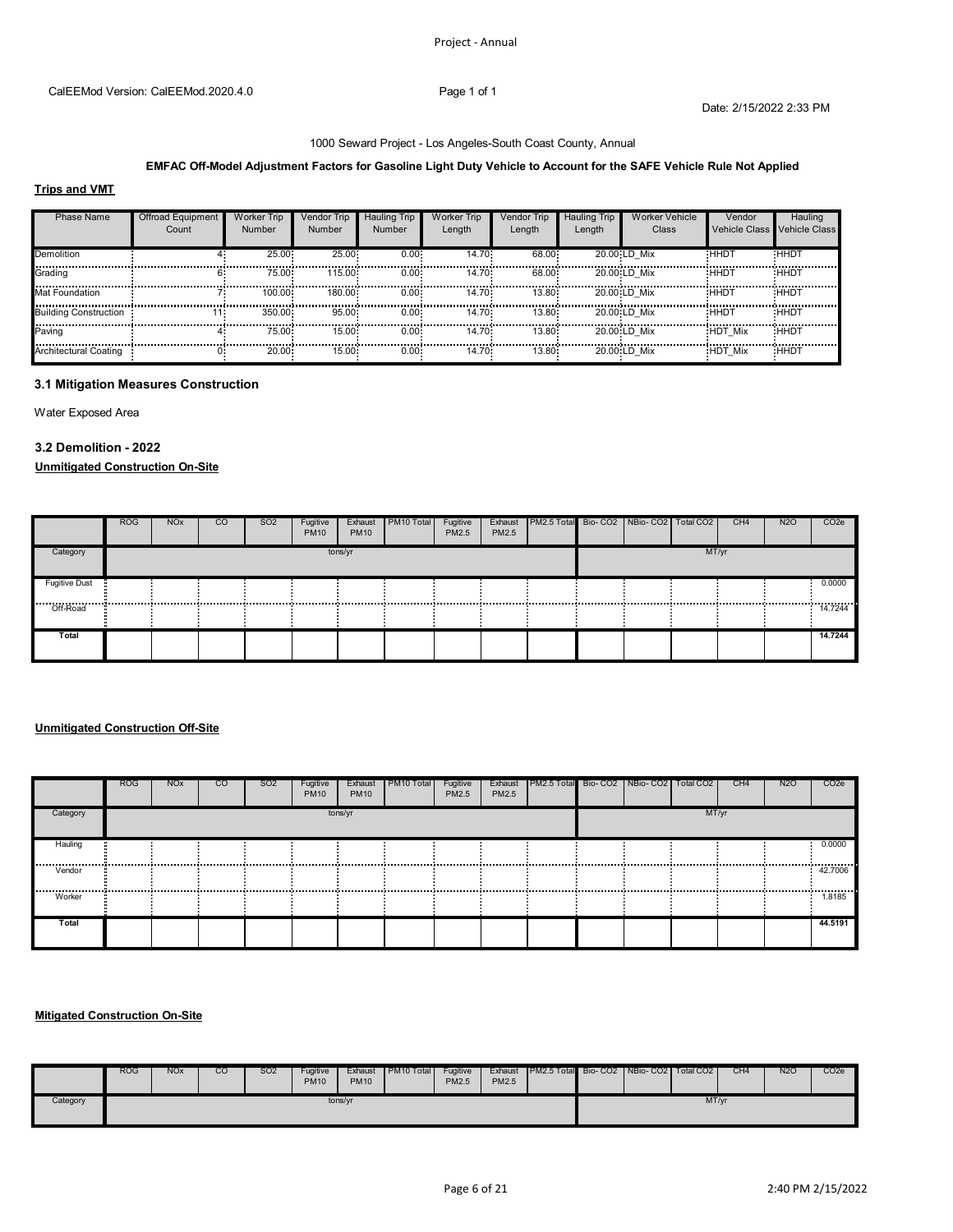#### 1000 Seward Project - Los Angeles-South Coast County, Annual

### **EMFAC Off-Model Adjustment Factors for Gasoline Light Duty Vehicle to Account for the SAFE Vehicle Rule Not Applied**

| <b>Fugitive Dust</b> |  |  |  |  |  |  |  | 0.0000 |
|----------------------|--|--|--|--|--|--|--|--------|
|                      |  |  |  |  |  |  |  |        |
|                      |  |  |  |  |  |  |  |        |
| Off-Road             |  |  |  |  |  |  |  | '7244  |
|                      |  |  |  |  |  |  |  |        |
|                      |  |  |  |  |  |  |  |        |
| Total                |  |  |  |  |  |  |  | 14724  |
|                      |  |  |  |  |  |  |  |        |
|                      |  |  |  |  |  |  |  |        |
|                      |  |  |  |  |  |  |  |        |
|                      |  |  |  |  |  |  |  |        |

### **Mitigated Construction Off-Site**

|          | <b>ROG</b> | <b>NO<sub>x</sub></b> | $\overline{c}$ | SO <sub>2</sub> | Fugitive<br><b>PM10</b> | Exhaust<br><b>PM10</b> | PM <sub>10</sub> Total | Fugitive<br>PM2.5 | Exhaust<br>PM2.5 | PM2.5 Total Bio-CO2   NBio-CO2   Total CO2 |  |       | CH <sub>4</sub> | N <sub>2</sub> O | CO <sub>2e</sub> |
|----------|------------|-----------------------|----------------|-----------------|-------------------------|------------------------|------------------------|-------------------|------------------|--------------------------------------------|--|-------|-----------------|------------------|------------------|
| Category |            |                       |                |                 |                         | tons/yr                |                        |                   |                  |                                            |  | MT/yr |                 |                  |                  |
| Hauling  |            |                       |                |                 |                         |                        |                        |                   |                  |                                            |  |       |                 |                  | 0.0000           |
| Vendor   |            |                       |                |                 |                         |                        |                        |                   |                  |                                            |  |       |                 |                  | 42.7006          |
| Worker   |            |                       |                |                 |                         |                        |                        |                   |                  |                                            |  |       |                 |                  | 1.8185           |
| Total    |            |                       |                |                 |                         |                        |                        |                   |                  |                                            |  |       |                 |                  | 44.5191          |

### **3.3 Grading - 2022 Unmitigated Construction On-Site**

|                      | <b>ROG</b> | NO <sub>x</sub> | <sub>co</sub> | SO <sub>2</sub> | Fugitive<br><b>PM10</b> | Exhaust<br><b>PM10</b> | PM <sub>10</sub> Total | Fugitive<br>PM2.5 | Exhaust<br>PM2.5 | PM2.5 Total Bio-CO2 NBio-CO2 |  | Total CO <sub>2</sub> | CH <sub>4</sub> | <b>N2O</b> | CO <sub>2</sub> e |
|----------------------|------------|-----------------|---------------|-----------------|-------------------------|------------------------|------------------------|-------------------|------------------|------------------------------|--|-----------------------|-----------------|------------|-------------------|
| Category             |            |                 |               |                 |                         | tons/yr                |                        |                   |                  |                              |  | MT/yr                 |                 |            |                   |
| <b>Fugitive Dust</b> |            |                 |               |                 |                         |                        |                        |                   |                  |                              |  |                       |                 |            | 0.0000            |
| Off-Road             |            |                 |               |                 |                         |                        |                        |                   |                  |                              |  |                       |                 |            | 105.6309          |
| Total                |            |                 |               |                 |                         |                        |                        |                   |                  |                              |  |                       |                 |            | 105.6309          |

#### **Unmitigated Construction Off-Site**

|                                                                                                                                                                                                                                | <b>ROG</b> | <b>NO<sub>x</sub></b> | $\overline{c}$ | SO <sub>2</sub> | Fugitive<br><b>PM10</b> | Exhaust<br><b>PM10</b> | PM10 Total | Fugitive<br>PM2.5 | Exhaust<br>PM2.5 | PM2.5 Total  Bio- CO2   NBio- CO2   Total CO2 |  |       | CH <sub>4</sub> | <b>N2O</b> | CO <sub>2e</sub> |
|--------------------------------------------------------------------------------------------------------------------------------------------------------------------------------------------------------------------------------|------------|-----------------------|----------------|-----------------|-------------------------|------------------------|------------|-------------------|------------------|-----------------------------------------------|--|-------|-----------------|------------|------------------|
| Category                                                                                                                                                                                                                       |            |                       |                |                 |                         | tons/yr                |            |                   |                  |                                               |  | MT/yr |                 |            |                  |
| Hauling                                                                                                                                                                                                                        |            |                       |                |                 |                         |                        |            |                   |                  |                                               |  |       |                 |            | 0.0000           |
| www.community.com/www.com/www.com/www.com/www.com/www.com/www.com/www.com/www.com/www.com/www.com/www.com/www.com/www.com/www.com/www.com/www.com/www.com/www.com/www.com/www.com/www.com/www.com/www.com/www.com/www.com/www. |            |                       |                |                 |                         |                        |            |                   |                  |                                               |  |       |                 |            |                  |
| Worker                                                                                                                                                                                                                         |            |                       |                |                 |                         |                        |            |                   |                  |                                               |  |       |                 |            | 24.2082          |
| Total                                                                                                                                                                                                                          |            |                       |                |                 |                         |                        |            |                   |                  |                                               |  |       |                 |            | 895.8341         |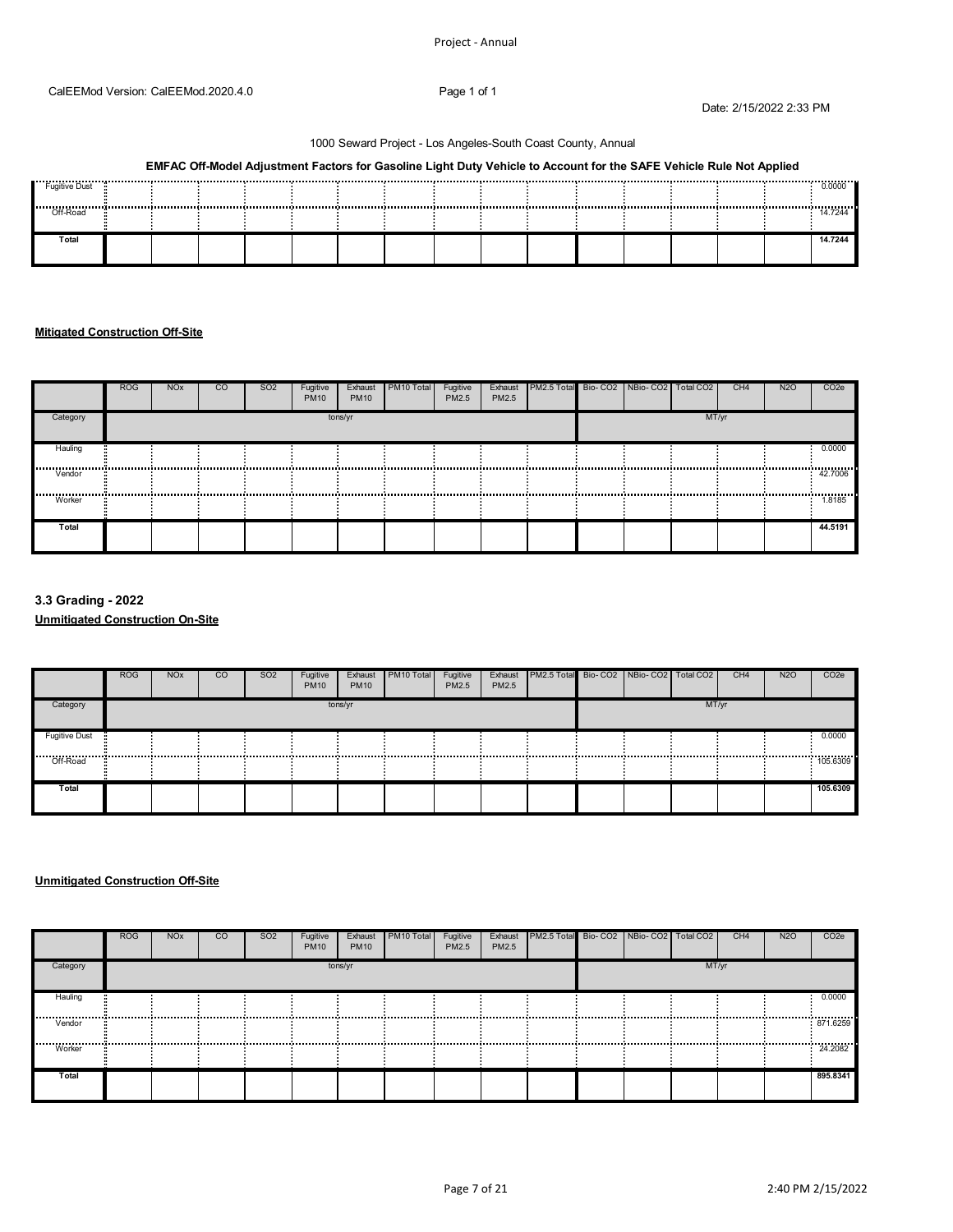### **EMFAC Off-Model Adjustment Factors for Gasoline Light Duty Vehicle to Account for the SAFE Vehicle Rule Not Applied**

#### **Mitigated Construction On-Site**

|                      | <b>ROG</b> | <b>NO<sub>x</sub></b> | CO | SO <sub>2</sub> | Fugitive<br><b>PM10</b> | Exhaust<br><b>PM10</b> | PM10 Total | Fugitive<br>PM2.5 | Exhaust<br>PM2.5 | PM2.5 Total Bio-CO2 NBio-CO2 Total CO2 |  |       | CH <sub>4</sub> | <b>N2O</b> | CO <sub>2e</sub> |
|----------------------|------------|-----------------------|----|-----------------|-------------------------|------------------------|------------|-------------------|------------------|----------------------------------------|--|-------|-----------------|------------|------------------|
| Category             |            |                       |    |                 |                         | tons/yr                |            |                   |                  |                                        |  | MT/yr |                 |            |                  |
| <b>Fugitive Dust</b> |            |                       |    |                 |                         |                        |            |                   |                  |                                        |  |       |                 |            | 0.0000           |
| Off-Road             |            |                       |    |                 |                         |                        |            |                   |                  |                                        |  |       |                 |            | 105.6308         |
| Total                |            |                       |    |                 |                         |                        |            |                   |                  |                                        |  |       |                 |            | 105.6308         |

#### **Mitigated Construction Off-Site**

|          | <b>ROG</b> | <b>NO<sub>x</sub></b> | <sub>CO</sub> | SO <sub>2</sub> | Fugitive<br><b>PM10</b> | Exhaust<br><b>PM10</b> | PM10 Total | Fugitive<br>PM2.5 | PM2.5 | Exhaust PM2.5 Total Bio-CO2 NBio-CO2 Total CO2 |  |       | CH <sub>4</sub> | <b>N2O</b> | CO <sub>2</sub> e |
|----------|------------|-----------------------|---------------|-----------------|-------------------------|------------------------|------------|-------------------|-------|------------------------------------------------|--|-------|-----------------|------------|-------------------|
| Category |            |                       |               |                 |                         | tons/yr                |            |                   |       |                                                |  | MT/yr |                 |            |                   |
| Hauling  |            |                       |               |                 |                         |                        |            |                   |       |                                                |  |       |                 |            | 0.0000            |
| Vendor   |            |                       |               |                 |                         |                        |            |                   |       |                                                |  |       |                 |            | 871.6259          |
| Worker   |            |                       |               |                 |                         |                        |            |                   |       |                                                |  |       |                 |            | 24.2082           |
| Total    |            |                       |               |                 |                         |                        |            |                   |       |                                                |  |       |                 |            | 895.8341          |

**3.3 Grading - 2023 Unmitigated Construction On-Site**

|                      | <b>ROG</b> | <b>NO<sub>x</sub></b> | <sub>CO</sub> | SO <sub>2</sub> | Fugitive<br><b>PM10</b> | Exhaust<br><b>PM10</b> | PM10 Total | Fugitive<br>PM2.5 | Exhaust<br>PM2.5 | PM2.5 Total Bio-CO2   NBio-CO2 |  | Total CO <sub>2</sub> | CH <sub>4</sub> | <b>N2O</b> | CO <sub>2</sub> e |
|----------------------|------------|-----------------------|---------------|-----------------|-------------------------|------------------------|------------|-------------------|------------------|--------------------------------|--|-----------------------|-----------------|------------|-------------------|
| Category             |            |                       |               |                 |                         | tons/yr                |            |                   |                  |                                |  | MT/yr                 |                 |            |                   |
| <b>Fugitive Dust</b> |            |                       |               |                 |                         |                        |            |                   |                  |                                |  |                       |                 |            | 0.0000            |
| Off-Road             |            |                       |               |                 |                         |                        |            |                   |                  |                                |  |                       |                 |            | 83.3503           |
| Total                |            |                       |               |                 |                         |                        |            |                   |                  |                                |  |                       |                 |            | 83.3503           |

#### **Unmitigated Construction Off-Site**

|          | <b>ROG</b> | <b>NO<sub>x</sub></b> | <sub>CO</sub> | <b>SO2</b> | Fugitive<br><b>PM10</b> | Exhaust<br><b>PM10</b> | PM10 Total | Fugitive<br>PM2.5 | Exhaust<br><b>PM2.5</b> | PM2.5 Total Bio-CO2 NBio-CO2   Total CO2 |  |       | CH <sub>4</sub> | N <sub>20</sub> | CO <sub>2</sub> e |
|----------|------------|-----------------------|---------------|------------|-------------------------|------------------------|------------|-------------------|-------------------------|------------------------------------------|--|-------|-----------------|-----------------|-------------------|
| Category |            |                       |               |            |                         | tons/yr                |            |                   |                         |                                          |  | MT/yr |                 |                 |                   |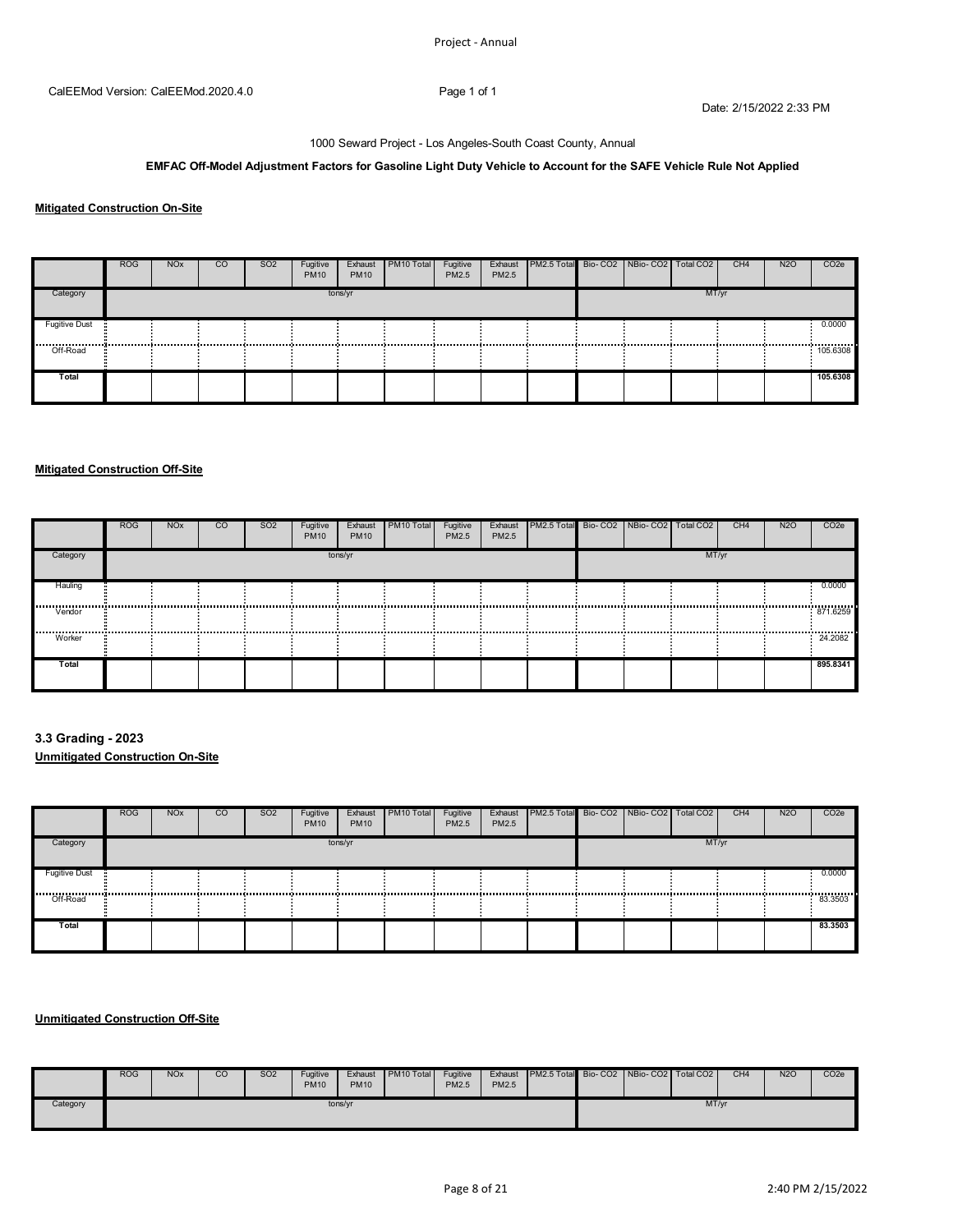#### 1000 Seward Project - Los Angeles-South Coast County, Annual

### **EMFAC Off-Model Adjustment Factors for Gasoline Light Duty Vehicle to Account for the SAFE Vehicle Rule Not Applied**

| <br>Hauling |  |  |  |  |  |   |  | 0.0000   |
|-------------|--|--|--|--|--|---|--|----------|
| <br>Vendor  |  |  |  |  |  |   |  | 648 9443 |
| <br>Worker  |  |  |  |  |  | . |  | $.8.47*$ |
| Total       |  |  |  |  |  |   |  | 667.4157 |

#### **Mitigated Construction On-Site**

|                      | <b>ROG</b> | <b>NO<sub>x</sub></b> | $\overline{c}$ | SO <sub>2</sub> | Fugitive<br><b>PM10</b> | Exhaust<br><b>PM10</b> | PM10 Total | Fugitive<br>PM2.5 | Exhaust<br>PM2.5 | PM2.5 Total Bio- CO2   NBio- CO2   Total CO2 |  |       | CH <sub>4</sub> | N <sub>2</sub> O | CO <sub>2</sub> e |
|----------------------|------------|-----------------------|----------------|-----------------|-------------------------|------------------------|------------|-------------------|------------------|----------------------------------------------|--|-------|-----------------|------------------|-------------------|
| Category             |            |                       |                |                 |                         | tons/yr                |            |                   |                  |                                              |  | MT/yr |                 |                  |                   |
| <b>Fugitive Dust</b> |            |                       |                |                 |                         |                        |            |                   |                  |                                              |  |       |                 |                  | 0.0000            |
|                      |            |                       |                |                 |                         |                        |            |                   |                  |                                              |  |       |                 |                  |                   |
| Total                |            |                       |                |                 |                         |                        |            |                   |                  |                                              |  |       |                 |                  | 83.3502           |

### **Mitigated Construction Off-Site**

|             | <b>ROG</b> | <b>NO<sub>x</sub></b> | $\overline{c}$ | SO <sub>2</sub> | Fugitive<br><b>PM10</b> | Exhaust<br><b>PM10</b> | PM <sub>10</sub> Total | Fugitive<br>PM2.5 | PM2.5 | Exhaust   PM2.5 Total Bio- CO2   NBio- CO2   Total CO2 |  |       | CH <sub>4</sub> | N <sub>20</sub> | CO <sub>2</sub> e |
|-------------|------------|-----------------------|----------------|-----------------|-------------------------|------------------------|------------------------|-------------------|-------|--------------------------------------------------------|--|-------|-----------------|-----------------|-------------------|
| Category    |            |                       |                |                 |                         | tons/yr                |                        |                   |       |                                                        |  | MT/yr |                 |                 |                   |
| Hauling     |            |                       |                |                 |                         |                        |                        |                   |       |                                                        |  |       |                 |                 | 0.0000<br>        |
| Vendor      |            |                       |                |                 |                         |                        |                        |                   | .     |                                                        |  |       |                 |                 | 648.9443          |
| .<br>Worker |            |                       |                |                 |                         |                        |                        |                   |       | .                                                      |  |       |                 |                 | <br>18.4714       |
| Total       |            |                       |                |                 |                         |                        |                        |                   |       |                                                        |  |       |                 |                 | 667.4157          |

**3.4 Mat Foundation - 2023 Unmitigated Construction On-Site**

|                      | <b>ROG</b> | NO <sub>x</sub> | <sub>CO</sub> | SO <sub>2</sub> | Fugitive<br><b>PM10</b> | Exhaust<br><b>PM10</b> | PM10 Total | Fugitive<br>PM2.5 | Exhaust<br>PM2.5 | PM2.5 Total Bio-CO2 NBio-CO2 |  | Total CO <sub>2</sub> | CH <sub>4</sub> | <b>N2O</b> | CO <sub>2</sub> e |
|----------------------|------------|-----------------|---------------|-----------------|-------------------------|------------------------|------------|-------------------|------------------|------------------------------|--|-----------------------|-----------------|------------|-------------------|
| Category             |            |                 |               |                 |                         | tons/yr                |            |                   |                  |                              |  | MT/yr                 |                 |            |                   |
| <b>Fugitive Dust</b> |            |                 |               |                 |                         |                        |            |                   |                  |                              |  |                       |                 |            | 0.0000            |
| Off-Road             |            |                 |               |                 |                         |                        |            |                   |                  |                              |  |                       |                 |            | 4.5392            |
| Total                |            |                 |               |                 |                         |                        |            |                   |                  |                              |  |                       |                 |            | 4.5392            |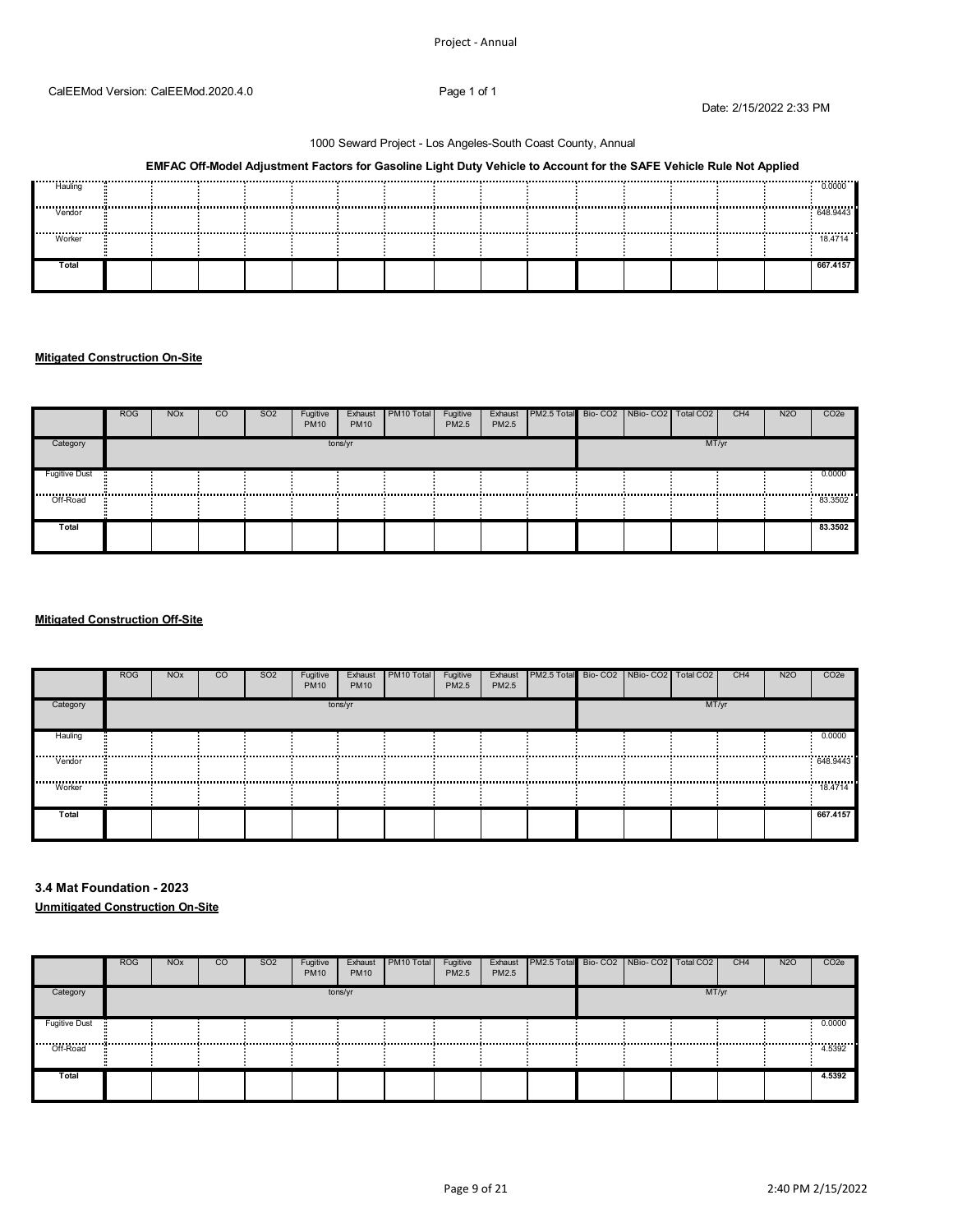### **EMFAC Off-Model Adjustment Factors for Gasoline Light Duty Vehicle to Account for the SAFE Vehicle Rule Not Applied**

### **Unmitigated Construction Off-Site**

|          | <b>ROG</b> | <b>NO<sub>x</sub></b> | CO. | SO <sub>2</sub> | Fugitive<br><b>PM10</b> | Exhaust<br><b>PM10</b> | PM <sub>10</sub> Total | Fugitive<br>PM2.5 | PM2.5 | Exhaust PM2.5 Total Bio-CO2 NBio-CO2 Total CO2 |  |       | CH <sub>4</sub> | <b>N2O</b> | CO <sub>2</sub> e |
|----------|------------|-----------------------|-----|-----------------|-------------------------|------------------------|------------------------|-------------------|-------|------------------------------------------------|--|-------|-----------------|------------|-------------------|
| Category |            |                       |     |                 |                         | tons/yr                |                        |                   |       |                                                |  | MT/yr |                 |            |                   |
| Hauling  |            |                       |     |                 |                         |                        |                        |                   |       |                                                |  |       |                 |            | 0.0000            |
| Vendor   |            |                       |     |                 |                         |                        |                        |                   |       |                                                |  |       |                 |            | 7.7466            |
| Worker   |            |                       |     |                 |                         |                        |                        |                   |       |                                                |  |       |                 |            | 0.8796            |
| Total    |            |                       |     |                 |                         |                        |                        |                   |       |                                                |  |       |                 |            | 8.6262            |

#### **Mitigated Construction On-Site**

|                                                                                                                                              | <b>ROG</b> | <b>NO<sub>x</sub></b> | $\overline{c}$ | SO <sub>2</sub> | Fugitive<br><b>PM10</b> | Exhaust<br><b>PM10</b> | PM10 Total | Fugitive<br>PM2.5 | Exhaust<br>PM2.5 | PM2.5 Total Bio-CO2   NBio-CO2   Total CO2 |  |       | CH <sub>4</sub> | N <sub>2</sub> O | CO <sub>2</sub> e |
|----------------------------------------------------------------------------------------------------------------------------------------------|------------|-----------------------|----------------|-----------------|-------------------------|------------------------|------------|-------------------|------------------|--------------------------------------------|--|-------|-----------------|------------------|-------------------|
| Category                                                                                                                                     |            |                       |                |                 |                         | tons/yr                |            |                   |                  |                                            |  | MT/yr |                 |                  |                   |
| <b>Fugitive Dust</b><br>www.communication.com/www.communication.com/www.com/www.com/www.com/www.com/www.com/www.com/www.com/www.com/www.com/ |            |                       |                |                 |                         |                        |            |                   |                  |                                            |  |       |                 |                  | 0.0000            |
| Off-Road                                                                                                                                     |            |                       |                |                 |                         |                        |            |                   |                  |                                            |  |       |                 |                  | 4.5392            |
| Total                                                                                                                                        |            |                       |                |                 |                         |                        |            |                   |                  |                                            |  |       |                 |                  | 4.5392            |

#### **Mitigated Construction Off-Site**

|          | <b>ROG</b> | <b>NO<sub>x</sub></b> | $\overline{c}$ | SO <sub>2</sub> | Fugitive<br><b>PM10</b> | Exhaust<br><b>PM10</b> | PM <sub>10</sub> Total | Fugitive<br>PM2.5 | PM2.5 | Exhaust   PM2.5 Total Bio-CO2   NBio-CO2   Total CO2 |  |       | CH <sub>4</sub> | N <sub>2</sub> O | CO <sub>2</sub> e |
|----------|------------|-----------------------|----------------|-----------------|-------------------------|------------------------|------------------------|-------------------|-------|------------------------------------------------------|--|-------|-----------------|------------------|-------------------|
| Category |            |                       |                |                 |                         | tons/yr                |                        |                   |       |                                                      |  | MT/yr |                 |                  |                   |
| Hauling  |            |                       |                |                 |                         |                        |                        |                   |       |                                                      |  |       |                 |                  | 0.0000            |
| Vendor   |            |                       |                |                 |                         |                        |                        |                   |       |                                                      |  |       |                 |                  | <br>7466.         |
| Worker   |            |                       |                |                 |                         |                        |                        |                   |       |                                                      |  |       |                 |                  | 0.8796            |
| Total    |            |                       |                |                 |                         |                        |                        |                   |       |                                                      |  |       |                 |                  | 8.6262            |

### **3.5 Building Construction - 2023**

**Unmitigated Construction On-Site**

|  | R <sub>OG</sub> | <b>NOx</b> | CО | S <sub>O</sub> 2 | Fuaitive<br><b>PM10</b> | Exhaust<br><b>PM10</b> | PM <sub>10</sub> Total | Fuaitive<br><b>PM2.5</b> | <b>Exhaust</b><br>PM2.5 | PM2.5 Total | Bio-CO <sub>2</sub> | NBio-<br>)- CO2 I | Total CO <sub>2</sub> | CH <sub>4</sub> | N <sub>2</sub> C | CO <sub>2</sub> |
|--|-----------------|------------|----|------------------|-------------------------|------------------------|------------------------|--------------------------|-------------------------|-------------|---------------------|-------------------|-----------------------|-----------------|------------------|-----------------|
|--|-----------------|------------|----|------------------|-------------------------|------------------------|------------------------|--------------------------|-------------------------|-------------|---------------------|-------------------|-----------------------|-----------------|------------------|-----------------|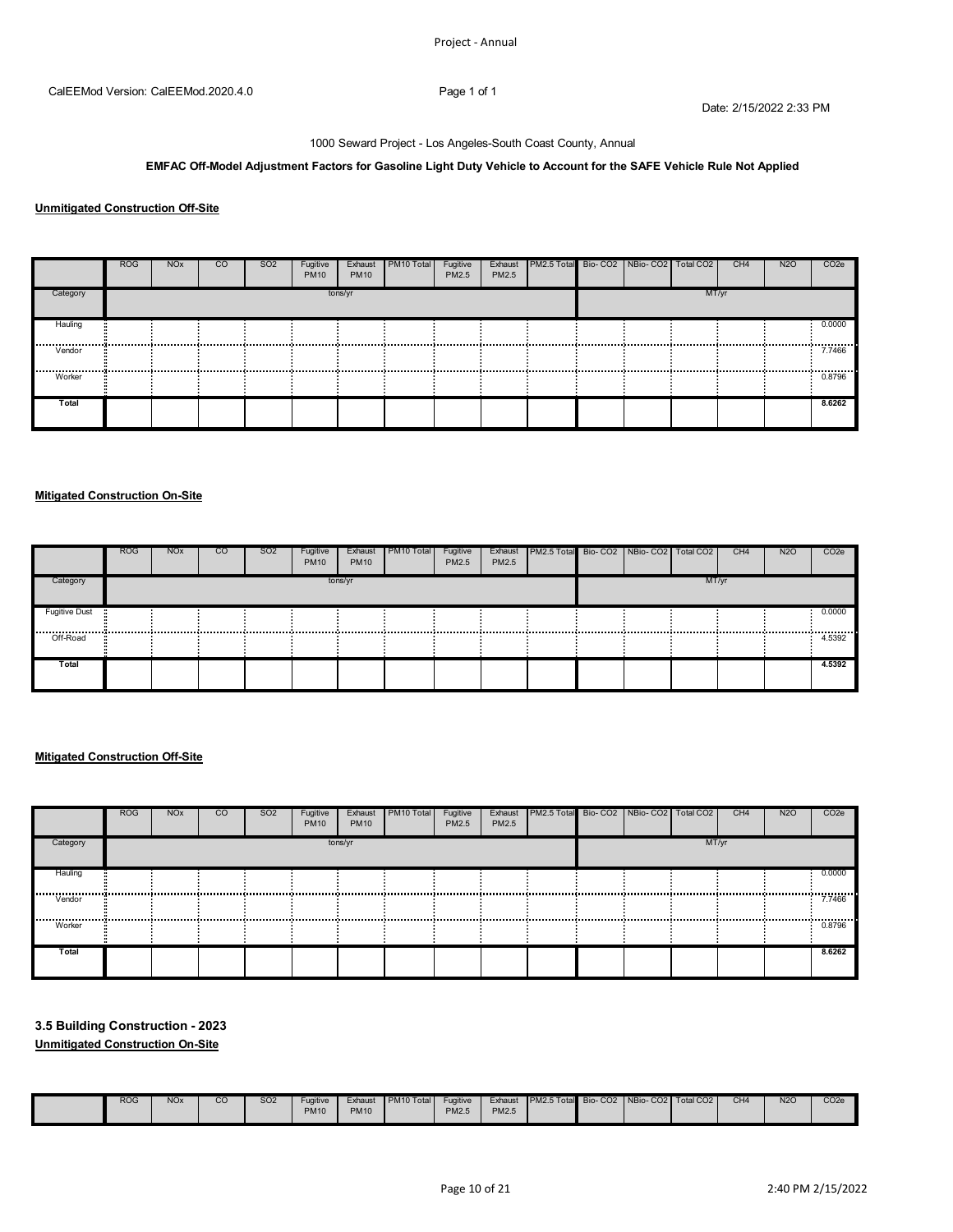#### 1000 Seward Project - Los Angeles-South Coast County, Annual

### **EMFAC Off-Model Adjustment Factors for Gasoline Light Duty Vehicle to Account for the SAFE Vehicle Rule Not Applied**

| Category |  |  | tons/yr |  |  |  | MT/yr |  |          |
|----------|--|--|---------|--|--|--|-------|--|----------|
| Off-Road |  |  |         |  |  |  |       |  | 233.0449 |
| Total    |  |  |         |  |  |  |       |  | 233.0449 |

#### **Unmitigated Construction Off-Site**

|          | <b>ROG</b> | <b>NO<sub>x</sub></b> | <sub>co</sub> | SO <sub>2</sub> | Fugitive<br><b>PM10</b> | Exhaust<br><b>PM10</b> | PM10 Total | Fugitive<br>PM2.5 | PM2.5 | Exhaust PM2.5 Total Bio-CO2 NBio-CO2 Total CO2 |  |       | CH <sub>4</sub> | N <sub>2</sub> O | CO <sub>2e</sub> |
|----------|------------|-----------------------|---------------|-----------------|-------------------------|------------------------|------------|-------------------|-------|------------------------------------------------|--|-------|-----------------|------------------|------------------|
| Category |            |                       |               |                 |                         | tons/yr                |            |                   |       |                                                |  | MT/yr |                 |                  |                  |
| Hauling  |            |                       |               |                 |                         |                        |            |                   |       |                                                |  |       |                 |                  | 0.0000           |
| Vendor   |            |                       |               |                 |                         |                        |            |                   |       |                                                |  |       |                 |                  | 386.3609         |
| Worker   |            |                       |               |                 |                         |                        |            |                   |       |                                                |  |       |                 |                  | 290.9243         |
| Total    |            |                       |               |                 |                         |                        |            |                   |       |                                                |  |       |                 |                  | 677.2852         |

### **Mitigated Construction On-Site**

|          | <b>ROG</b> | <b>NO<sub>x</sub></b> | CO | SO <sub>2</sub> | Fugitive<br><b>PM10</b> | Exhaust<br><b>PM10</b> | PM10 Total | Fugitive<br>PM2.5 | Exhaust<br>PM2.5 | PM2.5 Total Bio-CO2 NBio-CO2   Total CO2 |  |       | CH <sub>4</sub> | <b>N2O</b> | CO <sub>2e</sub> |
|----------|------------|-----------------------|----|-----------------|-------------------------|------------------------|------------|-------------------|------------------|------------------------------------------|--|-------|-----------------|------------|------------------|
| Category |            |                       |    |                 |                         | tons/yr                |            |                   |                  |                                          |  | MT/yr |                 |            |                  |
| Off-Road |            |                       |    |                 |                         |                        |            |                   |                  |                                          |  |       |                 |            | 233.0446         |
| Total    |            |                       |    |                 |                         |                        |            |                   |                  |                                          |  |       |                 |            | 233.0446         |

#### **Mitigated Construction Off-Site**

|          | <b>ROG</b> | <b>NO<sub>x</sub></b> | <sub>CO</sub> | SO <sub>2</sub> | Fugitive<br><b>PM10</b> | Exhaust<br><b>PM10</b> | PM10 Total | Fugitive<br>PM2.5 | Exhaust<br>PM2.5 | PM2.5 Total Bio-CO2 NBio-CO2 Total CO2 |  |       | CH <sub>4</sub> | <b>N2O</b> | CO <sub>2</sub> e |
|----------|------------|-----------------------|---------------|-----------------|-------------------------|------------------------|------------|-------------------|------------------|----------------------------------------|--|-------|-----------------|------------|-------------------|
| Category |            |                       |               |                 |                         | tons/yr                |            |                   |                  |                                        |  | MT/yr |                 |            |                   |
| Hauling  |            |                       |               |                 |                         |                        |            |                   |                  |                                        |  |       |                 |            | 0.0000            |
| Vendor   |            |                       |               |                 |                         |                        |            |                   |                  |                                        |  |       |                 |            | 386.3609          |
| Worker   |            |                       |               |                 |                         |                        |            |                   |                  |                                        |  |       |                 |            | 290.9243          |
| Total    |            |                       |               |                 |                         |                        |            |                   |                  |                                        |  |       |                 |            | 677.2852          |

**3.5 Building Construction - 2024**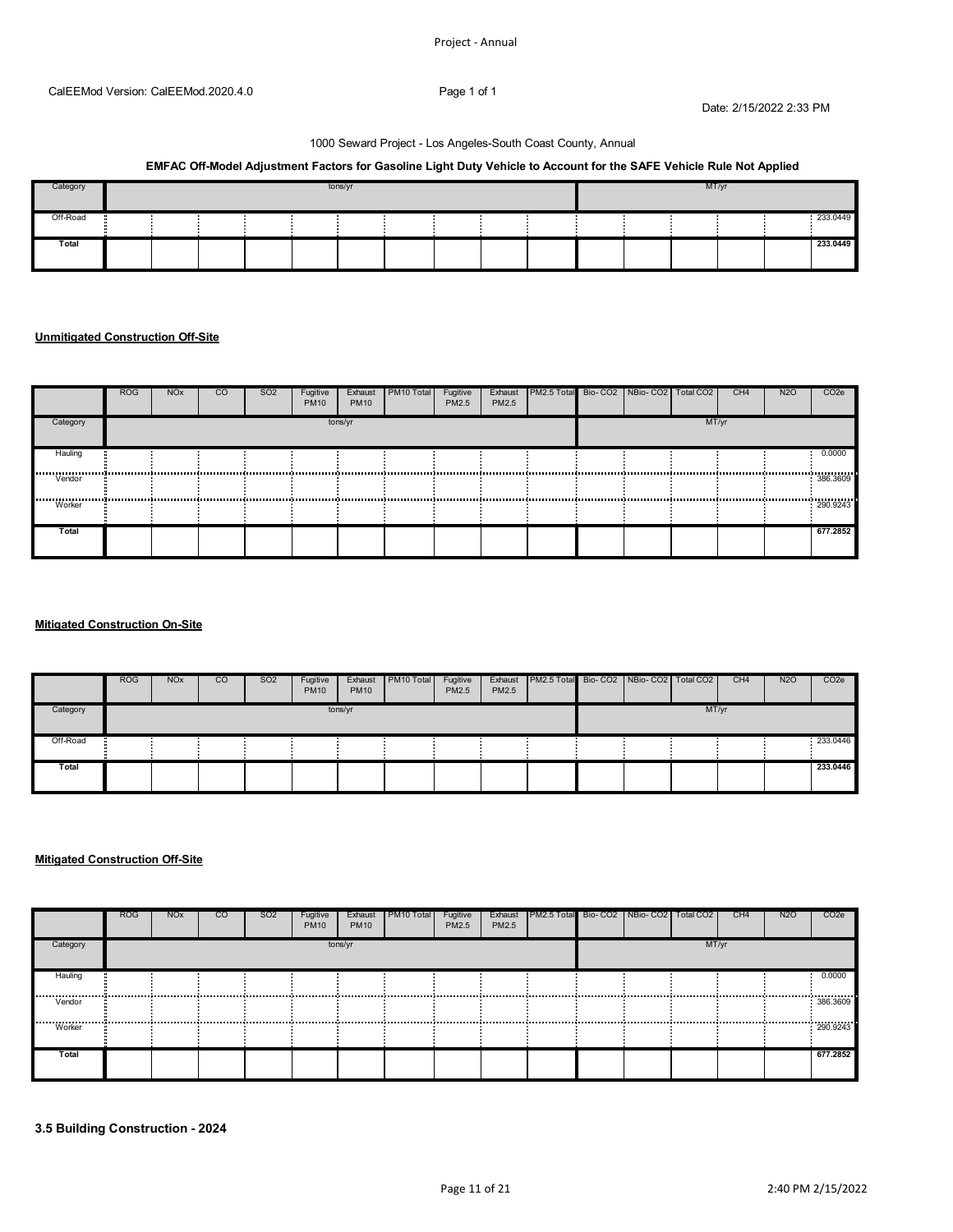#### 1000 Seward Project - Los Angeles-South Coast County, Annual

### **EMFAC Off-Model Adjustment Factors for Gasoline Light Duty Vehicle to Account for the SAFE Vehicle Rule Not Applied**

**Unmitigated Construction On-Site**

|          | <b>ROG</b> | <b>NO<sub>x</sub></b> | CO | SO <sub>2</sub> | Fugitive<br><b>PM10</b> | Exhaust<br><b>PM10</b> | PM10 Total | Fugitive<br>PM2.5 | Exhaust<br>PM2.5 | PM2.5 Total Bio- CO2   NBio- CO2   Total CO2 |  |       | CH <sub>4</sub> | <b>N2O</b> | CO <sub>2</sub> e |
|----------|------------|-----------------------|----|-----------------|-------------------------|------------------------|------------|-------------------|------------------|----------------------------------------------|--|-------|-----------------|------------|-------------------|
| Category |            |                       |    |                 |                         | tons/yr                |            |                   |                  |                                              |  | MT/yr |                 |            |                   |
| Off-Road |            |                       |    |                 |                         |                        |            |                   |                  |                                              |  |       |                 |            | 214.5494          |
| Total    |            |                       |    |                 |                         |                        |            |                   |                  |                                              |  |       |                 |            | 214.5494          |

#### **Unmitigated Construction Off-Site**

|            | <b>ROG</b> | <b>NO<sub>x</sub></b> | <sub>CO</sub> | SO <sub>2</sub> | Fugitive<br><b>PM10</b> | Exhaust<br><b>PM10</b> | PM <sub>10</sub> Total                                                                                                                 | Fugitive<br>PM2.5 | Exhaust<br>PM2.5 | PM2.5 Total Bio-CO2 NBio-CO2 Total CO2 |  |       | CH <sub>4</sub> | N <sub>2</sub> O | CO <sub>2e</sub> |
|------------|------------|-----------------------|---------------|-----------------|-------------------------|------------------------|----------------------------------------------------------------------------------------------------------------------------------------|-------------------|------------------|----------------------------------------|--|-------|-----------------|------------------|------------------|
| Category   |            |                       |               |                 |                         | tons/yr                |                                                                                                                                        |                   |                  |                                        |  | MT/yr |                 |                  |                  |
| Hauling    |            |                       |               |                 |                         |                        |                                                                                                                                        |                   |                  |                                        |  |       |                 |                  | 0.0000           |
| Vendor     |            |                       |               |                 |                         |                        |                                                                                                                                        |                   |                  |                                        |  |       |                 |                  | 350.6785         |
| <br>Worker |            |                       |               |                 |                         |                        | ក្ខិនិយាយបណ្តុំនាយនាយក្រោយស្ថិតនយោបានបណ្តុំនាយនាយក្រោយនាយនាយក្រោយនាយក្រោយនាយកត្តិយោយនាយក្តិនិយាយនាយក្តីនាយនាយក្តិសាយនាយក្តិសាយនាយក្ខណ៍ |                   |                  |                                        |  |       |                 |                  | 260.1634         |
| Total      |            |                       |               |                 |                         |                        |                                                                                                                                        |                   |                  |                                        |  |       |                 |                  | 610.8419         |

### **Mitigated Construction On-Site**

|          | <b>ROG</b> | <b>NO<sub>x</sub></b> | CO | SO <sub>2</sub> | Fugitive<br><b>PM10</b> | Exhaust<br><b>PM10</b> | PM10 Total | Fugitive<br>PM2.5 | PM2.5 | Exhaust PM2.5 Total Bio-CO2 NBio-CO2 |  | Total CO <sub>2</sub> | CH <sub>4</sub> | N <sub>2</sub> O | CO <sub>2</sub> e |
|----------|------------|-----------------------|----|-----------------|-------------------------|------------------------|------------|-------------------|-------|--------------------------------------|--|-----------------------|-----------------|------------------|-------------------|
| Category |            |                       |    |                 |                         | tons/yr                |            |                   |       |                                      |  | MT/yr                 |                 |                  |                   |
| Off-Road |            |                       |    |                 |                         |                        |            |                   |       |                                      |  |                       |                 |                  | 214.5491          |
| Total    |            |                       |    |                 |                         |                        |            |                   |       |                                      |  |                       |                 |                  | 214.5491          |

#### **Mitigated Construction Off-Site**

|          | <b>ROG</b> | <b>NO<sub>x</sub></b> | <sub>CO</sub> | SO <sub>2</sub> | Fugitive<br><b>PM10</b> | Exhaust<br><b>PM10</b> | PM10 Total | Fugitive<br>PM2.5 | Exhaust<br>PM2.5 | PM2.5 Total Bio-CO2 NBio-CO2 Total CO2 |  |       | CH <sub>4</sub> | <b>N2O</b> | CO <sub>2e</sub> |
|----------|------------|-----------------------|---------------|-----------------|-------------------------|------------------------|------------|-------------------|------------------|----------------------------------------|--|-------|-----------------|------------|------------------|
| Category |            |                       |               |                 |                         | tons/yr                |            |                   |                  |                                        |  | MT/vr |                 |            |                  |
| Hauling  |            |                       |               |                 |                         |                        |            |                   |                  |                                        |  |       |                 |            | 0.0000           |
| Vendor   |            |                       |               |                 |                         |                        |            |                   |                  |                                        |  |       |                 |            | 350.6785         |
| Worker   |            |                       |               |                 |                         |                        |            |                   |                  |                                        |  |       |                 |            | .<br>260.1634    |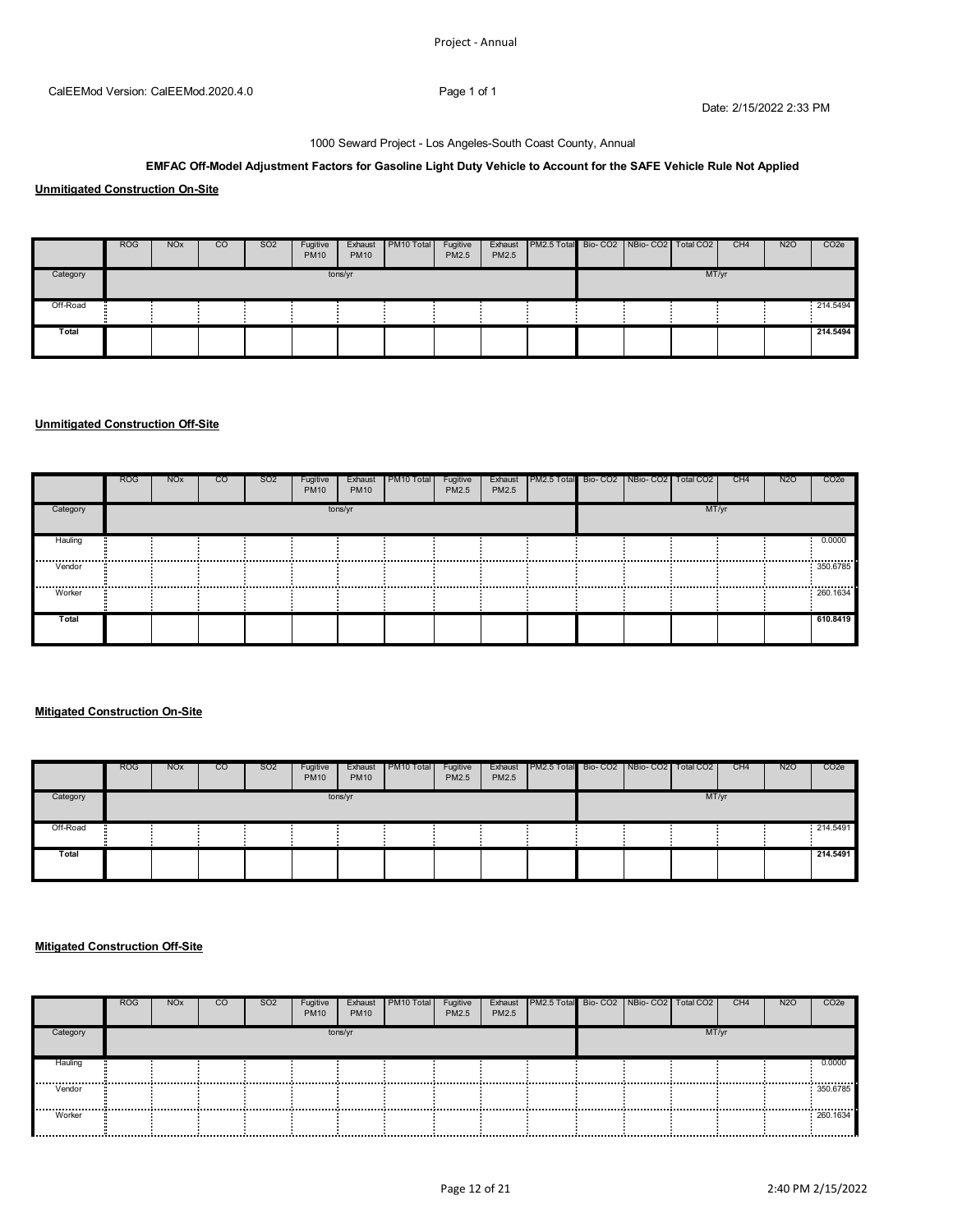#### 1000 Seward Project - Los Angeles-South Coast County, Annual

### **EMFAC Off-Model Adjustment Factors for Gasoline Light Duty Vehicle to Account for the SAFE Vehicle Rule Not Applied**

| Total |  |  |  |  |  |  |  | 0.180118 |
|-------|--|--|--|--|--|--|--|----------|
|       |  |  |  |  |  |  |  |          |
|       |  |  |  |  |  |  |  |          |
|       |  |  |  |  |  |  |  |          |
|       |  |  |  |  |  |  |  |          |
|       |  |  |  |  |  |  |  |          |
|       |  |  |  |  |  |  |  |          |

**3.6 Paving - 2024 Unmitigated Construction On-Site**

|          | <b>ROG</b> | <b>NO<sub>x</sub></b> | <sub>CO</sub> | SO <sub>2</sub> | Fugitive<br><b>PM10</b> | Exhaust<br><b>PM10</b> | PM <sub>10</sub> Total | Fugitive<br>PM2.5 | Exhaust<br>PM2.5 | PM2.5 Total Bio-CO2 NBio-CO2 Total CO2 |  |       | CH <sub>4</sub> | <b>N2O</b> | CO <sub>2</sub> e |
|----------|------------|-----------------------|---------------|-----------------|-------------------------|------------------------|------------------------|-------------------|------------------|----------------------------------------|--|-------|-----------------|------------|-------------------|
| Category |            |                       |               |                 |                         | tons/yr                |                        |                   |                  |                                        |  | MT/yr |                 |            |                   |
| Off-Road |            |                       |               |                 |                         |                        |                        |                   |                  |                                        |  |       |                 |            | 44.4170           |
| Paving   |            |                       |               |                 |                         |                        |                        |                   |                  |                                        |  |       |                 |            | 0.0000            |
| Total    |            |                       |               |                 |                         |                        |                        |                   |                  |                                        |  |       |                 |            | 44.4170           |

### **Unmitigated Construction Off-Site**

|          | <b>ROG</b> | <b>NO<sub>x</sub></b> | <sub>CO</sub> | SO <sub>2</sub> | Fugitive<br><b>PM10</b> | Exhaust<br><b>PM10</b> | PM10 Total | Fugitive<br>PM2.5 | Exhaust<br>PM2.5 | PM2.5 Total Bio-CO2 NBio-CO2 Total CO2 |  |       | CH4 | <b>N2O</b> | CO <sub>2</sub> e |
|----------|------------|-----------------------|---------------|-----------------|-------------------------|------------------------|------------|-------------------|------------------|----------------------------------------|--|-------|-----|------------|-------------------|
| Category |            |                       |               |                 |                         | tons/yr                |            |                   |                  |                                        |  | MT/yr |     |            |                   |
| Hauling  |            |                       |               |                 |                         |                        |            |                   |                  |                                        |  |       |     |            | 0.0000            |
| Vendor   |            |                       |               |                 |                         |                        |            |                   |                  |                                        |  |       |     |            | 29.0628           |
| Worker   |            |                       |               |                 |                         |                        |            |                   |                  |                                        |  |       |     |            | 34.6030           |
| Total    |            |                       |               |                 |                         |                        |            |                   |                  |                                        |  |       |     |            | 63.6658           |

#### **Mitigated Construction On-Site**

|          | <b>ROG</b> | <b>NO<sub>x</sub></b> | <b>CO</b> | SO <sub>2</sub> | Fugitive<br><b>PM10</b> | Exhaust<br><b>PM10</b> | PM10 Total | Fugitive<br>PM2.5 | Exhaust<br>PM2.5 | PM2.5 Total Bio- CO2 NBio- CO2   Total CO2 |  |       | CH <sub>4</sub> | N <sub>2</sub> O | CO <sub>2e</sub> |
|----------|------------|-----------------------|-----------|-----------------|-------------------------|------------------------|------------|-------------------|------------------|--------------------------------------------|--|-------|-----------------|------------------|------------------|
| Category |            |                       |           |                 |                         | tons/yr                |            |                   |                  |                                            |  | MT/yr |                 |                  |                  |
| Off-Road |            |                       |           |                 |                         |                        |            |                   |                  |                                            |  |       |                 |                  | 44.4170          |
| Paving   |            |                       |           |                 |                         |                        |            |                   |                  |                                            |  |       |                 |                  | 0.0000           |
| Total    |            |                       |           |                 |                         |                        |            |                   |                  |                                            |  |       |                 |                  | 44.4170          |

**Mitigated Construction Off-Site**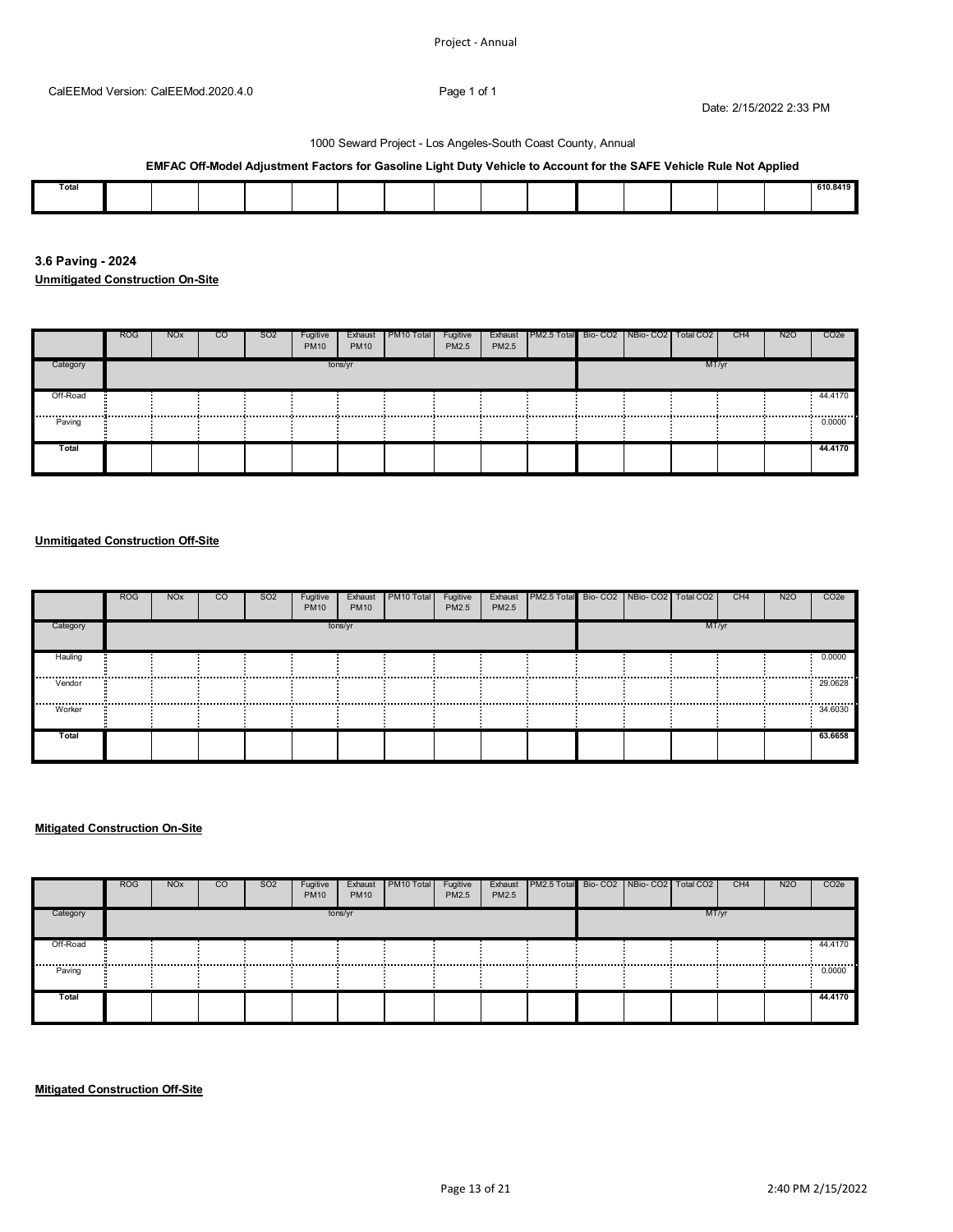### Project ‐ Annual

Date: 2/15/2022 2:33 PM

#### 1000 Seward Project - Los Angeles-South Coast County, Annual

### **EMFAC Off-Model Adjustment Factors for Gasoline Light Duty Vehicle to Account for the SAFE Vehicle Rule Not Applied**

|          | <b>ROG</b> | NO <sub>x</sub> | <sub>co</sub> | SO <sub>2</sub> | Fugitive<br><b>PM10</b> | Exhaust<br><b>PM10</b> | PM <sub>10</sub> Total | Fugitive<br>PM2.5 | Exhaust<br>PM2.5 | PM2.5 Total Bio-CO2   NBio-CO2 |  | Total CO <sub>2</sub> | CH <sub>4</sub> | <b>N2O</b> | CO <sub>2e</sub> |
|----------|------------|-----------------|---------------|-----------------|-------------------------|------------------------|------------------------|-------------------|------------------|--------------------------------|--|-----------------------|-----------------|------------|------------------|
| Category |            |                 |               |                 |                         | tons/yr                |                        |                   |                  |                                |  | MT/yr                 |                 |            |                  |
| Hauling  |            |                 |               |                 |                         |                        |                        |                   |                  |                                |  |                       |                 |            | 0.0000           |
| Vendor   |            |                 |               |                 |                         |                        |                        |                   |                  |                                |  |                       |                 |            | 29.0628          |
| Worker   |            |                 |               |                 |                         |                        |                        |                   |                  |                                |  |                       |                 |            | 34.6030          |
| Total    |            |                 |               |                 |                         |                        |                        |                   |                  |                                |  |                       |                 |            | 63.6658          |

# **3.7 Architectural Coating - 2024**

**Unmitigated Construction On-Site**

|                 | <b>ROG</b> | <b>NO<sub>x</sub></b> | $\overline{c}$ | SO <sub>2</sub> | Fugitive<br><b>PM10</b> | Exhaust<br><b>PM10</b> | PM10 Total | Fugitive<br>PM2.5 | PM2.5 | Exhaust   PM2.5 Total Bio-CO2   NBio-CO2   Total CO2 |  |       | CH <sub>4</sub> | N <sub>20</sub> | CO <sub>2</sub> e |
|-----------------|------------|-----------------------|----------------|-----------------|-------------------------|------------------------|------------|-------------------|-------|------------------------------------------------------|--|-------|-----------------|-----------------|-------------------|
| Category        |            |                       |                |                 |                         | tons/yr                |            |                   |       |                                                      |  | MT/yr |                 |                 |                   |
| Archit. Coating |            |                       |                |                 |                         |                        |            |                   |       |                                                      |  |       |                 |                 | 0.0000            |
| Off-Road        |            |                       |                |                 |                         |                        |            |                   |       |                                                      |  |       |                 |                 | 0.0000            |
| Total           |            |                       |                |                 |                         |                        |            |                   |       |                                                      |  |       |                 |                 | 0.0000            |

### **Unmitigated Construction Off-Site**

|          | <b>ROG</b> | <b>NO<sub>x</sub></b> | <sub>CO</sub> | SO <sub>2</sub> | Fugitive<br><b>PM10</b> | Exhaust<br><b>PM10</b> | PM <sub>10</sub> Total | Fugitive<br>PM2.5 | Exhaust<br>PM2.5 | PM2.5 Total Bio-CO2 NBio-CO2   Total CO2 |  |       | CH <sub>4</sub> | <b>N2O</b> | CO <sub>2</sub> e |
|----------|------------|-----------------------|---------------|-----------------|-------------------------|------------------------|------------------------|-------------------|------------------|------------------------------------------|--|-------|-----------------|------------|-------------------|
| Category |            |                       |               |                 |                         | tons/yr                |                        |                   |                  |                                          |  | MT/yr |                 |            |                   |
| Hauling  |            |                       |               |                 |                         |                        |                        |                   |                  |                                          |  |       |                 |            | 0.0000            |
| Vendor   |            |                       |               |                 |                         |                        | .                      |                   |                  |                                          |  |       |                 | .          | 29.0628           |
| Worker   |            |                       |               |                 |                         |                        |                        |                   |                  |                                          |  |       |                 |            | 9.2275            |
| Total    |            |                       |               |                 |                         |                        |                        |                   |                  |                                          |  |       |                 |            | 38.2903           |

### **Mitigated Construction On-Site**

|                                                                                                                                   | <b>ROG</b> | <b>NO<sub>x</sub></b> | <sub>CO</sub> | SO <sub>2</sub> | Fugitive<br><b>PM10</b> | Exhaust<br><b>PM10</b> | PM <sub>10</sub> Total | Fugitive<br><b>PM2.5</b> | Exhaust<br>PM2.5 | PM2.5 Total Bio-CO2 NBio-CO2 |  | Total CO <sub>2</sub> | CH <sub>4</sub> | <b>N2O</b> | CO <sub>2e</sub> |
|-----------------------------------------------------------------------------------------------------------------------------------|------------|-----------------------|---------------|-----------------|-------------------------|------------------------|------------------------|--------------------------|------------------|------------------------------|--|-----------------------|-----------------|------------|------------------|
| Category                                                                                                                          |            |                       |               |                 |                         | tons/yr                |                        |                          |                  |                              |  | MT/vr                 |                 |            |                  |
| . Coating<br>www.communitam.com/www.com/www.com/www.com/www.com/www.com/www.com/www.com/www.com/www.com/www.com/www.com/www.com/w |            |                       |               |                 |                         |                        |                        |                          |                  |                              |  |                       |                 |            |                  |
| Off-Road                                                                                                                          |            |                       |               |                 |                         |                        |                        |                          |                  |                              |  |                       |                 |            | 0.0000           |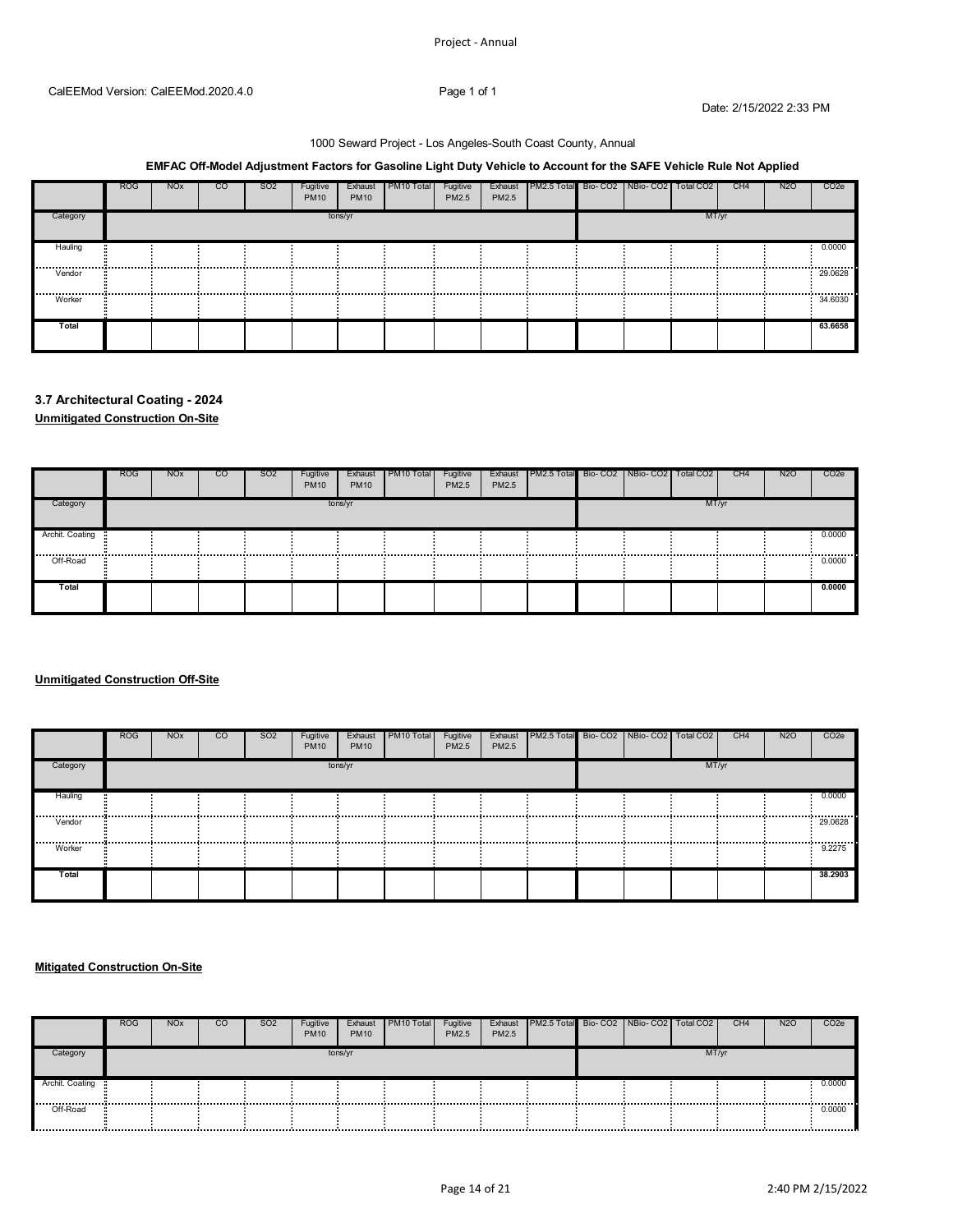#### 1000 Seward Project - Los Angeles-South Coast County, Annual

### **EMFAC Off-Model Adjustment Factors for Gasoline Light Duty Vehicle to Account for the SAFE Vehicle Rule Not Applied**

| $ -$<br>οιa |  |  |  |  |  |  |  | 0.0000 |
|-------------|--|--|--|--|--|--|--|--------|
|             |  |  |  |  |  |  |  |        |
|             |  |  |  |  |  |  |  |        |

### **Mitigated Construction Off-Site**

|          | <b>ROG</b> | <b>NO<sub>x</sub></b> | <sub>CO</sub> | SO <sub>2</sub> | Fugitive<br><b>PM10</b> | Exhaust<br><b>PM10</b> | PM10 Total | Fugitive<br>PM2.5 | Exhaust<br>PM2.5 | PM2.5 Total Bio-CO2 NBio-CO2 Total CO2 |  |       | CH4 | <b>N2O</b> | CO <sub>2e</sub> |
|----------|------------|-----------------------|---------------|-----------------|-------------------------|------------------------|------------|-------------------|------------------|----------------------------------------|--|-------|-----|------------|------------------|
| Category |            |                       |               |                 |                         | tons/yr                |            |                   |                  |                                        |  | MT/yr |     |            |                  |
| Hauling  |            |                       |               |                 |                         |                        |            |                   |                  |                                        |  |       |     |            | 0.0000           |
| Vendor   |            |                       |               |                 |                         |                        |            |                   |                  |                                        |  |       |     |            | 29.0628          |
| Worker   |            |                       |               |                 |                         |                        |            |                   |                  |                                        |  |       |     |            | 9.2275           |
| Total    |            |                       |               |                 |                         |                        |            |                   |                  |                                        |  |       |     |            | 38.2903          |

### **4.0 Operational Detail - Mobile**

### **4.1 Mitigation Measures Mobile**

|             | <b>ROG</b> | <b>NO<sub>x</sub></b> | CO | SO <sub>2</sub> | Fugitive<br><b>PM10</b> | Exhaust<br><b>PM10</b> | PM10 Total | Fugitive<br><b>PM2.5</b> | Exhaust<br>PM2.5 | PM2.5 Total Bio-CO2 NBio-CO2 Total CO2 |  |       | CH <sub>4</sub> | <b>N2O</b> | CO <sub>2</sub> e |
|-------------|------------|-----------------------|----|-----------------|-------------------------|------------------------|------------|--------------------------|------------------|----------------------------------------|--|-------|-----------------|------------|-------------------|
| Category    |            |                       |    |                 |                         | tons/vr                |            |                          |                  |                                        |  | MT/vr |                 |            |                   |
| Mitigated   |            |                       |    |                 |                         |                        |            |                          |                  |                                        |  |       |                 |            | 1,263.7917        |
| Unmitigated |            |                       |    |                 |                         |                        |            |                          |                  |                                        |  |       |                 |            | 1,263.7917        |

### **4.2 Trip Summary Information**

|                                         |         | Average Daily Trip Rate |        | Jnmitigated       | Mitigated  |
|-----------------------------------------|---------|-------------------------|--------|-------------------|------------|
| Land Use                                | Neekdav | Saturdav                | Sunday | <b>Annual VMT</b> | Annual VM1 |
| <b>Enclosed Parking Structure</b>       | 0.00    | 0.00                    | 0.00   |                   |            |
| General Office Building                 | 0.00    | 0.00                    | 0.00   |                   |            |
| High Turnover (Sit Down Restaurant)<br> | 0.00    | 0.00                    | 0.00   |                   |            |
| Strip Mall                              | 0.00    | 0.00                    | 0.00   |                   |            |
| User Defined Commercial                 | .542.00 | .148.00                 | 876.00 | 3.897.494         | 3.897.494  |
| Total                                   | .542.00 | .148.00                 | 876.00 | 3.897.494         | 8.897.494  |

### **4.3 Trip Type Information**

|                                   |            | <b>Miles</b> |                                   |       | Trip % |             |         | Trip Purpose %  |         |
|-----------------------------------|------------|--------------|-----------------------------------|-------|--------|-------------|---------|-----------------|---------|
| Land Use                          | H-W or C-W | H-S or C-C   | H-O or C-NW H-W or C-W H-S or C-C |       |        | H-O or C-NW | Primary | <b>Diverted</b> | Pass-by |
| <b>Enclosed Parking Structure</b> | 16.60      | 8.40         | 6.90                              | 0.00  | 0.00   | 0.00        |         |                 |         |
| General Office Building           | 16.60      | 8.40         | 6.90                              | 33.00 | 48.00  | 19.00       |         |                 |         |
| High Turnover (Sit Down           | 16.60      | 8.40         | 6.90                              | 8.50  | 72.50  | 19.00       |         |                 |         |
| Strip Mall                        | 16.60      | 8.40         | 6.90                              | 16.60 | 64.40  | 19.00       | 45      | 40              |         |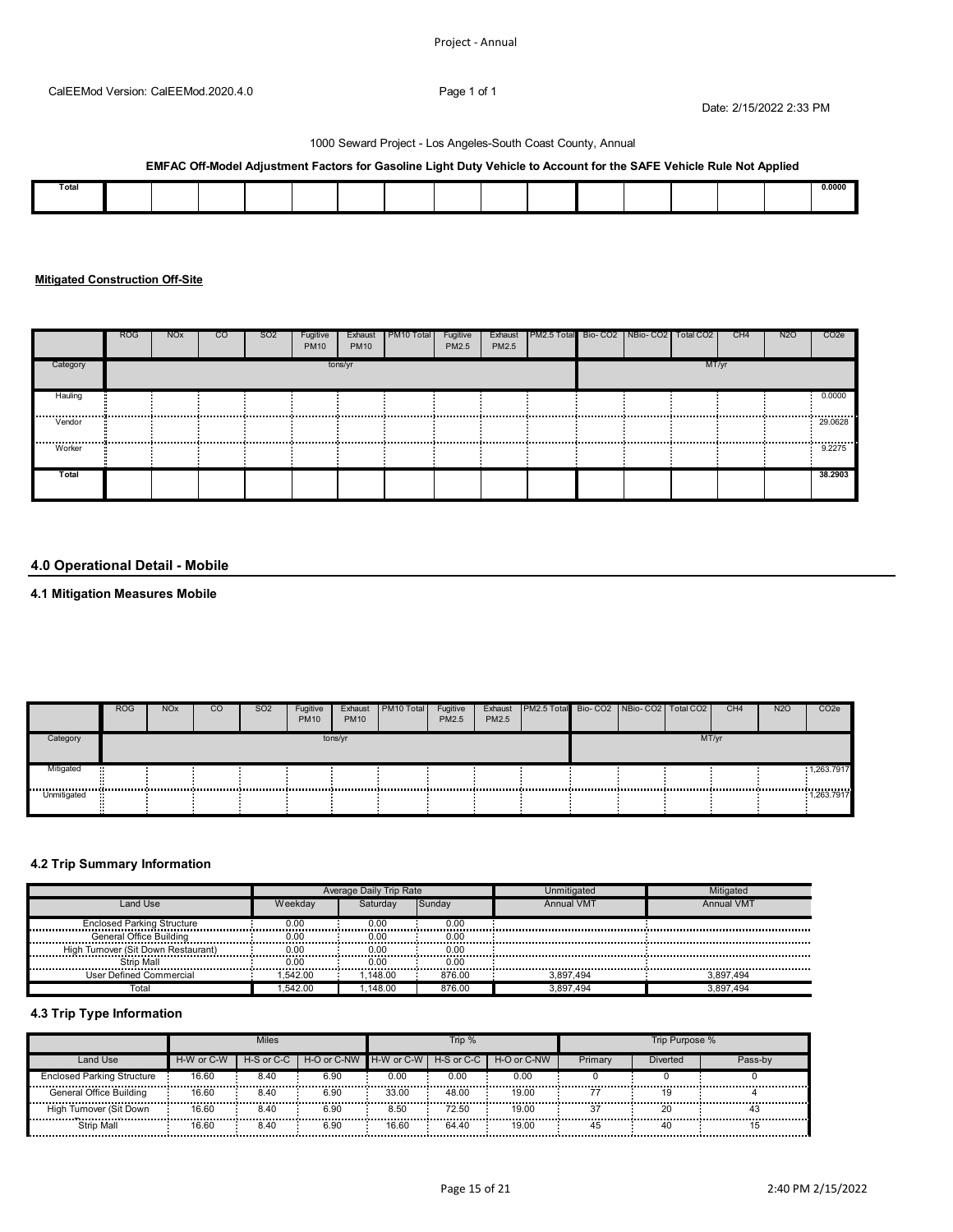#### 1000 Seward Project - Los Angeles-South Coast County, Annual

### **EMFAC Off-Model Adjustment Factors for Gasoline Light Duty Vehicle to Account for the SAFE Vehicle Rule Not Applied**

User Defined Commercial | 0.00 | 7.70 | 0.00 | 0.00 | 100.00 | 0.00 | 100.00 | 100 | 100 | 100 | 100 | 100 | 1

#### **4.4 Fleet Mix**

| Land Use                                  | LDA      | LDT1     | _DT2     | <b>MDV</b> | LHD1     | LHD <sub>2</sub> | MHD      | HHD      | OBUS     | <b>UBUS</b> |          | <b>SBUS</b> | <b>MH</b> |
|-------------------------------------------|----------|----------|----------|------------|----------|------------------|----------|----------|----------|-------------|----------|-------------|-----------|
| <b>Enclosed Parking Structure</b>         | 0.540171 | 0.064547 | 0.189075 | 0.126673   | 0.023412 | 0.006384         | 0.010926 | 0.008089 | 0.000929 | 0.000597    | 0.025155 | 0.000706    | 0.003335  |
| General Office Building                   | 0.540171 | 0.064547 | 0.189075 | 0.126673   | 0.023412 | 0.006384         | 0.010926 | 0.008089 | 0.000929 | 0.000597    | 0.025155 | 0.000706    | 0.003335  |
| High Turnover (Sit Down<br>$Portouront$ , | 0.540171 | 0.064547 | 0.189075 | 0.126673   | 0.023412 | 0.006384         | 0.010926 | 0.008089 | 0.000929 | 0.000597    | 0.025155 | 0.000706    | 0.003335  |
| <b>Strip Mall</b>                         | 0.540171 | 0.064547 | 0.189075 | 0.126673   | 0.023412 | 0.006384         | 0.010926 | 0.008089 | 0.000929 | 0.000597    | 0.025155 | 0.000706    | 0.003335  |
| User Defined Commercial                   | 0.540171 | 0.064547 | 0.189075 | 0.126673   | 0.023412 | 0.006384         | 0.010926 | 0.008089 | 0.000929 | 0.000597    | 0.025155 | 0.000706    | 0.003335  |

### **5.0 Energy Detail**

Historical Energy Use: N

#### **5.1 Mitigation Measures Energy**

Install High Efficiency Lighting

|                            | <b>ROG</b> | <b>NO<sub>x</sub></b> | <sub>co</sub> | SO <sub>2</sub> | Fugitive<br><b>PM10</b> | Exhaust<br><b>PM10</b> | PM <sub>10</sub> Total | Fugitive<br>PM2.5 | Exhaust<br>PM2.5 | PM2.5 Total Bio- CO2   NBio- CO2   Total CO2 |  |       | CH <sub>4</sub> | N <sub>20</sub> | CO <sub>2e</sub> |
|----------------------------|------------|-----------------------|---------------|-----------------|-------------------------|------------------------|------------------------|-------------------|------------------|----------------------------------------------|--|-------|-----------------|-----------------|------------------|
| Categorv                   |            |                       |               |                 |                         | tons/yr                |                        |                   |                  |                                              |  | MT/yr |                 |                 |                  |
| Electricity<br>Mitigated   |            |                       |               |                 |                         |                        |                        |                   |                  |                                              |  |       |                 |                 | 756.9083         |
| Electricity<br>Unmitigated |            |                       |               |                 |                         |                        |                        |                   |                  |                                              |  |       |                 |                 | 815,7954         |
| NaturalGas<br>Mitigated    |            |                       |               |                 |                         |                        |                        |                   |                  |                                              |  |       |                 |                 | 226.4172         |
| NaturalGas<br>Jnmitigate   |            |                       |               |                 |                         |                        |                        |                   |                  |                                              |  |       |                 |                 | 226.4172         |

### **5.2 Energy by Land Use - NaturalGas Unmitigated**

|                                                  | NaturalGa<br>s Use | <b>ROG</b> | <b>NO<sub>x</sub></b> | $\overline{c}$ | SO <sub>2</sub> | Fugitive<br><b>PM10</b> | Exhaust<br><b>PM10</b> | PM10 Total | Fugitive<br>PM2.5 | PM2.5 | Exhaust   PM2.5 Total   Bio- CO2   NBio- CO2   Total CO2 |   |       | CH <sub>4</sub> | N <sub>2</sub> O | CO <sub>2</sub> e |
|--------------------------------------------------|--------------------|------------|-----------------------|----------------|-----------------|-------------------------|------------------------|------------|-------------------|-------|----------------------------------------------------------|---|-------|-----------------|------------------|-------------------|
| Land Use                                         | kBTU/yr            |            |                       |                |                 |                         | tons/yr                |            |                   |       |                                                          |   | MT/yr |                 |                  |                   |
| <b>Enclosed Parking</b><br>Structure             | 0                  |            |                       |                |                 |                         |                        |            |                   |       |                                                          |   |       |                 |                  | 0.0000            |
| General Office<br>Building                       | 1.40422e+<br>006   |            |                       |                |                 |                         |                        |            |                   |       |                                                          |   |       |                 |                  | <br>75.3799       |
| High Turnover (Sit 2.81003e+<br>Down Restaurant) | 006                |            |                       |                |                 |                         |                        |            |                   |       |                                                          |   |       |                 |                  | 150.8448          |
| .<br><b>Strip Mall</b>                           | 3586               |            |                       |                |                 |                         |                        |            |                   |       |                                                          |   |       |                 |                  | .<br>0.1925       |
| User Defined<br>Commercial                       | .<br>0             |            |                       |                |                 | .                       |                        |            |                   |       | .                                                        | . |       |                 |                  | .<br>0.0000       |
| Total                                            |                    |            |                       |                |                 |                         |                        |            |                   |       |                                                          |   |       |                 |                  | 226.4172          |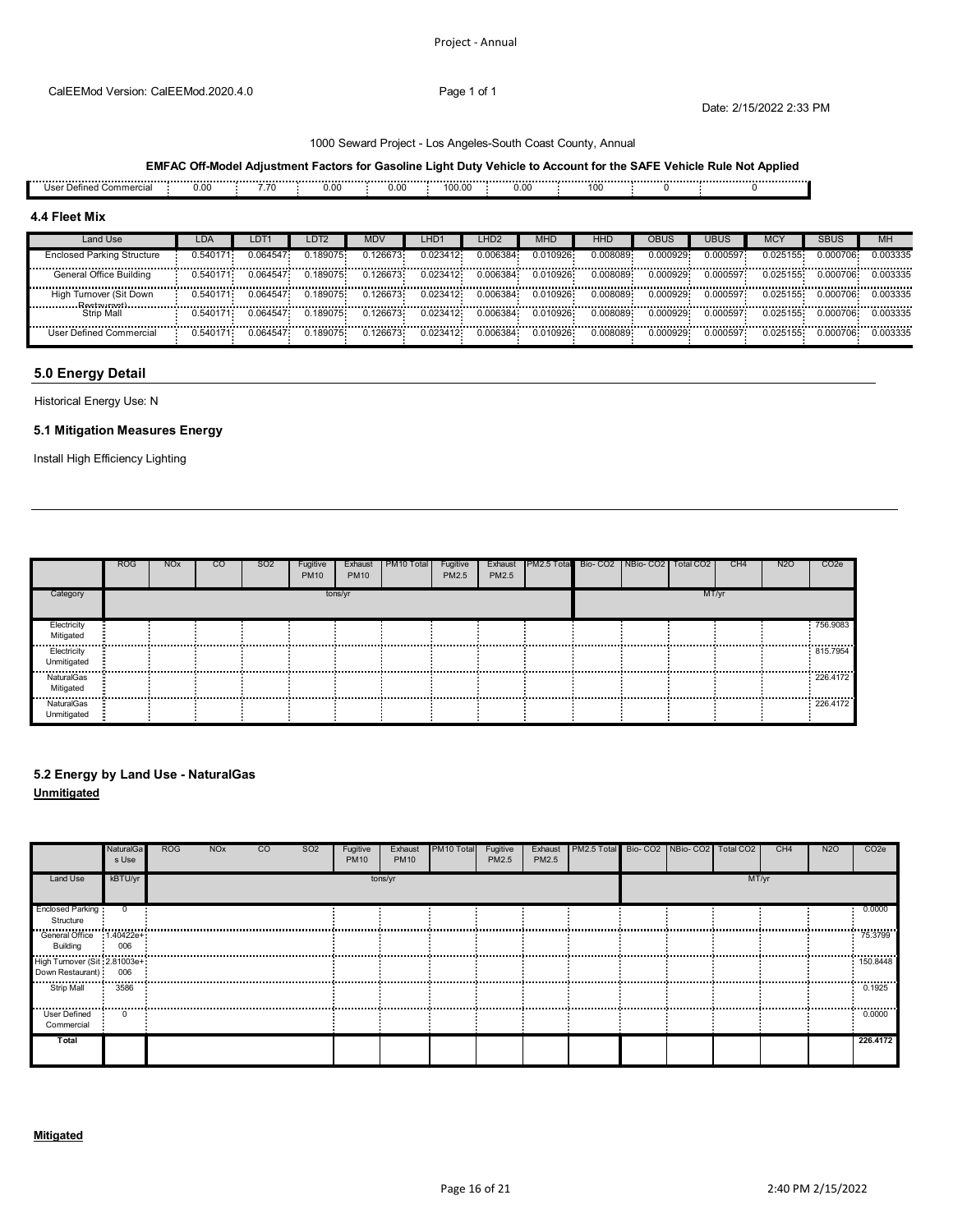#### 1000 Seward Project - Los Angeles-South Coast County, Annual

### **EMFAC Off-Model Adjustment Factors for Gasoline Light Duty Vehicle to Account for the SAFE Vehicle Rule Not Applied**

|                                                                                                                                | NaturalGa<br>s Use | <b>ROG</b> | <b>NO<sub>x</sub></b> | $\overline{c}$ | SO <sub>2</sub> | Fugitive<br><b>PM10</b> | Exhaust<br><b>PM10</b> | PM10 Total | Fugitive<br>PM2.5 | Exhaust<br>PM2.5 | PM2.5 Total Bio- CO2   NBio- CO2 |  | Total CO2 | CH <sub>4</sub> | N <sub>20</sub> | CO <sub>2e</sub> |
|--------------------------------------------------------------------------------------------------------------------------------|--------------------|------------|-----------------------|----------------|-----------------|-------------------------|------------------------|------------|-------------------|------------------|----------------------------------|--|-----------|-----------------|-----------------|------------------|
| Land Use                                                                                                                       | kBTU/yr            |            |                       |                |                 |                         | tons/yr                |            |                   |                  |                                  |  | MT/yr     |                 |                 |                  |
| <b>Enclosed Parking</b><br>Structure                                                                                           | $\Omega$           |            |                       |                |                 |                         |                        |            |                   |                  |                                  |  |           |                 |                 | 0.0000           |
| General Office<br>Building                                                                                                     | 1.40422e+<br>006   |            |                       |                |                 |                         |                        |            |                   |                  |                                  |  |           |                 |                 | .<br>75.3799     |
| High Turnover (Sit 2.81003e+<br>Down Restaurant)                                                                               | 006                |            |                       |                |                 |                         |                        |            |                   |                  |                                  |  |           |                 |                 | .<br>150.8448    |
| Strip Mall<br>www.communiter.com/www.communiter.com/www.com/www.com/www.com/www.com/www.com/www.com/www.com/www.com/www.com/ww | 3586               |            |                       |                |                 |                         |                        |            |                   |                  |                                  |  |           |                 |                 | 0.1925           |
| User Defined<br>Commercial                                                                                                     |                    |            |                       |                |                 |                         |                        |            |                   |                  |                                  |  |           |                 |                 | 0.0000           |
| Total                                                                                                                          |                    |            |                       |                |                 |                         |                        |            |                   |                  |                                  |  |           |                 |                 | 226.4172         |

### **5.3 Energy by Land Use - Electricity Unmitigated**

|                                        | Electricity<br>Use | Total CO <sub>2</sub> | CH <sub>4</sub> | <b>N2O</b> | CO <sub>2e</sub> |
|----------------------------------------|--------------------|-----------------------|-----------------|------------|------------------|
| <b>Land Use</b>                        | kWh/yr             |                       |                 | MT/yr      |                  |
| <b>Enclosed Parking</b><br>Structure   | 651000             |                       |                 |            | 182.4934         |
| General Office<br>Building             | $1.7025e+0$<br>06  |                       |                 |            | 477.2581         |
| High Turnover (Sit<br>Down Restaurant) | 527894             |                       |                 |            | 147.9834         |
| Strip Mall                             | 28754              |                       |                 |            | 8.0606           |
| <b>User Defined</b><br>Commercial      | n                  |                       |                 |            | 0.0000           |
| Total                                  |                    |                       |                 |            | 815.7954         |

#### **Mitigated**

|                                        | Electricity<br>Use | Total CO <sub>2</sub> | CH <sub>4</sub> | <b>N2O</b> | CO <sub>2e</sub> |
|----------------------------------------|--------------------|-----------------------|-----------------|------------|------------------|
| <b>Land Use</b>                        | kWh/yr             |                       |                 | MT/yr      |                  |
| <b>Enclosed Parking</b><br>Structure   | 596750             |                       |                 |            | 167.2856         |
| General Office<br>Building             | $1.57413e+$<br>006 |                       |                 |            | 441.2728         |
| High Turnover (Sit<br>Down Restaurant) | 503890             |                       |                 |            | 141.2545         |
| <b>Strip Mall</b>                      | 25311              |                       |                 |            | 7.0954           |
| <b>User Defined</b><br>Commercial      | $\Omega$           |                       |                 |            | 0.0000           |
| Total                                  |                    |                       |                 |            | 756.9083         |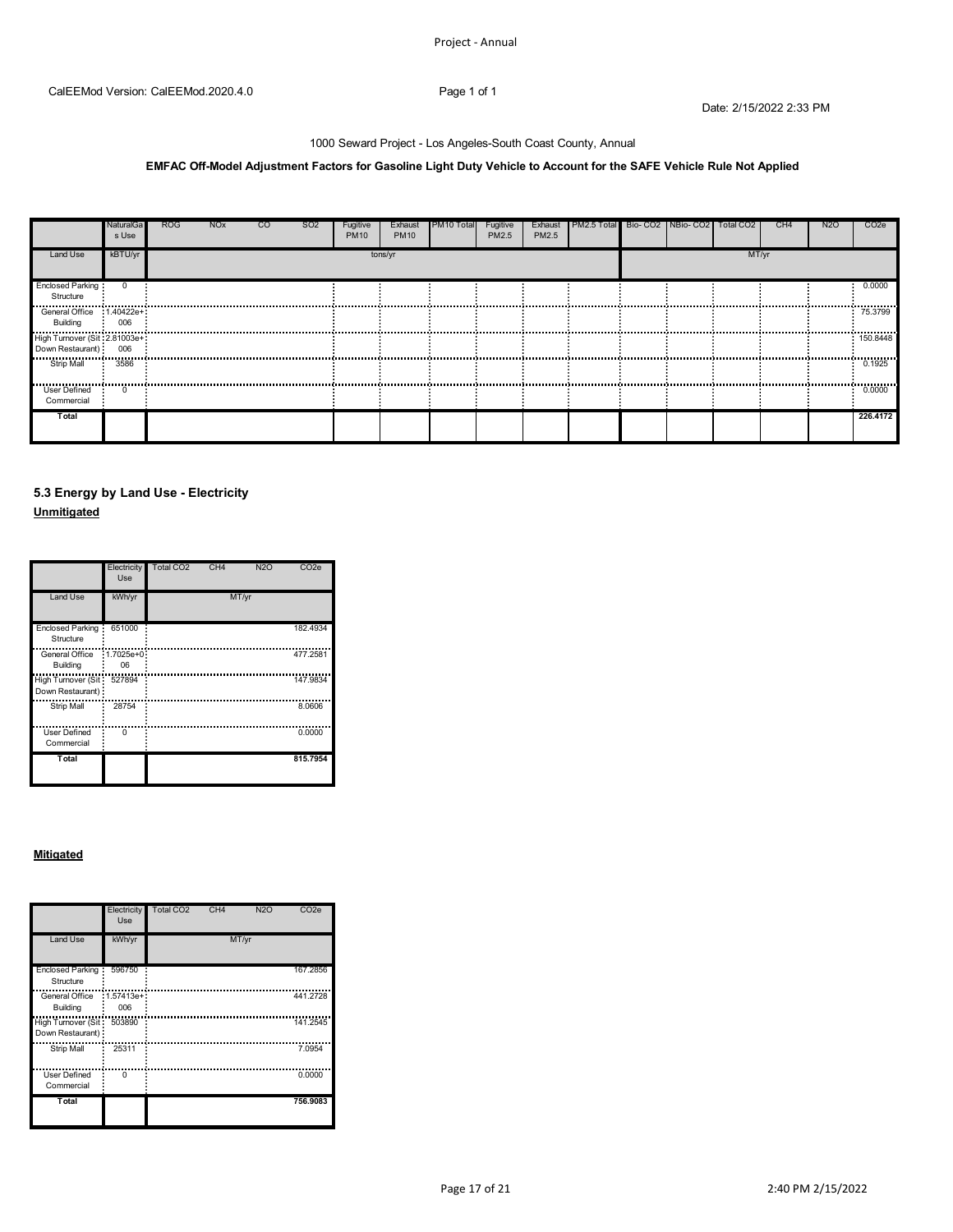#### 1000 Seward Project - Los Angeles-South Coast County, Annual

### **EMFAC Off-Model Adjustment Factors for Gasoline Light Duty Vehicle to Account for the SAFE Vehicle Rule Not Applied**

### **6.0 Area Detail**

## **6.1 Mitigation Measures Area**

|             | <b>ROG</b> | <b>NO<sub>x</sub></b> | <sub>CO</sub> | SO <sub>2</sub> | Fugitive<br><b>PM10</b> | Exhaust<br><b>PM10</b> | PM <sub>10</sub> Total | Fugitive<br><b>PM2.5</b> | Exhaust<br>PM2.5 | PM2.5 Total Bio-CO2 NBio-CO2   Total CO2 |  |       | CH <sub>4</sub> | N <sub>2</sub> O | CO <sub>2e</sub> |
|-------------|------------|-----------------------|---------------|-----------------|-------------------------|------------------------|------------------------|--------------------------|------------------|------------------------------------------|--|-------|-----------------|------------------|------------------|
| Category    |            |                       |               |                 |                         | tons/yr                |                        |                          |                  |                                          |  | MT/vr |                 |                  |                  |
| Mitigated   |            |                       |               |                 |                         |                        |                        |                          |                  |                                          |  |       |                 |                  | 0.0122           |
| Unmitigated |            |                       |               |                 |                         |                        |                        |                          |                  |                                          |  |       |                 |                  | 0.0122           |

# **6.2 Area by SubCategory**

**Unmitigated**

|                      | <b>ROG</b> | <b>NO<sub>x</sub></b> | <sub>CO</sub> | SO <sub>2</sub> | Fugitive<br><b>PM10</b> | Exhaust<br><b>PM10</b> | PM10 Total | Fugitive<br>PM2.5 | Exhaust<br>PM2.5 | PM2.5 Total  Bio- CO2   NBio- CO2   Total CO2 |  |       | CH <sub>4</sub> | <b>N2O</b> | CO <sub>2</sub> e |
|----------------------|------------|-----------------------|---------------|-----------------|-------------------------|------------------------|------------|-------------------|------------------|-----------------------------------------------|--|-------|-----------------|------------|-------------------|
| SubCategory          |            |                       |               |                 |                         | tons/yr                |            |                   |                  |                                               |  | MT/yr |                 |            |                   |
| Architectural        |            |                       |               |                 |                         |                        |            |                   |                  |                                               |  |       |                 |            | 0.0000            |
| Coating              |            |                       |               |                 |                         |                        |            |                   |                  |                                               |  |       |                 |            |                   |
| Consumer<br>Products |            |                       |               |                 |                         |                        |            |                   |                  |                                               |  |       |                 |            | 0.0000            |
|                      |            |                       |               |                 |                         |                        |            |                   |                  |                                               |  |       |                 |            |                   |
| Landscaping          |            |                       |               |                 |                         |                        |            |                   |                  |                                               |  |       |                 |            | 0.0122            |
| Total                |            |                       |               |                 |                         |                        |            |                   |                  |                                               |  |       |                 |            | 0.0122            |
|                      |            |                       |               |                 |                         |                        |            |                   |                  |                                               |  |       |                 |            |                   |

### **Mitigated**

|                 | <b>ROG</b> | <b>NO<sub>x</sub></b> | CO | SO <sub>2</sub> | Fugitive<br><b>PM10</b> | Exhaust<br><b>PM10</b> | PM10 Total | Fugitive<br>PM2.5 | Exhaust<br>PM2.5 | PM2.5 Total Bio- CO2 NBio- CO2   Total CO2 |  |       | CH4 | <b>N2O</b> | CO <sub>2e</sub> |
|-----------------|------------|-----------------------|----|-----------------|-------------------------|------------------------|------------|-------------------|------------------|--------------------------------------------|--|-------|-----|------------|------------------|
| SubCategory     |            |                       |    |                 |                         | tons/yr                |            |                   |                  |                                            |  | MT/yr |     |            |                  |
| Architectural   |            |                       |    |                 |                         |                        |            |                   |                  |                                            |  |       |     |            | 0.0000           |
| Coating         |            |                       |    |                 |                         |                        |            |                   |                  |                                            |  |       |     |            |                  |
| Consumer        |            |                       |    |                 |                         |                        |            |                   |                  |                                            |  |       |     |            | .<br>0.0000      |
| Products        |            |                       |    |                 |                         |                        |            |                   |                  |                                            |  |       |     |            |                  |
| <br>Landscaping |            |                       |    |                 |                         |                        |            |                   |                  |                                            |  |       |     |            | <br>0.0122       |
|                 |            |                       |    |                 |                         |                        |            |                   |                  |                                            |  |       |     |            |                  |
| Total           |            |                       |    |                 |                         |                        |            |                   |                  |                                            |  |       |     |            | 0.0122           |
|                 |            |                       |    |                 |                         |                        |            |                   |                  |                                            |  |       |     |            |                  |

#### **7.0 Water Detail**

**7.1 Mitigation Measures Water**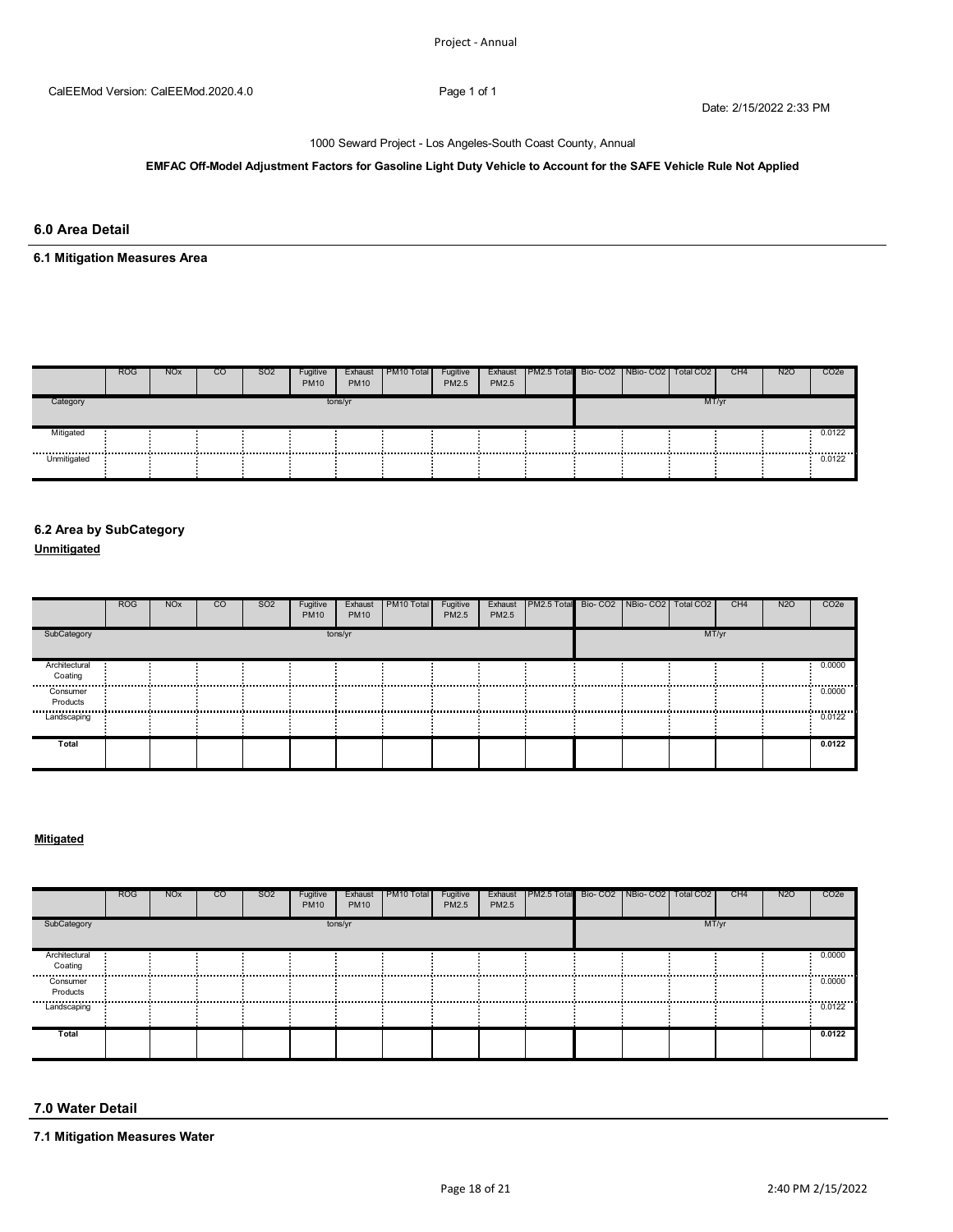### **EMFAC Off-Model Adjustment Factors for Gasoline Light Duty Vehicle to Account for the SAFE Vehicle Rule Not Applied**

Apply Water Conservation Strategy

|             | Total CO <sub>2</sub> | CH <sub>4</sub> | <b>N2O</b> | CO <sub>2e</sub> |
|-------------|-----------------------|-----------------|------------|------------------|
| Category    |                       |                 | MT/yr      |                  |
| Mitigated   |                       |                 |            | 150.3520         |
| Unmitigated |                       |                 |            | 187.9400         |

### **7.2 Water by Land Use Unmitigated**

|                                        | Indoor/Out<br>door Use | Total CO <sub>2</sub> | CH <sub>4</sub> | <b>N2O</b> | CO <sub>2</sub> e |
|----------------------------------------|------------------------|-----------------------|-----------------|------------|-------------------|
| Land Use                               | Mgal                   |                       |                 | MT/yr      |                   |
| <b>Enclosed Parking</b><br>Structure   | 0/0                    |                       |                 |            | 0.0000            |
| General Office<br>Building             | 24.2073/<br>14.8368    |                       |                 |            | 167.5187          |
| High Turnover (Sit<br>Down Restaurant) | 3.70311/<br>0.236369   |                       |                 |            | 19.2936           |
| Strip Mall                             | 0.16296/<br>0.0998784  |                       |                 |            | 1.1277            |
| <b>User Defined</b><br>Commercial      | 0/0                    |                       |                 |            | 0.0000            |
| Total                                  |                        |                       |                 |            | 187.9400          |

#### **Mitigated**

|                                        | Indoor/Out<br>door Use | Total CO <sub>2</sub> | CH <sub>4</sub> | <b>N2O</b> | CO <sub>2</sub> e |
|----------------------------------------|------------------------|-----------------------|-----------------|------------|-------------------|
| Land Use                               | Mgal                   |                       | MT/yr           |            |                   |
| <b>Enclosed Parking</b><br>Structure   | 0/0                    |                       |                 |            | 0.0000            |
| General Office<br>Building             | 19.3659/<br>11.8694    |                       |                 |            | 134.0149          |
| High Turnover (Sit<br>Down Restaurant) | 2.96249/<br>0.189095   |                       |                 |            | 15.4349           |
| Strip Mall                             | 0.130368/<br>0.0799027 |                       |                 |            | 0.9022            |
| User Defined<br>Commercial             | 0/0                    |                       |                 |            | 0.0000            |
| Total                                  |                        |                       |                 |            | 150.3520          |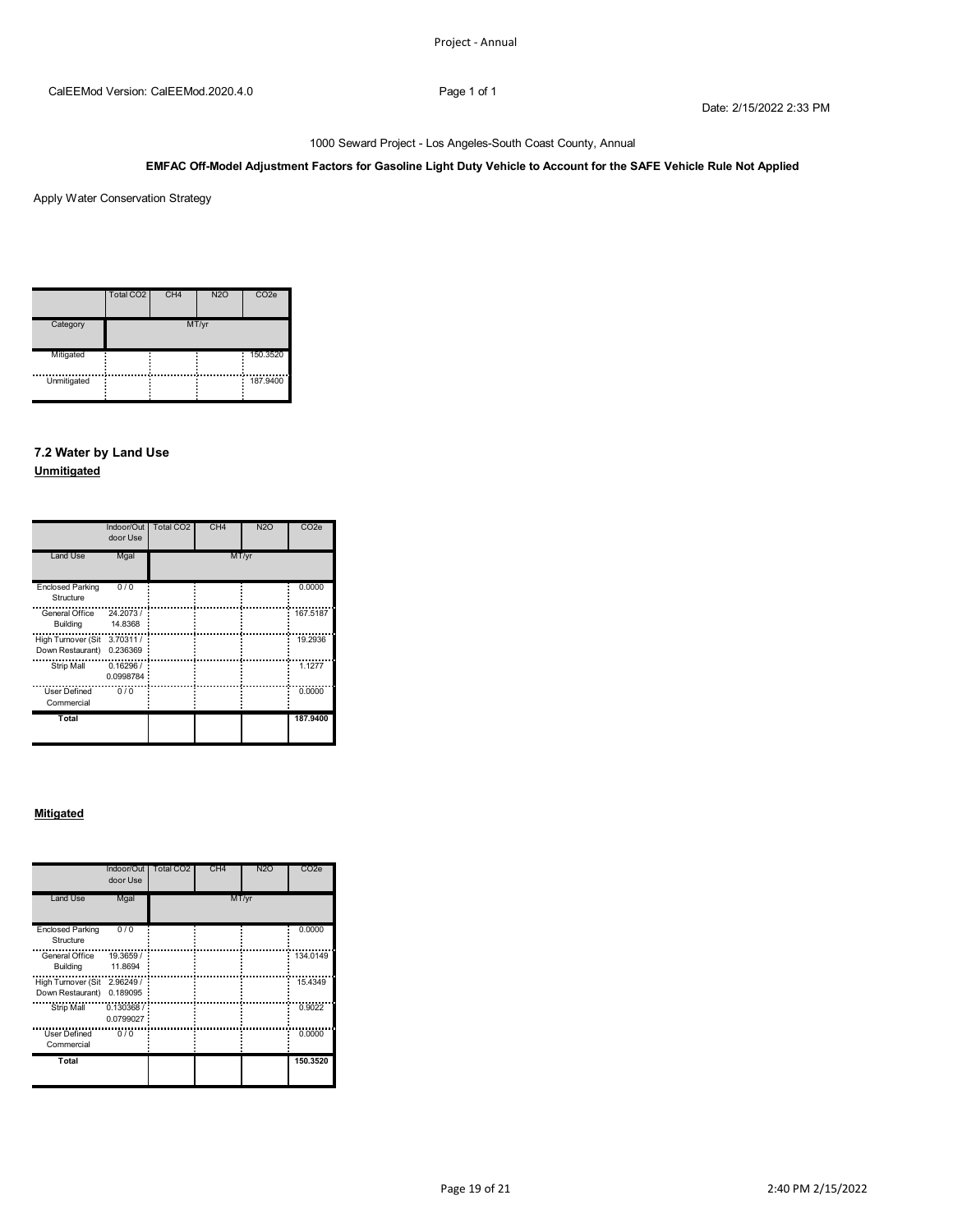#### 1000 Seward Project - Los Angeles-South Coast County, Annual

### **EMFAC Off-Model Adjustment Factors for Gasoline Light Duty Vehicle to Account for the SAFE Vehicle Rule Not Applied**

### **8.0 Waste Detail**

#### **8.1 Mitigation Measures Waste**

Institute Recycling and Composting Services

### **Category/Year**

|             | Total CO <sub>2</sub> | CH <sub>4</sub> | <b>N2O</b> | CO <sub>2e</sub> |
|-------------|-----------------------|-----------------|------------|------------------|
|             |                       |                 | MT/yr      |                  |
| Mitigated   | н.                    |                 |            | 32.5386          |
| Unmitigated | - 30<br>--<br>        |                 |            | 137.8755         |

### **8.2 Waste by Land Use Unmitigated**

|                                        | Waste<br>Disposed | Total CO <sub>2</sub> | CH <sub>4</sub> | <b>N2O</b> | CO <sub>2</sub> e |
|----------------------------------------|-------------------|-----------------------|-----------------|------------|-------------------|
| Land Use                               | tons              |                       |                 | MT/yr      |                   |
| <b>Enclosed Parking</b><br>Structure   | $\overline{0}$    |                       |                 |            | 0.0000            |
| General Office<br>Building             | 126.67            |                       |                 |            | 63.7025           |
| High Turnover (Sit<br>Down Restaurant) | 145.18            |                       |                 |            | 73.0112           |
| Strip Mall                             | 2.31              |                       |                 |            | 1.1617            |
| <b>User Defined</b><br>Commercial      | $\Omega$          |                       |                 |            | 0.0000            |
| Total                                  |                   |                       |                 |            | 137.8755          |

#### **Mitigated**

|                                                | Waste<br>Disposed | <b>Total CO2</b> | CH <sub>4</sub> | <b>N2O</b> | CO <sub>2</sub> e |
|------------------------------------------------|-------------------|------------------|-----------------|------------|-------------------|
| Land Use                                       | tons              |                  |                 | MT/yr      |                   |
| <b>Enclosed Parking</b><br>Structure           | ŋ                 |                  |                 |            | 0.0000            |
| General Office<br>Building                     | 29.8941           |                  |                 |            | 15.0338           |
| High Turnover (Sit 34.2625<br>Down Restaurant) |                   |                  |                 |            | 17.2307           |
| Strip Mall                                     | 0.54516           |                  |                 |            | 0.2742            |
| <b>User Defined</b><br>Commercial              | $\Omega$          |                  |                 |            | 0.0000            |
| Total                                          |                   |                  |                 |            | 32.5386           |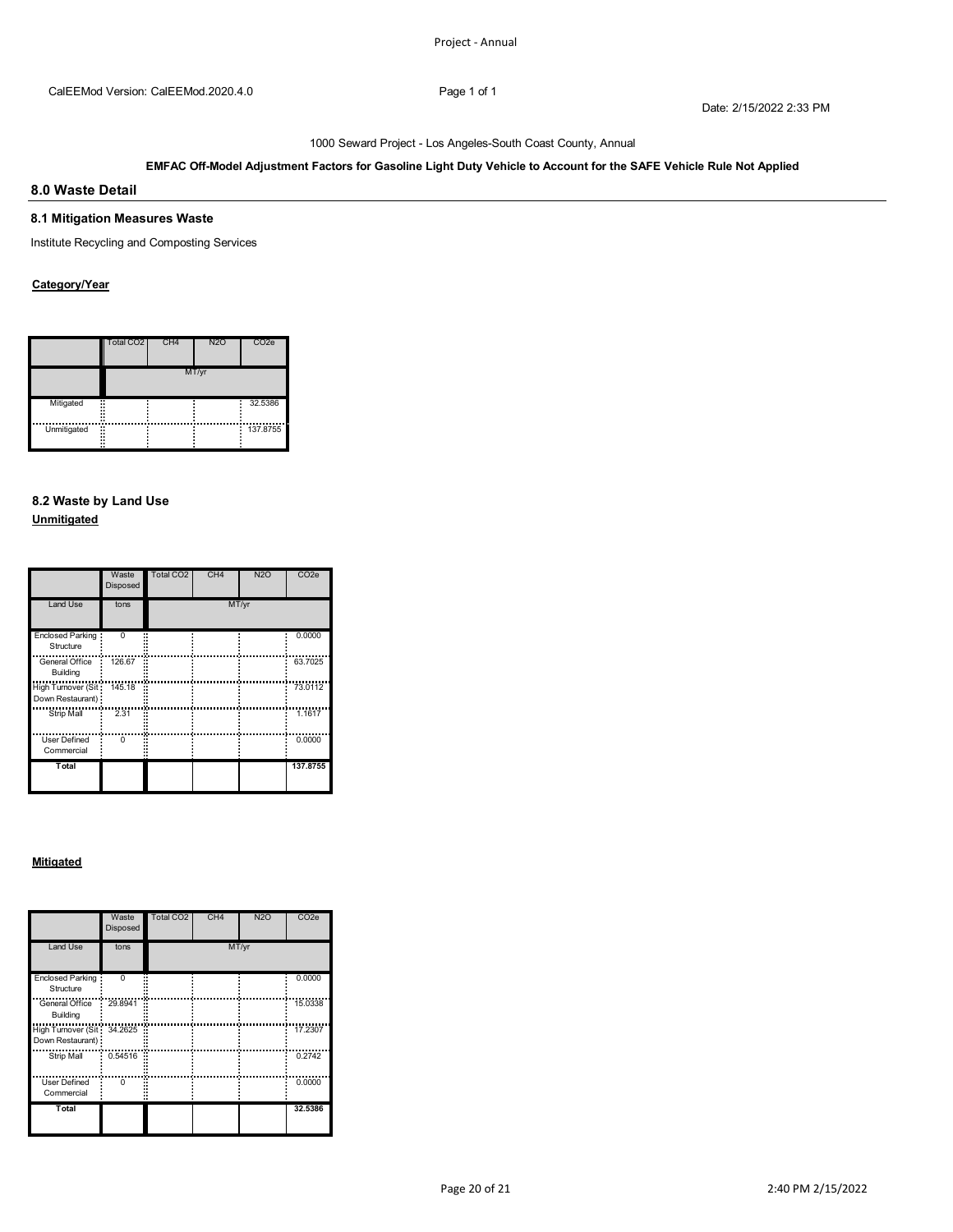**EMFAC Off-Model Adjustment Factors for Gasoline Light Duty Vehicle to Account for the SAFE Vehicle Rule Not Applied**

### **9.0 Operational Offroad**

| Equipment Type | Number | Hours/Dav<br>$- - - - - -$ | Davs/Year<br>___ | Horse Power | Load Factor<br>----------- | <b>Type</b><br>Fue |
|----------------|--------|----------------------------|------------------|-------------|----------------------------|--------------------|

### **10.0 Stationary Equipment**

#### **Fire Pumps and Emergency Generators**

| <b>Equipment Type</b>               | <b>Number</b><br>___ | Hours/Day    | Hours/Year                 | Horse Power | Load Factor | Fuel Type   |
|-------------------------------------|----------------------|--------------|----------------------------|-------------|-------------|-------------|
| Emeraencv<br><sup>,</sup> Generator |                      | ົາຂ<br>v.zv. | $\ddot{\phantom{1}}$<br>ιu | 500         |             | 0.73 Diesel |

#### **Boilers**

| Equipment Type                                   | Number | Heat Input/Dav | Heat Input/Year | <b>Boiler Rating</b> | Fuel Type |
|--------------------------------------------------|--------|----------------|-----------------|----------------------|-----------|
| $\sim$ $\sim$<br>$\overline{\phantom{0}}$<br>- - |        |                |                 |                      |           |

### **User Defined Equipment**

Equipment Type **Number** 

#### **10.1 Stationary Sources**

**Unmitigated/Mitigated**

|                                                 | <b>ROG</b> | <b>NO<sub>x</sub></b> | CO | <b>SO2</b> | Fugitive<br><b>PM10</b> | Exhaust<br><b>PM10</b> | PM10 Total | Fugitive<br>PM2.5 | Exhaust<br>PM2.5 | PM2.5 Total Bio- CO2   NBio- CO2   Total CO2 |  |  | CH <sub>4</sub> | <b>N2O</b> | CO <sub>2</sub> e |
|-------------------------------------------------|------------|-----------------------|----|------------|-------------------------|------------------------|------------|-------------------|------------------|----------------------------------------------|--|--|-----------------|------------|-------------------|
| <b>Equipment Type</b>                           | tons/yr    |                       |    |            |                         |                        |            | MT/yr             |                  |                                              |  |  |                 |            |                   |
| T.<br>Emergency<br>$\sim$<br>Generator - Diesel |            |                       |    |            |                         |                        |            |                   |                  |                                              |  |  |                 |            | 1.9107            |
| Total                                           |            |                       |    |            |                         |                        |            |                   |                  |                                              |  |  |                 |            | 1.9107            |

### **11.0 Vegetation**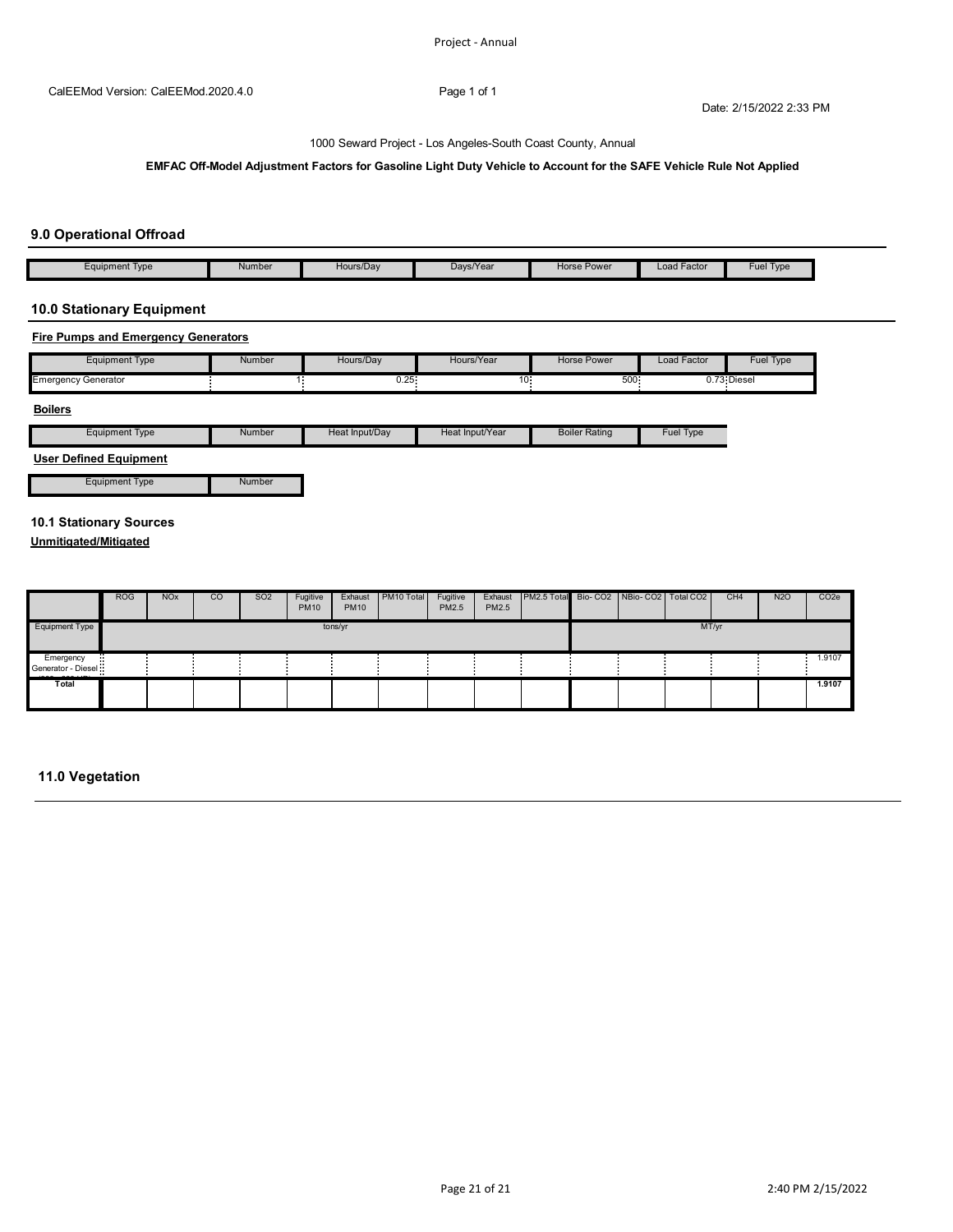1000 Seward Project-No Project Design Features or MXD - Los Angeles-South Coast County, Annual

#### **EMFAC Off-Model Adjustment Factors for Gasoline Light Duty Vehicle to Account for the SAFE Vehicle Rule Not Applied**

#### **1000 Seward Project-No Project Design Features or MXD**

**Los Angeles-South Coast County, Annual**

### **1.0 Project Characteristics**

#### **1.1 Land Usage**

| Land Uses                           | Size   | <b>Metric</b>            | Lot Acreage | Floor Surface Area | Population |
|-------------------------------------|--------|--------------------------|-------------|--------------------|------------|
| General Office Building             | 136.20 | 1000saft                 | 3.13        | 136,200.00         |            |
| <br>User Defined Commercial         | 00. ا  | <b>User Defined Unit</b> | 0.00        | 0.00               |            |
| <b>Enclosed Parking Structure</b>   | 310.00 | Space                    | 2.79        | 124.000.00         |            |
| High Turnover (Sit Down Restaurant) | 12.20  | 1000saft                 | 0.28        | 12.200.00          |            |
| Strip Mall                          | 2.20   | 1000safi                 | 0.05        | 2.200.00           |            |

#### **1.2 Other Project Characteristics**

| <b>Urbanization</b>        | Urban | Wind Speed (m/s)                        | 2.2   | <b>Precipitation Freg (Days)</b> | 33    |  |  |  |
|----------------------------|-------|-----------------------------------------|-------|----------------------------------|-------|--|--|--|
| <b>Climate Zone</b>        | 12    |                                         |       | <b>Operational Year</b>          | 2025  |  |  |  |
| <b>Utility Company</b>     |       | Los Angeles Department of Water & Power |       |                                  |       |  |  |  |
| CO2 Intensity<br>(lb/MWhr) | 616   | <b>CH4 Intensity</b><br>(lb/MWhr)       | 0.033 | N2O Intensity<br>(lb/MWhr)       | 0.004 |  |  |  |

#### **1.3 User Entered Comments & Non-Default Data**

Project Characteristics - Consistency with SB100 RPS for LADWP.

Solid Waste - Construction Off-road Equipment Mitigation - Mobile Commute Mitigation - Energy Mitigation - Water Mitigation - Vehicle Emission Factors - Vehicle Emission Factors - Vehicle Emission Factors - Energy Use - Consistency with Section 120.6(c) CBC Water And Wastewater - Off-road Equipment - Site Specific Trips and VMT - Site Specific Demolition - Grading - Vehicle Trips - Site Specific Off-road Equipment - Site Specific Off-road Equipment - Site Specific Off-road Equipment - Site Specific Off-road Equipment - Site Specific Off-road Equipment - Site Specific Land Use - Construction Phase - Site Specific Schedule

Waste Mitigation -

Fleet Mix -

Stationary Sources - Emergency Generators and Fire Pumps -

Stationary Sources - Emergency Generators and Fire Pumps EF - SCAQMD BACT

| able Name<br>.<br>---- | Column Name<br>-------- ------- | Default Value<br>_____ | Value<br><b>New</b><br>------ |
|------------------------|---------------------------------|------------------------|-------------------------------|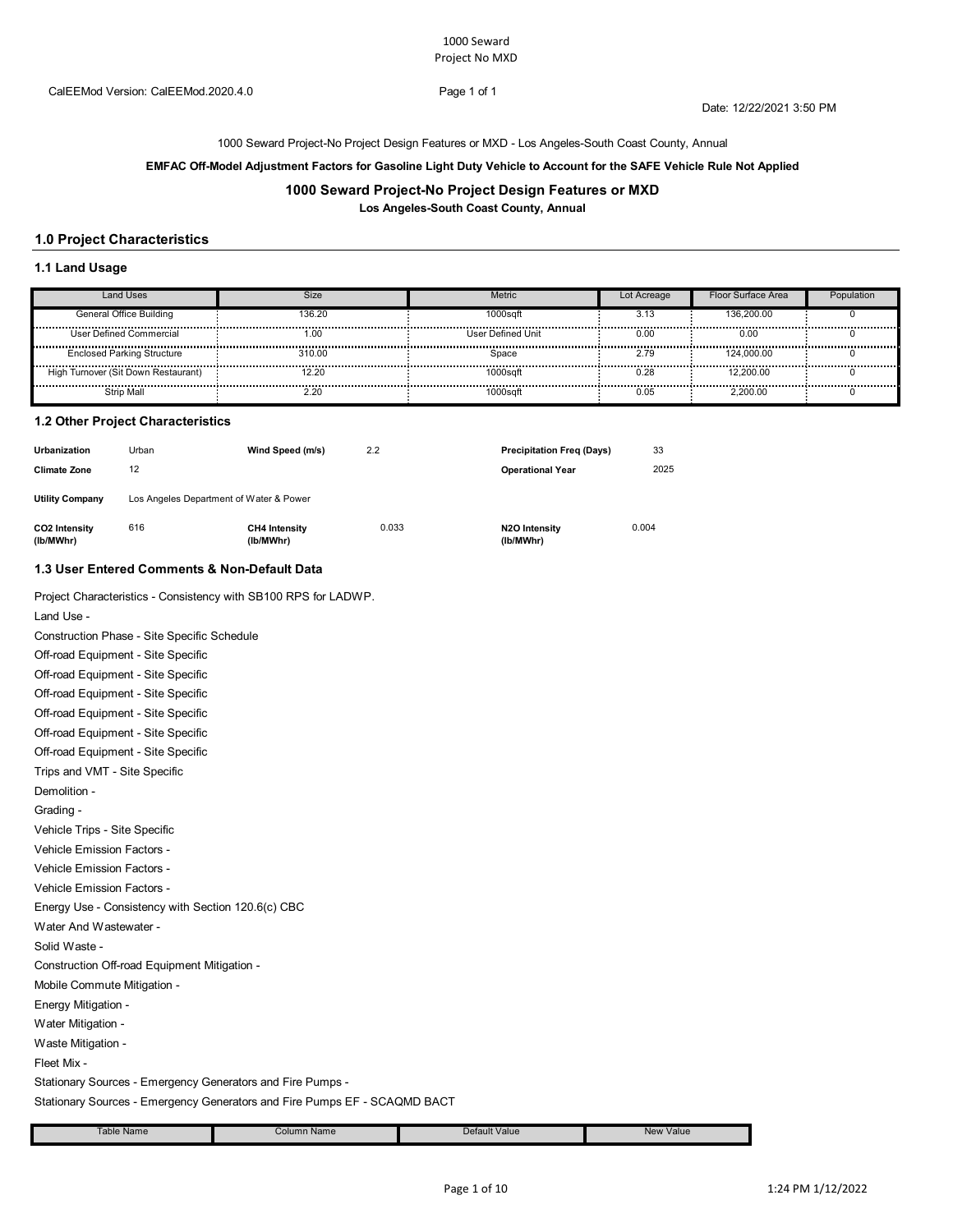#### 1000 Seward Project-No Project Design Features or MXD - Los Angeles-South Coast County, Annual

## **EMFAC Off-Model Adjustment Factors for Gasoline Light Duty Vehicle to Account for the SAFE Vehicle Rule Not Applied**

| tblConstructionPhase                     | <b>NumDays</b><br>.                                               | 20.00         | 16.00           |
|------------------------------------------|-------------------------------------------------------------------|---------------|-----------------|
| tblConstructionPhase                     | <b>NumDays</b><br>.                                               | 20.00         | 127.00          |
| tblConstructionPhase                     | <b>NumDays</b><br>.                                               | 10.00         | 2.00            |
| tblConstructionPhase                     | NumDays                                                           | 230.00        | 363.00          |
| tblConstructionPhase<br>                 | NumDays                                                           | 20.00         | 108.00          |
| tblConstructionPhase<br>.                | NumDays<br>.                                                      | 20.00         | 108.00          |
| tblGrading                               | MaterialExported                                                  | 0.00          | 50,000.00       |
| tblOffRoadEquipment                      | OffRoadEquipmentUnitAmount                                        | 1.00<br>.     | 0.00<br>        |
| umani masa ka<br>tblOffRoadEquipment<br> | OffRoadEquipmentUnitAmount                                        | 1.00          | 0.00            |
| tblOffRoadEquipment<br>                  |                                                                   | 1.00          | 0.00            |
| tblOffRoadEquipment<br>                  | OffRoadEquipmentUnitAmount                                        | 3.00<br>      | 1.00<br>an an a |
| tblOffRoadEquipment                      | OffRoadEquipmentUnitAmount                                        | 3.00          | 2.00            |
| tblOffRoadEquipment                      | www.marama.com<br>OffRoadEquipmentUnitAmount                      | 1.00          | 0.00            |
| <br>tblOffRoadEquipment                  | <br>OffRoadEquipmentUnitAmount                                    | 2.00          | 0.00            |
| tblOffRoadEquipment                      | ,,,,,,,,,,,,,,,,,,,,,,,,,,,,,,,,<br>OffRoadEquipmentUnitAmount    | 2.00          | 0000000<br>1.00 |
| tblOffRoadEquipment                      | ,,,,,,,,,,,,,,,,,,,,,,,,,,,,,,,,,,,<br>OffRoadEquipmentUnitAmount | 2.00          | 1.00            |
| <br>tblOffRoadEquipment                  | OffRoadEquipmentUnitAmount                                        | 2.00          | 0.00            |
| <br>tblOffRoadEquipment                  | <br>OffRoadEquipmentUnitAmount                                    | 1.00          | 0.00            |
| tblOffRoadEquipment                      | <br>OffRoadEquipmentUnitAmount                                    | 3.00          | 0.00            |
| tblOffRoadEquipment                      | OffRoadEquipmentUnitAmount                                        | 3.00          | 1.00            |
| tblOffRoadEquipment                      | <u>, mga mpunggugunan</u><br>OffRoadEquipmentUnitAmount           | 3.00          | <br>0.00        |
| tblOffRoadEquipment                      | OffRoadEquipmentUnitAmount                                        | 4.00          | 0.00            |
| tblOffRoadEquipment                      | <br>OffRoadEquipmentUnitAmount                                    | 1.00          | 2.00            |
| tblProjectCharacteristics                | CO2IntensityFactor                                                | 691.98        | 616             |
| ,,,,,,,,,,,,,,,,,,<br>tblTripsAndVMT     | HaulingTripNumber                                                 | .<br>50.00    | 1.1.1.1<br>0.00 |
| ,,,,,,,,,,,,,,,,,,<br>tblTripsAndVMT     | <br>HaulingTripNumber                                             | .<br>6,250.00 | 0.00            |
| tblTripsAndVMT                           | VendorTripLength                                                  | 6.90          | 68.00           |
| .<br>tblTripsAndVMT                      | .<br>VendorTripLength                                             | 6.90          | 68.00           |
| tblTripsAndVMT                           | <br>VendorTripLength                                              | 6.90          | 13.80           |
| <br>tblTripsAndVMT                       | <br>VendorTripLength                                              | 6.90          | 13.80           |
| tblTripsAndVMT                           | VendorTripLength                                                  | 6.90          | 13.80           |
| .<br>tblTripsAndVMT                      | <br>VendorTripLength                                              | 6.90          | 13.80           |
| <br>tblTripsAndVMT                       | <br>VendorTripNumber                                              | 0.00          | 25.00           |
| tblTripsAndVMT                           | VendorTripNumber                                                  | 0.00          | 115.00          |
| .<br>tblTripsAndVMT                      | VendorTripNumber                                                  | 0.00          | 180.00          |
| <br>tblTripsAndVMT                       | <br>VendorTripNumber                                              | 45.00         | .<br>95.00      |
| <br>tblTripsAndVMT                       | <br>VendorTripNumber                                              | 0.00          | 15.00           |
| .<br>tblTripsAndVMT                      | anon <u>an</u> gganga<br>VendorTripNumber                         | 0.00          | 15.00           |
| .<br>tblTripsAndVMT                      | VendorVehicleClass                                                | HDT_Mix       | HHDT            |
| .<br>tblTripsAndVMT                      | VendorVehicleClass                                                | <br>HDT_Mix   | HHDT            |
| .<br>tblTripsAndVMT                      | VendorVehicleClass                                                | .<br>HDT Mix  | HHD1            |
| tblTripsAndVMT                           | VendorVehicleClass                                                | HDT_Mix       | HHD1            |
| <br>tblTripsAndVMT                       | <br>WorkerTripNumber                                              | 10.00         | 25.00           |
| .<br>tblTripsAndVMT                      | WorkerTripNumber                                                  | 15.00         | 75.00           |
| tblTripsAndVMT                           | WorkerTripNumber                                                  | 18.00         | 100.00          |
| .<br>tblTripsAndVMT                      | <br>WorkerTripNumber                                              | 101.00        | 350.00          |
| .<br>tblTripsAndVMT                      | .<br>WorkerTripNumber                                             | 10.00         | 75.00           |
| .<br>tblVehicleTrips                     | CC_TL                                                             | 8.40          | 7.55            |
| tblVehicleTrips                          | $cc$ _TTP                                                         | 0.00          | 100.00          |
|                                          |                                                                   |               |                 |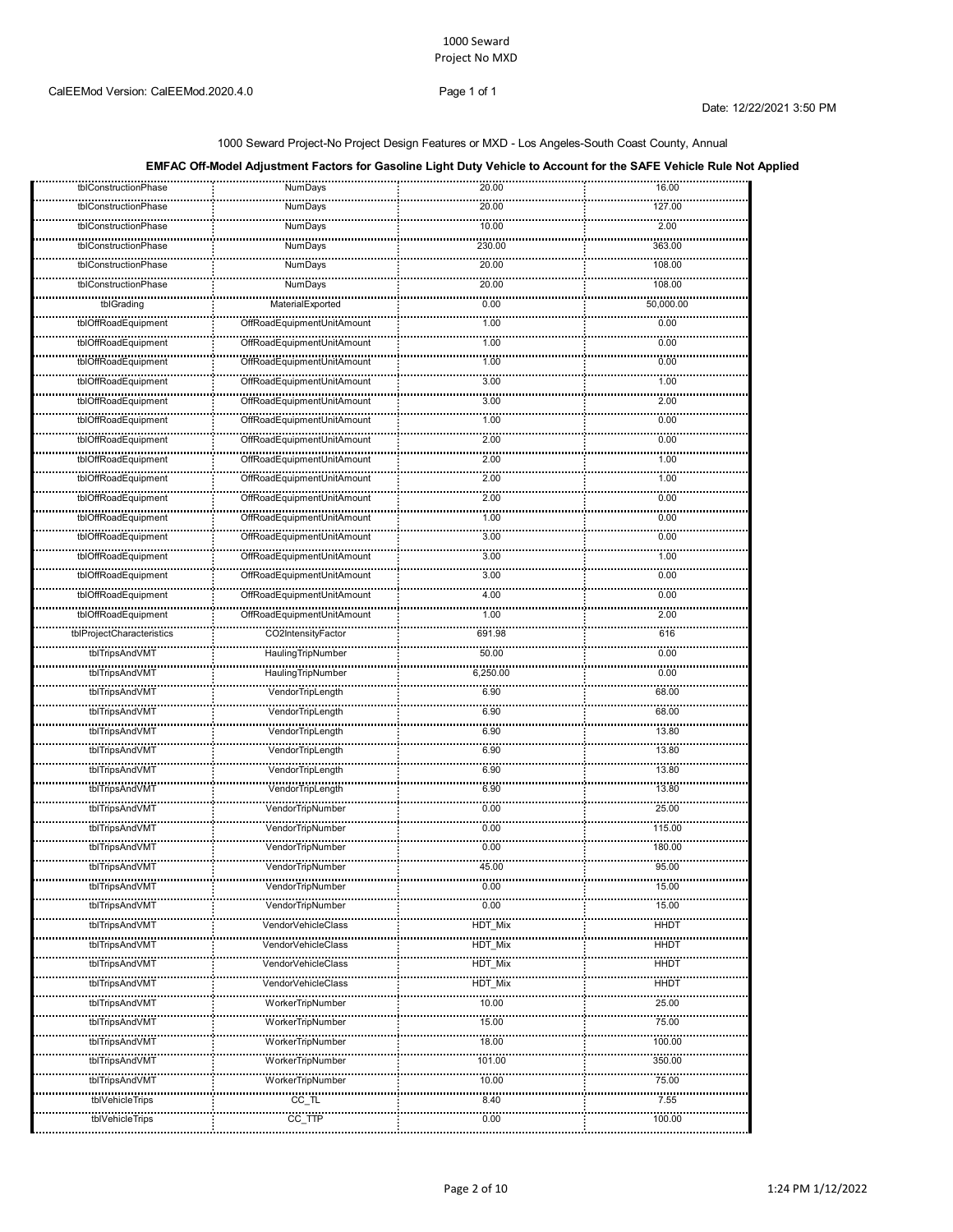#### 1000 Seward Project-No Project Design Features or MXD - Los Angeles-South Coast County, Annual

## **EMFAC Off-Model Adjustment Factors for Gasoline Light Duty Vehicle to Account for the SAFE Vehicle Rule Not Applied**

| tblVehicleTrips | CNW TL    | 6.90   | 0.00     |
|-----------------|-----------|--------|----------|
| tblVehicleTrips | CW TL     | 16.60  | 0.00     |
| tblVehicleTrips | PR TP     | 0.00   | 100.00   |
| tblVehicleTrips | ST TR     | 2.21   | 0.00     |
| tblVehicleTrips | ST_TR     | 122.40 | 0.00     |
| tblVehicleTrips | ST TR     | 42.04  | 0.00     |
| tblVehicleTrips | ST_TR     | 0.00   | 1,964.00 |
| tblVehicleTrips | SU TR     | 0.70   | 0.00     |
| tblVehicleTrips | SU_TR     | 142.64 | 0.00     |
| tblVehicleTrips | SU TR     | 20.43  | 0.00     |
| tblVehicleTrips | SU_TR     | 0.00   | 1,499.00 |
| tblVehicleTrips | WD TR<br> | 9.74   | 0.00     |
| tblVehicleTrips | WD_TR     | 112.18 | 0.00     |
| tblVehicleTrips | WD TR     | 44.32  | 0.00     |
| tblVehicleTrips | WD_TR     | 0.00   | 2,639.00 |

## **2.0 Emissions Summary**

## **2.2 Overall Operational Unmitigated Operational**

|            | <b>ROG</b> | <b>NO<sub>x</sub></b> | <sub>co</sub> | SO <sub>2</sub> | Fugitive<br><b>PM10</b> | Exhaust<br><b>PM10</b> | PM10 Total | Fugitive<br>PM2.5 | Exhaust<br>PM2.5 | PM2.5 Total Bio-CO2 NBio-CO2   Total CO2 |  |       | CH4 | N <sub>2</sub> O | CO <sub>2e</sub> |
|------------|------------|-----------------------|---------------|-----------------|-------------------------|------------------------|------------|-------------------|------------------|------------------------------------------|--|-------|-----|------------------|------------------|
| Category   |            |                       |               |                 |                         | tons/yr                |            |                   |                  |                                          |  | MT/yr |     |                  |                  |
| Area       |            |                       |               |                 |                         |                        |            |                   |                  |                                          |  |       |     |                  | 0.0122           |
| Energy     | .          |                       |               |                 |                         | .                      |            |                   |                  |                                          |  |       |     | .                | 1,042.2126       |
| Mobile     |            |                       |               |                 |                         |                        |            |                   |                  |                                          |  |       |     |                  | 2,121.8281<br>   |
| Stationary |            |                       |               |                 |                         |                        |            |                   |                  |                                          |  |       |     |                  | 1.9107<br>.      |
| Waste      |            |                       |               |                 |                         |                        |            |                   |                  |                                          |  |       |     |                  | 137.8755         |
| Water      |            |                       |               |                 |                         |                        |            |                   |                  |                                          |  |       |     |                  | 187.9400         |
| Total      |            |                       |               |                 |                         |                        |            |                   |                  |                                          |  |       |     |                  | 3,491.7790       |

## **Mitigated Operational**

|                                                                                                                                                                                                                                          | <b>ROG</b> | <b>NO<sub>x</sub></b> | CO | SO <sub>2</sub> | Fugitive<br><b>PM10</b> | Exhaust<br><b>PM10</b> | PM <sub>10</sub> Total | Fugitive<br>PM2.5 | Exhaust<br>PM2.5 | PM2.5 Total Bio-CO2 NBio-CO2 Total CO2 |  |       | CH <sub>4</sub> | <b>N2O</b> | CO <sub>2e</sub> |
|------------------------------------------------------------------------------------------------------------------------------------------------------------------------------------------------------------------------------------------|------------|-----------------------|----|-----------------|-------------------------|------------------------|------------------------|-------------------|------------------|----------------------------------------|--|-------|-----------------|------------|------------------|
| Category                                                                                                                                                                                                                                 |            |                       |    |                 |                         | tons/yr                |                        |                   |                  |                                        |  | MT/yr |                 |            |                  |
| Area                                                                                                                                                                                                                                     |            |                       |    |                 |                         |                        |                        |                   |                  |                                        |  |       |                 |            | 0.0122<br>.      |
| Energy<br>www.community.com/www.com/www.com/www.com/www.com/www.com/www.com/www.com/www.com/www.com/www.com/www.com/www.com/www.com/www.com/www.com/www.com/www.com/www.com/www.com/www.com/www.com/www.com/www.com/www.com/www.com/www. |            |                       |    |                 |                         |                        |                        |                   |                  |                                        |  |       |                 |            | 1.042.2126       |
| Mobile                                                                                                                                                                                                                                   |            |                       |    |                 |                         |                        |                        |                   |                  |                                        |  |       |                 |            | 2.121.8281       |
| Stationary                                                                                                                                                                                                                               |            |                       |    |                 |                         |                        |                        |                   |                  |                                        |  |       |                 |            | .9107            |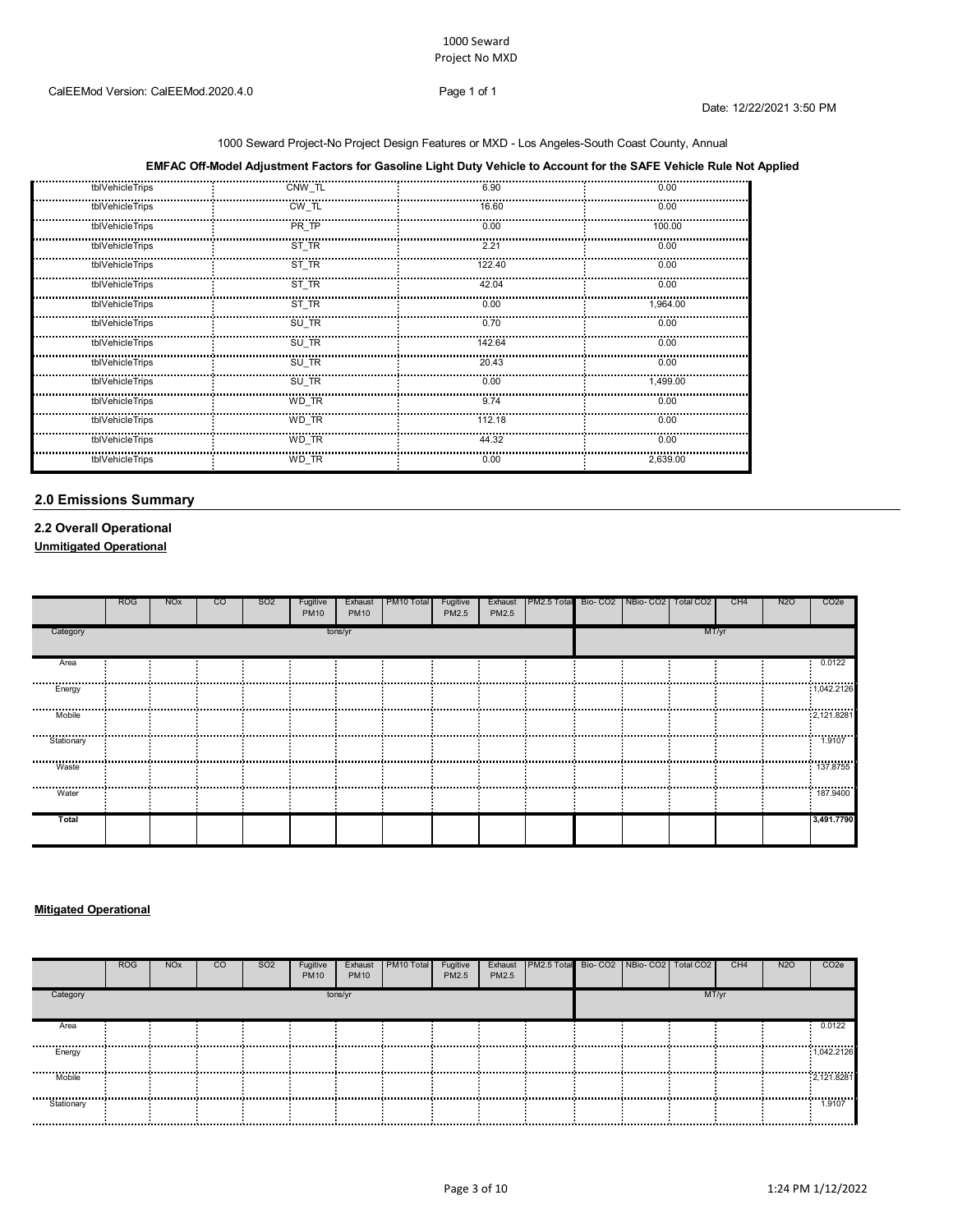#### CalEEMod Version: CalEEMod.2020.4.0 Page 1 of 1

Date: 12/22/2021 3:50 PM

#### 1000 Seward Project-No Project Design Features or MXD - Los Angeles-South Coast County, Annual

| Waste |  |  |  |  |  |  |  | 32.5386  |
|-------|--|--|--|--|--|--|--|----------|
| Water |  |  |  |  |  |  |  | 187,9400 |
| Total |  |  |  |  |  |  |  | 386.4421 |

|                             | <b>ROG</b> | <b>NOx</b> | $_{\rm co}$ | <b>SO2</b> | <b>Fugitive</b><br><b>PM10</b> | <b>Exhaust</b><br><b>PM10</b> | <b>PM10 Total</b> | <b>Fugitive</b><br><b>PM2.5</b> | <b>Exhaust</b><br><b>PM2.5</b> | <b>PM2.5</b><br><b>Total</b> | Bio-CO <sub>2</sub> | NBio-CO <sub>2</sub> | Total CO <sub>2</sub> | CH <sub>4</sub> | N <sub>20</sub> | CO <sub>2e</sub> |
|-----------------------------|------------|------------|-------------|------------|--------------------------------|-------------------------------|-------------------|---------------------------------|--------------------------------|------------------------------|---------------------|----------------------|-----------------------|-----------------|-----------------|------------------|
| Percent<br><b>Reduction</b> | 0.00       | 0.00       | 0.00        | 0.00       | 0.00                           | 0.00                          | 0.00              | 0.0f                            | 0.00                           | 0.00                         | 0.00                | 0.00                 | 0.00<br>.             | 0.00            | 0.00            | 3.02             |

# **4.0 Operational Detail - Mobile**

## **4.1 Mitigation Measures Mobile**

|                                     | <b>ROG</b> | <b>NO<sub>x</sub></b> | CO | SO <sub>2</sub> | Fugitive<br><b>PM10</b> | Exhaust<br><b>PM10</b> | PM <sub>10</sub> Total | Fugitive<br><b>PM2.5</b> | Exhaust<br>PM2.5 | PM2.5 Total  Bio- CO2   NBio- CO2   Total CO2 |  |       | CH <sub>4</sub> | <b>N2O</b> | CO <sub>2</sub> e |
|-------------------------------------|------------|-----------------------|----|-----------------|-------------------------|------------------------|------------------------|--------------------------|------------------|-----------------------------------------------|--|-------|-----------------|------------|-------------------|
| Category                            |            |                       |    |                 |                         | tons/yr                |                        |                          |                  |                                               |  | MT/yr |                 |            |                   |
| Mitigated<br>- 11<br>$\blacksquare$ |            |                       |    |                 |                         |                        |                        |                          |                  |                                               |  |       |                 |            | 2,121.8281        |
| Unmitigated                         |            |                       |    |                 |                         |                        |                        |                          |                  |                                               |  |       |                 |            | 2,121.8281        |

#### **4.2 Trip Summary Information**

|                                     |          | Average Daily Trip Rate |         | Jnmitigated       | Mitigated         |
|-------------------------------------|----------|-------------------------|---------|-------------------|-------------------|
| Land Use                            | Weekdav  | Saturdav                | Sundav  | <b>Annual VMT</b> | <b>Annual VMT</b> |
| <b>Enclosed Parking Structure</b>   | 2.00     | 0.00                    | 0.00    |                   |                   |
| General Office Building<br>.        | 0.00     | 0.00                    | 0.00    |                   |                   |
| High Turnover (Sit Down Restaurant) | 0.00     | 0.00                    | 0.00    |                   |                   |
| Strin Mall                          | 0.00     | 0.00                    | 0.00    |                   |                   |
| User Defined Commercial             | 2.639.00 | 964.00                  | 1499.00 | 6.539.931         | 6.539.931         |
| Tota                                | 2.639.00 | 1.964.00                | .499.00 | 6.539.931         | 6.539.931         |

#### **4.3 Trip Type Information**

|                                   |            | <b>Miles</b> |                        |       | Trip %       |             | Trip Purpose % |                 |  |  |  |
|-----------------------------------|------------|--------------|------------------------|-------|--------------|-------------|----------------|-----------------|--|--|--|
| Land Use                          | H-W or C-W | H-S or C-C   | H-O or C-NW H-W or C-W |       | H-S or C-C I | H-O or C-NW | Primary        | <b>Diverted</b> |  |  |  |
| <b>Enclosed Parking Structure</b> | 16.60      | 8.40         | 6.90                   | 0.00  | 0.OO         | 0.00        |                |                 |  |  |  |
| General Office Building           | 16.60      | 8.40         | 6.90                   | 33.00 | 48.00        | 19.00       |                |                 |  |  |  |
| High Turnover (Sit Down           | 16.60      | 8.40         | 6.90                   | 8.50  | 72.50        | 19.00       |                |                 |  |  |  |
| <b>Strip Mall</b>                 | 16.60      | 8.40         | 6.90                   | 16.60 | 64.40        | 19.00       |                |                 |  |  |  |
| User Defined Commercial           | 0.00       | 7.55         | 0.00                   | 0.00  | 100.00       | 0.00        | 100            |                 |  |  |  |

#### **4.4 Fleet Mix**

| Land Use                          | LDA      | LDT1     | LDT2     | <b>MDV</b> | LHD <sub>1</sub> | LHD <sub>2</sub> | <b>MHD</b> | HHC      | OBUS     | UBUS     | <b>MCY</b> | SBUS      | <b>MH</b> |
|-----------------------------------|----------|----------|----------|------------|------------------|------------------|------------|----------|----------|----------|------------|-----------|-----------|
| <b>Enclosed Parking Structure</b> | 0.540171 | 0.064547 | 0.189075 | 0.126673   | 0.023412         | 0.006384         | 0.010926   | 0.008089 | 0.000929 | 0.000597 | 0.025155   | 0.000706  | 0.003335  |
| General Office Building           | 0.540171 | 0.064547 | 0.189075 | 0.126673   | 0.023412         | 0.006384         | 0.010926   | 0.008089 | 0.000929 | 0.000597 | 0.025155   | 0.000706  | 0.003335  |
| า Turnover (Sit Down              | 0.540171 | 0.064547 | 0.189075 | 0.126673.  | $0.023412 -$     | 0.006384         | 0.010926   | 0.008089 | 0.000929 | 0.000597 | 0.025155   | 0.000706. | 0.003335  |
| <b>Strip Mall</b>                 | 0.540171 | 0.064547 | 0.189075 | 0.126673   | 0.023412         | 0.006384         | 0.010926   | 0.008089 | 0.000929 | 0.000597 | 0.025155   | 0.000706  | 0.003335  |
| User Defined Commercial           |          | 0.064547 | 0.189075 | 1.126673   | 0.023412         | 0.006384         | 0.010926   | 0.008089 | 0.000929 | 0.000597 | 0.025155   | 0.000706  | 0.003335  |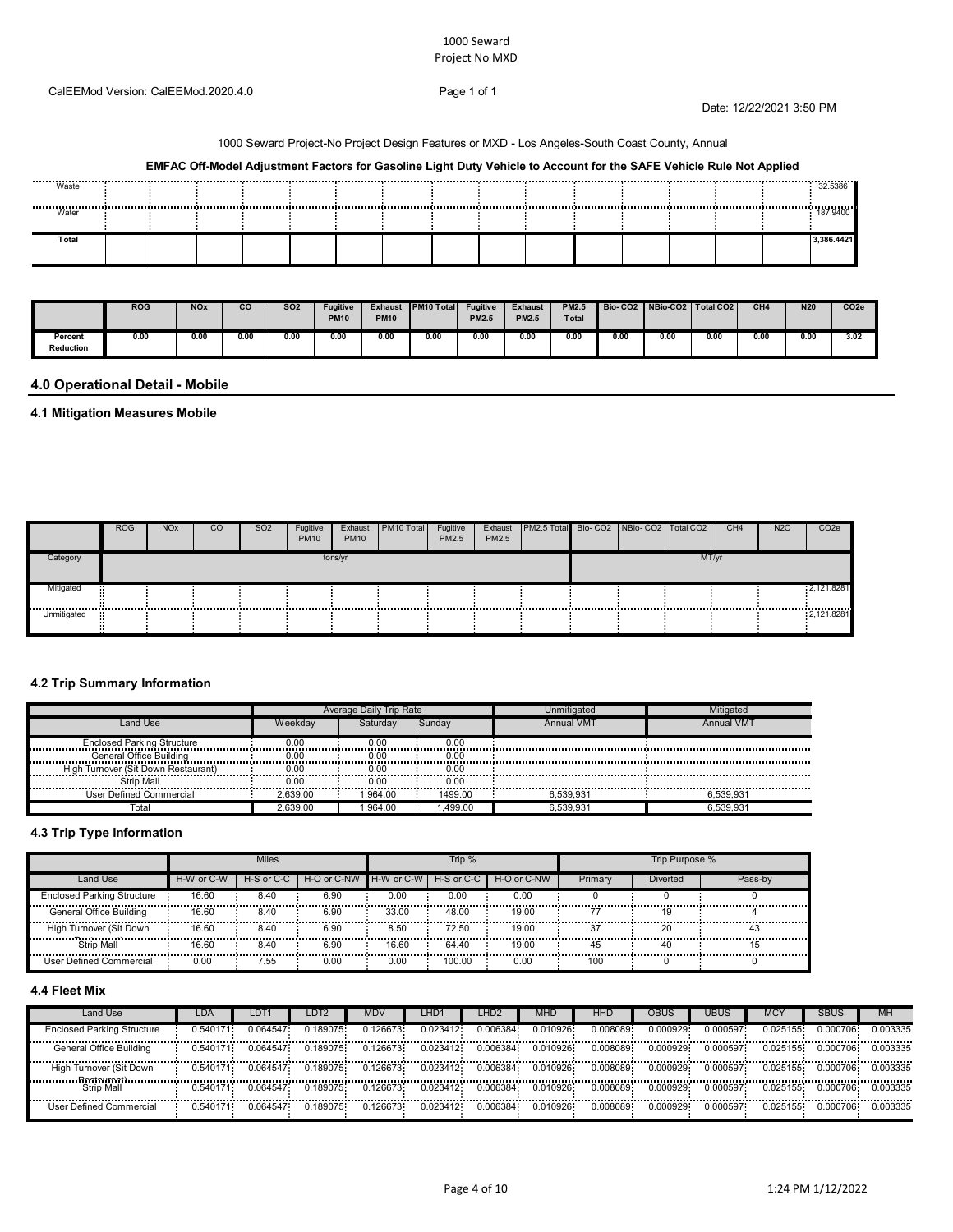Date: 12/22/2021 3:50 PM

1000 Seward Project-No Project Design Features or MXD - Los Angeles-South Coast County, Annual

## **EMFAC Off-Model Adjustment Factors for Gasoline Light Duty Vehicle to Account for the SAFE Vehicle Rule Not Applied**

## **5.0 Energy Detail**

Historical Energy Use: N

# **5.1 Mitigation Measures Energy**

|                                 | <b>ROG</b> | <b>NO<sub>x</sub></b> | <sub>co</sub> | SO <sub>2</sub> | Fugitive<br><b>PM10</b> | Exhaust<br><b>PM10</b> | PM <sub>10</sub> Total | Fugitive<br>PM2.5 | Exhaust<br>PM2.5 | PM2.5 Total Bio-CO2 NBio-CO2 Total CO2 |  |       | CH <sub>4</sub> | <b>N2O</b> | CO <sub>2e</sub> |
|---------------------------------|------------|-----------------------|---------------|-----------------|-------------------------|------------------------|------------------------|-------------------|------------------|----------------------------------------|--|-------|-----------------|------------|------------------|
| Category                        |            |                       |               |                 |                         | tons/yr                |                        |                   |                  |                                        |  | MT/yr |                 |            |                  |
| Electricity<br>Mitigated        |            |                       |               |                 |                         |                        |                        |                   |                  |                                        |  |       |                 |            | 815,7954         |
| .<br>Electricity<br>Unmitigated |            |                       |               |                 |                         |                        |                        |                   |                  |                                        |  |       |                 |            | 815.7954         |
| .<br>NaturalGas<br>Mitigated    |            |                       |               |                 |                         |                        |                        |                   |                  | .                                      |  |       |                 |            | 226,4172         |
| NaturalGas<br>Unmitigated       |            |                       |               |                 |                         |                        |                        |                   |                  |                                        |  |       |                 |            | .<br>226.4172    |

## **5.2 Energy by Land Use - NaturalGas Unmitigated**

|                                      | NaturalGa<br>s Use | <b>ROG</b> | <b>NO<sub>x</sub></b> | CO | SO <sub>2</sub> | Fugitive<br><b>PM10</b> | Exhaust<br><b>PM10</b> | PM10 Total | Fugitive<br>PM2.5 | Exhaust<br>PM2.5 | PM2.5 Total Bio-CO2 NBio-CO2 |  | Total CO <sub>2</sub> | CH <sub>4</sub> | N <sub>2</sub> O | CO <sub>2</sub> e |
|--------------------------------------|--------------------|------------|-----------------------|----|-----------------|-------------------------|------------------------|------------|-------------------|------------------|------------------------------|--|-----------------------|-----------------|------------------|-------------------|
| Land Use                             | kBTU/yr            |            |                       |    |                 |                         | tons/yr                |            |                   |                  |                              |  | MT/yr                 |                 |                  |                   |
| <b>Enclosed Parking</b><br>Structure | $\Omega$           |            |                       |    |                 |                         |                        |            |                   |                  |                              |  |                       |                 |                  | 0.0000            |
| General Office<br>Building           | $1.40422e+$<br>006 |            |                       |    |                 |                         |                        |            |                   |                  |                              |  |                       |                 |                  | 75.3799           |
| Down Restaurant)                     | 006                |            |                       |    |                 |                         |                        |            |                   |                  |                              |  |                       |                 |                  |                   |
| <b>Strip Mall</b>                    | 3586               |            |                       |    |                 |                         |                        |            |                   |                  |                              |  |                       |                 |                  | .<br>0.1925       |
| User Defined<br>Commercial           | $\Omega$           |            |                       |    |                 |                         |                        |            |                   |                  |                              |  |                       |                 |                  | .<br>0.0000       |
| Total                                |                    |            |                       |    |                 |                         |                        |            |                   |                  |                              |  |                       |                 |                  | 226.4172          |

#### **Mitigated**

|                                                  | NaturalGa<br>s Use | <b>ROG</b> | <b>NO<sub>x</sub></b> | CO | SO <sub>2</sub> | Fugitive<br><b>PM10</b> | Exhaust<br><b>PM10</b> | <b>PM10 Total</b> | Fugitive<br>PM2.5 | Exhaust<br><b>PM2.5</b> | PM2.5 Total Bio- CO2 INBio- CO2 I |  | Total CO2 | CH <sub>4</sub> | N <sub>2</sub> C | CO <sub>2e</sub> |
|--------------------------------------------------|--------------------|------------|-----------------------|----|-----------------|-------------------------|------------------------|-------------------|-------------------|-------------------------|-----------------------------------|--|-----------|-----------------|------------------|------------------|
| Land Use                                         | kBTU/vr            |            |                       |    |                 |                         | tons/yr                |                   |                   |                         |                                   |  | MT/vr     |                 |                  |                  |
| <b>Enclosed Parking</b><br>Structure             |                    |            |                       |    |                 |                         |                        |                   |                   |                         |                                   |  |           |                 |                  | 0.0000           |
| General Office 1.40422e+<br>Building             | 006                |            |                       |    |                 |                         |                        |                   |                   |                         |                                   |  |           |                 |                  | 75.3799          |
| High Turnover (Sit 2.81003e+<br>Down Restaurant) | 006                |            |                       |    |                 |                         |                        |                   |                   |                         |                                   |  |           |                 |                  | 150,8448         |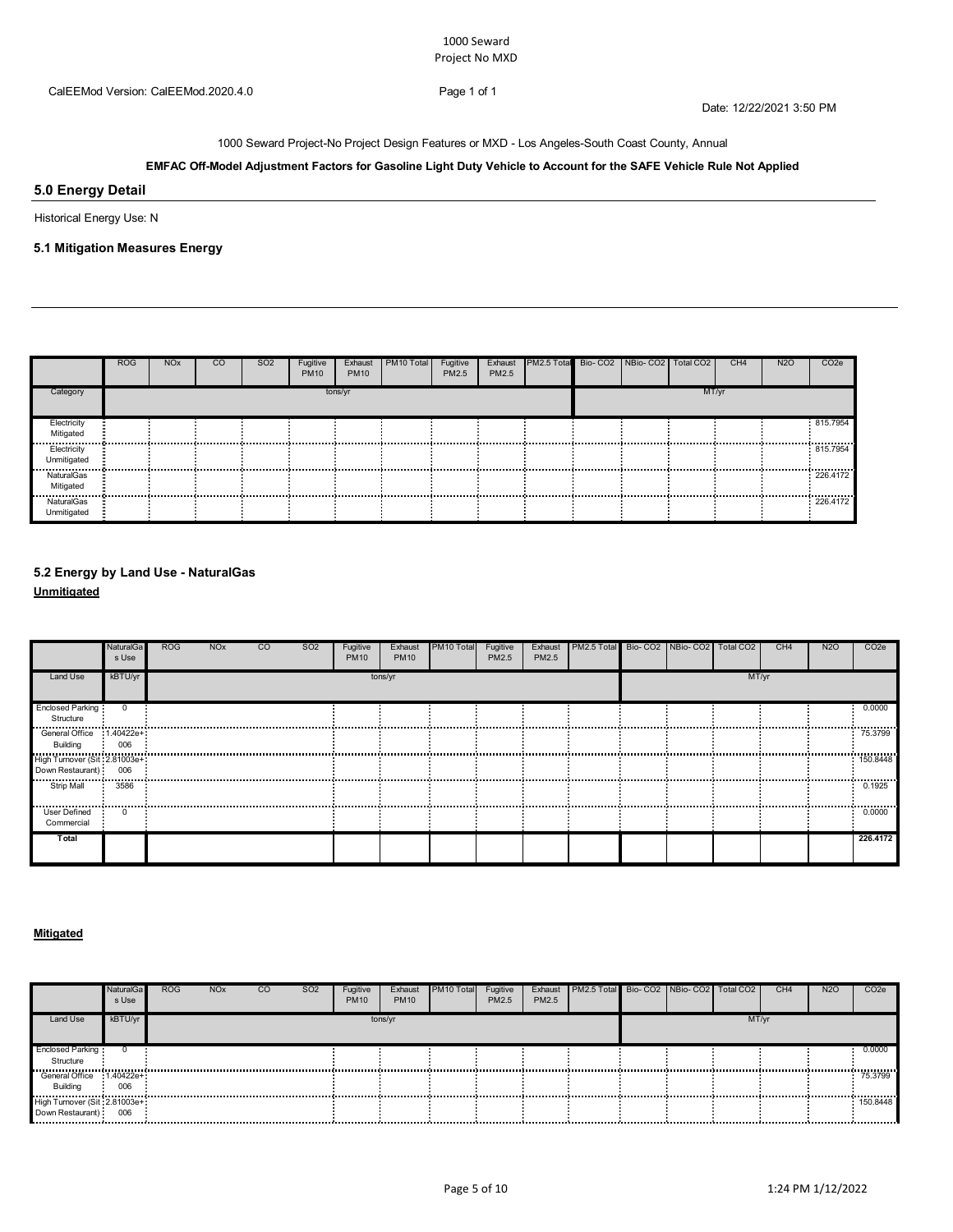Date: 12/22/2021 3:50 PM

1000 Seward Project-No Project Design Features or MXD - Los Angeles-South Coast County, Annual

## **EMFAC Off-Model Adjustment Factors for Gasoline Light Duty Vehicle to Account for the SAFE Vehicle Rule Not Applied**

| Strip Mall   | 3586 |  |  |  |  |  |  | 0.1925   |
|--------------|------|--|--|--|--|--|--|----------|
|              |      |  |  |  |  |  |  |          |
| User Defined |      |  |  |  |  |  |  | 0.0000   |
| Commercial   |      |  |  |  |  |  |  |          |
| Total        |      |  |  |  |  |  |  | 226 4172 |
|              |      |  |  |  |  |  |  |          |

## **5.3 Energy by Land Use - Electricity Unmitigated**

|                                        | Electricity<br>Use | Total CO <sub>2</sub> | CH4 | <b>N2O</b> | CO <sub>2e</sub> |
|----------------------------------------|--------------------|-----------------------|-----|------------|------------------|
| Land Use                               | kWh/yr             |                       |     | MT/yr      |                  |
| <b>Enclosed Parking</b><br>Structure   | 651000             |                       |     |            | 182.4934         |
| General Office<br>Building             | $1.7025e+0$<br>06  |                       |     |            | 477.2581         |
| High Turnover (Sit<br>Down Restaurant) | 527894             |                       |     |            | 147.9834         |
| Strip Mall                             | 28754              |                       |     |            | 8.0606           |
| User Defined<br>Commercial             | ŋ                  |                       |     |            | 0.0000           |
| Total                                  |                    |                       |     |            | 815.7954         |

#### **Mitigated**

|                                         | Electricity<br>Use | Total CO <sub>2</sub> | CH <sub>4</sub> | <b>N2O</b> | CO <sub>2e</sub> |
|-----------------------------------------|--------------------|-----------------------|-----------------|------------|------------------|
| Land Use                                | kWh/yr             |                       |                 | MT/yr      |                  |
| <b>Enclosed Parking</b><br>Structure    | 651000             |                       |                 |            | 182.4934         |
| General Office<br>Building              | $1.7025e+0$<br>06  |                       |                 |            | 477.2581         |
| High Turnover (Sit-<br>Down Restaurant) | 527894             |                       |                 |            | 147.9834         |
| Strip Mall                              | 28754              |                       |                 |            | 8.0606           |
| <b>User Defined</b><br>Commercial       | O                  |                       |                 |            | 0.0000           |
| Total                                   |                    |                       |                 |            | 815.7954         |

### **6.0 Area Detail**

**6.1 Mitigation Measures Area**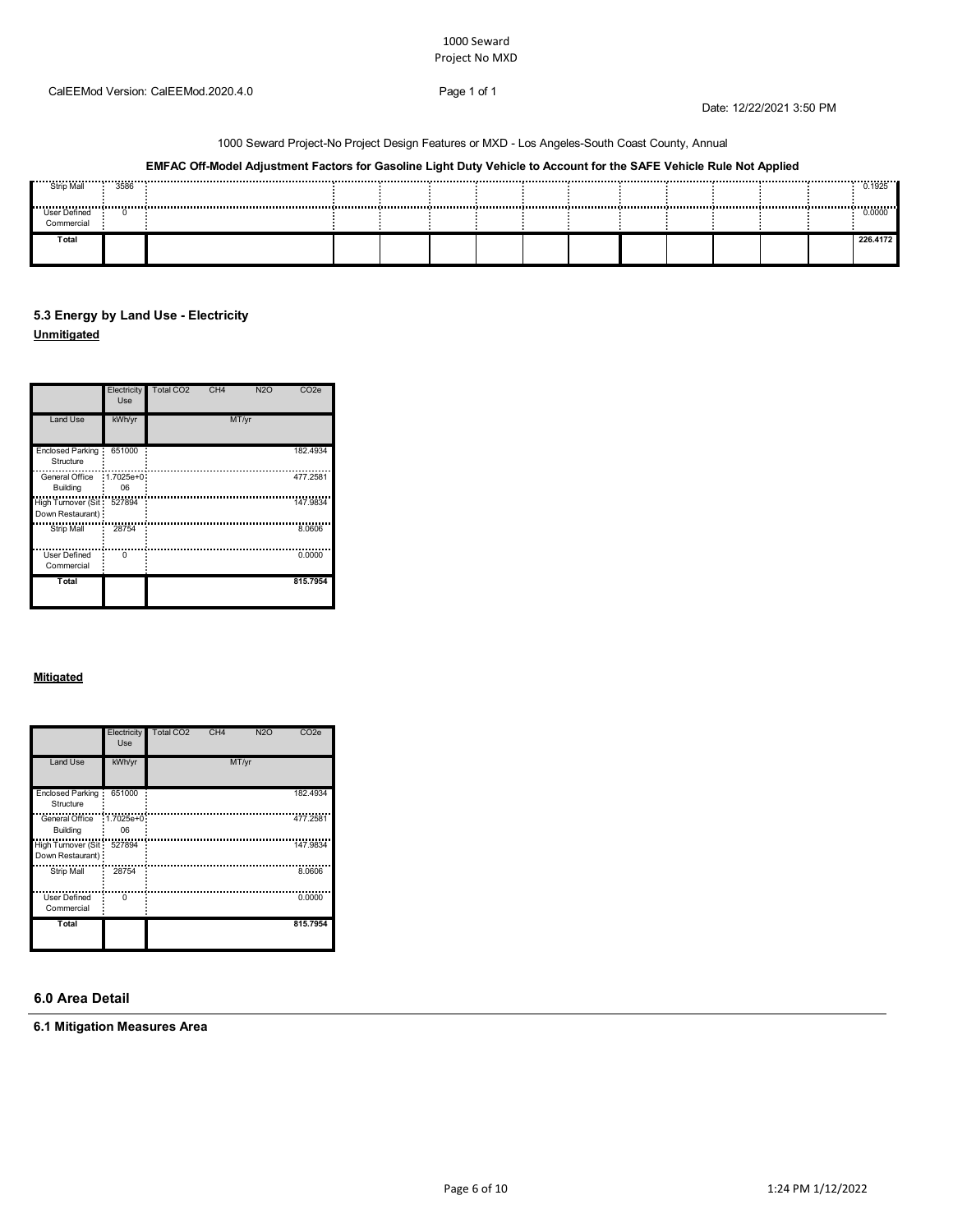Date: 12/22/2021 3:50 PM

#### 1000 Seward Project-No Project Design Features or MXD - Los Angeles-South Coast County, Annual

## **EMFAC Off-Model Adjustment Factors for Gasoline Light Duty Vehicle to Account for the SAFE Vehicle Rule Not Applied**

|             | <b>ROG</b> | <b>NO<sub>x</sub></b> | CO | SO <sub>2</sub> | Fugitive<br><b>PM10</b> | Exhaust<br><b>PM10</b> | PM <sub>10</sub> Total | Fugitive<br>PM2.5 | Exhaust<br>PM2.5 | PM2.5 Total Bio-CO2 NBio-CO2   Total CO2 |  |       | CH <sub>4</sub> | <b>N2O</b> | CO <sub>2e</sub> |
|-------------|------------|-----------------------|----|-----------------|-------------------------|------------------------|------------------------|-------------------|------------------|------------------------------------------|--|-------|-----------------|------------|------------------|
| Category    |            |                       |    |                 |                         | tons/yr                |                        |                   |                  |                                          |  | MT/vr |                 |            |                  |
| Mitigated   |            |                       |    |                 |                         |                        |                        |                   |                  |                                          |  |       |                 |            | 0.0122           |
| Unmitigated |            |                       |    |                 |                         |                        |                        |                   |                  |                                          |  |       |                 |            | 0.0122           |

# **6.2 Area by SubCategory**

**Unmitigated**

|                          | <b>ROG</b> | <b>NO<sub>x</sub></b> | $_{\rm CO}$ | SO <sub>2</sub> | Fugitive<br><b>PM10</b> | Exhaust<br><b>PM10</b> | PM10 Total | Fugitive<br>PM2.5 | Exhaust<br>PM2.5 | PM2.5 Total Bio-CO2 NBio-CO2   Total CO2 |  |       | CH <sub>4</sub> | <b>N2O</b> | CO <sub>2</sub> e |
|--------------------------|------------|-----------------------|-------------|-----------------|-------------------------|------------------------|------------|-------------------|------------------|------------------------------------------|--|-------|-----------------|------------|-------------------|
| SubCategory              |            |                       |             |                 |                         | tons/yr                |            |                   |                  |                                          |  | MT/yr |                 |            |                   |
| Architectural<br>Coating |            |                       |             |                 |                         |                        |            |                   |                  |                                          |  |       |                 |            | 0.0000            |
| Consumer<br>Products     |            |                       |             |                 |                         |                        |            |                   |                  |                                          |  |       |                 |            | 0.0000            |
| Landscaping              |            |                       |             |                 |                         |                        |            |                   |                  |                                          |  |       |                 |            | 0.0122            |
| Total                    |            |                       |             |                 |                         |                        |            |                   |                  |                                          |  |       |                 |            | 0.0122            |

#### **Mitigated**

|               | <b>ROG</b> | <b>NO<sub>x</sub></b> | CO | <b>SO2</b> | Fugitive<br><b>PM10</b> | Exhaust<br><b>PM10</b> | PM10 Total | Fugitive<br>PM2.5 | Exhaust<br>PM2.5 | PM2.5 Total  Bio- CO2   NBio- CO2   Total CO2 |  |       | CH <sub>4</sub> | N <sub>2</sub> O | CO <sub>2</sub> e |
|---------------|------------|-----------------------|----|------------|-------------------------|------------------------|------------|-------------------|------------------|-----------------------------------------------|--|-------|-----------------|------------------|-------------------|
| SubCategory   |            |                       |    |            |                         | tons/yr                |            |                   |                  |                                               |  | MT/yr |                 |                  |                   |
| Architectural |            |                       |    |            |                         |                        |            |                   |                  |                                               |  |       |                 |                  | 0.0000            |
| Coating       |            |                       |    |            |                         |                        |            |                   |                  |                                               |  |       |                 |                  |                   |
| Consumer      |            |                       |    |            |                         |                        |            |                   |                  |                                               |  |       |                 |                  | 0.0000            |
| Products      |            |                       |    |            |                         |                        |            |                   |                  |                                               |  |       |                 |                  |                   |
| Landscaping   |            |                       |    |            |                         |                        |            |                   |                  |                                               |  |       |                 |                  | 0.0122            |
|               |            |                       |    |            |                         |                        |            |                   |                  |                                               |  |       |                 |                  |                   |
| Total         |            |                       |    |            |                         |                        |            |                   |                  |                                               |  |       |                 |                  | 0.0122            |
|               |            |                       |    |            |                         |                        |            |                   |                  |                                               |  |       |                 |                  |                   |

#### **7.0 Water Detail**

**7.1 Mitigation Measures Water**

|           | Total CO <sub>2</sub> | CH <sub>4</sub> | N2C   | CO <sub>2e</sub> |
|-----------|-----------------------|-----------------|-------|------------------|
| Category  |                       |                 | MT/vr |                  |
| Mitigated |                       |                 |       | 187.9400<br>÷.   |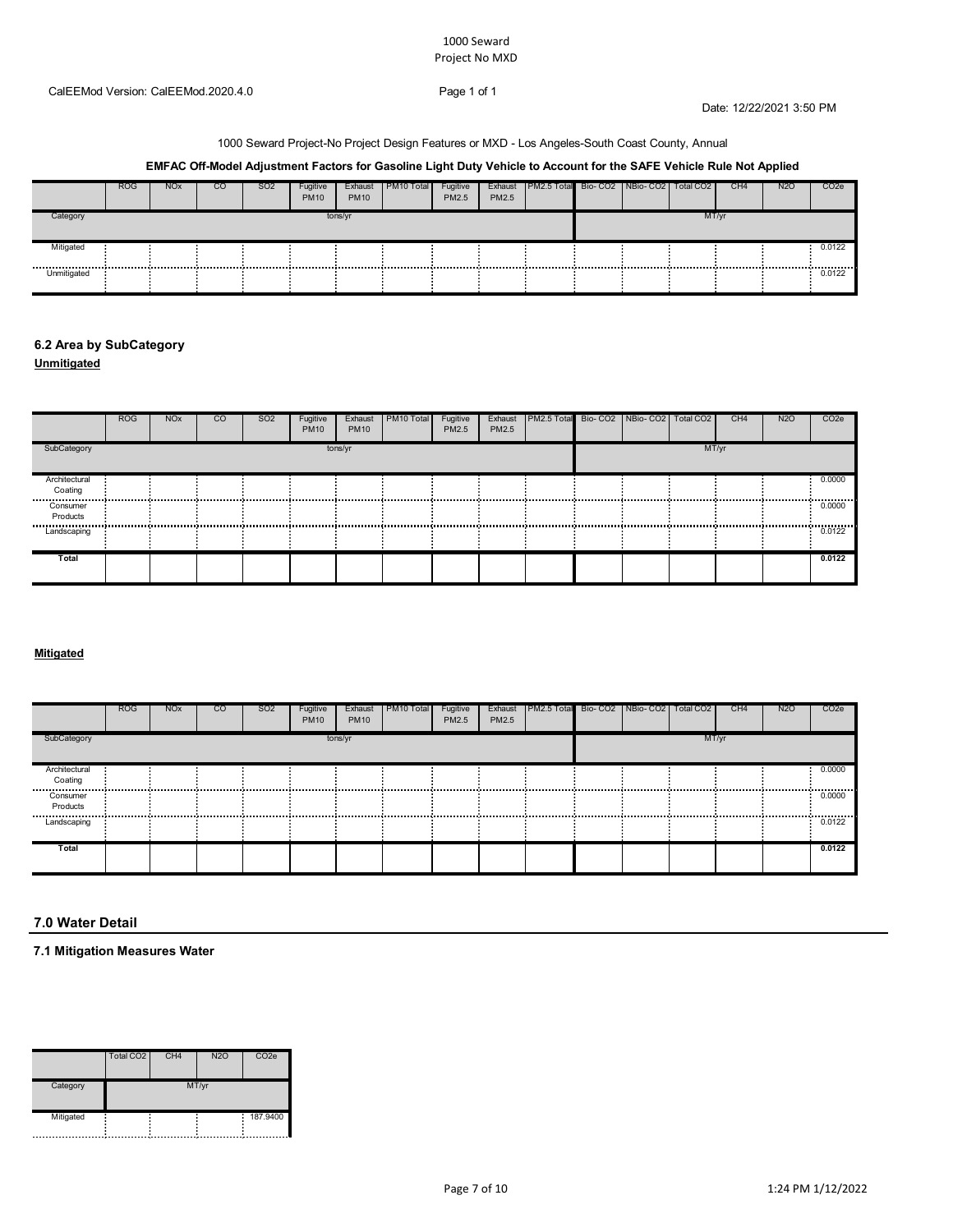Date: 12/22/2021 3:50 PM

1000 Seward Project-No Project Design Features or MXD - Los Angeles-South Coast County, Annual

## **EMFAC Off-Model Adjustment Factors for Gasoline Light Duty Vehicle to Account for the SAFE Vehicle Rule Not Applied**

# **7.2 Water by Land Use**

# **Unmitigated**

|                                        | Indoor/Out<br>door Use | Total CO <sub>2</sub> | CH <sub>4</sub> | <b>N2O</b> | CO <sub>2</sub> e |
|----------------------------------------|------------------------|-----------------------|-----------------|------------|-------------------|
| <b>Land Use</b>                        | Mgal                   |                       | MT/yr           |            |                   |
| <b>Enclosed Parking</b><br>Structure   | 0/0                    |                       |                 |            | 0.0000            |
| General Office<br><b>Building</b>      | 24.2073/<br>14.8368    |                       |                 |            | 167.5187          |
| High Turnover (Sit<br>Down Restaurant) | 3.70311/<br>0.236369   |                       |                 |            | 19.2936           |
| Strip Mall                             | 0.16296/<br>0.0998784  |                       |                 |            | 1.1277            |
| <b>User Defined</b><br>Commercial      | 0/0                    |                       |                 |            | 0.0000            |
| Total                                  |                        |                       |                 |            | 187.9400          |

#### **Mitigated**

|                                        | Indoor/Out<br>door Use | Total CO <sub>2</sub> | CH <sub>4</sub> | <b>N2O</b> | CO <sub>2</sub> e |
|----------------------------------------|------------------------|-----------------------|-----------------|------------|-------------------|
| <b>Land Use</b>                        | Mgal                   |                       | MT/yr           |            |                   |
| <b>Enclosed Parking</b><br>Structure   | 0/0                    |                       |                 |            | 0.0000            |
| General Office<br>Building             | 24.2073/<br>14.8368    |                       |                 |            | 167.5187          |
| High Turnover (Sit<br>Down Restaurant) | 3.70311/<br>0.236369   |                       |                 |            | 19.2936           |
| Strip Mall                             | 0.16296/<br>0.0998784  |                       |                 |            | 1.1277            |
| User Defined<br>Commercial             | 0/0                    |                       |                 |            | 0.0000            |
| Total                                  |                        |                       |                 |            | 187.9400          |

## **8.0 Waste Detail**

## **8.1 Mitigation Measures Waste**

Institute Recycling and Composting Services

#### **Category/Year**

|  |  | Total C |  |  |  |
|--|--|---------|--|--|--|
|--|--|---------|--|--|--|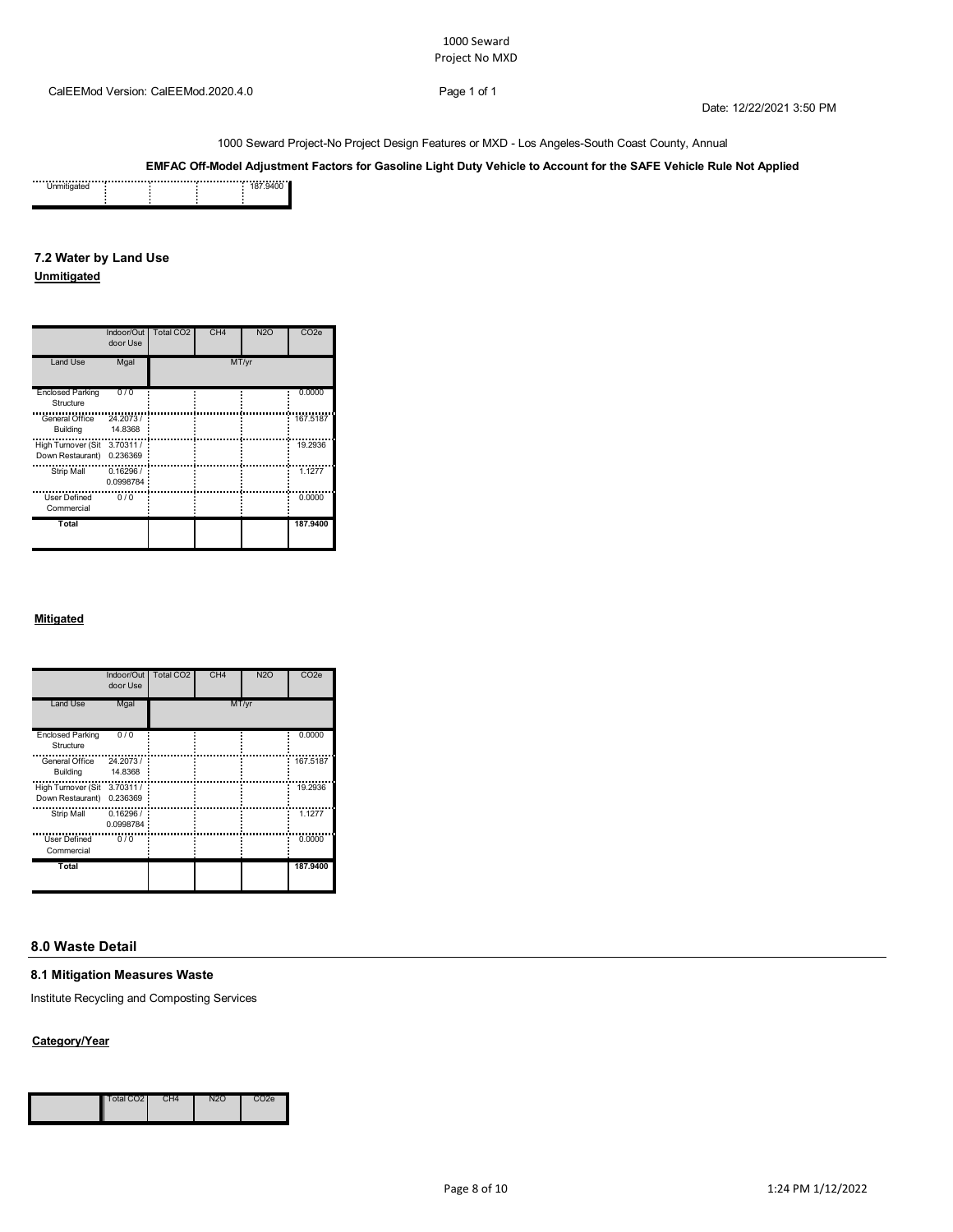Date: 12/22/2021 3:50 PM

1000 Seward Project-No Project Design Features or MXD - Los Angeles-South Coast County, Annual

**EMFAC Off-Model Adjustment Factors for Gasoline Light Duty Vehicle to Account for the SAFE Vehicle Rule Not Applied**

| Mitigated   | --<br><br>--                 |  |  | 32.5386  |  |  |  |  |
|-------------|------------------------------|--|--|----------|--|--|--|--|
| Unmitigated | - 55<br>--<br>--<br><br><br> |  |  | 137.8755 |  |  |  |  |

## **8.2 Waste by Land Use Unmitigated**

|                                        | Waste<br><b>Disposed</b> | Total CO <sub>2</sub> | CH <sub>4</sub> | <b>N2O</b> | CO <sub>2</sub> e |
|----------------------------------------|--------------------------|-----------------------|-----------------|------------|-------------------|
| <b>Land Use</b>                        | tons                     |                       |                 | MT/yr      |                   |
| <b>Enclosed Parking</b><br>Structure   | n                        |                       |                 |            | 0.0000            |
| General Office<br>Building             | 126.67                   |                       |                 |            | 63.7025           |
| High Turnover (Sit<br>Down Restaurant) | 145.18                   |                       |                 |            | 73.0112           |
| Strip Mall                             | 2.31                     |                       |                 |            | 1.1617            |
| <b>User Defined</b><br>Commercial      | n                        |                       |                 |            | 0.0000            |
| Total                                  |                          |                       |                 |            | 137.8755          |

## **Mitigated**

|                                                  | Waste<br><b>Disposed</b> | Total CO <sub>2</sub> | CH <sub>4</sub> | <b>N2O</b> | CO <sub>2e</sub> |
|--------------------------------------------------|--------------------------|-----------------------|-----------------|------------|------------------|
| <b>Land Use</b>                                  | tons                     |                       | MT/yr           |            |                  |
| <b>Enclosed Parking</b><br>Structure             | 0                        |                       |                 |            | 0.0000           |
| General Office<br>Building                       | 29.8941                  |                       |                 |            | 15.0338          |
| High Turnover (Sit - 34.2625<br>Down Restaurant) |                          |                       |                 |            | 17.2307          |
| Strip Mall                                       | 0.54516                  |                       |                 |            | 0.2742           |
| <b>User Defined</b><br>Commercial                | $\Omega$                 |                       |                 |            | 0.0000           |
| Total                                            |                          |                       |                 |            | 32.5386          |

## **9.0 Operational Offroad**

| Equipment Type | Number | Hours/Day | Days/Year | Horse Power | <b>Load Factor</b><br>------- | Type<br>Fuel |
|----------------|--------|-----------|-----------|-------------|-------------------------------|--------------|

# **10.0 Stationary Equipment**

## **Fire Pumps and Emergency Generators**

| Equipment Type | Number | Hours/Dav<br>. . <del>.</del> | Hours/Year<br>. . <b>. . . .</b> . | Horse Power<br>$\sim$ $\sim$ $\sim$<br>. . <b>.</b> . <b>.</b> . | Load Facto<br>-----<br>$-$ | 'Type<br>Fuel |
|----------------|--------|-------------------------------|------------------------------------|------------------------------------------------------------------|----------------------------|---------------|